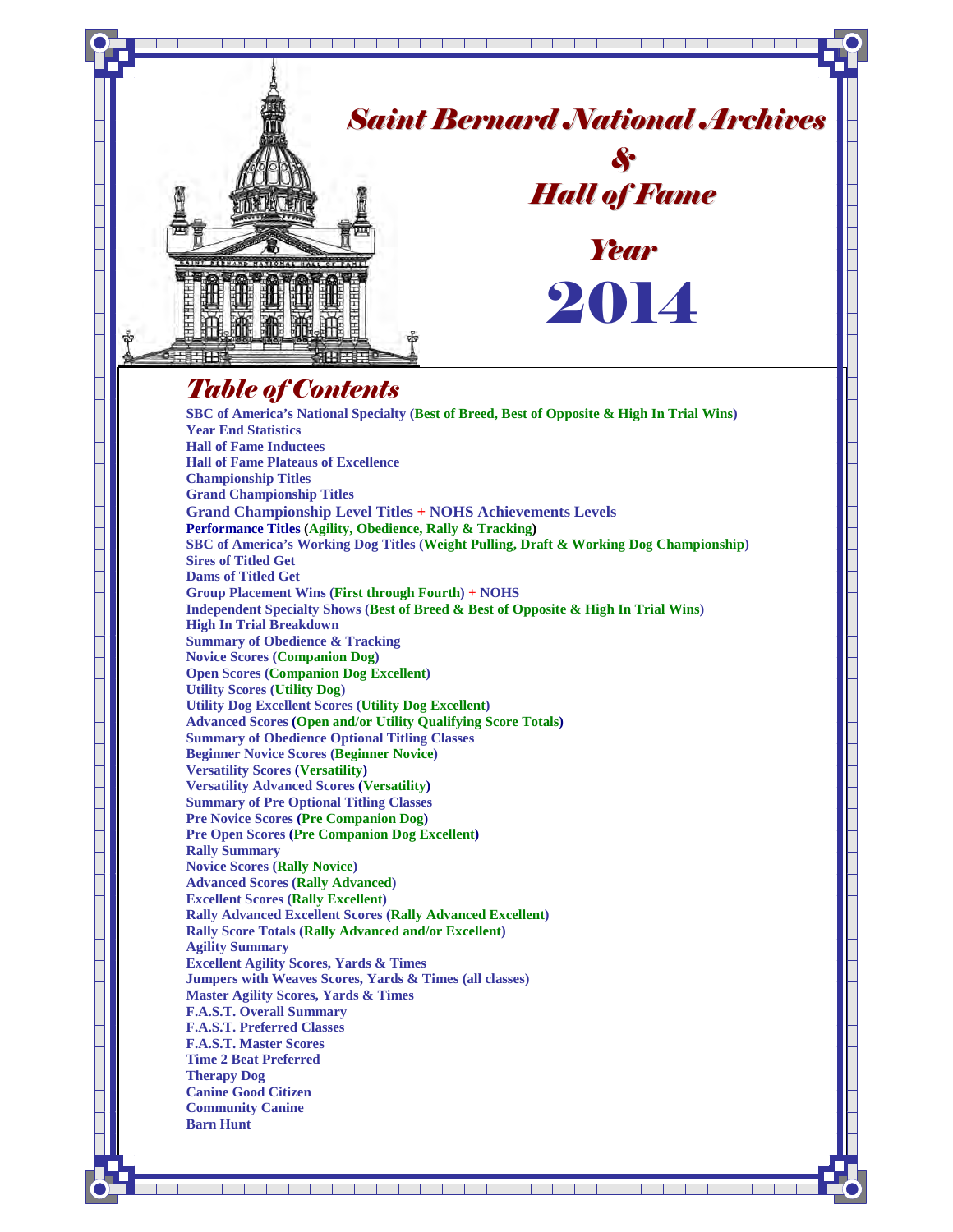

<u> 1994 - Joseph Amerikaansk politiker (</u>



### The Saint Bernard Club of America's2014 National Specialty Winners



| Date: September 18, 19, 20, 2014                               |                        |                                                                                   | <i>Location: Clymer, <math>\mathcal{N} \mathcal{Y}</math></i> |                      |                    |  |  |
|----------------------------------------------------------------|------------------------|-----------------------------------------------------------------------------------|---------------------------------------------------------------|----------------------|--------------------|--|--|
| Judges: $(I \not\subset D)$ Dr. Ivan Palmblad (B) Terry Temple |                        |                                                                                   | Dogs In Competition: 128                                      |                      |                    |  |  |
| Obedience: $\sqrt{\mathcal{B}}$ 196                            | Tracking Test: No Test | Draft Test: 2 Qualifiers<br>$\mathcal{D}\mathcal{D}X$ or $\mathcal{D}\mathcal{D}$ |                                                               | Weight Pulled: 2100# | Percentage: 12.57% |  |  |
| $CRC2$ $2$ $ai$ $fitu$ $Tri0$ $Gri0$                           |                        |                                                                                   |                                                               |                      |                    |  |  |

*SB CA <sup>A</sup> <sup>g</sup>ility Trial: N o Trial*



**BOB: GCH Opdykes Your Place or Mine**



 **BOS: GCH Jamelles Aristocrat V Elba BN RN CGCA** 



**WD & BOW: Lasquites Cooper V Keeper**



**WB: Alpine Mtn Jazebel**



**Obedience HIT: Excaliburs Muse CD DD** Judge: Ms. Evelyn Van Uden



**Draft CH Excaliburs Lady of The Lake CD DDX TDD WP (right)Excaliburs Muse CD DD (middle)**



**Most Weight Pulled CH Big Mack Loves Le Phaires Bruno CGCPulled 2100 Pounds** 



**Highest Percentage PulledCH Big Mack Loves Le Phaires Bruno CGCHighest Percentage 12.57%**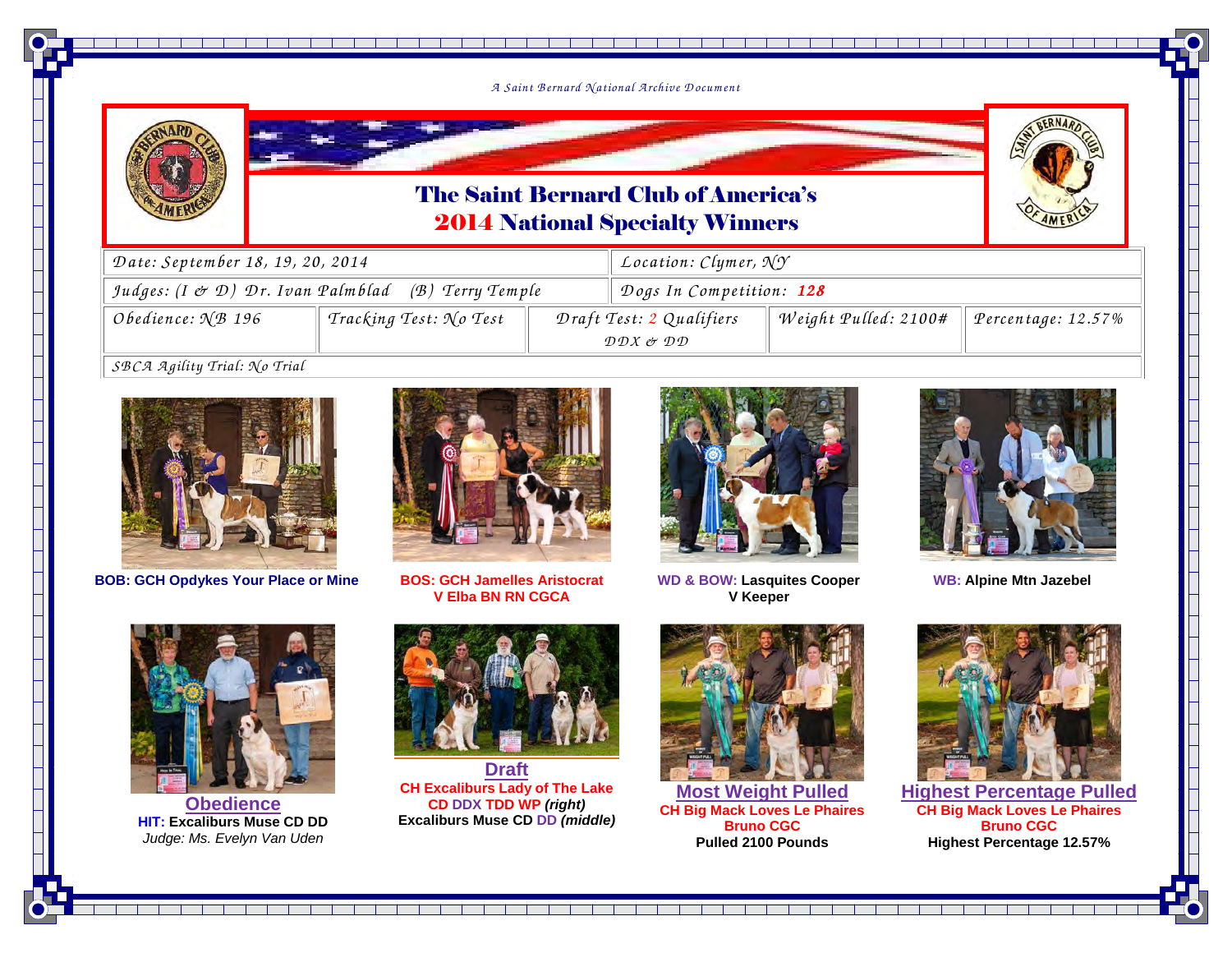## Saint Bernard Club of America's

## 2014 National Selects & Awards of Merit Sorted by Dog

|                | CL                               | <b>Name</b>                               | <b>AKC Titles</b> | Judge          | <b>Date</b>               | <b>State</b> | M            | -E             |
|----------------|----------------------------------|-------------------------------------------|-------------------|----------------|---------------------------|--------------|--------------|----------------|
|                | <b>CHAlpine Mtn Abigail</b>      |                                           |                   |                |                           |              |              |                |
| <b>Select</b>  | <b>AOM</b>                       |                                           |                   |                |                           |              |              |                |
| 2014           |                                  |                                           |                   | Palmblad, Ivan | September 20, 2014        | <b>NY</b>    |              |                |
|                | <b>CHAlpine Mtn Doug</b>         |                                           |                   |                |                           |              | m            |                |
| <b>Select</b>  | <b>AOM</b>                       |                                           |                   |                |                           |              |              |                |
| 2014           |                                  |                                           |                   | Palmblad, Ivan | <b>September 20, 2014</b> | <b>NY</b>    |              |                |
|                | <b>CHEpic Seduction</b>          |                                           |                   |                |                           |              |              |                |
| <b>Select</b>  | <b>AOM</b>                       |                                           |                   |                |                           |              |              |                |
|                | 2014                             |                                           |                   | Palmblad, Ivan | <b>September 20, 2014</b> | <b>NY</b>    |              |                |
|                | <b>GCHGliddens Lady Isabella</b> |                                           |                   |                |                           |              |              |                |
| <b>Select</b>  | <b>AOM</b>                       |                                           |                   |                |                           |              |              |                |
|                | 2014                             |                                           |                   | Palmblad, Ivan | <b>September 20, 2014</b> | <b>NY</b>    |              |                |
|                | <b>GCH Jamelles Peyton Place</b> |                                           |                   |                |                           |              |              |                |
| <b>Select</b>  | <b>AOM</b>                       |                                           |                   |                |                           |              |              |                |
|                | 2014                             |                                           |                   | Palmblad, Ivan | September 20, 2014        | <b>NY</b>    |              |                |
|                |                                  | <b>GCH Starbrites Olive V Northpointe</b> |                   |                |                           |              |              |                |
| <b>Select</b>  | <b>AOM</b>                       |                                           |                   |                |                           |              |              |                |
|                | 2014                             |                                           |                   | Palmblad, Ivan | <b>September 20, 2014</b> | <b>NY</b>    |              |                |
| <b>Totals:</b> |                                  |                                           | 6                 |                |                           |              | $\mathbf{1}$ | 5 <sup>5</sup> |

**In 1988 Selects were chosen AFTER the Best of Breed & Best of Winners.**

**The Board decided to leave BOB & BOS out of the loop so more good dogs could get recognition.**

**The Selects since 1988 were chosen AFTER BOB & BOW. Notice of the change is in:**

**SAINT FANCIER (Nov/Dec, 1986, page 46 & Nov/Dec, 1987, page 50)**

**\* With the introduction of the Grand Champion title in 2010, Selects and Awards of Merit are now listed. Prior to 2010, the award was listed as "Select."**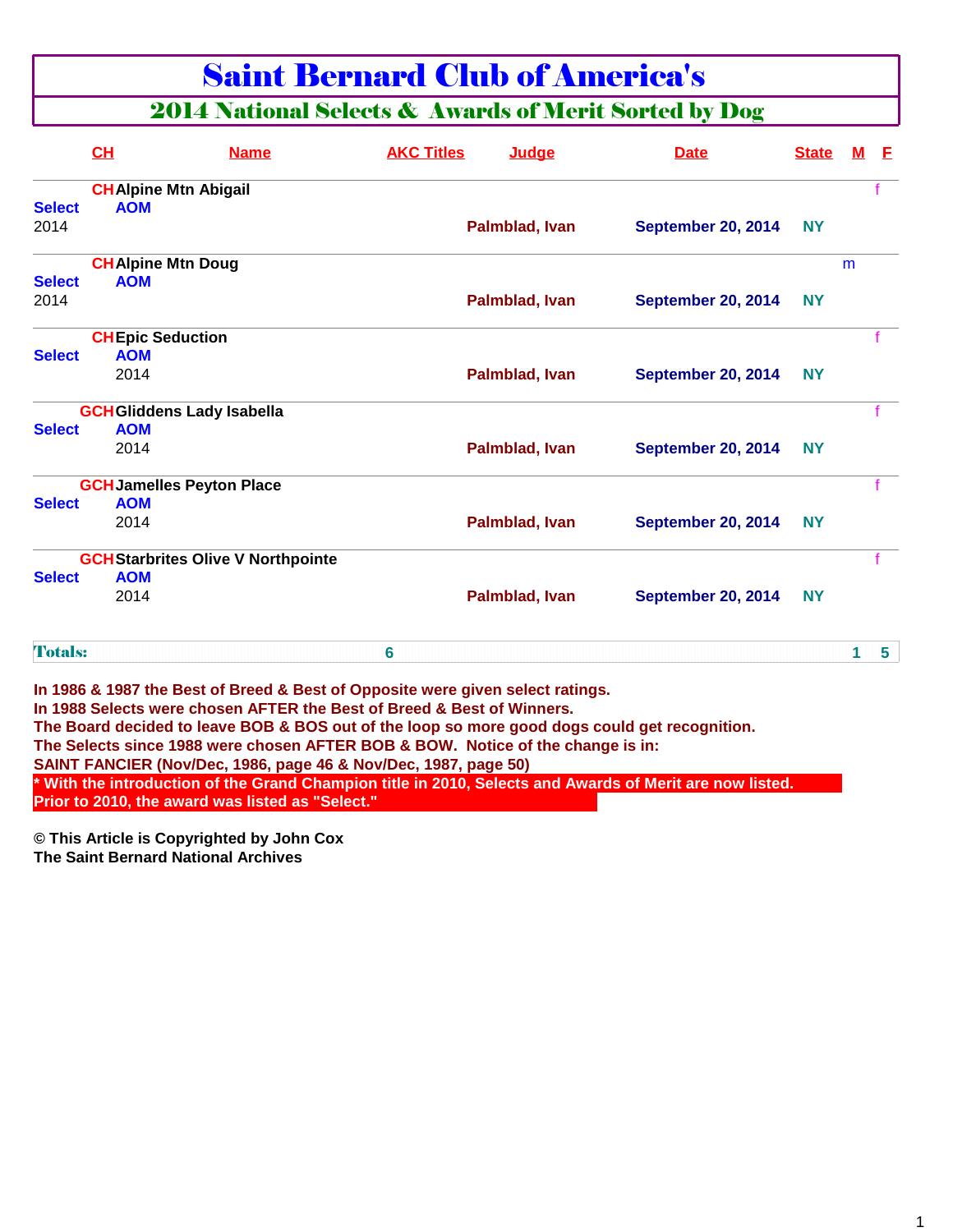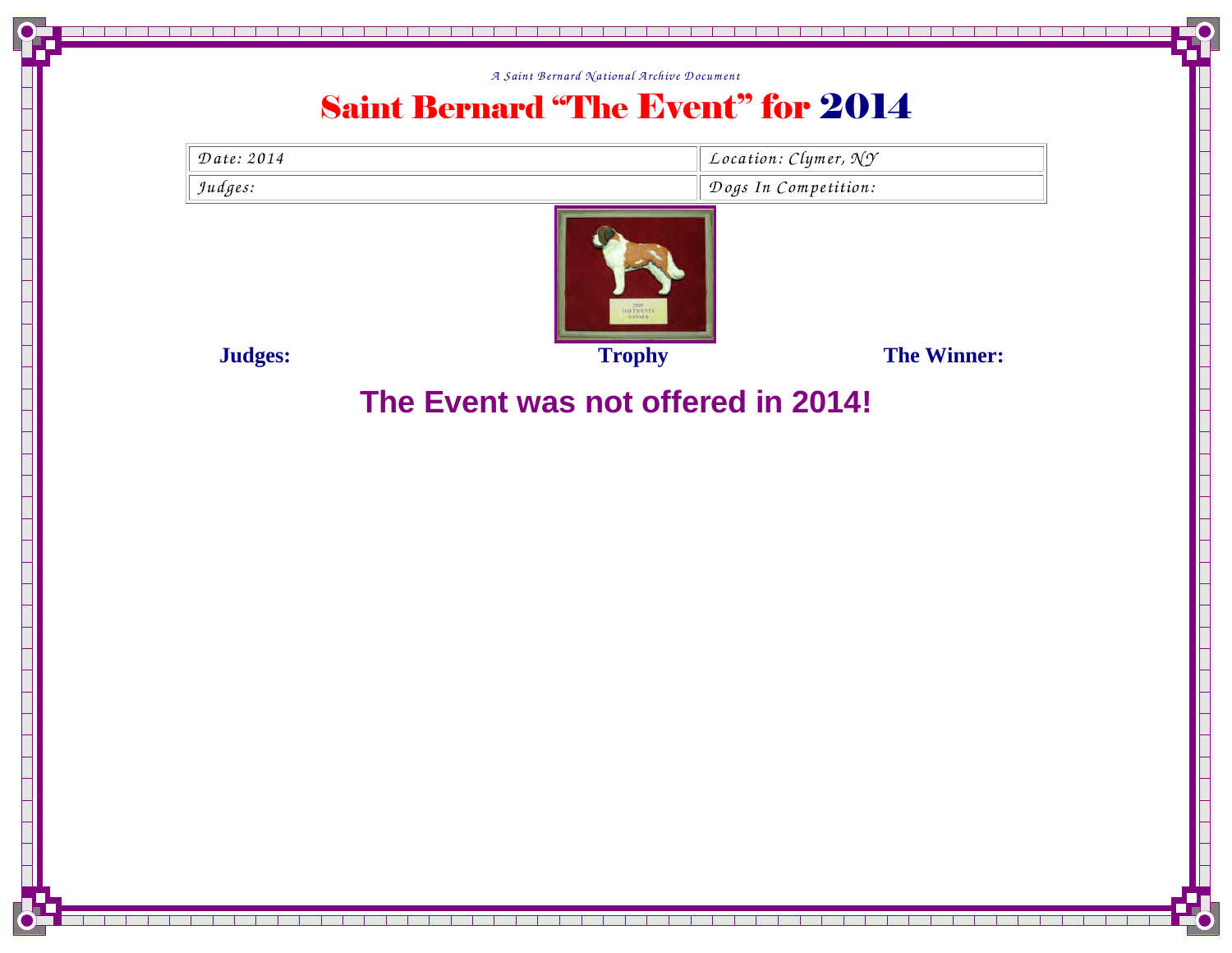## 2014 Highlights & Points of Interest

**In 2014 we witnessed:** 

**January 1, 2014** AKC introduced the Therapy Dog **title at three (3) different levels**. Therapy Dog Novice (ThDN), Therapy Dog Advanced (ThDA) and Therapy Dog Excellent (ThDX). We have a few Breed Firsts in each of the new titles from the dates I have been able to receive from the AKC: **ThDN**, GCH Rock And Rolls Pinball Wizard BN RN ThDN CGCA; **ThDA**, Montana Mtns Dance N The Twist And Shout ThDA CGC; **ThDX**, Revilos Gratitude.

**February 6, 2014** GCH Jamelles Aristocrat V Elba BN RN CGCA became the first and only Saint Bernard to reach the Platinum level of the Grand Championship levels. This is the highest level possible!

**March 21, 2014** WDCH Shadow Mtn Playit Again V Reema UDX OM1 GN VER RAE TDX DD (Sam for short) finished her UDX title along with her OM1 on March 21, 2014. Sam is the first & only Saint Bernard to have earned an Obedience Master Level (**OM1**) title.

**July 10, 2014** GCH Lasquites May of Denver CD CDX BN PCD GN PCDX CGCA is the only Saint in 2014 to win an all-breed High In Trial award (Mt. Rainier Working Dog Group Specialty).

**August 17, 2014** Of the three (3) new AKC Pre class titles; Pre-Novice (**PCD**), Pre-Open (**PCDX**) & Pre-Utility (**PUTD**) introduced in 2013, one Saint was the first to earn the **PCDX** title this year - GCH Lasquites May of Denver CD CDX BN PCD GN PCDX CGCA.

**October 27, 2014** GCH Jamelles Aristocrat V Elba BN RN CGCA went Best of Breed at the SBC of Greater Atlanta which tied the all-time Specialty Show win record – 57 wins.

**December 4, 2014** GCH Jamelles Aristocrat V Elba BN RN CGCA went Best of Breed at the North Texas SBC which broke the all-time Specialty Show win record and sets the new record at **58** wins.

**December 30, 2014** PACH2/WDCH Snowy Pines Hummer UD GN GO VER RAE2 MXP7 MXPS MJP12 MJPC PAX2 MFP T2B5 TDD CGCA completed another remarkable year in the Agility rings. Agility is the one AKC venue offering a ton of titles and Hummer is at the top of his game setting records in agility for our breed. In 2014 he earned the following Breed Firsts: Preferred Agility Champion (**PACH2**), Preferred Agility Excellent (**PAX2**), Master Agility Standard Preferred **6** & **7,** Master F.A.S.T. Preferred Bronze (**MFPB**), **M**aster **J**umpers With Weaves **P**referred **8, 9, 10, 11, 12,** Lifetime Master Jumpers With Weaves Preferred Gold and Century (**MJPG & MJPC**), **T2BP 4** & **5** & Triple Qualify Excellent Preferred **(TQXP)**. **Congratulations to Terry and Hummer.** 

**December 31, 2014 No** Tracking titles earned in 2014**!**

#### **Top Sire (5 Champion Get in 2014)**

| <b>CH</b> Slatons Artful Move | <b>CH</b> Move A Mountain Isabella | 2014-CH Slatons Amy-Zing Art f                   |
|-------------------------------|------------------------------------|--------------------------------------------------|
| <b>CH</b> Slatons Artful Move | Slatons Bet Your Bottom Dollar     | 2014-CH Slatons Love of Art f                    |
| <b>CH</b> Slatons Artful Move | Slatons Candian Clipr Napoleo      | 2014-CH Slatons Art I Sweet f                    |
| <b>CH</b> Slatons Artful Move | Slatons Candian Clipr Napoleo      | <b>2014-CH</b> Slatons Joan of Arc f             |
| <b>CH</b> Slatons Artful Move | Slatons Candian Clipr Napoleo      | 2014-GCH/2013-CH Slatons Movin To Victory Lane f |
| <b>CH</b> Slatons Artful Move | Templums Magically Wild            | <b>2014-CH</b> Siekmans Mega Mover V Slaton f    |
|                               |                                    |                                                  |
|                               |                                    |                                                  |

### **Top Dam (3 Champion Get in 2014)**

**CH** Chaparrals Diva of Kings Row Kings Row Jay-R of Alta Vista **2014-CH** Country Havens Deluxor of Kings Row m **CH** Chaparrals Diva of Kings Row Kings Row Jay-R of Alta Vista **2014-CH** Country Haven Cleopatra V Kings Row for a CH Chaparrals Diva of Kings Row Kings Row Kings Row ay-R of Alta Vista **2014-GCH/2014-CH** Kings Row Caesar 2014-GCH/2014-CHKings Row Caesar V Country Haven m

Kings Mill Ysabel Starbrite **Alpine Mth Invictus 2014-CHStarbrites Pandora V Beech Hill CGC-2013 f**<br>Kings Mill Ysabel Starbrite **CGH CH**Windots Evesonme V Starbrite 2014-CHStarbrites Oakland m **GCH CH**Windpts Eyesonme V Starbrite **2014-CH**Starbrites Oakland m

Kings Mill Ysabel Starbrite **GCH CH**Windpts Eyesonme V Starbrite **2014-CH**Starbrites Ozana V Mount Hood f

**GCH CH**Swisstars Acting Out Lea

**GCH CHSwisstars Acting Out Lea <b>GCH CHCache Retreat Taxman 2014-CHSwisstars Lil Lilo f GCH CHCache Retreat Taxman 2014-CHSwisstars Lyric f** 

**GCH CH**Swisstars Acting Out Lea **GCH CH**Kryskara Joker V Blue Valley **2014-CH**Swisstars Hampton V Beech Hill f

| The Top 2014 Performance dogs (Obedience & Agility)                            |
|--------------------------------------------------------------------------------|
| <b>Top Performance Dog for 2014</b>                                            |
| No Recipient in 2014                                                           |
| <b>Top Obedience Dog for 2014</b>                                              |
| WDCH Shadow Mtn Playit Again V Reema UDX OM1 GN VER RAE TDX DD                 |
| <b>Top Agility Dog for 2014</b>                                                |
| PACH2/WDCH Snowy Pines Hummer UD GN GO VER RAE2 MXP7 MXPS MJP12 MJPC PAX2 MFPB |
| <b>T2B5 TQXP TDD CGCA m</b>                                                    |
|                                                                                |

Go to http://clubs.akc.org/saints/Archives/sbca\_performance\_awards.pdf to view the past winners and criteria.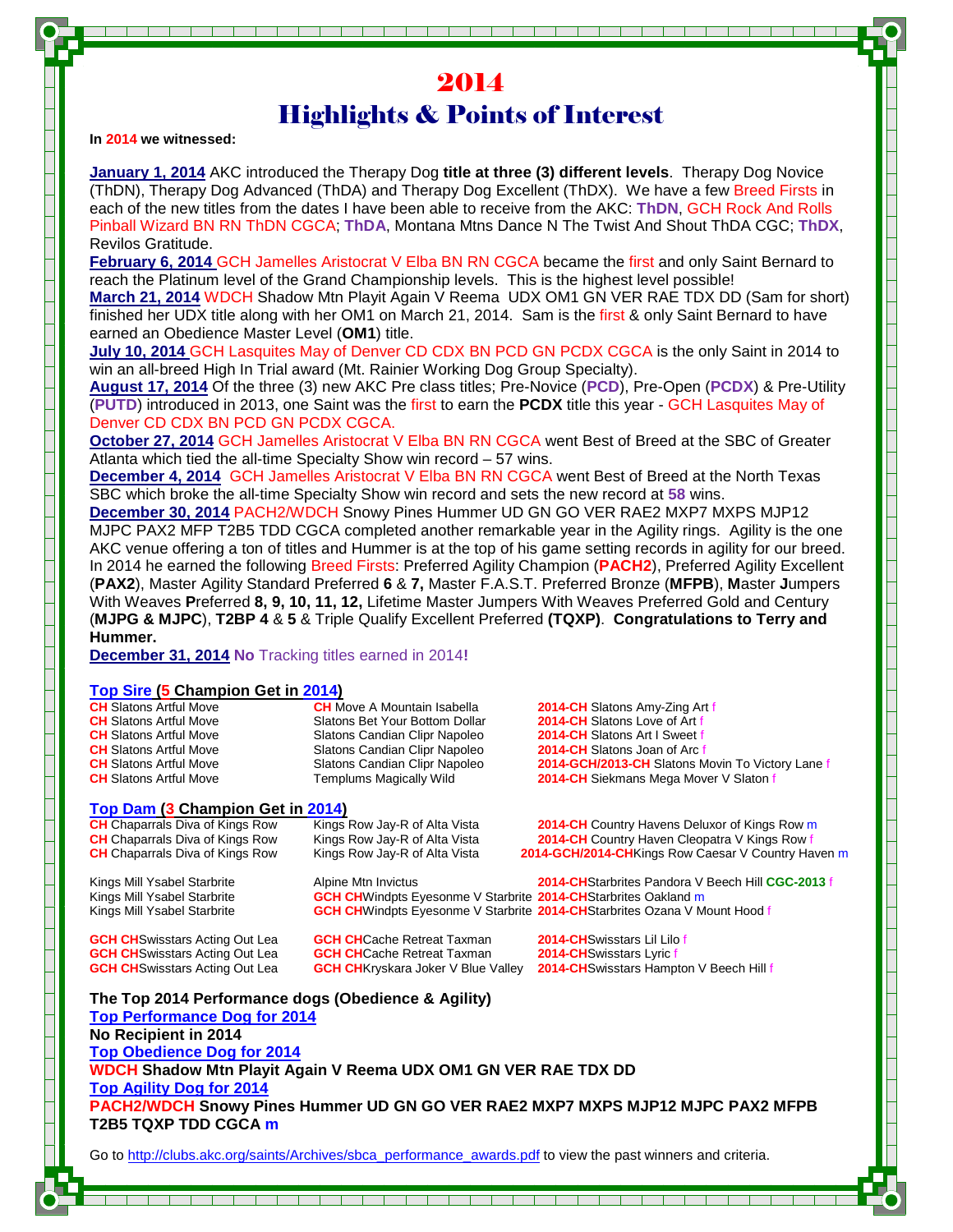### Saint Bernard National Archives Hall of Fame © John Cox 2014 Year End Statistics **196 Saint Bernards Earned 260 AKC Titles 28 Saint Bernards Earned More Than One AKC Title** (1 Saint Bernard earned 20 AKC titles)  **25 Grand Champions** 2010 First Year of Title  **13 Grand Champion Level Titles** 2010 First Year of Title  **90 Champions of Record 131 PERFORMANCE TITLES:** 3 Beginner Novice 2010 First Year of Title 4 Preferred Companion Dog 2013 First Year of Title 1 Companion Dog 1936 First Year of Title 1 Graduate Novice 2009 First Year of Title 1 Preferred Companion Dog Excellent Breed First 2013 First Year of Title 1 Companion Dog Excellent 1936 First Year of Title 0 Graduate Open 2009 First Year of Title 1 Versatility 2009 First Year of Title 0 Preferred Utility Dog 2013 First Year of Title 0 Utility Dog 1936 First Year of Title 1 Utility Dog Excellent 1994 First Year of Title 0 Utility Dog Excellent 2 1994 First Year of Title 0 Obedience Trial Champion 1977 First Year of Title 1 Obedience Master 1 **Breed First** 2009 First Year of Title 0 Tracking Dog 1936 First Year of Title 0 Tracking Dog Excellent 1980 First Year of Title 0 Variable Surface Tracking 1995 First Year of Title 0 Champion Tracker 1995 First Year of Title 0 Novice Agility 1994 First Year of Title 0 Novice Agility Preferred 2002 First Year of Title 0 Open Agility 1994 First Year of Title 0 Open Agility Preferred 2002 First Year of Title 0 Excellent Agility 1994 First Year of Title 0 Excellent Agility Preferred 2002 First Year of Title 0 Master Agility 1994 First Year of Title 0 Master Agility Preferred 2002 First Year of Title 0 Master Agility Preferred 2 2002 First Year of Title 0 Master Agility Preferred 3 2002 First Year of Title 1 Master Agility Preferred 4 2002 First Year of Title 1 Master Agility Preferred 5 2002 First Year of Title 1 Master Agility Preferred 6 **Breed First 2002 First Year of Title**  1 Master Agility Preferred 7 Breed First 2002 First Year of Title 0 Novice Agility Jumpers with Weaves 1998 First Year of Title

 0 Novice Agility Jumpers with Weaves Preferred 2002 First Year of Title 0 Open Agility Jumpers with Weaves 1998 First Year of Title 0 Open Agility Jumpers with Weaves Preferred 2002 First Year of Title 0 Excellent Agility Jumpers with Weaves 1998 First Year of Title

0 Excellent Agility Jumpers with Weaves Preferred 2002 First Year of Title

Tan da kacamatan ing Kabupatèn Kabupatèn Jaw and the state of the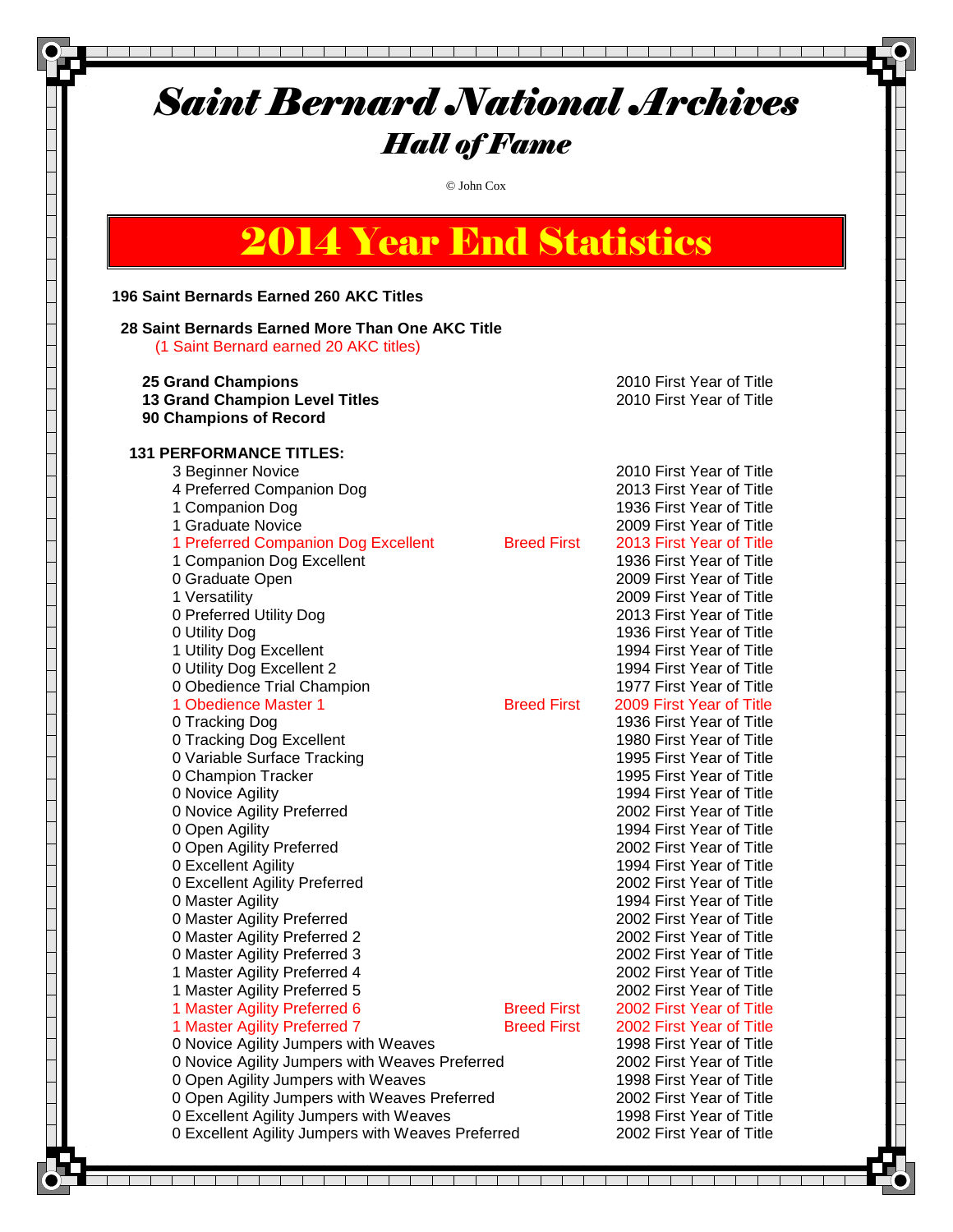| 0 Master Agility Jumpers with Weaves                                                                                     |                    | 1998 First Year of Title                             |
|--------------------------------------------------------------------------------------------------------------------------|--------------------|------------------------------------------------------|
| 0 Master Agility Jumpers with Weaves Preferred                                                                           |                    | 2002 First Year of Title                             |
| 0 Master Agility Jumpers with Weaves Preferred 2                                                                         |                    | 2002 First Year of Title                             |
| 0 Master Agility Jumpers with Weaves Preferred 3                                                                         |                    | 2002 First Year of Title                             |
| 0 Master Agility Jumpers with Weaves Preferred 4                                                                         |                    | 2002 First Year of Title                             |
| 0 Master Agility Jumpers with Weaves Preferred 5                                                                         |                    | 2002 First Year of Title                             |
| 0 Master Agility Jumpers with Weaves Preferred 6                                                                         |                    | 2002 First Year of Title                             |
| 0 Master Agility Jumpers with Weaves Preferred 7                                                                         |                    | 2002 First Year of Title                             |
| 1 Master Agility Jumpers with Weaves Preferred 8                                                                         | <b>Breed First</b> | 2002 First Year of Title                             |
| 1 Master Agility Jumpers with Weaves Preferred 9                                                                         | <b>Breed First</b> | 2002 First Year of Title                             |
| 1 Master Agility Jumpers with Weaves Preferred 10                                                                        | <b>Breed First</b> | 2002 First Year of Title                             |
| 1 Master Agility Jumpers with Weaves Preferred 11                                                                        | <b>Breed First</b> | 2002 First Year of Title                             |
| 1 Master Agility Jumpers with Weaves Preferred 12                                                                        | <b>Breed First</b> | 2002 First Year of Title                             |
| 0 MACH Master Agility Champion                                                                                           |                    | 1998 First Year of Title                             |
| 0 Preferred Agility Champion (PACH) - Grandfathered to 2002                                                              |                    | 2002 First Year of Title                             |
| 1 Preferred Agility Champion 2 (PACH2) - Grandfathered to 2002 Breed First                                               |                    | 2002 First Year of Title                             |
| 0 Preferred Agility Excellent - Grandfathered back to 2002                                                               |                    | 2002 First Year of Title                             |
| 1 Preferred Agility Excellent 2 - Grandfathered back to 2002                                                             | <b>Breed First</b> | 2002 First Year of Title                             |
| 0 F.A.S.T. Novice                                                                                                        |                    | 2007 First Year of Title                             |
| 0 F.A.S.T. Novice Preferred                                                                                              |                    | 2007 First Year of Title<br>2007 First Year of Title |
| 0 F.A.S.T. Open<br>0 F.A.S.T. Open Preferred                                                                             |                    | 2007 First Year of Title                             |
| 0 F.A.S.T. Excellent                                                                                                     |                    | 2007 First Year of Title                             |
| 0 F.A.S.T. Excellent Preferred                                                                                           |                    | 2007 First Year of Title                             |
| 1 F.A.S.T. Master Preferred                                                                                              | <b>Breed First</b> | 2007 First Year of Title                             |
| 0 Time 2 Beat Preferred                                                                                                  |                    | 2011 First Year of Title                             |
| 0 Time 2 Beat Preferred 2                                                                                                |                    | 2011 First Year of Title                             |
| 0 Time 2 Beat Preferred 3                                                                                                |                    | 2011 First Year of Title                             |
| 1 Time 2 Beat Preferred 4                                                                                                | <b>Breed First</b> | 2011 First Year of Title                             |
| 1 Time 2 Beat Preferred 5                                                                                                | <b>Breed First</b> | 2011 First Year of Title                             |
| *1 Lifetime Master Standard Preferred - Bronze (MXPB) Grandfathered to 2002                                              |                    | 2012 First Year of Title                             |
| *0 Lifetime Master Standard Preferred - Silver (MXPS) Grandfathered to 2002                                              |                    | 2012 First Year of Title                             |
| 0 Lifetime Master JWW Preferred - Bronze (MJPB) Grandfathered to 2002                                                    |                    | 2012 First Year of Title                             |
| 0 Lifetime Master JWW Preferred - Silver (MJPS) Grandfathered to 2002                                                    |                    | 2012 First Year of Title                             |
| 1 Lifetime Master JWW Preferred - Gold (MJPG) Grandfathered to 2002 1st 2012 First Year of Title                         |                    |                                                      |
| 1 Lifetime Master JWW Preferred - Century (MJPC) Grandfathered to 2002 1st 2012 First Year of Title                      |                    |                                                      |
| 1 Triple Qualify Excellent Preferred <b>Example 2 Secure 1 Accord Principle Accord Principle Accord Principle Accord</b> |                    | 2007 First Year of Title                             |
| 0 Versatile Companion Dog 1                                                                                              |                    | 2001 First Year of Title                             |
| 0 Versatile Companion Dog 2                                                                                              |                    | 2001 First Year of Title                             |
| 0 Versatile Companion Dog 3                                                                                              |                    | 2001 First Year of Title                             |
| 0 Versatile Companion Dog 4                                                                                              |                    | 2001 First Year of Title                             |
| 0 Versatile Companion Dog 5                                                                                              |                    | 2001 First Year of Title                             |
| 14 Rally Novice                                                                                                          |                    | 2005 First Year of Title                             |
| 2 Rally Advanced                                                                                                         |                    | 2005 First Year of Title                             |
| 2 Rally Excellent                                                                                                        |                    | 2005 First Year of Title<br>2005 First Year of Title |
| 2 Rally Advanced Excellent                                                                                               |                    | 2005 First Year of Title                             |
| 1 Rally Advanced Excellent Two<br>1 Rally Advanced Excellent Three                                                       |                    | 2005 First Year of Title                             |
| 2 Therapy Dog                                                                                                            |                    | 2009 First Year of Title                             |
| 3 Therapy Dog Novice                                                                                                     | <b>Breed First</b> | 2014 First Year of Title                             |
| 3 Therapy Dog Advanced                                                                                                   | <b>Breed First</b> | 2014 First Year of Title                             |
| 1 Therapy Dog Excellent                                                                                                  | <b>Breed First</b> | 2014 First Year of Title                             |
| 46 Canine Good Citizen *title*                                                                                           |                    | 2013 First Year of Title                             |
| 19 Canine Good Citizen Advanced (Community Citizen)                                                                      |                    | 2013 First Year of Title                             |
| <b>1 RATN Novice Barn Hunt</b>                                                                                           | <b>Breed First</b> | 2013 First Year of Title                             |
| 1 RATO Open Barn Hunt                                                                                                    | <b>Breed First</b> | 2013 First Year of Title                             |
| 1 RATS Senior Barn Hunt                                                                                                  | <b>Breed First</b> | 2013 First Year of Title                             |
|                                                                                                                          |                    |                                                      |
| Breed Firsts, Titles earned in 2005 (MXPB), 2006 (MJPB), 2007 (MXPS)                                                     |                    |                                                      |
|                                                                                                                          |                    |                                                      |
|                                                                                                                          |                    |                                                      |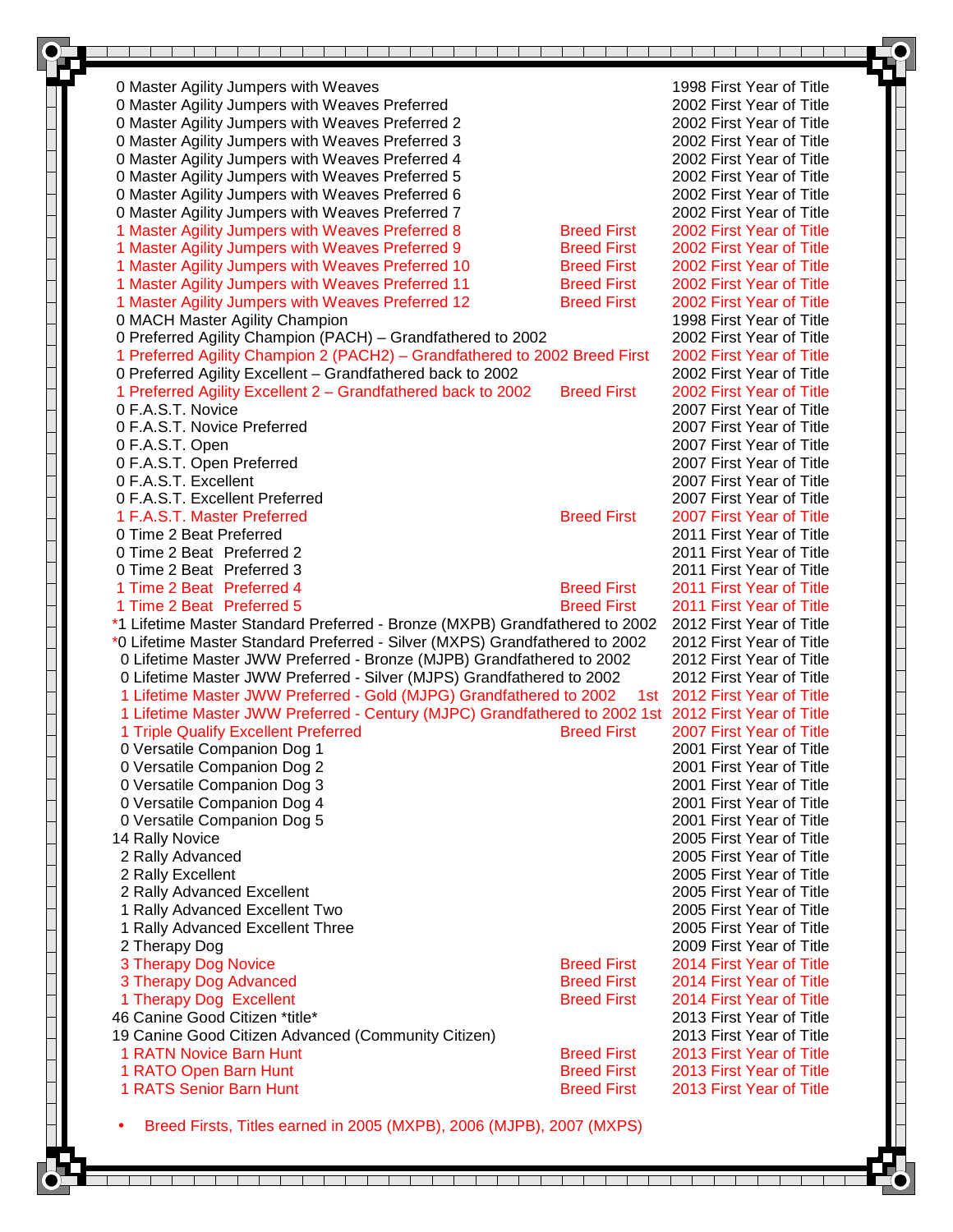| 19 SBC of America Working Dog Titles (See Inside Data)                                                                                                                                                                                                                                  | 1988 First Year of Titles    |
|-----------------------------------------------------------------------------------------------------------------------------------------------------------------------------------------------------------------------------------------------------------------------------------------|------------------------------|
| Stud Dog For The Year - Producing 5 Champion Get:<br><b>CH Slatons Artful Move</b>                                                                                                                                                                                                      |                              |
| <b>Brood Bitches For The Year - Producing 3 Champion Get:</b><br><b>CH Chaparrals Diva of Kings Row</b><br>Kings Row Ysabel Starbrite<br><b>GCH CH Swisstars Acting Out Lea</b>                                                                                                         |                              |
| MOST INDEPENDENT SAINT BERNARD SPECIALTY SHOW WINS:<br>18 BOB & 4 BOS GCH CH Jamelles Aristocrat V Elba BN RN CGCA<br>1 HIT Excalibur's Muse CD BN<br>Roaming Through The Snowflakes<br>Shadow Mtn Playlt Again V Rema UDX OM1 GN RAE TDX<br>GCH Vicdorys Pretty In Pink Diamonds BN RN | 1969 First Independent Trial |
| <b>4 GROUP FIRST PLACEMENTS:</b><br><b>GCH CH Glidden's Lady Isabella</b>                                                                                                                                                                                                               | 1924 First Year of Award     |
| <b>0 BEST IN SHOW AT ALL-BREED SHOWS:</b>                                                                                                                                                                                                                                               | 1924 First Year of Award     |
| 1 All-Breed Highest Scoring Dog In The Regular Classes:<br>GCH CH Lasquites May of Denver CD BN PCD GN CGCA                                                                                                                                                                             | 1975 First Year of Award     |
|                                                                                                                                                                                                                                                                                         |                              |

a kacamatan ing Kabupatén Ing Pangkaluran

T ┱ T

┱

т

Т

┰ т Т  $\mathbf{I}$ 

T

T.

т т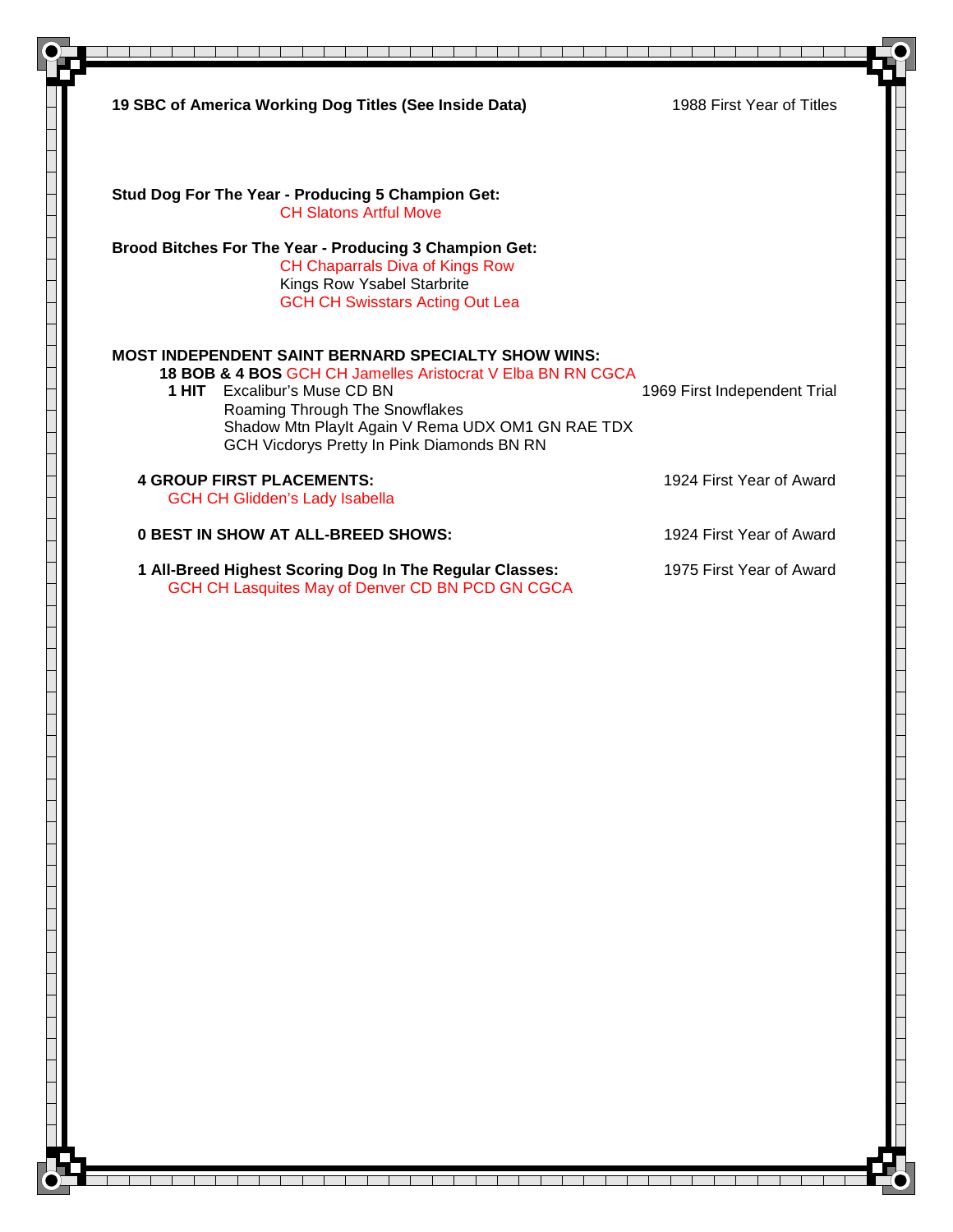| <b>Saint Bernard Hall of Fame Inductees For 2014</b> |           |                                |                                                |                               |     |                                        |
|------------------------------------------------------|-----------|--------------------------------|------------------------------------------------|-------------------------------|-----|----------------------------------------|
| <b>Criteria Induction Category</b>                   | <b>YR</b> | CH                             | <b>Name</b>                                    | <b>AKC Performance Titles</b> | M/F | <b>Owner</b>                           |
| <b>3 AKC Titles - CH GCH GCHB</b>                    | 2014      | <b>GCHB</b> Aksalas Peyton     |                                                | <b>CGCA</b>                   |     | Baker, Edward & Linda                  |
| <b>3 AKC Titles - CH GCH GCHB</b>                    | 2014      |                                | <b>GCHB</b> Lasquites Ula of Valdez            |                               |     | Mead, Brandy & Smith, Mlynn            |
| <b>3 AKC Titles - CH GCH GCHB</b>                    | 2014      |                                | <b>GCHB</b> Szajdas Neverending Story          | <b>CGC</b>                    | m.  | Szajda, A. & Quagliaroli, B.           |
| <b>3 AKC Titles - CH GCH GCHB</b>                    | 2014      |                                | <b>GCHS</b> Trademarks A Reed & Barton Von Joy |                               | m.  | Joy, Jim & Frances                     |
| 4                                                    |           |                                |                                                |                               |     |                                        |
| <b>Champions 4</b>                                   | 2014      |                                | <b>CH</b> Cache Retreat Someone Like U         |                               |     | Aubrey, Robert                         |
| <b>Champions 4</b>                                   | 2014      |                                | Ggf's Bountiful Joy                            |                               |     | Short, Jack & Bev                      |
| <b>Champions 4</b>                                   | 2014      |                                | <b>CH</b> Jerichos Little Ginger Snap          |                               |     | McLemore Jo Ann                        |
| <b>Champions 4</b>                                   | 2014      |                                | Kings Mill Ysabel Starbrite                    |                               |     | Zwerk. M. & Wilson. L.                 |
| <b>Champions 4</b>                                   | 2014      |                                | <b>CH</b> Montanamtns Wampum of Figowi         |                               |     | Popela, Victoria. & Swanson, Brenda    |
| <b>Champions 4</b>                                   | 2014      |                                | Slatons Candian Clipr Napoleo                  |                               | f.  | Wolf, J & S                            |
| <b>Champions 4</b>                                   | 2014      | <b>GCH</b> Ultima Thules Libby |                                                |                               |     | Fisher, Doug & Mary                    |
| $\overline{7}$                                       |           |                                | <b>GCH</b> Cache Retreat Taxman                |                               |     |                                        |
| <b>Champions 5</b>                                   | 2014      |                                |                                                |                               |     | Allen, Armel & Barbara                 |
| <b>Champions 5</b>                                   | 2014      |                                | <b>GCHB</b> Cornerstones O Henry               |                               | m   | <b>Balikowski</b> , Marilyn            |
| <b>Champions 5</b>                                   | 2014      | <b>GCH</b> Kings Row Icon      | <b>CH</b> Slatons Artful Move                  |                               | m   | Tsagris, W & S<br>Wolf, J & S          |
| <b>Champions 5</b>                                   | 2014      |                                | <b>GCHS</b> Summerlyns Keeping It Real         |                               | m   | Buell III & Schart & Brunette & Peirce |
| <b>Champions 5</b>                                   | 2014      | <b>GCH</b> Windpts Giovanni    |                                                |                               | m   |                                        |
| <b>Champions 5</b><br>$6\phantom{1}6$                | 2014      |                                |                                                |                               |     | Rush, S & Tompkinson, S                |
| <b>Group Firsts 3</b>                                | 2014      |                                | <b>GCHG</b> Gliddens Lady Isabella             |                               |     | Glidden, Kathey                        |
| 1                                                    |           |                                |                                                |                               |     |                                        |
| <b>Specialty Wins 10</b>                             | 2014      |                                | <b>GCHS</b> Starbrites Olive V Northpointe     |                               |     | Ertle, Rachel & Zwerk, Maureen         |
|                                                      |           |                                |                                                |                               |     |                                        |
| <b>Totals:</b>                                       |           |                                | 19                                             |                               |     |                                        |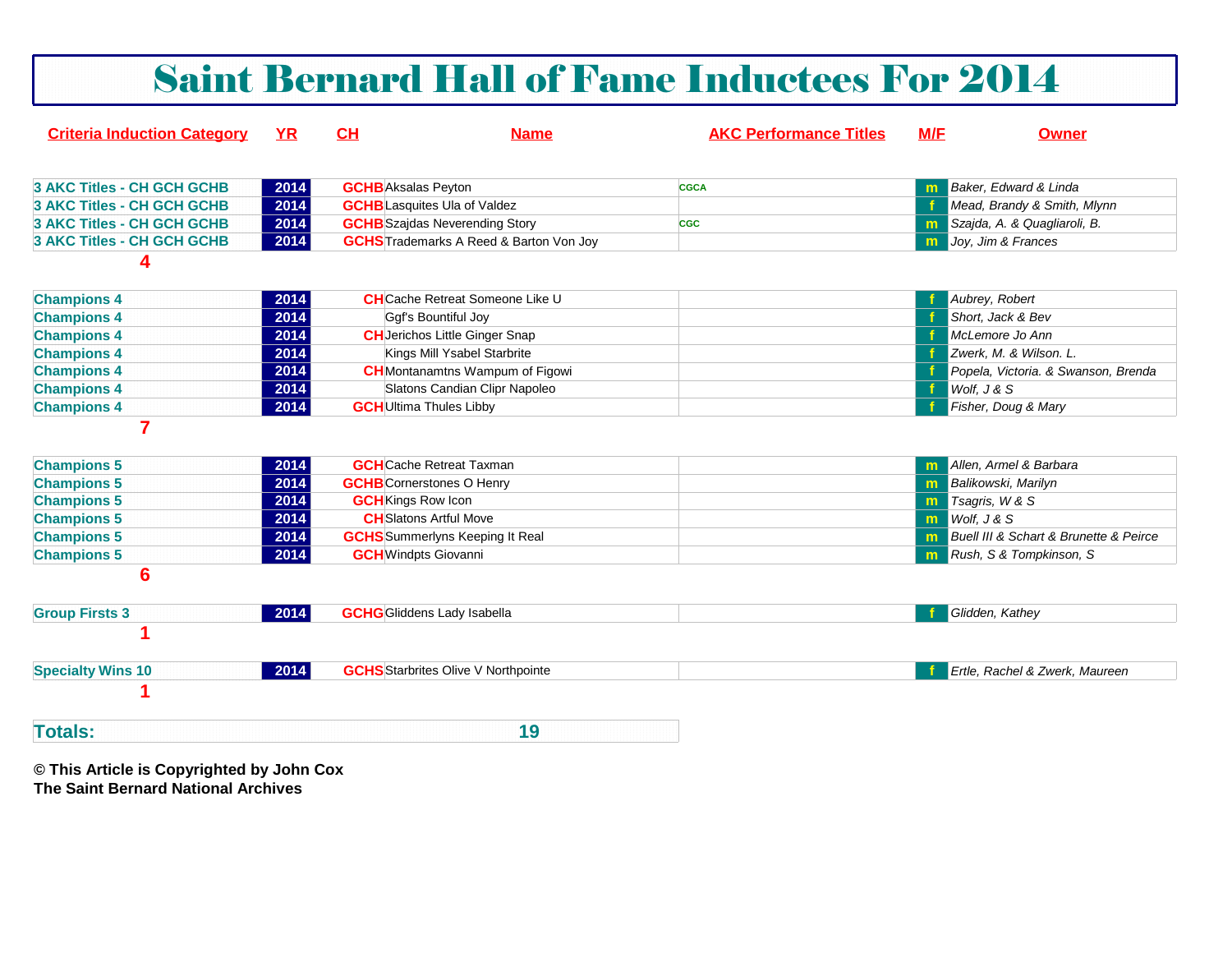# Saint Bernard Hall of Fame Plateaus of Excellence For 2014

| <b>HoF Plateau of Excellence</b>             | YR   | <b>CH</b>                            | <b>Name</b>                           | <b>M/E</b> | Owner                  |
|----------------------------------------------|------|--------------------------------------|---------------------------------------|------------|------------------------|
| <b>Agility Double Qualify 30</b><br>1        | 2014 | <b>PACH/WDCH</b> Snowy Pines Hummer  |                                       | m          | Popish, Teresa         |
| <b>Agility Double Qualify 40</b><br>1        | 2014 | <b>PACH/WDCH</b> Snowy Pines Hummer  |                                       | m          | Popish, Teresa         |
| <b>Agility Double Qualify 50</b><br>1        | 2014 | <b>PACH2/WDCH</b> Snowy Pines Hummer |                                       | m          | Popish, Teresa         |
| <b>Agility Double Qualify 60</b><br>1        | 2014 | <b>PACH2/WDCH</b> Snowy Pines Hummer |                                       | m          | Popish, Teresa         |
| <b>Agility Double Qualify 30 in Ex.</b><br>1 | 2014 | <b>PACH/WDCH</b> Snowy Pines Hummer  |                                       | m          | Popish, Teresa         |
| Agility Double Qualify 40 in Ex.<br>1        | 2014 | <b>PACH2/WDCH</b> Snowy Pines Hummer |                                       | m          | Popish, Teresa         |
| <b>Agility Double Qualify 50 in Ex.</b><br>1 | 2014 | <b>PACH2/WDCH</b> Snowy Pines Hummer |                                       | m          | Popish, Teresa         |
| <b>Agility Advanced Scores 25</b><br>1       | 2014 |                                      | Snowy Pines Tundra                    |            | Popish, Teresa         |
| <b>Agility Advanced Scores 125</b><br>1      | 2014 | <b>PACH/WDCH</b> Snowy Pines Hummer  |                                       | m          | Popish, Teresa         |
| <b>Agility Advanced Scores 150</b><br>1      | 2014 | <b>PACH2/WDCH</b> Snowy Pines Hummer |                                       | m          | Popish, Teresa         |
| <b>Agility Advanced Scores 175</b><br>1      | 2014 | <b>PACH2/WDCH</b> Snowy Pines Hummer |                                       | m          | Popish, Teresa         |
| <b>Agility Advanced Scores 200</b><br>1      | 2014 | <b>PACH2/WDCH</b> Snowy Pines Hummer |                                       | m          | Popish, Teresa         |
| <b>Champions 06</b>                          | 2014 |                                      | <b>CH</b> Benbarons Veronica of Eddie | Ŧ          | Denis, Bruno & Deborah |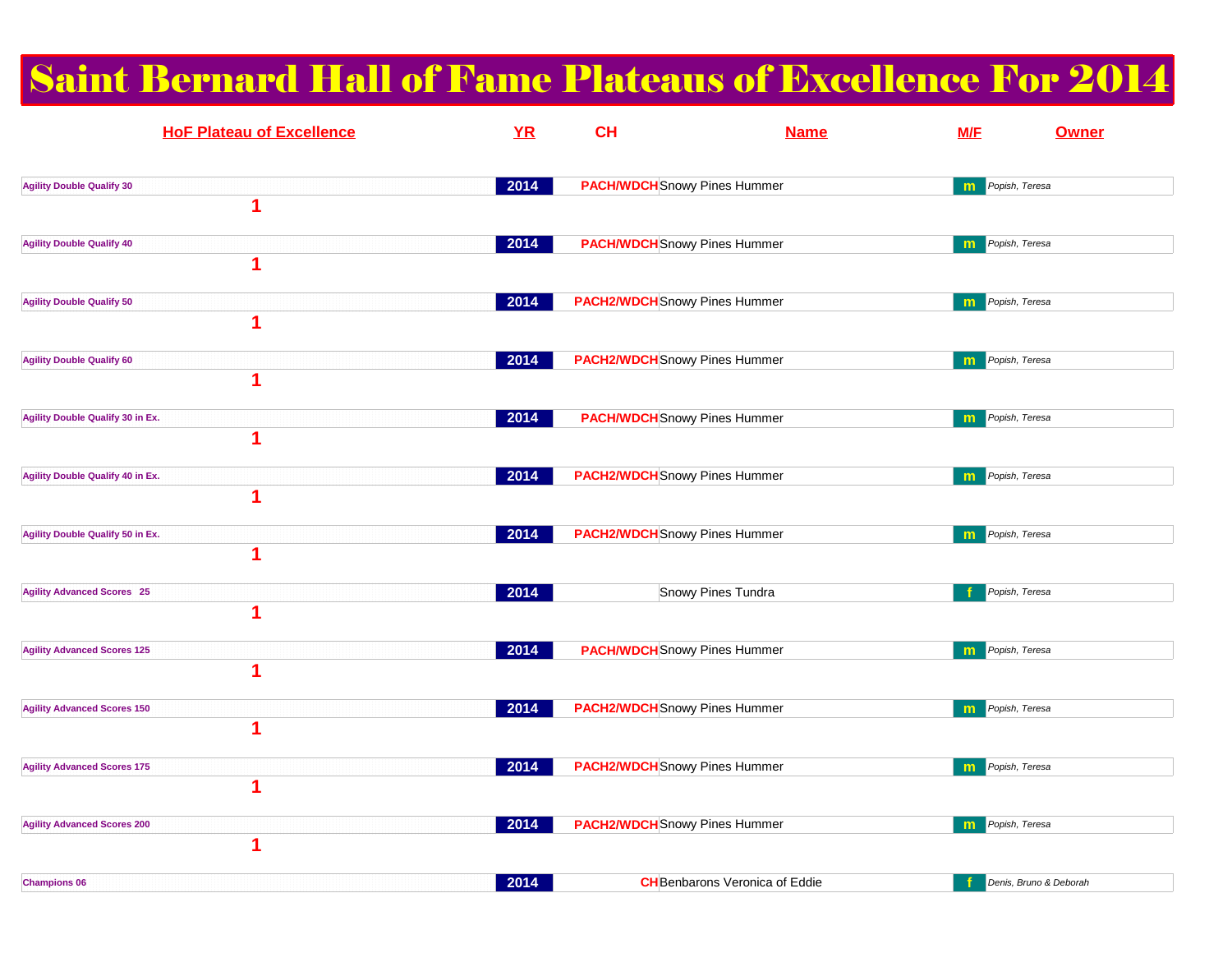| <b>HoF Plateau of Excellence</b> | YR   | CH                         | <b>Name</b>                                       |                        | <u>M/F</u><br><b>Owner</b>       |  |  |
|----------------------------------|------|----------------------------|---------------------------------------------------|------------------------|----------------------------------|--|--|
| <b>Champions 06</b>              | 2014 |                            | <b>GCH</b> Swisstars Acting Out Lea               |                        | Ghering, George & Carol          |  |  |
| $\overline{2}$                   |      |                            |                                                   |                        |                                  |  |  |
| <b>Champions 08</b>              | 2014 |                            | Jamelles U R My Destiny                           | Mulligan, J & M        |                                  |  |  |
| 1                                |      |                            |                                                   |                        |                                  |  |  |
| <b>Champions 20</b>              | 2014 |                            | <b>CH</b> Slatons Lite-Weight He Aint             | m.                     | Salewsky, B & Bulica, L          |  |  |
| 1                                |      |                            |                                                   |                        |                                  |  |  |
| <b>Champions 25</b>              | 2014 |                            | <b>CH</b> Benbarons Yondo Von Gizer               | Beninger, B & A<br>m   |                                  |  |  |
| 1                                |      |                            |                                                   |                        |                                  |  |  |
| <b>Group Firsts 05</b>           | 2014 |                            | <b>GCHG</b> Gliddens Lady Isabella                | Glidden, Kathey        |                                  |  |  |
| 1                                |      |                            |                                                   |                        |                                  |  |  |
| 04 AKC Titles - GCHS             | 2014 | <b>GCHS</b> Aksalas Peyton |                                                   | m                      | Baker, Edward & Linda            |  |  |
| 04 AKC Titles - GCHS             | 2014 |                            | <b>GCHS</b> Belle Isles Cookie V Cretan           | m                      | Patterson Jr., R. & Little, John |  |  |
| 04 AKC Titles - GCHS             | 2014 |                            | <b>GCHS</b> Sleepy Hollows Ice Slicer             | Sleep, Tonya<br>Æ      |                                  |  |  |
| 04 AKC Titles - GCHS             | 2014 |                            | <b>GCHS</b> Starbrites Olive V Northpointe        |                        | Ertle, Rachel & Zwerk, Maureen   |  |  |
| 04 AKC Titles - GCHS             | 2014 |                            | <b>GCHS</b> Twin Hickory Americas Anderson Cooper | Scarl Jr., Robert<br>m |                                  |  |  |
| 5                                |      |                            |                                                   |                        |                                  |  |  |
| 05 AKC Titles - GCHG             | 2014 |                            | <b>GCHG</b> Belle Isles Cookie V Cretan           | m                      | Patterson Jr., R. & Little, John |  |  |
| 05 AKC Titles - GCHG             | 2014 |                            | <b>GCHG</b> Gliddens Lady Isabella                | Glidden, Kathey        |                                  |  |  |
| $\overline{2}$                   |      |                            |                                                   |                        |                                  |  |  |
| 06 AKC Titles - GCHP             | 2014 |                            | <b>GCHP</b> Jamelles Aristocrat V Elba            | m                      | Baker, Edward & Linda            |  |  |
| 1                                |      |                            |                                                   |                        |                                  |  |  |
| 04 AKC Titles - GCH CD PCD       | 2014 |                            | <b>GCHB</b> Lasquites May of Denver               |                        | Smith, Mlynn & Cox, John         |  |  |
| 1                                |      |                            |                                                   |                        |                                  |  |  |
| 05 AKC Titles - GCH CD PCD GN    | 2014 |                            | <b>GCHB</b> Lasquites May of Denver               |                        | Smith, Mlynn & Cox, John         |  |  |
| 1                                |      |                            |                                                   |                        |                                  |  |  |
| 06 AKC Titles - GCH CDX PCD GN   | 2014 |                            | <b>GCHB</b> Lasquites May of Denver               |                        | Smith, Mlynn & Cox, John         |  |  |
| 1                                |      |                            |                                                   |                        |                                  |  |  |
| 07 AKC Titles - GCHB CDX PCD GN  | 2014 |                            | <b>GCHB</b> Lasquites May of Denver               |                        | Smith, Mlynn & Cox, John         |  |  |
| 1                                |      |                            |                                                   |                        |                                  |  |  |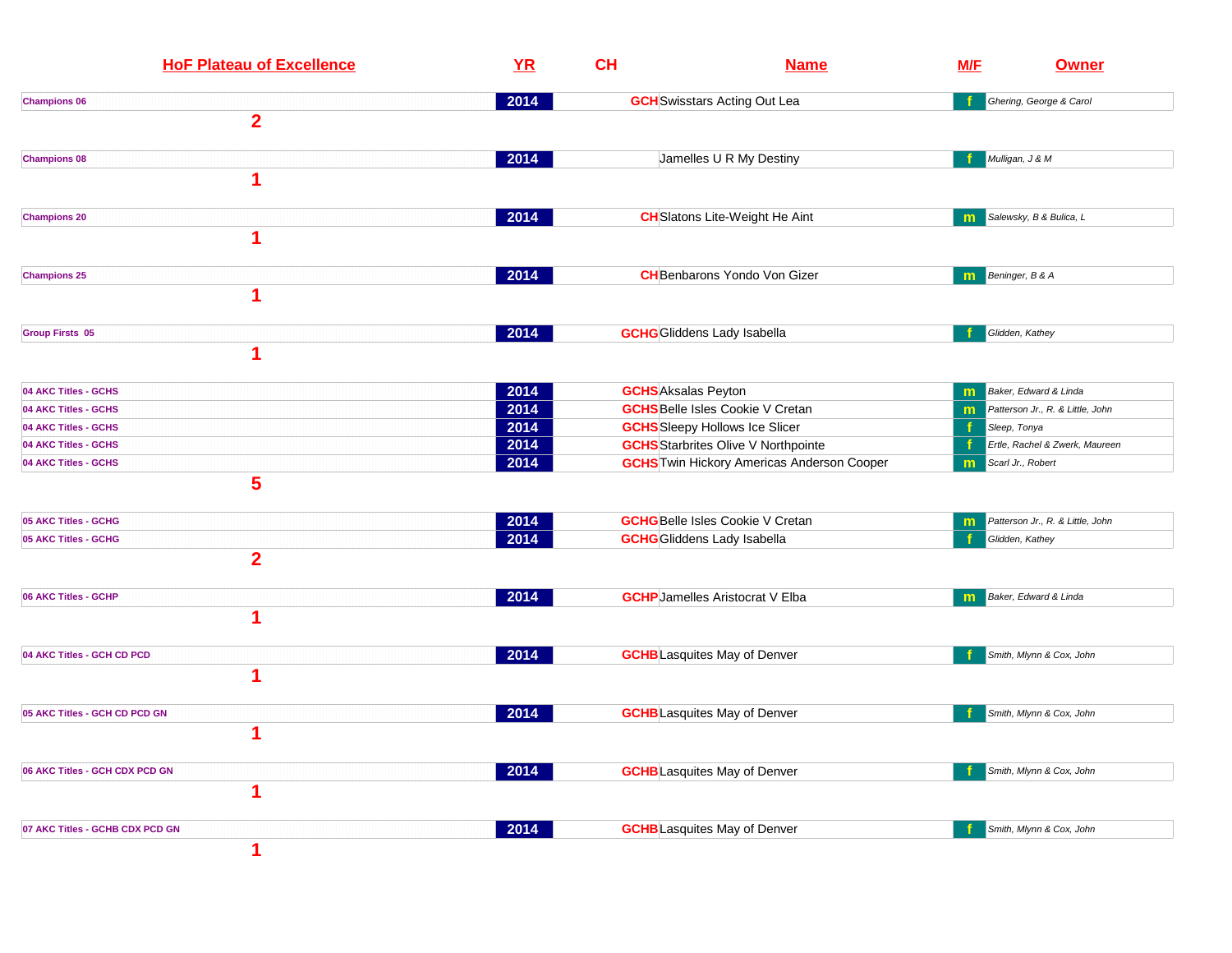| <b>HoF Plateau of Excellence</b>                                         | YR   | <b>CH</b> | <b>Name</b>                                 | <b>M/F</b> | <b>Owner</b>              |
|--------------------------------------------------------------------------|------|-----------|---------------------------------------------|------------|---------------------------|
| 08 AKC Titles - GCHB CDX PCD PCDX GN<br>1                                | 2014 |           | <b>GCHB</b> Lasquites May of Denver         |            | Smith, Mlynn & Cox, John  |
| 03 AKC Titles - CD RAE2                                                  | 2014 |           | Howe Ranch Golden Sam-R-I                   |            | Trosino, Norman & Dorothy |
| 04 AKC Titles - GCH CD PCD                                               | 2014 |           | <b>GCH</b> Shadow Mtn Playboy Atlarge Reema |            | Bodeving, Paul & Karen    |
| 05 AKC Titles - CD CDX UD RAE2<br>1                                      | 2014 |           | Roberts A-B Normal                          | m          | Trunk, James              |
| 06 AKC Titles - CD CDX UD RAE3<br>1                                      | 2014 |           | Roberts A-B Normal                          | m          | Trunk, James              |
| 08 AKC Titles - UDX GN RAE TDX<br>1                                      | 2014 |           | <b>WDCH</b> Shadow Mtn Playit Again V Reema |            | Olbirch, Lovey            |
| 09 AKC Titles - UDX OM1 GN RAE TDX                                       | 2014 |           | <b>WDCH</b> Shadow Mtn Playit Again V Reema |            | Olbirch, Lovey            |
| 10 AKC Titles - UDX OM1 VER RAE GN TDX<br>1                              | 2014 |           | <b>WDCH</b> Shadow Mtn Playit Again V Reema |            | Olbirch, Lovey            |
| 14 AKC Titles - CDX GN MXP2 MXPB AJP OFP<br>1                            | 2014 |           | <b>WDCH</b> Snowy Pines Tundra              |            | Popish, Teresa            |
| 37 AKC Titles - UD GN GO VER RAE2 MXP3 MXPG MJP7 MJPG MFP PAX T2BP3<br>1 | 2014 |           | <b>PACH/WDCH</b> Snowy Pines Hummer         | m          | Popish, Teresa            |
| 38 AKC Titles - UD GN GO VER RAE2 MXP3 MXPB MJP8 MJPG MFP PAX T2BP3      | 2014 |           | <b>PACH/WDCH</b> Snowy Pines Hummer         | m          | Popish, Teresa            |
| 39 AKC Titles - UD GN GO VER RAE2 MXP4 MXPB MJP8 MJPG MFP PAX T2BP3<br>1 | 2014 |           | <b>PACH/WDCH</b> Snowy Pines Hummer         | m          | Popish, Teresa            |
| 40 AKC Titles - UD GN GO VER RAE2 MXP4 MXPB MJP8 MJPG MFP PAX T2BP4      | 2014 |           | <b>PACH/WDCH</b> Snowy Pines Hummer         | m          | Popish, Teresa            |
| 41 AKC Titles - UD GN GO VER RAE2 MXP4 MXPB MJP9 MJPG MFP PAX T2BP4      | 2014 |           | <b>PACH/WDCH</b> Snowy Pines Hummer         | m          | Popish, Teresa            |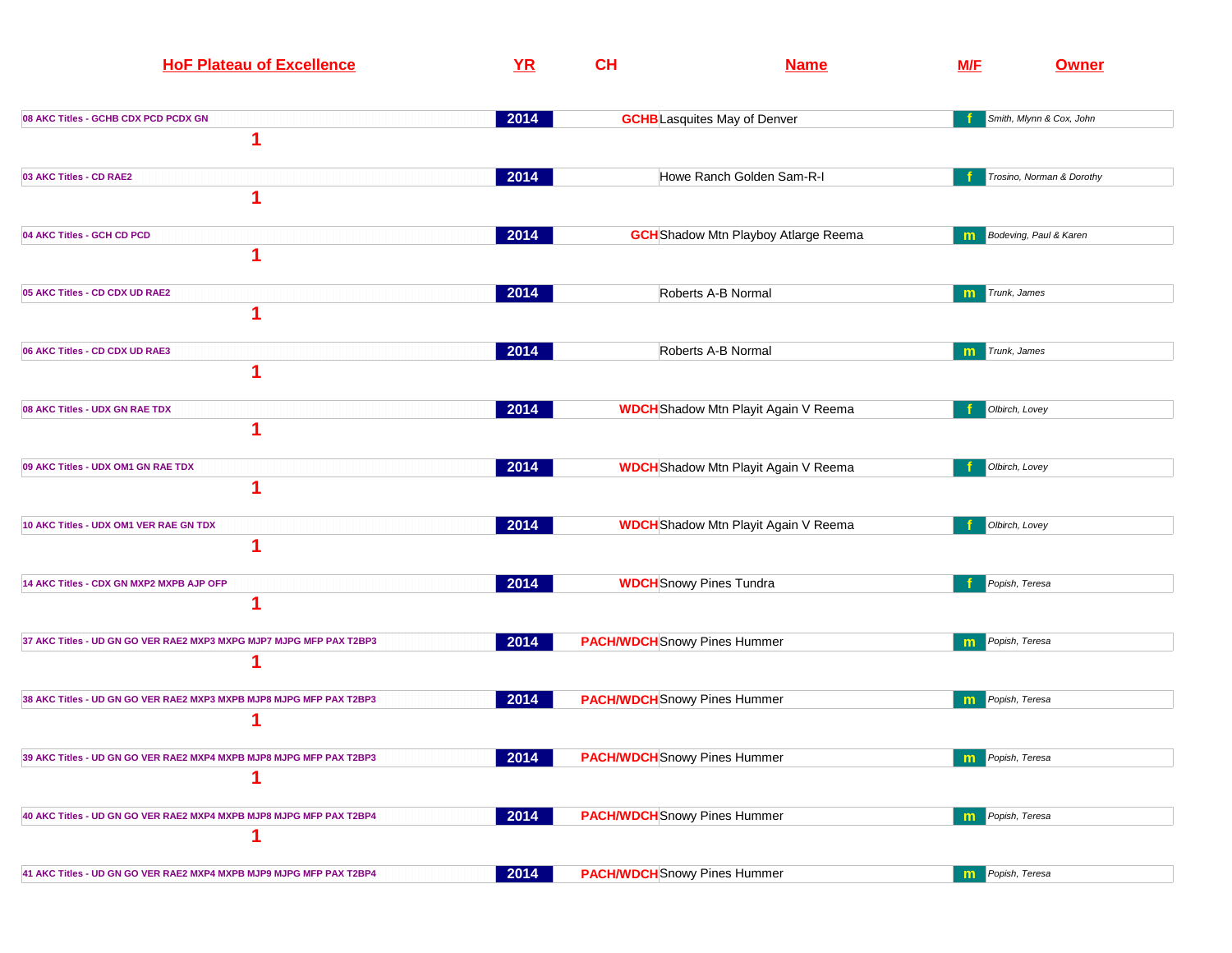| <b>HoF Plateau of Excellence</b>                                            | YR   | <b>CH</b> | <b>Name</b>                          | M/F          | <b>Owner</b>   |
|-----------------------------------------------------------------------------|------|-----------|--------------------------------------|--------------|----------------|
| 1                                                                           |      |           |                                      |              |                |
| 42 AKC Titles - UD GN GO VER RAE2 MXP5 MXPB MJP9 MJPG MFP PAX T2BP4         | 2014 |           | <b>PACH/WDCH</b> Snowy Pines Hummer  | m            | Popish, Teresa |
| 1                                                                           |      |           |                                      |              |                |
| 43 AKC Titles - UD GN GO VER RAE2 MXP5 MXPS MJP9 MJPG MFP PAX T2BP4         | 2014 |           | <b>PACH/WDCH</b> Snowy Pines Hummer  | m            | Popish, Teresa |
| 1                                                                           |      |           |                                      |              |                |
| 44 AKC Titles - UD GN GO VER RAE2 MXP5 MXPS MJP9 MJPG MFP PAX T2BP4         | 2014 |           | <b>PACH2/WDCH</b> Snowy Pines Hummer | m            | Popish, Teresa |
| 1                                                                           |      |           |                                      |              |                |
| 45 AKC Titles - UD GN GO VER RAE2 MXP5 MXPS MJP9 MJPG MFP PAX T2BP4         | 2014 |           | <b>PACH2/WDCH</b> Snowy Pines Hummer | m            | Popish, Teresa |
| 1                                                                           |      |           |                                      |              |                |
| 46 AKC Titles - UD GN GO VER RAE2 MXP5 MXPS MJP9 MJPG MFP PAX2 T3BP5        | 2014 |           | <b>PACH2/WDCH</b> Snowy Pines Hummer | $\mathbf{m}$ | Popish, Teresa |
| 1                                                                           |      |           |                                      |              |                |
| 47 AKC Titles - UD GN GO VER RAE2 MXP6 MXPS MJP9 MJPG MFP PAX2 T4BP5        | 2014 |           | <b>PACH2/WDCH</b> Snowy Pines Hummer | m            | Popish, Teresa |
| 1                                                                           |      |           |                                      |              |                |
| 48 AKC Titles - UD GN GO VER RAE2 MXP6 MXPS MJP10 MJPG MFP PAX2 T4BP5       | 2014 |           | <b>PACH2/WDCH</b> Snowy Pines Hummer | m            | Popish, Teresa |
| 1                                                                           |      |           |                                      |              |                |
| 49 AKC Titles - UD GN GO VER RAE2 MXP6 MXPS MJP10 MJPC MFP PAX2 T4BP5       | 2014 |           | <b>PACH2/WDCH</b> Snowy Pines Hummer | m            | Popish, Teresa |
| 1                                                                           |      |           |                                      |              |                |
| 50 AKC Titles - UD GN GO VER RAE2 MXP6 MXPS MJP10 MJPC MFP PAX2 T4BP5 TXQP  | 2014 |           | <b>PACH2/WDCH</b> Snowy Pines Hummer | m            | Popish, Teresa |
| 1                                                                           |      |           |                                      |              |                |
| 51 AKC Titles - UD GN GO VER RAE2 MXP6 MXPS MJP11 MJPC MFP PAX2 T4BP5 TQXP  | 2014 |           | <b>PACH2/WDCH</b> Snowy Pines Hummer | m            | Popish, Teresa |
| 1                                                                           |      |           |                                      |              |                |
| 52 AKC Titles - UD GN GO VER RAE2 MXP6 MXPS MJP11 MJPC MFPB PAX2 T4BP5 TQXP | 2014 |           | <b>PACH2/WDCH</b> Snowy Pines Hummer | m            | Popish, Teresa |
| 1                                                                           |      |           |                                      |              |                |
| 53 AKC Titles - UD GN GO VER RAE2 MXP7 MXPS MJP11 MJPC MFPB PAX2 T4BP5 TQXP | 2014 |           | <b>PACH2/WDCH</b> Snowy Pines Hummer | m            | Popish, Teresa |
| 1                                                                           |      |           |                                      |              |                |
| 54 AKC Titles - UD GN GO VER RAE2 MXP7 MXPS MJP12 MJPC MFPB PAX2 T4BP5 TQXP | 2014 |           | <b>PACH2/WDCH</b> Snowy Pines Hummer | m            | Popish, Teresa |
| 1                                                                           |      |           |                                      |              |                |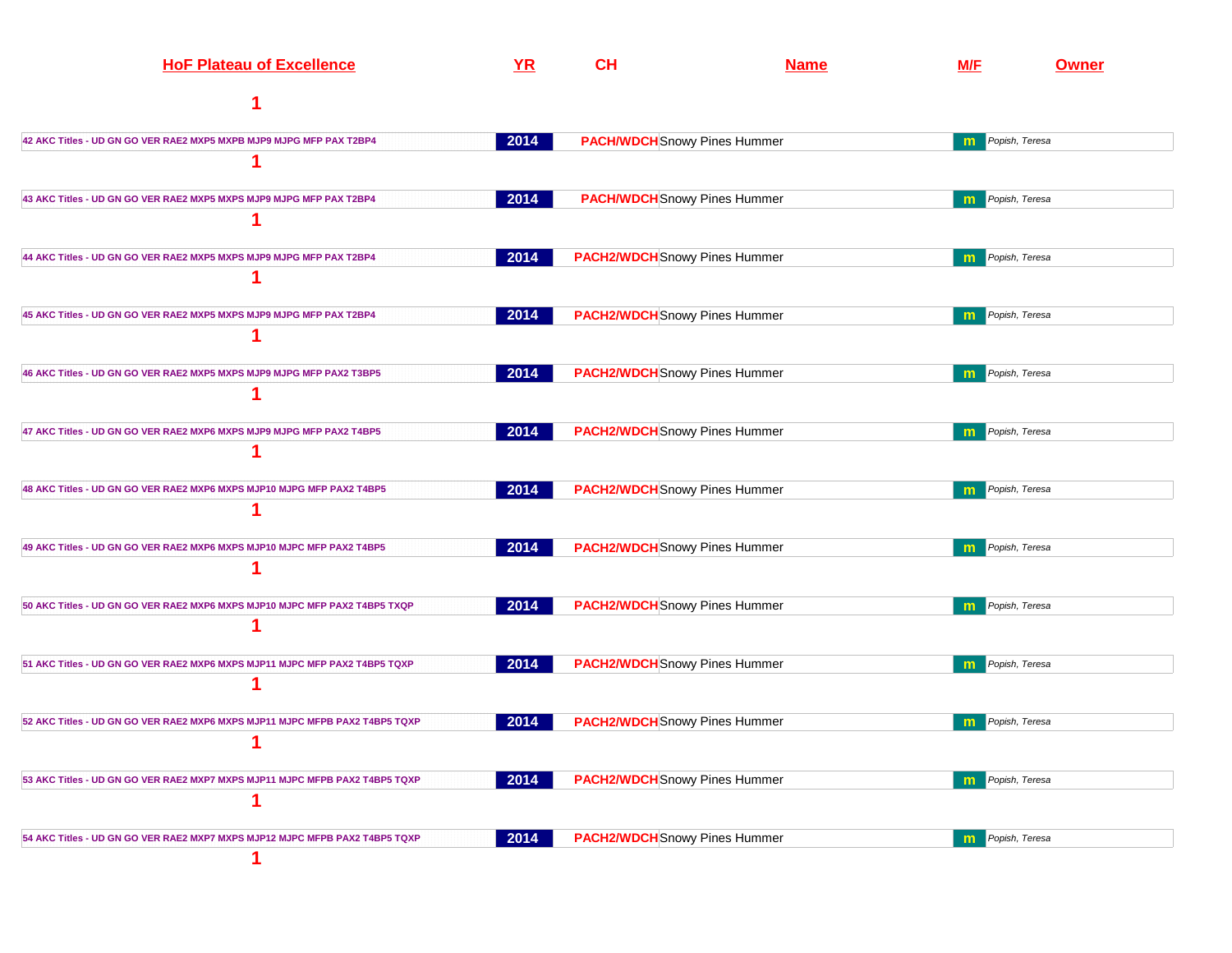| <b>HoF Plateau of Excellence</b> | YR   | CH | <b>Name</b>                             | <b>M/F</b><br><b>Owner</b>         |
|----------------------------------|------|----|-----------------------------------------|------------------------------------|
| <b>SBCA Show Wins 4</b>          | 2014 |    | <b>GCHB</b> Opdykes Your Place Or Mine? | Carolyn Cataldo & Radcliffe, Glenn |
| <b>Specialty Wins 20</b>         | 2014 |    | <b>GCHB</b> Opdykes Your Place Or Mine? | Carolyn Cataldo & Radcliffe, Glenn |
| <b>Specialty Wins 40</b>         | 2014 |    | <b>GCHP</b> Jamelles Aristocrat V Elba  | Baker, Edward & Linda<br>m         |
| <b>Specialty Wins 50</b>         | 2014 |    | <b>GCHP</b> Jamelles Aristocrat V Elba  | Baker, Edward & Linda<br>m         |
| <b>Totals:</b>                   |      |    | 61                                      |                                    |

**Due to the high number of Performance titles they are listed in two (2) Performance Databases - Sorted by Dog or TitleAKC Performance titles started with Obedience back in 1936.**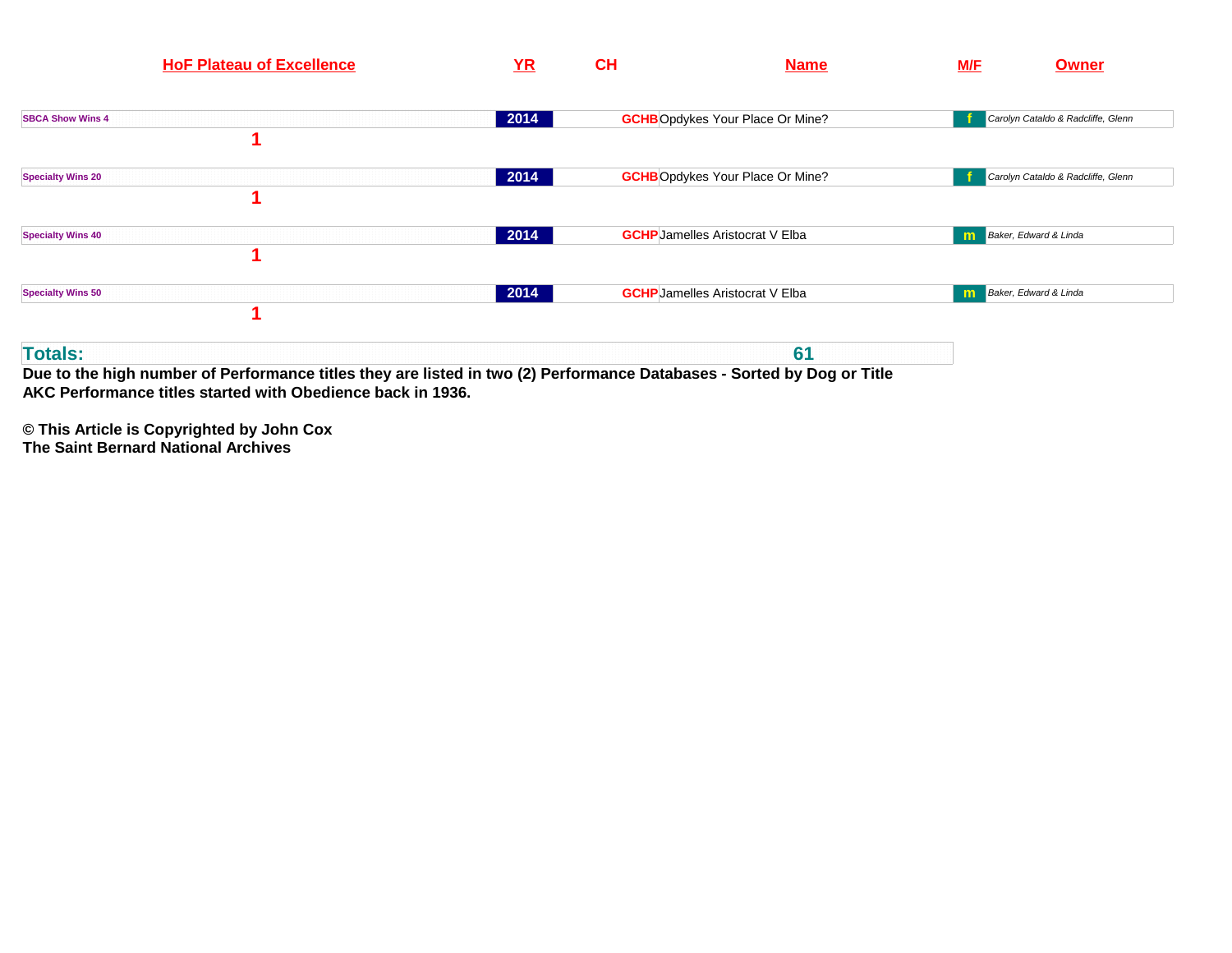# Saint Bernard AKC Championship Titles For 2014

| <b>CH Title Date</b>    | CH                                                     | <b>Name</b>                                                           |                | <b>Performance Title Year</b> | $M$ E |                |
|-------------------------|--------------------------------------------------------|-----------------------------------------------------------------------|----------------|-------------------------------|-------|----------------|
| September 16, 2014      | 2015-GCH/2014-CHAlpine Mtn Abigail                     |                                                                       |                |                               |       | f              |
| April 04, 2014          | 2014-CHAlpine Mtn Doug                                 |                                                                       |                |                               | m     |                |
| July 03, 2014           |                                                        | 2014-CH Arcadias Aphrodite V Big Max'S                                |                |                               |       | f              |
| July 24, 2014           |                                                        | <b>2014-CH</b> Arcadias Marshmallow Dream                             |                |                               |       | $\overline{f}$ |
| November 13, 2014       |                                                        | 2014-CH Arcadias White Knight of Big Mac's                            |                |                               | m     |                |
| June 14, 2014           |                                                        | 2014-CH Barnyards Wampum Calgary Stampede                             |                |                               |       |                |
| May 25, 2014            |                                                        | 2014-CH Barnyards Wampums Buffalo Stampede                            |                |                               | m     |                |
| October 05, 2014        |                                                        | 2014-CHBarnyards Yosemites Gldeon                                     |                |                               | m     |                |
| December 14, 2014       |                                                        | 2014-CH Benbarons Xavier of Yondo                                     |                |                               | m     |                |
| July 05, 2014           |                                                        | 2014-CH Berics Secret Cache                                           |                |                               | m     |                |
|                         | April 19, 2014   2014-GCH/2014-CH Berics Sweet Retreat |                                                                       |                |                               | m     |                |
| March 01, 2014          |                                                        | 2014-CH Bernegardens Park Avenue                                      |                |                               | m     |                |
| April 05, 2014          | 2016-GCH/2014-CHBlissfuls Armani                       |                                                                       |                |                               | m     |                |
| May 25, 2014            |                                                        | 2014-CH Blue Collars Subzero Mystery of Laska                         |                |                               |       |                |
| July 31, 2014           |                                                        | 2014-CH Brogans Great Escape                                          |                |                               |       |                |
| June 27, 2014           |                                                        | 2014-CHCache Retreat Huxtable                                         |                |                               | m     |                |
| August 16, 2014         |                                                        | 2014-CHCache Retreat Irish Lager                                      |                |                               | m     |                |
| July 19, 2014           |                                                        | 2014-CHCache Retreat Surf City                                        |                |                               | m     |                |
| December 04, 2014       |                                                        | 2014-CHCache Retreat Will Power                                       |                |                               | m     |                |
|                         |                                                        | July 04, 2014 2014-GCH/2014-CHCarmens Frosty Paws of Royalty          |                |                               |       |                |
|                         |                                                        | December 09, 2014   2015-GCH/2014-CHCedar Lanes Malachi O'Cornerstone |                |                               | m     |                |
| June 21, 2014           |                                                        | 2014-CHChief Kona Marley The First                                    |                |                               | m     |                |
| March 23, 2014          |                                                        | 2014-CH Cornerstones Forte of Rhapsody                                |                |                               | m     |                |
| April 27, 2014          |                                                        | 2015-GCH/2014-CHCountry Haven Cleopatra V Kings Row                   | 2013,2014,2015 |                               |       | f              |
| July 18, 2014           |                                                        | 2014-CH Country Havens Deluxor of Kings Row                           | 2015           |                               | m     |                |
| November 02, 2014       |                                                        | 2014-CHCountrysides Double Take                                       |                |                               | m     |                |
| April 24, 2014          |                                                        | 2014-CHCountrysides Stryke Her Out Aj                                 |                |                               |       | $\mathbf{f}$   |
| February 02, 2014       |                                                        | 2014-CHDankas Bunker Hill                                             |                |                               | m     |                |
| <b>January 25, 2014</b> |                                                        | 2014-CH Dillons Give Me A Double By Design                            |                |                               |       | f              |
| August 17, 2014         |                                                        | 2014-CH Eidelkeits Mini Martha                                        |                |                               |       | f              |
| September 28, 2014      |                                                        | 2014-CH Empty Kegs Harvey Wallbanger                                  |                |                               | m     |                |
|                         | August 23, 2014   2018-GCH/2014-CHEmpty Kegs Jim Dandy |                                                                       |                |                               | m     |                |
| November 29, 2014       |                                                        | 2014-CHGgf's Red Hot Triple Crown                                     |                |                               |       | $\mathbf{f}$   |
| February 08, 2014       |                                                        | 2014-CH Giddens Oakridge Simply Bruce                                 |                |                               | m     |                |
| June 07, 2014           |                                                        | 2014-CH Grissoms All That 'N' A Bag A Chips                           |                |                               |       | f              |
| December 13, 2014       |                                                        | 2014-CH Jamelles Music Man V Saundalin                                | 2014,2015      |                               | m     |                |
| August 13, 2014         |                                                        | 2014-CHJbars Jack Daniels V Skydancer Dd                              |                |                               |       | f              |
|                         |                                                        | February 17, 2014   2014-GCH/2014-CH Kings Row Caesar V Country Haven | 2016,2019      |                               | m     |                |
| October 05, 2014        | 2014-CHKings Row Justice                               |                                                                       |                |                               | m     |                |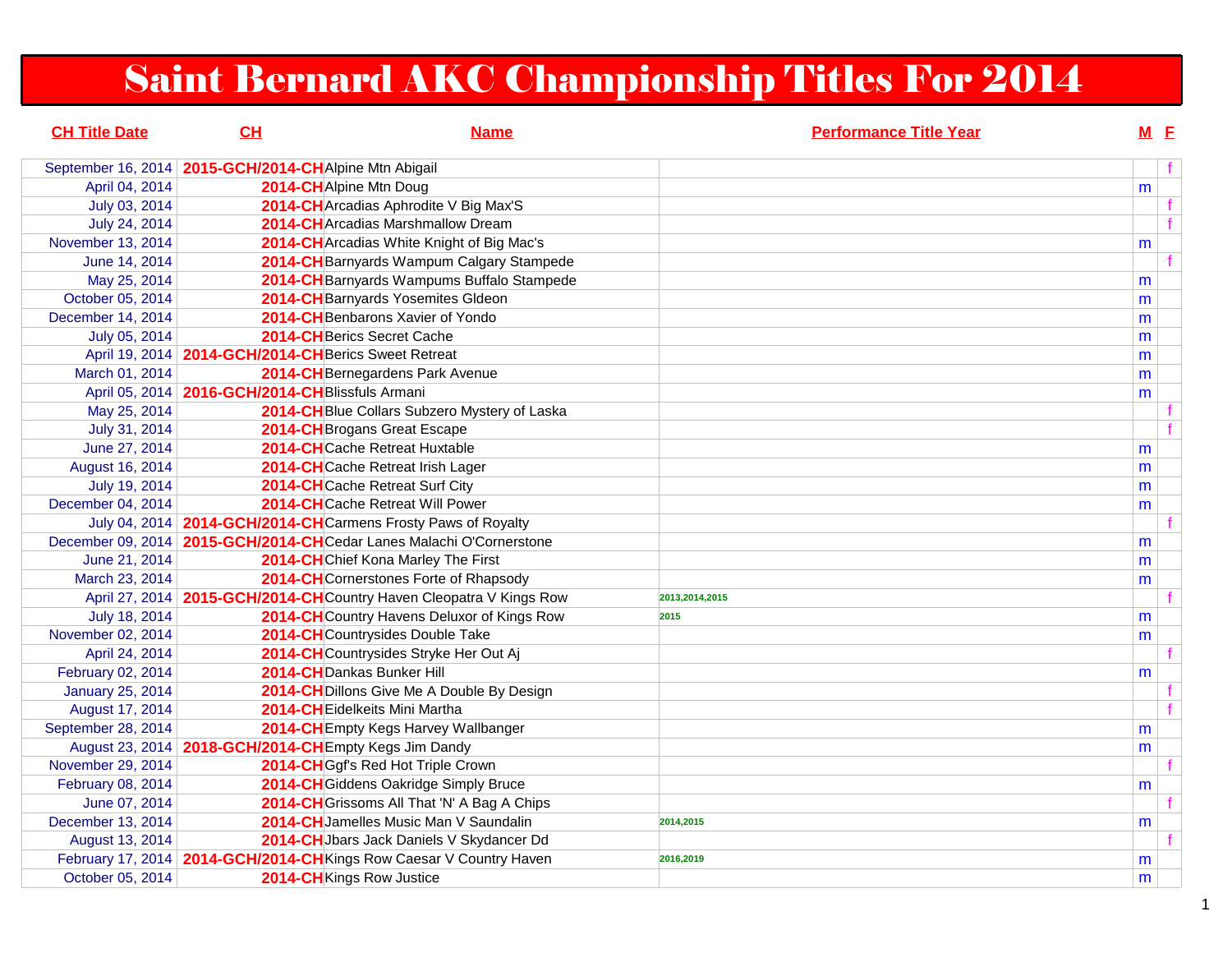| <b>CH Title Date</b> | CH                                                       | <b>Name</b>                                                           | <b>Performance Title Year</b> | $M$ E |   |
|----------------------|----------------------------------------------------------|-----------------------------------------------------------------------|-------------------------------|-------|---|
| September 18, 2014   |                                                          | 2014-CHLasquites Cooper V Keeper                                      |                               | m     |   |
|                      |                                                          | March 15, 2014   2014-GCH/2014-CHMahoganys Gallant Spirit V Charley   |                               | m     |   |
| February 08, 2014    |                                                          | 2014-CH Marianettes Honkk Tonk Badonkadonk                            |                               |       |   |
| June 15, 2014        |                                                          | 2014-CHMelon City Quinevere V Saffo                                   |                               |       |   |
|                      |                                                          | July 18, 2014   2018-GCH/2014-CH Mistihil Promises Promises Rules     | 2014,2015,2016, 2018          |       | f |
|                      | April 11, 2014   2014-GCH/2014-CHMoondance Mclaren       |                                                                       |                               | m     |   |
|                      |                                                          | February 14, 2014   2018-GCH/2014-CHMtn Home Amazing Grace            |                               | m     |   |
| July 19, 2014        |                                                          | 2014-CHMtn Homes King of Southern Charm                               | 2013                          | m     |   |
|                      |                                                          | February 01, 2014 2016-GCH/2014-CHMytymos Falcon of Banjo             |                               | m     |   |
| April 25, 2014       |                                                          | 2014-CHNew Sage Saber Heart                                           |                               | m     |   |
|                      |                                                          | November 23, 2014   2016-GCH/2014-CHNoble Creeks Don"T' Stop Believin |                               | m     |   |
| July 04, 2014        |                                                          | 2014-CH Redoaks Don'T Call Me Junior V Granite                        |                               | m     |   |
| February 28, 2014    |                                                          | 2014-CHRf Cypress                                                     |                               |       |   |
| August 09, 2014      |                                                          | 2014-CHRf Kris Kountry Rushing Aspens                                 |                               |       |   |
| February 28, 2014    |                                                          | 2014-CHRf Libertys O'Fallon                                           |                               |       | f |
| May 17, 2014         |                                                          | 2014-CHShadow Mtn Testdrive                                           |                               |       | f |
| August 23, 2014      |                                                          | 2014-CH Shadow Mtn Yankee Doodle                                      | 2016                          | m     |   |
| October 31, 2014     |                                                          | 2014-CH Siekmans Mega Mover V Slaton                                  |                               |       |   |
| October 25, 2014     |                                                          | 2014-CHSlatons Amy-Zing Art                                           |                               |       |   |
| May 25, 2014         |                                                          | 2014-CHSlatons Art I Sweet                                            |                               |       | f |
| December 13, 2014    |                                                          | 2014-CH Slatons Blinded By Gizis Lite                                 | 2014                          | m     |   |
| July 12, 2014        |                                                          | 2014-CH Slatons Don'T Take Me Lite-Ly                                 |                               |       |   |
| July 13, 2014        |                                                          | 2014-CHSlatons Joan of Arc                                            |                               |       |   |
| April 06, 2014       |                                                          | 2014-CHSlatons Love of Art                                            |                               |       | f |
| March 15, 2014       |                                                          | 2014-CHSleepy Hollows Mr. Goodbar                                     |                               | m     |   |
| June 01, 2014        |                                                          | 2014-CH Starbrites Oakland                                            |                               | m     |   |
| September 17, 2014   |                                                          | 2014-CH Starbrites Ozana V Mount Hood                                 |                               |       |   |
| May 10, 2014         |                                                          | 2014-CH Starbrites Pandora V Beech Hill                               | 2013                          |       |   |
|                      |                                                          | November 15, 2014   2015-GCH/2014-CH Stoans Cow Boy of Windshadows    | 2016                          | m     |   |
| December 07, 2014    |                                                          | 2014-CH Subira Panda Bear of Amberdee                                 |                               | m     |   |
| November 08, 2014    |                                                          | 2014-CH Subzero Tubby Meister                                         |                               | m     |   |
| September 28, 2014   |                                                          | 2014-CH Summerlyns R U Impressed                                      |                               | m     |   |
| April 05, 2014       |                                                          | 2014-CH Summerlyns Rave Review                                        |                               |       |   |
| December 07, 2014    |                                                          | 2014-CH Swisstars Hampton V Beech Hill                                |                               |       |   |
| May 11, 2014         |                                                          | 2014-CH Swisstars Lil Lilo                                            |                               |       | f |
| December 04, 2014    |                                                          | 2014-CH Swisstars Lyric                                               |                               |       | f |
|                      | October 12, 2014   2015-GCH/2014-CH Swisstars Moondoggie |                                                                       |                               | m     |   |
|                      |                                                          | April 05, 2014   2015-GCH/2014-CHSylvans Loveconquersall V Ramblewood |                               |       |   |
| May 04, 2014         |                                                          | 2014-CH Trademarks Apostle V Godsgift                                 |                               | m     |   |
| November 30, 2014    |                                                          | 2014-CH Trademarks Eli                                                |                               | m     |   |
| July 12, 2014        |                                                          | 2014-CH Twin Branchs Look At Me                                       |                               | m     |   |
| September 26, 2014   |                                                          | 2014-CHUltima Thules Odessa                                           |                               |       |   |
| September 25, 2014   |                                                          | 2014-CHUltima Thules Quinn                                            |                               |       |   |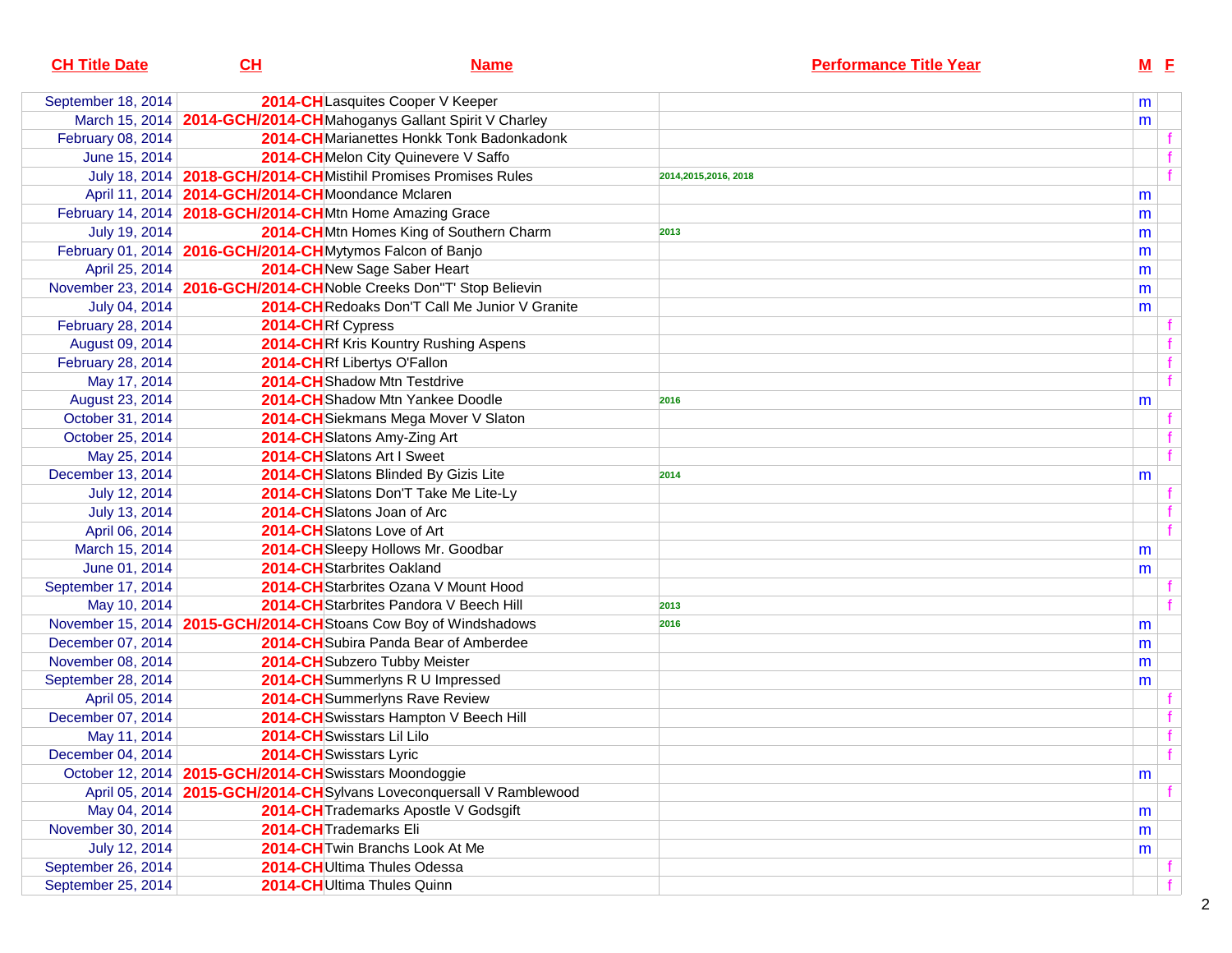| <b>CH Title Date</b> | CН | Name                                                                  | <b>Performance Title Year</b> | $M$ E |
|----------------------|----|-----------------------------------------------------------------------|-------------------------------|-------|
|                      |    | May 18, 2014   2014-GCH/2014-CH Vicdorys Unleash The Dark Knight      | 2015.2016.2018                | m     |
|                      |    | July 18, 2014   2015-GCH/2014-CH Vicdorys Up The Ante At Willow Creek |                               | m     |
| September 12, 2014   |    | <b>2014-CH</b> Westhavens Pawn Star                                   |                               |       |
|                      |    | September 27, 2014   2016-GCH/2014-CH Whitewaters Blowin In The Wind  |                               |       |
| December 14, 2014    |    | 2014-CH Wild Wests Opdyke License To Kill                             |                               |       |
| April 27, 2014       |    | 2014-CHWoodcrest Crusader                                             |                               | m     |
|                      |    | September 05, 2014   2016-GCH/2014-CHWoodhavens Uncommon Valor        |                               | m     |
| March 01, 2014       |    | 2014-CHWoodhavens Wolfgang                                            |                               | m     |
|                      |    |                                                                       |                               |       |

| Due to the high number of Performance titles they are listed in two (2) Performance Databases - Sorted by Dog or Title |  |  |
|------------------------------------------------------------------------------------------------------------------------|--|--|

**AKC Performance titles started with Obedience back in 1936.**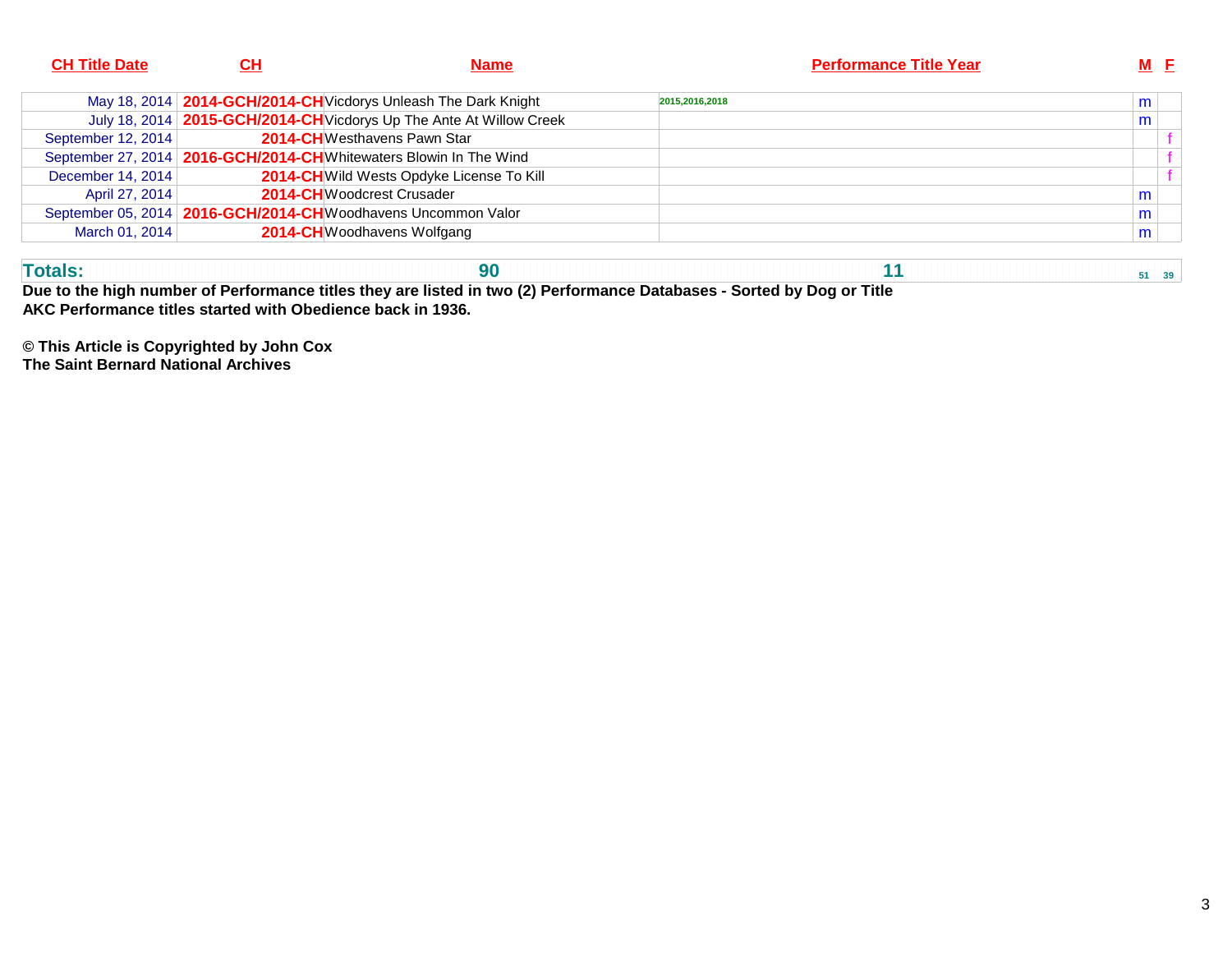# Saint Bernard AKC Grand Championship Titles For 2014

| <b>GCH Title Date</b>   | <b>CH Title Date</b> | CL                                        | <b>Name</b>                                                  | <b>Performance Title Year</b> |   | $M$ $E$ |
|-------------------------|----------------------|-------------------------------------------|--------------------------------------------------------------|-------------------------------|---|---------|
| March 07, 2014          | October 21, 2007     |                                           | 2014-GCH/2007-CHBenbarons Tattoo of Yondo                    |                               |   |         |
| December 06, 2014       | April 19, 2014       | 2014-GCH/2014-CHBerics Sweet Retreat      |                                                              |                               | m |         |
| August 09, 2014         | May 25, 2013         |                                           | 2014-GCH/2013-CHBlue Collars Karbon Copy                     |                               | m |         |
| December 14, 2014       | June 07, 2013        |                                           | 2014-GCH/2013-CHBlue Collars Kiss An Angel                   |                               |   |         |
| November 23, 2014       | July 04, 2014        |                                           | 2014-GCH/2014-CHCarmens Frosty Paws of Royalty               |                               |   |         |
| February 07, 2014       | March 18, 2012       |                                           | 2014-GCH/2012-CHCornerstones Chasing Time                    |                               |   |         |
| September 27, 2014      | November 09, 2012    |                                           | 2014-GCH/2012-CH Excaliburs Sir Lancelot of Copper Mtn       |                               | m |         |
| September 05, 2014      | October 27, 2013     |                                           | 2014-GCH/2013-CH Grand Bays I Believe In Miracles            |                               | m |         |
| <b>January 16, 2014</b> | April 05, 2013       |                                           | 2014-GCH/2013-CHR.i.w. Sir Winfield Jaguar                   |                               | m |         |
| November 02, 2014       | October 20, 2013     |                                           | 2014-GCH/2013-CHJamelles Lille Venn Heidi                    |                               |   |         |
| October 19, 2014        | February 17, 2014    |                                           | 2014-GCH/2014-CH Kings Row Caesar V Country Haven            | 2016.2019                     | m |         |
| <b>January 04, 2014</b> | April 02, 2011       | 2014-GCH/2011-CHLasquites HRH Walter      |                                                              | 2013                          | m |         |
| February 22, 2014       | September 26, 2013   | 2014-GCH/2013-CHLasquites Ula of Valdez   |                                                              |                               |   |         |
| April 04, 2014          | March 15, 2014       |                                           | 2014-GCH/2014-CHMahoganys Gallant Spirit V Charley           |                               | m |         |
| September 05, 2014      | March 08, 2013       |                                           | 2014-GCH/2013-CHMahoganys Great Innovator V Charley          |                               | m |         |
| October 25, 2014        | April 11, 2014       | 2014-GCH/2014-CHMoondance Mclaren         |                                                              |                               | m |         |
| July 04, 2014           | May 04, 2013         |                                           | 2014-GCH/2013-CHOpdykes Sweet Sassy Sarsparilla              |                               |   |         |
| December 07, 2014       | September 01, 2013   |                                           | 2014-GCH/2013-CHRainiers Montana Gunpowder & Smoke           |                               | m |         |
| June 15, 2014           | September 29, 2013   | 2014-GCH/2013-CHRf Bella Dawn             |                                                              |                               |   |         |
| July 10, 2014           | July 19, 2013        |                                           | 2014-GCH/2013-CH Sandrimars Buffett Rocks Revillo            | 2015                          | m |         |
| February 08, 2014       | May 04, 2013         |                                           | 2014-GCH/2013-CH Slatons Movin To Victory Lane               |                               |   |         |
| October 17, 2014        | July 20, 2013        | 2014-GCH/2013-CH Swisstars King of Hearts |                                                              |                               | m |         |
| August 09, 2014         | October 27, 2013     |                                           | 2014-GCH/2013-CHTiamos Travelin Man of Silvercrown           |                               | m |         |
| August 10, 2014         | May 18, 2014         |                                           | 2014-GCH/2014-CH Vicdorys Unleash The Dark Knight            | 2015,2016,2018                | m |         |
| May 25, 2014            | October 05, 2013     |                                           | 2014-GCH/2013-CH Westhavens The Peoples Choice V Thunderhill |                               |   |         |

**Totals:**

**25 4 15 10**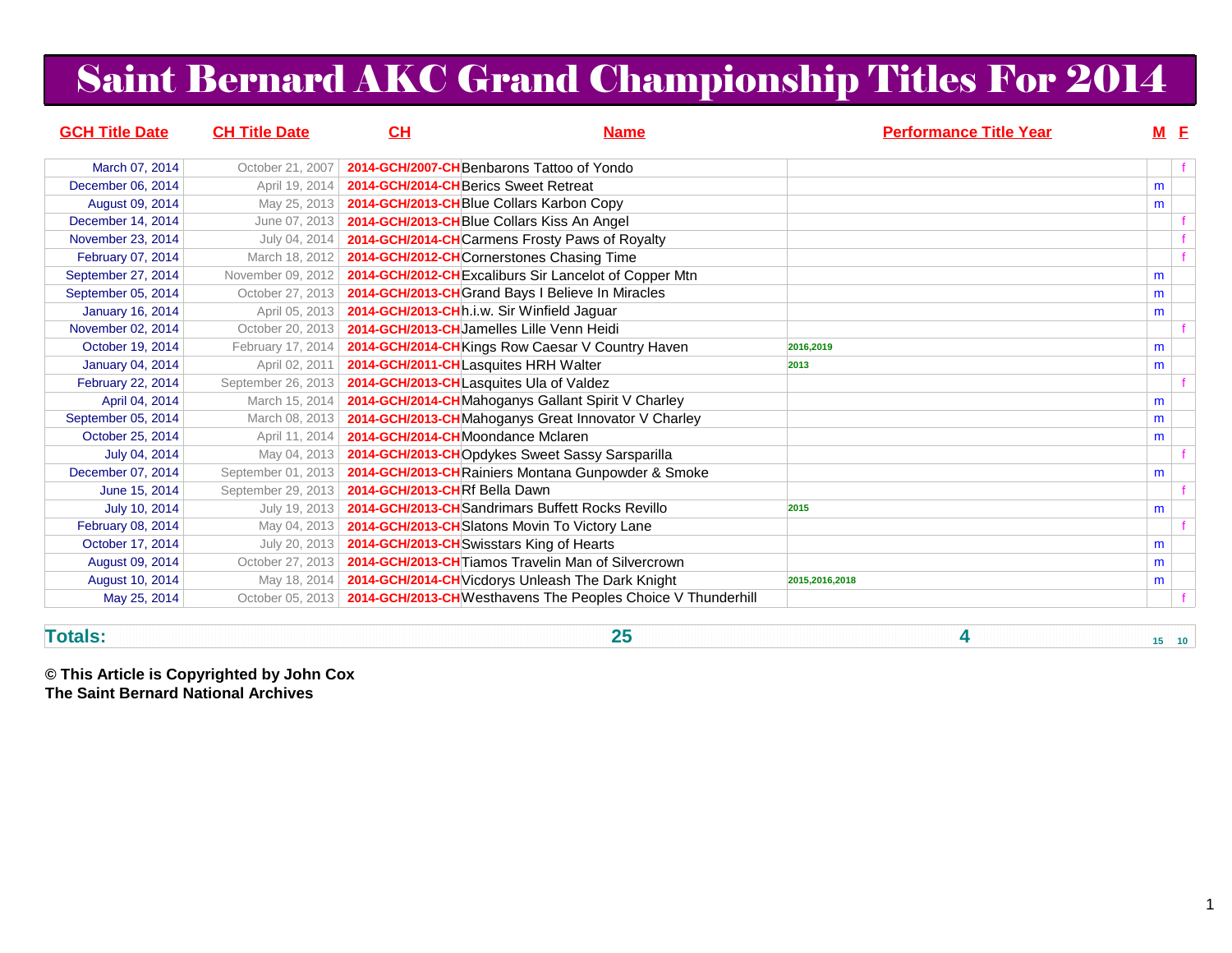## Saint Bernard AKC Grand Championship Level Titles For 2014

| <b>CH Title Date</b> |                        | <b>GCH Title Date GCH Level Date</b> | <b>GCH Level</b> | <b>Name</b>                           | <b>Performance Title Year</b> | $M$ E      |  |
|----------------------|------------------------|--------------------------------------|------------------|---------------------------------------|-------------------------------|------------|--|
| 1) Bronze            |                        |                                      |                  |                                       |                               |            |  |
| March 03, 2012       | March 17, 2012         | July 02, 2014                        | (1) Bronze       | Aksalas Peyton                        | 2014                          | m          |  |
| July 19, 2013        | September 22, 2013     | August 09, 2014                      | (1) Bronze       | Lasquites May of Denver               | 2013,2014                     |            |  |
| September 26, 2013   | February 22, 2014      | July 18, 2014                        | (1) Bronze       | Lasquites Ula of Valdez               |                               |            |  |
| May 04, 2013         | October 06, 2013       | March 23, 2014                       | (1) Bronze       | Szajdas Neverending Story             | 2013                          | m          |  |
| March 10, 2012       | March 03, 2013         | April 26, 2014                       | (1) Bronze       | Trademarks A Reed & Barton Von Joy    |                               | m          |  |
| <b>Totals:</b>       |                        |                                      |                  | ວ                                     | 3                             | $3 \mid 2$ |  |
| (2) Silver           |                        |                                      |                  |                                       |                               |            |  |
| March 03, 2012       | March 17, 2012         | October 18, 2014                     | (2) Silver       | Aksalas Peyton                        | 2014                          | m          |  |
| January 08, 2012     | <b>August 26, 2012</b> | <b>January 31, 2014</b>              | (2) Silver       | Belle Isles Cookie V Cretan           | 2014                          | m          |  |
| April 06, 2012       | <b>August 23, 2012</b> | February 15, 2014                    | (2) Silver       | Sleepy Hollows Ice Slicer             |                               |            |  |
| October 07, 2012     | November 25, 2012      | October 18, 2014                     | (2) Silver       | <b>Starbrites Olive N Northpointe</b> |                               |            |  |
| November 21, 2010    | May 29, 2011           | <b>August 24, 2014</b>               | (2) Silver       | Twin Hickory Americas Anderson Cooper |                               | m          |  |
| Totals:              |                        |                                      |                  | 5                                     | $\overline{2}$                | $3 \mid 2$ |  |
| $(3)$ Gold           |                        |                                      |                  |                                       |                               |            |  |
| January 08, 2012     | <b>August 26, 2012</b> | December 07, 2014                    | $(3)$ Gold       | Belle Isles Cookie V Cretan           | 2014                          | m          |  |
| March 15, 2012       | April 29, 2012         | <b>January 19, 2014</b>              | $(3)$ Gold       | Gliddens Lady Isabella                |                               |            |  |
| Totals:              |                        |                                      |                  | 2                                     |                               | $1\vert 1$ |  |
| (4) Platinum         |                        |                                      |                  |                                       |                               |            |  |
| October 18, 2008     | November 20, 2010      | February 06, 2014                    | (4) Platinum     | Jamelles Aristocrat V Elba            | (CGC), 2012, 2013             | m          |  |
| <b>Totals:</b>       |                        |                                      |                  |                                       |                               | $1$ 0      |  |

| <b>Totals</b> |
|---------------|
|---------------|

**Bronze Level 100 Points Silver Level 200 Points Gold Level 400 PointsPlatinum Level 800 Points**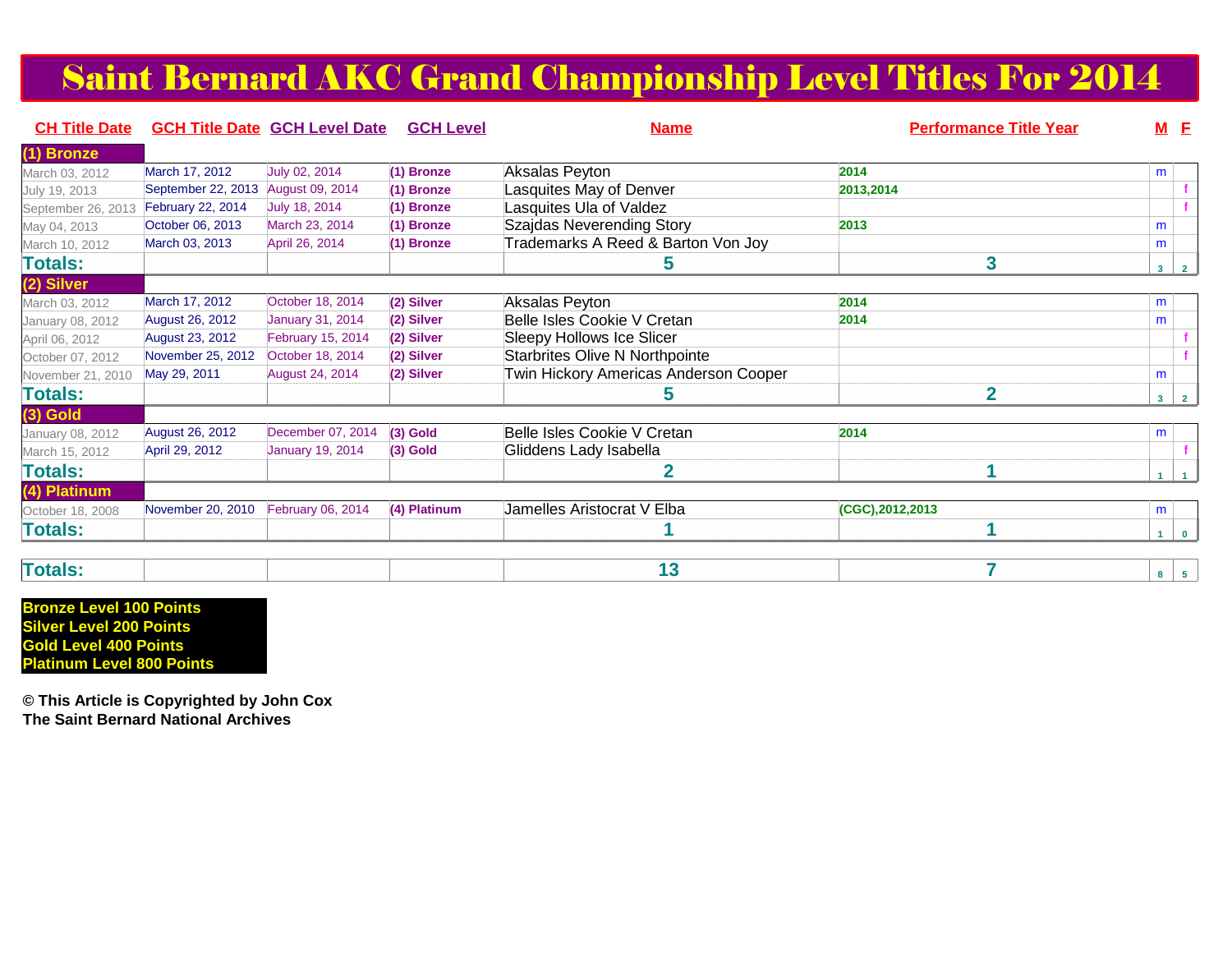## Saint Bernard AKC \*NOHS\* Achievements Levels For 2014

| Level          | <b>Achievement Date</b> | <u>GCH Title</u> | <b>Name</b>                  | <b>Performance Title</b> | <u>M</u> |  |
|----------------|-------------------------|------------------|------------------------------|--------------------------|----------|--|
| (1) Bronze     |                         |                  |                              |                          |          |  |
| (1) Bronze     | <b>July 30, 2014</b>    |                  | <b>GCH</b> Moondance Mclaren |                          | m        |  |
| <b>Totals:</b> |                         |                  |                              |                          |          |  |
|                |                         |                  |                              |                          |          |  |
| <b>Totals:</b> |                         |                  |                              |                          |          |  |

**NOHS Bronze Level 250 Points NOHS Silver Level 500 Points NOHS Gold Level 1000 PointsNOHS Platinum Level 2000 Points**

 **The NOHS Achievements are not \*titles\* The column GCH Title shows the AKC Title that dog has earned in the Regular series**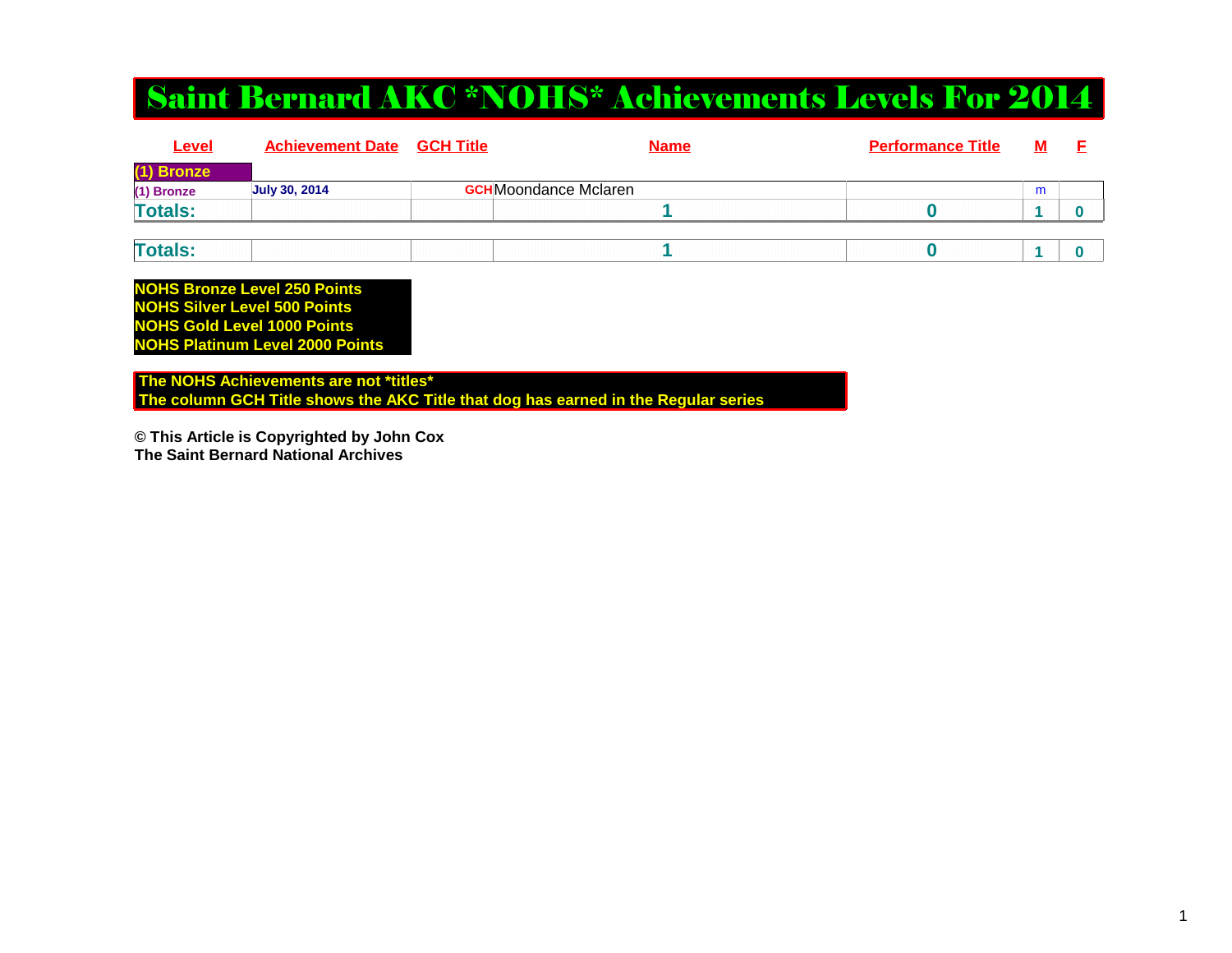## Saint Bernard AKC Performance Titles For 2014

| CH                             | <b>Name</b>                                       | <b>Titles</b> | <b>Date</b>              | М        | E                       |
|--------------------------------|---------------------------------------------------|---------------|--------------------------|----------|-------------------------|
| BN                             |                                                   |               |                          |          |                         |
| 2014                           |                                                   |               |                          |          |                         |
|                                | 2016-CH Lasquites Xantana V Lorenzo               | <b>BN</b>     | <b>January 11, 2014</b>  |          |                         |
|                                | 2018-CHMistihil Pollyanna Rules                   | <b>BN</b>     | June 21, 2014            |          |                         |
|                                | 2018-GCH/2014-CHMistihil Promises Promises Rules  | <b>BN</b>     | <b>November 15, 2014</b> |          | $\mathbf{f}$            |
| $\mathbf{3}$                   | 3                                                 | 3             |                          | $\bf{0}$ | $\overline{\mathbf{3}}$ |
| <b>CD</b>                      |                                                   |               |                          |          |                         |
| 2014                           |                                                   |               |                          |          |                         |
|                                | <b>Excaliburs Muse</b>                            | <b>CD</b>     | March 07, 2014           |          |                         |
| $\bf{0}$                       | 1                                                 |               |                          |          |                         |
|                                |                                                   |               |                          | $\bf{0}$ |                         |
| <b>CDX</b>                     |                                                   |               |                          |          |                         |
| 2014                           |                                                   |               |                          |          |                         |
|                                | 2013-GCH/2013-CHLasquites May of Denver           | <b>CDX</b>    | <b>July 12, 2014</b>     |          |                         |
| 1                              | 1                                                 |               |                          | $\bf{0}$ |                         |
| <b>CGC</b>                     |                                                   |               |                          |          |                         |
| 2014                           |                                                   |               |                          |          |                         |
|                                | 3g's Princess Ivy                                 | <b>CGC</b>    | <b>December 17, 2014</b> |          |                         |
| 2012-GCH/2012-CHAksalas Peyton |                                                   | <b>CGC</b>    | <b>February 16, 2014</b> | m        |                         |
|                                | Annie Maria                                       | <b>CGC</b>    | <b>March 18, 2014</b>    |          |                         |
|                                | Beech Hills Azusa                                 | <b>CGC</b>    | <b>November 15, 2014</b> |          |                         |
|                                | 2012-GCH/2012-CHBelle Isles Cookie V Cretan       | <b>CGC</b>    | April 22, 2014           | m        |                         |
|                                | Beowoff                                           | <b>CGC</b>    | <b>January 21, 2014</b>  | m        |                         |
|                                | 2013-CH Big Mack Loves Le Phaires Bruno           | CGC           | <b>August 16, 2014</b>   | m        |                         |
|                                | 2015-CH Blue Collars Lebowski                     | <b>CGC</b>    | <b>June 20, 2014</b>     | m        |                         |
|                                | <b>Blue Collars Mischief Maker</b>                | <b>CGC</b>    | <b>January 28, 2014</b>  |          |                         |
|                                | Country Havens Tally Ho to Kings Row              | <b>CGC</b>    | March 15, 2014           |          |                         |
|                                | Daisy Mae Carey                                   | <b>CGC</b>    | <b>August 23, 2014</b>   |          |                         |
|                                | Empty Keg Nordogs Amadeus V Vivacious Veracity    | <b>CGC</b>    | <b>November 01, 2014</b> | m        |                         |
|                                | George Bailey Vanuiter                            | <b>CGC</b>    | <b>June 22, 2014</b>     | m        |                         |
|                                | Jamelles Baron Von Trapp                          | CGC           | <b>February 23, 2014</b> | m        |                         |
|                                | Jamelles Ulysses S Grant                          | CGC           | <b>November 08, 2014</b> | m        |                         |
|                                | Jj's Jbears Watchin Over Me                       | CGC           | <b>October 27, 2014</b>  | m        |                         |
|                                | 2016-CH Kings Mill Hemie of Fuzzy Bear "Lola Mae" | <b>CGC</b>    | <b>June 22, 2014</b>     |          |                         |
|                                | 2015-CHLasquites Edward V Kasper                  | CGC           | March 30, 2014           | m        |                         |
|                                | Lasquites Jumpin' Jack Flash                      | CGC           | <b>August 18, 2014</b>   | m        |                         |
|                                | Lookout Mountains Riley                           | <b>CGC</b>    | <b>December 05, 2014</b> |          |                         |
|                                | Mack Loves Le Phaires Madison                     | <b>CGC</b>    | <b>August 16, 2014</b>   |          | f.                      |
|                                | Mahoganys Go Your Own Way                         | <b>CGC</b>    | April 21, 2014           |          |                         |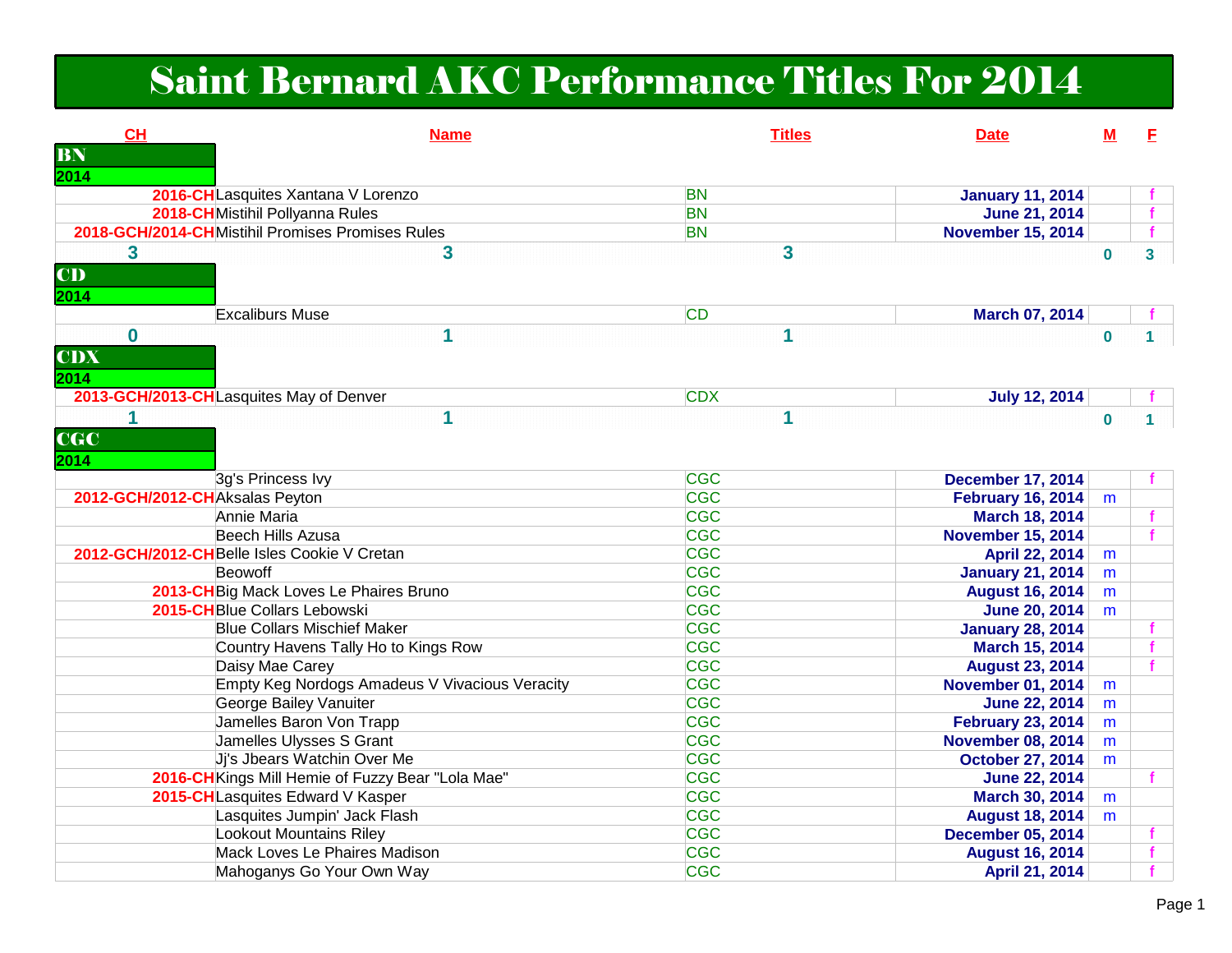| CH                             | <b>Name</b>                                         | <b>Titles</b> | <b>Date</b>               | $M$ | E                |
|--------------------------------|-----------------------------------------------------|---------------|---------------------------|-----|------------------|
|                                | 2010-CHMammoth Sts Dora The Explorer                | <b>CGC</b>    | <b>February 10, 2014</b>  |     |                  |
|                                | Molly Mae III                                       | <b>CGC</b>    | September 30, 2014        |     |                  |
|                                | Mount Hood Auberon Smallhaus Gibson                 | <b>CGC</b>    | <b>October 22, 2014</b>   | m   |                  |
|                                | Nana Darling Hankins                                | <b>CGC</b>    | <b>August 14, 2014</b>    |     |                  |
|                                | Northgates Minna                                    | <b>CGC</b>    | March 12, 2014            |     |                  |
|                                | <b>Revilos Quintessential</b>                       | <b>CGC</b>    | <b>November 22, 2014</b>  | m   |                  |
|                                | Royal Treasures Smallhaus Layla                     | <b>CGC</b>    | May 17, 2014              |     |                  |
|                                | Shelbys Cobra Namesake                              | <b>CGC</b>    | <b>July 02, 2014</b>      |     |                  |
|                                | 2016-CHSkyviews Masquarade                          | <b>CGC</b>    | <b>August 02, 2014</b>    |     |                  |
|                                | 2014-CHSlatons Blinded By Gizis Lite                | <b>CGC</b>    | <b>June 08, 2014</b>      | m   |                  |
|                                | 2015-CHSlatons Brightest Lite                       | <b>CGC</b>    | <b>June 08, 2014</b>      | m   |                  |
|                                | Snowy Pines Tundra                                  | <b>CGC</b>    | <b>February 20, 2014</b>  |     |                  |
|                                | Southern Stars Tobby Jack Alexander                 | <b>CGC</b>    | <b>September 17, 2014</b> | m   |                  |
|                                | Starstrucks Sophie                                  | <b>CGC</b>    | <b>June 27, 2014</b>      |     |                  |
|                                | Stoans Abigale De Lux                               | <b>CGC</b>    | <b>January 18, 2014</b>   |     |                  |
|                                | Stoans Annie De Lux                                 | <b>CGC</b>    | <b>February 15, 2014</b>  |     |                  |
|                                | Stoans Ballyhoo of Xoli                             | <b>CGC</b>    | <b>August 17, 2014</b>    |     |                  |
|                                | Stoans Boeing of Xoli                               | <b>CGC</b>    | <b>August 12, 2014</b>    | m   |                  |
|                                | 2016-CH Summerlyns U R My Keb V Showme              | <b>CGC</b>    | <b>December 11, 2014</b>  |     |                  |
|                                | Sylvans Mountain Bluebird                           | <b>CGC</b>    | <b>June 05, 2014</b>      |     |                  |
|                                | <b>Watsons Toby</b>                                 | <b>CGC</b>    | April 13, 2014            | m   |                  |
|                                | 2015-CHWho Dats Baron La Croix                      | <b>CGC</b>    | <b>September 14, 2014</b> | m   |                  |
|                                | <b>Wintercrest Adam Twelve</b>                      | <b>CGC</b>    | <b>November 01, 2014</b>  | m   |                  |
|                                | Wrenna Luna Plair                                   | <b>CGC</b>    | April 13, 2014            |     |                  |
| 12                             | 46                                                  | 46            |                           | 21  | 25 <sub>25</sub> |
| <b>CGCA</b>                    |                                                     |               |                           |     |                  |
| 2014                           |                                                     |               |                           |     |                  |
| 2012-GCH/2012-CHAksalas Peyton |                                                     | <b>CGCA</b>   | <b>July 30, 2014</b>      | m   |                  |
|                                | 2015-GCH/2013-CHAmbersand Winds of Winter           | <b>CGCA</b>   | <b>October 03, 2014</b>   | m   |                  |
|                                | Annie Maria                                         | <b>CGCA</b>   | <b>July 10, 2014</b>      |     |                  |
|                                | Beowoff                                             | <b>CGCA</b>   | <b>June 03, 2014</b>      | m   |                  |
|                                | <b>Blue Collars Mischief Maker</b>                  | <b>CGCA</b>   | <b>July 13, 2014</b>      |     |                  |
|                                | Cache Retreat Friendly Ghost                        | <b>CGCA</b>   | <b>June 22, 2014</b>      |     |                  |
|                                | 2015-GCH/2014-CHCountry Haven Cleopatra V Kings Row | <b>CGCA</b>   | <b>November 07, 2014</b>  |     |                  |
|                                | Derosiers Cooperstown                               | <b>CGCA</b>   | <b>November 16, 2014</b>  | m   |                  |
|                                | Dun-Z I Did It Again                                | <b>CGCA</b>   | <b>February 20, 2014</b>  | m   |                  |
|                                | Montana Mtns Dance N Twist & Shout                  | <b>CGCA</b>   | <b>July 17, 2014</b>      | m   |                  |
|                                | Po Chu Ping (Chewie)                                | <b>CGCA</b>   | <b>January 22, 2014</b>   | m   |                  |
|                                | Roaming Through The Snowflakes                      | <b>CGCA</b>   | May 24, 2014              | m   |                  |
|                                | Scratch & Dents Soldier of Fortune                  | <b>CGCA</b>   | March 30, 2014            | m   |                  |
|                                | 2014-CHSlatons Blinded By Gizis Lite                | <b>CGCA</b>   | <b>October 12, 2014</b>   | m   |                  |
|                                | 2013/14/15/16-PACH4Snowy Pines Hummer               | <b>CGCA</b>   | <b>February 20, 2014</b>  | m   |                  |
|                                | Snowy Pines Tundra                                  | <b>CGCA</b>   | <b>February 20, 2014</b>  |     |                  |
|                                |                                                     |               |                           |     |                  |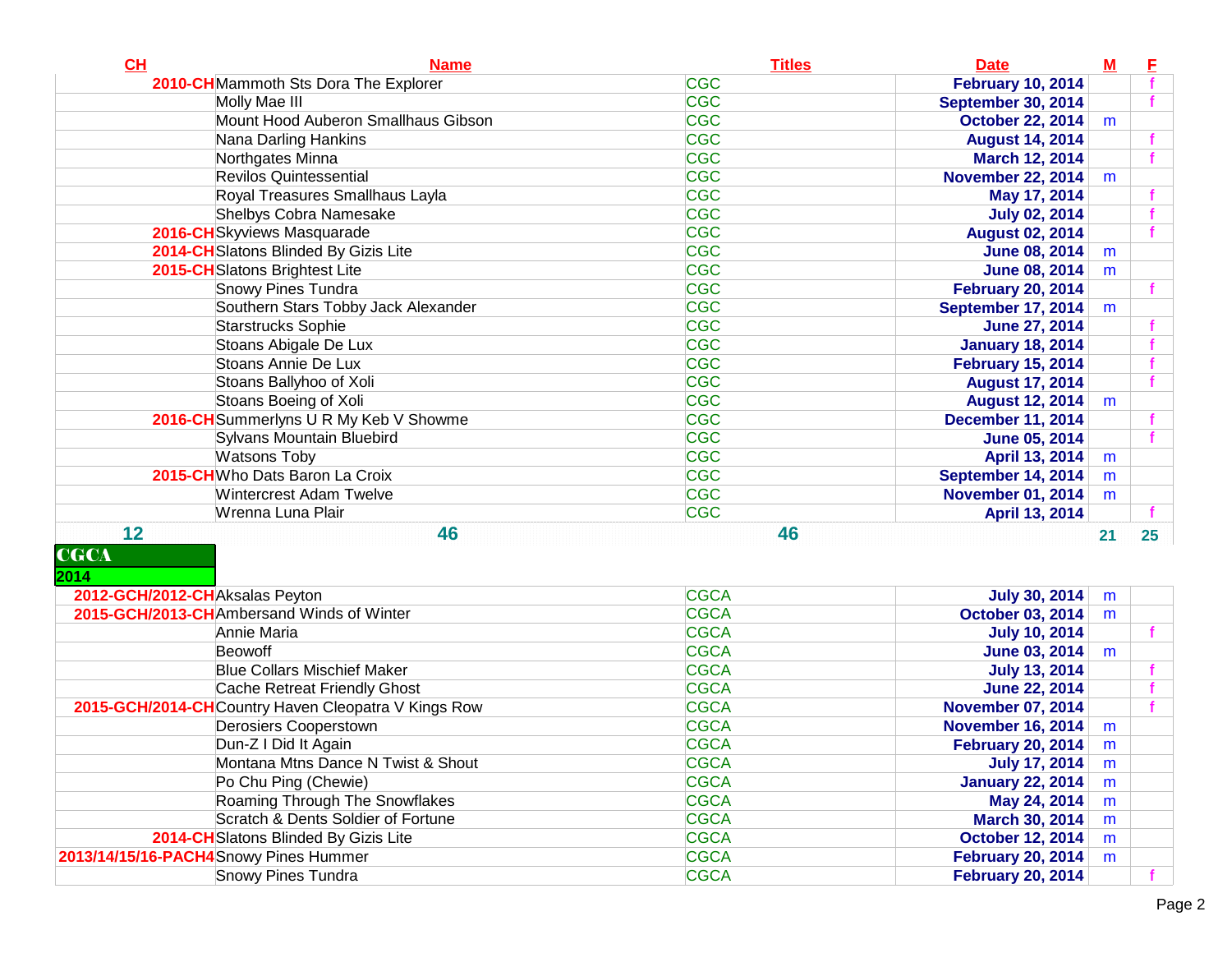| CL<br><b>Name</b>                       | <b>Titles</b>     | <b>Date</b>              | $\underline{\mathsf{M}}$ | E              |
|-----------------------------------------|-------------------|--------------------------|--------------------------|----------------|
| Styningers Sophie                       | <b>CGCA</b>       | April 27, 2014           |                          |                |
| 2009-CHSubira Alucian                   | <b>CGCA</b>       | <b>November 07, 2014</b> | m                        |                |
| 2013-CH Yukons Hogans Bernard           | <b>CGCA</b>       | <b>July 27, 2014</b>     | m                        |                |
| 7<br>19                                 | 19                |                          | 13                       | $6\phantom{a}$ |
| GN                                      |                   |                          |                          |                |
| 2014                                    |                   |                          |                          |                |
| 2013-GCH/2013-CHLasquites May of Denver | GN                | <b>February 24, 2014</b> |                          |                |
| 1<br>1                                  |                   |                          | $\bf{0}$                 | 1              |
| <b>MFPB</b>                             |                   |                          |                          |                |
| 2014                                    |                   |                          |                          |                |
| 2013/14/15/16-PACH4 Snowy Pines Hummer  | <b>MFPB</b>       | <b>November 22, 2014</b> | m                        |                |
|                                         |                   |                          | $\mathbf{1}$             | $\mathbf 0$    |
| <b>MJPS</b>                             |                   |                          |                          |                |
| 2014                                    |                   |                          |                          |                |
| 2013/14/15/16-PACH4 Snowy Pines Hummer  | MJP <sub>8</sub>  | <b>February 16, 2014</b> | m                        |                |
| 1                                       | 1                 |                          | $\mathbf 1$              | $\bf{0}$       |
| MJP 9                                   |                   |                          |                          |                |
| 2014                                    |                   |                          |                          |                |
| 2013/14/15/16-PACH4 Snowy Pines Hummer  | MJP 9             | May 16, 2014             |                          |                |
| 1                                       | 1                 |                          | m                        |                |
|                                         |                   |                          | 1                        | $\mathbf{0}$   |
| <b>MJPIO</b>                            |                   |                          |                          |                |
| 2014                                    |                   |                          |                          |                |
| 2013/14/15/16-PACH4 Snowy Pines Hummer  | MJP <sub>10</sub> | September 14, 2014       | m                        |                |
| 1                                       | 1                 |                          | $\mathbf{1}$             | $\bf{0}$       |
| <b>MJPII</b>                            |                   |                          |                          |                |
| 2014                                    |                   |                          |                          |                |
| 2013/14/15/16-PACH4 Snowy Pines Hummer  | MJP11             | <b>November 07, 2014</b> | m                        |                |
| 1<br>1                                  | 1                 |                          | $\mathbf{1}$             | $\bf{0}$       |
| <b>MJP12</b>                            |                   |                          |                          |                |
| 2014                                    |                   |                          |                          |                |
| 2013/14/15/16-PACH4 Snowy Pines Hummer  | MJP <sub>12</sub> | <b>December 30, 2014</b> | m                        |                |
| 1                                       | 1                 |                          | $\mathbf{1}$             | $\mathbf{0}$   |
| <b>MJPC</b>                             |                   |                          |                          |                |
| 2014                                    |                   |                          |                          |                |
| 2013/14/15/16-PACH4 Snowy Pines Hummer  | <b>MJPC</b>       | September 14, 2014       | m                        |                |
| 1                                       | 1                 |                          | $\mathbf{1}$             | $\mathbf 0$    |
| <b>MJPG</b>                             |                   |                          |                          |                |
| 2014                                    |                   |                          |                          |                |
| 2013/14/15/16-PACH4 Snowy Pines Hummer  | <b>MJPG</b>       | <b>January 24, 2014</b>  | m                        |                |
|                                         |                   |                          |                          |                |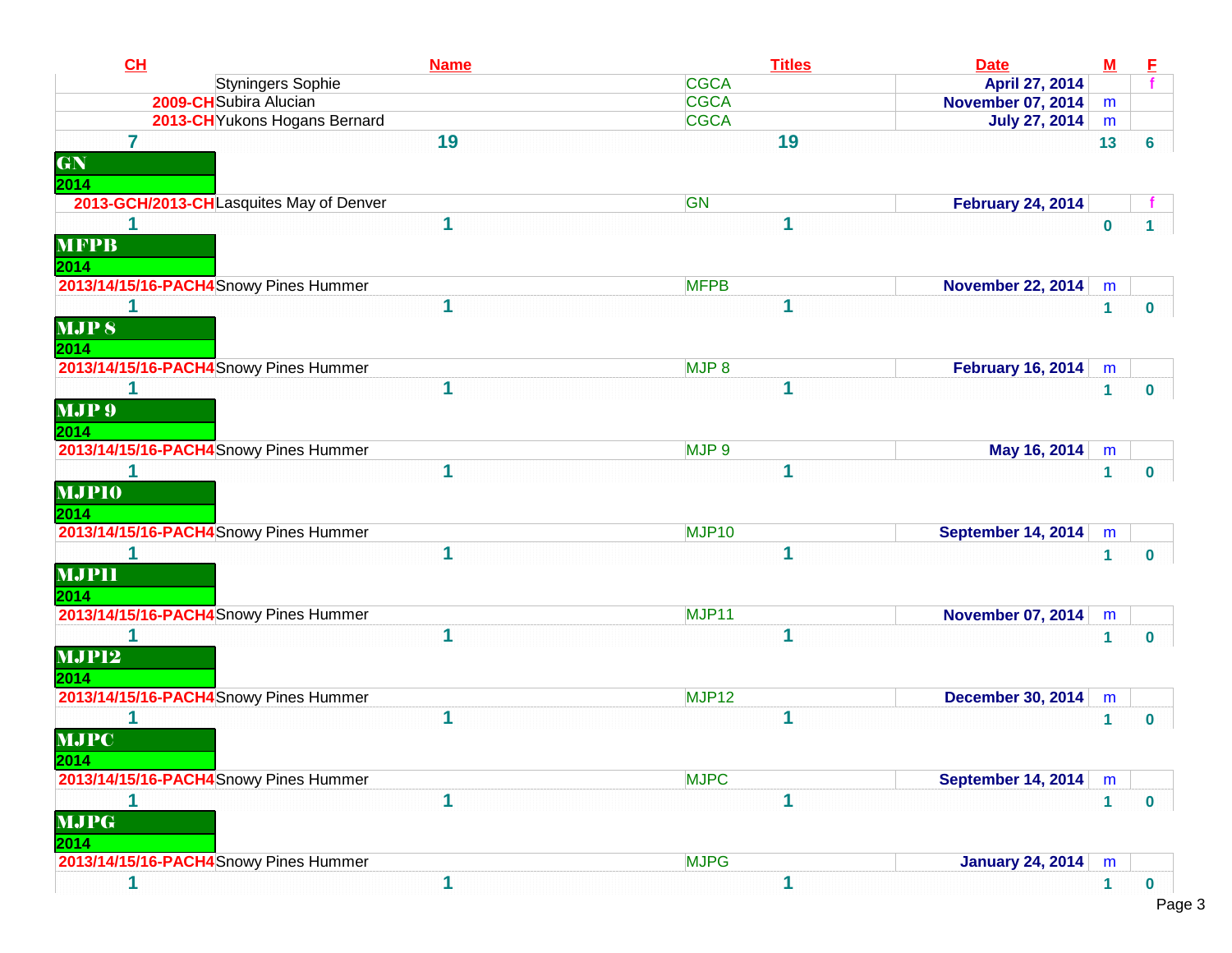| CL<br><b>MXP4</b>             | <b>Name</b>                             | <b>Titles</b>     | <b>Date</b>              | ${\bf M}$    | E            |
|-------------------------------|-----------------------------------------|-------------------|--------------------------|--------------|--------------|
| 2014                          |                                         |                   |                          |              |              |
|                               | 2013/14/15/16-PACH4 Snowy Pines Hummer  | MXP <sub>4</sub>  | <b>February 17, 2014</b> | m            |              |
| 1<br>MXP <sub>5</sub><br>2014 | 1                                       | 1                 |                          | $\mathbf{1}$ | $\bf{0}$     |
|                               | 2013/14/15/16-PACH4 Snowy Pines Hummer  | MXP <sub>5</sub>  | May 17, 2014             | m            |              |
| 1                             | 1                                       |                   |                          | $\mathbf{1}$ | $\mathbf{0}$ |
| <b>MXP6</b><br>2014           |                                         |                   |                          |              |              |
|                               | 2013/14/15/16-PACH4 Snowy Pines Hummer  | MXP <sub>6</sub>  | September 13, 2014       | m            |              |
| 1                             | 1                                       |                   |                          | $\mathbf{1}$ | $\mathbf 0$  |
| MXP7<br>2014                  |                                         |                   |                          |              |              |
|                               | 2013/14/15/16-PACH4 Snowy Pines Hummer  | MXP <sub>7</sub>  | <b>November 29, 2014</b> | ${\sf m}$    |              |
| <b>MXPB</b><br>2014           | 1                                       |                   |                          | $\mathbf{1}$ | $\mathbf{0}$ |
|                               | Snowy Pines Tundra                      | <b>MXPB</b>       | April 11, 2014           |              |              |
| $\mathbf{0}$                  | 1                                       | 1                 |                          | $\mathbf{0}$ | 1            |
| <b>MXPS</b><br>2014           |                                         |                   |                          |              |              |
|                               | 2013/14/15/16-PACH4 Snowy Pines Hummer  | <b>MXPS</b>       | May 17, 2014             | m            |              |
| 1<br><b>OMI</b><br>2014       | 1                                       | 1                 |                          | $\mathbf{1}$ | $\mathbf 0$  |
|                               | Shadow Mtn Playit Again V Reema         | OM <sub>1</sub>   | March 21, 2014           |              |              |
| $\bf{0}$                      | 1                                       |                   |                          | $\bf{0}$     | 1.           |
| PACH <sub>2</sub><br>2014     |                                         |                   |                          |              |              |
|                               | 2013/14/15/16-PACH4 Snowy Pines Hummer  | PACH <sub>2</sub> | May 24, 2014             | m            |              |
| 1                             | 1                                       | 1                 |                          | 1            | $\mathbf{0}$ |
| PAX <sub>2</sub><br>2014      |                                         |                   |                          |              |              |
|                               | 2013/14/15/16-PACH4 Snowy Pines Hummer  | PAX <sub>2</sub>  | May 24, 2014             | m            |              |
| 1<br><b>PCD</b><br>2014       | 1                                       | 1                 |                          | $\mathbf{1}$ | $\bullet$    |
|                               | Ikes Legacy Hector                      | <b>PCD</b>        | <b>August 17, 2014</b>   | m            |              |
|                               | 2013-GCH/2013-CHLasquites May of Denver | <b>PCD</b>        | <b>January 17, 2014</b>  |              |              |
|                               |                                         |                   |                          |              |              |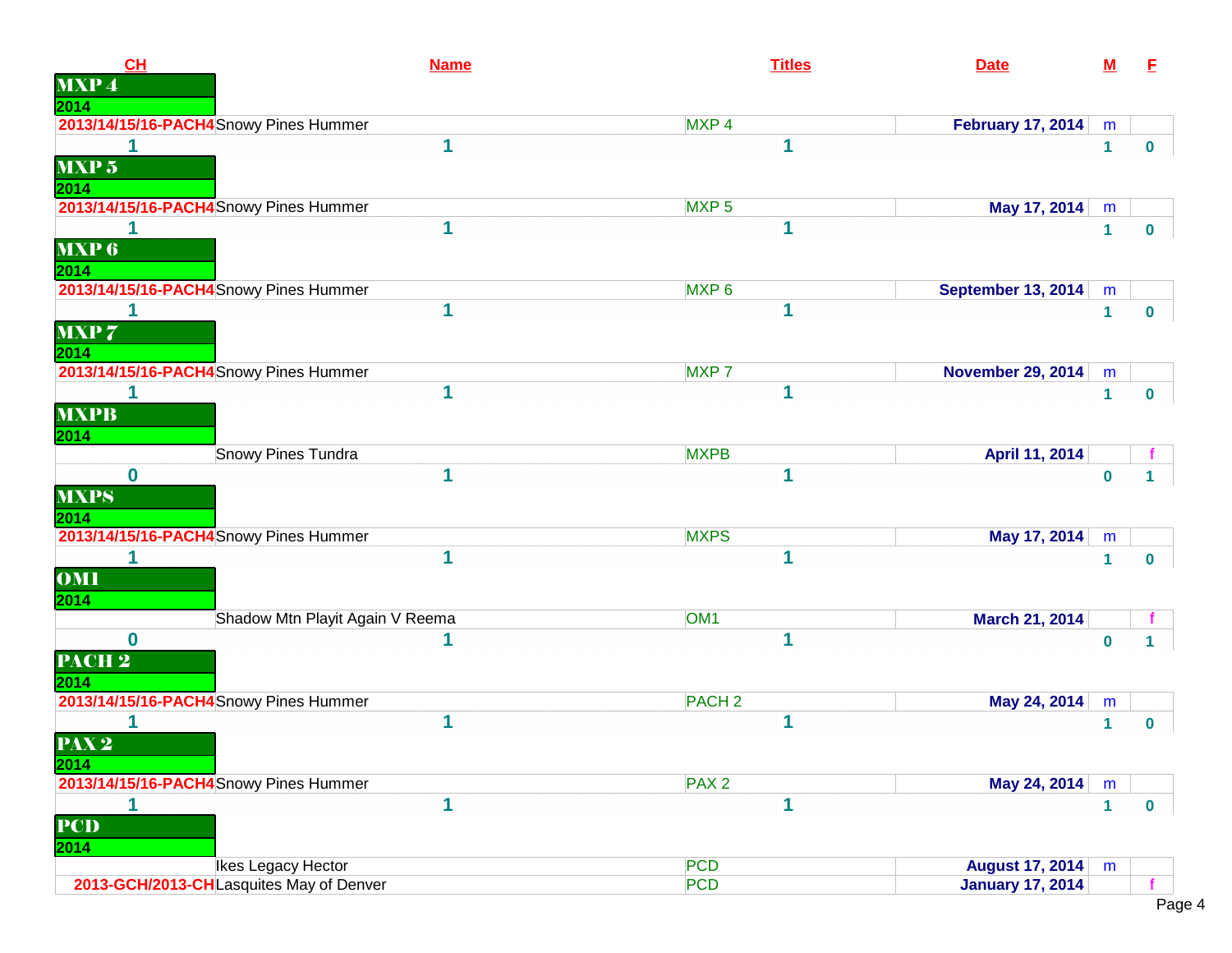| CL                              | <b>Name</b>                                       | <b>Titles</b>    | <b>Date</b>               | $\underline{\mathbf{M}}$ | E            |
|---------------------------------|---------------------------------------------------|------------------|---------------------------|--------------------------|--------------|
|                                 | SGT. Peppers Doctor Robert                        | <b>PCD</b>       | <b>June 03, 2014</b>      | m                        |              |
|                                 | 2012-GCH/2009-CH Shadow Mtn Playboy Atlarge Reema | <b>PCD</b>       | <b>January 18, 2014</b>   | m                        |              |
| $\overline{2}$<br><b>PCDX</b>   |                                                   | 4                |                           | $\mathbf{3}$             | 1.           |
| 2014                            | 2013-GCH/2013-CHLasquites May of Denver           | <b>PCDX</b>      |                           |                          |              |
|                                 |                                                   |                  | <b>August 17, 2014</b>    |                          |              |
| RA<br>2014                      | 1                                                 | 1                |                           | $\bf{0}$                 | 1            |
|                                 | Ikes Legacy Hector                                | <b>RA</b>        | March 08, 2014            | m                        |              |
|                                 | 2011-GCH/2010-CH Vicdorys Pretty In Pink Diamonds | <b>RA</b>        | <b>August 08, 2014</b>    |                          |              |
| RAE <sub>2</sub><br>2014        | $\overline{2}$                                    | $\overline{2}$   |                           | $\mathbf{1}$             | 1            |
|                                 | Howe Ranch Golden Sam-R-I                         | RAE <sub>2</sub> | <b>November 15, 2014</b>  | m                        |              |
| $\bf{0}$                        | 1                                                 | 1                |                           | $\mathbf{1}$             | $\bf{0}$     |
| RAE <sub>3</sub><br>2014        |                                                   |                  |                           |                          |              |
|                                 | Roberts A B Normal                                | RAE <sub>3</sub> | March 07, 2014            | m                        |              |
| $\bf{0}$<br><b>RATN</b><br>2014 | 1                                                 |                  |                           | $\mathbf{1}$             | $\mathbf 0$  |
|                                 | 2013/14/15/16-PACH4 Snowy Pines Hummer            | <b>RATN</b>      | March 02, 2014            | m                        |              |
|                                 | Snowy Pines Tundra                                | <b>RATN</b>      | <b>February 08, 2014</b>  |                          |              |
| <b>RATO</b><br>2014             | $\overline{\mathbf{2}}$                           | $\overline{2}$   |                           | $\mathbf{1}$             | $\mathbf{1}$ |
|                                 | 2013/14/15/16-PACH4 Snowy Pines Hummer            | <b>RATO</b>      | April 27, 2014            | m                        |              |
|                                 | Snowy Pines Tundra                                | <b>RATO</b>      | <b>June 01, 2014</b>      |                          |              |
| 1<br><b>RATS</b><br>2014        | $\overline{2}$                                    | $\overline{2}$   |                           | 1                        | $\mathbf{1}$ |
|                                 | 2013/14/15/16-PACH4 Snowy Pines Hummer            | <b>RATS</b>      | <b>September 27, 2014</b> | m                        |              |
| $\mathbf{1}$<br>RE<br>2014      | 1                                                 | 1                |                           | $\blacksquare$           | $\mathbf{0}$ |
|                                 | Ikes Legacy Hector                                | <b>RE</b>        | <b>June 07, 2014</b>      | m                        |              |
|                                 | Roaming Through The Snowflakes                    | <b>RE</b>        | <b>November 02, 2014</b>  | m                        |              |
| $\bf{0}$                        | $\overline{2}$                                    | $\overline{2}$   |                           | $\mathbf{2}$             | $\mathbf 0$  |
| <b>RN</b>                       |                                                   |                  |                           |                          |              |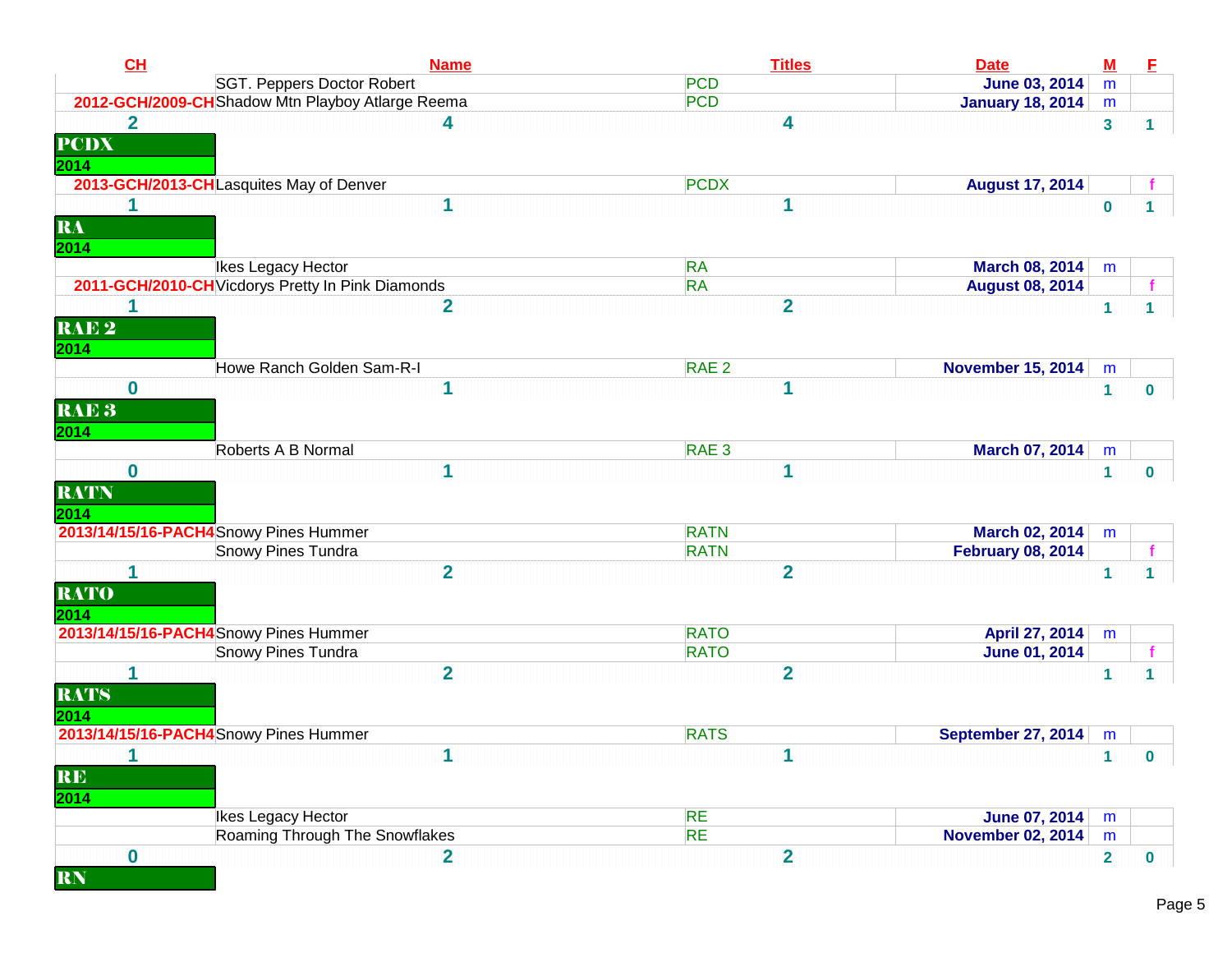| CH                             | <b>Name</b>                                         | <b>Titles</b>                  | <b>Date</b>              | М                       | E            |
|--------------------------------|-----------------------------------------------------|--------------------------------|--------------------------|-------------------------|--------------|
| 2014                           | <b>Clementine Rose</b>                              | <b>RN</b>                      | <b>November 15, 2014</b> |                         |              |
|                                | 2015-GCH/2014-CHCountry Haven Cleopatra V Kings Row | <b>RN</b>                      | <b>June 27, 2014</b>     |                         |              |
|                                | 2013-CH Excaliburs Lady of The Lake                 | <b>RN</b>                      | September 10, 2014       |                         |              |
|                                | <b>Excaliburs Muse</b>                              | <b>RN</b>                      | <b>October 26, 2014</b>  |                         |              |
|                                | 2014-CHJamelles Music Man V Saundalin               | <b>RN</b>                      | <b>November 29, 2014</b> | m                       |              |
|                                | Lexus Mae                                           | <b>RN</b>                      | <b>August 22, 2014</b>   |                         |              |
|                                | Lord Tonka Von Joslyn-Berner                        | <b>RN</b>                      | March 23, 2014           | m                       |              |
|                                | Melon City Understudy                               | <b>RN</b>                      | March 23, 2014           | m                       |              |
|                                | 2018-CH Mistihil Pollyanna Rules                    | <b>RN</b>                      | <b>January 12, 2014</b>  |                         |              |
|                                | 2018-GCH/2014-CHMistihil Promises Promises Rules    | <b>RN</b>                      | March 29, 2014           |                         |              |
|                                | Subzero Workin' Man                                 | <b>RN</b>                      | May 26, 2014             | m                       |              |
|                                | 2016-CH Summerlyns U R My Keb V Showme              | <b>RN</b>                      | <b>October 11, 2014</b>  |                         |              |
|                                | West Winds Eyes On Stargazing Molly                 | <b>RN</b>                      | May 31, 2014             |                         |              |
|                                | 2013-CH Yukons Hogans Bernard                       | <b>RN</b>                      | <b>July 18, 2014</b>     | m                       |              |
| <b>T2BP4</b><br>2014           | 14                                                  | 14                             |                          | 5                       | 9            |
|                                | 2013/14/15/16-PACH4 Snowy Pines Hummer              | T <sub>2</sub> BP <sub>4</sub> | March 01, 2014           | m                       |              |
| <b>T2BP 5</b><br>2014          | 1                                                   | 1                              |                          | 1                       | $\mathbf{0}$ |
|                                | 2013/14/15/16-PACH4 Snowy Pines Hummer              | T <sub>2</sub> BP <sub>5</sub> | <b>August 30, 2014</b>   | m                       |              |
| ThD<br>2014                    | 1                                                   | 1                              |                          | $\blacktriangleleft$    | $\mathbf{0}$ |
|                                | 2015-GCH/2013-CHAmbersand Winds of Winter           | ThD                            | April 24, 2014           | m                       |              |
|                                | 2016-CH Kings Mill Bradshaw                         | ThD                            | <b>November 20, 2014</b> | m                       |              |
| $\overline{2}$<br>ThDA<br>2014 | $\overline{2}$                                      | $\overline{2}$                 |                          | $\overline{2}$          | $\bf{0}$     |
|                                | 2015-GCH/2013-CHAmbersand Winds of Winter           | <b>ThDA</b>                    | <b>October 24, 2014</b>  | m                       |              |
|                                | Eastgates Drama Queen                               | <b>ThDA</b>                    | <b>October 16, 2014</b>  |                         |              |
|                                | Montana Mtns Dance N Twist & Shout                  | <b>ThDA</b>                    | <b>July 21, 2014</b>     | m                       |              |
| 1<br>ThDN<br>2014              | 3                                                   | 3                              |                          |                         |              |
|                                | Cache Retreat Friendly Ghost                        | <b>ThDN</b>                    | <b>December 03, 2014</b> |                         |              |
|                                | 2013-GCH/2013-CHRock And Rolls Pinball Wizard       | <b>ThDN</b>                    | <b>July 23, 2014</b>     | m                       |              |
|                                | 2013-CH Yukons Hogans Bernard                       | <b>ThDN</b>                    | <b>August 04, 2014</b>   | m                       |              |
| $\overline{2}$                 | 3                                                   | 3                              |                          | $\overline{\mathbf{2}}$ | 1.           |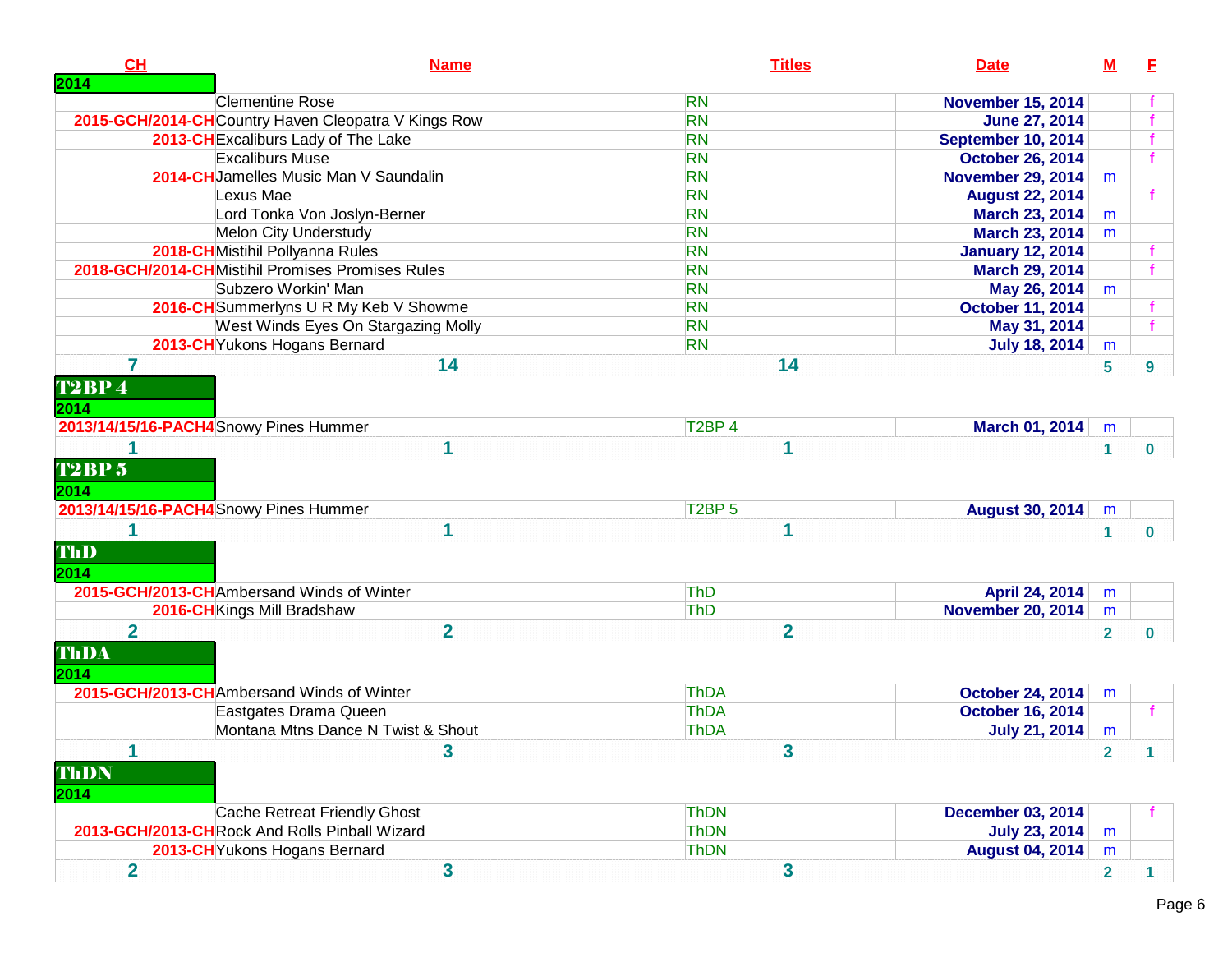| CH                                    | <b>Name</b>                     | <b>Titles</b><br><b>Date</b>                                                                                           | $\underline{\mathbf{M}}$ | F            |
|---------------------------------------|---------------------------------|------------------------------------------------------------------------------------------------------------------------|--------------------------|--------------|
| ThDX                                  |                                 |                                                                                                                        |                          |              |
| 2014                                  |                                 |                                                                                                                        |                          |              |
|                                       | Revilos Gratitude               | ThDX<br><b>July 01, 2014</b>                                                                                           | m                        |              |
|                                       |                                 |                                                                                                                        |                          | $\mathbf{0}$ |
| <b>TQXP</b>                           |                                 |                                                                                                                        |                          |              |
| 2014                                  |                                 |                                                                                                                        |                          |              |
| 2013/14/15/16-PACH4Snowy Pines Hummer |                                 | <b>TQXP</b><br><b>October 26, 2014</b>                                                                                 | m                        |              |
|                                       |                                 |                                                                                                                        |                          | $\mathbf{0}$ |
| <b>UDX</b>                            |                                 |                                                                                                                        |                          |              |
| 2014                                  |                                 |                                                                                                                        |                          |              |
|                                       | Shadow Mtn Playit Again V Reema | <b>UDX</b><br>March 21, 2014                                                                                           |                          |              |
| 0                                     |                                 |                                                                                                                        | $\mathbf 0$              |              |
| <b>VER</b>                            |                                 |                                                                                                                        |                          |              |
| 2014                                  |                                 |                                                                                                                        |                          |              |
|                                       | Shadow Mtn Playit Again V Reema | <b>VER</b><br>May 18, 2014                                                                                             |                          |              |
|                                       |                                 |                                                                                                                        | $\bf{0}$                 |              |
| <b>Overall Summary:</b>               |                                 |                                                                                                                        |                          |              |
| 61                                    | 132                             | 132                                                                                                                    | 75                       | 57           |
|                                       |                                 | Due to the high number of Performance titles they are listed in two (2) Performance Databases - Sorted by Dog or Title |                          |              |

**AKC Performance titles started with Obedience back in 1936.**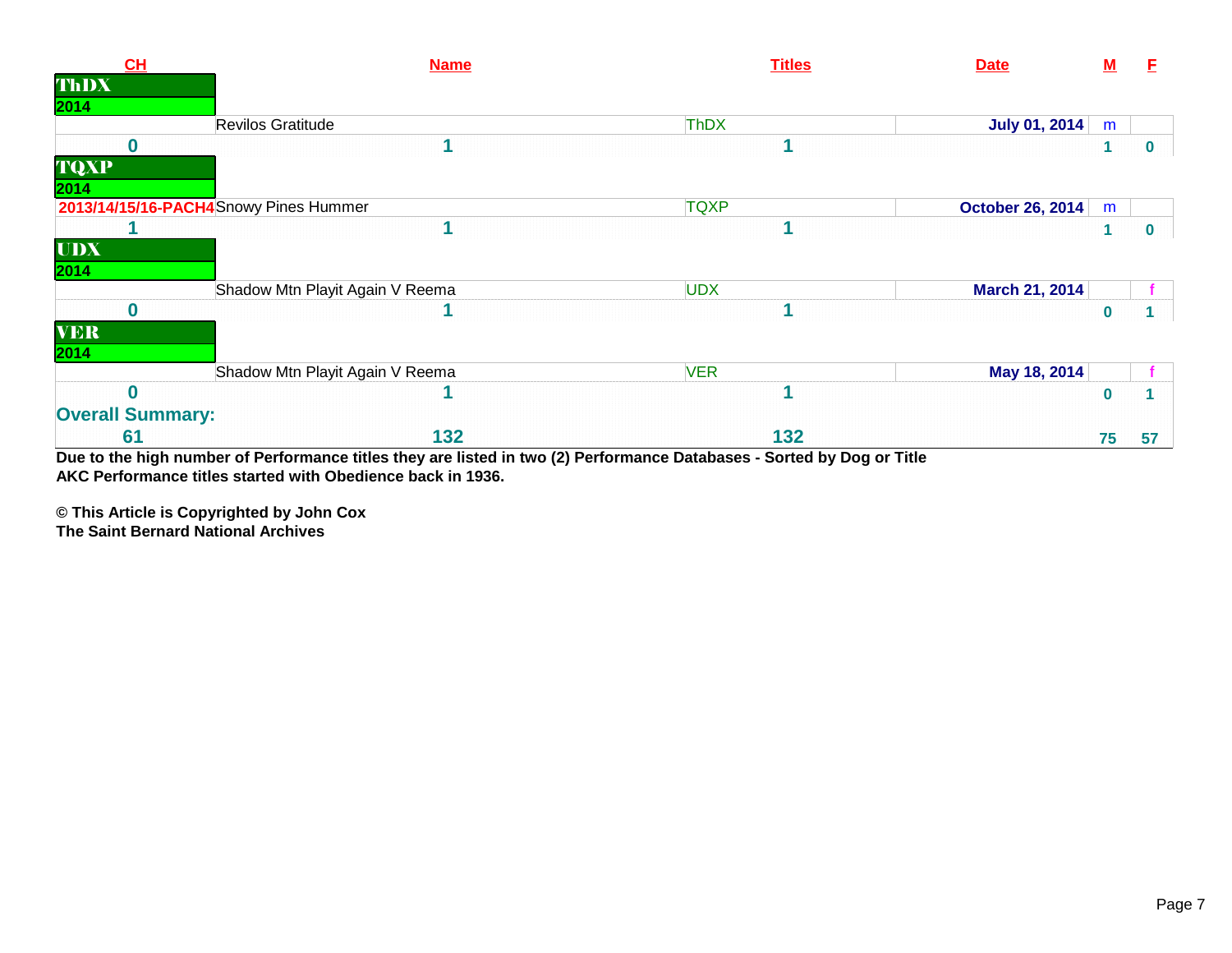## Saint Bernard Club of America's Working Dog Titles For 2014

| CH                        | <b>Name</b>                                        | <b>SBCA Performance Titles</b> | <b>Date</b>        | М              | F.             |
|---------------------------|----------------------------------------------------|--------------------------------|--------------------|----------------|----------------|
| $(1)$ WP                  |                                                    |                                |                    |                |                |
|                           | 2015-CH Jeul Kreeks A Rockstar For Vicdory         | <b>WP-2014</b>                 | May 16, 2014       |                |                |
|                           | Mistihil Pollyanna Rules                           | <b>WP-2014</b>                 | October 05, 2014   |                | f              |
|                           | 2014-GCH/2013-CHRainiers Montana Gunpowder & Smoke | <b>WP-2014</b>                 | October 05, 2014   | m              |                |
|                           | Sandrimars April Ice V Revilo                      | <b>WP-2014</b>                 | September 01, 2014 |                |                |
|                           | Shericks Gabby of Loramar                          | <b>WP-2014</b>                 | October 05, 2014   |                | f              |
|                           | <b>Shericks Gage To Perfection</b>                 | <b>WP-2014</b>                 | May 16, 2014       | m              |                |
| <b>Title Summary:</b>     |                                                    | 6                              |                    | $\overline{2}$ | 4              |
| $(2)$ WPX                 |                                                    |                                |                    |                |                |
|                           | 2013-CH/2015-WDCH Excaliburs Lady of The Lake      | <b>WPX-2014</b>                | October 24, 2014   |                |                |
|                           | 2015-CHJeul Kreeks A Rockstar For Vicdory          | <b>WPX-2014</b>                | October 05, 2014   |                | $\mathbf{f}$   |
|                           | Sgt. Peppers Doctor Robert                         | <b>WPX-2014</b>                | February 01, 2014  | m              |                |
| <b>Title Summary:</b>     |                                                    | 3                              |                    | $\mathbf 1$    | $\overline{2}$ |
| $(3)$ WPS                 |                                                    |                                |                    |                |                |
|                           | Blue Collars Mt Mtn Hair Apparent                  | <b>WPS-2014</b>                | May 18, 2014       | m              |                |
|                           | 2013-CH Loramars Full Speed Ahead                  | <b>WPS-2014</b>                | October 05, 2014   | m              |                |
|                           | 2012-GCH/2011-CHMtn Home Linus Stoan V Lasquite    | <b>WPS-2014</b>                | March 16, 2014     |                |                |
|                           | 2012-CH Vicdorys N Winters R U Jealous Yet?        | <b>WPS-2014</b>                | April 27, 2014     |                | f              |
|                           | 2012-CH Vicdorys Santa Baby For Vonnaken           | <b>WPS-2014</b>                | April 27, 2014     |                |                |
| <b>Title Summary:</b>     |                                                    | 5                              |                    | $\overline{2}$ | 3              |
| DD                        |                                                    |                                |                    |                |                |
| 2016-WDCH Excaliburs Muse |                                                    | <b>DD-2014</b>                 | September 17, 2014 |                |                |
| <b>Title Summary:</b>     |                                                    | 1                              |                    | $\bf{0}$       |                |
| <b>DDX</b>                |                                                    |                                |                    |                |                |
|                           | 2013-CH/2015-WDCH Excaliburs Lady of The Lake      | <b>DDX-2014</b>                | September 17, 2014 |                | f.             |
|                           | 2009-CH Subira Alucian                             | <b>DDX-2014</b>                | May 16, 2014       | m              |                |
| <b>Title Summary:</b>     |                                                    | $\overline{2}$                 |                    | 1              | 1              |
| <b>NDD</b>                |                                                    |                                |                    |                |                |
|                           | 2011-CH Shericks Darling Little Girl               | <b>NDD-2014</b>                | October 11, 2014   |                |                |
|                           | 2011-GCH/2010-CH Vicdorys Pretty In Pink Diamonds  | <b>NDD-2014</b>                | October 11, 2014   |                |                |
| <b>Title Summary:</b>     |                                                    | $\overline{2}$                 |                    | $\bf{0}$       | $\overline{2}$ |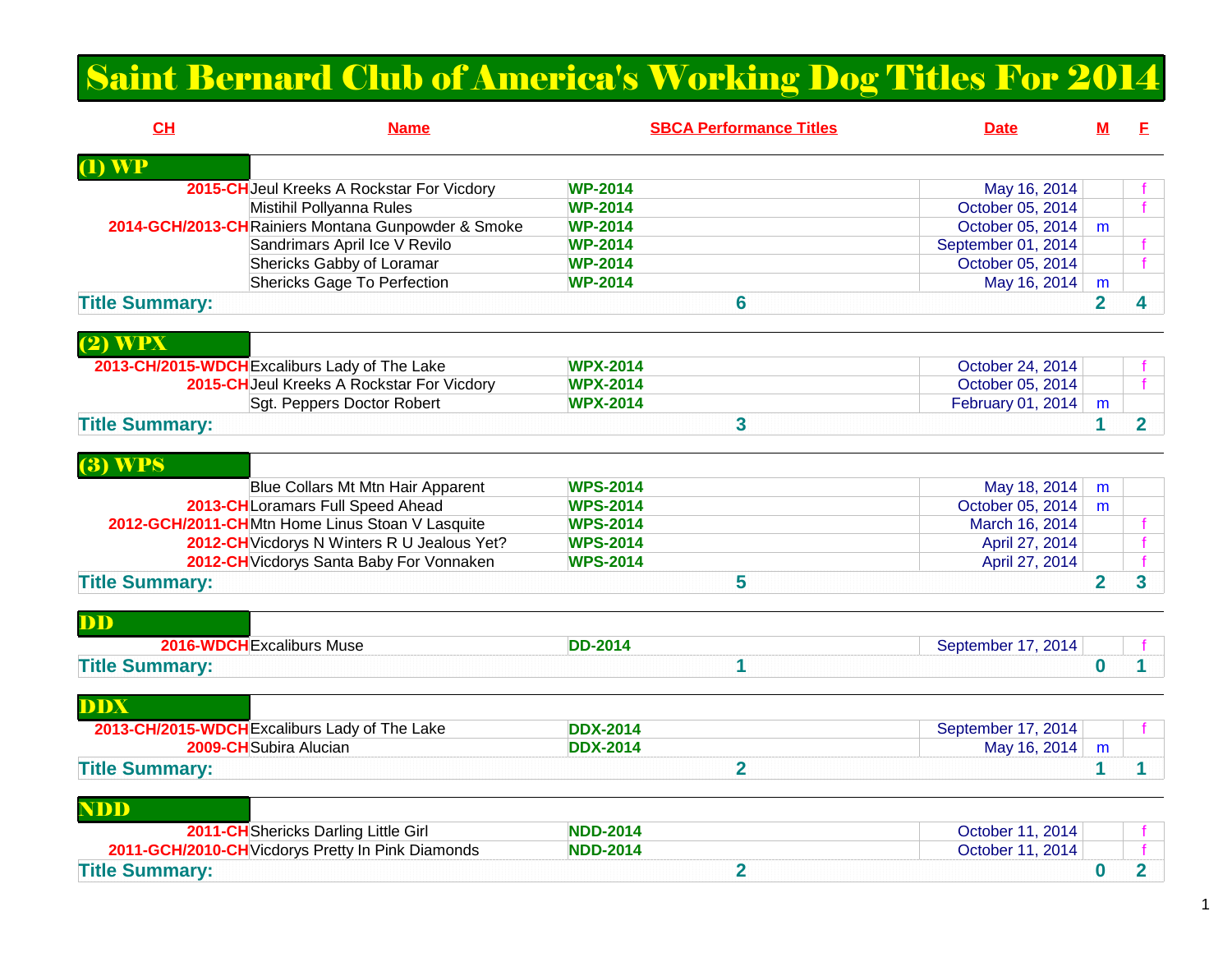| CH                                        | <b>Name</b> | <b>SBCA Performance Titles</b> | <b>Date</b> |  |
|-------------------------------------------|-------------|--------------------------------|-------------|--|
| <b>Overall Totals:</b>                    |             | 19                             |             |  |
| © This Article is Convrighted by John Cox |             |                                |             |  |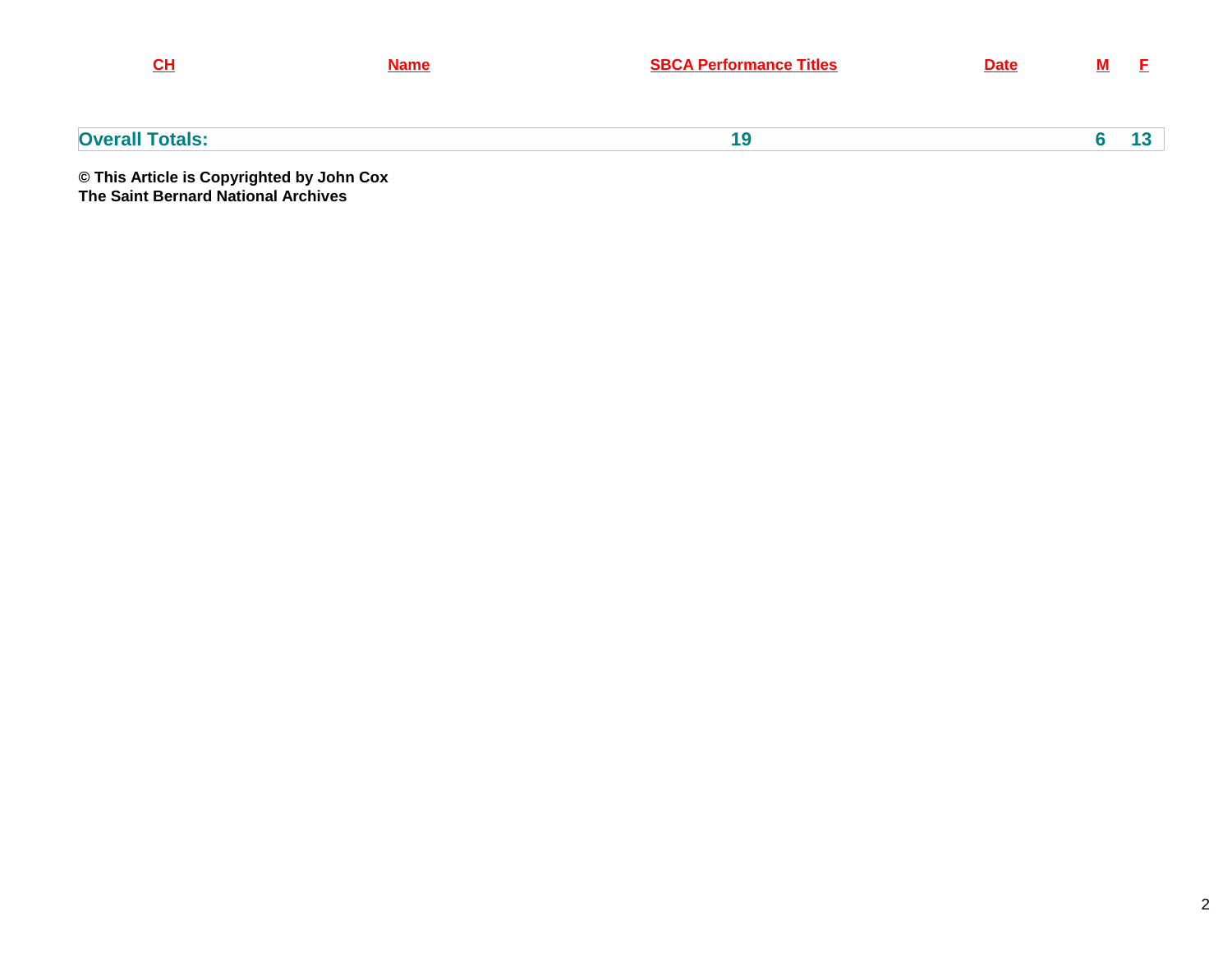# Saint Bernard Sires of AKC Titled Get For 2014

| <u>CH</u>                                | <u>Sire</u>                                            | $CH$ | Dam                                              | $CH$                                | Get                                                    | <b>Performance Title Year</b> |   | $M$ E |
|------------------------------------------|--------------------------------------------------------|------|--------------------------------------------------|-------------------------------------|--------------------------------------------------------|-------------------------------|---|-------|
|                                          | 3q's Simon Sez Just Look At Me                         |      | Twin Branchs Sunshine V Dan Ridge                |                                     | 3q's Princess Ivy                                      | 2014,2015                     |   |       |
|                                          | Almshaus Johnny Cash                                   |      | Lillyanas Rosie Star                             |                                     | 2014-CHChief Kona Marley The First                     |                               | m |       |
| <b>CH</b> Alpine Mtn Doug                |                                                        |      | <b>CH</b> Alpine Mtn Othelia                     | 2015-GCH/2014-CH Alpine Mtn Abigail |                                                        |                               |   | f.    |
| Alpine Mtn Invictus                      |                                                        |      | Kings Mill Ysabel Starbrite                      |                                     | 2014-CH Starbrites Pandora V Beech Hill                | 2013                          |   | f     |
| <b>GCHS</b> Alta Vistas Billion Kilowatt |                                                        |      | Aribus Faith                                     |                                     | 2009-CH Subira Alucian                                 | 2010,2011,2014                | m |       |
|                                          | <b>CH</b> Amberdees Ain't No Mini Cooper of Subira     |      | Amberdees Ever So Whimsical of Subira            |                                     | 2014-CH Subira Panda Bear of Amberdee                  |                               | m |       |
| <b>GCHG</b> Belle Isles Cookie V Cretan  |                                                        |      | <b>CH</b> Jerichos Bianca                        |                                     | 2014-CH Arcadias Marshmallow Dream                     |                               |   |       |
| <b>GCHG</b> Belle Isles Cookie V Cretan  |                                                        |      | <b>CH</b> Jerichos Little Ginger Snap            |                                     | 2013-CH Big Mack Loves Le Phaires Bruno                | 2014                          | m |       |
| <b>GCHG</b> Belle Isles Cookie V Cretan  |                                                        |      | <b>CH</b> Jerichos Little Ginger Snap            |                                     | Mack Loves Le Phaires Madison                          | 2014                          |   |       |
| <b>GCHG</b> Belle Isles Cookie V Cretan  |                                                        |      | <b>CH</b> Jerichos Little Ginger Snap            |                                     | 2014-CH Arcadias Aphrodite V Big Max'S                 |                               |   | f     |
| <b>GCHG</b> Belle Isles Cookie V Cretan  |                                                        |      | <b>CH</b> Jerichos Little Ginger Snap            |                                     | 2014-CH Arcadias White Knight of Big Mac's             |                               | m |       |
| <b>GCH</b> Benbarons Vinnie of Eddie     |                                                        |      | Mtn Home Amazing Grace                           |                                     | 2014-CH Mtn Homes King of Southern Charm               | 2013                          | m |       |
|                                          | <b>CH</b> Benbarons Yondo Von Gizer                    |      | Benbarons Nifty And N'Ice                        |                                     | 2014-GCH/2007-CH Benbarons Tattoo of Yondo             |                               |   |       |
|                                          | <b>CH</b> Benbarons Yondo Von Gizer                    |      | Windwards Hope of Benbaron                       |                                     | 2014-CH Benbarons Xavier of Yondo                      |                               | m |       |
|                                          | Bernegardens A Secret Love                             |      | Bernegardesn Estrella-Dorade                     |                                     | 2014-CH Bernegardens Park Avenue                       |                               | m |       |
| Boris Olaf Schreiber                     |                                                        |      | Serena Brindle Mura Schreiber                    |                                     | Annie Maria                                            | 2014                          |   | f     |
|                                          | <b>CH</b> Cache Retreat Driving Force                  |      | Cache Retreat California Dreamin'                |                                     | 2014-CH Cache Retreat Surf City                        |                               | m |       |
|                                          | <b>CH</b> Cache Retreat Driving Force                  |      | <b>CH</b> Cache Retreat Silver Bells             |                                     | 2014-CHCache Retreat Irish Lager                       |                               | m |       |
| <b>CH</b> Cache Retreat Newman           |                                                        |      | <b>CH</b> Berics Sugar Britches                  |                                     | 2014-GCH/2014-CH Berics Sweet Retreat                  |                               | m |       |
| <b>CH</b> Cache Retreat Newman           |                                                        |      | <b>CH</b> Berics Sugar Britches                  |                                     | 2014-CH Berics Secret Cache                            |                               | m |       |
|                                          | <b>GCH</b> Cache Retreat Power Drive                   |      | <b>CH</b> Cache Retreat Snow Trek                |                                     | Cache Retreat Friendly Ghost                           | 2013,2014,2015                |   |       |
|                                          | <b>GCH</b> Cache Retreat Power Drive                   |      | Cache Retreat Winnie With Make-Up                |                                     | 2014-CHCache Retreat Will Power                        |                               | m |       |
| <b>GCH</b> Cache Retreat Taxman          |                                                        |      | <b>GCH</b> Swisstars Acting Out Lea              |                                     | 2014-CH Swisstars Lil Lilo                             |                               |   | f.    |
| <b>GCH</b> Cache Retreat Taxman          |                                                        |      | <b>GCH</b> Swisstars Acting Out Lea              |                                     | 2014-CH Swisstars Lyric                                |                               |   | f.    |
| <b>GCH</b> Cache Retreat Taxman          |                                                        |      | <b>CH</b> Wintercrests Glad Tidings To Westhaven |                                     | 2014-CH Westhavens Pawn Star                           |                               |   |       |
| <b>CH</b> Carmen Pathfinder Taz          |                                                        |      | Benbarons X Pectations V Yondo                   |                                     | 2014-GCH/2014-CHCarmens Frosty Paws of Royalty         |                               |   | f     |
| Ch <sub>2wy</sub>                        |                                                        |      | Northgates Country Girl Angelique                |                                     | Northgates Minna                                       | 2014                          |   | f     |
|                                          | <b>GCH</b> Chaparrals Deja-Vu of Kings Row             |      | <b>GCHS</b> Wintercrest Adam Twelve              |                                     | Wintercrest Adam Twelve                                | 2014                          | m |       |
| Cooper Lee Kottwitz                      |                                                        |      | Schautzi Thunder Thomas                          |                                     | Daisy Mae Carey                                        | 2014                          |   | f.    |
| <b>GCHB</b> Cornerstones O Henry         |                                                        |      | Godsgift Lucie of Cedar Lane                     |                                     | 2015-GCH/2014-CHCedar Lanes Malachi O'Cornerstone      |                               | m |       |
| <b>GCHB</b> Cornerstones O Henry         |                                                        |      | <b>CH</b> Sleepyhollows Bailys Comet             |                                     | 2014-CH Sleepy Hollows Mr. Goodbar                     |                               | m |       |
| <b>GCHB</b> Cornerstones O Henry         |                                                        |      | Ultima Thules Karma                              |                                     | 2014-CH Ultima Thules Odessa                           |                               |   | f.    |
|                                          | Cretans Smokin' Hot Howizter V Starstruck              |      | Madam Bonita Teikyla Rose                        |                                     | Starstrucks Sophie                                     | 2014                          |   | f     |
|                                          | <b>CH</b> Dilettantes Very Truly Yrs                   |      | <b>CH</b> Benbarons Tinker of Yondo              |                                     | <b>Excaliburs Muse</b>                                 | 2013, 2014, 2015, 2017, 2019  |   | f     |
|                                          | <b>CH</b> Eastgates Remember The Knight                |      | <b>CH</b> Benbarons Tinker of Yondo              |                                     | 2013-CH Excaliburs Lady of The Lake                    | 2013.2014.2015                |   | f     |
|                                          | <b>CH</b> Eastgates Remember The Knight                |      | <b>CH</b> Benbarons Tinker of Yondo              |                                     | 2014-GCH/2012-CH Excaliburs Sir Lancelot of Copper Mtn |                               | m |       |
| <b>CH</b> Ebenezer Van Rijn              |                                                        |      | <b>CH</b> Evanna Van 'T Hof Ten Eynder           |                                     | 2016-GCH/2014-CH Woodhavens Uncommon Valor             |                               | m |       |
|                                          | <b>CH</b> Echos Xtra Bonus V Eddie                     |      | <b>CH</b> Eidelkits Princess Icicle              |                                     | 2014-CH Eidelkeits Mini Martha                         |                               |   |       |
|                                          | Echos Yosemite Sam V Bonus                             |      | Barnyards Jada of Wahine                         |                                     | 2014-CH Barnyards Yosemites Gldeon                     |                               | m |       |
| <b>CHEIbas Aristotle</b>                 |                                                        |      | <b>GCH</b> Jamelles Happy Birthday Mr President  |                                     | Jamelles Ulysses S Grant                               | 2014,2015                     | m |       |
|                                          | <b>CH</b> Empty Kegs Gotta Monster Rush At Twin Branch |      | Don'T Go Breaking My Heart                       |                                     | 2018-GCH/2014-CHEmpty Kegs Jim Dandy                   |                               | m |       |
|                                          | <b>CH</b> Empty Kegs Gotta Monster Rush At Twin Branch |      | Empty Kegs Margarita On The Rocks                |                                     | 2014-CH Empty Kegs Harvey Wallbanger                   |                               | m |       |
|                                          | <b>CH</b> Empty Kegs Gotta Monster Rush At Twin Branch |      | <b>CH</b> Grandbays Sobe At Empty Keg            |                                     | Empty Keg Nordogs Amadeus V Vivacious Veracity         | 2014                          | m |       |
|                                          | <b>CH</b> Fortsides Missing Halo V Danka               |      | <b>CH</b> Dankas Turn The Page                   |                                     | 2014-CH Dankas Bunker Hill                             |                               | m |       |
|                                          | <b>CH</b> Gameboy Van 'T Hof Ter Quinni                |      | Opdykes One Night Stand                          |                                     | 2014-GCH/2013-CHOpdykes Sweet Sassy Sarsparilla        |                               |   |       |
|                                          | <b>CH</b> Hamlet Van 'T Hof Ten Eynder                 |      | <b>GCH</b> Wmbersand Wind Song                   |                                     | 2015-GCH/2013-CH Ambersand Winds of Winter             | 2013,2014,2015,2016,2019      | m |       |
| <b>GCH</b> Jamelles Camelot              |                                                        |      | Knollridges Ariels Song                          |                                     | 2014-GCH/2013-CH h.i.w. Sir Winfield Jaguar            |                               | m |       |
|                                          | Jamelles Jj's Longwindingroad                          |      | Jj's Monster                                     |                                     | Ji's Jbears Watchin Over Me                            | 2014                          | m |       |
| <b>GCH</b> Jamelles Play It Maestro      |                                                        |      | <b>CH</b> Jamelles Madison Avenue V Knollridge   |                                     | 2014-GCH/2013-CH Jamelles Lille Venn Heidi             |                               |   |       |
| <b>GCH</b> Jamelles Play It Maestro      |                                                        |      | Jamelles U R My Destiny                          |                                     | Jamelles Baron Von Trapp                               | 2014                          | m |       |
| <b>GCH</b> Jamelles Play It Maestro      |                                                        |      | Jamelles U R My Destiny                          |                                     | 2014-CH Jamelles Music Man V Saundalin                 | 2014,2015                     | m |       |
| Jethero                                  |                                                        |      | Glacier Hiler                                    |                                     | <b>Watsons Toby</b>                                    | 2014                          | m |       |
|                                          |                                                        |      |                                                  |                                     |                                                        |                               |   |       |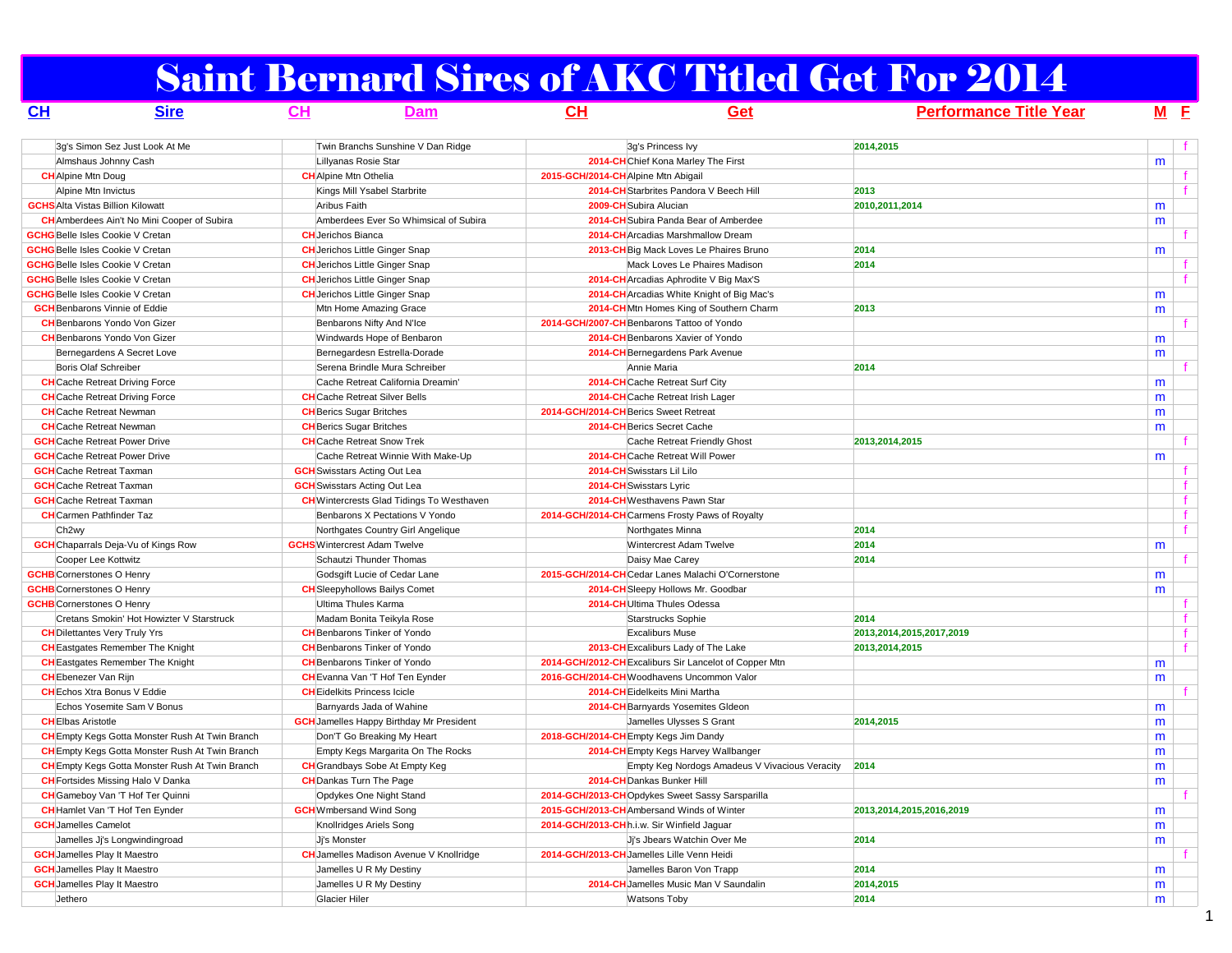| CL                                    | <b>Sire</b>                                | <u>CH</u><br>Dam                                 | $CH$                                                 | Get                                                          | <b>Performance Title Year</b>      |   | M E         |
|---------------------------------------|--------------------------------------------|--------------------------------------------------|------------------------------------------------------|--------------------------------------------------------------|------------------------------------|---|-------------|
|                                       | Johnson Farms Unambiguously Rajah Saints   | <b>CH</b> Grissoms Out of The Blue Bliss         |                                                      | 2014-CH Grissoms All That 'N' A Bag A Chips                  |                                    |   | f           |
|                                       | King-Baronens Rules The World              | <b>Mistihil Mystique</b>                         | 2018-GCH/2014-CHMistihil Promises Promises Rules     |                                                              | 2014, 2015, 2016, 2018             |   | f           |
|                                       | King-Baronens Rules The World              | Mistihil Mystique                                | 2018-CH Mistihil Pollyanna Rules                     |                                                              | 2014,2015,2017,2018,2019,2021,2022 |   |             |
| <b>CH</b> Kings Mill Favre            |                                            | <b>GCH</b> Kings Mill Kaydence                   | 2016-CH Kings Mill Bradshaw                          |                                                              | 2013,2014,2015,2017                | m |             |
| <b>GCH</b> Kings Mill Lombardi        |                                            | <b>CH</b> Cache Retreat Someone Like U           | 2014-GCH/2014-CHMoondance Mclaren                    |                                                              |                                    | m |             |
| <b>GCH</b> Kings Mill Lombardi        |                                            | <b>GCH</b> Ultima Thules Libby                   | 2014-CH Ultima Thules Quinn                          |                                                              |                                    |   | f           |
| <b>GCH</b> Kings Row Icon             |                                            | <b>CH</b> Sierra Icing of Kings Row              | 2014-CH Kings Row Justice                            |                                                              |                                    | m |             |
|                                       | Kings Row Jay-R of Alta Vista              | <b>CH</b> Chaparrals Diva of Kings Row           | 2015-GCH/2014-CH Country Haven Cleopatra V Kings Row |                                                              | 2013,2014,2015                     |   |             |
|                                       | Kings Row Jay-R of Alta Vista              | <b>CH</b> Chaparrals Diva of Kings Row           |                                                      | Country Havens Tally Ho to Kings Row                         | 2014                               |   | $\mathbf f$ |
|                                       | Kings Row Jay-R of Alta Vista              | <b>CH</b> Chaparrals Diva of Kings Row           |                                                      | 2014-CH Country Havens Deluxor of Kings Row                  | 2015                               | m |             |
|                                       | Kings Row Jay-R of Alta Vista              | <b>CH</b> Chaparrals Diva of Kings Row           | 2014-GCH/2014-CH Kings Row Caesar V Country Haven    |                                                              | 2016,2019                          | m |             |
|                                       | <b>GCHB</b> Kryskara Joker V Blue Valley   | <b>GCH</b> Swisstars Acting Out Lea              |                                                      | 2014-CH Swisstars Hampton V Beech Hill                       |                                    |   | f           |
| <b>GCHB</b> Lasquites Banjo V Orlando |                                            | Big Macs Sugar N Spice At Mytymo                 | 2016-GCH/2014-CH Mytymos Falcon of Banjo             |                                                              |                                    | m |             |
| <b>GCHB</b> Lasquites Banjo V Orlando |                                            | Mytymos Danika of Big Mac                        | Dun-Z I Did It Again                                 |                                                              | 2013,2014                          | m |             |
| <b>GCHB</b> Lasquites Denver V Lucas  |                                            | Lasquites Maggie of Valdez                       | 2013-GCH/2013-CHLasquites May of Denver              |                                                              | 2013,2014                          |   | f           |
| <b>GCHB</b> Lasquites Denver V Lucas  |                                            | Mahoganys Lucy In The Skyz                       |                                                      | Mahoganys Go Your Own Way                                    | 2014                               |   | f           |
| <b>GCHB</b> Lasquites Denver V Lucas  |                                            | <b>CH</b> Wintercrests Glad Tidings To Westhaven |                                                      | 2014-GCH/2013-CH Westhavens The Peoples Choice V Thunderhill |                                    |   |             |
|                                       | <b>GCH</b> Lasquites Jersey Jo Franklin    | <b>CH</b> Lasquites Rowan V Hans                 | 2018-GCH/2014-CH Mtn Home Amazing Grace              |                                                              |                                    | m |             |
|                                       | Lasquites Kasper V Lucas                   | Lasquites Dana V Lucas                           |                                                      | Lasquites Jumpin' Jack Flash                                 | 2014,2015,2016                     | m |             |
|                                       | Lasquites Kasper V Lucas                   | Lasquites Fiona V Lucas                          | 2015-CHLasquites Edward V Kasper                     |                                                              | 2014                               | m |             |
|                                       | Lasquites Kasper V Lucas                   | Lasquites Zetta of Lucas                         | 2014-CHLasquites Cooper V Keeper                     |                                                              |                                    | m |             |
|                                       | <b>CH</b> Lasquites Lorenzo V Orlando      | Lasquites Jubilee of Denver                      | 2016-CH Lasquites Xantana V Lorenzo                  |                                                              | 2013,2014                          |   |             |
|                                       | <b>CH</b> Lasquites Orlando V Hans         | Heezedoorns Morocco Dakota                       | 2014-GCH/2011-CHLasquites HRH Walter                 |                                                              | 2013                               | m |             |
|                                       | <b>CH</b> Lasquites Orlando V Hans         | New Sage Never A Doubt                           | 2014-CHNew Sage Saber Heart                          |                                                              |                                    | m |             |
|                                       | Lasquites Valdez V Hans                    | Lasquites Xena V Orlando                         | 2014-GCH/2013-CHLasquites Ula of Valdez              |                                                              |                                    |   | f.          |
|                                       | Magic Mountain Magnum                      | Swissstars Hampton V Beech Hill                  | Beech Hills Azusa                                    |                                                              | 2014                               |   | f           |
|                                       | <b>CH</b> Mahoganys Lasting Impression     | <b>CH</b> Benbarons Veronica of Eddie            | 2014-GCH/2013-CH Mahoganys Great Innovator V Charley |                                                              |                                    | m |             |
|                                       | <b>CH</b> Mahoganys Lasting Impression     | <b>CH</b> Benbarons Veronica of Eddie            | 2014-GCH/2014-CHMahoganys Gallant Spirit V Charley   |                                                              |                                    | m |             |
|                                       | <b>CH</b> Mammoth Sts Harvard House        | <b>CH</b> Brihantes Heavens To Betsy             |                                                      | 2010-CH Mammoth Sts Dora The Explorer                        | 2014                               |   | f           |
|                                       | <b>GCHB</b> Marianettes Habitual Vialator  | <b>CH</b> A Lee Saint Kozmopolitan               | 2014-CH Brogans Great Escape                         |                                                              |                                    |   | f           |
| <b>GCH</b> Marianettes The Fugitive   |                                            | <b>CH</b> Marianettes Disordely Conduct          |                                                      | 2014-CH Marianettes Honkk Tonk Badonkadonk                   |                                    |   | f           |
| <b>GCH</b> Melon City Capone          |                                            | <b>GCH</b> Cornerstones Chasing Time             |                                                      | 2014-CH Cornerstones Forte of Rhapsody                       |                                    | m |             |
| <b>GCH</b> Melon City Capone          |                                            | <b>CH</b> Kings Mill Fendi                       |                                                      | 2016-CH Kings Mill Hemie of Fuzzy Bear "Lola Mae"            | 2014,2018                          |   | f           |
| <b>GCH</b> Melon City Capone          |                                            | Melon City Savana Van Rijn                       | 2014-CH Melon City Quinevere V Saffo                 |                                                              |                                    |   |             |
|                                       | Melon City Fallon V Adelheld               | Melon City Elle V Scandia                        |                                                      | Melon City Understudy                                        | 2014                               | m |             |
| Melon City Huck                       |                                            | <b>CH</b> Cache Retreat Bet The Farm             | 2014-CH Cache Retreat Huxtable                       |                                                              |                                    | m |             |
| Melon City Vic                        |                                            | Kings Mill Yoko                                  | 2016-GCH/2014-CH Blissfuls Armani                    |                                                              |                                    | m |             |
| Melon City Vic                        |                                            | <b>CH</b> Woodhavens Leandra De Legrand          | 2014-CH Alpine Mtn Doug                              |                                                              |                                    | m |             |
| <b>GCHB</b> Mickey III                |                                            | <b>CH</b> Royaltys Shadow of Smokey              | Ikes Legacy Hector                                   |                                                              | 2012, 2013, 2014, 2016             | m |             |
|                                       | Mistihil Oliphant At Stoan                 | <b>CH</b> Stoans Xusie Q De Peru                 |                                                      | Stoans Boeing of Xoli                                        | 2014                               | m |             |
|                                       | Mistihil Oliphant At Stoan                 | <b>CH</b> Stoans Xusie Q De Peru                 |                                                      | Stoans Ballyhoo of Xoli                                      | 2014                               |   |             |
|                                       | <b>CH</b> Montana Mtns Cold Hard Cache     | Montana Mtns Reflectons of Time Missed           | 2014-GCH/2013-CH Rainiers Montana Gunpowder & Smoke  |                                                              |                                    | m |             |
|                                       | <b>CH</b> Montana Mtns Cold Hard Cache     | <b>CH</b> Montana Mtns Wampum of Figowi          |                                                      | 2014-CH Barnyards Wampums Buffalo Stampede                   |                                    | m |             |
|                                       | <b>CH</b> Montana Mtns Cold Hard Cache     | <b>CH</b> Montana Mtns Wampum of Figowi          |                                                      | 2014-CH Barnyards Wampum Calgary Stampede                    |                                    |   |             |
|                                       | Montana Mtns Missouri Outlaw               | Montana Mtns Summer Wild Dancer                  |                                                      | Montana Mtns Dance N Twist & Shout                           | 2011,2013,2014,2015,2017,2018      | m |             |
|                                       | <b>GCH</b> Montana Mtns Mystery of Life    | Lasquites Francesca May                          | 2015-CH Blue Collars Lebowski                        |                                                              | 2014                               | m |             |
|                                       | <b>GCH</b> Montana Mtns Mystery of Life    | Lasquites Francesca May                          |                                                      | 2014-CH Blue Collars Subzero Mystery of Laska                |                                    |   | f           |
|                                       | <b>GCH</b> Montana Mtns Mystery of Life    | <b>GCH</b> Scandias Dreamcatcher Heezedoom       |                                                      | <b>Blue Collars Mischief Maker</b>                           | 2014,2017                          |   | f           |
|                                       | <b>GCH</b> Mtn Home Linus Stoan V Lasquite | Lasquites Francesca May                          | 2014-GCH/2013-CH Blue Collars Karbon Copy            |                                                              |                                    | m |             |
|                                       | <b>GCH</b> Mtn Home Linus Stoan V Lasquite | Lasquites Francesca May                          | 2014-GCH/2013-CH Blue Collars Kiss An Angel          |                                                              |                                    |   | f           |
|                                       | <b>CH</b> New Sage Lucas li Lasquite       | <b>GCH</b> Stoans Xena Anne De Peru              |                                                      | Stoans Abigale De Lux                                        | 2014                               |   | f           |
|                                       | <b>CH</b> New Sage Lucas li Lasquite       | <b>GCH</b> Stoans Xena Anne De Peru              |                                                      | Stoans Annie De Lux                                          | 2014                               |   | f           |
| <b>CH</b> New Sage Saber Heart        |                                            | Stoans Xoey De Peru                              | 2015-GCH/2014-CH Stoans Cow Boy of Windshadows       |                                                              | 2016                               | m |             |
| Oakley 4                              |                                            | Shasta Girl In Da House                          |                                                      | Nana Darling Hankins                                         | 2014                               |   | f           |
| <b>CH</b> Oakridge Lazarus Lives      |                                            | <b>CH</b> GIiddens Messin With Purfekchun        |                                                      | 2014-CH Giddens Oakridge Simply Bruce                        |                                    | m |             |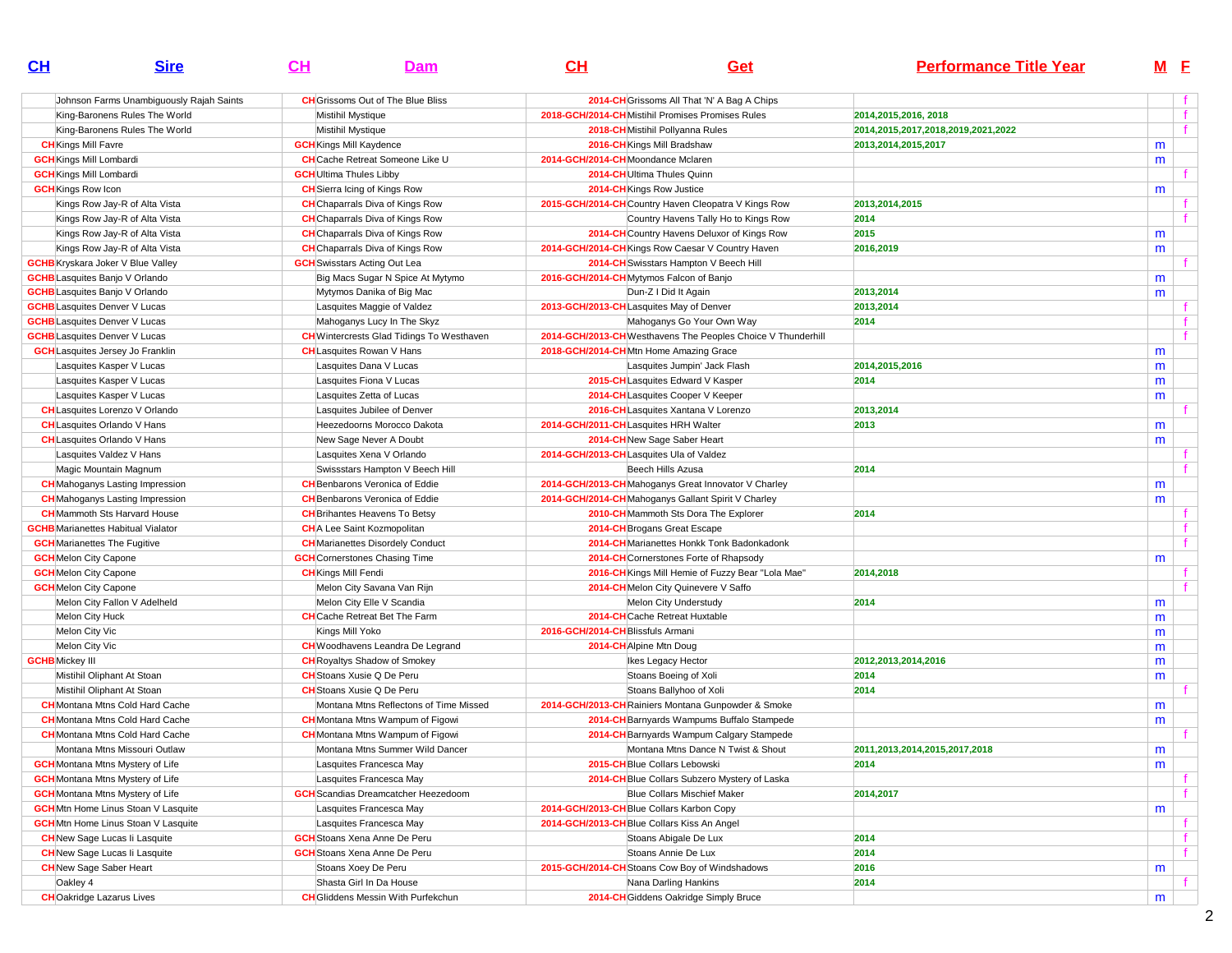| CL                                 | <b>Sire</b>                                         | CH | Dam                                             | CH                                             | Get                                                   | <b>Performance Title Year</b>                          |        | M <sub>E</sub> |
|------------------------------------|-----------------------------------------------------|----|-------------------------------------------------|------------------------------------------------|-------------------------------------------------------|--------------------------------------------------------|--------|----------------|
|                                    | Pankonins Royalty In Motion                         |    | Royal K's Cindy                                 | Beowoff                                        |                                                       | 2014,2017                                              | m      |                |
|                                    | <b>CH</b> Pevas Gift of Peace V Point Judith        |    | <b>GCH</b> Copper Mtns Windstorm                |                                                | 2016-GCH/2014-CH Whitewaters Blowin In The Wind       |                                                        |        |                |
|                                    | Prides Call Me The Bandit                           |    | Bene Gesserits Pride Making Jewel               |                                                | Roaming Through The Snowflakes                        | 2013,2014,2015                                         | m      |                |
|                                    | Rama Jamas Show Me The Money                        |    | Cretans Amberboch Gold                          |                                                | Scratch & Dents Soldier of Fortune                    | 2012.2013.2014                                         | m      |                |
| <b>CH</b> Redoaks Little Dude      |                                                     |    | Mtnscountry Madonna Louise                      |                                                | 2014-CH Redoaks Don'T Call Me Junior V Granite        |                                                        | m      |                |
|                                    | <b>CH</b> Revilos Desperado From Redside            |    | <b>Revilos Nancy Drew</b>                       |                                                | Revilos Quintessential                                | 2014                                                   | m      |                |
|                                    | <b>CH</b> Revilos Desperado From Redside            |    | Revilos Under The Tuscan Sun                    |                                                | <b>Revilos Gratitude</b>                              | 2012,2014,2015                                         | m      |                |
|                                    | <b>GCH</b> Revilos Kadillac Man From Redside        |    | <b>GCH</b> Sandimars April Ice V Revilo         |                                                | 2014-GCH/2013-CH Sandrimars Buffett Rocks Revillo     | 2015                                                   | m      |                |
|                                    | <b>GCHG</b> Revilos Liquid Asset From Redside       |    | Shericks Dyn-O-Mite For Lone Cedar              |                                                | 2014-GCH/2014-CH Vicdorys Unleash The Dark Knight     | 2015,2016,2018                                         | m      |                |
|                                    | <b>GCHG</b> Revilos Liquid Asset From Redside       |    | Shericks Dyn-O-Mite For Lone Cedar              |                                                | 2015-GCH/2014-CH Vicdorys Up The Ante At Willow Creek |                                                        | m      |                |
| Samson Mauldin                     |                                                     |    | Desiree June Adams                              |                                                | Lookout Mountains Riley                               | 2014                                                   |        |                |
| Scandias Eros                      |                                                     |    | Belle Isles Casandra                            | 2012-GCH/2012-CH Belle Isles Cookie V Cretan   |                                                       | 2014                                                   | m      |                |
|                                    | <b>CH</b> Shadow Mtn Cosmos A Big Bang              |    | Shadow Mtn In The Zone                          |                                                | Shadow Mtn Playit Again V Reema                       | 2009.2010.2011.2012.2013.2014                          |        |                |
|                                    | <b>CH</b> Shadow Mtn Cosmos A Big Bang              |    | Shadow Mtn In The Zone                          |                                                | 2012-GCH/2009-CH Shadow Mtn Playboy Atlarge Reema     | 2011,2012,2013,2014                                    | m      |                |
|                                    | Shadow Mtn Wingman                                  |    | Mtn Saving Grace                                |                                                | 2014-CH Shadow Mtn Yankee Doodle                      | 2016                                                   | m      |                |
| Sir Bumbly Beuford                 |                                                     |    | Scandias Emerald Slipper Heezedoorn             |                                                | Molly Mae III                                         | 2014                                                   |        | f.             |
|                                    | <b>CH</b> Skydancers Designated Driver              |    | Jbars Take Me Back 2 Carolina V Thor            |                                                | 2014-CH Jbars Jack Daniels V Skydancer Dd             |                                                        |        |                |
|                                    | <b>CH</b> Skydancers Smooth Operator of Noble Creek |    | <b>CH</b> Szadjas Gone With The Wind            |                                                | 2016-GCH/2014-CH Noble Creeks Don"T' Stop Believin    | 2020                                                   | m      |                |
| <b>CH</b> Slatons Artful Move      |                                                     |    | <b>CH</b> Move A Mountain Isabella              |                                                | 2014-CH Slatons Amy-Zing Art                          |                                                        |        |                |
| <b>CH</b> Slatons Artful Move      |                                                     |    | Slatons Bet Your Bottom Dollar                  | 2014-CH Slatons Love of Art                    |                                                       |                                                        |        |                |
| <b>CH</b> Slatons Artful Move      |                                                     |    | Slatons Candian Clipr Napoleo                   | 2014-GCH/2013-CHSlatons Movin To Victory Lane  |                                                       |                                                        |        | f              |
| <b>CH</b> Slatons Artful Move      |                                                     |    | Slatons Candian Clipr Napoleo                   | 2014-CH Slatons Art I Sweet                    |                                                       |                                                        |        | f              |
| <b>CH</b> Slatons Artful Move      |                                                     |    | Slatons Candian Clipr Napoleo                   | 2014-CH Slatons Joan of Arc                    |                                                       |                                                        |        | f              |
| <b>CH</b> Slatons Artful Move      |                                                     |    | Templums Magically Wild                         |                                                | 2014-CH Siekmans Mega Mover V Slaton                  |                                                        |        |                |
|                                    | <b>CH</b> Slatons Lite-Weight He Aint               |    | Benbarons X-Stasy of Yondo                      |                                                | 2014-CH Slatons Blinded By Gizis Lite                 | 2014                                                   | m      |                |
|                                    | <b>CH</b> Slatons Lite-Weight He Aint               |    | Benbarons X-Stasy of Yondo                      |                                                | 2015-CH Slatons Brightest Lite                        | 2014                                                   | m      |                |
|                                    | <b>CH</b> Slatons Lite-Weight He Aint               |    | Benbarons X-Stasy of Yondo                      |                                                | 2014-CH Slatons Don'T Take Me Lite-Ly                 |                                                        |        |                |
|                                    | Subzero Jagermeister                                |    | Danridges Subzero Sara                          |                                                | Subzero Workin' Man                                   | 2014,2016                                              | m      |                |
|                                    | Subzero Tubby Meister                               |    | Danridges Subzero Sara                          |                                                | 2014-CH Subzero Tubby Meister                         |                                                        |        |                |
| <b>CH</b> Sugars Bambino           |                                                     |    | <b>CH</b> Trademarks Avita                      | 2014-CH Trademarks Eli                         |                                                       |                                                        | m<br>m |                |
|                                    | <b>GCHS</b> Summerlyns Keeping It Real              |    | Jamelles Family Tree V Summerlyn                |                                                | 2014-CH Summerlyns Rave Review                        |                                                        |        |                |
|                                    | <b>GCHS</b> Summerlyns Keeping It Real              |    | Jamelles Family Tree V Summerlyn                |                                                | 2014-CH Summerlyns R U Impressed                      |                                                        | m      |                |
|                                    | <b>GCHS</b> Summerlyns Keeping It Real              |    | Skydancers Naughty By Nature                    | 2013-GCH/2013-CH Rock And Rolls Pinball Wizard |                                                       | 2013,2014                                              | m      |                |
|                                    | <b>GCHS</b> Summerlyns Keeping It Real              |    | Whoodcrest V Tiamo Me Oh Mia                    |                                                | 2014-GCH/2013-CH Tiamos Travelin Man of Silvercrown   |                                                        | m      |                |
|                                    | <b>CH</b> Summerlyns Muffin Man V Jamelle           |    | <b>CH</b> Somersets Delainey Vsummerlyn         |                                                | 2016-CH Summerlyns U R My Keb V Showme                | 2014,2015,2016,2017                                    |        |                |
| <b>GCH</b> Swisstars Dandy-Lion    |                                                     |    | <b>CH</b> Swisstars Cadance                     | 2014-GCH/2013-CH Swisstars King of Hearts      |                                                       |                                                        | m      |                |
| Taj Muhamad Hana                   |                                                     |    | Honey Buns Hope                                 |                                                | Po Chu Ping (Chewie)                                  | (CGC), 2014, 2015                                      | m      |                |
| <b>GCHB</b> Talbergs Gunther       |                                                     |    | Swisstars Heidi                                 | 2015-GCH/2014-CH Swisstars Moondoggie          |                                                       |                                                        | m      |                |
|                                    | There Goes The Little Man Thumper                   |    | Lady Tabitha Von Joslyn                         |                                                | Lord Tonka Von Joslyn-Berner                          | 2013,2014                                              | m      |                |
| <b>GCHB</b> Tinkerbells Solid Gold |                                                     |    | Howes Bellonas Breath                           |                                                | Howe Ranch Golden Sam-R-I                             | 2011,2012,2014,2016,2017                               | m      |                |
| <b>Toby Donegal</b>                |                                                     |    | Blue Spring Jasmin                              |                                                | George Bailey Vanuiter                                | 2014                                                   | m      |                |
| <b>CH</b> Trademarks Avatar        |                                                     |    | <b>CH</b> Diamonds Hot Stuff                    |                                                | 2014-CH Trademarks Apostle V Godsgift                 |                                                        | m      |                |
|                                    | <b>CH</b> Trademarks Casper of Ggf                  |    | Gqf's Bountiful Joy                             |                                                | 2014-CH Ggf's Red Hot Triple Crown                    |                                                        |        |                |
|                                    | <b>CH</b> Trademarks Yankee Doodle Dandy            |    | Twin Branchs Sunshine V Dan Ridge               |                                                | 2014-CH Twin Branchs Look At Me                       |                                                        | m      |                |
| <b>GCHB</b> Trademarks Zephan      |                                                     |    | <b>CH</b> Starbrites Ozana V Mount Hood         |                                                | Mount Hood Auberon Smallhaus Gibson                   | 2014                                                   | m      |                |
| <b>GCHB</b> Trademarks Zephan      |                                                     |    | Trademarks You Rock My World                    |                                                | Sylvans Mountain Bluebird                             | 2014                                                   |        | f.             |
| <b>GCHB</b> Trademarks Zephan      |                                                     |    | Trademarks You Rock My World                    |                                                | 2015-GCH/2014-CH Sylvans Loveconquersall V Ramblewood |                                                        |        | f              |
|                                    | Traditions Mordor Van Rijn                          |    | Woodhavens Brena V Adelheid                     |                                                | 2014-CH Woodhavens Wolfgang                           |                                                        | m      |                |
|                                    | Twin Branch Alabama Boy                             |    | <b>CH</b> Empty Kegs Sneak N'Off To Twin Branch |                                                | 2014-GCH/2013-CH Grand Bays I Believe In Miracles     |                                                        | m      |                |
|                                    | Twin Branchs Grand Slam Countryside                 |    | <b>CH</b> Countrysides American Freedom         |                                                | 2014-CH Countrysides Stryke Her Out Aj                |                                                        |        |                |
|                                    | Twin Branchs Grand Slam Countryside                 |    | Countrysides Wish Upon A Star                   |                                                | 2014-CHCountrysides Double Take                       |                                                        | m      |                |
| Unknown                            |                                                     |    | Unknown                                         |                                                | <b>Styningers Sophie</b>                              | (CGC), 2014                                            |        |                |
| Unknown                            |                                                     |    | Unknown                                         | 2013/14/15/16-PACH4 Snowy Pines Hummer         |                                                       | 2006,2007,2008,2010,2011,2012,2013,2014,2015,2016,2017 | m      |                |
| Unknown                            |                                                     |    | Unknown                                         |                                                | Snowy Pines Tundra                                    | 2008,2009,2010,2011,2012,2013,2014,2015,2017           |        | f              |
| Unknown                            |                                                     |    | Unknown                                         |                                                | Eastgates Drama Queen                                 | 2009,2014                                              |        |                |
|                                    |                                                     |    |                                                 |                                                |                                                       |                                                        |        |                |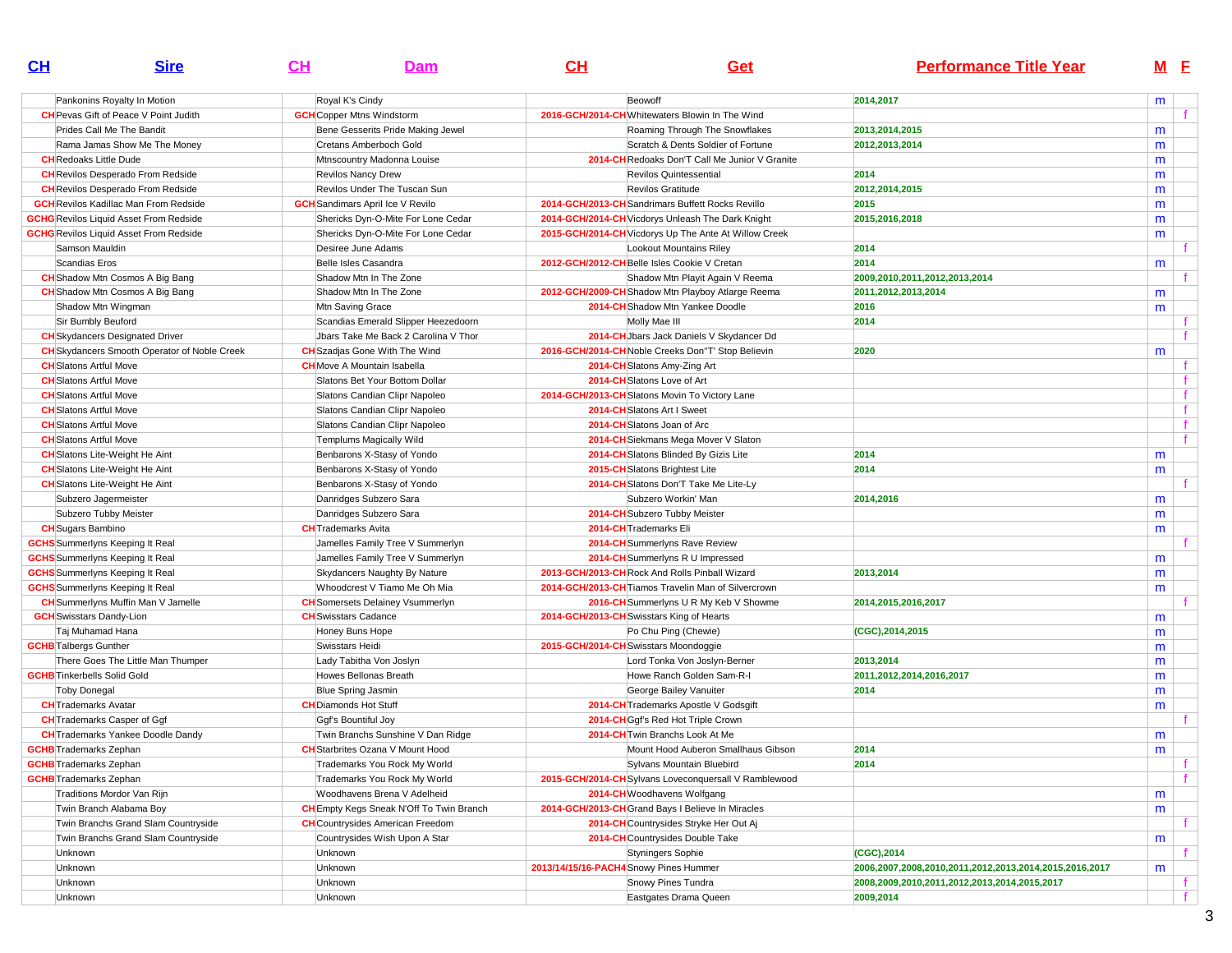| $\mathbf{C}$ H                    | <b>Sire</b>                                | CН | Dam                                         | $\mathbf{C}$ H                 | Get                                               | <b>Performance Title Year</b>           |   | МE |
|-----------------------------------|--------------------------------------------|----|---------------------------------------------|--------------------------------|---------------------------------------------------|-----------------------------------------|---|----|
| Unknown                           |                                            |    | Unknown                                     |                                | Roberts A B Normal                                | 2010, 2011, 2012, 2013, 2014            | m |    |
| Unknown                           |                                            |    | <b>Unknown</b>                              |                                | SGT. Peppers Doctor Robert                        | 2011,2012,2013,2014                     | m |    |
| <b>Unknown</b>                    |                                            |    | Unknown                                     |                                | Wrenna Luna Plair                                 | 2014                                    |   |    |
| <b>Unknown</b>                    |                                            |    | Unknown                                     |                                | Lexus Mae                                         | 2014                                    |   |    |
| Unknown                           |                                            |    | Unknown                                     |                                | Shelbys Cobra Namesake                            | 2014,2015                               |   |    |
| <b>Unknown</b>                    |                                            |    | <b>Unknown</b>                              |                                | Clementine Rose                                   | 2014,2015,2016,2017,2018                |   |    |
| <b>GCH</b> Vicdorys Julius Ceasar |                                            |    | Shadow Mtn I'm In Heaven Vic                |                                | Shadow Mtn Quidditch V Vicdory                    | 2009,2010,2011,2012,2013,2014,2017,2018 |   |    |
| <b>CH</b> Vicdorys Los Banditos   |                                            |    | <b>CH</b> Stoans Jeul of Vicdory            |                                | 2011-GCH/2010-CH Vicdorys Pretty In Pink Diamonds | 2011,2012,2014,2015,2016,2017,2020      |   |    |
|                                   | <b>CH</b> Vicdorys Moose On Shadow Mtn     |    | <b>CH</b> Mickeys Subira Cherry Blossom     |                                | 2014-CH Shadow Mtn Testdrive                      |                                         |   |    |
|                                   | West Winds Marcus Magnum                   |    | West Winds Our Lady Egypt                   |                                | West Winds Eyes On Stargazing Molly               | 2014                                    |   |    |
| <b>CH</b> Westhavens Firestorm    |                                            |    | Skyviews Miracle On Ice                     |                                | 2016-CH Skyviews Masquarade                       | 2014.2015.2016.2017.2018                |   |    |
|                                   | <b>CH</b> Who Dats Handsome Jack           |    | Nerthus Marie Lavaux                        |                                | 2015-CHWho Dats Baron La Croix                    | 2014,2015,2016                          | m |    |
|                                   | Wild Wests Agent Double Oh Seven           |    | Melon City Jasmin                           |                                | 2014-CH Wild Wests Opdyke License To Kill         |                                         |   |    |
|                                   | <b>CH</b> Wild Wests Tell The Truth        |    | <b>CH</b> Scandias Freya                    |                                | 2014-GCH/2012-CH Cornerstones Chasing Time        |                                         |   |    |
|                                   | <b>GCH</b> Windpts Eyesonme V Starbrite    |    | Kings Mill Ysabel Starbrite                 |                                | 2014-CH Starbrites Oakland                        |                                         | m |    |
|                                   | <b>GCH</b> Windpts Eyesonme V Starbrite    |    | Kings Mill Ysabel Starbrite                 |                                | 2014-CH Starbrites Ozana V Mount Hood             |                                         |   |    |
| <b>GCH</b> Windpts Giovanni       |                                            |    | Mytymos Bindi of Big Mac                    |                                | 2014-CHRf Libertys O'Fallon                       |                                         |   |    |
| <b>GCH</b> Windpts Giovanni       |                                            |    | Twin Branchs Don'T Go Breaking My Heart     | 2014-GCH/2013-CHRf Bella Dawn  |                                                   |                                         |   |    |
| <b>GCH</b> Windpts Giovanni       |                                            |    | Twin Branchs Don'T Go Breaking My Heart     |                                | 2014-CHRf Cypress                                 |                                         |   |    |
| <b>GCH</b> Windpts Giovanni       |                                            |    | Twin Branchs Don'T Go Breaking My Heart     |                                | <b>2014-CHRf Kris Kountry Rushing Aspens</b>      |                                         |   |    |
| <b>CH</b> Woodcrest Brutus        |                                            |    | <b>CH</b> Melon City Zenyatta               |                                | 2014-CHWoodcrest Crusader                         |                                         | m |    |
|                                   | <b>Woodhavens Angus</b>                    |    | Derosiers Adona                             |                                | Derosiers Cooperstown                             | 2013,2014                               | m |    |
|                                   | Woodhavens Atticus                         |    | Fries Jade Jewel                            |                                | Southern Stars Tobby Jack Alexander               | 2014,2016                               | m |    |
|                                   | Woodhavens Dante                           |    | <b>CH</b> Adelheids Bellamie V Aksala       | 2012-GCH/2012-CHAksalas Peyton |                                                   | 2014                                    | m |    |
| <b>CH</b> Woodhavens Friar        |                                            |    | Dillons Whistling Dixie Woodhaven By Design |                                | 2014-CH Dillons Give Me A Double By Design        |                                         |   |    |
|                                   | Woodhavens Royal Treasure Bryant Alpine Mt |    | Royal Treasure Top Shelf                    |                                | Royal Treasures Smallhaus Layla                   | 2014                                    |   |    |
| <b>GCHB</b> Yukons Firecracker    |                                            |    | Yukons Caitlin                              |                                | 2013-CH Yukons Hogans Bernard                     | 2013,2014,2015                          | m |    |

**Totals:**

**132 189 94 102 87** 

**Due to the high number of Performance titles they are listed in two (2) Performance Databases - Sorted by Dog or TitleAKC Performance titles started with Obedience back in 1936.**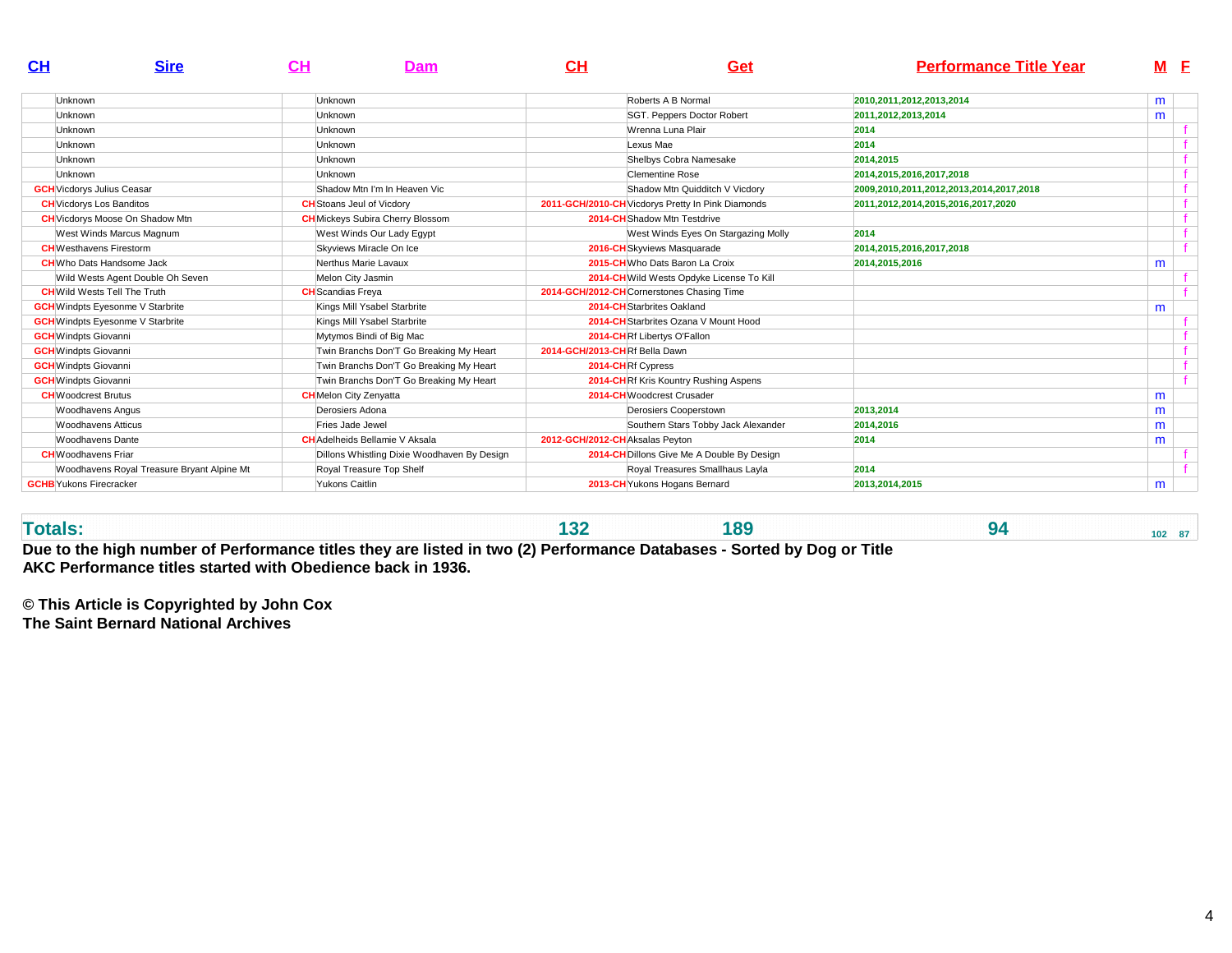## Saint Bernard Dams of AKC Titled Get For 2014

| CL                              | <b>Dam</b>                                      | CL                                       | <b>Sire</b>                                            | CL                             | Get                                                    | <b>Performance Title Year</b> | M <sub>E</sub> |    |
|---------------------------------|-------------------------------------------------|------------------------------------------|--------------------------------------------------------|--------------------------------|--------------------------------------------------------|-------------------------------|----------------|----|
|                                 | <b>CH</b> A Lee Saint Kozmopolitan              |                                          | <b>GCHB</b> Marianettes Habitual Vialator              |                                | 2014-CH Brogans Great Escape                           |                               |                |    |
|                                 | <b>CH</b> Adelheids Bellamie V Aksala           | <b>Woodhavens Dante</b>                  |                                                        | 2012-GCH/2012-CHAksalas Peyton |                                                        | 2014                          | m              |    |
| <b>CH</b> Alpine Mtn Othelia    |                                                 | <b>CH</b> Alpine Mtn Doug                |                                                        |                                | 2015-GCH/2014-CHAlpine Mtn Abigail                     |                               |                | f. |
|                                 | Amberdees Ever So Whimsical of Subira           |                                          | <b>CH</b> Amberdees Ain't No Mini Cooper of Subira     |                                | 2014-CH Subira Panda Bear of Amberdee                  |                               | m              |    |
| Aribus Faith                    |                                                 | <b>GCHS</b> Alta Vistas Billion Kilowatt |                                                        |                                | 2009-CH Subira Alucian                                 | 2010, 2011, 2014              | m              |    |
|                                 | Barnyards Jada of Wahine                        |                                          | Echos Yosemite Sam V Bonus                             |                                | 2014-CH Barnyards Yosemites Gldeon                     |                               | m              |    |
|                                 | Belle Isles Casandra                            | Scandias Eros                            |                                                        |                                | 2012-GCH/2012-CH Belle Isles Cookie V Cretan           | 2014                          | m              |    |
|                                 | Benbarons Nifty And N'Ice                       |                                          | <b>CH</b> Benbarons Yondo Von Gizer                    |                                | 2014-GCH/2007-CH Benbarons Tattoo of Yondo             |                               |                | f. |
|                                 | <b>CH</b> Benbarons Tinker of Yondo             |                                          | <b>CH</b> Dilettantes Very Truly Yrs                   |                                | <b>Excaliburs Muse</b>                                 | 2013,2014,2015,2017,2019      |                |    |
|                                 | <b>CH</b> Benbarons Tinker of Yondo             |                                          | <b>CH</b> Eastgates Remember The Knight                |                                | 2013-CH Excaliburs Lady of The Lake                    | 2013,2014,2015                |                | f  |
|                                 | <b>CH</b> Benbarons Tinker of Yondo             |                                          | <b>CH</b> Eastgates Remember The Knight                |                                | 2014-GCH/2012-CH Excaliburs Sir Lancelot of Copper Mtn |                               | m              |    |
|                                 | <b>CH</b> Benbarons Veronica of Eddie           |                                          | <b>CH</b> Mahoganys Lasting Impression                 |                                | 2014-GCH/2014-CHMahoganys Gallant Spirit V Charley     |                               | m              |    |
|                                 | <b>CH</b> Benbarons Veronica of Eddie           |                                          | <b>CH</b> Mahoganys Lasting Impression                 |                                | 2014-GCH/2013-CH Mahoganys Great Innovator V Charley   |                               | m              |    |
|                                 | Benbarons X Pectations V Yondo                  | <b>CH</b> Carmen Pathfinder Taz          |                                                        |                                | 2014-GCH/2014-CHCarmens Frosty Paws of Royalty         |                               |                |    |
|                                 | Benbarons X-Stasy of Yondo                      |                                          | <b>CH</b> Slatons Lite-Weight He Aint                  |                                | 2014-CH Slatons Blinded By Gizis Lite                  | 2014                          | m              |    |
|                                 | Benbarons X-Stasy of Yondo                      |                                          | <b>CH</b> Slatons Lite-Weight He Aint                  |                                | 2015-CH Slatons Brightest Lite                         | 2014                          | m              |    |
|                                 | Benbarons X-Stasy of Yondo                      |                                          | <b>CH</b> Slatons Lite-Weight He Aint                  |                                | 2014-CH Slatons Don'T Take Me Lite-Ly                  |                               |                |    |
|                                 | Bene Gesserits Pride Making Jewel               |                                          | Prides Call Me The Bandit                              |                                | Roaming Through The Snowflakes                         | 2013,2014,2015                | m              |    |
| <b>CH</b> Berics Sugar Britches |                                                 | <b>CH</b> Cache Retreat Newman           |                                                        |                                | 2014-CH Berics Secret Cache                            |                               | m              |    |
| <b>CH</b> Berics Sugar Britches |                                                 | <b>CH</b> Cache Retreat Newman           |                                                        |                                | 2014-GCH/2014-CH Berics Sweet Retreat                  |                               | m              |    |
|                                 | Bernegardesn Estrella-Dorade                    |                                          | Bernegardens A Secret Love                             |                                | 2014-CH Bernegardens Park Avenue                       |                               | m              |    |
|                                 | Big Macs Sugar N Spice At Mytymo                | <b>GCHB</b> Lasquites Banjo V Orlando    |                                                        |                                | 2016-GCH/2014-CH Mytymos Falcon of Banjo               |                               | m              |    |
|                                 | <b>Blue Spring Jasmin</b>                       | <b>Toby Donegal</b>                      |                                                        |                                | George Bailey Vanuiter                                 | 2014                          | m              |    |
|                                 | <b>CH</b> Brihantes Heavens To Betsy            |                                          | <b>CH</b> Mammoth Sts Harvard House                    |                                | 2010-CHMammoth Sts Dora The Explorer                   | 2014                          |                |    |
|                                 | <b>CH</b> Cache Retreat Bet The Farm            | Melon City Huck                          |                                                        |                                | 2014-CHCache Retreat Huxtable                          |                               | m              |    |
|                                 | Cache Retreat California Dreamin'               |                                          | <b>CH</b> Cache Retreat Driving Force                  |                                | 2014-CH Cache Retreat Surf City                        |                               | m              |    |
|                                 | <b>CH</b> Cache Retreat Silver Bells            |                                          | <b>CH</b> Cache Retreat Driving Force                  |                                | 2014-CHCache Retreat Irish Lager                       |                               | m              |    |
|                                 | <b>CH</b> Cache Retreat Snow Trek               |                                          | <b>GCH</b> Cache Retreat Power Drive                   |                                | Cache Retreat Friendly Ghost                           | 2013,2014,2015                |                |    |
|                                 | <b>CH</b> Cache Retreat Someone Like U          | <b>GCH</b> Kings Mill Lombardi           |                                                        |                                | 2014-GCH/2014-CHMoondance Mclaren                      |                               | m              |    |
|                                 | Cache Retreat Winnie With Make-Up               | <b>GCH</b> Cache Retreat Power Drive     |                                                        |                                | 2014-CH Cache Retreat Will Power                       |                               | m              |    |
|                                 | <b>CH</b> Chaparrals Diva of Kings Row          |                                          | Kings Row Jay-R of Alta Vista                          |                                | 2015-GCH/2014-CH Country Haven Cleopatra V Kings Row   | 2013,2014,2015                |                |    |
|                                 | <b>CH</b> Chaparrals Diva of Kings Row          |                                          | Kings Row Jay-R of Alta Vista                          |                                | 2014-CH Country Havens Deluxor of Kings Row            | 2015                          | m              |    |
|                                 | <b>CH</b> Chaparrals Diva of Kings Row          |                                          | Kings Row Jay-R of Alta Vista                          |                                | Country Havens Tally Ho to Kings Row                   | 2014                          |                |    |
|                                 | <b>CH</b> Chaparrals Diva of Kings Row          |                                          | Kings Row Jay-R of Alta Vista                          |                                | 2014-GCH/2014-CH Kings Row Caesar V Country Haven      | 2016,2019                     | m              |    |
|                                 | <b>GCH</b> Copper Mtns Windstorm                |                                          | <b>CH</b> Pevas Gift of Peace V Point Judith           |                                | 2016-GCH/2014-CHWhitewaters Blowin In The Wind         |                               |                | f. |
|                                 | <b>GCH</b> Cornerstones Chasing Time            | <b>GCH</b> Melon City Capone             |                                                        |                                | 2014-CH Cornerstones Forte of Rhapsody                 |                               | m              |    |
|                                 | <b>CH</b> Countrysides American Freedom         |                                          | Twin Branchs Grand Slam Countryside                    |                                | 2014-CH Countrysides Stryke Her Out Aj                 |                               |                |    |
|                                 | Countrysides Wish Upon A Star                   |                                          | Twin Branchs Grand Slam Countryside                    |                                | 2014-CHCountrysides Double Take                        |                               | m              |    |
|                                 | Cretans Amberboch Gold                          |                                          | Rama Jamas Show Me The Money                           |                                | Scratch & Dents Soldier of Fortune                     | 2012,2013,2014                | m              |    |
|                                 | <b>CH</b> Dankas Turn The Page                  |                                          | <b>CH</b> Fortsides Missing Halo V Danka               |                                | 2014-CH Dankas Bunker Hill                             |                               | m              |    |
|                                 | Danridges Subzero Sara                          | Subzero Jagermeister                     |                                                        |                                | Subzero Workin' Man                                    | 2014,2016                     | m              |    |
|                                 | Danridges Subzero Sara                          |                                          | Subzero Tubby Meister                                  |                                | 2014-CH Subzero Tubby Meister                          |                               | m              |    |
| Derosiers Adona                 |                                                 | Woodhavens Angus                         |                                                        |                                | Derosiers Cooperstown                                  | 2013.2014                     | m              |    |
|                                 | Desiree June Adams                              | Samson Mauldin                           |                                                        |                                | Lookout Mountains Riley                                | 2014                          |                |    |
| <b>CH</b> Diamonds Hot Stuff    |                                                 | <b>CH</b> Trademarks Avatar              |                                                        |                                | 2014-CH Trademarks Apostle V Godsgift                  |                               | m              |    |
|                                 | Dillons Whistling Dixie Woodhaven By Design     | <b>CH</b> Woodhavens Friar               |                                                        |                                | 2014-CH Dillons Give Me A Double By Design             |                               |                |    |
|                                 | Don'T Go Breaking My Heart                      |                                          | <b>CH</b> Empty Kegs Gotta Monster Rush At Twin Branch |                                | 2018-GCH/2014-CH Empty Kegs Jim Dandy                  |                               | m              |    |
|                                 | <b>CH</b> Eidelkits Princess Icicle             |                                          | <b>CH</b> Echos Xtra Bonus V Eddie                     |                                | 2014-CH Eidelkeits Mini Martha                         |                               |                |    |
|                                 | Empty Kegs Margarita On The Rocks               |                                          | <b>CH</b> Empty Kegs Gotta Monster Rush At Twin Branch |                                | 2014-CH Empty Kegs Harvey Wallbanger                   |                               | m              |    |
|                                 | <b>CH</b> Empty Kegs Sneak N'Off To Twin Branch |                                          | Twin Branch Alabama Boy                                |                                | 2014-GCH/2013-CH Grand Bays I Believe In Miracles      |                               | m              |    |
|                                 | <b>CH</b> Evanna Van 'T Hof Ten Eynder          | <b>CH</b> Ebenezer Van Rijn              |                                                        |                                | 2016-GCH/2014-CH Woodhavens Uncommon Valor             |                               | m              |    |
| Fries Jade Jewel                |                                                 | <b>Woodhavens Atticus</b>                |                                                        |                                | Southern Stars Tobby Jack Alexander                    | 2014,2016                     | m              |    |

1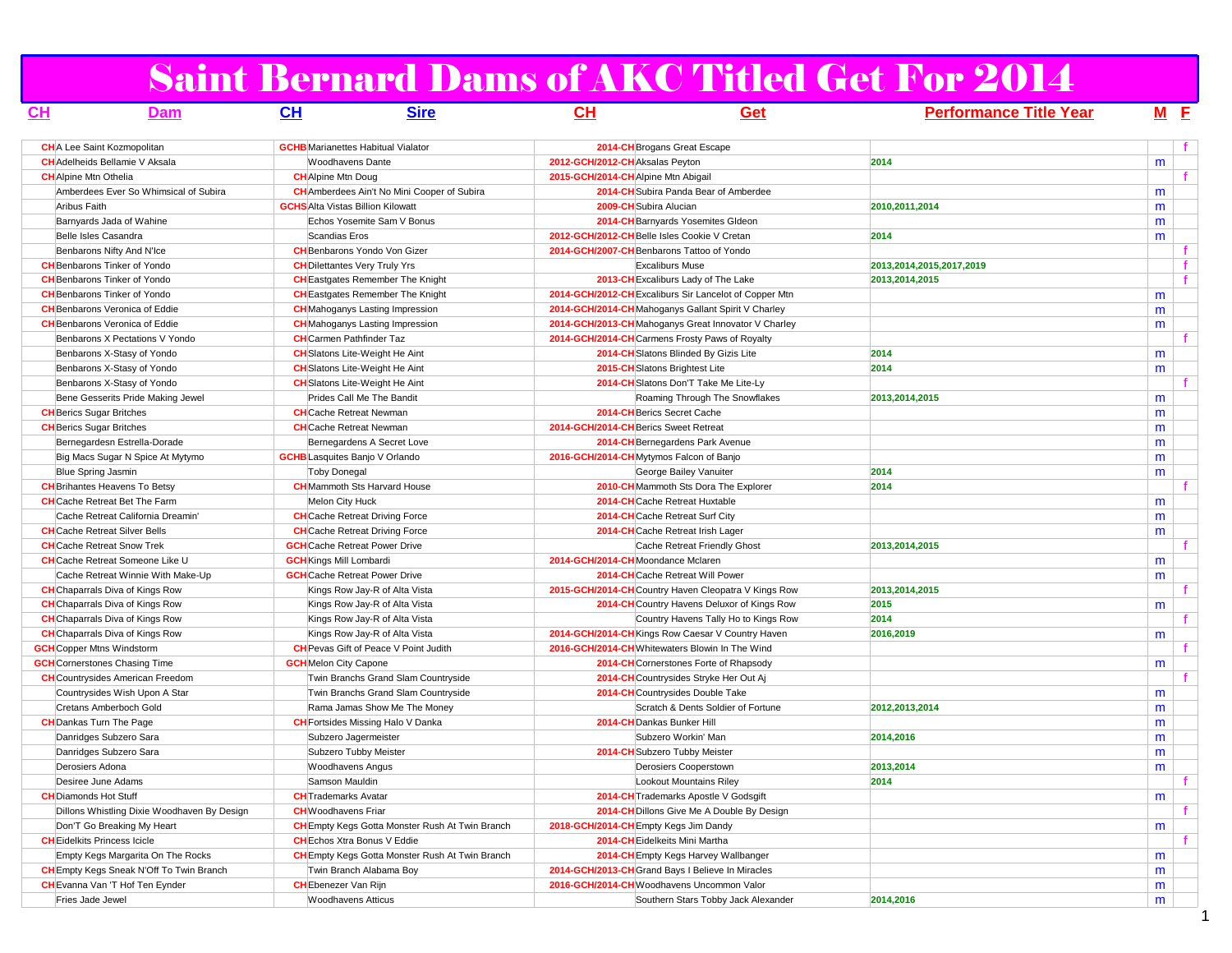|  | וט | GВ | <b>Performance Title Year</b> | M E |
|--|----|----|-------------------------------|-----|
|  |    |    |                               |     |

| Ggf's Bountiful Joy                             | <b>CH</b> Trademarks Casper of Ggf                     |                                  | 2014-CHGgf's Red Hot Triple Crown                   |                                    |   |    |
|-------------------------------------------------|--------------------------------------------------------|----------------------------------|-----------------------------------------------------|------------------------------------|---|----|
| Glacier Hiler                                   | Jethero                                                |                                  | Watsons Toby                                        | 2014                               | m |    |
| <b>CH</b> Gliddens Messin With Purfekchun       | <b>CH</b> Oakridge Lazarus Lives                       |                                  | 2014-CH Giddens Oakridge Simply Bruce               |                                    | m |    |
| Godsgift Lucie of Cedar Lane                    | <b>GCHB</b> Cornerstones O Henry                       |                                  | 2015-GCH/2014-CHCedar Lanes Malachi O'Cornerstone   |                                    | m |    |
| <b>CH</b> Grandbays Sobe At Empty Keg           | <b>CH</b> Empty Kegs Gotta Monster Rush At Twin Branch |                                  | Empty Keg Nordogs Amadeus V Vivacious Veracity      | 2014                               | m |    |
| <b>CH</b> Grissoms Out of The Blue Bliss        | Johnson Farms Unambiguously Rajah Saints               |                                  | 2014-CH Grissoms All That 'N' A Bag A Chips         |                                    |   |    |
| Heezedoorns Morocco Dakota                      | <b>CH</b> Lasquites Orlando V Hans                     |                                  | 2014-GCH/2011-CHLasquites HRH Walter                | 2013                               | m |    |
| Honey Buns Hope                                 | Taj Muhamad Hana                                       |                                  | Po Chu Ping (Chewie)                                | (CGC), 2014, 2015                  | m |    |
| Howes Bellonas Breath                           | <b>GCHB</b> Tinkerbells Solid Gold                     |                                  | Howe Ranch Golden Sam-R-I                           | 2011,2012,2014,2016,2017           | m |    |
| Jamelles Family Tree V Summerlyn                | <b>GCHS</b> Summerlyns Keeping It Real                 |                                  | 2014-CH Summerlyns R U Impressed                    |                                    | m |    |
| Jamelles Family Tree V Summerlyn                | <b>GCHS</b> Summerlyns Keeping It Real                 |                                  | 2014-CH Summerlyns Rave Review                      |                                    |   | Ť. |
| <b>GCH</b> Jamelles Happy Birthday Mr President | <b>CHEIbas Aristotle</b>                               |                                  | Jamelles Ulysses S Grant                            | 2014,2015                          | m |    |
| <b>CH</b> Jamelles Madison Avenue V Knollridge  | <b>GCH</b> Jamelles Play It Maestro                    |                                  | 2014-GCH/2013-CH Jamelles Lille Venn Heidi          |                                    |   |    |
| Jamelles U R My Destiny                         | <b>GCH</b> Jamelles Play It Maestro                    |                                  | Jamelles Baron Von Trapp                            | 2014                               | m |    |
| Jamelles U R My Destiny                         | <b>GCH</b> Jamelles Play It Maestro                    |                                  | 2014-CH Jamelles Music Man V Saundalin              | 2014,2015                          | m |    |
| Jbars Take Me Back 2 Carolina V Thor            | <b>CH</b> Skydancers Designated Driver                 |                                  | 2014-CH Jbars Jack Daniels V Skydancer Dd           |                                    |   |    |
| <b>CH</b> Jerichos Bianca                       | <b>GCHG</b> Belle Isles Cookie V Cretan                |                                  | 2014-CH Arcadias Marshmallow Dream                  |                                    |   | f. |
| <b>CH</b> Jerichos Little Ginger Snap           | <b>GCHG</b> Belle Isles Cookie V Cretan                |                                  | 2014-CH Arcadias Aphrodite V Big Max'S              |                                    |   | f  |
| <b>CH</b> Jerichos Little Ginger Snap           | <b>GCHG</b> Belle Isles Cookie V Cretan                |                                  | 2014-CH Arcadias White Knight of Big Mac's          |                                    | m |    |
| <b>CH</b> Jerichos Little Ginger Snap           | <b>GCHG</b> Belle Isles Cookie V Cretan                |                                  | 2013-CH Big Mack Loves Le Phaires Bruno             | 2014                               | m |    |
| <b>CH</b> Jerichos Little Ginger Snap           | <b>GCHG</b> Belle Isles Cookie V Cretan                |                                  | Mack Loves Le Phaires Madison                       | 2014                               |   |    |
| Jj's Monster                                    | Jamelles Ji's Longwindingroad                          |                                  | Ji's Jbears Watchin Over Me                         | 2014                               | m |    |
| <b>CH</b> Kings Mill Fendi                      | <b>GCH</b> Melon City Capone                           |                                  | 2016-CH Kings Mill Hemie of Fuzzy Bear "Lola Mae"   | 2014,2018                          |   |    |
| <b>GCH</b> Kings Mill Kaydence                  | <b>CH</b> Kings Mill Favre                             |                                  | 2016-CH Kings Mill Bradshaw                         | 2013,2014,2015,2017                | m |    |
| Kings Mill Yoko                                 | Melon City Vic                                         | 2016-GCH/2014-CHBlissfuls Armani |                                                     |                                    | m |    |
| Kings Mill Ysabel Starbrite                     | Alpine Mtn Invictus                                    |                                  | 2014-CH Starbrites Pandora V Beech Hill             | 2013                               |   |    |
| Kings Mill Ysabel Starbrite                     | <b>GCH</b> Windpts Eyesonme V Starbrite                |                                  | 2014-CH Starbrites Oakland                          |                                    | m |    |
| Kings Mill Ysabel Starbrite                     | <b>GCH</b> Windpts Eyesonme V Starbrite                |                                  | 2014-CH Starbrites Ozana V Mount Hood               |                                    |   |    |
| Knollridges Ariels Song                         | <b>GCH</b> Jamelles Camelot                            |                                  | 2014-GCH/2013-CH h.i.w. Sir Winfield Jaguar         |                                    | m |    |
| Lady Tabitha Von Joslyn                         | There Goes The Little Man Thumper                      |                                  | Lord Tonka Von Joslyn-Berner                        | 2013,2014                          | m |    |
| Lasquites Dana V Lucas                          | Lasquites Kasper V Lucas                               |                                  | Lasquites Jumpin' Jack Flash                        | 2014,2015,2016                     | m |    |
| Lasquites Fiona V Lucas                         | Lasquites Kasper V Lucas                               |                                  | 2015-CH Lasquites Edward V Kasper                   | 2014                               | m |    |
| Lasquites Francesca May                         | <b>GCH</b> Montana Mtns Mystery of Life                |                                  | 2015-CH Blue Collars Lebowski                       | 2014                               | m |    |
| Lasquites Francesca May                         | <b>GCH</b> Montana Mtns Mystery of Life                |                                  | 2014-CH Blue Collars Subzero Mystery of Laska       |                                    |   |    |
| Lasquites Francesca May                         | <b>GCH</b> Mtn Home Linus Stoan V Lasquite             |                                  | 2014-GCH/2013-CH Blue Collars Karbon Copy           |                                    | m |    |
| Lasquites Francesca May                         | <b>GCH</b> Mtn Home Linus Stoan V Lasquite             |                                  | 2014-GCH/2013-CH Blue Collars Kiss An Angel         |                                    |   | f  |
| Lasquites Jubilee of Denver                     | <b>CH</b> Lasquites Lorenzo V Orlando                  |                                  | 2016-CH Lasquites Xantana V Lorenzo                 | 2013,2014                          |   | f  |
| Lasquites Maggie of Valdez                      | <b>GCHB</b> Lasquites Denver V Lucas                   |                                  | 2013-GCH/2013-CH Lasquites May of Denver            | 2013,2014                          |   | f. |
| <b>CH</b> Lasquites Rowan V Hans                | <b>GCH</b> Lasquites Jersey Jo Franklin                |                                  | 2018-GCH/2014-CHMtn Home Amazing Grace              |                                    | m |    |
| Lasquites Xena V Orlando                        | Lasquites Valdez V Hans                                |                                  | 2014-GCH/2013-CHLasquites Ula of Valdez             |                                    |   |    |
| Lasquites Zetta of Lucas                        | Lasquites Kasper V Lucas                               |                                  | 2014-CH Lasquites Cooper V Keeper                   |                                    | m |    |
| Lillyanas Rosie Star                            | Almshaus Johnny Cash                                   |                                  | 2014-CHChief Kona Marley The First                  |                                    | m |    |
| Madam Bonita Teikyla Rose                       | Cretans Smokin' Hot Howizter V Starstruck              |                                  | Starstrucks Sophie                                  | 2014                               |   | f. |
| Mahoganys Lucy In The Skyz                      | <b>GCHB</b> Lasquites Denver V Lucas                   |                                  | Mahoganys Go Your Own Way                           | 2014                               |   | f. |
| <b>CH</b> Marianettes Disordely Conduct         | <b>GCH</b> Marianettes The Fugitive                    |                                  | 2014-CH Marianettes Honkk Tonk Badonkadonk          |                                    |   | f  |
| Melon City Elle V Scandia                       | Melon City Fallon V Adelheld                           |                                  | Melon City Understudy                               | 2014                               | m |    |
| Melon City Jasmin                               | Wild Wests Agent Double Oh Seven                       |                                  | 2014-CH Wild Wests Opdyke License To Kill           |                                    |   |    |
| Melon City Savana Van Rijn                      | <b>GCH</b> Melon City Capone                           |                                  | 2014-CHMelon City Quinevere V Saffo                 |                                    |   | t. |
| <b>CH</b> Melon City Zenyatta                   | <b>CH</b> Woodcrest Brutus                             |                                  | 2014-CHWoodcrest Crusader                           |                                    | m |    |
| <b>CH</b> Mickeys Subira Cherry Blossom         | <b>CH</b> Vicdorys Moose On Shadow Mtn                 |                                  | 2014-CH Shadow Mtn Testdrive                        |                                    |   | f  |
| Mistihil Mystique                               | King-Baronens Rules The World                          |                                  | 2018-CH Mistihil Pollyanna Rules                    | 2014,2015,2017,2018,2019,2021,2022 |   | f  |
| Mistihil Mystique                               | King-Baronens Rules The World                          |                                  | 2018-GCH/2014-CHMistihil Promises Promises Rules    | 2014, 2015, 2016, 2018             |   | f  |
| Montana Mtns Reflectons of Time Missed          | <b>CH</b> Montana Mtns Cold Hard Cache                 |                                  | 2014-GCH/2013-CH Rainiers Montana Gunpowder & Smoke |                                    | m |    |
| Montana Mtns Summer Wild Dancer                 | Montana Mtns Missouri Outlaw                           |                                  | Montana Mtns Dance N Twist & Shout                  | 2011,2013,2014,2015,2017,2018      | m |    |
| <b>CH</b> Montana Mtns Wampum of Figowi         | <b>CH</b> Montana Mtns Cold Hard Cache                 |                                  | 2014-CH Barnyards Wampum Calgary Stampede           |                                    |   | f  |
|                                                 |                                                        |                                  |                                                     |                                    |   |    |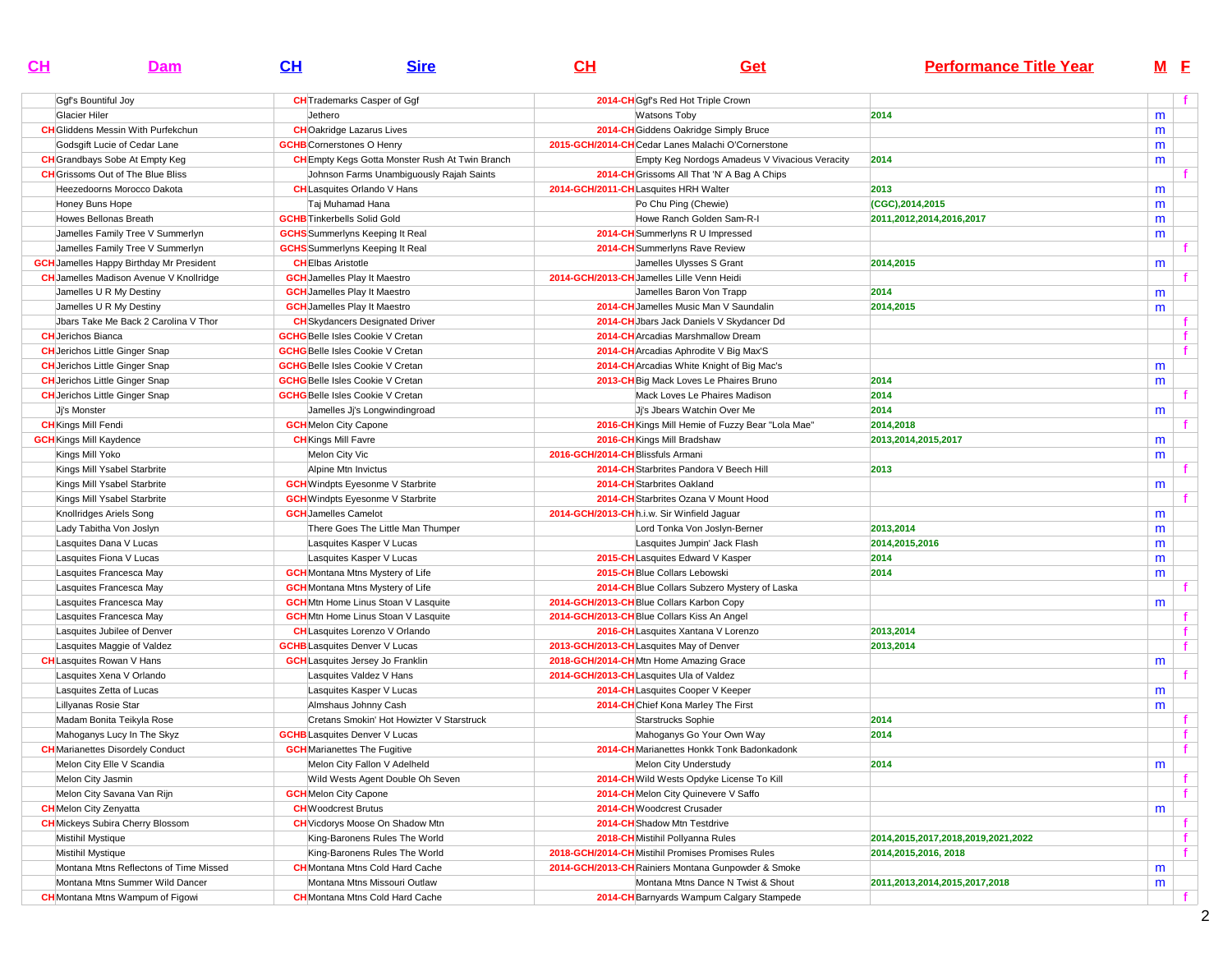| <u>CH</u>                           | Dam                                        | CL                                    | <b>Sire</b>                                         | <u>CH</u> | <b>Get</b>                                            | <b>Performance Title Year</b>           |   | M E          |
|-------------------------------------|--------------------------------------------|---------------------------------------|-----------------------------------------------------|-----------|-------------------------------------------------------|-----------------------------------------|---|--------------|
|                                     | <b>CH</b> Montana Mtns Wampum of Figowi    |                                       | <b>CH</b> Montana Mtns Cold Hard Cache              |           | 2014-CH Barnyards Wampums Buffalo Stampede            |                                         | m |              |
|                                     | <b>CH</b> Move A Mountain Isabella         | <b>CH</b> Slatons Artful Move         |                                                     |           | 2014-CH Slatons Amy-Zing Art                          |                                         |   | f.           |
|                                     | Mtn Home Amazing Grace                     | <b>GCH</b> Benbarons Vinnie of Eddie  |                                                     |           | 2014-CHMtn Homes King of Southern Charm               | 2013                                    | m |              |
| Mtn Saving Grace                    |                                            |                                       | Shadow Mtn Wingman                                  |           | 2014-CH Shadow Mtn Yankee Doodle                      | 2016                                    | m |              |
|                                     | Mtnscountry Madonna Louise                 | <b>CH</b> Redoaks Little Dude         |                                                     |           | 2014-CH Redoaks Don'T Call Me Junior V Granite        |                                         | m |              |
|                                     | Mytymos Bindi of Big Mac                   | <b>GCH</b> Windpts Giovanni           |                                                     |           | 2014-CHRf Libertys O'Fallon                           |                                         |   | f.           |
|                                     | Mytymos Danika of Big Mac                  | <b>GCHB</b> Lasquites Banjo V Orlando |                                                     |           | Dun-Z I Did It Again                                  | 2013,2014                               | m |              |
|                                     | Nerthus Marie Lavaux                       |                                       | <b>CH</b> Who Dats Handsome Jack                    |           | 2015-CH Who Dats Baron La Croix                       | 2014,2015,2016                          | m |              |
|                                     | New Sage Never A Doubt                     |                                       | <b>CH</b> Lasquites Orlando V Hans                  |           | 2014-CHNew Sage Saber Heart                           |                                         | m |              |
|                                     | Northgates Country Girl Angelique          | Ch <sub>2wy</sub>                     |                                                     |           | Northgates Minna                                      | 2014                                    |   | f            |
|                                     | Opdykes One Night Stand                    |                                       | <b>CH</b> Gameboy Van 'T Hof Ter Quinni             |           | 2014-GCH/2013-CHOpdykes Sweet Sassy Sarsparilla       |                                         |   | $\mathbf{f}$ |
| Revilos Nancy Drew                  |                                            |                                       | <b>CH</b> Revilos Desperado From Redside            |           | Revilos Quintessential                                | 2014                                    | m |              |
|                                     | Revilos Under The Tuscan Sun               |                                       | <b>CH</b> Revilos Desperado From Redside            |           | Revilos Gratitude                                     | 2012,2014,2015                          | m |              |
| Royal K's Cindy                     |                                            |                                       | Pankonins Royalty In Motion                         |           | Beowoff                                               | 2014,2017                               | m |              |
|                                     | Royal Treasure Top Shelf                   |                                       | Woodhavens Royal Treasure Bryant Alpine Mt          |           | Royal Treasures Smallhaus Layla                       | 2014                                    |   | f.           |
|                                     | <b>CH</b> Royaltys Shadow of Smokey        | <b>GCHB</b> Mickey III                |                                                     |           | Ikes Legacy Hector                                    | 2012, 2013, 2014, 2016                  | m |              |
|                                     | <b>GCH</b> Sandimars April Ice V Revilo    |                                       | <b>GCH</b> Revilos Kadillac Man From Redside        |           | 2014-GCH/2013-CH Sandrimars Buffett Rocks Revillo     | 2015                                    | m |              |
|                                     | <b>GCH</b> Scandias Dreamcatcher Heezedoom |                                       | <b>GCH</b> Montana Mtns Mystery of Life             |           | <b>Blue Collars Mischief Maker</b>                    | 2014,2017                               |   | f.           |
|                                     | Scandias Emerald Slipper Heezedoorn        | Sir Bumbly Beuford                    |                                                     |           | Molly Mae III                                         | 2014                                    |   | f            |
| <b>CH</b> Scandias Freya            |                                            |                                       | <b>CH</b> Wild Wests Tell The Truth                 |           | 2014-GCH/2012-CH Cornerstones Chasing Time            |                                         |   | f            |
|                                     | Schautzi Thunder Thomas                    | Cooper Lee Kottwitz                   |                                                     |           | Daisy Mae Carey                                       | 2014                                    |   | f.           |
|                                     | Serena Brindle Mura Schreiber              | Boris Olaf Schreiber                  |                                                     |           | Annie Maria                                           | 2014                                    |   | f            |
|                                     | Shadow Mtn I'm In Heaven Vic               | <b>GCH</b> Vicdorys Julius Ceasar     |                                                     |           | Shadow Mtn Quidditch V Vicdory                        | 2009,2010,2011,2012,2013,2014,2017,2018 |   | f            |
|                                     | Shadow Mtn In The Zone                     |                                       | <b>CH</b> Shadow Mtn Cosmos A Big Bang              |           | 2012-GCH/2009-CH Shadow Mtn Playboy Atlarge Reema     | 2011,2012,2013,2014                     | m |              |
|                                     | Shadow Mtn In The Zone                     |                                       | <b>CH</b> Shadow Mtn Cosmos A Big Bang              |           | Shadow Mtn Playit Again V Reema                       | 2009,2010,2011,2012,2013,2014           |   | f            |
|                                     | Shasta Girl In Da House                    | Oakley 4                              |                                                     |           | Nana Darling Hankins                                  | 2014                                    |   | f            |
|                                     | Shericks Dyn-O-Mite For Lone Cedar         |                                       | <b>GCHG</b> Revilos Liquid Asset From Redside       |           | 2014-GCH/2014-CH Vicdorys Unleash The Dark Knight     | 2015,2016,2018                          | m |              |
|                                     | Shericks Dyn-O-Mite For Lone Cedar         |                                       | <b>GCHG</b> Revilos Liquid Asset From Redside       |           | 2015-GCH/2014-CH Vicdorys Up The Ante At Willow Creek |                                         | m |              |
|                                     | <b>CH</b> Sierra Icing of Kings Row        | <b>GCH</b> Kings Row Icon             |                                                     |           | 2014-CH Kings Row Justice                             |                                         | m |              |
|                                     | Skydancers Naughty By Nature               |                                       | <b>GCHS</b> Summerlyns Keeping It Real              |           | 2013-GCH/2013-CH Rock And Rolls Pinball Wizard        | 2013,2014                               | m |              |
|                                     | Skyviews Miracle On Ice                    | <b>CH</b> Westhavens Firestorm        |                                                     |           | 2016-CH Skyviews Masquarade                           | 2014,2015,2016,2017,2018                |   | f.           |
|                                     | Slatons Bet Your Bottom Dollar             | <b>CH</b> Slatons Artful Move         |                                                     |           | 2014-CH Slatons Love of Art                           |                                         |   | f            |
|                                     | Slatons Candian Clipr Napoleo              | <b>CH</b> Slatons Artful Move         |                                                     |           | 2014-CH Slatons Art I Sweet                           |                                         |   | f            |
|                                     | Slatons Candian Clipr Napoleo              | <b>CH</b> Slatons Artful Move         |                                                     |           | 2014-CH Slatons Joan of Arc                           |                                         |   | f.           |
|                                     | Slatons Candian Clipr Napoleo              | <b>CH</b> Slatons Artful Move         |                                                     |           | 2014-GCH/2013-CH Slatons Movin To Victory Lane        |                                         |   | $\mathbf{f}$ |
|                                     | <b>CH</b> Sleepyhollows Bailys Comet       | <b>GCHB</b> Cornerstones O Henry      |                                                     |           | 2014-CH Sleepy Hollows Mr. Goodbar                    |                                         | m |              |
|                                     | <b>CH</b> Somersets Delainey Vsummerlyn    |                                       | <b>CH</b> Summerlyns Muffin Man V Jamelle           |           | 2016-CH Summerlyns U R My Keb V Showme                | 2014,2015,2016,2017                     |   | f.           |
|                                     | <b>CH</b> Starbrites Ozana V Mount Hood    | <b>GCHB</b> Trademarks Zephan         |                                                     |           | Mount Hood Auberon Smallhaus Gibson                   | 2014                                    | m |              |
| <b>CH</b> Stoans Jeul of Vicdory    |                                            | <b>CH</b> Vicdorys Los Banditos       |                                                     |           | 2011-GCH/2010-CH Vicdorys Pretty In Pink Diamonds     | 2011,2012,2014,2015,2016,2017,2020      |   | f.           |
|                                     | <b>GCH</b> Stoans Xena Anne De Peru        |                                       | <b>CH</b> New Sage Lucas li Lasquite                |           | Stoans Abigale De Lux                                 | 2014                                    |   | f            |
|                                     | <b>GCH</b> Stoans Xena Anne De Peru        |                                       | <b>CH</b> New Sage Lucas li Lasquite                |           | Stoans Annie De Lux                                   | 2014                                    |   | $\mathbf{f}$ |
|                                     | Stoans Xoey De Peru                        | <b>CH</b> New Sage Saber Heart        |                                                     |           | 2015-GCH/2014-CH Stoans Cow Boy of Windshadows        | 2016                                    | m |              |
|                                     | <b>CH</b> Stoans Xusie Q De Peru           |                                       | Mistihil Oliphant At Stoan                          |           | Stoans Ballyhoo of Xoli                               | 2014                                    |   | $\mathbf{f}$ |
|                                     | <b>CH</b> Stoans Xusie Q De Peru           |                                       | Mistihil Oliphant At Stoan                          |           | Stoans Boeing of Xoli                                 | 2014                                    | m |              |
|                                     | Swissstars Hampton V Beech Hill            |                                       | Magic Mountain Magnum                               |           | Beech Hills Azusa                                     | 2014                                    |   | f.           |
| <b>GCH</b> Swisstars Acting Out Lea |                                            | <b>GCH</b> Cache Retreat Taxman       |                                                     |           | 2014-CH Swisstars Lil Lilo                            |                                         |   | T.           |
| <b>GCH</b> Swisstars Acting Out Lea |                                            | <b>GCH</b> Cache Retreat Taxman       |                                                     |           | 2014-CH Swisstars Lyric                               |                                         |   | f            |
|                                     | <b>GCH</b> Swisstars Acting Out Lea        |                                       | <b>GCHB</b> Kryskara Joker V Blue Valley            |           | 2014-CH Swisstars Hampton V Beech Hill                |                                         |   | f            |
| <b>CH</b> Swisstars Cadance         |                                            | <b>GCH</b> Swisstars Dandy-Lion       |                                                     |           | 2014-GCH/2013-CH Swisstars King of Hearts             |                                         | m |              |
| Swisstars Heidi                     |                                            | <b>GCHB</b> Talbergs Gunther          |                                                     |           | 2015-GCH/2014-CH Swisstars Moondoggie                 |                                         | m |              |
|                                     | <b>CH</b> Szadjas Gone With The Wind       |                                       | <b>CH</b> Skydancers Smooth Operator of Noble Creek |           | 2016-GCH/2014-CH Noble Creeks Don"T' Stop Believin    | 2020                                    | m |              |
|                                     | Templums Magically Wild                    | <b>CH</b> Slatons Artful Move         |                                                     |           | 2014-CH Siekmans Mega Mover V Slaton                  |                                         |   | Ť.           |
| <b>CH</b> Trademarks Avita          |                                            | <b>CH</b> Sugars Bambino              |                                                     |           | 2014-CH Trademarks Eli                                |                                         | m |              |
|                                     | Trademarks You Rock My World               | <b>GCHB</b> Trademarks Zephan         |                                                     |           | 2015-GCH/2014-CH Sylvans Loveconquersall V Ramblewood |                                         |   | f.           |
|                                     | Trademarks You Rock My World               | <b>GCHB</b> Trademarks Zephan         |                                                     |           | Sylvans Mountain Bluebird                             | 2014                                    |   | $\mathbf{f}$ |
|                                     |                                            |                                       |                                                     |           |                                                       |                                         |   |              |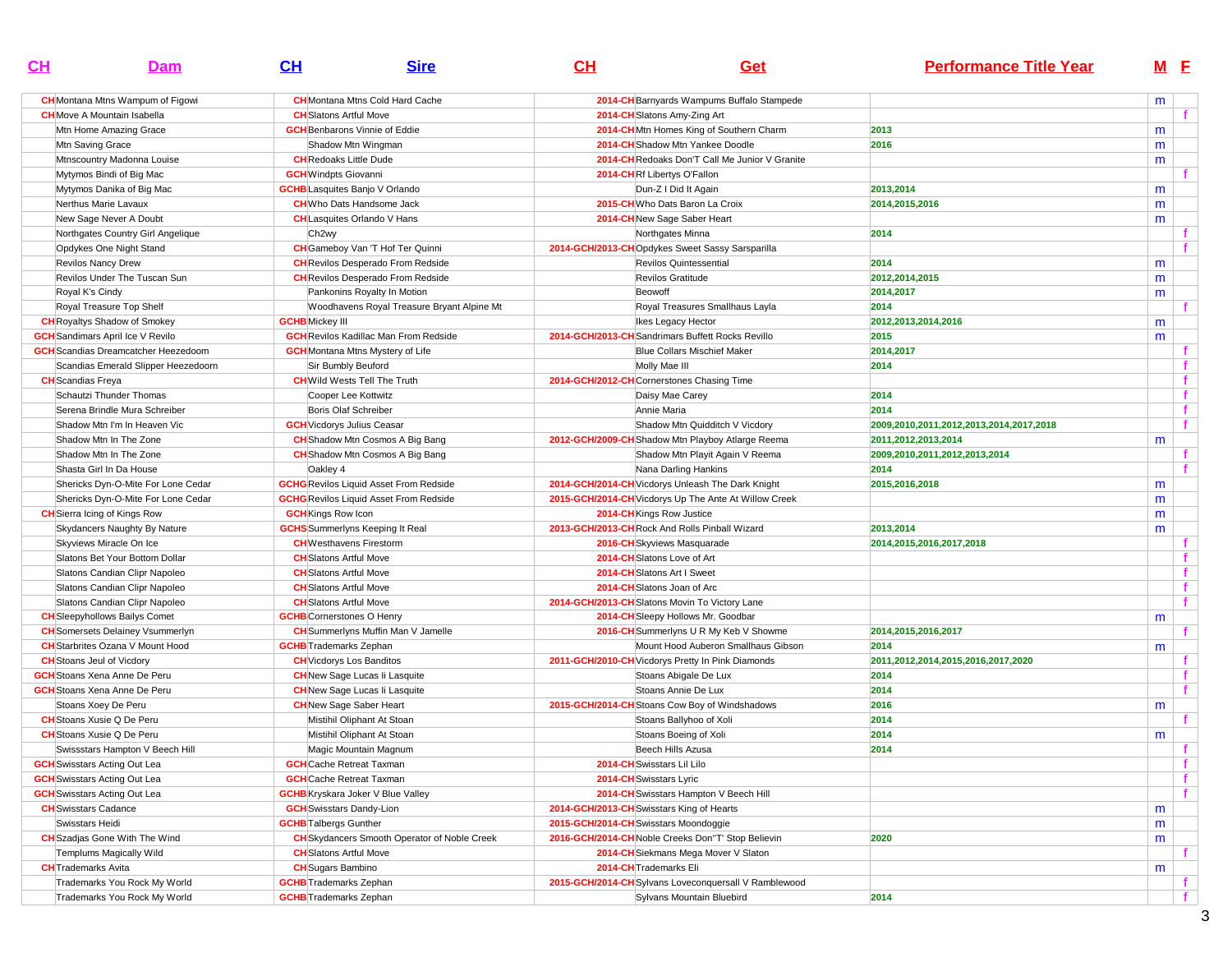| CH                             | Dam                                              | <u>CН</u>                            | <b>Sire</b>                                | CH                                     | Get                                                          | <b>Performance Title Year</b>                          | M E |  |
|--------------------------------|--------------------------------------------------|--------------------------------------|--------------------------------------------|----------------------------------------|--------------------------------------------------------------|--------------------------------------------------------|-----|--|
|                                | Twin Branchs Don'T Go Breaking My Heart          | <b>GCH</b> Windpts Giovanni          |                                            | 2014-GCH/2013-CHRf Bella Dawn          |                                                              |                                                        |     |  |
|                                | Twin Branchs Don'T Go Breaking My Heart          | <b>GCH</b> Windpts Giovanni          |                                            |                                        | 2014-CHRf Cypress                                            |                                                        |     |  |
|                                | Twin Branchs Don'T Go Breaking My Heart          | <b>GCH</b> Windpts Giovanni          |                                            |                                        | 2014-CHRf Kris Kountry Rushing Aspens                        |                                                        |     |  |
|                                | Twin Branchs Sunshine V Dan Ridge                |                                      | 3q's Simon Sez Just Look At Me             |                                        | 3q's Princess Ivy                                            | 2014.2015                                              |     |  |
|                                | Twin Branchs Sunshine V Dan Ridge                |                                      | <b>CH</b> Trademarks Yankee Doodle Dandy   |                                        | 2014-CH Twin Branchs Look At Me                              |                                                        | m   |  |
|                                | Ultima Thules Karma                              | <b>GCHB</b> Cornerstones O Henry     |                                            |                                        | 2014-CH Ultima Thules Odessa                                 |                                                        |     |  |
| <b>GCH</b> Ultima Thules Libby |                                                  | <b>GCH</b> Kings Mill Lombardi       |                                            |                                        | 2014-CH Ultima Thules Quinn                                  |                                                        |     |  |
| <b>Unknown</b>                 |                                                  | Unknown                              |                                            |                                        | Clementine Rose                                              | 2014.2015.2016.2017.2018                               |     |  |
| Unknown                        |                                                  | Unknown                              |                                            |                                        | Eastgates Drama Queen                                        | 2009.2014                                              |     |  |
| <b>Unknown</b>                 |                                                  | Unknown                              |                                            |                                        | Lexus Mae                                                    | 2014                                                   |     |  |
| Unknown                        |                                                  | Unknown                              |                                            |                                        | Roberts A B Normal                                           | 2010.2011.2012.2013.2014                               | m   |  |
| Unknown                        |                                                  | Unknown                              |                                            |                                        | SGT. Peppers Doctor Robert                                   | 2011,2012,2013,2014                                    | m   |  |
| Unknown                        |                                                  | Unknown                              |                                            |                                        | Shelbys Cobra Namesake                                       | 2014.2015                                              |     |  |
| <b>Unknown</b>                 |                                                  | Unknown                              |                                            | 2013/14/15/16-PACH4 Snowy Pines Hummer |                                                              | 2006,2007,2008,2010,2011,2012,2013,2014,2015,2016,2017 | m   |  |
| Unknown                        |                                                  | <b>Unknown</b>                       |                                            |                                        | Snowy Pines Tundra                                           | 2008,2009,2010,2011,2012,2013,2014,2015,2017           |     |  |
| <b>Unknown</b>                 |                                                  | Unknown                              |                                            |                                        | <b>Styningers Sophie</b>                                     | (CGC), 2014                                            |     |  |
| <b>Unknown</b>                 |                                                  | Unknown                              |                                            |                                        | Wrenna Luna Plair                                            | 2014                                                   |     |  |
|                                | West Winds Our Lady Eqypt                        |                                      | West Winds Marcus Magnum                   |                                        | West Winds Eyes On Stargazing Molly                          | 2014                                                   |     |  |
|                                | Whoodcrest V Tiamo Me Oh Mia                     |                                      | <b>GCHS</b> Summerlyns Keeping It Real     |                                        | 2014-GCH/2013-CH Tiamos Travelin Man of Silvercrown          |                                                        | m   |  |
|                                | Windwards Hope of Benbaron                       |                                      | <b>CH</b> Benbarons Yondo Von Gizer        |                                        | 2014-CH Benbarons Xavier of Yondo                            |                                                        | m   |  |
|                                | <b>GCHS</b> Wintercrest Adam Twelve              |                                      | <b>GCH</b> Chaparrals Deja-Vu of Kings Row |                                        | Wintercrest Adam Twelve                                      | 2014                                                   | m   |  |
|                                | <b>CH</b> Wintercrests Glad Tidings To Westhaven | <b>GCH</b> Cache Retreat Taxman      |                                            |                                        | 2014-CHWesthavens Pawn Star                                  |                                                        |     |  |
|                                | <b>CH</b> Wintercrests Glad Tidings To Westhaven | <b>GCHB</b> Lasquites Denver V Lucas |                                            |                                        | 2014-GCH/2013-CH Westhavens The Peoples Choice V Thunderhill |                                                        |     |  |
|                                | <b>GCH</b> Wmbersand Wind Song                   |                                      | <b>CH</b> Hamlet Van 'T Hof Ten Eynder     |                                        | 2015-GCH/2013-CHAmbersand Winds of Winter                    | 2013,2014,2015,2016,2019                               | m   |  |
|                                | Woodhavens Brena V Adelheid                      |                                      | Traditions Mordor Van Rijn                 |                                        | 2014-CHWoodhavens Wolfgang                                   |                                                        | m   |  |
|                                | <b>CH</b> Woodhavens Leandra De Legrand          | Melon City Vic                       |                                            |                                        | 2014-CH Alpine Mtn Doug                                      |                                                        | m   |  |
| Yukons Caitlin                 |                                                  | <b>GCHB</b> Yukons Firecracker       |                                            |                                        | 2013-CH Yukons Hogans Bernard                                | 2013,2014,2015                                         | m   |  |

**Totals: 132 189 94 102 87 Due to the high number of Performance titles they are listed in two (2) Performance Databases - Sorted by Dog or TitleAKC Performance titles started with Obedience back in 1936.**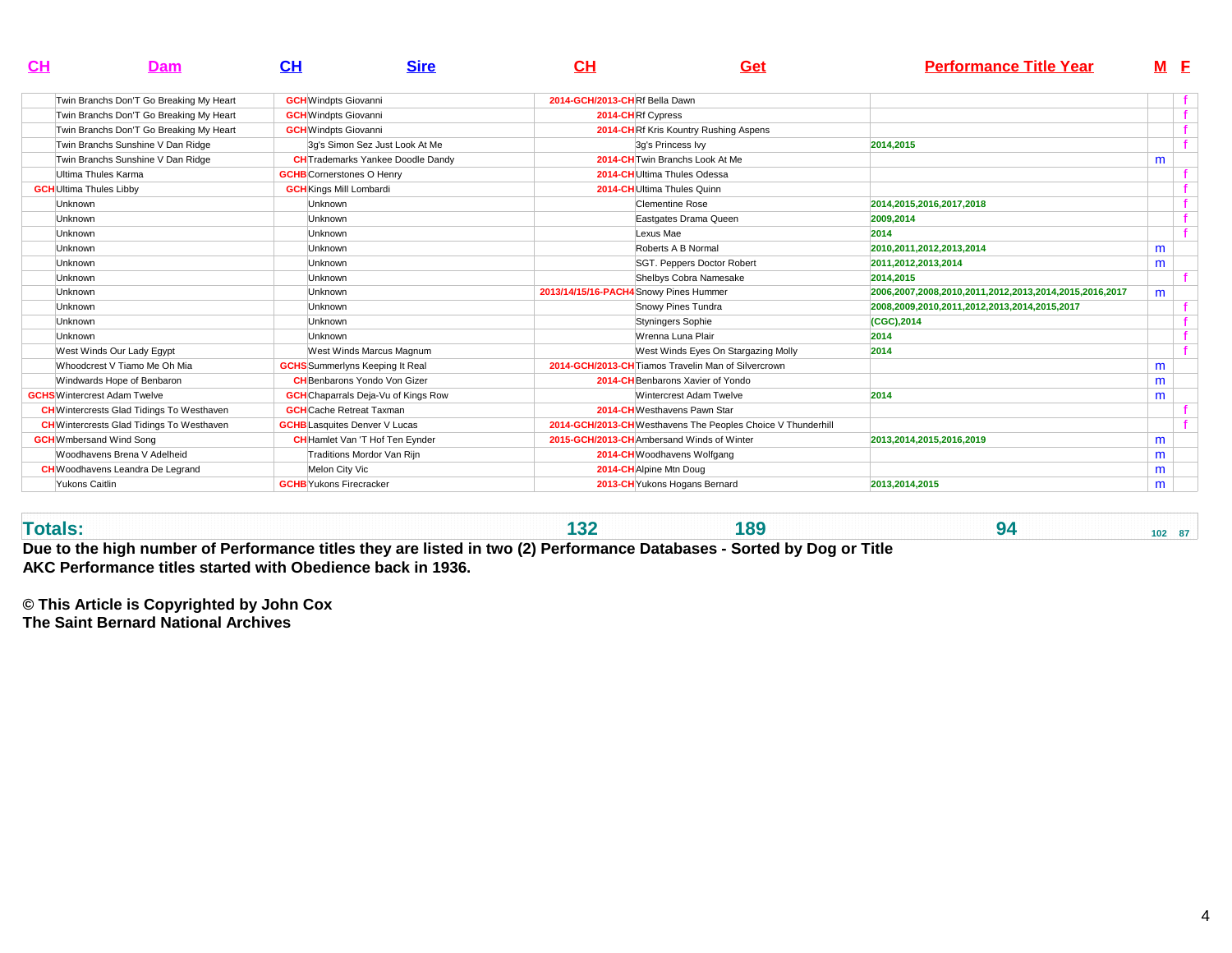#### Saint Bernard AKC Group Placements For 2014

| CL                         | <b>Name</b>                             | <b>AKC Titles M E</b> | <b>Date</b>                    | <b>Show</b>                                           | $\perp$      | 2                       | 3 <sub>2</sub>          |             | 4 # of P. BIS RBIS Comp.     |              |             |
|----------------------------|-----------------------------------------|-----------------------|--------------------------------|-------------------------------------------------------|--------------|-------------------------|-------------------------|-------------|------------------------------|--------------|-------------|
| <b>GCHG Aksalas Peyton</b> |                                         | m                     |                                |                                                       |              |                         |                         |             |                              |              |             |
| <b>CGC</b>                 |                                         |                       |                                | March 01, 2014 Connecticut River Working Group A.     |              |                         | 3                       |             | 6                            |              |             |
| <b>CGC</b>                 |                                         |                       |                                | March 12, 2014 York KC, PA                            |              |                         | 3                       |             | $\overline{7}$               |              |             |
| <b>CGC</b>                 |                                         |                       |                                | March 15, 2014 Delaware County KC, PA                 | $\mathbf{1}$ |                         |                         |             | 8                            |              |             |
| <b>CGC</b>                 |                                         |                       |                                | April 11, 2014 Lebanon County KC, PA                  |              |                         |                         | 4           | $\overline{9}$               |              |             |
| <b>CGC</b>                 |                                         |                       |                                | May 03, 2014 Crawford County KC, OH                   |              |                         | $\mathbf{3}$            |             | 10                           |              |             |
| <b>CGC</b>                 |                                         |                       |                                | May 05, 2014 Trenton KC, NJ                           |              | $\mathbf{2}$            |                         |             | $\overline{11}$              |              |             |
| <b>CGC</b>                 |                                         |                       |                                | May 16, 2014 Ladies KA of America, NY                 |              |                         |                         | 4           | 12                           |              |             |
| <b>CGC</b>                 |                                         |                       |                                | May 31, 2014 Huntingdon Valley KC, PA                 |              |                         |                         | 4           | 13                           |              |             |
| <b>CGC</b>                 |                                         |                       |                                | June 13, 2014 North Shore KC, MA                      |              |                         | $\mathbf 3$             |             | 14                           |              |             |
| <b>CGC</b>                 |                                         |                       |                                | June 14, 2014 North Shore KC, MA                      |              | $\mathbf{2}$            | $\mathbf{3}$            |             | 15                           |              |             |
| <b>CGC</b>                 |                                         |                       |                                | June 24, 2014 Gloucester KC of Virginia, VA           |              |                         |                         | 4           | 16                           |              |             |
| <b>CGC</b>                 |                                         |                       |                                | June 26, 2014 Wampanoag KC, MA                        |              |                         |                         | 4           | 17                           |              |             |
| <b>CGC</b>                 |                                         |                       |                                | July 10, 2014 Woodstock DC, VGT                       |              |                         | 3                       |             | 18                           |              |             |
| <b>CGC</b>                 |                                         |                       |                                | July 12, 2014 Shawnee KC, VA                          |              |                         | 3                       |             | 19                           |              |             |
| <b>CGC</b>                 |                                         |                       |                                | July 13, 2014 Shawnee KC, VA                          |              | $\overline{\mathbf{2}}$ |                         |             | 20                           |              |             |
| <b>CGC</b>                 |                                         |                       |                                | July 27, 2014 Bald Eagle KC of Williamsport, PA       |              |                         | $\mathbf 3$             |             | $\overline{21}$              |              |             |
| <b>CGC</b>                 |                                         |                       |                                | July 28, 2014 Bald Eagle KC of Williamsport, PA       |              |                         | $\mathbf{3}$            |             | 22                           |              |             |
| <b>CGCA</b>                |                                         |                       |                                | August 02, 2014 Roanoke KC, VA                        |              |                         | 3                       |             | 23                           |              |             |
| <b>CGCA</b>                |                                         |                       |                                | August 21, 2014 Manhatten Kansas KC, KS               |              | $\mathbf{2}$            |                         |             | 24                           |              |             |
| <b>CGCA</b>                |                                         |                       |                                | August 22, 2014 Topeka KC, KS                         |              |                         |                         | 4           | 25                           |              |             |
| <b>CGCA</b>                |                                         |                       |                                | August 30, 2014 Tonawanda VALley KC, NY               |              |                         | 3                       |             | 26                           |              |             |
| <b>CGCA</b>                |                                         |                       |                                | September 06, 2014 Altoona Area KA, PA                |              | $\overline{\mathbf{2}}$ |                         |             | 27                           |              |             |
| <b>CGCA</b>                |                                         |                       |                                | September 07, 2014 Altoona Area KA, PA                |              | $\overline{\mathbf{2}}$ |                         |             | 28                           |              |             |
| <b>CGCA</b>                |                                         |                       |                                | October 05, 2014 Beaver County KC, PA                 |              |                         | 3                       |             | 29                           |              |             |
| <b>CGCA</b>                |                                         |                       |                                | October 19, 2014 South Jersey KC, NJ                  |              | $\overline{\mathbf{2}}$ |                         |             | 30                           |              |             |
| <b>CGCA</b>                |                                         |                       |                                | October 29, 2014 Northeastern Indiana KC, IN          |              |                         | 3                       |             | 31                           |              |             |
| <b>Dog's Totals:</b>       |                                         |                       |                                | 26                                                    |              | $\overline{7}$          | 13                      | 6           | 26<br>$\mathbf{0}$           | $\mathbf{0}$ | $\mathbf 0$ |
|                            | <b>GCHG Belle Isles Cookie V Cretan</b> | m                     |                                |                                                       |              |                         |                         |             |                              |              |             |
|                            |                                         |                       |                                | June 23, 2014 Glouchester KC oF Virginia, VA          |              |                         |                         | 4           | $\overline{\mathbf{c}}$      |              |             |
|                            |                                         |                       |                                | October 11, 2014 Tri-Star KC of Williamson County, TN |              |                         |                         | 4           | $\sqrt{3}$                   |              |             |
|                            |                                         |                       |                                | November 07, 2014 North Arkansas KC, AR               |              |                         |                         | 4           | $\overline{4}$               |              |             |
|                            |                                         |                       | December 06, 2014 Texas KC, TX |                                                       |              |                         |                         | 4           | 5                            |              |             |
| <b>Dog's Totals:</b>       |                                         |                       |                                | 4                                                     | $\mathbf{0}$ | $\mathbf{0}$            | $\overline{\mathbf{0}}$ | 4           | 4<br>$\mathbf{0}$            | $\mathbf{0}$ | $\mathbf 0$ |
|                            | <b>GCH Berics Sweet Retreat</b>         | m                     |                                |                                                       |              |                         |                         |             |                              |              |             |
|                            |                                         |                       |                                | July 05, 2014 Farmington Valley KC, MA                |              | $\mathbf{2}$            |                         |             | $\mathbf{1}$                 |              |             |
| <b>Dog's Totals:</b>       |                                         |                       |                                | 1                                                     | $\mathbf{0}$ | $\blacktriangleleft$    | $\overline{\mathbf{0}}$ | $\mathbf 0$ | $\mathbf{1}$<br>$\mathbf{0}$ | $\mathbf{0}$ | $\bf{0}$    |
|                            | <b>GCHG Gliddens Lady Isabella</b>      |                       |                                |                                                       |              |                         |                         |             |                              |              |             |
|                            |                                         |                       |                                | January 03, 2014 Columbiana County KC, OH             |              |                         | 3                       |             | 25                           |              |             |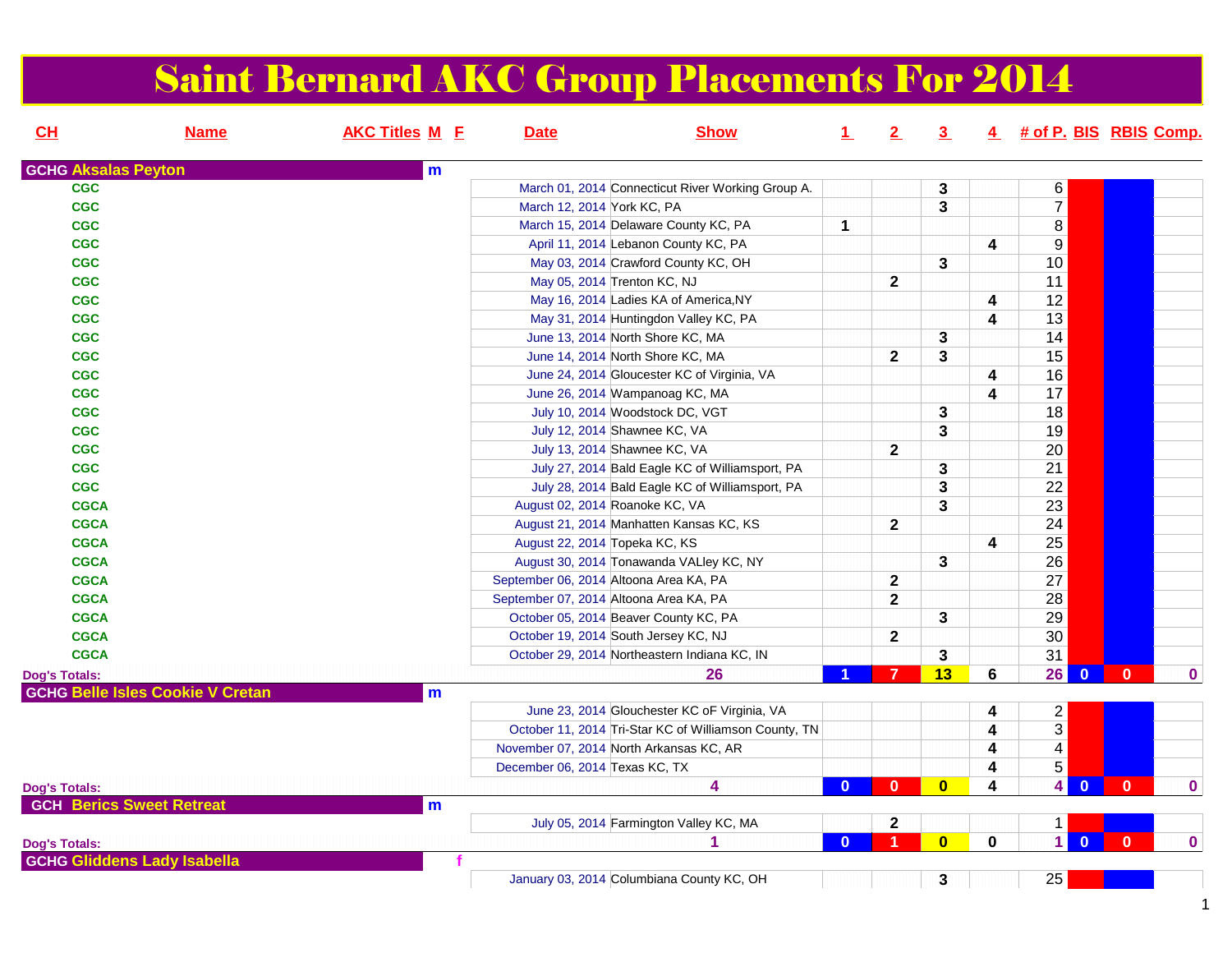| CL<br><b>Name</b>                      | <b>AKC Titles M E</b> | <b>Date</b>                             | <b>Show</b>                                      | $\perp$      | $\overline{2}$ | 3                       |              | 4 # of P. BIS RBIS Comp. |                         |              |             |
|----------------------------------------|-----------------------|-----------------------------------------|--------------------------------------------------|--------------|----------------|-------------------------|--------------|--------------------------|-------------------------|--------------|-------------|
|                                        |                       | January 04, 2014 Rubber City KC, OH     |                                                  |              | $\mathbf 2$    |                         |              | 26                       |                         |              |             |
|                                        |                       | January 05, 2014 Rubber City KC, OH     |                                                  |              | $\mathbf{2}$   |                         |              | 27                       |                         |              |             |
|                                        |                       |                                         | January 09, 2014 KC of Niagara Falls, NY         |              |                | 3                       |              | 28                       |                         |              |             |
|                                        |                       |                                         | January 10, 2014 KC of Niagara Falls, NY         | 1            |                |                         |              | 29                       |                         |              |             |
|                                        |                       | January 11, 2014 KC of Buffalo, NY      |                                                  |              |                | 3                       |              | 30                       |                         |              |             |
|                                        |                       | January 12, 2014 KC of Buffalo, NY      |                                                  | 1            |                |                         |              | 31                       |                         |              |             |
|                                        |                       | January 16, 2014 Livonia KC, MI         |                                                  | 1            |                |                         |              | 32                       |                         |              |             |
|                                        |                       |                                         | January 18, 2014 Oakland County KC, MI           |              |                |                         | 4            | 33                       |                         |              |             |
|                                        |                       |                                         | January 19, 2014 Oakland County KC, MI           |              |                | 3                       |              | 34                       |                         |              |             |
|                                        |                       | January 26, 2014 Eire KC, PA            |                                                  |              | $\mathbf 2$    |                         |              | 35                       |                         |              |             |
|                                        |                       | March 01, 2014 Belle City KC, MO        |                                                  |              |                |                         | 4            | 36                       |                         |              |             |
|                                        |                       |                                         | March 07, 2014 Tullahoma KC of Tennessee, TN     |              |                | 3                       |              | 37                       |                         |              |             |
|                                        |                       | March 15, 2014 Evansville KC, KY        |                                                  |              |                | 3                       |              | 38                       |                         |              |             |
|                                        |                       | March 16, 2014 Louisville KC, KY        |                                                  |              |                | 3                       |              | 39                       |                         |              |             |
|                                        |                       | May 11, 2014 Ravenna KC, OH             |                                                  |              | $\mathbf 2$    |                         |              | 40                       |                         |              |             |
|                                        |                       |                                         | May 17, 2014 Genesee County KC, MI               |              |                | 3                       |              | 41                       |                         |              |             |
|                                        |                       | May 31, 2014 Toldeo KC, OH              |                                                  |              | $\mathbf{2}$   |                         |              | 42                       |                         |              |             |
|                                        |                       | June 01, 2014 Toledo KC, OH             |                                                  |              |                |                         | 4            | 43                       |                         |              |             |
|                                        |                       | June 08, 2014 McKinley KC, OH           |                                                  |              | $\mathbf{2}$   |                         |              | 44                       |                         |              |             |
|                                        |                       |                                         | June 15, 2014 Echo Hills KC, of OH, OH           | 1            |                |                         |              | 45                       |                         |              |             |
|                                        |                       | June 21, 2014 Lake Shore KC, IN         |                                                  |              | $\mathbf 2$    |                         |              | 46                       |                         |              |             |
|                                        |                       | June 22, 2014 Lake Shore KC, IN         |                                                  |              |                | 3                       |              | 47                       |                         |              |             |
|                                        |                       | June 29, 2014 Dayton KC, OH             |                                                  |              |                | 3                       |              | 48                       |                         |              |             |
|                                        |                       |                                         | July 12, 2014 Battle Creek KC, MI                |              |                |                         | 4            | 49                       |                         |              |             |
|                                        |                       |                                         | August 17, 2014 St. Clairsville Ohio KC, OH      |              | $\mathbf 2$    |                         |              | 50                       |                         |              |             |
|                                        |                       |                                         | August 29, 2014 Northern Kentucky KC, KY         |              |                |                         | 4            | 51                       |                         |              |             |
|                                        |                       | September 01, 2014 Mid-Kentucky KC, KY  |                                                  |              |                |                         | 4            | 52                       |                         |              |             |
|                                        |                       |                                         | September 06, 2014 Clermount County KC, OH       |              |                |                         | 4            | 53                       |                         |              |             |
|                                        |                       | September 14, 2014 Licking River KC, OH |                                                  |              |                |                         | 4            | 54                       |                         |              |             |
| Dog's Totals:                          |                       |                                         | 30                                               | 4            | 8              | 10                      | 8            | 30                       | $\mathbf{0}$            | $\mathbf{0}$ | $\mathbf 0$ |
| <b>GCHP Jamelles Aristocrat V Elba</b> | m                     |                                         |                                                  |              |                |                         |              |                          |                         |              |             |
| <b>BN RN CGCA</b>                      |                       | January 09, 2014 Manatee KC, FL         |                                                  | 1            |                |                         |              | 144                      |                         |              |             |
| <b>BN RN CGCA</b>                      |                       | January 12, 2014 Tampa Bay KC, FL       |                                                  |              |                | 3                       |              | 145                      |                         |              |             |
| <b>BN RN CGCA</b>                      |                       |                                         | January 16, 2014 Inverness Florida KC, FL        |              |                | 3                       |              | 146                      |                         |              |             |
| <b>BN RN CGCA</b>                      |                       | October 26, 2014 Kennesaw KC, GA        |                                                  |              |                | 3                       |              | 147                      |                         |              |             |
| <b>BN RN CGCA</b>                      |                       | November 09, 2014 Wine Country KC, CA   |                                                  |              |                | $\mathbf 3$             |              | 148                      |                         |              |             |
| Dog's Totals:                          |                       |                                         | 5                                                |              | 0              | $\overline{\mathbf{4}}$ | $\mathbf{0}$ | 5 <sup>1</sup>           | $\overline{0}$          | $\mathbf{0}$ | $\bf{0}$    |
| <b>GCH Jamelles Peyton Place</b>       |                       |                                         |                                                  |              |                |                         |              |                          |                         |              |             |
|                                        |                       | February 01, 2014 Sahuaro State KC, AZ  |                                                  |              |                | 3                       |              | $\overline{2}$           |                         |              |             |
|                                        |                       |                                         | February 23, 2014 Silver Bay KC of San Diego, CA |              |                |                         | 4            | 3                        |                         |              |             |
|                                        |                       |                                         | May 31, 2014 KC of Pasadena, CA                  |              |                |                         | 4            | 4                        |                         |              |             |
| Dog's Totals:                          |                       |                                         | 3                                                | $\mathbf{0}$ | $\bf{0}$       | $\mathbf{1}$            | 2            | 3 <sup>1</sup>           | $\overline{\mathbf{0}}$ | $\mathbf{0}$ | $\bf{0}$    |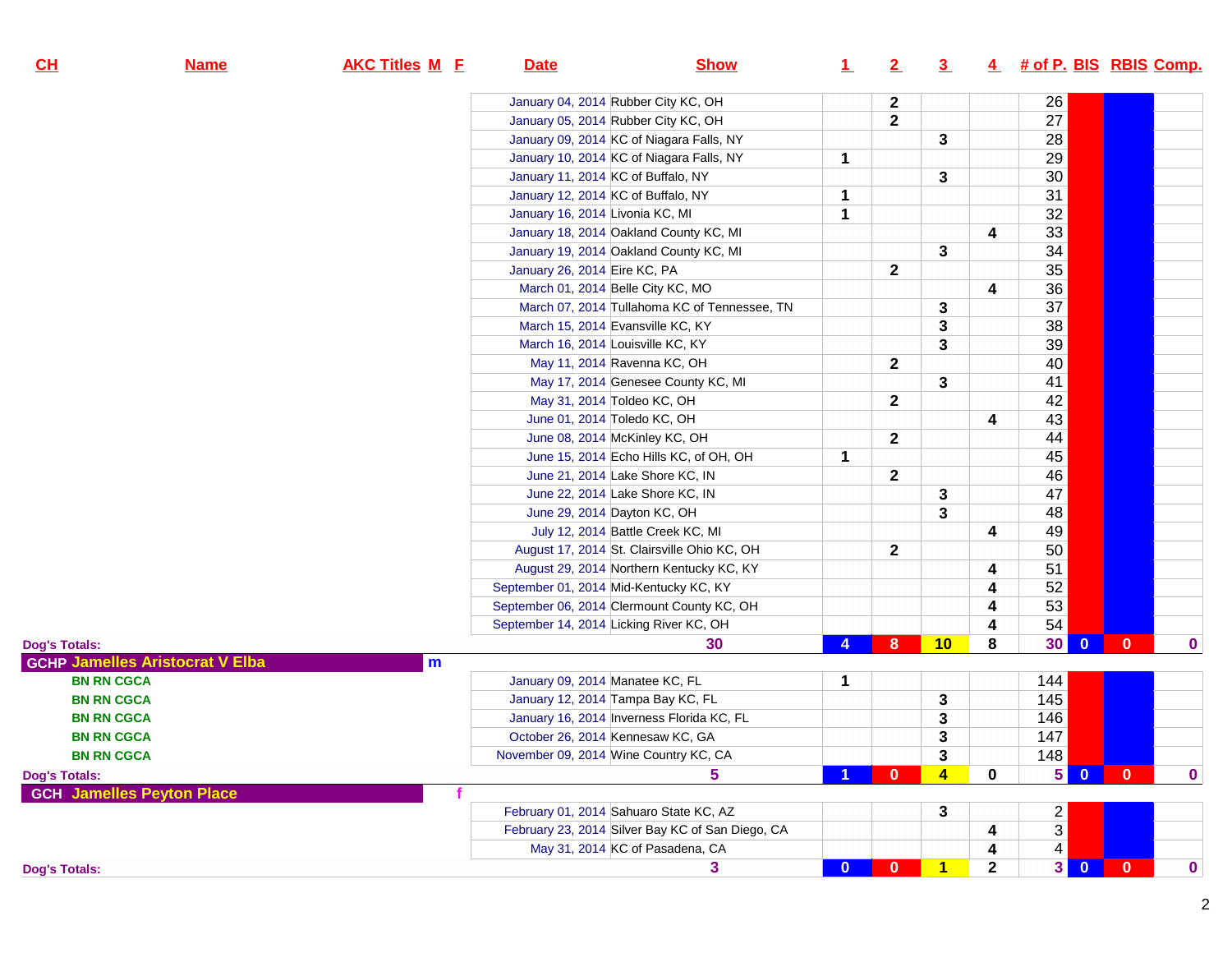| CL                   | <b>Name</b>                                        | <b>AKC Titles M E</b> | <b>Date</b>                         | <b>Show</b>                                   | $\perp$      | 2                       | $\overline{3}$          |              | 4 # of P. BIS RBIS Comp.                  |                |              |
|----------------------|----------------------------------------------------|-----------------------|-------------------------------------|-----------------------------------------------|--------------|-------------------------|-------------------------|--------------|-------------------------------------------|----------------|--------------|
|                      | <b>GCHB Lasquites May of Denver</b>                |                       |                                     |                                               |              |                         |                         |              |                                           |                |              |
|                      | <b>CD BN PCD GN CGCA</b>                           |                       | March 08, 2014 Seattle, KC, WA      |                                               |              |                         |                         | 4            | $\mathbf 1$                               |                |              |
| <b>Dog's Totals:</b> |                                                    |                       |                                     | 1                                             | $\bf{0}$     | $\bf{0}$                | $\bf{0}$                | $\mathbf 1$  | $\vert$<br>$\overline{0}$                 | $\mathbf{0}$   | $\mathbf 0$  |
|                      | <b>GCHB Mahoganys Gallant Spirit V Charley</b>     | m                     |                                     |                                               |              |                         |                         |              |                                           |                |              |
|                      |                                                    |                       | March 01, 2014 Pensacola DFA, FL    |                                               |              |                         | 3                       |              | 1                                         |                |              |
|                      |                                                    |                       | March 02, 2014 Pensacola DFA, FL    |                                               |              |                         | 3                       |              | $\overline{2}$                            |                |              |
|                      |                                                    |                       |                                     | March 23, 2014 Jackson Tennessee DFA, TN      |              |                         | 3                       |              | $\overline{3}$                            |                |              |
|                      |                                                    |                       |                                     | April 03, 2014 Tuscaloosa KC, AL              |              |                         |                         | 4            | $\overline{\mathbf{4}}$                   |                |              |
|                      |                                                    |                       |                                     | April 04, 2014 Birmingham KC, AL              |              | $\mathbf{2}$            |                         |              | $\overline{5}$                            |                |              |
|                      |                                                    |                       |                                     | April 26, 2014 Myrtle Beach KC, SC            |              |                         | 3                       |              | $\overline{6}$                            |                |              |
|                      |                                                    |                       |                                     | April 27, 2014 Myrtle Beach KC, SC            |              | $\mathbf{2}$            |                         |              | $\overline{7}$                            |                |              |
| <b>Dog's Totals:</b> |                                                    |                       |                                     | 7                                             | $\bf{0}$     | $\overline{2}$          | $\overline{\mathbf{4}}$ | 1            | $\mathbf{7}$<br>$\overline{\mathbf{0}}$   | $\mathbf{0}$   | $\mathbf 0$  |
|                      | <b>CH</b> Mistihil Promises Promises Rules         |                       |                                     |                                               |              |                         |                         |              |                                           |                |              |
|                      |                                                    |                       | January 13, 2014 Sammamish KC, WA   |                                               |              |                         |                         | 4            | 1                                         |                |              |
| <b>Dog's Totals:</b> |                                                    |                       |                                     | 1                                             | $\bf{0}$     | $\bf{0}$                | $\bf{0}$                | 1            | $\overline{1}$<br>$\mathbf{0}$            | $\mathbf{0}$   | $\mathbf 0$  |
|                      | <b>Moondance Mclaren</b>                           | m                     |                                     |                                               |              |                         |                         |              |                                           |                |              |
|                      |                                                    |                       | January 26, 2014 Charleston KC, SC  |                                               |              |                         |                         | 4            | 1                                         |                |              |
| <b>Dog's Totals:</b> |                                                    |                       |                                     | 1                                             | $\bf{0}$     | $\bf{0}$                | $\bf{0}$                | 1            | $\overline{1}$<br>$\overline{0}$          | $\mathbf{0}$   | $\mathbf 0$  |
|                      | <b>Mtn Home King of Southern Charm</b>             | m                     |                                     |                                               |              |                         |                         |              |                                           |                |              |
| <b>CGC</b>           |                                                    |                       |                                     | May 03, 2014 Caddo KC of Texas, TX            |              |                         |                         | 4            | 1                                         |                |              |
| <b>Dog's Totals:</b> |                                                    |                       |                                     | 1                                             | $\bf{0}$     | $\bf{0}$                | $\bf{0}$                | 1            | $\overline{1}$<br>$\mathbf{0}$            | $\mathbf{0}$   | $\mathbf 0$  |
|                      | <b>GCHS Szajdas Neverending Story</b>              | m                     |                                     |                                               |              |                         |                         |              |                                           |                |              |
| <b>CGC</b>           |                                                    |                       |                                     | January 05, 2014 Merrimack Falley KC, MA      |              | $\boldsymbol{2}$        |                         |              | 5                                         |                |              |
| <b>CGC</b>           |                                                    |                       |                                     | January 18, 2014 Greater Lowell KC, MA        |              | $\overline{\mathbf{2}}$ |                         |              | $\overline{\mathbf{6}}$                   |                |              |
| <b>CGC</b>           |                                                    |                       |                                     | January 19, 2014 Greater Lowell KC, MA        |              |                         | 3                       |              | $\overline{7}$                            |                |              |
| <b>CGC</b>           |                                                    |                       |                                     | February 02, 2014 Great Barrington KC, MA     |              |                         | 3                       |              | $\bf 8$                                   |                |              |
| <b>CGC</b>           |                                                    |                       | April 18, 2014 Springfiled KC, MA   |                                               |              |                         |                         | 4            | $9\,$                                     |                |              |
| <b>CGC</b>           |                                                    |                       |                                     | June 05, 2014 Taconic Hills KC, NY            | $\mathbf 1$  |                         |                         |              | 10                                        |                |              |
| <b>CGC</b>           |                                                    |                       |                                     | June 06, 2014 Taconic Hills KC, NY            |              |                         |                         | 4            | 11                                        |                |              |
| <b>CGC</b>           |                                                    |                       |                                     | June 29, 2014 Del-Otse-Nango KC, NY           |              | $\mathbf{2}$            |                         |              | 12                                        |                |              |
| <b>CGC</b>           |                                                    |                       | August 17, 2014 Tioga County KC, NY |                                               |              |                         |                         | 4            | 13                                        |                |              |
| <b>CGC</b>           |                                                    |                       |                                     | August 29, 2014 Central Maine KC, ME          |              |                         | 3                       |              | 14                                        |                |              |
| <b>CGC</b>           |                                                    |                       |                                     | August 30, 2014 Mid-Coast KC of Maine, ME     |              |                         |                         | 4            | 15                                        |                |              |
| <b>Dog's Totals:</b> |                                                    |                       |                                     | 11                                            |              | 3                       | 3                       | 4            | 11<br>$\bf{0}$                            | $\mathbf{0}$   | $\mathbf 0$  |
|                      | <b>GCHS Trademarks A Reed &amp; Barton Von Joy</b> | m                     |                                     |                                               |              |                         |                         |              |                                           |                |              |
|                      |                                                    |                       |                                     | May 25, 2014 Illinois Valley KC of Peoria, IL |              |                         | 3                       |              | 5                                         |                |              |
| <b>Dog's Totals:</b> |                                                    |                       |                                     |                                               | $\mathbf{0}$ | $\mathbf{0}$            |                         | $\bf{0}$     | $\blacksquare$<br>$\overline{\mathbf{0}}$ | $\mathbf{0}$   | $\mathbf 0$  |
|                      | <b>GCHS Twin Branches Red Bull of Empty Keg</b>    | m                     |                                     |                                               |              |                         |                         |              |                                           |                |              |
|                      |                                                    |                       |                                     | May 04, 2014 Jefferson County KC of MO, MO    |              | $\mathbf{2}$            |                         |              | 1                                         |                |              |
| <b>Dog's Totals:</b> |                                                    |                       |                                     |                                               | $\mathbf{0}$ | -1                      | $\mathbf{0}$            | 0            | $\blacksquare$<br>$\bullet$               | $\overline{0}$ | $\mathbf{0}$ |
|                      | <b>GCHS Twin Hickory Americas Anderson Cooper</b>  | m                     |                                     |                                               |              |                         |                         |              |                                           |                |              |
|                      |                                                    |                       |                                     | July 13, 2014 Grand River KC, OH              |              |                         | 3                       |              | $\begin{array}{c} 2 \\ 1 \end{array}$ o   |                |              |
| <b>Dog's Totals:</b> |                                                    |                       |                                     | 1                                             | $\bf{0}$     | $\Omega$                | $\blacksquare$          | $\mathbf{0}$ |                                           | <b>AND</b>     | $\mathbf 0$  |
|                      |                                                    |                       |                                     |                                               |              |                         |                         |              |                                           |                | 3            |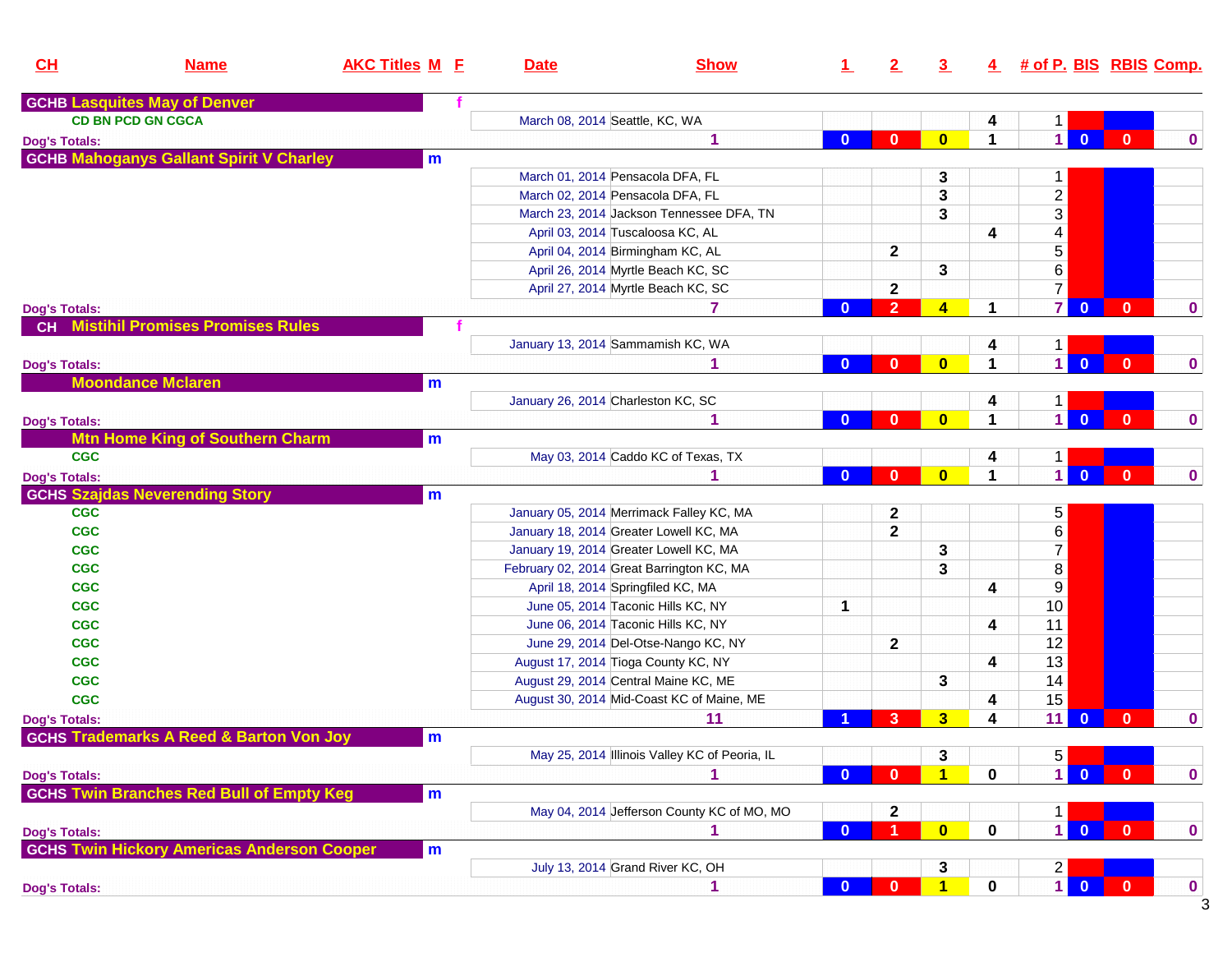| $CH$ | <b>Name</b>                                                                                  | <b>AKC Titles M E</b> | <b>Date</b> | <b>Show</b> |    |    |    |  | 4 # of P. BIS RBIS Comp. |
|------|----------------------------------------------------------------------------------------------|-----------------------|-------------|-------------|----|----|----|--|--------------------------|
|      | <b>Overall Group Totals:</b>                                                                 |                       |             | 94          | 22 | 37 | 29 |  | $\overline{\mathbf{0}}$  |
|      | # of P. = Number of placements in Group<br>Comp. = Number of dogs in competition at the show |                       |             |             |    |    |    |  |                          |
|      | © This Article is Copyrighted by John Cox                                                    |                       |             |             |    |    |    |  |                          |

**The Saint Bernard National Archives**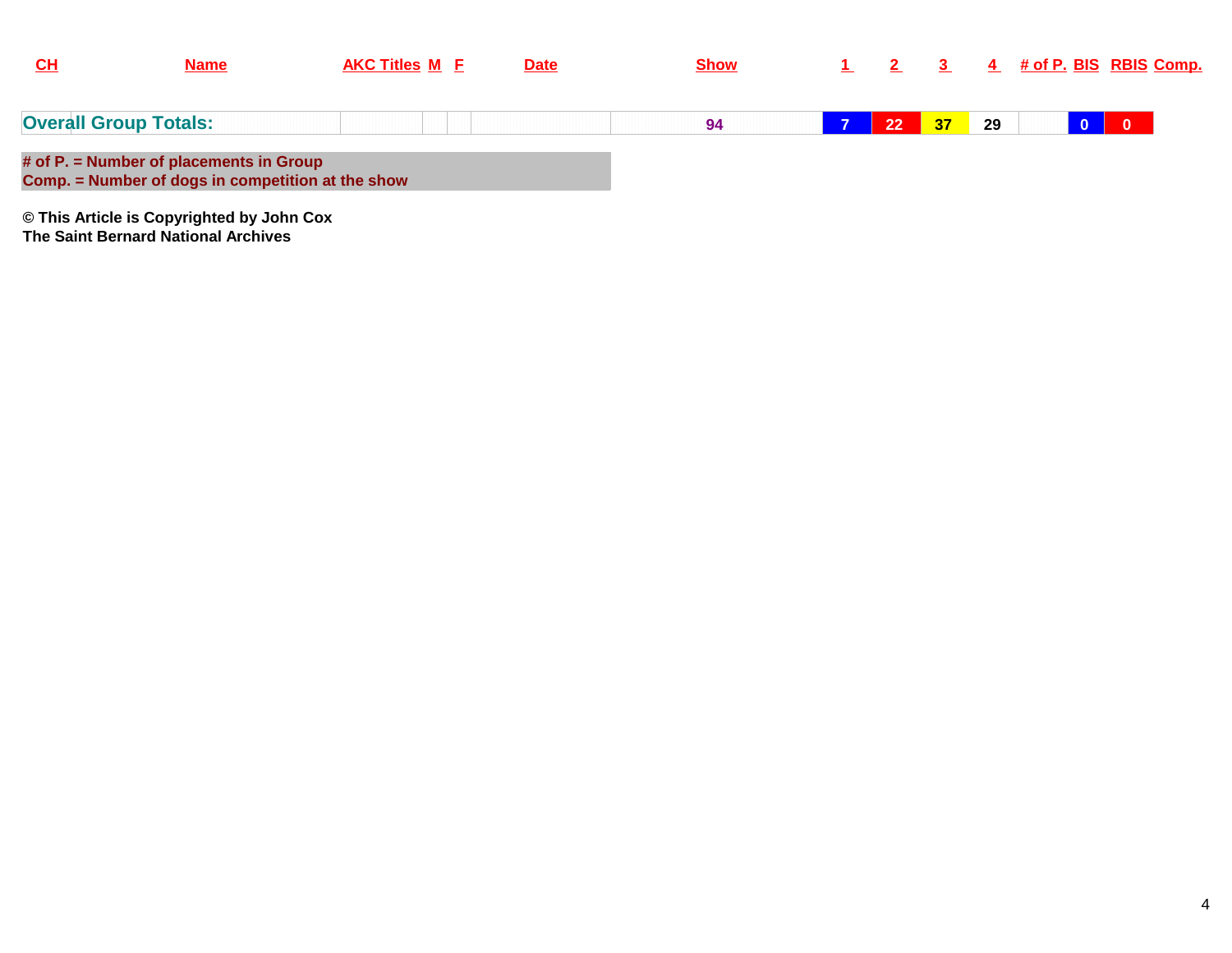## Saint Bernard AKC \*NOHS\* Group Placements For 2014

| <b>AKC Titles M E</b><br>CH<br><b>Name</b> |   | <b>Date</b>                                | <b>Show</b>                                     | $\mathbf{1}$   | 2            | 3 <sup>1</sup>          |                         |                           | $4$ # of P. BIS RBIS          |
|--------------------------------------------|---|--------------------------------------------|-------------------------------------------------|----------------|--------------|-------------------------|-------------------------|---------------------------|-------------------------------|
| <b>Eidelkeits Chaver</b><br><b>CH</b>      | m |                                            |                                                 |                |              |                         |                         |                           |                               |
|                                            |   | June 14, 2014 KC of Texarkana, TX          |                                                 |                |              |                         | 4                       | 1                         |                               |
| <b>Dog's Totals:</b>                       |   |                                            | 1                                               | $\mathbf{0}$   | $\mathbf{0}$ | $\bf{0}$                | 1                       | $\overline{1}$            | $\mathbf{0}$                  |
| <b>Howe Ranch Vera Godokin</b>             |   |                                            |                                                 |                |              |                         |                         |                           |                               |
|                                            |   |                                            | October 25, 2014 Sacramento Valley DFA, CA      |                |              |                         |                         | $\mathbf 1$               |                               |
| <b>Dog's Totals:</b>                       |   |                                            | 1                                               | $\bf{0}$       | $\bf{0}$     | $\overline{\mathbf{0}}$ | 1                       | $\overline{1}$            | $\overline{0}$<br>$\mathbf 0$ |
| <b>Jamelles Baron Von Trapp</b>            | m |                                            |                                                 |                |              |                         |                         |                           |                               |
| <b>CGC</b>                                 |   | September 13, 2014 Prescott Arizona KC, AZ |                                                 |                |              |                         | 4                       | $\mathbf{1}$              |                               |
| <b>Dog's Totals:</b>                       |   |                                            | 1                                               | $\mathbf{0}$   | $\mathbf{0}$ | $\bf{0}$                | 1                       | $1\overline{\phantom{a}}$ | $\mathbf{0}$                  |
| <b>GCH Jamelles Peyton Place</b>           |   |                                            |                                                 |                |              |                         |                         |                           |                               |
|                                            |   |                                            |                                                 |                |              |                         |                         |                           |                               |
|                                            |   | July 13, 2014 Cabrillo KC, CA              | 1                                               | 1              |              |                         |                         | 1<br>$\overline{1}$       | $\mathbf{0}$                  |
| <b>Dog's Totals:</b>                       |   |                                            |                                                 |                | $\mathbf{0}$ | $\mathbf{0}$            | $\bf{0}$                |                           | $\mathbf{0}$                  |
| CH Lasquites Xantana V Lorenzo             |   |                                            |                                                 |                |              |                         |                         |                           |                               |
| <b>BN RN CGCA</b>                          |   | May 26, 2014 Coeur d'Alene DF, ID          |                                                 |                |              |                         | 4                       | $\mathbf{1}$              |                               |
| <b>BN RN CGCA</b>                          |   | May 27, 2014 Coeur d'Alene DF, ID          |                                                 |                |              |                         | 4                       | $\overline{2}$            |                               |
| <b>Dog's Totals:</b>                       |   |                                            | $\overline{2}$                                  | $\bf{0}$       | $\bf{0}$     | $\bf{0}$                | $\overline{\mathbf{2}}$ | $\overline{2}$            | $\mathbf{0}$<br>$\mathbf{0}$  |
| <b>GCHB Mahoganys Domino Effect</b>        |   |                                            |                                                 |                |              |                         |                         |                           |                               |
|                                            |   |                                            | July 27, 2014 Bald Eagle KC of Williamsport, PA |                |              |                         | 4                       | $\mathbf{1}$              |                               |
|                                            |   | August 14, 2014 Susque-Nango KC, NY        |                                                 |                |              | 3                       |                         | $\overline{2}$            |                               |
|                                            |   | August 16, 2014 Tioga County KC, NY        |                                                 |                |              | 3                       |                         | $\overline{3}$            |                               |
| <b>Dog's Totals:</b>                       |   |                                            | 3                                               | $\mathbf{0}$   | $\mathbf{0}$ | $\overline{2}$          | 4                       | 3 <sup>1</sup>            | $\mathbf{0}$<br>$\mathbf{0}$  |
| <b>GCH Moondance Mclaren</b>               | m |                                            |                                                 |                |              |                         |                         |                           |                               |
|                                            |   | January 25, 2014 Charleston KC, SC         |                                                 |                |              |                         | Δ                       | $\overline{a}$            |                               |
|                                            |   | January 26, 2014 Charleston KC, SC         |                                                 |                | $\mathbf{2}$ |                         |                         | $\overline{3}$            |                               |
|                                            |   |                                            | March 30, 2014 Douglasville KC of Georga, GA    | $\mathbf{1}$   |              |                         |                         | $\overline{4}$            |                               |
|                                            |   | May 23, 2014 Langley KC, VA                |                                                 |                |              | 3                       |                         | $\overline{5}$            |                               |
|                                            |   | May 24, 2014 Langley KC, VA                |                                                 | $\mathbf{1}$   |              |                         |                         | $\overline{6}$            |                               |
|                                            |   | May 25, 2014 Virginia Beach KC, VA         |                                                 |                | $\mathbf{2}$ |                         |                         | $\overline{7}$            |                               |
|                                            |   | May 26, 2014 Virginia Beach KC, VA         |                                                 |                |              |                         | 4                       | $\overline{\bf 8}$        |                               |
|                                            |   | July 05, 2014 Ann Arbor KC, MI             |                                                 |                |              |                         | 4                       | $\overline{9}$            |                               |
|                                            |   | July 30, 2014 James River KC, VA           |                                                 |                |              |                         | 4                       | 10                        |                               |
|                                            |   | July 31, 2014 James River KC, VA           |                                                 |                | $\mathbf{2}$ |                         |                         | 11                        |                               |
|                                            |   | August 16, 2014 Carolina KC, NC            |                                                 |                |              |                         | 4                       | 12                        |                               |
|                                            |   | October 24, 2014 Delaware Ohio KC, OH      |                                                 |                | $\mathbf{2}$ |                         |                         | $\overline{13}$           |                               |
| <b>Dog's Totals:</b>                       |   |                                            | 12                                              | 2 <sup>1</sup> | 4            | $\overline{\mathbf{1}}$ | 5                       | 12                        | $\bullet$<br>$\mathbf{0}$     |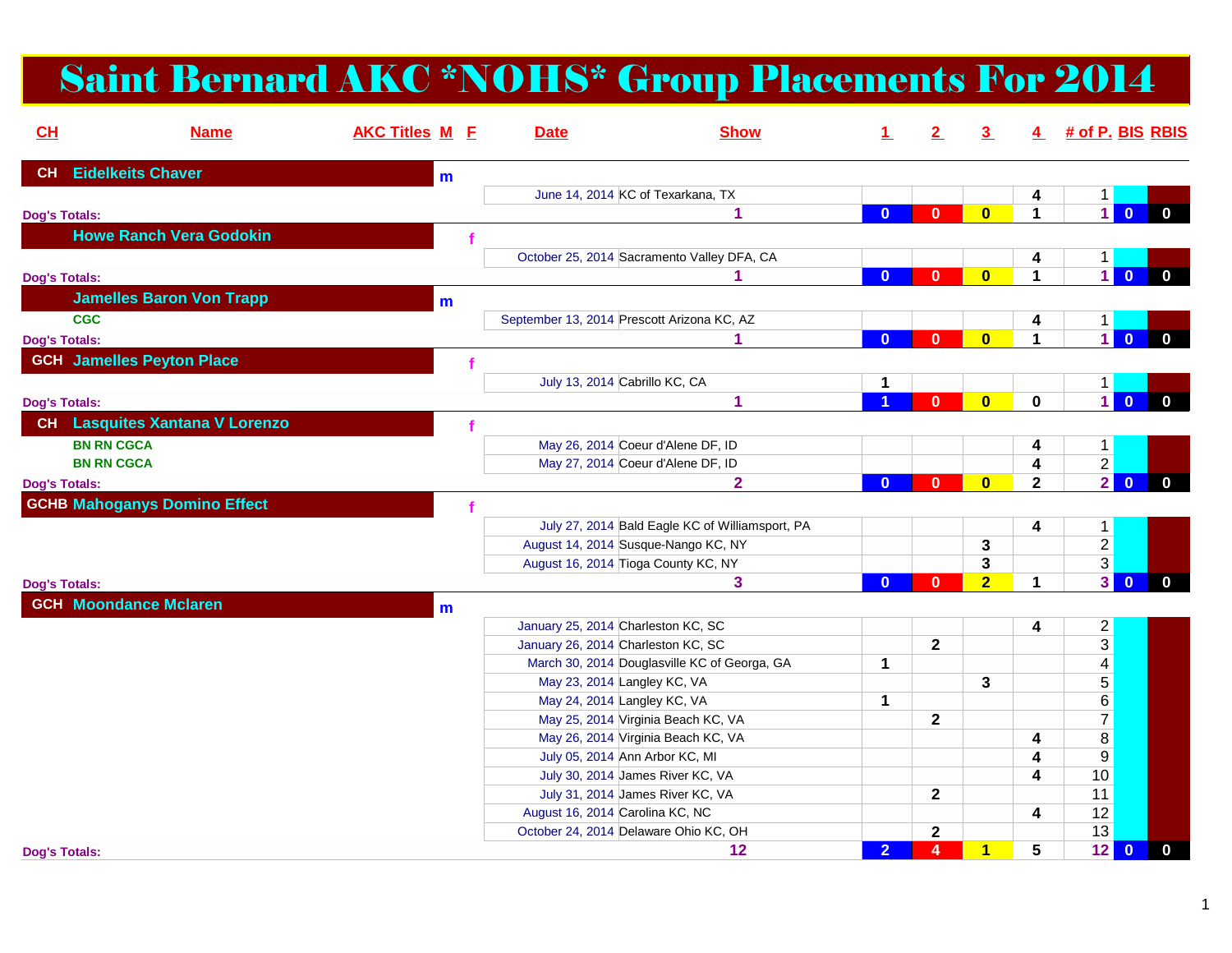| CL                            | <b>Name</b>                                    | <b>AKC Titles M E</b> |   | <b>Date</b>                              | <b>Show</b>                                   |                 | 2              | $\overline{3}$          | 4                    | # of P. BIS RBIS |                |              |
|-------------------------------|------------------------------------------------|-----------------------|---|------------------------------------------|-----------------------------------------------|-----------------|----------------|-------------------------|----------------------|------------------|----------------|--------------|
| CH                            | <b>Mtn Homes King of Southern Charm</b>        |                       | m |                                          |                                               |                 |                |                         |                      |                  |                |              |
| <b>CGC</b>                    |                                                |                       |   |                                          | May 03, 2014 Caddo KC of Texas, TX            |                 |                |                         | 4                    |                  |                |              |
| <b>Dog's Totals:</b>          |                                                |                       |   |                                          |                                               | $\bf{0}$        | $\mathbf{0}$   | $\mathbf{0}$            | $\blacktriangleleft$ | 1                | $\Omega$       |              |
| <b>GCH Rainiers Eye Candy</b> |                                                |                       | m |                                          |                                               |                 |                |                         |                      |                  |                |              |
|                               |                                                |                       |   |                                          | December 06, 2014 Greater Clark County KC, WA |                 | $\mathbf{2}$   |                         |                      |                  |                |              |
| <b>Dog's Totals:</b>          |                                                |                       |   |                                          |                                               | $\bf{0}$        |                | $\mathbf{0}$            | $\mathbf{0}$         | $\overline{1}$   | $\mathbf{0}$   |              |
|                               | <b>GCH Revilos Lets Go Bo Redside</b>          |                       | m |                                          |                                               |                 |                |                         |                      |                  |                |              |
|                               |                                                |                       |   | February 22, 2014 Linn County KC, OR     |                                               |                 |                |                         | 4                    |                  |                |              |
| <b>Dog's Totals:</b>          |                                                |                       |   |                                          |                                               | $\mathbf{0}$    | $\mathbf{0}$   | $\overline{\mathbf{0}}$ | 1                    | $\overline{1}$   | $\overline{0}$ | $\mathbf{0}$ |
|                               | <b>GCHS Twin Branchs Red Bull of Empty Keg</b> |                       | m |                                          |                                               |                 |                |                         |                      |                  |                |              |
|                               |                                                |                       |   | March 13, 2014 Mid-Kentucky KC, KY       |                                               | 1               |                |                         |                      | 1.               |                |              |
|                               |                                                |                       |   | April 19, 2014 Terre-Haute KC, IN        |                                               |                 | $\mathbf{2}$   |                         |                      | $\overline{2}$   |                |              |
|                               |                                                |                       |   |                                          | August 21, 2014 Owensboros River City KC, KY  |                 | $\mathbf{2}$   |                         |                      | $\overline{3}$   |                |              |
|                               |                                                |                       |   | August 22, 2014 Southern Indiana KC, KY  |                                               |                 |                |                         | 4                    | $\overline{4}$   |                |              |
|                               |                                                |                       |   |                                          | August 23, 2014 Owensboros River City KC, KY  |                 |                | 3                       |                      | $\overline{5}$   |                |              |
|                               |                                                |                       |   | August 24, 2014 Southern Indiana KC, KY  |                                               |                 |                | 3                       |                      | $6\overline{6}$  |                |              |
| <b>Dog's Totals:</b>          |                                                |                       |   |                                          | 6                                             |                 | $\overline{2}$ | $\overline{2}$          | $\mathbf 1$          | 6                | $\mathbf{0}$   | $\bf{0}$     |
|                               | <b>GCHP Vicdorys Unleash The Dark Knight</b>   |                       | m |                                          |                                               |                 |                |                         |                      |                  |                |              |
|                               |                                                |                       |   | November 13, 2014 Umpqua KC, OR          |                                               |                 |                | 3                       |                      | 1.               |                |              |
|                               |                                                |                       |   | November 16, 2014 Rogue Valley KC, OR    |                                               |                 | $\mathbf{2}$   |                         |                      | $\overline{2}$   |                |              |
| <b>Dog's Totals:</b>          |                                                |                       |   |                                          | $\mathbf{2}$                                  | $\Omega$        |                | 4                       | $\bf{0}$             | 2                | $\overline{0}$ | $\mathbf{0}$ |
|                               | <b>GCHB Windpts Issa Joy of Benbaron</b>       |                       |   |                                          |                                               |                 |                |                         |                      |                  |                |              |
|                               |                                                |                       |   | August 30, 2014 Danville Illinois KC, IL |                                               | 1               |                |                         |                      | $6 \mid$         |                |              |
| <b>Dog's Totals:</b>          |                                                |                       |   |                                          | 1                                             |                 | n              | $\mathbf{0}$            | $\bf{0}$             | $\overline{1}$   |                |              |
| <b>Overall Group Totals:</b>  |                                                |                       |   |                                          | 33                                            | $5\phantom{.0}$ | 8              | 6                       | 14                   |                  | $\bf{0}$       |              |
|                               | # of $P =$ Number of placements in Group       |                       |   |                                          |                                               |                 |                |                         |                      |                  |                |              |

**# of P. = Number of placements in Group Comp. = Number of dogs in competition at the show**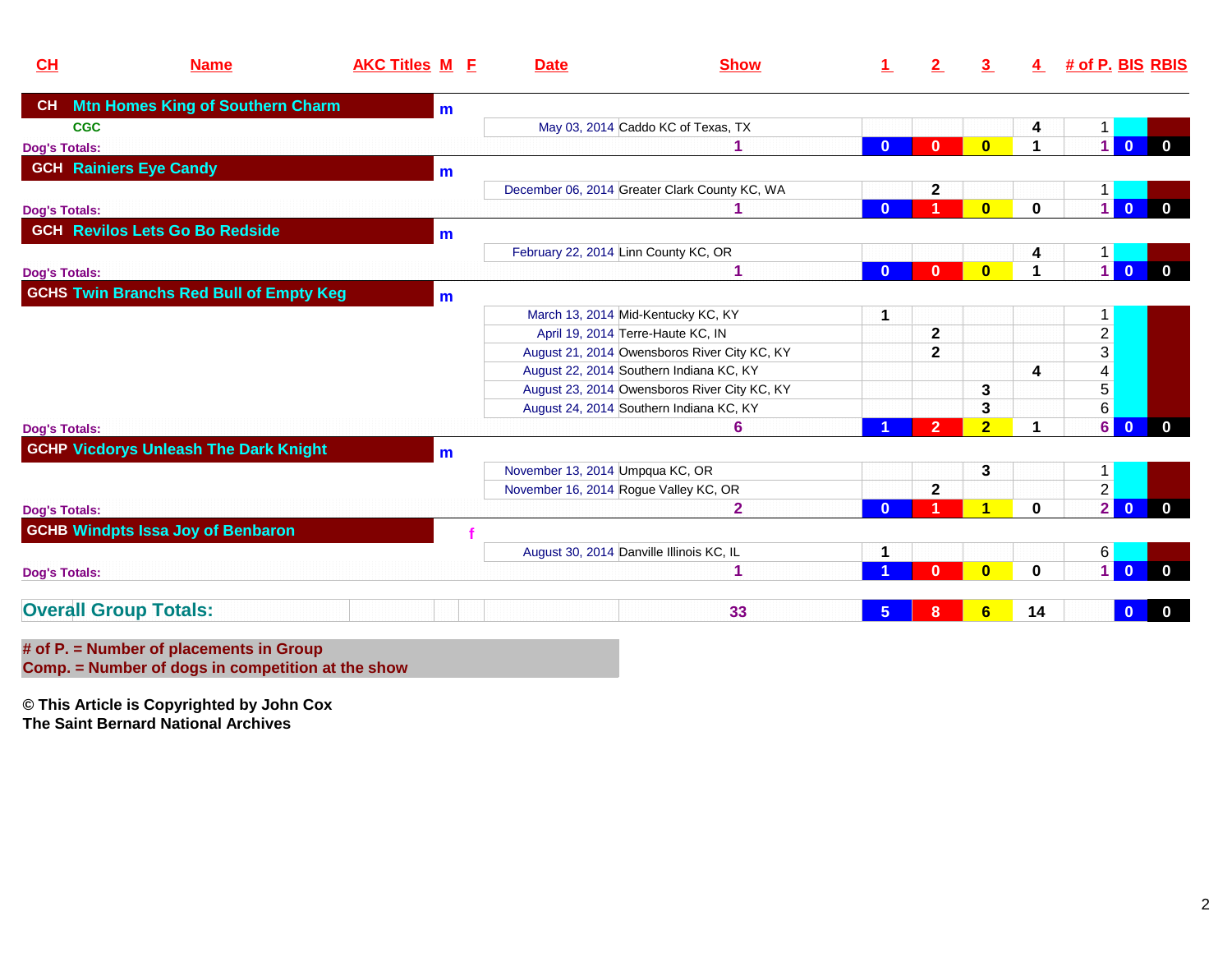## Saint Bernard Specialty Show Wins For 2014

| CH            | <b>Name</b>                                            | <b>ME</b> | <b>AKC Titles</b> | <b>Date</b>               | <b>Show</b>                                    |                |              |                         | <b>BOB BOS WCOMP. HIT</b> |              | $\mathbf{T}$     |
|---------------|--------------------------------------------------------|-----------|-------------------|---------------------------|------------------------------------------------|----------------|--------------|-------------------------|---------------------------|--------------|------------------|
|               | <b>Independent Specialty Shows, Trials &amp; Tests</b> |           |                   |                           |                                                |                |              |                         |                           |              |                  |
|               | <b>GCHG</b> Aksalas Peyton                             | m         |                   |                           |                                                |                |              |                         |                           |              |                  |
|               | <b>CGCA</b>                                            |           |                   |                           | December 13, 2014 Maumee Valley SBC, MI        | <b>BOB</b>     |              | 4                       | 15                        |              |                  |
| Dog's totals: |                                                        |           |                   |                           |                                                |                | $\mathbf{0}$ | $\mathbf{1}$            | 15                        | U            | $\bf{0}$         |
| <b>GCH</b>    | <b>Alpine Mtn Abigail</b>                              |           |                   |                           |                                                |                |              |                         |                           |              |                  |
|               |                                                        |           |                   |                           | April 04, 2014 Northern Illinois SBC, IL       |                | <b>BOS</b>   | $\mathbf{1}$            | 31                        |              |                  |
| Dog's totals: |                                                        |           |                   |                           |                                                | $\mathbf{0}$   |              | $\overline{1}$          | 31                        | $\mathbf{0}$ | $\mathbf 0$      |
|               | <b>GCHG Belle Isles Cookie V Cretan</b>                | m         |                   |                           |                                                |                |              |                         |                           |              |                  |
|               | <b>CGC</b>                                             |           |                   |                           | February 28, 2014 SBC of Greater St. Louis, MO | <b>BOB</b>     |              | $\overline{2}$          | 26                        |              |                  |
|               | <b>CGC</b>                                             |           |                   |                           | April 05, 2014 Greater Milwaukee SBC, WI       | <b>BOB</b>     |              | $\overline{3}$          | 30                        |              |                  |
|               | <b>CGC</b>                                             |           |                   |                           | August 22, 2014 Heart of America SBC, MO       |                | <b>BOS</b>   | $\overline{4}$          | 20                        |              |                  |
|               | <b>CGC</b>                                             |           |                   |                           | August 23, 2014 Heart of America SBC, MO       | <b>BOB</b>     |              | 5                       | 22                        |              |                  |
|               | <b>CGC</b>                                             |           |                   |                           | October 25, 2014 SBC of Greater Atlanta, GA    | <b>BOB</b>     |              | 6                       | 11                        |              |                  |
|               | <b>CGC</b>                                             |           |                   |                           | November 28, 2014 SBC of Greater Detroit, MI   | <b>BOB</b>     |              | $\overline{7}$          | 24                        |              |                  |
| Dog's totals: |                                                        |           |                   |                           | 6                                              | 5 <sup>5</sup> |              | $6\overline{6}$         | 133                       | $\mathbf{0}$ | $\boldsymbol{0}$ |
|               | <b>GCHG Gliddens Lady Isabella</b>                     |           |                   |                           |                                                |                |              |                         |                           |              |                  |
|               |                                                        |           |                   |                           | February 28, 2014 SBC of Greater St. Louis, MO |                | <b>BOS</b>   | 3                       | 26                        |              |                  |
|               |                                                        |           |                   |                           | February 28, 2014 SBC of Greater St. Louis, MO |                | <b>BOS</b>   | $\overline{4}$          | 25                        |              |                  |
|               |                                                        |           |                   | May 04, 2014 Ohio SBC, OH |                                                |                | <b>BOS</b>   | $\overline{5}$          | 23                        |              |                  |
| Dog's totals: |                                                        |           |                   |                           | 3                                              | $\mathbf{0}$   | $\mathbf{3}$ | $\overline{\mathbf{3}}$ | 74                        | 0            | $\bf{0}$         |
| <b>CH</b>     | <b>Gliddens Oakridge Simply Bruce</b>                  | lm        |                   |                           |                                                |                |              |                         |                           |              |                  |
|               |                                                        |           |                   |                           | December 14, 2014 Maumee Valley SBC, MI        | <b>BOB</b>     |              | 1                       | 14                        |              |                  |
| Dog's totals: |                                                        |           |                   |                           | 1                                              |                | $\mathbf{0}$ | $\overline{1}$          | 14                        | $\mathbf{0}$ | $\boldsymbol{0}$ |
|               | <b>GCHP</b> Jamelles Aristocrat V Elba                 | m         |                   |                           |                                                |                |              |                         |                           |              |                  |
|               | <b>BN RN CGCA</b>                                      |           |                   |                           | February 07, 2014 Central Indiana SBC, IN      | <b>BOB</b>     |              | 37                      | 21                        |              |                  |
|               | <b>BN RN CGCA</b>                                      |           |                   |                           | February 08, 2014 Central Indiana SBC, IN      | <b>BOB</b>     |              | 38                      | 22                        |              |                  |
|               | <b>BN RN CGCA</b>                                      |           |                   |                           | February 14, 2014 SBC of San Diego, CA         | <b>BOB</b>     |              | 39                      | 11                        |              |                  |
|               | <b>BN RN CGCA</b>                                      |           |                   |                           | February 28, 2014 SBC of Greater St. Louis, MO | <b>BOB</b>     |              | $ 40\rangle$            | 25                        |              |                  |
|               | <b>BN RN CGCA</b>                                      |           |                   |                           | March 21, 2014 North Texas SBC, TX             | <b>BOB</b>     |              | 41                      | 17                        |              |                  |
|               | <b>BN RN CGCA</b>                                      |           |                   |                           | April 05, 2014 Greater Milwaukee SBC, WI       | <b>BOB</b>     |              | 42                      | 28                        |              |                  |
|               | <b>BN RN CGCA</b>                                      |           |                   |                           | April 24, 2014 SBC of Greater San Jose, CA     |                | <b>BOS</b>   | 43                      | 46                        |              |                  |
|               | <b>BN RN CGCA</b>                                      |           |                   |                           | April 25, 2014 SBC of Pacific Coast, CA        | <b>BOB</b>     |              | 44                      | 47                        |              |                  |
|               | <b>BN RN CGCA</b>                                      |           |                   |                           | April 27, 2014 Sacramento Sierra SBC, CA       | <b>BOB</b>     |              | 45                      | 43                        |              |                  |
|               | <b>BN RN CGCA</b>                                      |           |                   |                           | May 02, 2014 Middle Atlantic SBC, NJ           | <b>BOB</b>     |              | 46                      | 11                        |              |                  |
|               | <b>BN RN CGCA</b>                                      |           |                   |                           | May 02, 2014 Middle Atlantic SBC, NJ           | <b>BOB</b>     |              | 47                      | 9                         |              |                  |
|               | <b>BN RN CGCA</b>                                      |           |                   | May 03, 2014 Ohio SBC, OH |                                                | <b>BOB</b>     |              | 48                      | 20                        |              |                  |
|               | <b>BN RN CGCA</b>                                      |           |                   |                           | June 06, 2014 Greater Twin Cities SBC, OH      | <b>BOB</b>     |              | 49                      | 11                        |              |                  |
|               | <b>BN RN CGCA</b>                                      |           |                   |                           | June 06, 2014 Greater Twin Cities SBC, OH      | <b>BOB</b>     |              | 50                      | 12                        |              |                  |
|               | <b>BN RN CGCA</b>                                      |           |                   |                           | June 22, 2014 Northern New Jersey SBC, NJ      | <b>BOB</b>     |              | 51                      | 20                        |              |                  |
|               | <b>BN RN CGCA</b>                                      |           |                   |                           | July 18, 2014 Willamette Valley SBC, OR        | <b>BOB</b>     |              | 52                      | 35                        |              |                  |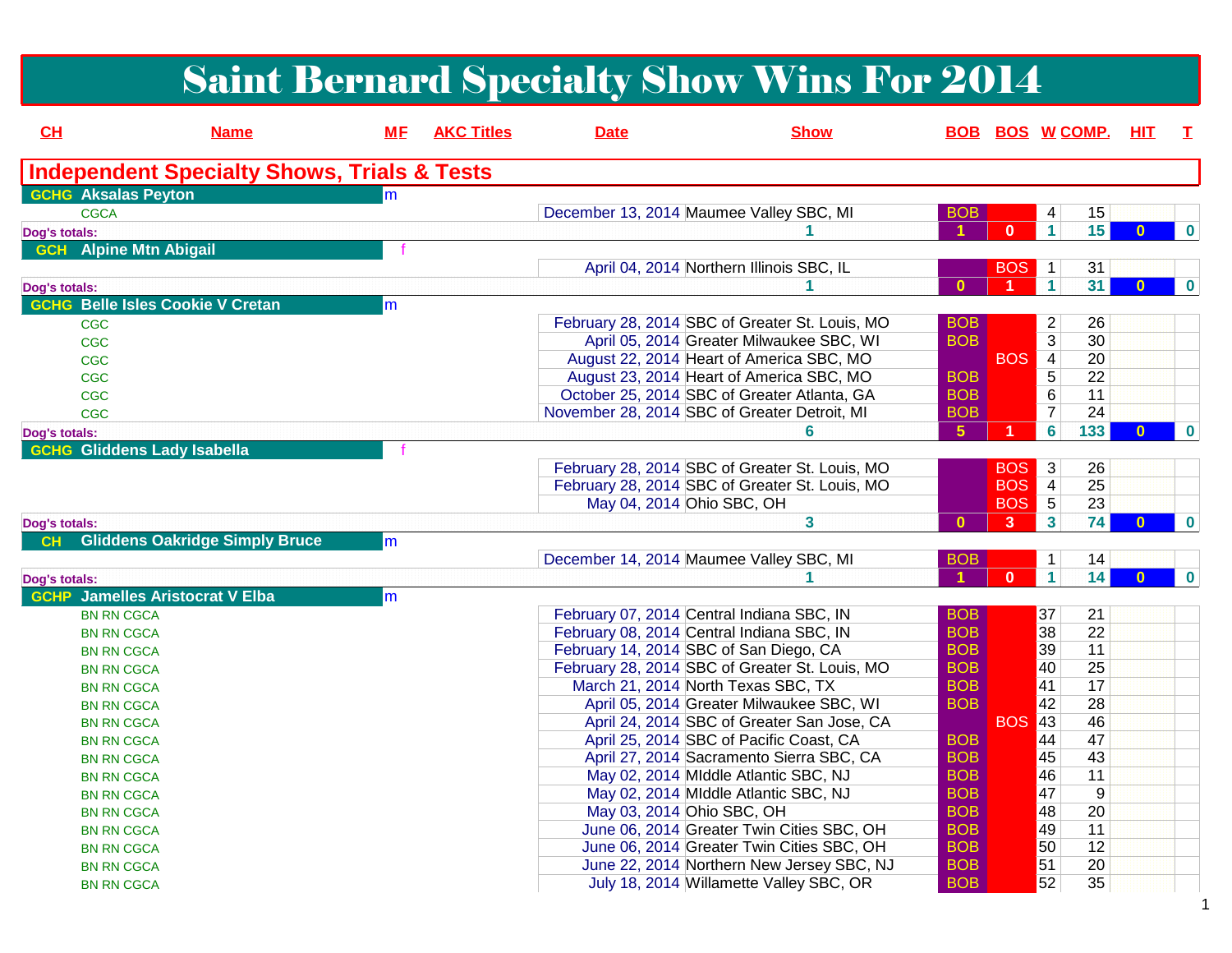| CL            | <b>Name</b>                                 | <b>ME</b> | <b>AKC Titles</b> | <b>Date</b>                            | <b>Show</b>                                     |              | <b>BOB BOS W COMP.</b> |                 |                 | <u>HIT</u>   | T           |
|---------------|---------------------------------------------|-----------|-------------------|----------------------------------------|-------------------------------------------------|--------------|------------------------|-----------------|-----------------|--------------|-------------|
|               | <b>BN RN CGCA</b>                           |           |                   |                                        | August 08, 2014 SBC of Puget Sound, WA          | <b>BOB</b>   |                        | 53              | 32              |              |             |
|               | <b>BN RN CGCA</b>                           |           |                   | September 14, 2014 New England SBC, NY |                                                 |              | <b>BOS</b> 54          |                 | 64              |              |             |
|               | <b>BN RN CGCA</b>                           |           |                   |                                        | September 17, 2014 SBC of the Finger Lakes, NY  |              | <b>BOS</b>             | 55              | 77              |              |             |
|               | <b>BN RN CGCA</b>                           |           |                   |                                        | September 18, 2014 SBC of America #76/41 NY     |              | <b>BOS 56</b>          |                 | 73              |              |             |
|               | <b>BN RN CGCA</b>                           |           |                   |                                        | October 24, 2014 SBC of Greater Atlanta, GA     | <b>BOB</b>   |                        | 57              | 10              |              |             |
|               | <b>BN RN CGCA</b>                           |           |                   | December 04, 2014 North Texas SBC, TX  |                                                 | <b>BOB</b>   |                        | 58              | 16              |              |             |
| Dog's totals: |                                             |           |                   |                                        | 22                                              | 18           | $\overline{4}$         | 22              | 650             | $\Omega$     | $\bf{0}$    |
|               | <b>GCH</b> Jamelles Peyton Place            |           |                   |                                        |                                                 |              |                        |                 |                 |              |             |
|               |                                             |           |                   | February 14, 2014 SBC of San Diego, CA |                                                 |              | <b>BOS</b>             | $5\phantom{.0}$ | 11              |              |             |
| Dog's totals: |                                             |           |                   |                                        |                                                 | $\mathbf{0}$ |                        | $\mathbf{1}$    | 11              | $\mathbf{0}$ | $\bf{0}$    |
| CH            | <b>Kings Mills Zurich</b>                   | m         |                   |                                        |                                                 |              |                        |                 |                 |              |             |
|               |                                             |           |                   |                                        | April 26, 2014 Sacramento Sierra SBC, CA        | <b>BOB</b>   |                        | $\mathbf 1$     | 56              |              |             |
| Dog's totals: |                                             |           |                   |                                        |                                                 |              | $\mathbf{0}$           | 1               | 56              | $\mathbf{0}$ | $\bf{0}$    |
| CH            | <b>Kings Row Caesar V Country Haven</b>     | m         |                   |                                        |                                                 |              |                        |                 |                 |              |             |
|               |                                             |           |                   |                                        | April 04, 2014 SBC of Southern California, CA   | <b>BOB</b>   |                        | 1               | 21              |              |             |
|               |                                             |           |                   |                                        | April 05, 2014 Orange Coast SBF, CA             | <b>BOB</b>   |                        | $\overline{2}$  | 27              |              |             |
|               |                                             |           |                   |                                        | April 05, 2014 SBC of Southern California, CA   | <b>BOB</b>   |                        | 3               | 22              |              |             |
| Dog's totals: |                                             |           |                   |                                        | 3                                               | $\mathbf{3}$ | $\mathbf{0}$           | $\mathbf{3}$    | 70              | $\mathbf{0}$ | $\bf{0}$    |
|               | <b>La Hondas Havasaint</b>                  |           |                   |                                        |                                                 |              |                        |                 |                 |              |             |
|               |                                             |           |                   |                                        | November 07, 2014 SBC of Greater San Jose, CA   |              | <b>BOS</b>             | $\mathbf{1}$    | 13              |              |             |
| Dog's totals: |                                             |           |                   |                                        |                                                 | $\mathbf{0}$ |                        | $\mathbf{1}$    | 13              | $\mathbf{0}$ | $\mathbf 0$ |
|               | <b>GCHB</b> Lasquites May of Denver         |           |                   |                                        |                                                 |              |                        |                 |                 |              |             |
|               | CD BN PCD GN CGCA                           |           |                   |                                        | May 17, 2014 SBC of Southern Oregon, OR         |              | <b>BOS</b>             | $\overline{2}$  | 43              |              |             |
|               | CD BN PCD GN CGCA                           |           |                   |                                        | May 18, 2014 SBC of Southern Oregon, OR         |              | <b>BOS</b>             | $\mathbf{3}$    | 40              |              |             |
|               | CDX BN PCD GN CGCA                          |           |                   |                                        | July 18, 2014 Willamette Valley SBC, OR         |              | <b>BOS</b>             | $\overline{4}$  | 31              |              |             |
|               | CDX BN PCD GN CGCA                          |           |                   |                                        | August 08, 2014 SBC of Puget Sound, WA          |              | <b>BOS</b>             | 5               | 32              |              |             |
| Dog's totals: |                                             |           |                   |                                        |                                                 | $\mathbf{0}$ | $\overline{4}$         | 4               | 146             | <sup>0</sup> | $\bf{0}$    |
|               | <b>GCHB</b> Lasquites Ula of Valdez         |           |                   |                                        |                                                 |              |                        |                 |                 |              |             |
|               |                                             |           |                   |                                        | April 24, 2014 SBC of Greater San Jose, CA      | <b>BOB</b>   |                        | 1               | 46              |              |             |
|               |                                             |           |                   |                                        | April 25, 2014 SBC of Pacific Coast, CA         |              | <b>BOS</b>             | $\overline{2}$  | 47              |              |             |
|               |                                             |           |                   |                                        | April 27, 2014 Sacramento Sierra SBC, CA        |              | <b>BOS</b>             | $\overline{3}$  | 43              |              |             |
| Dog's totals: |                                             |           |                   |                                        | 3                                               |              | $\overline{2}$         | 3               | 136             | $\mathbf{0}$ | $\bf{0}$    |
|               | <b>Magic Mountains The Sky Is The Limit</b> |           |                   |                                        |                                                 |              |                        |                 |                 |              |             |
|               |                                             |           |                   |                                        | June 06, 2014 Greater Twin Cities SBC, OH       |              | <b>BOS</b>             | $\mathbf{1}$    | 11              |              |             |
| Dog's totals: |                                             |           |                   |                                        |                                                 | $\mathbf{0}$ |                        | $\mathbf{1}$    | 11              | $\Omega$     | $\bf{0}$    |
|               | <b>GCHB Mahoganys Domino Effect</b>         |           |                   |                                        |                                                 |              |                        |                 |                 |              |             |
|               |                                             |           |                   |                                        | June 22, 2014 Northern New Jersey SBC, NJ       |              | BOS 6                  |                 | 20              |              |             |
| Dog's totals: |                                             |           |                   |                                        |                                                 | $\mathbf{0}$ |                        | 1               | 20 <sup>°</sup> | $\Omega$     | $\mathbf 0$ |
|               | <b>GCHB Opdykes Your Place Or Mine?</b>     |           |                   |                                        |                                                 |              |                        |                 |                 |              |             |
|               |                                             |           |                   | September 14, 2014 New England SBC, MO |                                                 | <b>BOB</b>   |                        | 20              | 64              |              |             |
|               |                                             |           |                   |                                        | September 15, 2014 Greater Washington SBC, NY   | <b>BOB</b>   |                        | $ 19\rangle$    | 63              |              |             |
|               |                                             |           |                   |                                        | September 16, 2014 Northern New Jersey, SBC, NY | <b>BOB</b>   |                        | 21              | 45              |              |             |
|               |                                             |           |                   |                                        | September 17, 2014 SBC of the Finger Lakes, NY  | <b>BOB</b>   |                        | 22              | 77              |              |             |
|               |                                             |           |                   |                                        | September 18, 2014 SBC of America #76/41 NY     | <b>BOB</b>   |                        | 23              | 73              |              |             |
|               |                                             |           |                   |                                        |                                                 |              |                        |                 |                 |              |             |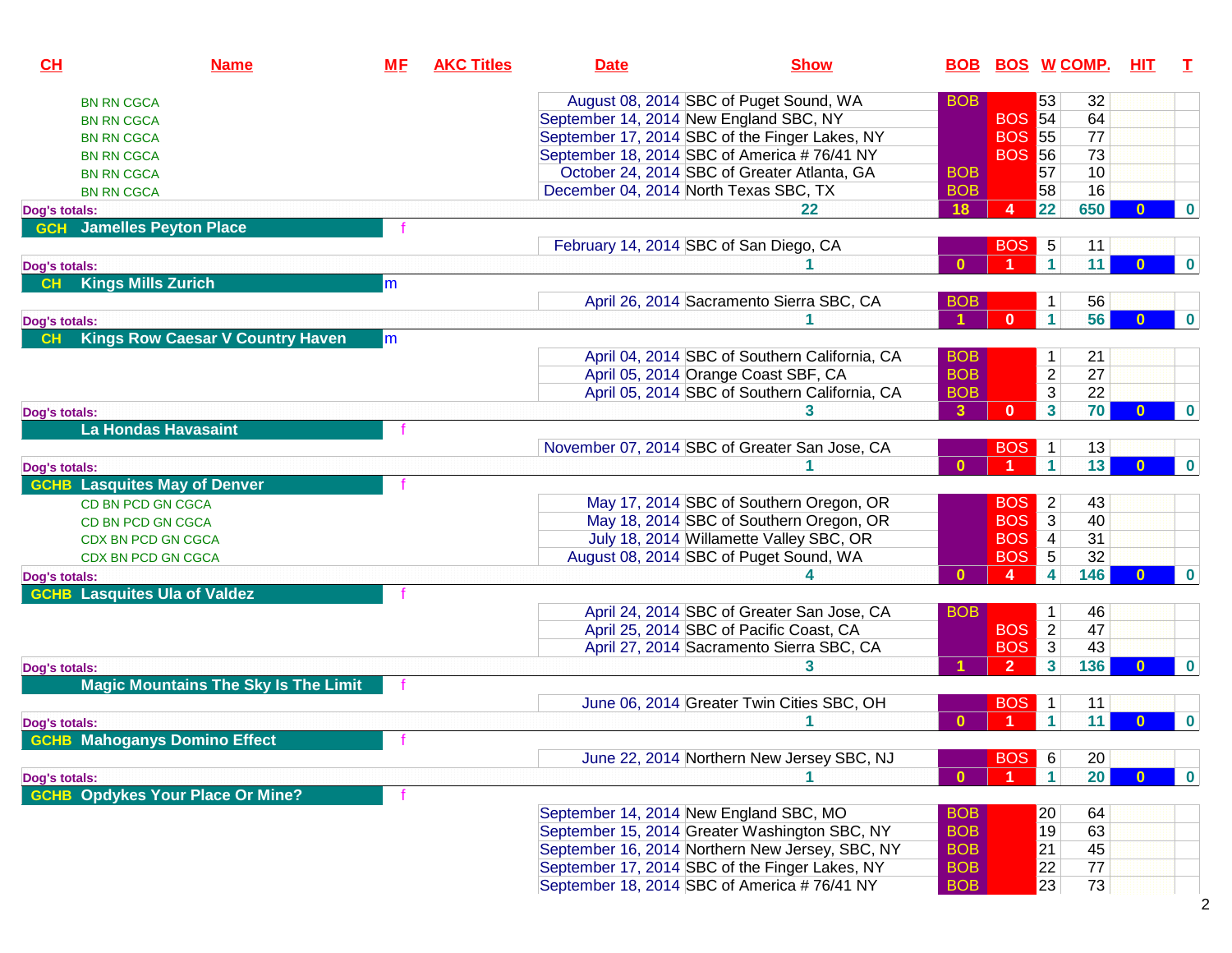| CL                  | <b>Name</b>                                   | <u>МF</u> | <b>AKC Titles</b> | <b>Date</b>                               | <b>Show</b>                                                                             |              | <b>BOB BOS W COMP.</b> |                      |                 | HIT.         | T                |
|---------------------|-----------------------------------------------|-----------|-------------------|-------------------------------------------|-----------------------------------------------------------------------------------------|--------------|------------------------|----------------------|-----------------|--------------|------------------|
| Dog's totals:       |                                               |           |                   |                                           | 5                                                                                       | $\sqrt{5}$   | $\bf{0}$               | 5                    | 322             | 0            | $\bf{0}$         |
| <b>GCH</b>          | Rainiers Montana Gunpowder & Smoke m          |           |                   |                                           |                                                                                         |              |                        |                      |                 |              |                  |
|                     |                                               |           |                   |                                           | May 18, 2014 SBC of Southern Oregon, OR                                                 | <b>BOB</b>   |                        | 1                    | 40              |              |                  |
| Dog's totals:       |                                               |           |                   |                                           |                                                                                         |              | $\mathbf{0}$           | $\mathbf{1}$         | 40              | $\mathbf{0}$ | $\bf{0}$         |
|                     | <b>Rainiers Montana Saving Grace</b>          |           |                   |                                           |                                                                                         |              |                        |                      |                 |              |                  |
|                     |                                               |           |                   |                                           | June 06, 2014 Greater Twin Cities SBC, OH                                               |              | <b>BOS</b>             | $\mathbf 1$          | 12              |              |                  |
| Dog's totals:       |                                               |           |                   |                                           |                                                                                         | $\mathbf{0}$ |                        | $\mathbf{1}$         | 12 <sub>2</sub> | $\Omega$     | $\boldsymbol{0}$ |
|                     | <b>GCHG Revilos Liquid Asset From Redside</b> | m         |                   |                                           |                                                                                         |              |                        |                      |                 |              |                  |
|                     |                                               |           |                   |                                           | May 17, 2014 SBC of Southern Oregon, OR                                                 | <b>BOB</b>   |                        | $ 13\rangle$         | 43              |              |                  |
|                     |                                               |           |                   |                                           | July 18, 2014 Willamette Valley SBC, OR                                                 | <b>BOB</b>   |                        | 14                   | 31              |              |                  |
|                     |                                               |           |                   |                                           | November 07, 2014 SBC of Greater San Jose, CA                                           | <b>BOB</b>   |                        | 15                   | 13              |              |                  |
| Dog's totals:       |                                               |           |                   |                                           |                                                                                         | $\mathbf{3}$ | $\mathbf{0}$           | 3                    | 87              | $\mathbf{0}$ | $\bf{0}$         |
| <b>CH</b>           | <b>Rf Cypress</b>                             |           |                   |                                           |                                                                                         |              |                        |                      |                 |              |                  |
|                     |                                               |           |                   |                                           | March 21, 2014 North Texas SBC, TX                                                      |              | <b>BOS</b>             | $\overline{2}$       | 17              |              |                  |
| Dog's totals:       |                                               |           |                   |                                           |                                                                                         | $\Omega$     |                        | $\blacktriangleleft$ | 17 <sub>2</sub> | $\mathbf{0}$ | $\mathbf 0$      |
| <b>GCH</b>          | <b>Rock And Rolls Pinball Wizard</b>          | m         |                   |                                           |                                                                                         |              |                        |                      |                 |              |                  |
|                     | <b>BN RN CGCA</b>                             |           |                   |                                           | February 09, 2014 SBC of Puget Sound, WA                                                |              | <b>BOS</b>             | $\mathbf{1}$         | 28              |              |                  |
| Dog's totals:       |                                               |           |                   |                                           |                                                                                         | $\mathbf{0}$ |                        | $\mathbf{1}$         | 28              | $\mathbf{0}$ | $\bf{0}$         |
|                     | <b>GCH</b> Shericks Fassli                    |           |                   |                                           |                                                                                         |              |                        |                      |                 |              |                  |
|                     |                                               |           |                   |                                           | February 09, 2014 SBC of Puget Sound, WA                                                | <b>BOB</b>   |                        | 4                    | 28              |              |                  |
| Dog's totals:       |                                               |           |                   |                                           |                                                                                         |              | $\mathbf{0}$           | $\mathbf{1}$         | 28              | $\mathbf{0}$ | $\boldsymbol{0}$ |
|                     | <b>GCH</b> Slatons Movin To Victory Lane      |           |                   |                                           |                                                                                         |              |                        |                      |                 |              |                  |
|                     |                                               |           |                   | February 07, 2014 Central Indiana SBC, IN |                                                                                         |              | <b>BOS</b>             | $\mathbf{1}$         | 21              |              |                  |
|                     |                                               |           |                   | February 08, 2014 Central Indiana SBC, IN |                                                                                         |              | <b>BOS</b>             | $\overline{2}$       | 22              |              |                  |
| Dog's totals:       |                                               |           |                   |                                           |                                                                                         | $\Omega$     | $\overline{2}$         | $\overline{2}$       | 43              | 0            | $\bf{0}$         |
|                     | <b>GCHS Sleepy Hollows Ice Slicer</b>         |           |                   |                                           |                                                                                         |              |                        |                      |                 |              |                  |
|                     |                                               |           |                   |                                           | April 04, 2014 SBC of Southern California, CA                                           |              | <b>BOS 16</b>          |                      | 21              |              |                  |
|                     |                                               |           |                   |                                           | April 05, 2014 SBC of Southern California, CA                                           |              | <b>BOS</b> 17          |                      | 22              |              |                  |
|                     |                                               |           |                   |                                           | April 06, 2014 Orange Coast SBF, CA                                                     |              | <b>BOS</b> 18          |                      | 26              |              |                  |
|                     |                                               |           |                   |                                           | April 26, 2014 Sacramento Sierra SBC, CA                                                |              | <b>BOS</b> 19          |                      | 56              |              |                  |
| Dog's totals:       |                                               |           |                   |                                           |                                                                                         | $\bf{0}$     | -4                     | 4                    | $125$           | $\Omega$     | $\bf{0}$         |
|                     | <b>GCHS</b> Starbrites Olive V Northpointe    |           |                   |                                           |                                                                                         |              |                        |                      |                 |              |                  |
|                     |                                               |           |                   |                                           | May 02, 2014 MIddle Atlantic SBC, NJ                                                    |              | <b>BOS</b>             | 9                    | 11              |              |                  |
|                     |                                               |           |                   |                                           | May 02, 2014 MIddle Atlantic SBC, NJ                                                    |              | <b>BOS 10</b>          |                      | 9               |              |                  |
|                     |                                               |           |                   | May 03, 2014 Ohio SBC, OH                 |                                                                                         |              | <b>BOS 11</b>          |                      | 20              |              |                  |
|                     |                                               |           |                   |                                           | August 22, 2014 Heart of America SBC, MO                                                | <b>BOB</b>   | <b>BOS</b> 13          | 12                   | 20              |              |                  |
|                     |                                               |           |                   |                                           | August 23, 2014 Heart of America SBC, MO<br>October 24, 2014 SBC of Greater Atlanta, GA |              | <b>BOS</b> 14          |                      | 22<br>10        |              |                  |
|                     |                                               |           |                   |                                           | October 25, 2014 SBC of Greater Atlanta, GA                                             |              | <b>BOS</b> 15          |                      | 11              |              |                  |
|                     |                                               |           |                   |                                           |                                                                                         |              | 6                      | 7                    | 103             | 0            | $\mathbf 0$      |
| Dog's totals:<br>CH | <b>Summerlyns Rave Review</b>                 |           |                   |                                           |                                                                                         |              |                        |                      |                 |              |                  |
|                     |                                               |           |                   |                                           | April 05, 2014 Orange Coast SBF, CA                                                     |              | <b>BOS</b>             | $\vert$ 1            | 27              |              |                  |
|                     |                                               |           |                   |                                           |                                                                                         | $\bf{0}$     |                        | $\mathbf{1}$         | 27              | $\Omega$     | $\bf{0}$         |
| Dog's totals:       |                                               |           |                   |                                           |                                                                                         |              |                        |                      |                 |              |                  |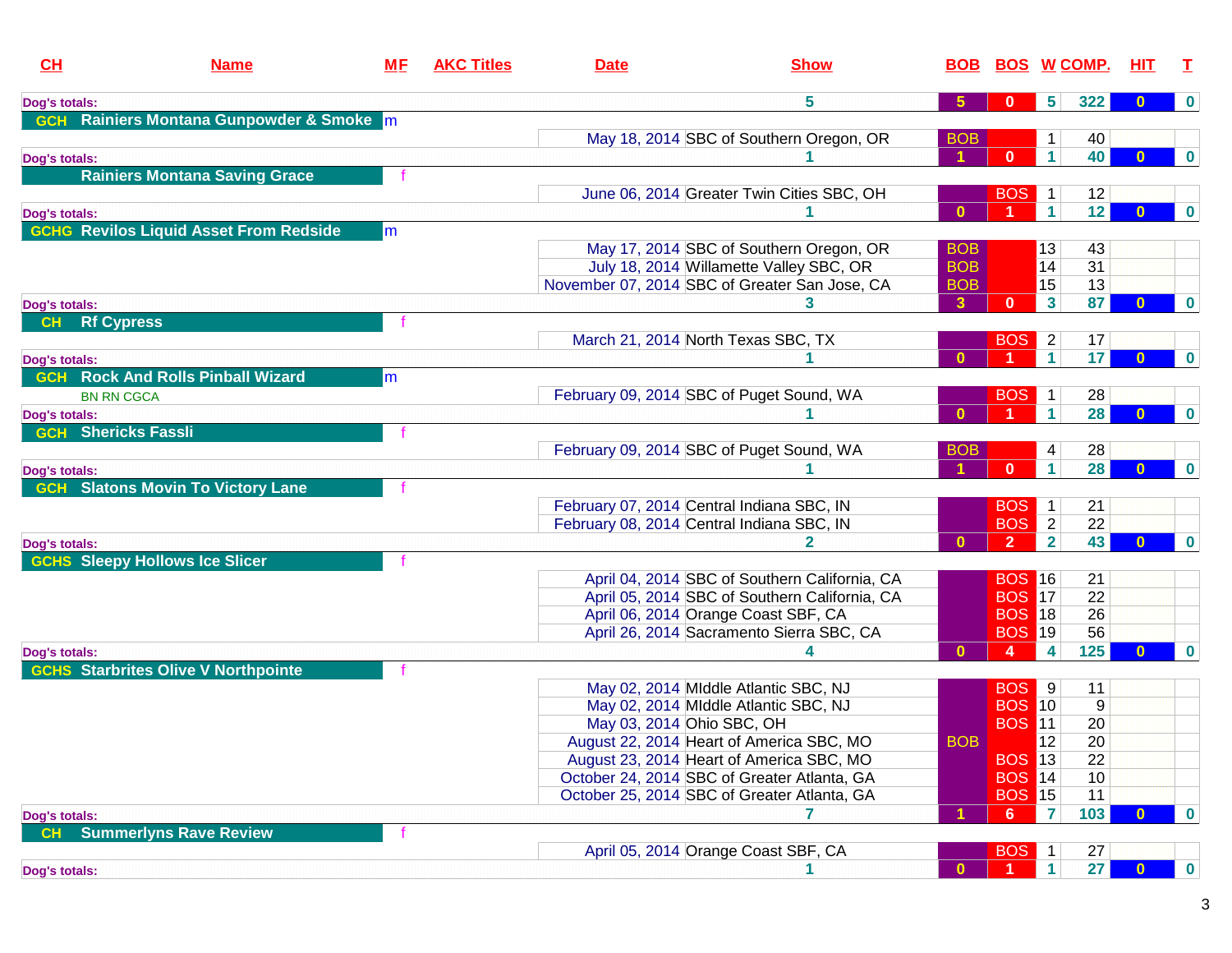| CL            | <b>Name</b>                                            | <b>ME</b> | <b>AKC Titles</b> | <b>Date</b>                           | <b>Show</b>                                    | <b>BOB</b>   |                | <u>BOS W COMP.</u>               |                 | HIT.                   |                       |
|---------------|--------------------------------------------------------|-----------|-------------------|---------------------------------------|------------------------------------------------|--------------|----------------|----------------------------------|-----------------|------------------------|-----------------------|
| CH            | <b>Swisstars Lyric</b>                                 |           |                   |                                       |                                                |              |                |                                  |                 |                        |                       |
|               |                                                        |           |                   | December 04, 2014 North Texas SBC, TX |                                                |              | <b>BOS</b>     | $\mathbf 1$                      | 16              |                        |                       |
| Dog's totals: |                                                        |           |                   |                                       |                                                | $\mathbf{0}$ |                | $\blacktriangleleft$             | 16              | $\bf{0}$               | $\mathbf 0$           |
|               | <b>GCHS</b> Szajdas Neverending Story                  | m         |                   |                                       |                                                |              |                |                                  |                 |                        |                       |
|               | <b>CGC</b>                                             |           |                   |                                       | September 15, 2014 Greater Washington SBC, NY  |              | <b>BOS</b>     | $\overline{2}$                   | 63              |                        |                       |
| Dog's totals: |                                                        |           |                   |                                       |                                                | $\mathbf{0}$ |                | $\mathbf{1}$                     | 63              | $\bf{0}$               | $\bf{0}$              |
|               | <b>GCHB Talbergs Gunther</b>                           | m         |                   |                                       |                                                |              |                |                                  |                 |                        |                       |
|               |                                                        |           |                   |                                       | September 16, 2014 Northern New Jersey SBC, NY |              | BOS 5          |                                  | 45              |                        |                       |
| Dog's totals: |                                                        |           |                   |                                       |                                                | $\mathbf{0}$ |                | $\mathbf{1}$                     | 45              |                        | $\bf{0}$              |
| <b>CH</b>     | <b>Tiamos Travelin Man of Silvercrown</b>              | m         |                   |                                       |                                                |              |                |                                  |                 |                        |                       |
|               |                                                        |           |                   |                                       | April 06, 2014 Orange Coast SBF, CA            | <b>BOB</b>   |                |                                  | 26              |                        |                       |
| Dog's totals: |                                                        |           |                   |                                       |                                                |              | $\mathbf{0}$   | $\blacktriangleleft$             | 26              | $\bf{0}$               | $\bf{0}$              |
|               | <b>GCHB</b> Trademarks Zephan                          | lm.       |                   |                                       |                                                |              |                |                                  |                 |                        |                       |
|               |                                                        |           |                   |                                       | April 04, 2014 Northern Illinois SBC, IL       | <b>BOB</b>   |                | $\vert$ 11                       | 31              |                        |                       |
|               |                                                        |           |                   |                                       | April 04, 2014 Northern Illinois SBC, IL       | <b>BOB</b>   |                | 12                               | $\overline{31}$ |                        |                       |
|               |                                                        |           |                   | May 04, 2014 Ohio SBC, OH             |                                                | <b>BOB</b>   |                | 13                               | 23              |                        |                       |
| Dog's totals: |                                                        |           |                   |                                       | 3                                              | $\mathbf{3}$ | $\mathbf{0}$   | $\mathbf{3}$                     | 85              | 0                      | $\bf{0}$              |
|               | <b>GCHB Vicdorys Sparkling Pixie Dust</b>              |           |                   |                                       |                                                |              |                |                                  |                 |                        |                       |
|               | <b>RN</b>                                              |           |                   |                                       | July 18, 2014 Willamette Valley SBC, OR        |              | <b>BOS</b>     | $\overline{1}$                   | 35              |                        |                       |
| Dog's totals: |                                                        |           |                   |                                       |                                                | $\mathbf{0}$ |                | $\mathbf{1}$                     | 35              | $\mathbf{0}$           | $\mathbf 0$           |
| CH            | <b>Wild Wests Opdyke License To Kill</b>               |           |                   |                                       | December 13, 2014 Maumee Valley SBC, MI        |              | <b>BOS</b>     |                                  |                 |                        |                       |
|               |                                                        |           |                   |                                       | December 14, 2014 Maumee Valley SBC, MI        |              | <b>BOS</b>     | $\overline{1}$<br>$\overline{2}$ | 15<br>14        |                        |                       |
|               |                                                        |           |                   |                                       |                                                | $\mathbf{0}$ | 2 <sup>1</sup> | $\overline{2}$                   | 29              |                        | $\bf{0}$              |
| Dog's totals: | <b>GCHB</b> Windpts Blossom                            |           |                   |                                       |                                                |              |                |                                  |                 |                        |                       |
|               |                                                        |           |                   |                                       | November 28, 2014 SBC of Greater Detroit, MI   |              | <b>BOS 13</b>  |                                  | 24              |                        |                       |
| Dog's totals: |                                                        |           |                   |                                       |                                                | $\mathbf{0}$ | -1             | $\blacktriangleleft$             | 24              | $\Omega$               | $\bf{0}$              |
|               | <b>GCHB Windpts Issa Joy of Baronhorn</b>              |           |                   |                                       |                                                |              |                |                                  |                 |                        |                       |
|               |                                                        |           |                   |                                       | April 04, 2014 Northern Illinois SBC, IL       |              | <b>BOS</b>     | 4                                | 31              |                        |                       |
|               |                                                        |           |                   |                                       | April 05, 2014 Greater Milwaukee SBC, WI       |              | <b>BOS</b>     | $5\overline{)}$                  | 30              |                        |                       |
|               |                                                        |           |                   |                                       | April 05, 2014 Greater Milwaukee SBC, WI       |              | <b>BOS</b>     | 6                                | 28              |                        |                       |
| Dog's totals: |                                                        |           |                   |                                       | 3                                              | $\bf{0}$     | 3 <sup>2</sup> | $\mathbf{3}$                     | 89              | $\bf{0}$               | $\bf{0}$              |
|               | <b>Independent Specialty Shows, Trials &amp; Tests</b> |           |                   |                                       |                                                |              |                |                                  |                 |                        |                       |
|               | <b>Excaliburs Muse</b>                                 |           |                   |                                       |                                                |              |                |                                  |                 |                        |                       |
|               |                                                        |           |                   |                                       | September 19, 2014 SBC of America #76/41 NY    |              |                |                                  |                 | <b>NB 196</b>          |                       |
|               | <b>CD BN</b>                                           |           |                   |                                       |                                                | $\mathbf{0}$ | $\bullet$      | $\blacksquare$ 0                 | $\mathbf{0}$    | $\blacksquare$ 1       | 1<br>$\blacksquare$ 1 |
| Dog's totals: | <b>Roaming Through The Snowflakes</b>                  | m         |                   |                                       |                                                |              |                |                                  |                 |                        |                       |
|               |                                                        |           |                   |                                       | May 17, 2014 SBC of Southern Oregon, OR        |              |                |                                  |                 | NA 171.5 1             |                       |
| Dog's totals: |                                                        |           |                   |                                       |                                                | $\mathbf{0}$ | $\mathbf{0}$   | $\bf{0}$                         | $\mathbf{0}$    |                        | $\blacksquare$        |
|               | <b>Shadow Mtn Playit Again V Reema</b>                 |           |                   |                                       |                                                |              |                |                                  |                 |                        |                       |
|               | UDX OM1 GN RAE TDX                                     |           |                   |                                       | April 25, 2014 SBC of Pacific Coast, CA        |              |                |                                  |                 | OB 192 $\vert 5 \vert$ |                       |
| Dog's totals: |                                                        |           |                   |                                       |                                                | $\bf{0}$     | $\mathbf{0}$   | $\mathbf{0}$                     | 0               |                        | $\blacktriangleleft$  |
|               |                                                        |           |                   |                                       |                                                |              |                |                                  |                 |                        |                       |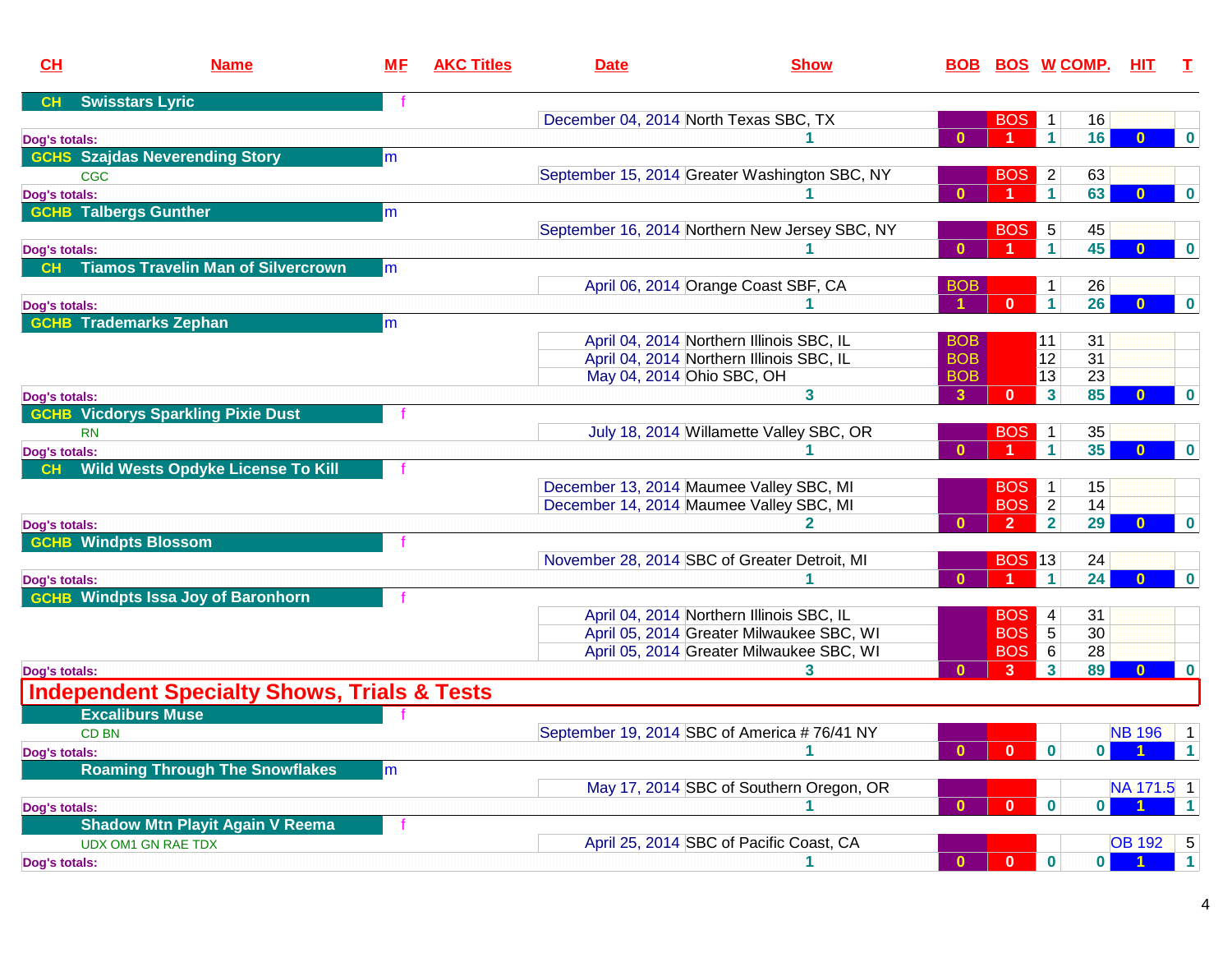| <u>CH</u>     | <b>Name</b>                                                   | <b>MF</b> | <b>AKC Titles</b> | <b>Date</b> | <u>Show</u>                              |    |    | <b>BOB BOS W COMP.</b> | HIT.          | $\mathbf{I}$   |
|---------------|---------------------------------------------------------------|-----------|-------------------|-------------|------------------------------------------|----|----|------------------------|---------------|----------------|
|               | <b>GCH</b> Vicdorys Pretty In Pink Diamonds                   |           |                   |             |                                          |    |    |                        |               |                |
|               | <b>BN RN</b>                                                  |           |                   |             | February 09, 2014 SBC of Puget Sound, WA |    |    |                        | <b>NA 179</b> | $\vert$ 1      |
| Dog's totals: |                                                               |           |                   |             |                                          |    |    | 0<br>$\bf{0}$          |               | $\overline{1}$ |
|               | <b>Overall totals:</b>                                        |           |                   |             |                                          | 45 | 45 |                        | 4             |                |
|               | <b>BOS was first awarded in 1942</b>                          |           |                   |             |                                          |    |    |                        |               |                |
|               | There were NO National Specialties in 1944, 1945, 1947 & 1962 |           |                   |             |                                          |    |    |                        |               |                |
|               | W = Number of BOB/BOS win at independent specialty shows      |           |                   |             |                                          |    |    |                        |               |                |
|               | Comp. = Number of dogs in competition at the show             |           |                   |             |                                          |    |    |                        |               |                |
|               | T = Number of HIT win at independent specialty trials         |           |                   |             |                                          |    |    |                        |               |                |
|               | * = AKC Rescinded award                                       |           |                   |             |                                          |    |    |                        |               |                |
|               | © This Article is Copyrighted by John Cox                     |           |                   |             |                                          |    |    |                        |               |                |
|               | The Saint Bernard National Archives                           |           |                   |             |                                          |    |    |                        |               |                |
|               |                                                               |           |                   |             |                                          |    |    |                        |               |                |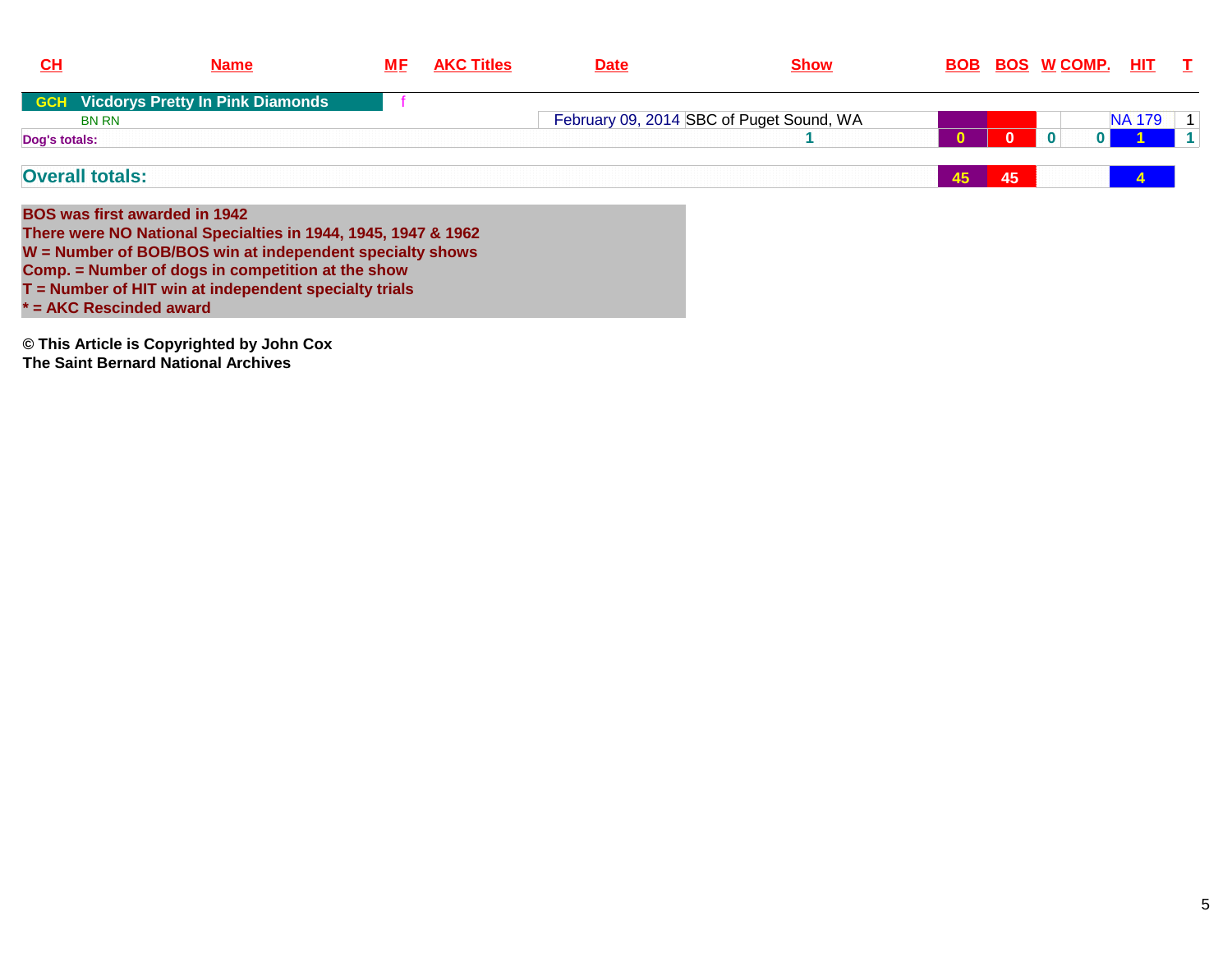#### Saint Bernard AKC High In Trial Breakdown For 2014

| CH            | <b>AKC Performance Titles</b>                                                                          | <b>Date</b> | <b>Trial</b>                                     | M <sub>A</sub> | NВ                          | <b>OA</b> | OВ     | <u>UA</u>  | UB         | ніт                  |              |   |          |    |     |  |
|---------------|--------------------------------------------------------------------------------------------------------|-------------|--------------------------------------------------|----------------|-----------------------------|-----------|--------|------------|------------|----------------------|--------------|---|----------|----|-----|--|
|               | <b>Excaliburs Muse</b>                                                                                 |             |                                                  |                |                             |           |        |            |            |                      |              |   |          |    |     |  |
| <b>Novice</b> |                                                                                                        |             |                                                  |                |                             |           |        |            |            |                      |              |   |          |    |     |  |
|               | <b>CD BN</b>                                                                                           |             | September 19, 2014 SBC of America #41 NY         |                | 196.00                      |           |        |            |            | -1                   |              | Ħ |          |    |     |  |
|               | High In Trial summary and type of show breakdowns:                                                     |             |                                                  |                |                             |           |        |            |            |                      |              |   |          |    |     |  |
|               | 2013-GCHLasquites May of Denver                                                                        |             |                                                  |                |                             |           |        |            |            |                      |              |   |          |    |     |  |
| <b>Open</b>   | 2013-GCH CD BN PCD GN CGCA                                                                             |             |                                                  |                |                             |           |        |            |            |                      |              |   |          |    |     |  |
|               |                                                                                                        |             | July 10, 2014 Mt. Rainier WDC, WA                |                |                             | 187.00    |        |            |            | $\blacktriangleleft$ |              |   | $\Omega$ |    |     |  |
|               | High In Trial summary and type of show breakdowns:                                                     |             |                                                  |                |                             |           |        |            |            |                      |              |   |          |    |     |  |
|               | <b>Roaming Through The Snowflakes</b>                                                                  |             |                                                  |                |                             |           |        |            |            |                      |              |   |          |    |     |  |
| <b>Novice</b> | <b>RA</b>                                                                                              |             | May 17, 2014 SBC of Southern Oregon, OR   171.50 |                |                             |           |        |            |            |                      |              |   |          |    |     |  |
|               | High In Trial summary and type of show breakdowns:                                                     |             |                                                  |                |                             |           |        |            |            |                      | $\mathbf{0}$ |   | и        |    | l m |  |
|               | <b>Shadow Mtn Playit Again V Reema</b>                                                                 |             |                                                  |                |                             |           |        |            |            |                      |              |   |          |    |     |  |
| <b>Open</b>   |                                                                                                        |             |                                                  |                |                             |           |        |            |            |                      |              |   |          |    |     |  |
|               | <b>UDX OM1 GN RAE TDX</b>                                                                              |             | April 25, 2014 SBC of Pacific Coast, CA          |                |                             |           | 192.00 |            |            | $\overline{9}$       |              |   | 5        | 49 |     |  |
|               | High In Trial summary and type of show breakdowns:                                                     |             |                                                  |                |                             |           |        |            |            | $\blacktriangleleft$ | $\bf{0}$     |   |          |    |     |  |
|               | 2011-GCH Vicdorys Pretty In Pink Diamonds                                                              |             |                                                  |                |                             |           |        |            |            |                      |              |   |          |    |     |  |
| <b>Novice</b> |                                                                                                        |             |                                                  |                |                             |           |        |            |            |                      |              |   |          |    |     |  |
|               | 2011-GCH BN RN                                                                                         |             | February 09, 2014 SBC of Puget Sound, WA         | 179.00         |                             |           |        |            |            |                      |              |   |          |    |     |  |
|               | High In Trial summary and type of show breakdowns:                                                     |             |                                                  |                |                             |           |        |            |            |                      |              |   |          |    |     |  |
|               |                                                                                                        |             |                                                  |                |                             |           |        |            |            |                      |              |   |          |    |     |  |
|               | Overall class score averages and type of show breakdowns:                                              |             |                                                  |                | 175.25 196.00 187.00 192.00 |           |        | <b>ERR</b> | <b>ERR</b> | $5^{\circ}$          |              |   |          |    |     |  |
|               | Overall number of qualifying scores in each class:                                                     |             | 5                                                | 2              |                             |           |        | 0          | 0          |                      |              |   |          |    |     |  |
|               |                                                                                                        |             |                                                  |                |                             |           |        |            |            |                      |              |   |          |    |     |  |
|               | <b>HIT = Total Number of High In Trials</b>                                                            |             |                                                  |                |                             |           |        |            |            |                      |              |   |          |    |     |  |
|               | HIT = Number of High in Trials in Novice, Open or Utility                                              |             |                                                  |                |                             |           |        |            |            |                      |              |   |          |    |     |  |
|               | *Code* A = All Breed Trial; N = SBC of America's Trial; S = Saint Bernard Independent Specialty        |             |                                                  |                |                             |           |        |            |            |                      |              |   |          |    |     |  |
|               | # = Number of Qualifying Scores in the Classes of Open and/or Utility at the time of the High In Trial |             |                                                  |                |                             |           |        |            |            |                      |              |   |          |    |     |  |
|               | Obedience Scores changed to current system in 1948. Prior to 1948 the scoring system was different.    |             |                                                  |                |                             |           |        |            |            |                      |              |   |          |    |     |  |

**© This Article is Copyrighted by John Cox**

**The Saint Bernard National Archives**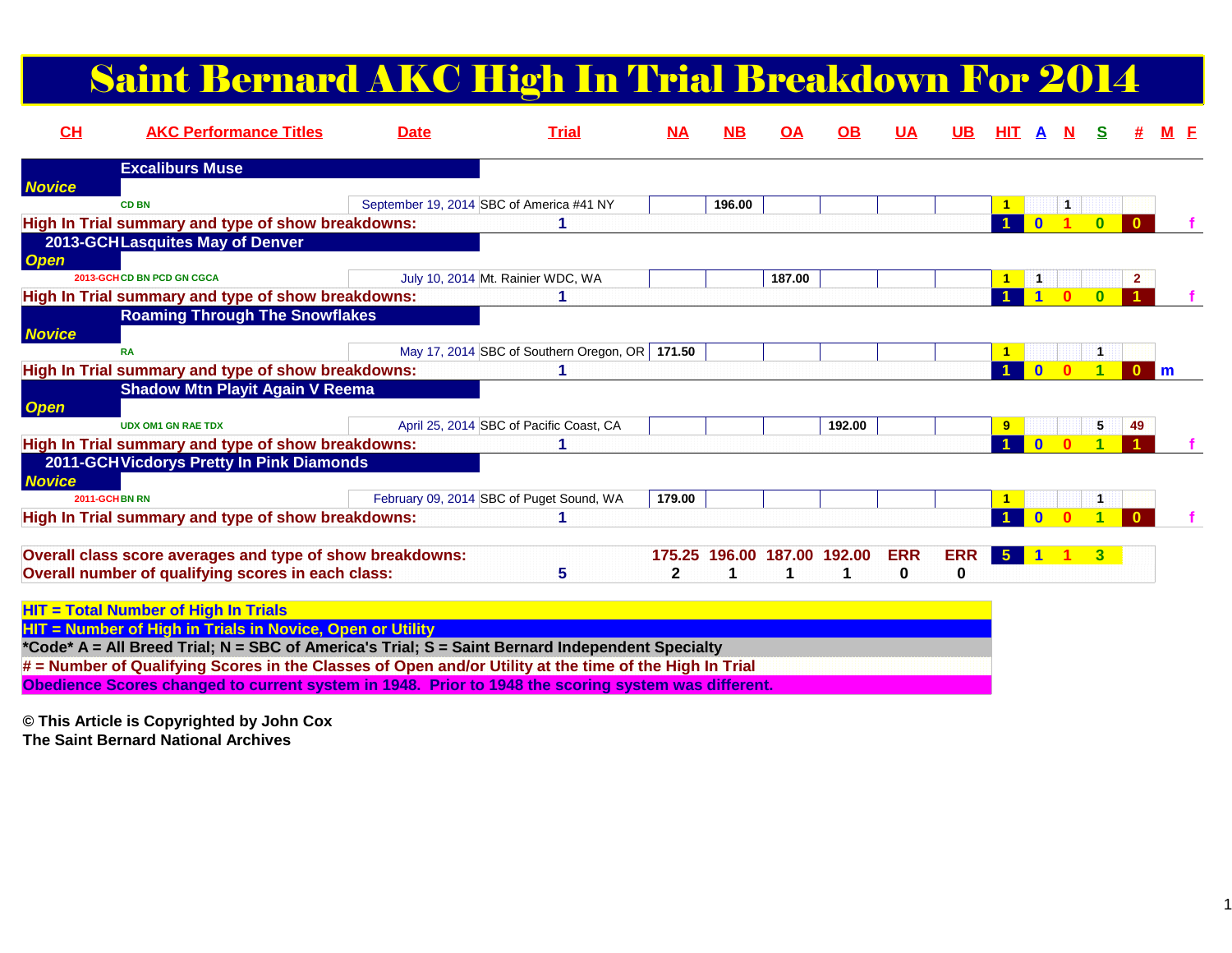#### Saint Bernard AKC Obedience Trials & Tracking Tests For  $2\epsilon$ **CH AKC Performance Titles Date Trial or Test Track NA NB OA OB UA UB 1st 2nd 3rd 4th UDX HIT MF2014-CHCountry Haven Cleopatra VI Novice 2014-CH**November 02, 2014 Southern Oregon KC, OR **171.00** 17**1.00** 2 **171.00** 2 **172.00** 2 **172.00** 2 **172.00** 2 **172.00** 2 **172.00** 2 **172.00** 2 **172.00** 2 **172.00** 2 **172.00** 2 **172.00** 2 **172.00** 2 **172.00** 2 **172.00** 2 **172.00 2014-CH**November 22, 2014 **Golden Valley KC, CA 172.00 172.00 172.00 172.00 Class score averages and placement totals: ERR 171.50 ERR ERR ERR ERR 0 1 0 0 0 0 Number of times qualifying and in each class: 2 0 0 2 0 0 0 0 f Excaliburs Mus NoviceBN**February 01, 2014 Conyers KC of Georgia, GA **196.00** 196.00 **196.00 197.000 197.000 197.000 197.000 197.000 197.000 197.000 197.000 197.000 197.000 197.000 197.000 197.000 197.000 197.000 197.000 197.000 197.000 197.000 19 BNFebruary 02, 2014** Lawrenceville KC, GA **196.00** 196.00<br>March 07, 2014 Atlanta OC, GA 193.50 **CD BNMarch 07, 2014 Atlanta OC, GA 193.50 199.50 199.50 199.50 199.50 199.50 1 CD BNMarch 08, 2014 Atlanta OC, GA 194.50 19.1 19.1 19.1 19.1 19.1 CD BN**May 10, 2014 Macon KC, GA **195.00 1 | 196.00 | 197.00 | 198.00 | 199.00 | 199.00 | 199.00 | 199.00 | 199.00 | 1**<br>May 11, 2014 Macon KC, GA **194.50** | 199.50 | 199.50 | 199.50 | 199.50 | 199.50 | 199.50 | 199.50 | 199.50 | **CD BNMay 11, 2014 Macon KC, GA 194.50 194.50 194.50 194.50 194.50 194.50 1 CD BN** August 23, 2014 Lawrenceville KC, GA **195.00 4 CD BN** September 19, 2014 SBC of America #41 NY **196.00 1 1 Class score averages and placement totals: ERR 195.06 ERR ERR ERR ERR 3 3 0 2 0 1 Number of times qualifying and in each class: 8 0 0 8 0 0 0 0 f 2013-GCHLasquites Open 2013-GCHCD BN PCD GN CGCA**April 26, 2014 Sherwood DTC, OR **182.50**<br>
July 10, 2014 Mt. Rainier WDC, WA **187.00 2013-GCHCD BN PCD GN CGCA**A July 10, 2014 Mt. Rainier WDC, WA **187.00 128. [1] The Local Contract of A 2013-GCHCDX BN PCD GN CGCA** July 12, 2014 Timberland Valley DFA, WA **176.50 2 Class score averages and placement totals:**<u>ERR ERR 182.00 ERR ERR ERR ERR 1 1 0 0 0 1  $\pm$  1 1 0 0 0 1  $\pm$  1 1 0 0 0 1  $\pm$ </u> **Number of times qualifying and in each class: 3 0 0 0 3 0 0 0 f 2014-CHMistihil Promises Promises R Novice 2014-CHBN RN**November 16, 2014 Whidbey Island KC, WA **177.00 177.00 177.00 177.00 Class score averages and placement totals: ERR 177.00 ERR ERR ERR ERR 0 0 0 0 0 0 Number of times qualifying and in each class: 1 0 0 1 0 0 0 0 f Roaming Through The SnowflakesNoviceRA**May 17, 2014 SBC of Southern Oregon, OR **171.50 173.00** 173.00 173.00 173.00 173.00 173.00 173.00 173.00 173.00 173.00 173.00 173.00 173.00 173.00 173.00 173.00 173.00 173.00 173.00 173.00 173.00 173.00 173.00 173.00 173.0 **RE** November 02, 2014 Southern Oregon KC, OR **173.00 3 Class score averages and placement totals: 172.25 ERR ERR ERR ERR ERR 1 0 1 0 0 1 Number of times qualifying and in each class: 2 0 2 0 0 0 0 0 mRoberts A B Norma OpenUD RAE3**March 08, 2014 Garden City Kansas KC, KS **193.00 193.00 193.00 194.00 194.00 UD RAE3**April 05, 2014 Tulsa DTC, OK **194.00 194.00 194.00** 194.00 195.1 194.00 195.1 194.00 195.1 195.1 195.1 195.1 195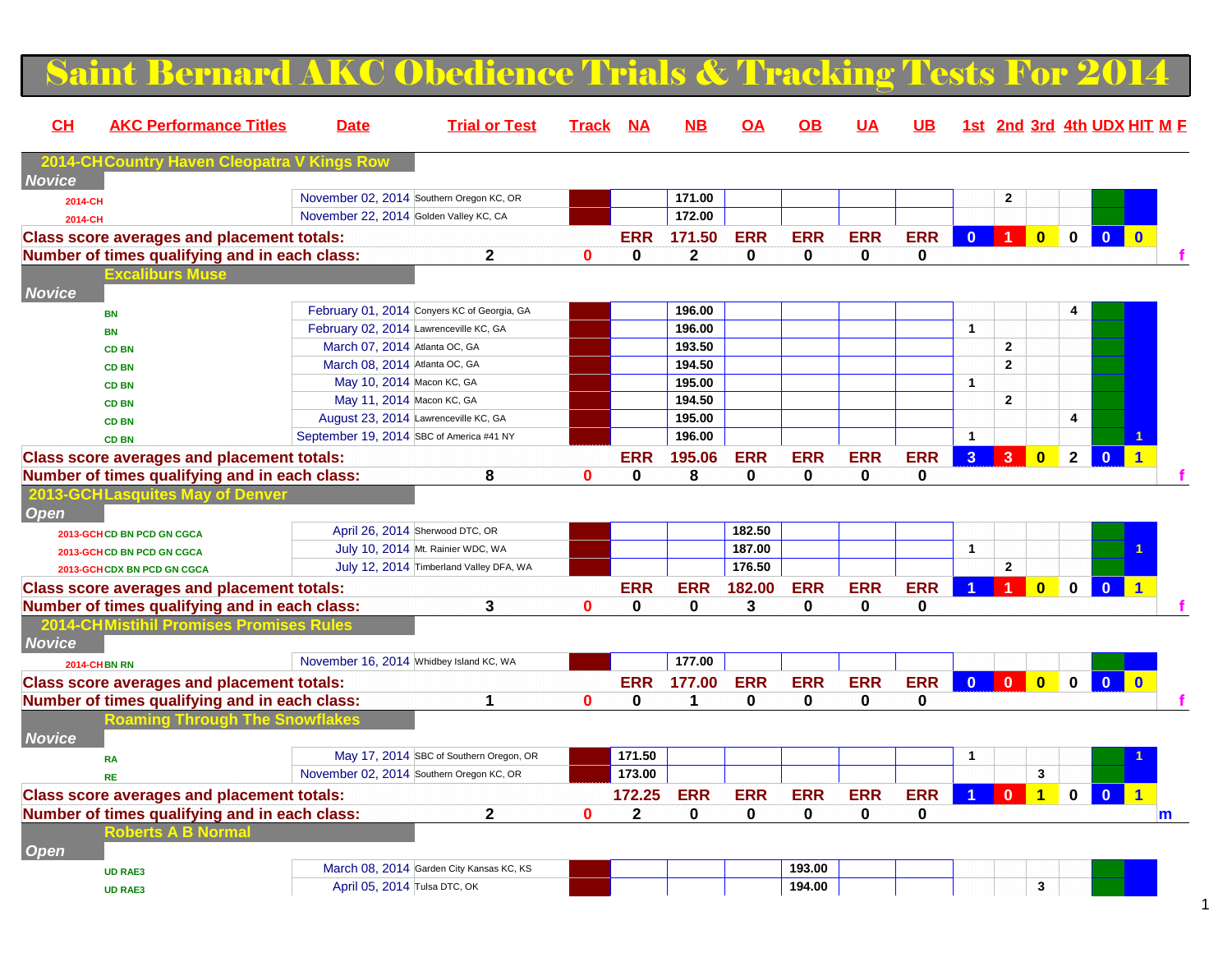| CH             | <b>AKC Performance Titles</b>                                                                       | <b>Date</b>                          | <b>Trial or Test</b>                               | <b>Track</b> | <b>NA</b>    | <b>NB</b>                   | ΟA          | $\overline{OB}$ | <b>UA</b>    | UВ           |                | 1st 2nd 3rd 4th UDX HIT M F |                         |              |                         |                          |   |
|----------------|-----------------------------------------------------------------------------------------------------|--------------------------------------|----------------------------------------------------|--------------|--------------|-----------------------------|-------------|-----------------|--------------|--------------|----------------|-----------------------------|-------------------------|--------------|-------------------------|--------------------------|---|
|                | <b>Class score averages and placement totals:</b>                                                   |                                      |                                                    |              | <b>ERR</b>   | <b>ERR</b>                  | <b>ERR</b>  | 193.50          | <b>ERR</b>   | <b>ERR</b>   | $\bf{0}$       | $\Omega$                    | $\blacktriangleleft$    | $\mathbf 0$  | $\mathbf{0}$            | $\mathbf{0}$             |   |
|                | Number of times qualifying and in each class:                                                       |                                      | $\mathbf{2}$                                       | $\mathbf{0}$ | 0            | $\mathbf{0}$                | 0           | $\mathbf{2}$    | $\mathbf{0}$ | $\mathbf{0}$ |                |                             |                         |              |                         |                          | m |
| <b>Utility</b> |                                                                                                     |                                      |                                                    |              |              |                             |             |                 |              |              |                |                             |                         |              |                         |                          |   |
|                | <b>UD RAE3</b>                                                                                      |                                      | April 19, 2014 Kay-9 DTC of Ponca City, OK         |              |              |                             |             |                 |              | 173.50       |                |                             |                         |              |                         |                          |   |
|                | <b>Class score averages and placement totals:</b>                                                   |                                      |                                                    |              | <b>ERR</b>   | <b>ERR</b>                  | <b>ERR</b>  | <b>ERR</b>      | <b>ERR</b>   | 173.50       | $\mathbf{0}$   | $\bf{0}$                    | $\bf{0}$                | $\mathbf 0$  | $\overline{\mathbf{0}}$ | $\mathbf 0$              |   |
|                | Number of times qualifying and in each class:                                                       |                                      | 1                                                  | $\bf{0}$     | 0            | 0                           | 0           | 0               | 0            | 1            |                |                             |                         |              |                         |                          | m |
| <b>Novice</b>  | GT. Peppers \                                                                                       |                                      |                                                    |              |              |                             |             |                 |              |              |                |                             |                         |              |                         |                          |   |
|                | <b>BN RN</b>                                                                                        |                                      | April 26, 2014 Sawnee Mountain KC of Georgia, GA   |              | 180.00       |                             |             |                 |              |              |                |                             |                         |              |                         |                          |   |
|                | <b>BN RN</b>                                                                                        |                                      | April 27, 2014 Sawnee Mountain KC of Georgia, GA   |              | 185.00       |                             |             |                 |              |              |                | $\overline{2}$              |                         |              |                         |                          |   |
|                | <b>Class score averages and placement totals:</b>                                                   |                                      |                                                    |              | 182.50       | <b>ERR</b>                  | <b>ERR</b>  | <b>ERR</b>      | <b>ERR</b>   | <b>ERR</b>   |                | $\blacktriangleleft$        | $\overline{\mathbf{0}}$ | $\mathbf 0$  | $\mathbf{0}$            | $\overline{\mathbf{0}}$  |   |
|                | Number of times qualifying and in each class:                                                       |                                      | $\mathbf{2}$                                       | $\mathbf{0}$ | $\mathbf{2}$ | 0                           | $\mathbf 0$ | 0               | 0            | $\mathbf 0$  |                |                             |                         |              |                         |                          | m |
|                | <b>Shadow Mtn Playit Again \</b>                                                                    |                                      |                                                    |              |              |                             |             |                 |              |              |                |                             |                         |              |                         |                          |   |
| <b>Open</b>    |                                                                                                     |                                      |                                                    |              |              |                             |             |                 |              |              |                |                             |                         |              |                         |                          |   |
|                | <b>UD GN RAE TDX</b>                                                                                | January 19, 2014 Santa Clara DTC, CA |                                                    |              |              |                             |             | 192.50          |              |              |                |                             |                         |              | 8                       |                          |   |
|                | <b>UD GN RAE TDX</b>                                                                                | February 22, 2014 Linn County KC, OR |                                                    |              |              |                             |             | 193.50          |              |              |                |                             |                         |              |                         |                          |   |
|                | <b>UD GN RAE TDX</b>                                                                                | March 20, 2014 San Mateo KC, CA      |                                                    |              |              |                             |             | 193.00          |              |              |                |                             |                         |              | 9                       |                          |   |
|                | <b>UDX OM1 GN RAE TDX</b>                                                                           | March 21, 2014 San Mateo KC, CA      |                                                    |              |              |                             |             | 195.50          |              |              |                |                             |                         |              | 10                      |                          |   |
|                | <b>UDX OM1 GN RAE TDX</b>                                                                           |                                      | April 25, 2014 SBC of Pacific Coast, CA            |              |              |                             |             | 192.00          |              |              | $\mathbf{1}$   |                             |                         |              |                         |                          |   |
|                | <b>Class score averages and placement totals:</b>                                                   |                                      |                                                    |              | <b>ERR</b>   | <b>ERR</b>                  | <b>ERR</b>  | 193.30          | <b>ERR</b>   | <b>ERR</b>   |                | $\Omega$                    | $\overline{0}$          | $\bf{0}$     | 3 <sup>2</sup>          |                          |   |
|                | Number of times qualifying and in each class:                                                       |                                      | 5                                                  | $\bf{0}$     | 0            | 0                           | $\mathbf 0$ | 5               | $\mathbf 0$  | $\mathbf{0}$ |                |                             |                         |              |                         |                          |   |
| <b>Utility</b> |                                                                                                     |                                      |                                                    |              |              |                             |             |                 |              |              |                |                             |                         |              |                         |                          |   |
|                | <b>UD GN RAE TDX</b>                                                                                | January 18, 2014 San Mateo DTC, CA   |                                                    |              |              |                             |             |                 |              | 179.50       |                |                             |                         |              |                         |                          |   |
|                | <b>UD GN RAE TDX</b>                                                                                | January 19, 2014 Santa Clara DTC, CA |                                                    |              |              |                             |             |                 |              | 186.00       |                |                             |                         |              | $8\phantom{1}$          |                          |   |
|                | <b>UD GN RAE TDX</b>                                                                                | March 20, 2014 San Mateo KC, CA      |                                                    |              |              |                             |             |                 |              | 190.50       |                |                             |                         |              | $9\,$                   |                          |   |
|                | <b>UDX OM1 GN RAE TDX</b>                                                                           | March 21, 2014 San Mateo KC, CA      |                                                    |              |              |                             |             |                 |              | 190.50       |                |                             |                         |              | 10                      |                          |   |
|                | <b>Class score averages and placement totals:</b>                                                   |                                      |                                                    |              | <b>ERR</b>   | <b>ERR</b>                  | <b>ERR</b>  | <b>ERR</b>      | <b>ERR</b>   | 186.63       | $\Omega$       | $\Omega$                    | $\bf{0}$                | $\mathbf 0$  | 3 <sup>1</sup>          | $\overline{\phantom{a}}$ |   |
|                | Number of times qualifying and in each class:                                                       |                                      | 4                                                  | $\bf{0}$     | 0            | 0                           | $\mathbf 0$ | 0               | $\bf{0}$     | 4            |                |                             |                         |              |                         |                          |   |
|                | 2011-GCHVicdorys Pretty In Pink Diamonds                                                            |                                      |                                                    |              |              |                             |             |                 |              |              |                |                             |                         |              |                         |                          |   |
| <b>Novice</b>  |                                                                                                     |                                      |                                                    |              |              |                             |             |                 |              |              |                |                             |                         |              |                         |                          |   |
|                | 2011-GCHBN RN                                                                                       |                                      | February 09, 2014 SBC of Puget Sound, WA           |              | 179.00       |                             |             |                 |              |              | $\mathbf{1}$   |                             |                         |              |                         |                          |   |
|                | 2011-GCHBN RA                                                                                       |                                      | August 08, 2014 Evergreen Golden Retriever Club, W |              | 173.00       |                             |             |                 |              |              | $\mathbf{1}$   |                             |                         |              |                         |                          |   |
|                | <b>Class score averages and placement totals:</b>                                                   |                                      |                                                    |              | 176.00       | <b>ERR</b>                  | <b>ERR</b>  | <b>ERR</b>      | <b>ERR</b>   | <b>ERR</b>   | $\overline{2}$ | $\Omega$                    | $\overline{0}$          | $\mathbf{0}$ | $\bf{0}$                |                          |   |
|                | Number of times qualifying and in each class:                                                       |                                      | $\mathbf{2}$                                       | $\mathbf{0}$ | 2            | 0                           | $\pmb{0}$   | 0               | 0            | 0            |                |                             |                         |              |                         |                          |   |
|                | Overall class averages and placement totals:                                                        |                                      |                                                    |              |              | 176.92 189.14 182.00 193.36 |             |                 | <b>ERR</b>   | 184.00       | $9^{\circ}$    | 6                           | $\overline{\mathbf{2}}$ | $\mathbf{2}$ |                         | 5                        |   |
|                | <b>Overall qualifying scores:</b>                                                                   |                                      | 32                                                 | $\mathbf 0$  | 6            | 11                          | 3           | $\overline{7}$  | $\bf{0}$     | 5            |                |                             |                         |              |                         |                          |   |
|                |                                                                                                     |                                      |                                                    |              |              |                             |             |                 |              |              |                |                             |                         |              |                         |                          |   |
|                | Obedience Scores changed to current system in 1948. Prior to 1948 the scoring system was different. |                                      |                                                    |              |              |                             |             |                 |              |              |                |                             |                         |              |                         |                          |   |
|                | The Maximum Early Scores were: Novice 100 points, Open 250 points & Utility 400 points.             |                                      |                                                    |              |              |                             |             |                 |              |              |                |                             |                         |              |                         |                          |   |
|                |                                                                                                     |                                      |                                                    |              |              |                             |             |                 |              |              |                |                             |                         |              |                         |                          |   |

**Early Titles required ONLY TWO qualifying scores.**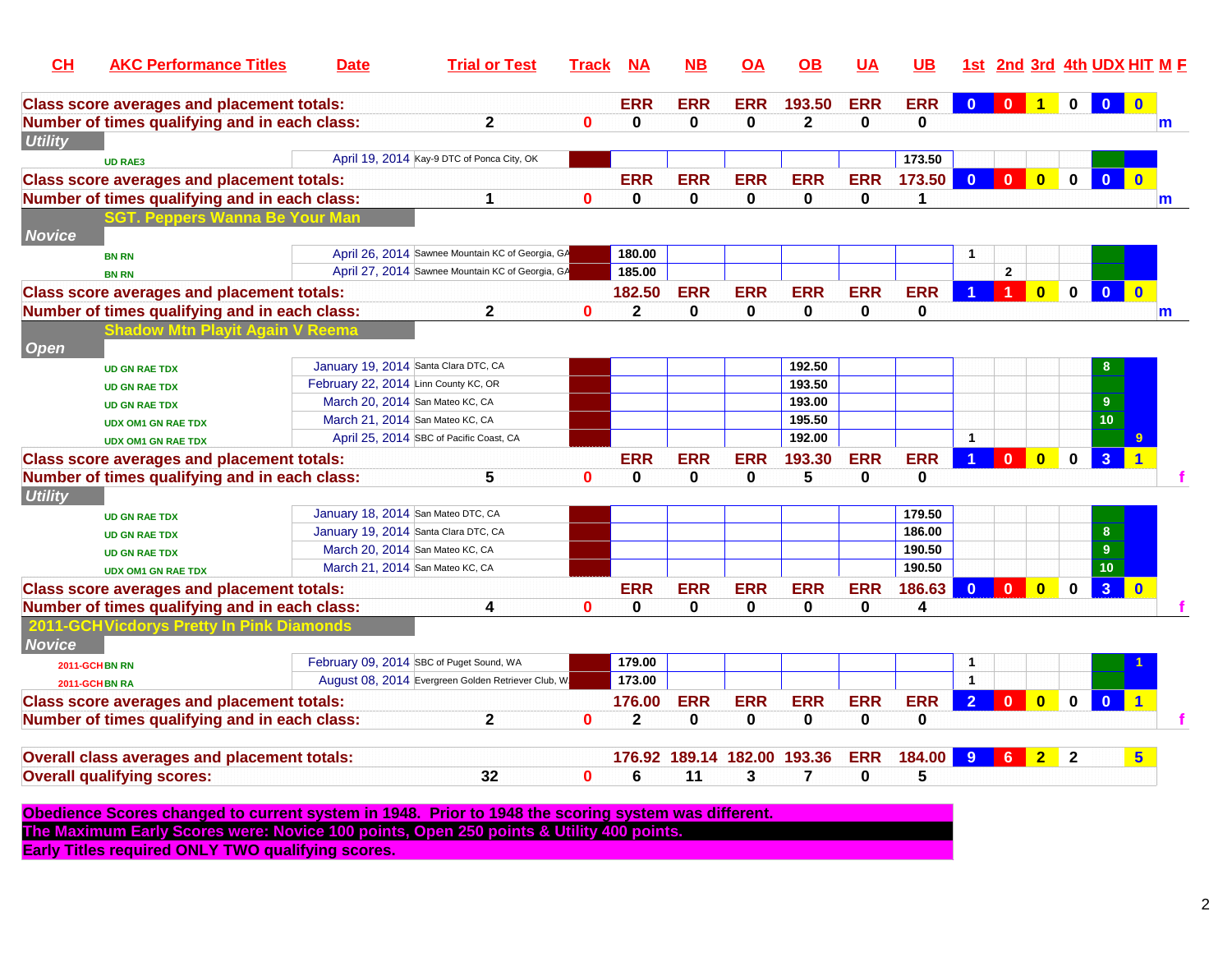# Saint Bernard AKC Novice {CD} Obedience Scores For 2014

| CL                                | <b>AKC Performance Titles</b>                     | <b>Date</b>                              | <b>Trial</b>                                        | $NA$         | NB.           |                      |                      |                         |              | 1st 2nd 3rd 4th HIT A |              |              |                      |   |
|-----------------------------------|---------------------------------------------------|------------------------------------------|-----------------------------------------------------|--------------|---------------|----------------------|----------------------|-------------------------|--------------|-----------------------|--------------|--------------|----------------------|---|
|                                   | 2014-CH Country Haven Cleopatra V Kings Row       |                                          |                                                     |              |               |                      |                      |                         |              |                       |              |              |                      |   |
|                                   | 2014-CH                                           | November 02, 2014 Southern Oregon KC, OR |                                                     |              | 171.00        |                      | $\overline{2}$       |                         |              |                       |              |              |                      |   |
|                                   | 2014-CH                                           | November 22, 2014 Golden Valley KC, CA   |                                                     |              | 172.00        |                      |                      |                         |              |                       |              |              |                      |   |
|                                   | <b>Class score averages and placement totals:</b> |                                          |                                                     | <b>ERR</b>   | 171.50        | $\mathbf{0}$         | $\blacktriangleleft$ | $\mathbf{0}$            | $\bf{0}$     | $\mathbf{0}$          | $\mathbf{0}$ | $\mathbf{0}$ | $\bf{0}$             |   |
|                                   | Number of times qualifying and in each class:     |                                          | $\overline{\mathbf{2}}$                             | 0            | $\mathbf{2}$  |                      |                      |                         |              |                       |              |              |                      |   |
|                                   | <b>Excaliburs Muse</b>                            |                                          |                                                     |              |               |                      |                      |                         |              |                       |              |              |                      |   |
|                                   | <b>BN</b>                                         |                                          | February 01, 2014 Conyers KC of Georgia, GA         |              | 196.00        |                      |                      |                         | 4            |                       |              |              |                      |   |
|                                   | <b>BN</b>                                         | February 02, 2014 Lawrenceville KC, GA   |                                                     |              | 196.00        | $\mathbf{1}$         |                      |                         |              |                       |              |              |                      |   |
|                                   | <b>CD BN</b>                                      | March 07, 2014 Atlanta OC, GA            |                                                     |              | 193.50        |                      | $\overline{2}$       |                         |              |                       |              |              |                      |   |
|                                   | <b>CD BN</b>                                      | March 08, 2014 Atlanta OC, GA            |                                                     |              | 194.50        |                      | $\overline{2}$       |                         |              |                       |              |              |                      |   |
|                                   | <b>CD BN</b>                                      | May 10, 2014 Macon KC, GA                |                                                     |              | 195.00        | $\mathbf{1}$         |                      |                         |              |                       |              |              |                      |   |
|                                   | <b>CD BN</b>                                      | May 11, 2014 Macon KC, GA                |                                                     |              | 194.50        |                      | $\overline{2}$       |                         |              |                       |              |              |                      |   |
|                                   | <b>CD BN</b>                                      | August 23, 2014 Lawrenceville KC, GA     |                                                     |              | 195.00        |                      |                      |                         | 4            |                       |              |              |                      |   |
|                                   | <b>CD BN</b>                                      | September 19, 2014 SBC of America #41 NY |                                                     |              | 196.00        | $\mathbf{1}$         |                      |                         |              |                       |              | 1            |                      |   |
|                                   | <b>Class score averages and placement totals:</b> |                                          |                                                     | <b>ERR</b>   | 195.06        | $\overline{3}$       | 3                    | $\mathbf{0}$            | $\mathbf{2}$ | $\blacktriangleleft$  | $\mathbf 0$  | 1            | $\Omega$             |   |
|                                   | Number of times qualifying and in each class:     |                                          | 8                                                   | 0            | 8             |                      |                      |                         |              |                       |              |              |                      |   |
|                                   | 2014-CHMistihil Promises Promises Rules           |                                          |                                                     |              |               |                      |                      |                         |              |                       |              |              |                      |   |
|                                   | <b>2014-CHBN RN</b>                               | November 16, 2014 Whidbey Island KC, WA  |                                                     |              | 177.00        |                      |                      |                         |              |                       |              |              |                      |   |
|                                   | <b>Class score averages and placement totals:</b> |                                          |                                                     | <b>ERR</b>   | 177.00        | $\mathbf{0}$         | $\Omega$             | $\overline{\mathbf{0}}$ | $\Omega$     | $\Omega$              | $\mathbf{0}$ | $\mathbf{0}$ | $\bf{0}$             |   |
|                                   | Number of times qualifying and in each class:     |                                          | 1                                                   | 0            | 1             |                      |                      |                         |              |                       |              |              |                      |   |
|                                   | <b>Roaming Through The Snowflakes</b>             |                                          |                                                     |              |               |                      |                      |                         |              |                       |              |              |                      |   |
|                                   | <b>RA</b>                                         |                                          | May 17, 2014 SBC of Southern Oregon, OR             | 171.50       |               | $\mathbf{1}$         |                      |                         |              |                       |              |              |                      |   |
|                                   | <b>RE</b>                                         | November 02, 2014 Southern Oregon KC, OR |                                                     | 173.00       |               |                      |                      | $\mathbf{3}$            |              |                       |              |              |                      |   |
|                                   | <b>Class score averages and placement totals:</b> |                                          |                                                     | 172.25       | <b>ERR</b>    | $\blacktriangleleft$ | $\mathbf{0}$         | $\overline{1}$          | $\bf{0}$     | $\blacktriangleleft$  | $\mathbf{0}$ | $\bf{0}$     | $\blacktriangleleft$ |   |
|                                   | Number of times qualifying and in each class:     |                                          | $\overline{2}$                                      | $\mathbf{2}$ | 0             |                      |                      |                         |              |                       |              |              |                      | m |
|                                   | <b>SGT. Peppers Wanna Be Your Man</b>             |                                          |                                                     |              |               |                      |                      |                         |              |                       |              |              |                      |   |
|                                   | <b>BN RN</b>                                      |                                          | April 26, 2014 Sawnee Mountain KC of Georgia, GA    | 180.00       |               | 1                    |                      |                         |              |                       |              |              |                      |   |
|                                   | <b>BN RN</b>                                      |                                          | April 27, 2014 Sawnee Mountain KC of Georgia, GA    | 185.00       |               |                      | $\overline{2}$       |                         |              |                       |              |              |                      |   |
|                                   |                                                   |                                          |                                                     | 182.50       | <b>ERR</b>    | $\blacktriangleleft$ | 1 <sup>1</sup>       | $\overline{\mathbf{0}}$ | $\mathbf 0$  | $\bullet$             | $\mathbf{0}$ | $\mathbf{0}$ | $\Omega$             |   |
|                                   | <b>Class score averages and placement totals:</b> |                                          | $\mathbf 2$                                         |              | $\Omega$      |                      |                      |                         |              |                       |              |              |                      |   |
|                                   | Number of times qualifying and in each class:     |                                          |                                                     | $\mathbf{2}$ |               |                      |                      |                         |              |                       |              |              |                      | m |
|                                   | 2011-GCH Vicdorys Pretty In Pink Diamonds         |                                          | February 09, 2014 SBC of Puget Sound, WA            |              |               |                      |                      |                         |              |                       |              |              |                      |   |
|                                   | 2011-GCHBN RN                                     |                                          |                                                     | 179.00       |               | $\mathbf{1}$         |                      |                         |              |                       |              |              |                      |   |
|                                   | 2011-GCHBN RA                                     |                                          | August 08, 2014 Evergreen Golden Retriever Club, WA | 173.00       |               | $\mathbf{1}$         |                      |                         |              |                       |              |              |                      |   |
|                                   | <b>Class score averages and placement totals:</b> |                                          |                                                     | 176.00       | <b>ERR</b>    | $\overline{2}$       | $\mathbf{0}$         | $\mathbf{0}$            | $\bf{0}$     | $\blacktriangleleft$  | $\mathbf{0}$ | $\bf{0}$     | 1                    |   |
|                                   | Number of times qualifying and in each class:     |                                          | $\overline{\mathbf{2}}$                             | $\mathbf{2}$ | 0             |                      |                      |                         |              |                       |              |              |                      |   |
|                                   |                                                   |                                          |                                                     |              |               |                      |                      |                         |              |                       |              |              |                      |   |
|                                   | Overall class averages and placement totals:      |                                          |                                                     |              | 176.92 189.14 |                      | 5                    |                         |              | 3                     | $\bf{0}$     |              | $\overline{2}$       |   |
| <b>Overall qualifying scores:</b> |                                                   |                                          | 17                                                  | 6            | 11            |                      |                      |                         |              |                       |              |              |                      |   |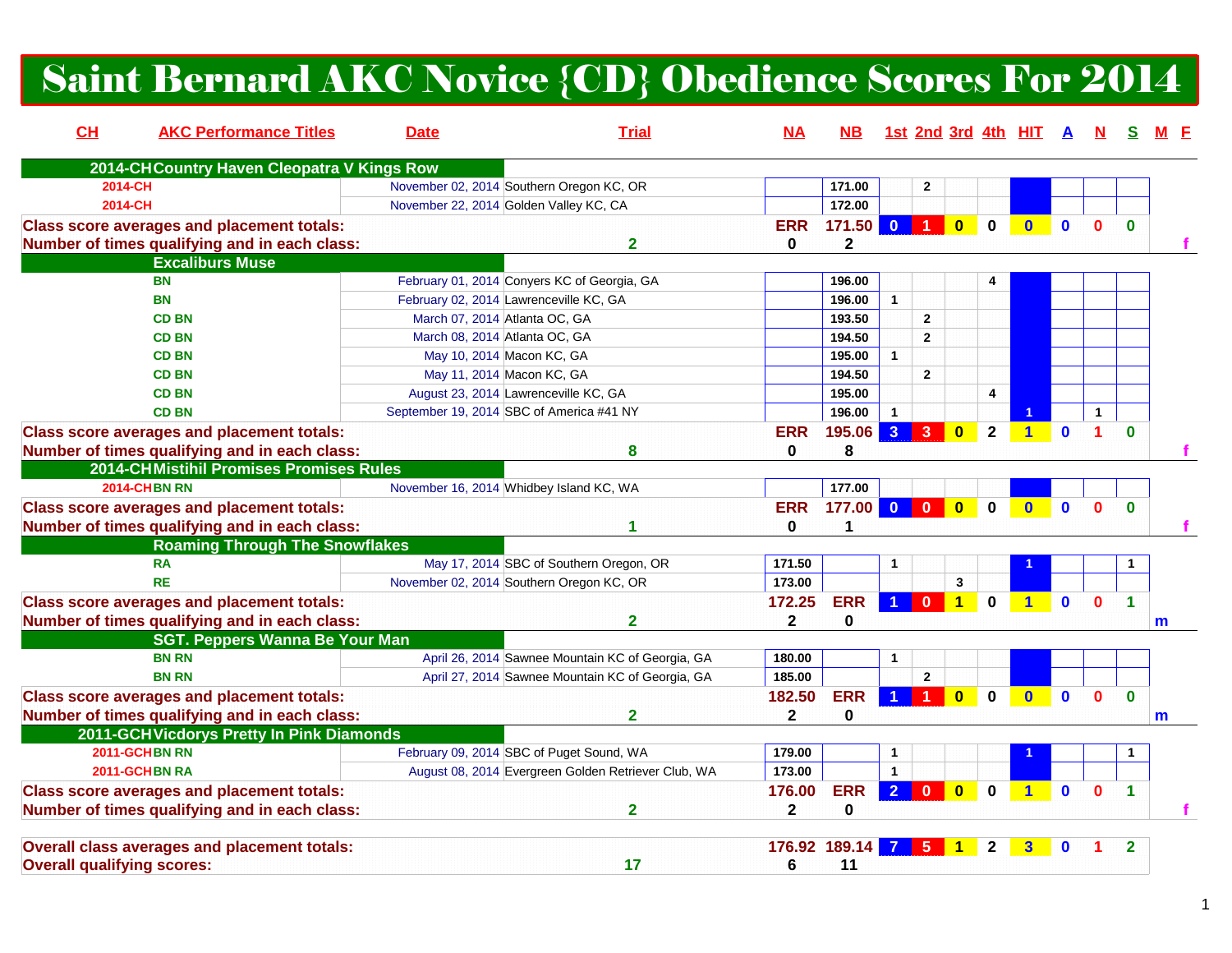| CН | <b>AKC Performance Titles</b>                                                                   | <b>Date</b> | <u>Trial</u>                                                                                        | <b>NA</b> | <u>NB 1st 2nd 3rd 4th HIT A N S M F</u> |  |  |  |  |
|----|-------------------------------------------------------------------------------------------------|-------------|-----------------------------------------------------------------------------------------------------|-----------|-----------------------------------------|--|--|--|--|
|    |                                                                                                 |             |                                                                                                     |           |                                         |  |  |  |  |
|    | *Code* A = All Breed Trial; N = SBC of America's Trial; S = Saint Bernard Independent Specialty |             |                                                                                                     |           |                                         |  |  |  |  |
|    | The HIT (High In Trial) total reflects ONLY the HITs from the Novice Classes.                   |             |                                                                                                     |           |                                         |  |  |  |  |
|    | The Dog may have earned other HITs from the Open or Utility not shown on the Novice Report      |             |                                                                                                     |           |                                         |  |  |  |  |
|    |                                                                                                 |             | Obedience Scores changed to current system in 1948. Prior to 1948 the scoring system was different. |           |                                         |  |  |  |  |
|    | The Maximum Early Scores were: Novice 100 points, Open 250 points & Utility 400 points.         |             |                                                                                                     |           |                                         |  |  |  |  |
|    | <b>Early Titles required ONLY TWO qualifying scores.</b>                                        |             |                                                                                                     |           |                                         |  |  |  |  |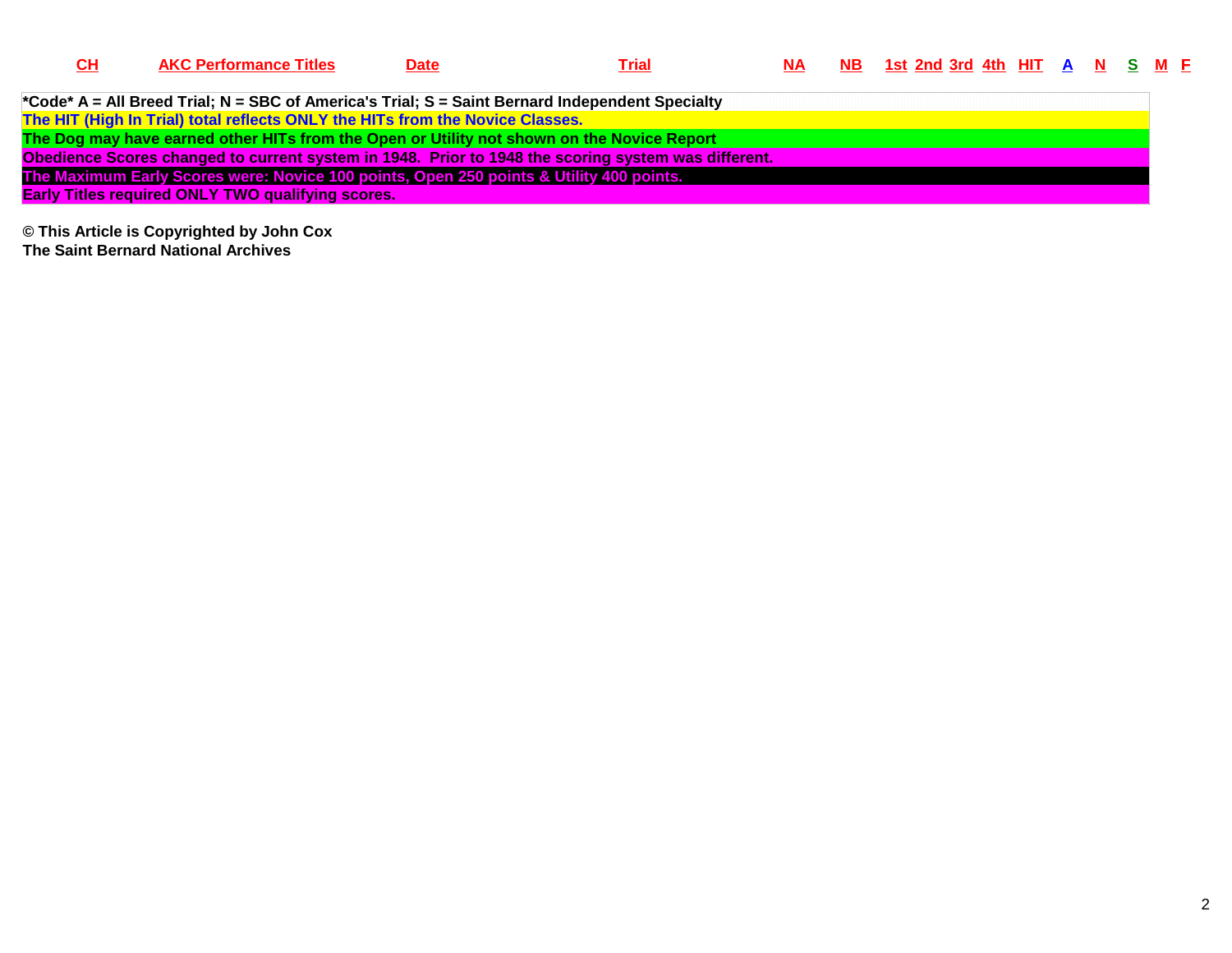## Saint Bernard AKC Open {CDX} Obedience Scores For 2014

| CH | <b>AKC Performance Titles</b>                                                                                                                                                  | <b>Date</b>                              | <b>Trial</b>                            | <u>OA</u>  | OB.        |                         |                |              |              | 1st 2nd 3rd 4th UDX HIT A N S M F |                                                          |                |                |          |              |
|----|--------------------------------------------------------------------------------------------------------------------------------------------------------------------------------|------------------------------------------|-----------------------------------------|------------|------------|-------------------------|----------------|--------------|--------------|-----------------------------------|----------------------------------------------------------|----------------|----------------|----------|--------------|
|    | 2013-GCHLasquites May of Denver                                                                                                                                                |                                          |                                         |            |            |                         |                |              |              |                                   |                                                          |                |                |          |              |
|    | 2013-GCHCD BN PCD GN CGCA                                                                                                                                                      | April 26, 2014 Sherwood DTC, OR          |                                         | 182.50     |            |                         |                |              |              |                                   |                                                          |                |                |          |              |
|    | 2013-GCHCD BN PCD GN CGCA                                                                                                                                                      | July 10, 2014 Mt. Rainier WDC, WA        |                                         | 187.00     |            | $\mathbf{1}$            |                |              |              |                                   |                                                          | $\vert$ 1      |                |          |              |
|    | <b>2013-GCHCDX BN PCD GN CGCA</b>                                                                                                                                              |                                          | July 12, 2014 Timberland Valley DFA, WA | 176.50     |            |                         | $\mathbf{2}$   |              |              |                                   |                                                          |                |                |          |              |
|    | <b>Class score averages and placement totals:</b>                                                                                                                              |                                          |                                         | 182.00     | <b>ERR</b> |                         |                | $\mathbf{0}$ | $\bf{0}$     | $\mathbf{0}$                      | $\begin{array}{c c} 1 & 1 & 0 & 0 \\ \hline \end{array}$ |                |                |          |              |
|    | Number of times qualifying and in each class:                                                                                                                                  |                                          | 3                                       | 3          | 0          |                         |                |              |              |                                   |                                                          |                |                |          |              |
|    | <b>Roberts A B Normal</b>                                                                                                                                                      |                                          |                                         |            |            |                         |                |              |              |                                   |                                                          |                |                |          |              |
|    | <b>UD RAE3</b>                                                                                                                                                                 | March 08, 2014 Garden City Kansas KC, KS |                                         |            | 193.00     |                         |                |              |              |                                   |                                                          |                |                |          |              |
|    | <b>UD RAE3</b>                                                                                                                                                                 | April 05, 2014 Tulsa DTC, OK             |                                         |            | 194.00     |                         |                | 3            |              |                                   |                                                          |                |                |          |              |
|    | <b>Class score averages and placement totals:</b>                                                                                                                              |                                          |                                         | <b>ERR</b> | 193.50     | $\overline{\mathbf{0}}$ | $\mathbf{0}$   | 1            | $\mathbf{0}$ | $\mathbf{0}$                      | $\mathbf{0}$                                             | $\blacksquare$ | $\mathbf{0}$   | $\Omega$ |              |
|    | Number of times qualifying and in each class:                                                                                                                                  |                                          | $\mathbf{2}$                            | 0          | 2          |                         |                |              |              |                                   |                                                          |                |                |          | $\mathsf{m}$ |
|    | <b>Shadow Mtn Playit Again V Reema</b>                                                                                                                                         |                                          |                                         |            |            |                         |                |              |              |                                   |                                                          |                |                |          |              |
|    | <b>UD GN RAE TDX</b>                                                                                                                                                           | January 19, 2014 Santa Clara DTC, CA     |                                         |            | 192.50     |                         |                |              |              | 8                                 |                                                          |                |                |          |              |
|    | <b>UD GN RAE TDX</b>                                                                                                                                                           | February 22, 2014 Linn County KC, OR     |                                         |            | 193.50     |                         |                |              |              |                                   |                                                          |                |                |          |              |
|    | <b>UD GN RAE TDX</b>                                                                                                                                                           | March 20, 2014 San Mateo KC, CA          |                                         |            | 193.00     |                         |                |              |              | 9                                 |                                                          |                |                |          |              |
|    | <b>UDX OM1 GN RAE TDX</b>                                                                                                                                                      | March 21, 2014 San Mateo KC, CA          |                                         |            | 195.50     |                         |                |              |              | 10                                |                                                          |                |                |          |              |
|    | <b>UDX OM1 GN RAE TDX</b>                                                                                                                                                      | April 25, 2014 SBC of Pacific Coast, CA  |                                         |            | 192.00     |                         |                |              |              |                                   | $\mathbf{Q}$                                             |                |                | 5        |              |
|    | <b>Class score averages and placement totals:</b>                                                                                                                              |                                          |                                         | <b>ERR</b> | 193.30     |                         | $\Omega$       | $\mathbf{0}$ | $\mathbf{0}$ | $\mathbf{3}$                      |                                                          | $\overline{0}$ | $\Omega$       |          |              |
|    | Number of times qualifying and in each class:                                                                                                                                  |                                          | 5                                       | 0          | 5          |                         |                |              |              |                                   |                                                          |                |                |          |              |
|    | Overall class averages and placement totals:                                                                                                                                   |                                          |                                         | 182.00     | 193.36     | 2 <sup>1</sup>          | $\overline{1}$ | $\mathbf 1$  | $\mathbf 0$  | 37                                | $\mathbf{2}$                                             | $\blacksquare$ | 0 <sub>1</sub> |          |              |
|    | <b>Overall qualifying scores:</b>                                                                                                                                              |                                          | 10                                      | 3          | 7          |                         |                |              |              |                                   |                                                          |                |                |          |              |
|    | *Code* A = All Breed Trial; N = SBC of America's Trial; S = Saint Bernard Independent Specialty<br>The HIT (High In Trial) total reflects ONLY the HITs from the Open Classes. |                                          |                                         |            |            |                         |                |              |              |                                   |                                                          |                |                |          |              |
|    | The Dog may have earned other HITs from the Novice or Utility Classes not shown on the Open Report                                                                             |                                          |                                         |            |            |                         |                |              |              |                                   |                                                          |                |                |          |              |

**Obedience Scores changed to current system in 1948. Prior to 1948 the scoring system was different.**

**The Maximum Early Scores were: Novice 100 points, Open 250 points & Utility 400 points.**

**Early Titles required ONLY TWO qualifying scores.**

**© This Article is Copyrighted by John Cox**

**The Saint Bernard National Archives**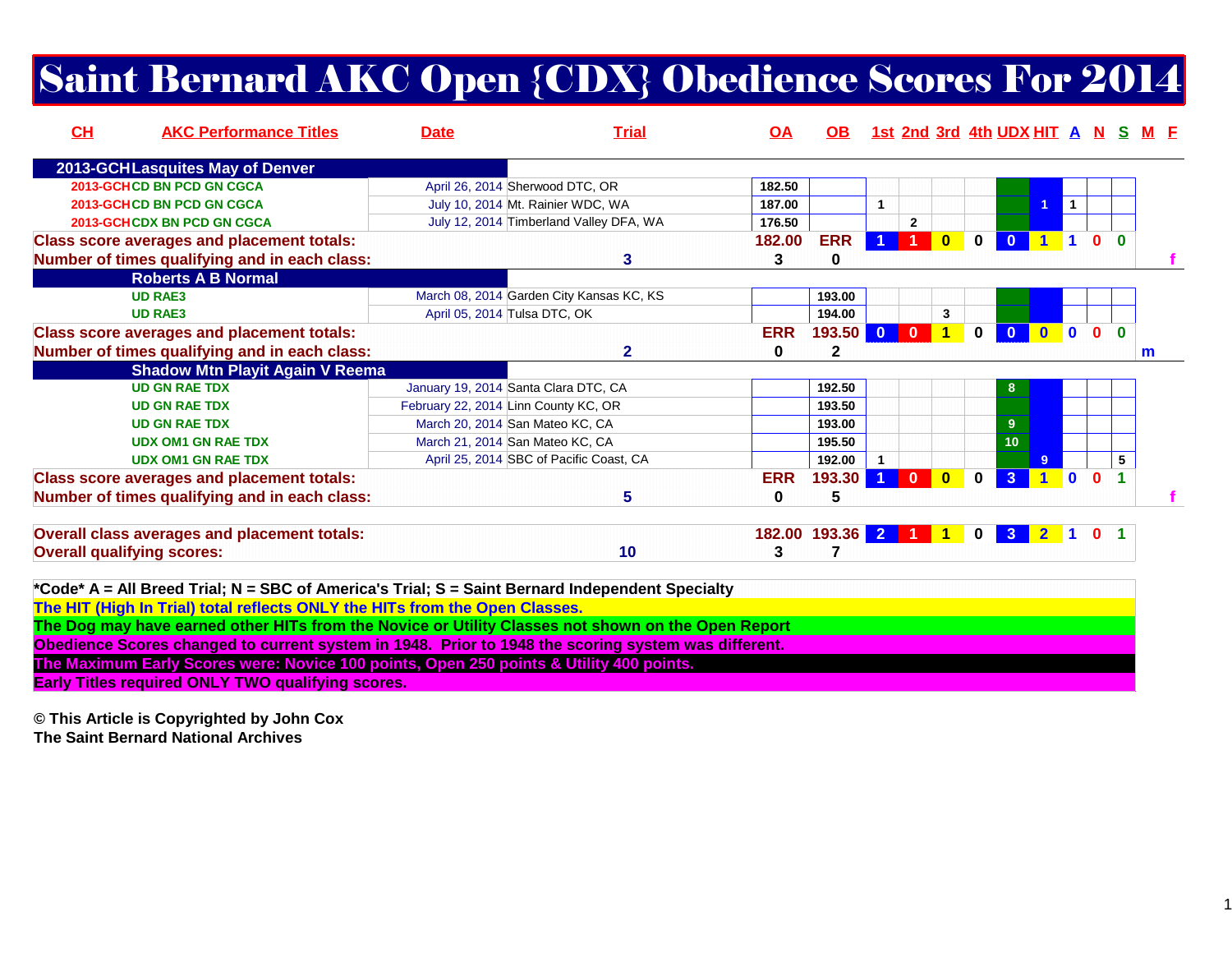### Saint Bernard AKC Utility {UD} Obedience Scores For 2014

| CH                                | <b>AKC Performance Titles</b>                       | <b>Date</b> | <u>Trial</u>                               | <u>UA</u>  | UB.    |              |          |                         | 1st 2nd 3rd 4th UDX HIT A N S M F |              |                         |              |              |
|-----------------------------------|-----------------------------------------------------|-------------|--------------------------------------------|------------|--------|--------------|----------|-------------------------|-----------------------------------|--------------|-------------------------|--------------|--------------|
|                                   | <b>Roberts A B Normal</b>                           |             |                                            |            |        |              |          |                         |                                   |              |                         |              |              |
|                                   | <b>UD RAE3</b>                                      |             | April 19, 2014 Kay-9 DTC of Ponca City, OK |            | 173.50 |              |          |                         |                                   |              |                         |              |              |
|                                   | <b>Class score averages and placement totals:</b>   |             |                                            | <b>ERR</b> | 173.50 |              | $\Omega$ | $\overline{\mathbf{0}}$ |                                   |              | $\mathbf{0}$            | $\bf{0}$     |              |
|                                   | Number of times qualifying and in each class:       |             |                                            | o          |        |              |          |                         |                                   |              |                         |              | m            |
|                                   | <b>Shadow Mtn Playit Again V Reema</b>              |             |                                            |            |        |              |          |                         |                                   |              |                         |              |              |
|                                   | <b>UD GN RAE TDX</b>                                |             | January 18, 2014 San Mateo DTC, CA         |            | 179.50 |              |          |                         |                                   |              |                         |              |              |
|                                   | <b>UD GN RAE TDX</b>                                |             | January 19, 2014 Santa Clara DTC, CA       |            | 186.00 |              |          |                         | 8                                 |              |                         |              |              |
|                                   | <b>UD GN RAE TDX</b>                                |             | March 20, 2014 San Mateo KC, CA            |            | 190.50 |              |          |                         | 9                                 |              |                         |              |              |
|                                   | <b>UDX OM1 GN RAE TDX</b>                           |             | March 21, 2014 San Mateo KC, CA            |            | 190.50 |              |          |                         | 10                                |              |                         |              |              |
|                                   | <b>Class score averages and placement totals:</b>   |             |                                            | <b>ERR</b> | 186.63 |              | $\Omega$ | $\bf{0}$                | 3 <sup>1</sup>                    | $\mathbf{0}$ | $\overline{\mathbf{0}}$ | $\mathbf{0}$ | $\mathbf{0}$ |
|                                   | Number of times qualifying and in each class:       |             |                                            | 0          | 4      |              |          |                         |                                   |              |                         |              |              |
|                                   | <b>Overall class averages and placement totals:</b> |             |                                            | <b>ERR</b> | 184.00 | $\mathbf{0}$ |          | $\bf{0}$                | 3                                 |              |                         | $\mathbf{0}$ | $\Omega$     |
| <b>Overall qualifying scores:</b> |                                                     |             | 5                                          | 0          | 5      |              |          |                         |                                   |              |                         |              |              |

| *Code* A = All Breed Trial; N = SBC of America's Trial; S = Saint Bernard Independent Specialty     |
|-----------------------------------------------------------------------------------------------------|
| The HIT (High In Trial) total reflects ONLY the HITs from the Utility Classes.                      |
| The Dog may have earned other HITs from the Novice or Open Classes not shown on the Utility Report  |
| Obedience Scores changed to current system in 1948. Prior to 1948 the scoring system was different. |
| The Maximum Early Scores were: Novice 100 points, Open 250 points & Utility 400 points.             |
| <b>Early Titles required ONLY TWO qualifying scores.</b>                                            |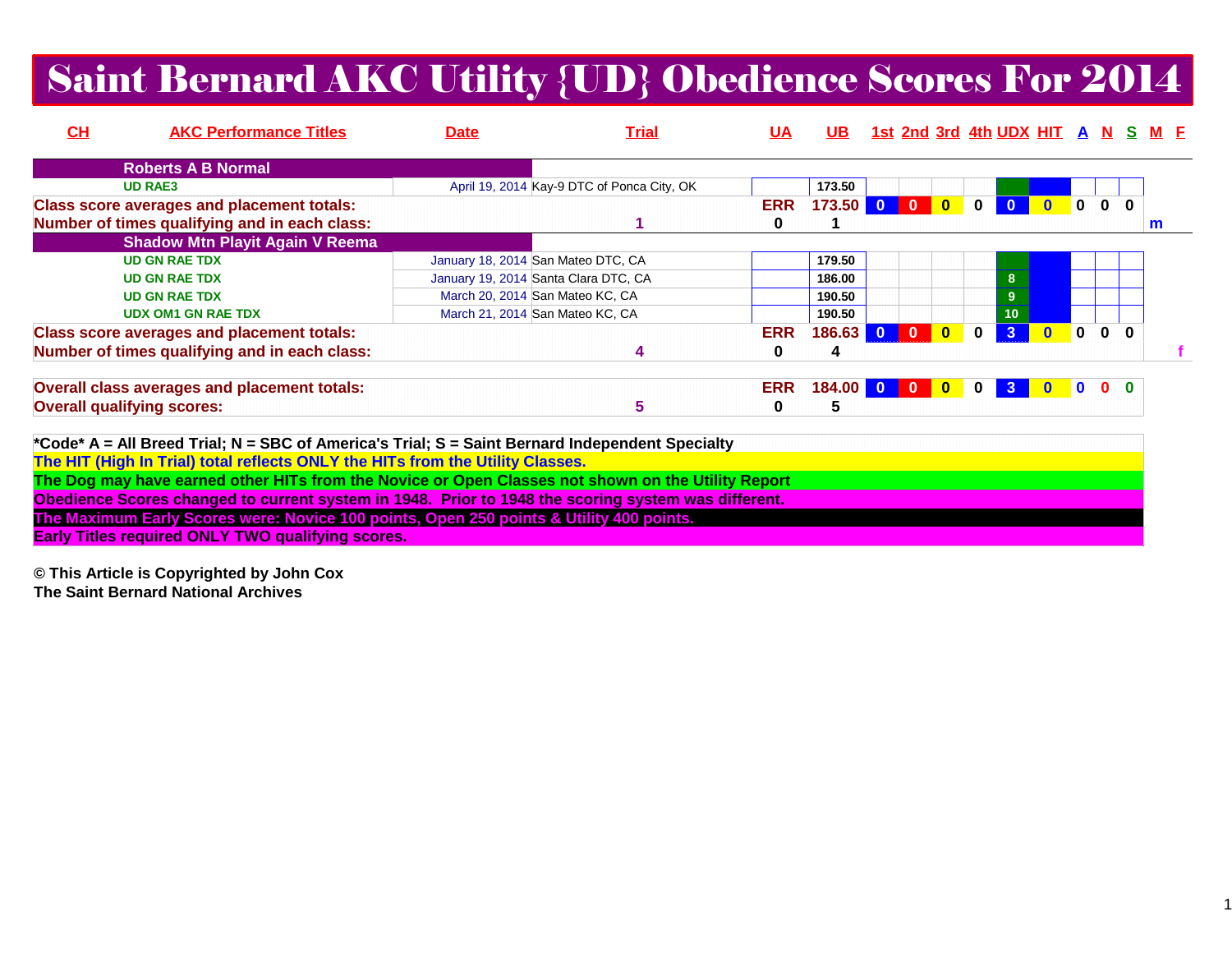#### Saint Bernard AKC Utility Dog Excellent {UDX} Scores For 2014

| CH | <b>AKC Performance Titles</b>                                      | <b>Date</b> | <u>Trial</u>                         | OB.    | UA         | UB.          |                |              |                                                                 |              |              |                           | <u>1st 2nd 3rd 4th HIT A N S UDXM F</u> |
|----|--------------------------------------------------------------------|-------------|--------------------------------------|--------|------------|--------------|----------------|--------------|-----------------------------------------------------------------|--------------|--------------|---------------------------|-----------------------------------------|
|    | <b>Shadow Mtn Playit Again V Reema</b>                             |             |                                      |        |            |              |                |              |                                                                 |              |              |                           |                                         |
|    | <b>UD GN RAE TDX</b>                                               |             | January 19, 2014 Santa Clara DTC, CA | 192.50 |            |              |                |              |                                                                 |              |              |                           |                                         |
|    | <b>UD GN RAE TDX</b>                                               |             | January 19, 2014 Santa Clara DTC, CA |        |            | 186.00       |                |              |                                                                 |              |              |                           | 8                                       |
|    | <b>UD GN RAE TDX</b>                                               |             | March 20, 2014 San Mateo KC, CA      | 193.00 |            |              |                |              |                                                                 |              |              |                           | 9                                       |
|    | <b>UD GN RAE TDX</b>                                               |             | March 20, 2014 San Mateo KC, CA      |        |            | 190.50       |                |              |                                                                 |              |              |                           | 9                                       |
|    | <b>UDX OM1 GN RAE TDX</b>                                          |             | March 21, 2014 San Mateo KC, CA      | 195.50 |            |              |                |              |                                                                 |              |              |                           | 10                                      |
|    | <b>UDX OM1 GN RAE TDX</b>                                          |             | March 21, 2014 San Mateo KC, CA      |        |            | 190.50       |                |              |                                                                 |              |              |                           | 10                                      |
|    | <b>Class score averages, placements and Combined Score totals:</b> |             |                                      | 193.67 | <b>ERR</b> | 189.00 0     | $\overline{0}$ | $\mathbf{0}$ | $\mathbf{0}$                                                    | $\mathbf{0}$ |              |                           |                                         |
|    | Overall class score averages and placement totals:                 |             |                                      | 193.67 | <b>ERR</b> | 189.00 0 0 0 |                |              | $\begin{array}{c c} \hline \textbf{0} & \textbf{0} \end{array}$ |              | $\mathbf{0}$ | $\mathbf{0}$ $\mathbf{0}$ |                                         |
|    | Overall number of qualifying scores in each class:                 |             |                                      |        | 0          | 3            |                |              |                                                                 |              |              |                           |                                         |

**The UDX title was first introduced in 1994. The UDX report reflects ALL Saint Bernards who have earned Combined Scores from the Open & Utility classes. Prior to the UDX title the Hall of Fame was awarding a Plateau of Excellence for each 10 Combined Scores retroactive to the first year of Obedience in 1936.\*Code\* A = All Breed Trial; N = SBC of America's Trial; S = Saint Bernard Independent SpecialtyThe HIT (High In Trial) total reflects ONLY the HITs from the Open and Utility Classes. The Dog may have earned other HITs from the Novice Classes not shown on the UDX ReportObedience Scores changed to current system in 1948. Prior to 1948 the scoring system was different.**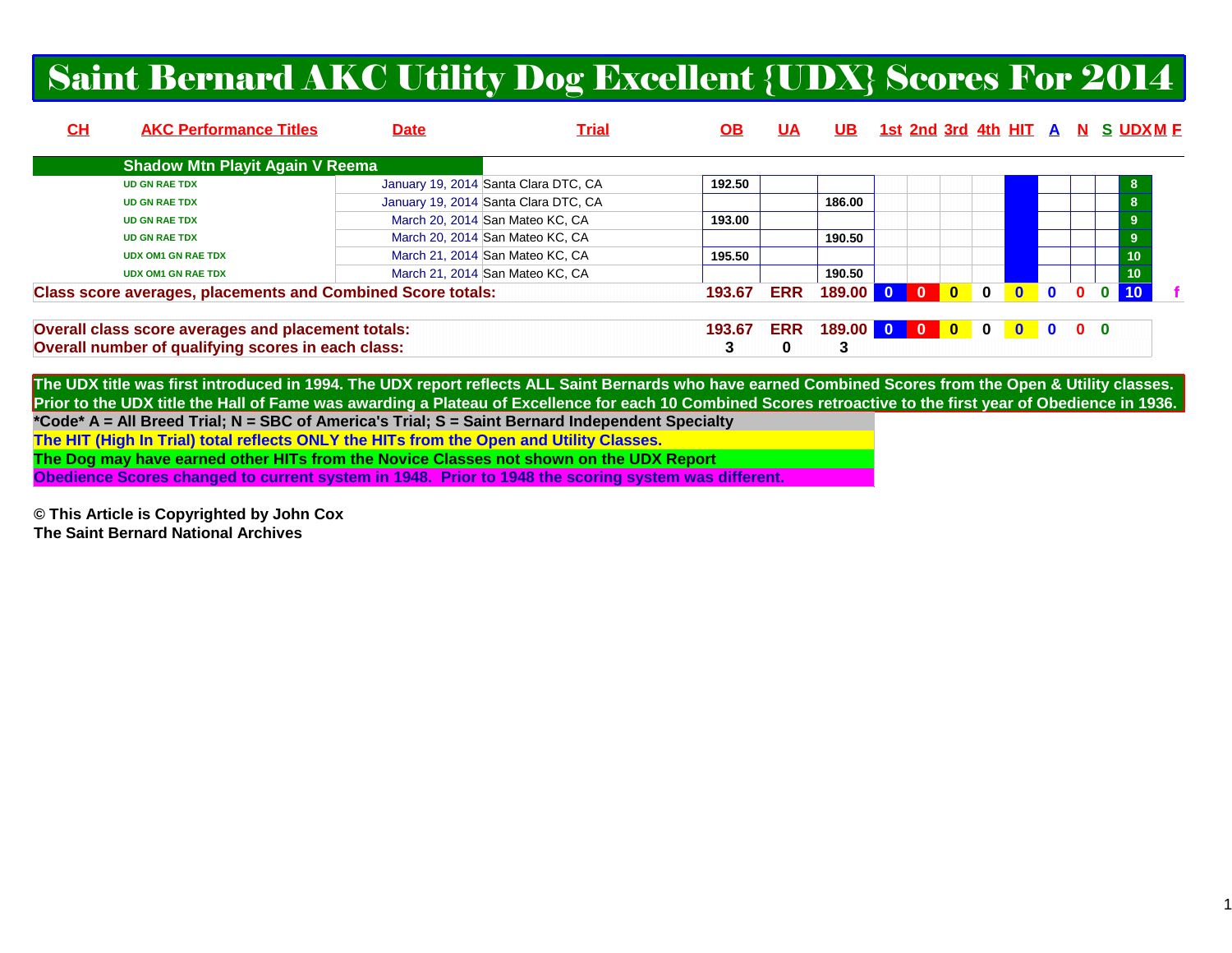## Saint Bernard AKC Advanced Scores {Open/Utility} For 2014

| <b>CH</b> | <b>AKC Performance Titles</b>                      | <b>Date</b> | <b>Trial</b>                               | <u>OA</u>  | <b>OB</b>    | <b>UA</b>  | UB.        | <u>UDX HIT A N</u> |                      |                         |              | -S       |              | M F          |
|-----------|----------------------------------------------------|-------------|--------------------------------------------|------------|--------------|------------|------------|--------------------|----------------------|-------------------------|--------------|----------|--------------|--------------|
|           | <b>2013-GCHLasquites May of Denver</b>             |             |                                            |            |              |            |            |                    |                      |                         |              |          |              |              |
|           | 2013-GCH CD BN PCD GN CGCA                         |             | April 26, 2014 Sherwood DTC, OR            | 182.50     |              |            |            |                    |                      |                         |              |          |              |              |
|           | 2013-GCH CD BN PCD GN CGCA                         |             | July 10, 2014 Mt. Rainier WDC, WA          | 187.00     |              |            |            |                    |                      | $\overline{\mathbf{1}}$ |              |          |              |              |
|           | 2013-GCH CDX BN PCD GN CGCA                        |             | July 12, 2014 Timberland Valley DFA, WA    | 176.50     |              |            |            |                    |                      |                         |              |          |              |              |
|           | <b>Class score averages and placement totals:</b>  |             |                                            | 182.00     | <b>ERR</b>   | <b>ERR</b> | <b>ERR</b> | <b>ERR</b>         | $\blacksquare$       | $\blacktriangleleft$    | 0            | $\bf{0}$ |              |              |
|           | Number of times qualifying in each class:          |             | 3                                          | 3          | 0            | 0          | 0          |                    |                      |                         |              |          |              |              |
|           | <b>Roberts A B Normal</b>                          |             |                                            |            |              |            |            |                    |                      |                         |              |          |              |              |
|           | <b>UD RAE3</b>                                     |             | March 08, 2014 Garden City Kansas KC, KS   |            | 193.00       |            |            |                    |                      |                         |              |          |              |              |
|           | <b>UD RAE3</b>                                     |             | April 05, 2014 Tulsa DTC, OK               |            | 194.00       |            |            |                    |                      |                         |              |          |              |              |
|           | <b>UD RAE3</b>                                     |             | April 19, 2014 Kay-9 DTC of Ponca City, OK |            |              |            | 173.50     |                    |                      |                         |              |          |              |              |
|           | <b>Class score averages and placement totals:</b>  |             |                                            | <b>ERR</b> | 193.50       | <b>ERR</b> | 173.50 ERR |                    | $\bullet$            | $\mathbf 0$             | 0            | $\Omega$ |              |              |
|           | Number of times qualifying in each class:          |             | 3                                          | $\bf{0}$   | $\mathbf{2}$ | $\bf{0}$   |            |                    |                      |                         |              |          |              | $\mathsf{m}$ |
|           | <b>Shadow Mtn Playit Again V Reema</b>             |             |                                            |            |              |            |            |                    |                      |                         |              |          |              |              |
|           | <b>UD GN RAE TDX</b>                               |             | January 18, 2014 San Mateo DTC, CA         |            |              |            | 179.50     |                    |                      |                         |              |          | 41           |              |
|           | <b>UD GN RAE TDX</b>                               |             | January 19, 2014 Santa Clara DTC, CA       |            |              |            | 186.00     | 8 <sup>°</sup>     |                      |                         |              |          | 42           |              |
|           | <b>UD GN RAE TDX</b>                               |             | January 19, 2014 Santa Clara DTC, CA       |            | 192.50       |            |            | 8 <sup>°</sup>     |                      |                         |              |          | 43           |              |
|           | <b>UD GN RAE TDX</b>                               |             | February 22, 2014 Linn County KC, OR       |            | 193.50       |            |            |                    |                      |                         |              |          | 44           |              |
|           | <b>UD GN RAE TDX</b>                               |             | March 20, 2014 San Mateo KC, CA            |            | 193.00       |            |            | 9                  |                      |                         |              |          | 45           |              |
|           | <b>UD GN RAE TDX</b>                               |             | March 20, 2014 San Mateo KC, CA            |            |              |            | 190.50     | 9 <sup>°</sup>     |                      |                         |              |          | 46           |              |
|           | <b>UDX OM1 GN RAE TDX</b>                          |             | March 21, 2014 San Mateo KC, CA            |            | 195.50       |            |            | 10                 |                      |                         |              |          | 47           |              |
|           | <b>UDX OM1 GN RAE TDX</b>                          |             | March 21, 2014 San Mateo KC, CA            |            |              |            | 190.50     | 10 <sub>1</sub>    |                      |                         |              |          | 48           |              |
|           | <b>UDX OM1 GN RAE TDX</b>                          |             | April 25, 2014 SBC of Pacific Coast, CA    |            | 192.00       |            |            |                    | 9                    |                         |              | 5        |              |              |
|           | <b>Class score averages and placement totals:</b>  |             |                                            | <b>ERR</b> | 193.30       | <b>ERR</b> | 186.63     | 10                 | $\blacktriangleleft$ | $\mathbf 0$             | $\mathbf{0}$ |          | $\mathbf{Q}$ |              |
|           | Number of times qualifying in each class:          |             | 9                                          | 0          | 5            | $\bf{0}$   | 4          |                    |                      |                         |              |          |              |              |
|           |                                                    |             |                                            |            |              |            |            |                    |                      |                         |              |          |              |              |
|           | Overall class score averages and placement totals: |             |                                            | 182.00     | 193.36       | <b>ERR</b> | 184.00     |                    | $2-1$                | $\mathbf 1$             | 0            |          |              |              |
|           | Overall number of times qualifying in each class:  |             | 15                                         | 3          |              | 0          | 5          |                    |                      |                         |              |          |              |              |
|           |                                                    |             |                                            |            |              |            |            |                    |                      |                         |              |          |              |              |

**# = Number of Qualifying Scores in the Classes of Open and/or Utility \*Code\* A = All Breed Trial; N = SBC of America's Trial; S = Saint Bernard Independent SpecialtyThe HIT (High In Trial) total reflects ONLY the HITs from the Open and/or Utility Classes. The Dog may have earned other HITs from the Novice Classes not shown on the Advanced Scores ReportObedience Scores changed to current system in 1948. Prior to 1948 the scoring system was different.The Maximum Early Scores were: Novice 100 points, Open 250 points & Utility 400 points.Early Titles required ONLY TWO qualifying scores.**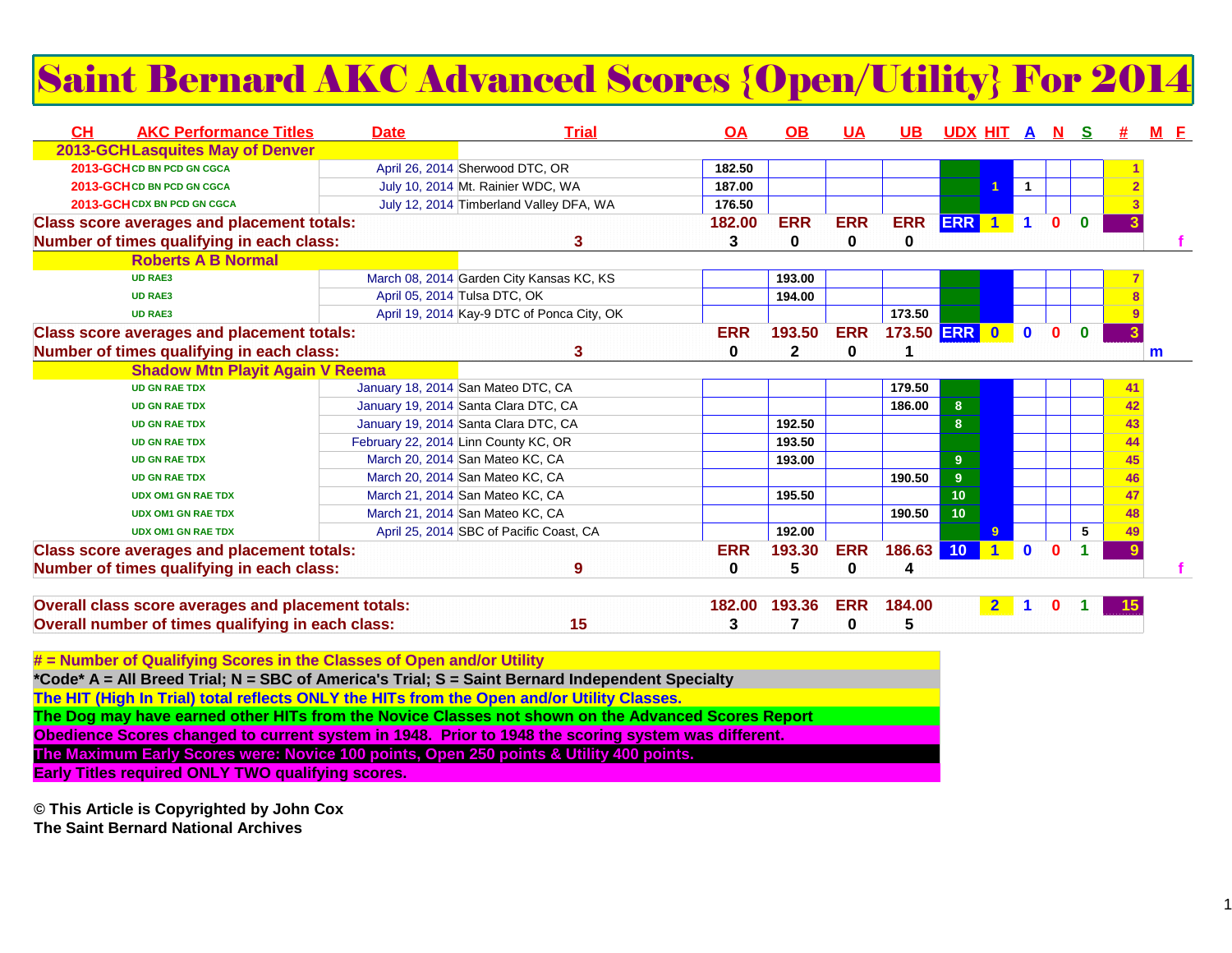|                  | <b>Saint Bernard Summary of AKC Obedience Optional Titling Classes of:</b>        |                                      |                                           |            |                  |            |            |             |                         |                                                                                     |                                                                    |                     |
|------------------|-----------------------------------------------------------------------------------|--------------------------------------|-------------------------------------------|------------|------------------|------------|------------|-------------|-------------------------|-------------------------------------------------------------------------------------|--------------------------------------------------------------------|---------------------|
|                  | <b>Beginner Novice, Graduate Novice, Graduate Open &amp; Versatility For 2014</b> |                                      |                                           |            |                  |            |            |             |                         |                                                                                     |                                                                    |                     |
| CL               | <b>AKC Performance Titles</b>                                                     | <b>Date</b>                          | <b>Trial</b>                              | <b>BNA</b> | <b>BNB</b>       | <b>GN</b>  | <b>GO</b>  | <b>VER</b>  |                         |                                                                                     |                                                                    | 1st 2nd 3rd 4th M E |
| <b>BN</b>        | <b>Agostis Ruifus</b>                                                             |                                      |                                           |            |                  |            |            |             |                         |                                                                                     |                                                                    |                     |
|                  |                                                                                   |                                      | October 18, 2014 DOTC of Anchorage, AK    |            | 181.00           |            |            |             |                         |                                                                                     |                                                                    |                     |
|                  | <b>Class score averages and placement totals:</b>                                 |                                      |                                           | <b>ERR</b> | 181.00           | <b>ERR</b> | <b>ERR</b> | <b>ERR</b>  | $\overline{\mathbf{0}}$ |                                                                                     | $\begin{array}{ c c c c c }\n\hline\n0 & 0 \\ \hline\n\end{array}$ | $\mathbf 0$         |
|                  | Number of times qualifying and in each class:                                     |                                      | 1                                         | $\bf{0}$   | $\mathbf 1$      | 0          | 0          | $\mathbf 0$ |                         |                                                                                     |                                                                    | $\mathsf{m}$        |
|                  | 2013-GCHLasquites May of Denver                                                   |                                      |                                           |            |                  |            |            |             |                         |                                                                                     |                                                                    |                     |
| GN               |                                                                                   |                                      |                                           |            |                  |            |            |             |                         |                                                                                     |                                                                    |                     |
|                  | <b>2013-GCHCD PCD BN CGCA</b>                                                     | January 19, 2014 Tualatin KC, OR     |                                           |            |                  | 191.50     |            |             | $\mathbf 1$             |                                                                                     |                                                                    |                     |
|                  | <b>2013-GCHCD PCD BN CGCA</b>                                                     |                                      | February 23, 2014 McKenzie Cascade DF, OR |            |                  | 184.00     |            |             | $\mathbf{1}$            |                                                                                     |                                                                    |                     |
|                  | <b>2013-GCHCD PCD BN GN CGCA</b>                                                  |                                      | February 24, 2014 McKenzie Cascade DF, OR |            |                  | 182.50     |            |             | $\mathbf{1}$            |                                                                                     |                                                                    |                     |
|                  | <b>Class score averages and placement totals:</b>                                 |                                      |                                           | <b>ERR</b> | <b>ERR</b>       | 186.00     | <b>ERR</b> | <b>ERR</b>  | 3 <sup>2</sup>          |                                                                                     | $\begin{array}{ c c c c c }\n\hline\n0&\mathbf{0}\n\end{array}$    | $\mathbf 0$         |
|                  | Number of times qualifying and in each class:                                     |                                      | 3                                         | 0          | 0                | 3          | 0          | 0           |                         |                                                                                     |                                                                    |                     |
|                  | <b>Lasquites Xantana V Lorenzo</b>                                                |                                      |                                           |            |                  |            |            |             |                         |                                                                                     |                                                                    |                     |
| <b>BN</b>        |                                                                                   |                                      |                                           |            |                  |            |            |             |                         |                                                                                     |                                                                    |                     |
|                  | <b>BN RN CGCA</b>                                                                 |                                      | January 11, 2014 Puyallup Valley DF, WA   |            | 185.00           |            |            |             |                         |                                                                                     |                                                                    |                     |
|                  |                                                                                   |                                      |                                           |            |                  |            |            |             |                         |                                                                                     |                                                                    |                     |
|                  | <b>Class score averages and placement totals:</b>                                 |                                      |                                           | <b>ERR</b> | 185.00           | <b>ERR</b> | <b>ERR</b> | <b>ERR</b>  | $\bullet$               |                                                                                     | $\begin{array}{ c c c c c }\n\hline\n0 & 0 \\ \hline\n\end{array}$ | $\mathbf 0$         |
|                  | Number of times qualifying and in each class:                                     |                                      | 1                                         | 0          | 1                | $\bf{0}$   | $\bf{0}$   | 0           |                         |                                                                                     |                                                                    |                     |
|                  | <b>Mistihil Pollyanna Rules</b>                                                   |                                      |                                           |            |                  |            |            |             |                         |                                                                                     |                                                                    |                     |
| <b>BN</b>        |                                                                                   |                                      |                                           |            |                  |            |            |             |                         |                                                                                     |                                                                    |                     |
|                  | <b>RN</b>                                                                         |                                      | May 31, 2014 Yakima Valley KC, WA         |            | 181.00           |            |            |             |                         |                                                                                     |                                                                    |                     |
|                  | <b>RN</b>                                                                         |                                      | June 08, 2014 Tacoma KC, WA               |            | 178.00           |            |            |             |                         |                                                                                     |                                                                    | 4                   |
|                  | <b>BN RN</b><br><b>BN RN</b>                                                      |                                      | June 21, 2014 Clackamas KC, OR            |            | 175.00<br>183.50 |            |            |             |                         |                                                                                     |                                                                    |                     |
|                  |                                                                                   |                                      | November 15, 2014 Whidbey Island KC, WA   |            |                  |            |            |             |                         |                                                                                     |                                                                    |                     |
|                  | <b>Class score averages and placement totals:</b>                                 |                                      |                                           | <b>ERR</b> | 179.38           | <b>ERR</b> | <b>ERR</b> | <b>ERR</b>  |                         | $\begin{array}{ c c c c c }\hline \textbf{0} & \textbf{0} & \textbf{0} \end{array}$ |                                                                    | $\mathbf{1}$        |
|                  | Number of times qualifying and in each class:                                     |                                      | 4                                         | 0          | 4                | 0          | 0          | 0           |                         |                                                                                     |                                                                    |                     |
|                  | <b>2014-CHMistihil Promises Promises Rules</b>                                    |                                      |                                           |            |                  |            |            |             |                         |                                                                                     |                                                                    |                     |
| <b>BN</b>        |                                                                                   |                                      |                                           |            |                  |            |            |             |                         |                                                                                     |                                                                    |                     |
| <b>2014-CHRN</b> |                                                                                   |                                      | April 25, 2014 SBC of Pacific Coast, CA   |            | 190.00           |            |            |             | $\mathbf 1$             |                                                                                     |                                                                    |                     |
| <b>2014-CHRN</b> |                                                                                   |                                      | June 22, 2014 Clackamas KC, OR            |            | 194.00           |            |            |             | $\mathbf{1}$            |                                                                                     |                                                                    |                     |
|                  | <b>2014-CHBN RN</b>                                                               |                                      | November 15, 2014 Whidbey Island KC, WA   |            | 193.50           |            |            |             |                         |                                                                                     |                                                                    | 4                   |
|                  | <b>Class score averages and placement totals:</b>                                 |                                      |                                           | <b>ERR</b> | 192.50           | <b>ERR</b> | <b>ERR</b> | ERR 2 0 0 1 |                         |                                                                                     |                                                                    |                     |
|                  | Number of times qualifying and in each class:                                     |                                      | 3                                         | 0          | 3                | 0          | 0          | $\mathbf 0$ |                         |                                                                                     |                                                                    |                     |
|                  | lebos Jenna V Arrowhead                                                           |                                      |                                           |            |                  |            |            |             |                         |                                                                                     |                                                                    |                     |
| <b>BN</b>        |                                                                                   |                                      |                                           |            |                  |            |            |             |                         |                                                                                     |                                                                    |                     |
|                  | <b>CGC</b>                                                                        | September 27, 2014 Wilmington KC, DE |                                           |            | 181.50           |            |            |             |                         |                                                                                     | 3                                                                  |                     |
|                  | <b>CGC</b>                                                                        | September 28, 2014 Wilmington KC, DE |                                           |            | 190.50           |            |            |             |                         |                                                                                     |                                                                    | 4                   |
|                  | <b>Class score averages and placement totals:</b>                                 |                                      |                                           | <b>ERR</b> | 186.00           | <b>ERR</b> | <b>ERR</b> | <b>ERR</b>  | $\mathbf{0}$            | $\mathbf{0}$                                                                        | $\overline{1}$                                                     | $\mathbf{1}$        |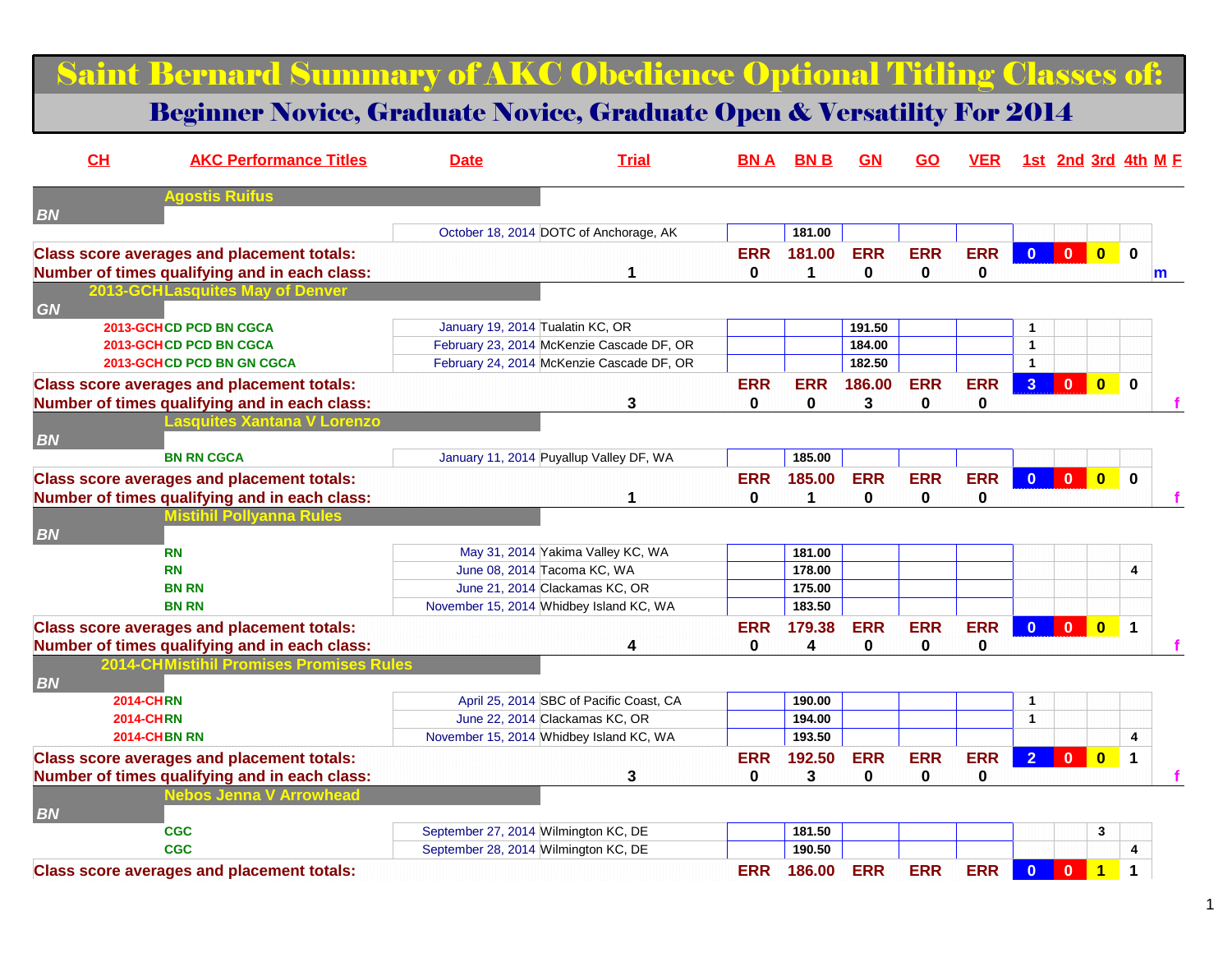| CH                                | <b>AKC Performance Titles</b>                                                                      | <b>Date</b>                  | <b>Trial</b>                             | <b>BNA</b>             | <b>BNB</b>      | GN              | <u>GO</u>       | <b>VER</b>             | 1st                  |                |                         | <b>2nd 3rd 4th M F</b>      |
|-----------------------------------|----------------------------------------------------------------------------------------------------|------------------------------|------------------------------------------|------------------------|-----------------|-----------------|-----------------|------------------------|----------------------|----------------|-------------------------|-----------------------------|
|                                   | Number of times qualifying and in each class:                                                      |                              | $\mathbf 2$                              | $\bf{0}$               | $\mathbf 2$     | 0               | 0               | 0                      |                      |                |                         |                             |
| <b>BN</b>                         | <b>2013-GCHRock And Rolls Pinball Wizard</b>                                                       |                              |                                          |                        |                 |                 |                 |                        |                      |                |                         |                             |
|                                   | 2013-GCHBN RN CGCA                                                                                 |                              | February 09, 2014 SBC of Puget Sound, WA |                        | 186.00          |                 |                 |                        |                      |                |                         |                             |
|                                   | <b>Class score averages and placement totals:</b>                                                  |                              |                                          | <b>ERR</b>             | 186.00          | <b>ERR</b>      | <b>ERR</b>      | <b>ERR</b>             | $\blacktriangleleft$ | $\mathbf{0}$   | $\overline{\mathbf{0}}$ | $\mathbf 0$                 |
|                                   | Number of times qualifying and in each class:<br>Shadow Mtn Plavit Again Sam                       |                              |                                          | $\bf{0}$               |                 | 0               | 0               | 0                      |                      |                |                         | m                           |
| <b>VER</b>                        |                                                                                                    |                              |                                          |                        |                 |                 |                 |                        |                      |                |                         |                             |
|                                   | <b>UDX OM1 GN VER RAE TDX</b>                                                                      | May 18, 2014 Oakland DTC, CA |                                          |                        |                 |                 |                 | 194.50                 |                      |                |                         |                             |
|                                   | <b>Class score averages and placement totals:</b><br>Number of times qualifying and in each class: |                              |                                          | <b>ERR</b><br>0        | <b>ERR</b><br>0 | <b>ERR</b><br>0 | <b>ERR</b><br>0 | 194.50                 |                      | $\mathbf{0}$   | $\overline{\mathbf{0}}$ | $\mathbf 0$                 |
|                                   | 2012-CHSunkatanka Piute V Loramar                                                                  |                              |                                          |                        |                 |                 |                 |                        |                      |                |                         |                             |
| <b>BN</b>                         |                                                                                                    |                              |                                          |                        |                 |                 |                 |                        |                      |                |                         |                             |
| 2012-CH                           |                                                                                                    |                              | April 25, 2014 SBC of Pacific Coast, CA  |                        | 186.00          |                 |                 |                        |                      | $\mathbf{2}$   |                         |                             |
|                                   | <b>Class score averages and placement totals:</b><br>Number of times qualifying and in each class: |                              |                                          | <b>ERR</b><br>$\bf{0}$ | 186.00          | <b>ERR</b><br>0 | <b>ERR</b><br>0 | <b>ERR</b><br>0        |                      |                | $\bf{0}$                | $\bf{0}$                    |
| <b>BN</b>                         | 2013-CHUItama Thules Peter Piper of Royalty                                                        |                              |                                          |                        |                 |                 |                 |                        |                      |                |                         |                             |
| 2013-CH                           |                                                                                                    | May 09, 2014 Holyoke KC, MA  |                                          |                        | 196.00          |                 |                 |                        |                      |                |                         |                             |
|                                   | <b>Class score averages and placement totals:</b><br>Number of times qualifying and in each class: |                              |                                          | <b>ERR</b><br>0        | 196.00          | <b>ERR</b><br>0 | <b>ERR</b><br>0 | <b>ERR</b><br>0        |                      | $\mathbf{0}$   | $\overline{\mathbf{0}}$ | $\mathbf 0$<br>$\mathsf{m}$ |
|                                   | Vest Winds Eves on Stargazing Molly                                                                |                              |                                          |                        |                 |                 |                 |                        |                      |                |                         |                             |
| <b>BN</b>                         |                                                                                                    |                              |                                          |                        |                 |                 |                 |                        |                      |                |                         |                             |
|                                   | <b>RN</b>                                                                                          | May 31, 2014 Toledo KC, OH   |                                          | 182.50                 |                 |                 |                 |                        |                      | $\mathbf{2}$   |                         |                             |
|                                   | <b>Class score averages and placement totals:</b><br>Number of times qualifying and in each class: |                              |                                          | 182.50                 | <b>ERR</b><br>0 | <b>ERR</b><br>0 | <b>ERR</b><br>0 | <b>ERR</b><br>$\bf{0}$ |                      |                | $\overline{\mathbf{0}}$ | $\mathbf 0$                 |
|                                   | Overall class averages and placement totals:                                                       |                              |                                          |                        | 182.50 185.79   | 186.00          | <b>ERR</b>      | 194.50                 | 8                    | $\overline{2}$ |                         | 3                           |
| <b>Overall qualifying scores:</b> |                                                                                                    |                              | 19                                       |                        | 14              | 3               | 0               |                        |                      |                |                         |                             |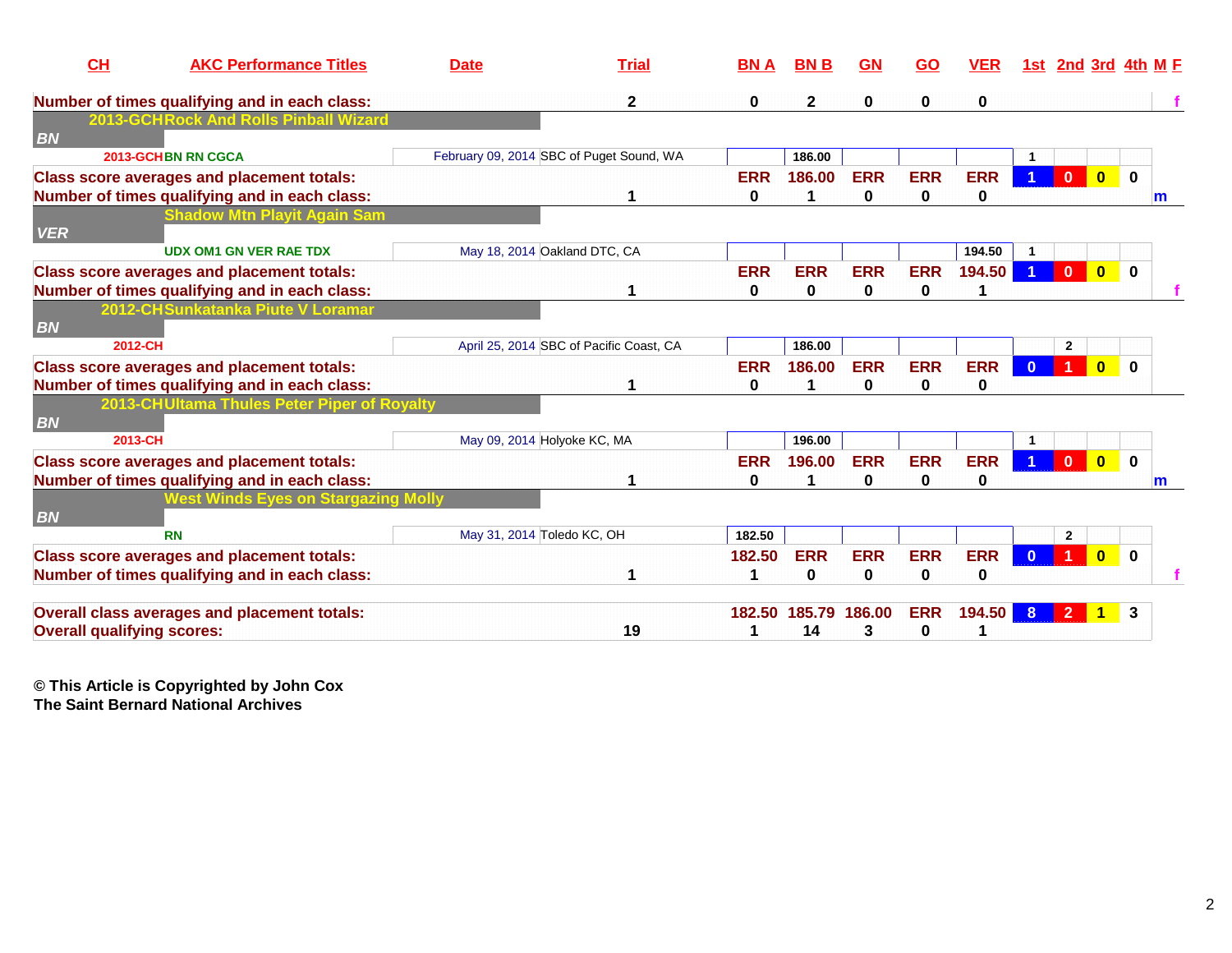#### Saint Bernard Beginner Novice {BN} Obedience Scores For 2014

| CL                  | <b>AKC Performance Titles</b>                     | <b>Date</b>                             | <b>Trial</b>                             | <b>BNA</b>   | BN B 1st 2nd 3rd 4th M E |                      |                |                         |                      |   |
|---------------------|---------------------------------------------------|-----------------------------------------|------------------------------------------|--------------|--------------------------|----------------------|----------------|-------------------------|----------------------|---|
|                     | <b>Agostis Ruifus</b>                             |                                         |                                          |              |                          |                      |                |                         |                      |   |
|                     |                                                   |                                         | October 18, 2014 DOTC of Anchorage, AK   |              | 181.00                   |                      |                |                         |                      |   |
|                     | <b>Class score averages and placement totals:</b> |                                         |                                          | <b>ERR</b>   | 181.00                   | $\mathbf{0}$         | $0-1$          | $\mathbf{0}$            | $\mathbf{0}$         |   |
|                     | Number of times qualifying and in each class:     |                                         |                                          | 0            | 1                        |                      |                |                         |                      | m |
|                     | <b>Lasquites Xantana V Lorenzo</b>                |                                         |                                          |              |                          |                      |                |                         |                      |   |
|                     | <b>BN RN CGCA</b>                                 |                                         | January 11, 2014 Puyallup Valley DF, WA  |              | 185.00                   |                      |                |                         |                      |   |
|                     | <b>Class score averages and placement totals:</b> |                                         |                                          | <b>ERR</b>   | 185.00                   | $\Omega$             | $\mathbf{0}$   | $\mathbf{0}$            | $\mathbf{0}$         |   |
|                     | Number of times qualifying and in each class:     |                                         |                                          | $\mathbf{0}$ | 1                        |                      |                |                         |                      |   |
|                     | <b>Mistihil Pollyanna Rules</b>                   |                                         |                                          |              |                          |                      |                |                         |                      |   |
|                     | <b>RN</b>                                         |                                         | May 31, 2014 Yakima Valley KC, WA        |              | 181.00                   |                      |                |                         |                      |   |
|                     | <b>RN</b>                                         | June 08, 2014 Tacoma KC, WA             |                                          |              | 178.00                   |                      |                |                         | 4                    |   |
|                     | <b>BN RN</b>                                      |                                         | June 21, 2014 Clackamas KC, OR           |              | 175.00                   |                      |                |                         |                      |   |
|                     | <b>BN RN</b>                                      | November 15, 2014 Whidbey Island KC, WA |                                          |              | 183.50                   |                      |                |                         |                      |   |
|                     | <b>Class score averages and placement totals:</b> |                                         |                                          | <b>ERR</b>   | 179.38                   | $\Omega$             | $\mathbf{0}$   | $\bf{0}$                | $\blacktriangleleft$ |   |
|                     | Number of times qualifying and in each class:     |                                         | 4                                        | $\mathbf{0}$ | 4                        |                      |                |                         |                      |   |
|                     | 2014-CHMistihil Promises Promises Rules           |                                         |                                          |              |                          |                      |                |                         |                      |   |
| <b>2014-CHRN</b>    |                                                   |                                         | April 25, 2014 SBC of Pacific Coast, CA  |              | 190.00                   | $\mathbf{1}$         |                |                         |                      |   |
| <b>2014-CHRN</b>    |                                                   |                                         | June 22, 2014 Clackamas KC, OR           |              | 194.00                   | $\blacktriangleleft$ |                |                         |                      |   |
| <b>2014-CHBN RN</b> |                                                   | November 15, 2014 Whidbey Island KC, WA |                                          |              | 193.50                   |                      |                |                         | 4                    |   |
|                     | <b>Class score averages and placement totals:</b> |                                         |                                          | <b>ERR</b>   | 192.50                   | $\overline{2}$       | $\bf{0}$       | $\bf{0}$                | $\mathbf 1$          |   |
|                     | Number of times qualifying and in each class:     |                                         | 3                                        | 0            | 3                        |                      |                |                         |                      |   |
|                     | <b>Nebos Jenna V Arrowhead</b>                    |                                         |                                          |              |                          |                      |                |                         |                      |   |
|                     | CGC                                               | September 27, 2014 Wilmington KC, DE    |                                          |              | 181.50                   |                      |                | 3                       |                      |   |
|                     | <b>CGC</b>                                        | September 28, 2014 Wilmington KC, DE    |                                          |              | 190.50                   |                      |                |                         | $\overline{4}$       |   |
|                     | <b>Class score averages and placement totals:</b> |                                         |                                          | <b>ERR</b>   | 186.00                   | $\mathbf{0}$         | $\mathbf{0}$   | $\mathbf 1$             | $\mathbf 1$          |   |
|                     | Number of times qualifying and in each class:     |                                         | 2                                        | 0            | $\mathbf{2}$             |                      |                |                         |                      |   |
|                     | 2013-GCHRock And Rolls Pinball Wizard             |                                         |                                          |              |                          |                      |                |                         |                      |   |
|                     | <b>2013-GCHBN RN CGCA</b>                         |                                         | February 09, 2014 SBC of Puget Sound, WA |              | 186.00                   | $\mathbf{1}$         |                |                         |                      |   |
|                     | <b>Class score averages and placement totals:</b> |                                         |                                          | <b>ERR</b>   | 186.00                   | $\overline{1}$       | $\overline{0}$ | $\overline{\mathbf{0}}$ | $\mathbf 0$          |   |
|                     | Number of times qualifying and in each class:     |                                         |                                          | $\mathbf{0}$ | 1                        |                      |                |                         |                      | m |
|                     | 2012-CH Sunkatanka Piute V Loramar                |                                         |                                          |              |                          |                      |                |                         |                      |   |
| 2012-CH             |                                                   |                                         | April 25, 2014 SBC of Pacific Coast, CA  |              | 186.00                   |                      | $\overline{2}$ |                         |                      |   |
|                     | <b>Class score averages and placement totals:</b> |                                         |                                          | <b>ERR</b>   | 186.00                   | $\mathbf{0}$         |                | $\bf{0}$                | $\mathbf 0$          |   |
|                     | Number of times qualifying and in each class:     |                                         |                                          | 0            | 1                        |                      |                |                         |                      |   |
|                     | 2013-CHUItama Thules Peter Piper of Royalty       |                                         |                                          |              |                          |                      |                |                         |                      |   |
| 2013-CH             |                                                   | May 09, 2014 Holyoke KC, MA             |                                          |              | 196.00                   | $\mathbf{1}$         |                |                         |                      |   |
|                     | <b>Class score averages and placement totals:</b> |                                         |                                          | <b>ERR</b>   | 196.00                   |                      | $\bf{0}$       | $\bf{0}$                | $\bf{0}$             |   |
|                     | Number of times qualifying and in each class:     |                                         | 1                                        | 0            | 1                        |                      |                |                         |                      | m |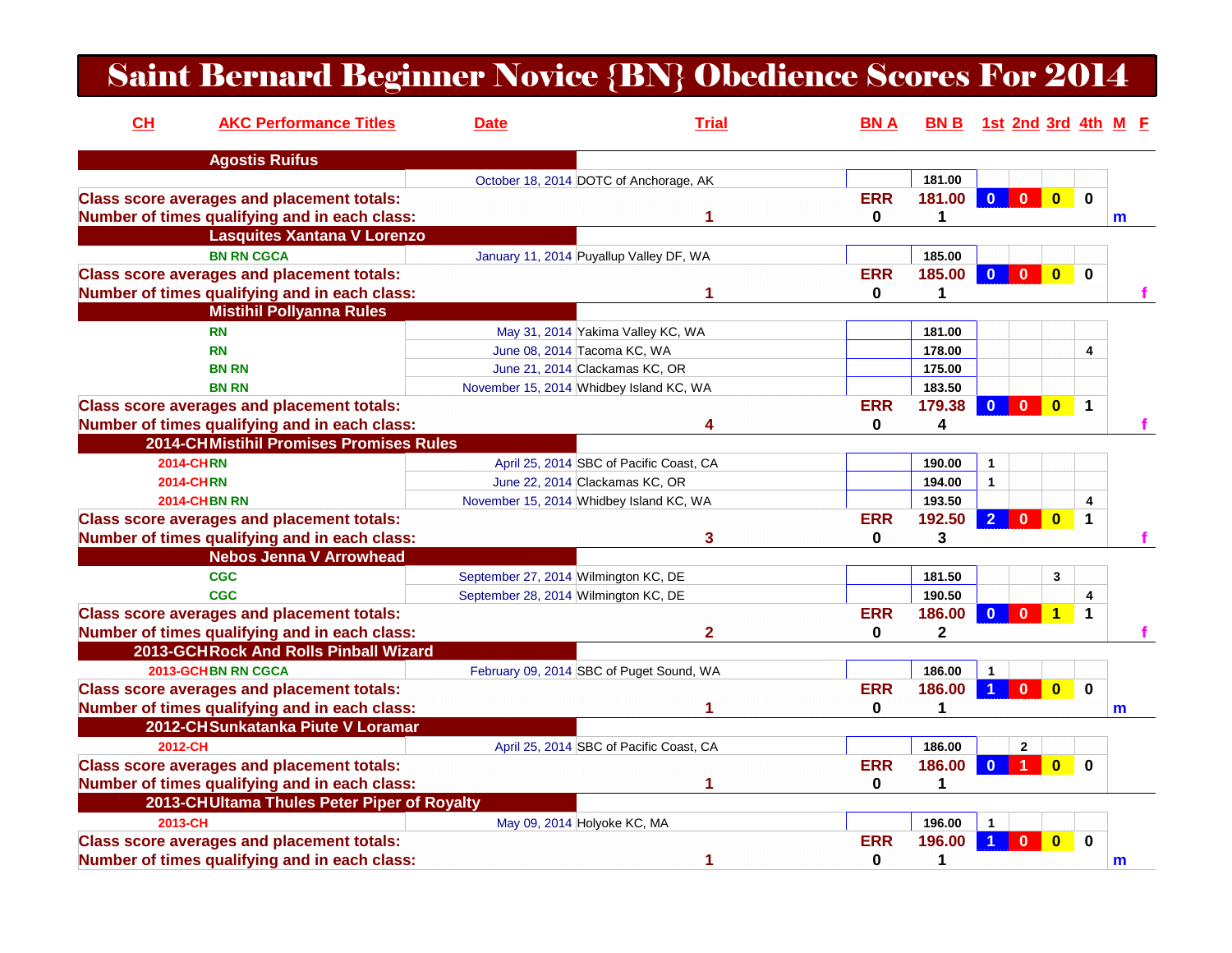| $CH$                              | <b>AKC Performance Titles</b>                     | <b>Date</b> | <u>Trial</u>               | <b>BNA</b> |            | <b>BN B</b> 1st 2nd 3rd 4th $M$ <b>F</b> |                  |  |
|-----------------------------------|---------------------------------------------------|-------------|----------------------------|------------|------------|------------------------------------------|------------------|--|
|                                   | <b>West Winds Eyes on Stargazing Molly</b>        |             |                            |            |            |                                          |                  |  |
|                                   | <b>RN</b>                                         |             | May 31, 2014 Toledo KC, OH | 182.50     |            | $\overline{2}$                           |                  |  |
|                                   | <b>Class score averages and placement totals:</b> |             |                            | 182.50     | <b>ERR</b> |                                          | $\bf{0}$         |  |
|                                   | Number of times qualifying and in each class:     |             |                            |            | 0          |                                          |                  |  |
|                                   | Overall class averages and placement totals:      |             |                            | 182.50     | 185.79     | -4                                       | $\overline{1}$ 3 |  |
| <b>Overall qualifying scores:</b> |                                                   |             | 15                         |            | 14         |                                          |                  |  |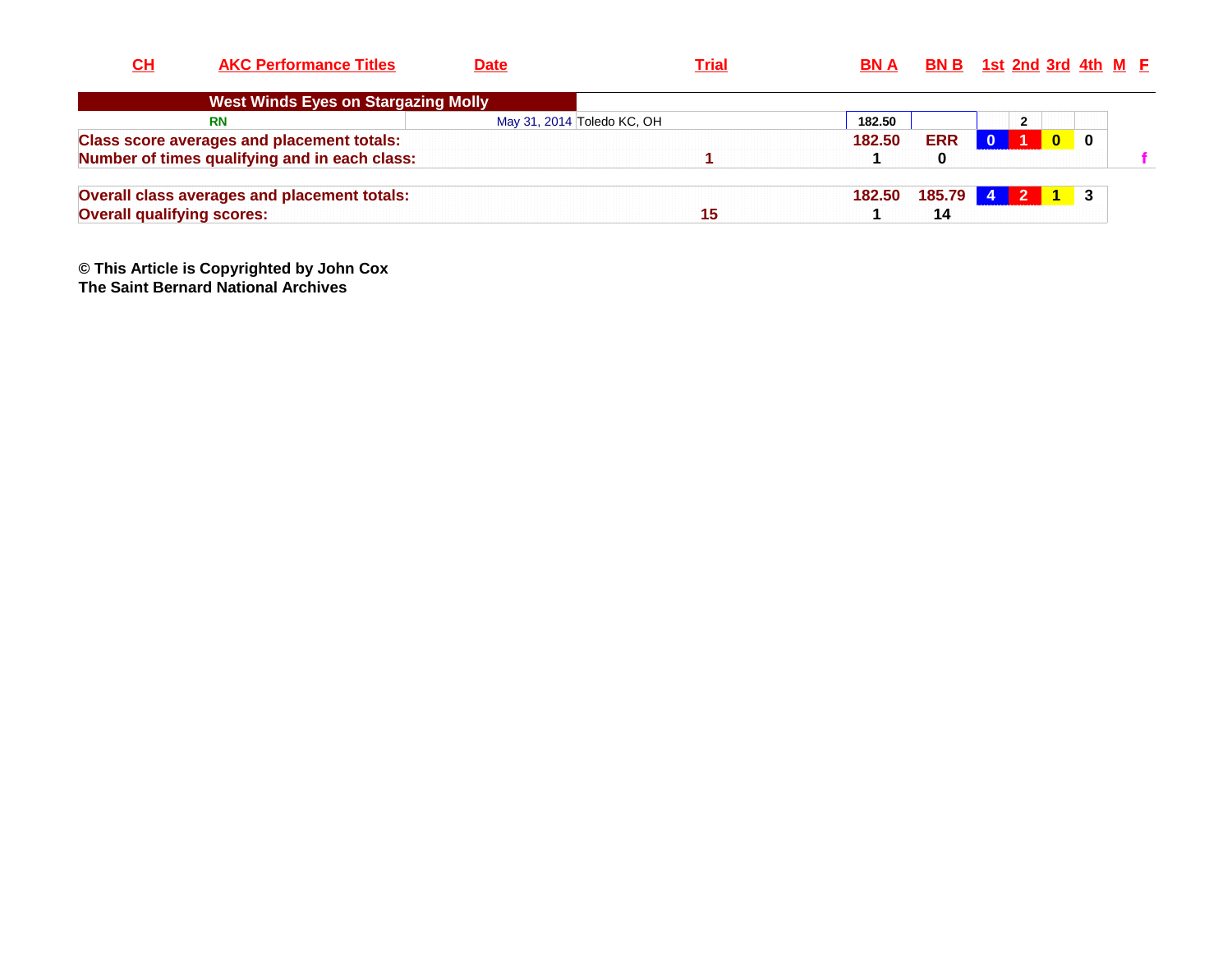#### Saint Bernard AKC Graduate Novice {GN} Obedience Scores For 2014

| CH                                | <b>AKC Performance Titles</b>                     | <b>Date</b>                      | <b>Trial</b>                              | GN     |              |              |              | <u>1st 2nd 3rd 4th M F</u> |  |
|-----------------------------------|---------------------------------------------------|----------------------------------|-------------------------------------------|--------|--------------|--------------|--------------|----------------------------|--|
|                                   | <b>2013-GCHLasquites May of Denver</b>            |                                  |                                           |        |              |              |              |                            |  |
| <b>2013-GCHCD PCD BN CGCA</b>     |                                                   | January 19, 2014 Tualatin KC, OR |                                           | 191.50 |              |              |              |                            |  |
| <b>2013-GCHCD PCD BN CGCA</b>     |                                                   |                                  | February 23, 2014 McKenzie Cascade DF, OR | 184.00 |              |              |              |                            |  |
| <b>2013-GCHCD PCD BN GN CGCA</b>  |                                                   |                                  | February 24, 2014 McKenzie Cascade DF, OR | 182.50 |              |              |              |                            |  |
|                                   | <b>Class score averages and placement totals:</b> |                                  |                                           | 186.00 | $\mathbf{3}$ | $\mathbf{0}$ | $\mathbf{0}$ | 0                          |  |
|                                   | Number of times qualifying and in each class:     |                                  |                                           |        |              |              |              |                            |  |
|                                   | Overall class averages and placement totals:      |                                  |                                           | 186.00 | $\mathbf{3}$ | - 0          | $\mathbf{0}$ | $\blacksquare$             |  |
| <b>Overall qualifying scores:</b> |                                                   |                                  |                                           |        |              |              |              |                            |  |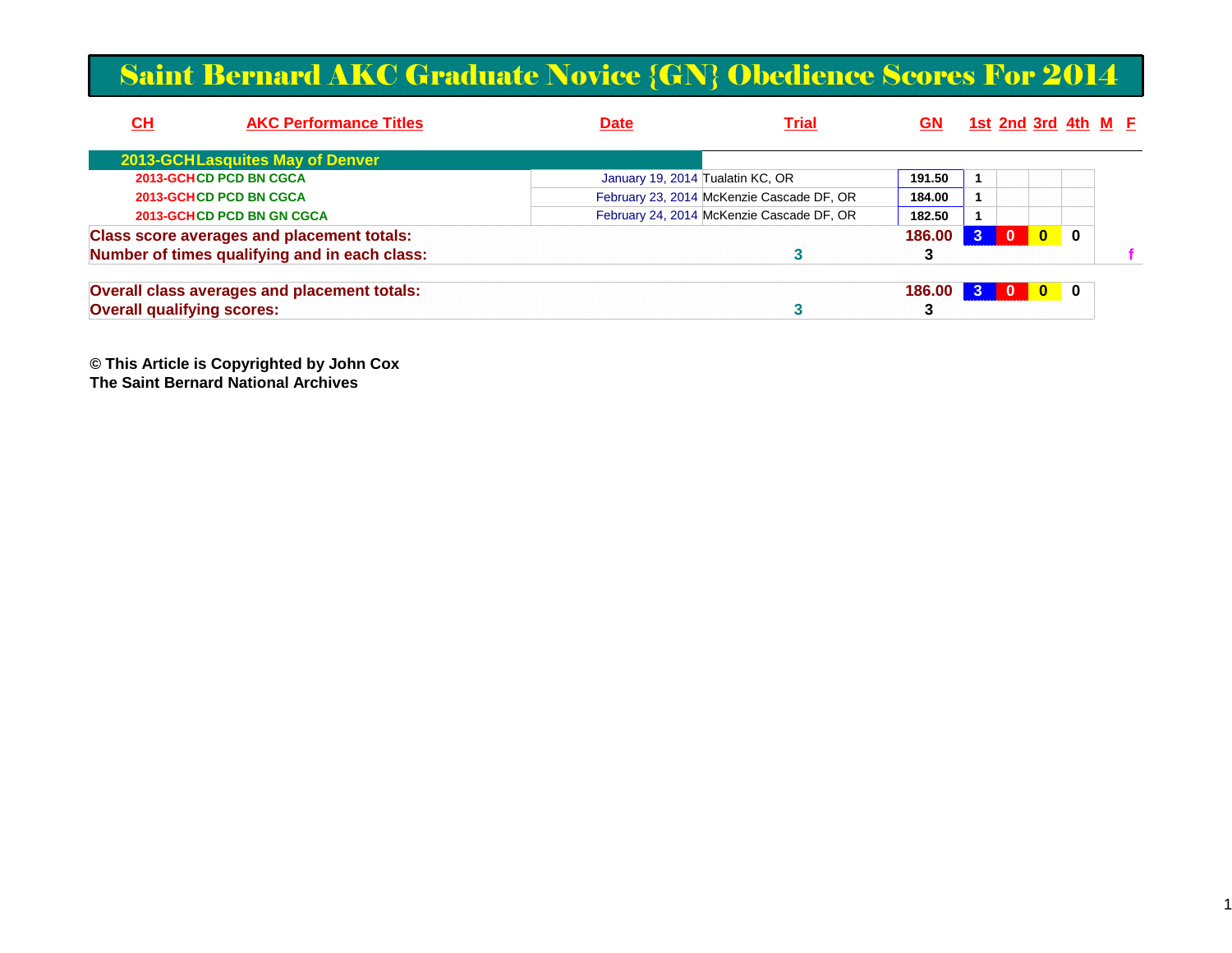#### Saint Bernard Versatility {VER} Obedience Scores For 2014

| <u>CH</u><br><b>AKC Performance Titles</b>          | <b>Date</b> | <b>Trial</b>                 |        | <u>VER 1st 2nd 3rd 4th M F</u> |  |
|-----------------------------------------------------|-------------|------------------------------|--------|--------------------------------|--|
| <b>Shadow Mtn Playit Again Sam</b>                  |             |                              |        |                                |  |
| <b>UDX OM1 GN VER RAE TDX</b>                       |             | May 18, 2014 Oakland DTC, CA | 194.50 |                                |  |
| <b>Class score averages and placement totals:</b>   |             |                              | 194.50 | 0                              |  |
| Number of times qualifying and in each class:       |             |                              |        |                                |  |
| <b>Overall class averages and placement totals:</b> |             |                              | 194.50 | $\blacksquare$                 |  |
| <b>Overall qualifying scores:</b>                   |             |                              |        |                                |  |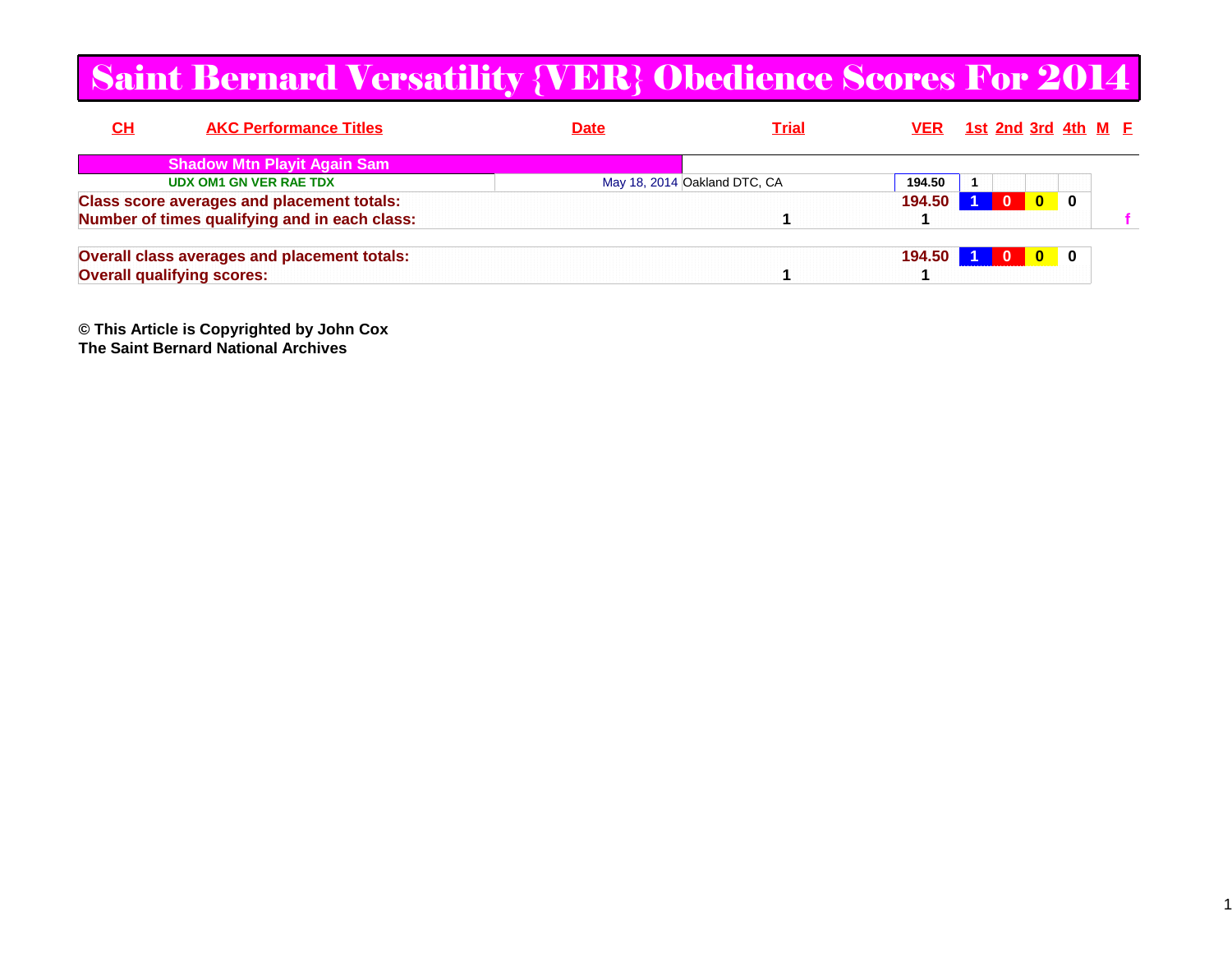#### Saint Bernard Versatility Advanced Scores For 2014

| <u>СН</u> | <b>AKC Performance Titles</b>                      | <b>Date</b> | Trial                        | VER    |  |  |
|-----------|----------------------------------------------------|-------------|------------------------------|--------|--|--|
|           | <b>Shadow Mtn Playit Again Sam</b>                 |             |                              |        |  |  |
|           | <b>UDX OM1 GN VER RAE TDX</b>                      |             | May 18, 2014 Oakland DTC, CA | 194.50 |  |  |
|           | <b>Class score averages and placement totals:</b>  |             |                              | 194.50 |  |  |
|           | Number of times qualifying in each class:          |             |                              |        |  |  |
|           | Overall class score averages and placement totals: |             |                              | 194.50 |  |  |
|           | Overall number of times qualifying in each class:  |             |                              |        |  |  |
|           |                                                    |             |                              |        |  |  |

**# = Number of Qualifying Scores in Versatility**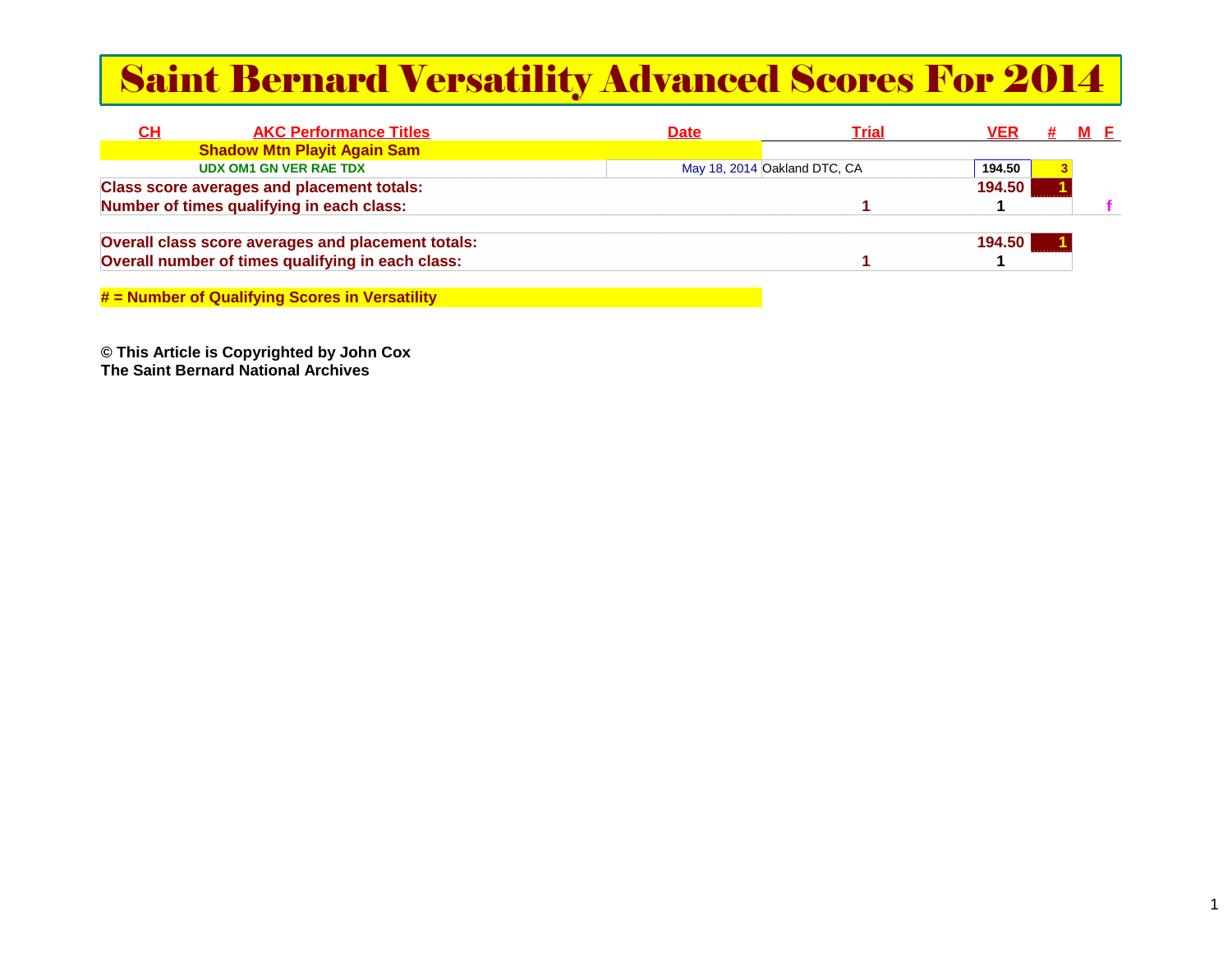#### Saint Bernard Summary of AKC Obedience Optional Titling Classes of:

Pre-Novice, Pre-Open & Pre-Utility For 2014

| CH                                | <b>AKC Performance Titles</b>                       | <b>Date</b>                       | <b>Trial or Test</b>                               |              |            | Pre Novice Pre Open Pre Utility 1st 2nd 3rd 4th |                |                  |                         |              | M E |
|-----------------------------------|-----------------------------------------------------|-----------------------------------|----------------------------------------------------|--------------|------------|-------------------------------------------------|----------------|------------------|-------------------------|--------------|-----|
|                                   | <b>Ike's Legacy Hector</b>                          |                                   |                                                    |              |            |                                                 |                |                  |                         |              |     |
| <b>Pre-Novice</b>                 |                                                     |                                   |                                                    |              |            |                                                 |                |                  |                         |              |     |
|                                   | <b>CD BN RA</b>                                     |                                   | March 08, 2014 Queen City DTC, OK                  | 181.00       |            |                                                 |                |                  |                         |              |     |
|                                   | <b>CD BN RA</b>                                     |                                   | May 24, 2014 GSD DC of Greater Cincinnati          | 176.50       |            |                                                 |                | $\mathbf{2}$     |                         |              |     |
|                                   | <b>CD PCD BN RA</b>                                 |                                   | August 17, 2014 Queen City DTC, OH                 | 183.00       |            |                                                 |                |                  | 3                       |              |     |
|                                   | <b>Class score averages and placement totals:</b>   |                                   |                                                    | 180.17       | <b>ERR</b> | <b>ERR</b>                                      | $\mathbf{0}$   |                  | $\overline{\mathbf{1}}$ | <sup>0</sup> |     |
|                                   | Number of times qualifying and in each class:       |                                   | 3                                                  | 3            | 0          | 0                                               |                |                  |                         |              | m   |
|                                   | 2013-GCH/2013-CHLasquites May of Denver             |                                   |                                                    |              |            |                                                 |                |                  |                         |              |     |
| <b>Pre-Novice</b>                 |                                                     |                                   |                                                    |              |            |                                                 |                |                  |                         |              |     |
|                                   | 2013-GCH/2013-CH CD BN CGCA                         | January 13, 2014 Sammamish KC, WA |                                                    | 194.50       |            |                                                 | 1              |                  |                         |              |     |
|                                   | 2013-GCH/2013-CH CD BN CGCA                         | January 16, 2014 Tualatin KC, OR  |                                                    | 186.50       |            |                                                 |                | $\overline{2}$   |                         |              |     |
|                                   | 2013-GCH/2013-CH CD BN PCD CGCA                     |                                   | January 17, 2014 Dog Fanciers Assoc. of Oregon, OR | 190.50       |            |                                                 | 1              |                  |                         |              |     |
|                                   | <b>Class score averages and placement totals:</b>   |                                   |                                                    | 190.50       | <b>ERR</b> | <b>ERR</b>                                      | 2 <sup>1</sup> |                  | $\overline{\mathbf{0}}$ | $\Omega$     |     |
|                                   | Number of times qualifying and in each class:       |                                   | 3                                                  | 3            | 0          | 0                                               |                |                  |                         |              |     |
| <b>Pre-Open</b>                   |                                                     |                                   |                                                    |              |            |                                                 |                |                  |                         |              |     |
|                                   | 2013-GCH/2013-CH CD BN PCD GN CGCA                  |                                   | July 10, 2014 Mt. Rainier WDC, WA                  |              | 188.00     |                                                 | 1              |                  |                         |              |     |
|                                   | 2013-GCH/2013-CH CD BN PCD GN CGCA                  |                                   | July 19, 2014 Portland DOC, OR                     |              | 180.50     |                                                 |                |                  | 3                       |              |     |
|                                   | 2013-GCH/2013-CH CDX BN PCD GN PCDX CGCA            | August 17, 2014 Olympic KC, WA    |                                                    |              | 188.00     |                                                 | $\mathbf{1}$   |                  |                         |              |     |
|                                   | <b>Class score averages and placement totals:</b>   |                                   |                                                    | <b>ERR</b>   | 185.50     | <b>ERR</b>                                      | 2 <sup>1</sup> | $\bf{0}$         | $\mathbf 1$             | 0            |     |
|                                   | Number of times qualifying and in each class:       |                                   | 3                                                  | $\bf{0}$     | 3          | 0                                               |                |                  |                         |              |     |
|                                   | <b>GT. Peppers Doctor Robert</b>                    |                                   |                                                    |              |            |                                                 |                |                  |                         |              |     |
| <b>Pre-Novice</b>                 |                                                     |                                   |                                                    |              |            |                                                 |                |                  |                         |              |     |
|                                   | <b>CD PCD BN RA</b>                                 |                                   | August 21, 2014 Griffin Georgia KC, GA             | 189.00       |            |                                                 |                | $\mathbf{2}$     |                         |              |     |
|                                   | <b>CD PCD BN RA</b>                                 |                                   | August 22, 2014 Sawnee Mountain KC OF Georgia, GA  | 191.50       |            |                                                 | $\mathbf{1}$   |                  |                         |              |     |
|                                   | <b>Class score averages and placement totals:</b>   |                                   |                                                    | 190.25       | <b>ERR</b> | <b>ERR</b>                                      |                |                  | $\bf{0}$                | U            |     |
|                                   | Number of times qualifying and in each class:       |                                   | $\mathbf{2}$                                       | $\mathbf{2}$ | 0          | 0                                               |                |                  |                         |              | m   |
|                                   | 2012-GCH/2009-CHShadow Mtn Playboy Atlarge Reema    |                                   |                                                    |              |            |                                                 |                |                  |                         |              |     |
| <b>Pre-Novice</b>                 |                                                     |                                   |                                                    |              |            |                                                 |                |                  |                         |              |     |
|                                   | 2012-GCH/2009-CH <sub>CD</sub> BN PCD RN            | January 18, 2014 Portland DOC, OR |                                                    | 178.00       |            |                                                 | $\mathbf{1}$   |                  |                         |              |     |
|                                   |                                                     |                                   |                                                    |              |            |                                                 |                |                  |                         |              |     |
|                                   | <b>Class score averages and placement totals:</b>   |                                   |                                                    | 178.00       | <b>ERR</b> | <b>ERR</b>                                      | $\overline{1}$ | $\mathbf{0}$     | $\overline{\mathbf{0}}$ | $\bf{0}$     |     |
|                                   | Number of times qualifying and in each class:       |                                   | 1                                                  |              | 0          | $\bf{0}$                                        |                |                  |                         |              | m   |
|                                   | <b>Overall class averages and placement totals:</b> |                                   |                                                    | 185.61       | 185.50     | <b>ERR</b>                                      |                | $6 \overline{3}$ | 2 <sub>1</sub>          | 0            |     |
|                                   |                                                     |                                   | 12                                                 | 9            | 3          | 0                                               |                |                  |                         |              |     |
| <b>Overall qualifying scores:</b> |                                                     |                                   |                                                    |              |            |                                                 |                |                  |                         |              |     |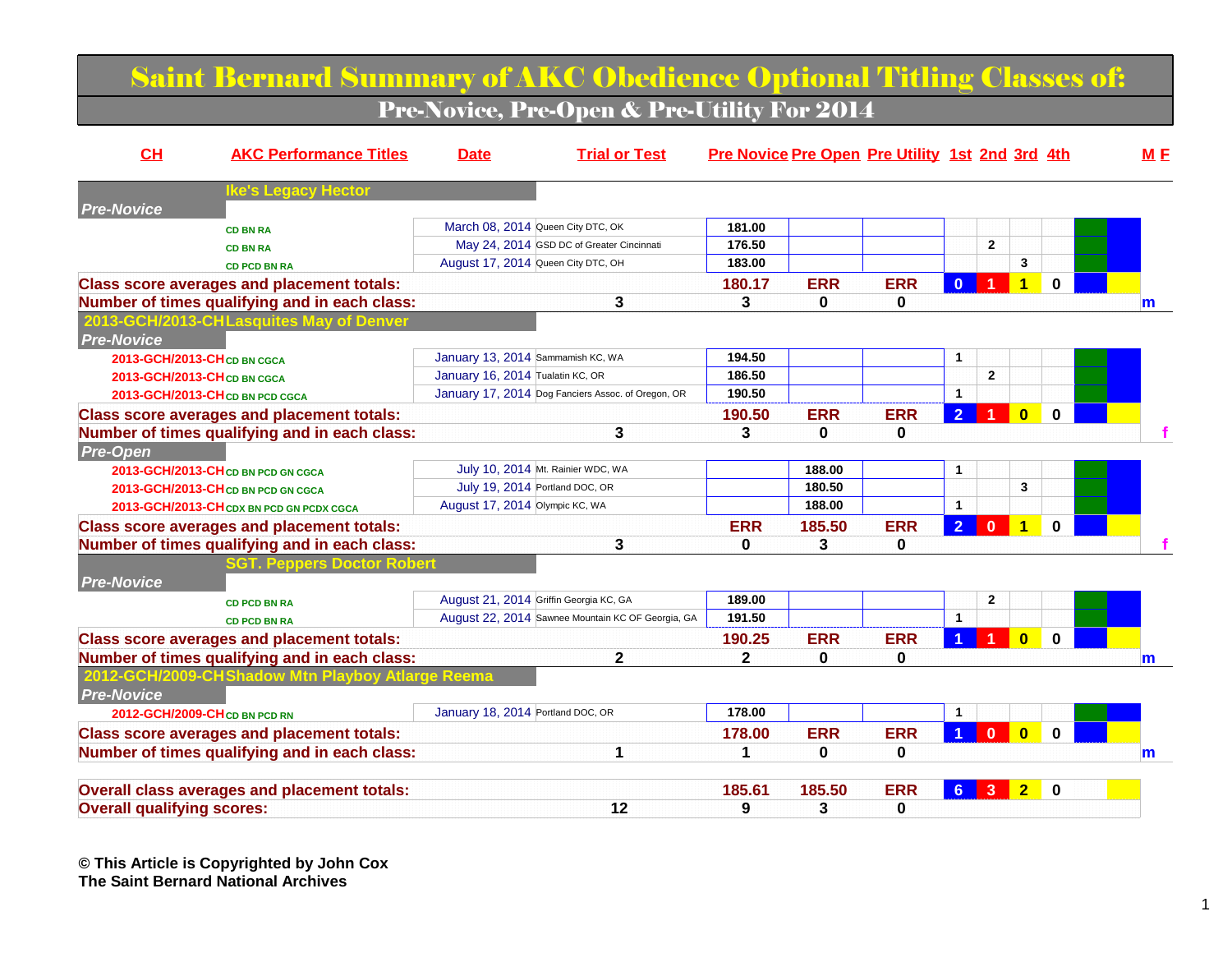#### Saint Bernard AKC Pre-Novice {PCD} Obedience Scores For 2014

| CH                                | <b>AKC Performance Titles</b>                       | <b>Date</b> | <b>Trial</b>                                       | <b>Pre Novice 1st 2nd</b> |                      |                | 3rd                     | 4th      |   |
|-----------------------------------|-----------------------------------------------------|-------------|----------------------------------------------------|---------------------------|----------------------|----------------|-------------------------|----------|---|
|                                   | <b>Ike's Legacy Hector</b>                          |             |                                                    |                           |                      |                |                         |          |   |
|                                   | <b>CD BN RA</b>                                     |             | March 08, 2014 Queen City DTC, OK                  | 181.00                    |                      |                |                         |          |   |
|                                   | <b>CD BN RA</b>                                     |             | May 24, 2014 GSD DC of Greater Cincinnati          | 176.50                    |                      | $\overline{2}$ |                         |          |   |
|                                   | <b>CD PCD BN RA</b>                                 |             | August 17, 2014 Queen City DTC, OH                 | 183.00                    |                      |                | 3                       |          |   |
|                                   | <b>Class score averages and placement totals:</b>   |             |                                                    | 180.17                    |                      |                | 1                       | 0        |   |
|                                   | Number of times qualifying and in each class:       |             | 3                                                  | 3                         |                      |                |                         |          | m |
|                                   | 2013-GCH/2013-CHLasquites May of Denver             |             |                                                    |                           |                      |                |                         |          |   |
| 2013-GCH/2013-CHCD BN CGCA        |                                                     |             | January 13, 2014 Sammamish KC, WA                  | 194.50                    | $\blacktriangleleft$ |                |                         |          |   |
| 2013-GCH/2013-CHCD BN CGCA        |                                                     |             | January 16, 2014 Tualatin KC, OR                   | 186.50                    |                      | $\overline{2}$ |                         |          |   |
| 2013-GCH/2013-CHCD BN PCD CGCA    |                                                     |             | January 17, 2014 Dog Fanciers Assoc. of Oregon, OR | 190.50                    | 1                    |                |                         |          |   |
|                                   | <b>Class score averages and placement totals:</b>   |             |                                                    | 190.50                    | $\overline{2}$       |                | $\mathbf{0}$            | $\bf{0}$ |   |
|                                   | Number of times qualifying and in each class:       |             | 3                                                  | 3                         |                      |                |                         |          |   |
|                                   | <b>SGT. Peppers Doctor Robert</b>                   |             |                                                    |                           |                      |                |                         |          |   |
|                                   | <b>CD PCD BN RA</b>                                 |             | August 21, 2014 Griffin Georgia KC, GA             | 189.00                    |                      | $\mathbf{2}$   |                         |          |   |
|                                   | <b>CD PCD BN RA</b>                                 |             | August 22, 2014 Sawnee Mountain KC OF Georgia, GA  | 191.50                    | 1                    |                |                         |          |   |
|                                   | <b>Class score averages and placement totals:</b>   |             |                                                    | 190.25                    |                      |                | $\mathbf{0}$            | $\bf{0}$ |   |
|                                   | Number of times qualifying and in each class:       |             | $\overline{2}$                                     | $\mathbf{2}$              |                      |                |                         |          | m |
|                                   | 2012-GCH/2009-CHShadow Mtn Playboy Atlarge Reema    |             |                                                    |                           |                      |                |                         |          |   |
| 2012-GCH/2009-CHCD BN PCD RN      |                                                     |             | January 18, 2014 Portland DOC, OR                  | 178.00                    | 1                    |                |                         |          |   |
|                                   | <b>Class score averages and placement totals:</b>   |             |                                                    | 178.00                    |                      | $\Omega$       | $\overline{\mathbf{0}}$ | 0        |   |
|                                   | Number of times qualifying and in each class:       |             |                                                    |                           |                      |                |                         |          | m |
|                                   | <b>Overall class averages and placement totals:</b> |             |                                                    | 185.61                    |                      |                |                         | 0        |   |
| <b>Overall qualifying scores:</b> |                                                     |             | 9                                                  | 9                         |                      |                |                         |          |   |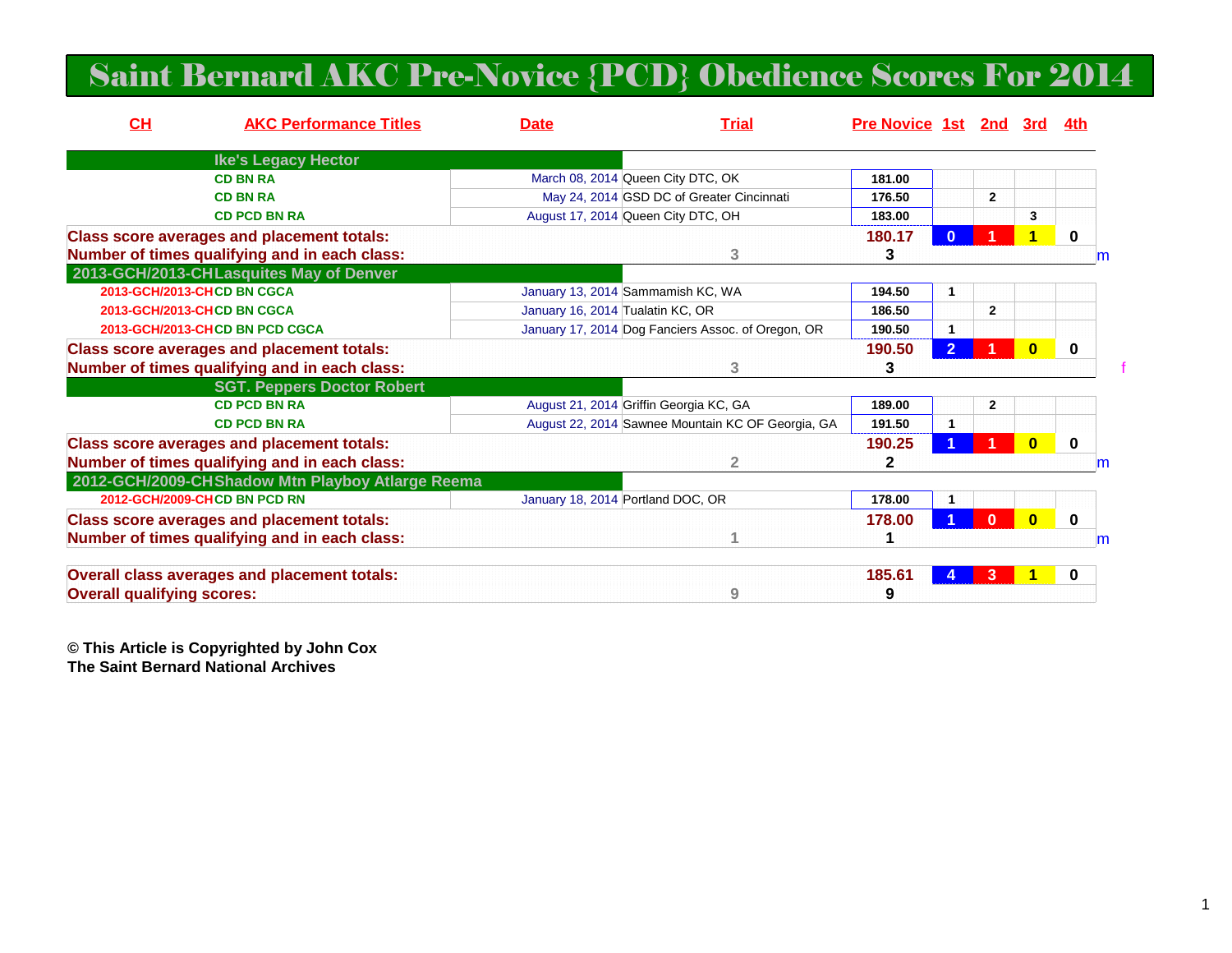#### Saint Bernard AKC Pre-Open {PCDX} Obedience Scores For 2014

| <u>СН</u>                         | <b>AKC Performance Titles</b>                     | Date | <b>Trial</b>                      | Pre Open 1st 2nd 3rd 4th M E |              |                |          |  |
|-----------------------------------|---------------------------------------------------|------|-----------------------------------|------------------------------|--------------|----------------|----------|--|
|                                   | 2013-GCH/2013-CHLasquites May of Denver           |      |                                   |                              |              |                |          |  |
|                                   | 2013-GCH/2013-CHCD BN PCD GN CGCA                 |      | July 10, 2014 Mt. Rainier WDC, WA | 188.00                       |              |                |          |  |
|                                   | 2013-GCH/2013-CHCD BN PCD GN CGCA                 |      | July 19, 2014 Portland DOC, OR    | 180.50                       |              | 3              |          |  |
|                                   | 2013-GCH/2013-CHCDX BN PCD GN PCDX CGCA           |      | August 17, 2014 Olympic KC, WA    | 188.00                       |              |                |          |  |
|                                   | <b>Class score averages and placement totals:</b> |      |                                   | 185.50                       | $\mathbf{0}$ | $\blacksquare$ | $\bf{0}$ |  |
|                                   | Number of times qualifying and in each class:     |      |                                   | 3                            |              |                |          |  |
|                                   | Overall class averages and placement totals:      |      |                                   | 185.50                       | <b>0</b>     | $\mathbf 1$    | 0        |  |
| <b>Overall qualifying scores:</b> |                                                   |      |                                   |                              |              |                |          |  |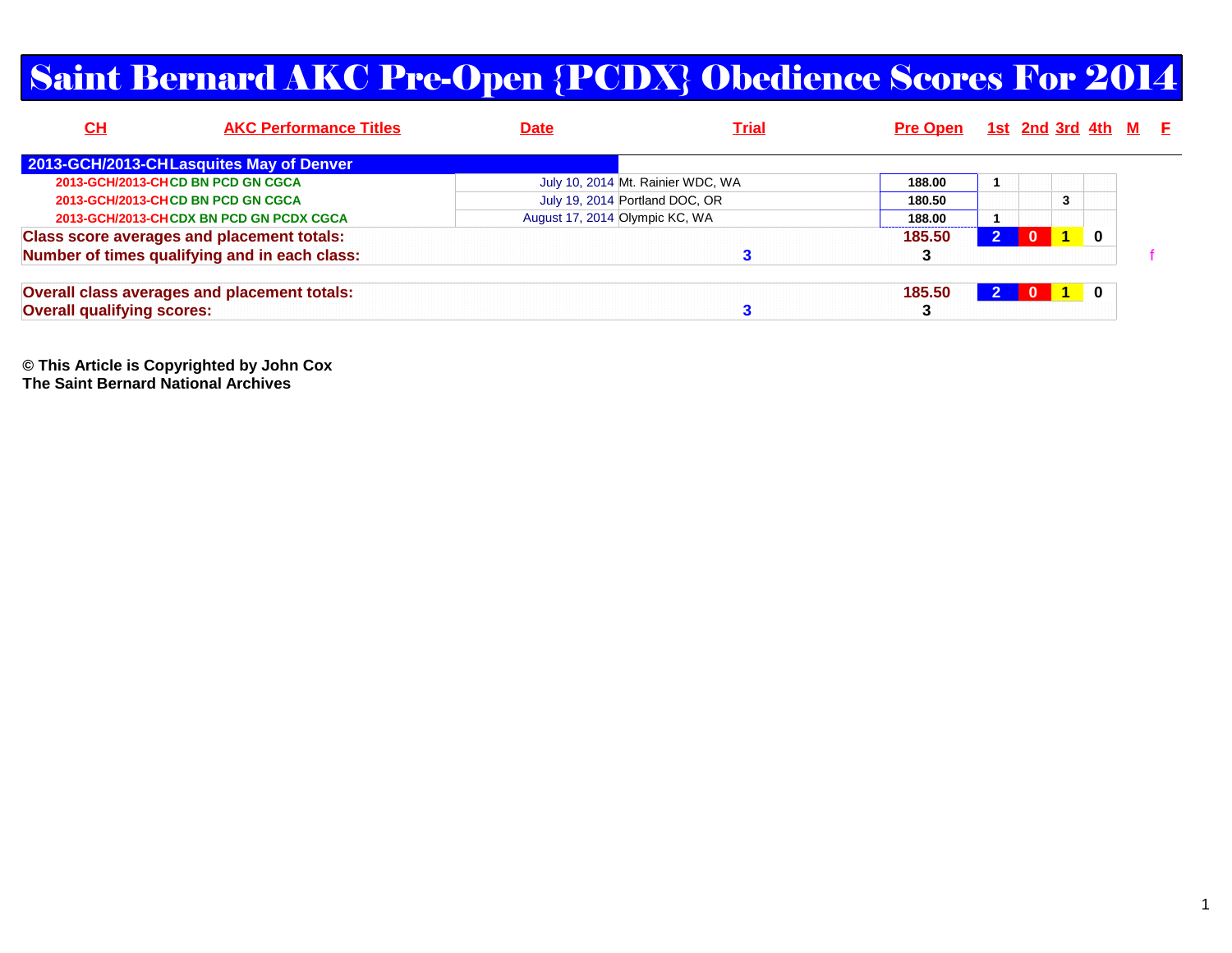## Saint Bernard Summary of AKC Rally Trials For 2014

| CH                     | <b>AKC Performance Titles</b>                 | <b>Date</b>                          | <b>Trial</b>                                         |                 |                                |   |   |                            |   |                               |    |                |                |                         |   | <b>RN-ARN-B</b> RI RA-ARA-BRE-ARE-BRM 1st 2nd 3rd 4th RAE M F |
|------------------------|-----------------------------------------------|--------------------------------------|------------------------------------------------------|-----------------|--------------------------------|---|---|----------------------------|---|-------------------------------|----|----------------|----------------|-------------------------|---|---------------------------------------------------------------|
| (1) Novice             | <b>Agostis Rufus</b>                          |                                      |                                                      |                 |                                |   |   |                            |   |                               |    |                |                |                         |   |                                                               |
|                        |                                               |                                      | October 18, 2014 DOTC of Anchorage, AK               |                 | 85                             |   |   |                            |   |                               |    |                |                |                         |   |                                                               |
| <b>Summary:</b>        |                                               |                                      |                                                      | <b>ERR</b>      |                                |   |   |                            |   | 85 ERR ERR ERR ERR ERR ## 0 0 |    |                |                | $\overline{\mathbf{0}}$ |   | $0$ ERR                                                       |
|                        | Number of times qualifying and in each class: |                                      | 1                                                    | 0               | 1                              | 0 | 0 | 0                          | 0 | 0                             | 0  |                |                |                         |   | $m$                                                           |
| (1) Novice             | <b>Clementine Rose</b>                        |                                      |                                                      |                 |                                |   |   |                            |   |                               |    |                |                |                         |   |                                                               |
|                        |                                               | October 04, 2014 Amarillo OTC, TX    |                                                      | 91              |                                |   |   |                            |   |                               |    |                |                |                         | 3 |                                                               |
|                        |                                               | October 05, 2014 Amarillo OTC, TX    |                                                      | $\overline{91}$ |                                |   |   |                            |   |                               |    |                |                |                         | 3 |                                                               |
| <b>RN-2014</b>         |                                               |                                      | November 15, 2014 Central Oklahoma Golden Retriever, | $\overline{95}$ |                                |   |   |                            |   |                               |    | 1              |                |                         |   |                                                               |
| <b>RN-2014</b>         |                                               |                                      | November 16, 2014 Central Oklahoma Golden Retriever, | 71              |                                |   |   |                            |   |                               |    | $\mathbf 1$    |                |                         |   |                                                               |
| <b>Summary:</b>        |                                               |                                      |                                                      | 87              | <b>ERR ERR ERR ERR ERR ERR</b> |   |   |                            |   |                               | #  | $\overline{2}$ | $\mathbf 0$    | $\overline{\mathbf{0}}$ |   | 2 ERR                                                         |
|                        | Number of times qualifying and in each class: |                                      | 4                                                    | 4               | Ω                              | 0 | 0 | 0                          | 0 | 0                             | 0  |                |                |                         |   |                                                               |
| (1) Novice             | 2014-CHCountry Haven Cleopatra V Kings Row    |                                      |                                                      |                 |                                |   |   |                            |   |                               |    |                |                |                         |   |                                                               |
| 2014-CH                |                                               |                                      | May 16, 2014 SBC of Southern Oregon, OR              |                 | 89                             |   |   |                            |   |                               |    | 1              | $\mathbf 2$    |                         |   |                                                               |
| 2014-CH                |                                               |                                      | May 17, 2014 SBC of Southern Oregon, OR              |                 | 88                             |   |   |                            |   |                               |    | 1              | $\mathbf{2}$   |                         |   |                                                               |
| 2014-CHRN-2014         |                                               |                                      | June 27, 2014 Lost Coast KC of California, CA        |                 | 70                             |   |   |                            |   |                               |    |                |                | 3                       |   |                                                               |
| <b>Summary:</b>        |                                               |                                      |                                                      | <b>ERR</b>      |                                |   |   | 82 ERR ERR ERR ERR ERR     |   |                               |    | ## 2           | $\overline{2}$ | $\overline{1}$          |   | $0$ ERR                                                       |
|                        | Number of times qualifying and in each class: |                                      | 3                                                    | 0               | 3                              | 0 | 0 | 0                          | 0 | 0                             | 0  |                |                |                         |   |                                                               |
| (1) Novice             | 2013-CHExcaliburs Lady of The Lake            |                                      |                                                      |                 |                                |   |   |                            |   |                               |    |                |                |                         |   |                                                               |
| 2013-CHCD              |                                               | August 23, 2014 Lawrenceville KC, GA |                                                      |                 | 99                             |   |   |                            |   |                               |    |                |                |                         | 4 |                                                               |
| <b>2013-CHCD</b>       |                                               |                                      | August 24, 2014 Conyers KC of Georgia, GA            |                 | 96                             |   |   |                            |   |                               |    | 1              |                |                         |   |                                                               |
| 2013-CH CD/RN-2014     |                                               |                                      | September 19, 2014 SBC of America #76/41/10 NY       |                 | 100                            |   |   |                            |   |                               |    | $\mathbf{1}$   |                |                         |   |                                                               |
| <b>Summary:</b>        |                                               |                                      |                                                      | <b>ERR</b>      |                                |   |   | 98 ERR ERR ERR ERR ERR     |   |                               | ## | $\overline{2}$ | $\mathbf{0}$   | $\overline{\mathbf{0}}$ |   | 1 ERR                                                         |
|                        | Number of times qualifying and in each class: |                                      | 3                                                    | 0               | 3                              | 0 | 0 | 0                          | 0 | 0                             | 0  |                |                |                         |   |                                                               |
| (1) Novice             | <b>Excaliburs Muse</b>                        |                                      |                                                      |                 |                                |   |   |                            |   |                               |    |                |                |                         |   |                                                               |
| <b>CD</b>              |                                               |                                      | September 19, 2014 SBC of America #76/41/10 NY       |                 | 99                             |   |   |                            |   |                               |    |                | $\mathbf{2}$   |                         |   |                                                               |
| <b>CD</b>              |                                               | October 25, 2014 Kennesaw KC, GA     |                                                      |                 | 99                             |   |   |                            |   |                               |    | 1              |                |                         |   |                                                               |
| <b>CD/RN-2014</b>      |                                               | October 26, 2014 Kennesaw KC, GA     |                                                      |                 | 99                             |   |   |                            |   |                               |    | 1              |                |                         |   |                                                               |
| <b>Summary:</b>        |                                               |                                      |                                                      | <b>ERR</b>      | 99                             |   |   | <b>ERR ERR ERR ERR ERR</b> |   |                               | #  | $\overline{2}$ |                | $\overline{\mathbf{0}}$ |   | 0 ERR                                                         |
|                        | Number of times qualifying and in each class: |                                      | 3                                                    | 0               | 3                              | 0 | 0 | 0                          | 0 | 0                             | 0  |                |                |                         |   |                                                               |
| (4) Advanced Excellent | <b>Howe Ranch Golden Sam-R-I</b>              |                                      |                                                      |                 |                                |   |   |                            |   |                               |    |                |                |                         |   |                                                               |
|                        | CD, BN, GN/RN, RA, RE-2011/RAE-2012           | August 15, 2014 Reno KC, NV          |                                                      |                 |                                |   |   | 79                         |   |                               |    |                |                |                         |   | 16                                                            |
|                        | CD, BN, GN/RN, RA, RE-2011/RAE-2012           | August 15, 2014 Reno KC, NV          |                                                      |                 |                                |   |   |                            |   | 79                            |    |                |                |                         |   | $\overline{16}$                                               |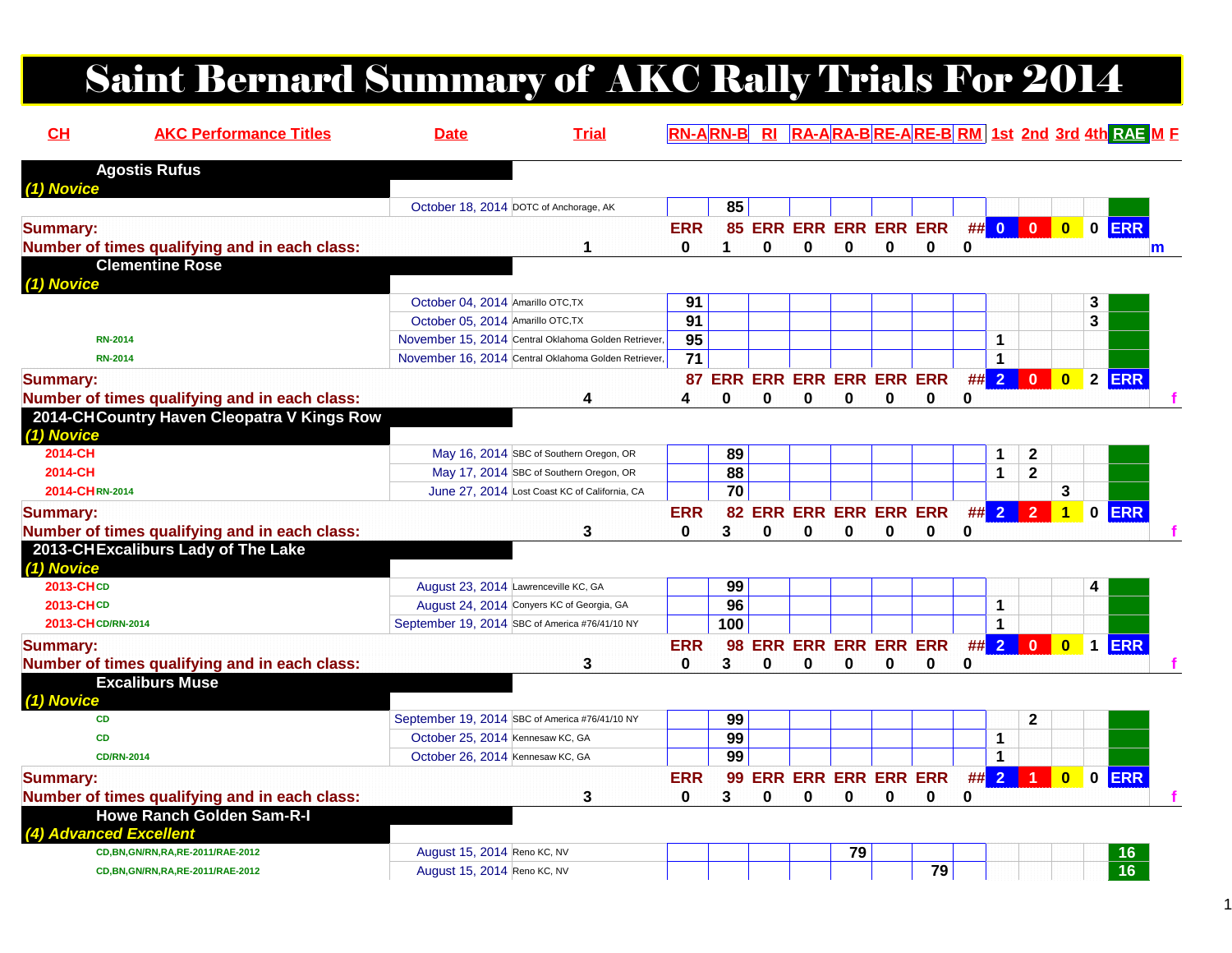| CL<br><b>AKC Performance Titles</b>           | <b>Date</b>                                     | <b>Trial</b> |    |                         |          |          |              |               |                                 |          |                  |              |           | RN-ARN-B RI RA-ARA-BRE-ARE-BRM 1st 2nd 3rd 4th RAE M E |              |
|-----------------------------------------------|-------------------------------------------------|--------------|----|-------------------------|----------|----------|--------------|---------------|---------------------------------|----------|------------------|--------------|-----------|--------------------------------------------------------|--------------|
| CD, BN, GN/RN, RA, RE-2011/RAE-2012           | August 15, 2014 Reno KC, NV                     |              |    |                         |          |          | 88           |               |                                 |          |                  |              |           | 17                                                     |              |
| CD, BN, GN/RN, RA, RE-2011/RAE-2012           | August 15, 2014 Reno KC, NV                     |              |    |                         |          |          |              |               | 98                              |          | 1                |              |           | $\overline{17}$                                        |              |
| CD, BN, GN/RN, RA, RE-2011/RAE-2012           | August 16, 2014 Reno KC, NV                     |              |    |                         |          |          | 91           |               |                                 |          |                  |              |           | $\overline{18}$                                        |              |
| CD, BN, GN/RN, RA, RE-2011/RAE-2012           | August 16, 2014 Reno KC, NV                     |              |    |                         |          |          |              |               | 86                              |          |                  |              |           | $\overline{18}$                                        |              |
| CD, BN, GN/RN, RA, RE-2011/RAE-2012           | November 14, 2014 Umpqua KC, OR                 |              |    |                         |          |          | 87           |               |                                 |          |                  |              |           | $\overline{19}$<br>4                                   |              |
| CD, BN, GN/RN, RA, RE-2011/RAE-2012           | November 14, 2014 Umpqua KC, OR                 |              |    |                         |          |          |              |               | 77                              |          |                  |              |           | $\overline{19}$                                        |              |
| CD, BN, GN/RN, RA, RE-2011/RAE-2012/RAE2-2014 | November 15, 2014 Rogue Valley KC, OR           |              |    |                         |          |          | 98           |               |                                 |          |                  | $\mathbf{2}$ |           | $\overline{20}$                                        |              |
| CD, BN, GN/RN, RA, RE-2011/RAE-2012/RAE2-2014 | November 15, 2014 Rogue Valley KC, OR           |              |    |                         |          |          |              |               | 96                              |          |                  | $\mathbf{2}$ |           | $\overline{20}$                                        |              |
| CD, BN, GN/RN, RA, RE-2011/RAE-2012/RAE2-2014 | November 16, 2014 Rogue Valley KC, OR           |              |    |                         |          |          | 93           |               |                                 |          |                  | $\mathbf{2}$ |           | $\overline{21}$                                        |              |
| CD, BN, GN/RN, RA, RE-2011/RAE-2012/RAE2-2014 | November 16, 2014 Rogue Valley KC, OR           |              |    |                         |          |          |              |               | 79                              |          |                  |              |           | $\overline{21}$                                        |              |
| <b>Summary:</b>                               |                                                 |              |    | <b>ERR ERR ERR ERR</b>  |          |          |              | <b>89 ERR</b> | 86                              | ##       | $1 \overline{3}$ |              | $\bullet$ | 21<br>$\mathbf{1}$                                     |              |
| Number of times qualifying and in each class: |                                                 | 12           | 0  | 0                       | 0        | 0        | 6            | 0             | 6                               | 0        |                  |              |           |                                                        | m            |
| <b>Howe Ranch Vera Godonkin</b>               |                                                 |              |    |                         |          |          |              |               |                                 |          |                  |              |           |                                                        |              |
| (1) Novice                                    |                                                 |              |    |                         |          |          |              |               |                                 |          |                  |              |           |                                                        |              |
|                                               | October 25, 2014 Sacramento Valley DFA, CA      |              | 87 |                         |          |          |              |               |                                 |          |                  |              |           | 4                                                      |              |
| <b>Summary:</b>                               |                                                 |              |    |                         |          |          |              |               | 87 ERR ERR ERR ERR ERR ## 0 0 0 |          |                  |              |           | 1 ERR                                                  |              |
| Number of times qualifying and in each class: |                                                 |              |    | $\mathbf{0}$            | $\bf{0}$ | $\bf{0}$ | $\mathbf 0$  | 0             | 0                               | 0        |                  |              |           |                                                        |              |
| <b>Ikes Legacy Hector</b>                     |                                                 |              |    |                         |          |          |              |               |                                 |          |                  |              |           |                                                        |              |
| (2) Advanced                                  |                                                 |              |    |                         |          |          |              |               |                                 |          |                  |              |           |                                                        |              |
| <b>BN/RN-2013</b>                             | February 16, 2014 Hamilton DTC, IN              |              |    |                         |          |          | 97           |               |                                 |          |                  |              |           |                                                        |              |
| <b>BN/RN-2013</b>                             | February 16, 2014 Hamilton DTC, IN              |              |    |                         |          |          | 96           |               |                                 |          |                  |              |           |                                                        |              |
| BN/RN-2013/RA-2014                            | March 08, 2014 Queen City DTC, OH               |              |    |                         |          |          | 94           |               |                                 |          |                  |              |           |                                                        |              |
| BN/RN-2013/RA-2014                            | March 09, 2014 Queen City DTC, OH               |              |    |                         |          |          | 92           |               |                                 |          |                  |              |           |                                                        |              |
| <b>Summary:</b>                               |                                                 |              |    | <b>ERR ERR ERR ERR</b>  |          |          |              |               | 95 ERR ERR                      |          |                  |              |           | ## 0 0 0 0 ERR                                         |              |
| Number of times qualifying and in each class: |                                                 | 4            | 0  | $\bf{0}$                | 0        | 0        | 4            | 0             | 0                               | $\bf{0}$ |                  |              |           |                                                        | $\mathsf{m}$ |
| (3) Excellent                                 |                                                 |              |    |                         |          |          |              |               |                                 |          |                  |              |           |                                                        |              |
| BN/RN-2013/RA-2014                            | May 24, 2014 GSD Club of Greater Cincinnati, OH |              |    |                         |          |          |              |               | 96                              |          |                  |              |           |                                                        |              |
| BN/RN-2013/RA-2014                            | May 25, 2014 Cincinnati KC, OH                  |              |    |                         |          |          |              |               | $\overline{72}$                 |          |                  |              |           |                                                        |              |
| BN/RN-2013/RA,RE-2014                         | June 07, 2014 Clermont Count KC, IN             |              |    |                         |          |          |              |               | 86                              |          |                  |              |           |                                                        |              |
| <b>Summary:</b>                               |                                                 |              |    | ERR ERR ERR ERR ERR ERR |          |          |              |               | 85                              |          | ## 0 0           |              | $\bullet$ | <b>ERR</b><br>$\mathbf 0$                              |              |
| Number of times qualifying and in each class: |                                                 | 3            | 0  | 0                       | 0        | 0        | 0            | 0             | 3                               | $\bf{0}$ |                  |              |           |                                                        | m            |
| (4) Advanced Excellent                        |                                                 |              |    |                         |          |          |              |               |                                 |          |                  |              |           |                                                        |              |
| CD, BN, PCD/RN-2013/RA, RE-2014               | October 03, 2014 Hamilton DTC, IN               |              |    |                         |          |          | 89           |               |                                 |          |                  |              |           |                                                        |              |
| CD, BN, PCD/RN-2013/RA, RE-2014               | October 03, 2014 Hamilton DTC, IN               |              |    |                         |          |          |              |               | 88                              |          |                  |              |           |                                                        |              |
| CD, BN, PCD/RN-2013/RA, RE-2014               | November 15, 2014 GSD of Greater Cincinnati, OH |              |    |                         |          |          | 85           |               |                                 |          |                  |              |           | $\overline{2}$                                         |              |
| CD, BN, PCD/RN-2013/RA, RE-2014               | November 15, 2014 GSD of Greater Cincinnati, OH |              |    |                         |          |          |              |               | 76                              |          |                  |              |           | $\overline{2}$                                         |              |
| <b>Summary:</b>                               |                                                 |              |    | <b>ERR ERR ERR ERR</b>  |          |          |              | <b>87 ERR</b> | 82                              |          |                  | ## 0 0 0     | $\bullet$ | $\overline{2}$<br>$\mathbf 0$                          |              |
| Number of times qualifying and in each class: |                                                 | 4            | 0  | 0                       | 0        | 0        | $\mathbf{2}$ | 0             | $\mathbf 2$                     | 0        |                  |              |           |                                                        | $\mathbf{m}$ |
| <b>Jamelles Music Man Saundalin</b>           |                                                 |              |    |                         |          |          |              |               |                                 |          |                  |              |           |                                                        |              |
| (1) Novice                                    |                                                 |              |    |                         |          |          |              |               |                                 |          |                  |              |           |                                                        |              |
|                                               | November 08, 2014 Columbus All-Breed TC, OH     |              |    | 88                      |          |          |              |               |                                 |          |                  |              |           |                                                        |              |
|                                               | November 09, 2014 Columbus All-Breed TC, OH     |              |    |                         |          |          |              |               |                                 |          |                  |              |           |                                                        |              |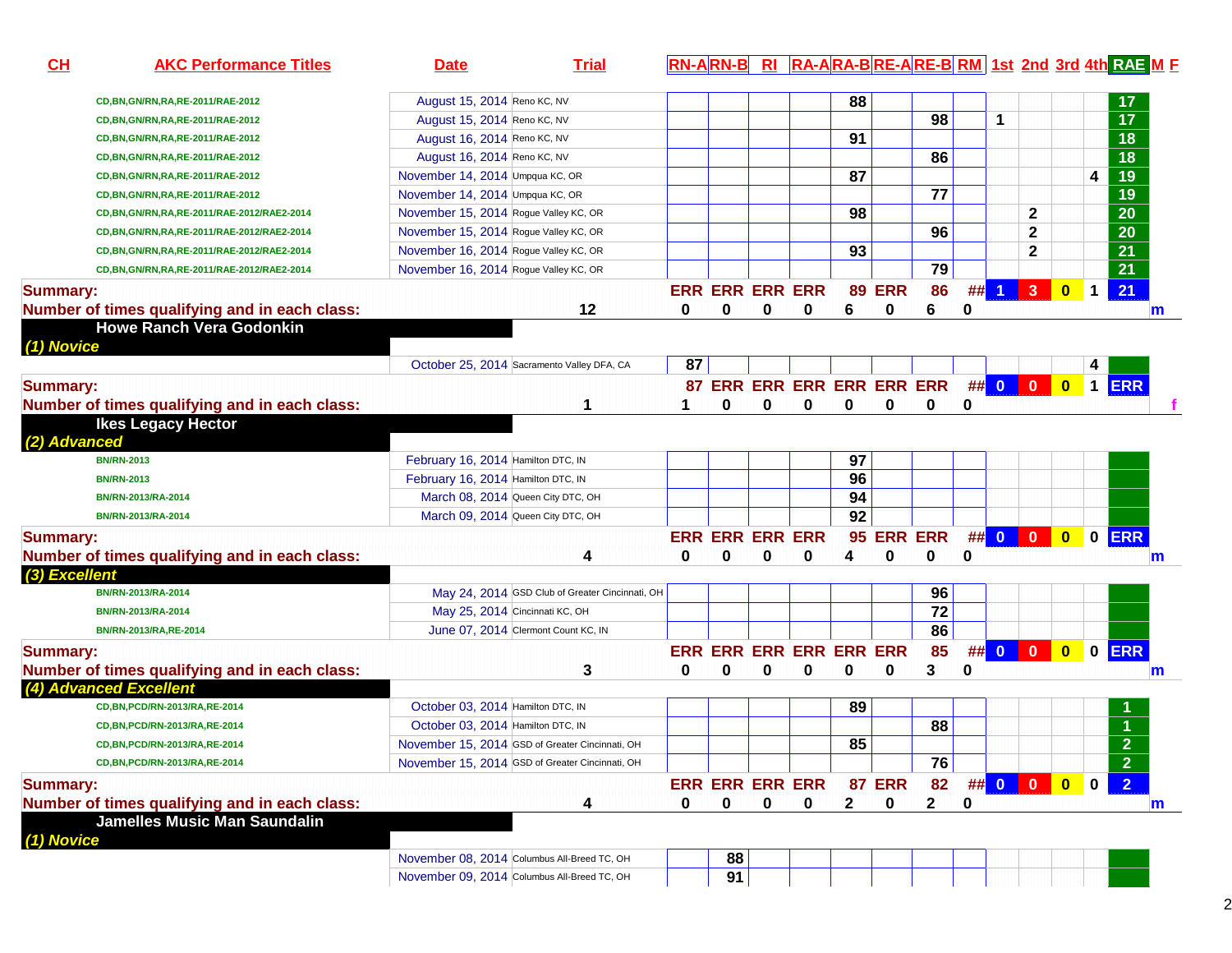| $CH$            | <b>AKC Performance Titles</b>                                                    | <b>Date</b>                              | <b>Trial</b>                                      |            | <b>RN-ARN-B</b>        |          |          |                             |          |                           |    |              |                         |                         |                | RI RA-ARA-BRE-ARE-BRM 1st 2nd 3rd 4th RAE M F |   |
|-----------------|----------------------------------------------------------------------------------|------------------------------------------|---------------------------------------------------|------------|------------------------|----------|----------|-----------------------------|----------|---------------------------|----|--------------|-------------------------|-------------------------|----------------|-----------------------------------------------|---|
| <b>RN-2014</b>  |                                                                                  | November 29, 2014 Queen City DTC, OH     |                                                   |            | 75                     |          |          |                             |          |                           |    |              |                         |                         |                |                                               |   |
| <b>RN-2014</b>  |                                                                                  | November 30, 2014 Queen City DTC, OH     |                                                   |            | 76                     |          |          |                             |          |                           |    |              |                         |                         |                |                                               |   |
| <b>Summary:</b> |                                                                                  |                                          |                                                   | <b>ERR</b> |                        |          |          | 83 ERR ERR ERR ERR ERR      |          |                           |    | ## 0         | $\mathbf{0}$            | $\overline{\mathbf{0}}$ | $\blacksquare$ | <b>ERR</b>                                    |   |
|                 | Number of times qualifying and in each class:                                    |                                          | 4                                                 | 0          | 4                      | 0        | 0        | 0                           | 0        | 0                         | 0  |              |                         |                         |                |                                               | m |
|                 | <b>Kudos to Troopers Sonny Boy</b>                                               |                                          |                                                   |            |                        |          |          |                             |          |                           |    |              |                         |                         |                |                                               |   |
| (1) Novice      |                                                                                  |                                          |                                                   |            |                        |          |          |                             |          |                           |    |              |                         |                         |                |                                               |   |
|                 |                                                                                  |                                          | September 27, 2014 Bonanza KC of Carson City, CA  |            | 70                     |          |          |                             |          |                           |    |              |                         |                         |                |                                               |   |
| <b>Summary:</b> |                                                                                  |                                          |                                                   | <b>ERR</b> |                        |          |          | 70 ERR ERR ERR ERR ERR      |          |                           |    | ## 0         | $\mathbf 0$             | $\overline{\mathbf{0}}$ |                | O ERR                                         |   |
|                 | Number of times qualifying and in each class:                                    |                                          |                                                   | 0          |                        | $\bf{0}$ | $\bf{0}$ | $\bf{0}$                    | $\bf{0}$ | 0                         | 0  |              |                         |                         |                |                                               | m |
|                 | <b>Lexus Mae</b>                                                                 |                                          |                                                   |            |                        |          |          |                             |          |                           |    |              |                         |                         |                |                                               |   |
| (1) Novice      |                                                                                  |                                          |                                                   |            |                        |          |          |                             |          |                           |    |              |                         |                         |                |                                               |   |
|                 |                                                                                  | May 08, 2014 Columbus KC, OH             |                                                   |            | 93                     |          |          |                             |          |                           |    |              | $\mathbf{2}$            |                         |                |                                               |   |
|                 |                                                                                  | August 21, 2014 Griffin Georgia KC, GA   |                                                   |            | 100                    |          |          |                             |          |                           |    |              |                         | 3                       |                |                                               |   |
| <b>RN-2014</b>  |                                                                                  |                                          | August 22, 2014 Sawnee Mountain KC of Georgia, GA |            | 100                    |          |          |                             |          |                           |    |              | $\mathbf{2}$            |                         |                |                                               |   |
| <b>Summary:</b> |                                                                                  |                                          |                                                   | <b>ERR</b> | 98                     |          |          | <b>ERR ERR ERR ERR ERR</b>  |          |                           | ## | $\mathbf{0}$ | $\overline{2}$          | 1                       | $\mathbf{0}$   | <b>ERR</b>                                    |   |
|                 | Number of times qualifying and in each class:                                    |                                          | 3                                                 | 0          | 3                      | 0        | 0        | 0                           | 0        | 0                         | 0  |              |                         |                         |                |                                               |   |
| (1) Novice      | Lord Tonka Von Joslyn-Berner                                                     |                                          |                                                   |            |                        |          |          |                             |          |                           |    |              |                         |                         |                |                                               |   |
| <b>CGC</b>      |                                                                                  |                                          | March 23, 2014 Lower Camden County DTC, NJ        |            | 70                     |          |          |                             |          |                           |    |              |                         |                         |                |                                               |   |
|                 | <b>CGC/RN-2014</b>                                                               |                                          | March 23, 2014 Lower Camden County DTC, NJ        |            | 83                     |          |          |                             |          |                           |    |              |                         |                         |                |                                               |   |
| <b>Summary:</b> |                                                                                  |                                          |                                                   | <b>ERR</b> |                        |          |          | 77 ERR ERR ERR ERR ERR      |          |                           |    | ## 0         | $\overline{\mathbf{0}}$ | $\bullet$               |                | 0 ERR                                         |   |
|                 | Number of times qualifying and in each class:                                    |                                          | $\mathbf 2$                                       | 0          | $\mathbf{2}$           | 0        | 0        | 0                           | 0        | 0                         | 0  |              |                         |                         |                |                                               | m |
|                 | <b>Melon City Understudy</b>                                                     |                                          |                                                   |            |                        |          |          |                             |          |                           |    |              |                         |                         |                |                                               |   |
| (1) Novice      |                                                                                  |                                          |                                                   |            |                        |          |          |                             |          |                           |    |              |                         |                         |                |                                               |   |
|                 |                                                                                  | March 07, 2014 Wilmington KC, DE         | March 23, 2014 Lower Camden County DTC, NJ        | 94<br>90   |                        |          |          |                             |          |                           |    | 1            |                         |                         |                |                                               |   |
|                 |                                                                                  |                                          |                                                   |            |                        |          |          |                             |          |                           |    |              |                         |                         |                |                                               |   |
| <b>Summary:</b> |                                                                                  |                                          |                                                   |            |                        |          |          | 92 ERR ERR ERR ERR ERR ERR  |          |                           |    | $##$ 1       | $\bf{0}$                | $\bf{0}$                | $\bf{0}$       | <b>ERR</b>                                    |   |
|                 | Number of times qualifying and in each class:<br><b>Mistihil Pollyanna Rules</b> |                                          | 2                                                 | 2          | 0                      | 0        | 0        | 0                           | 0        | 0                         | 0  |              |                         |                         |                |                                               |   |
| (1) Novice      |                                                                                  |                                          |                                                   |            |                        |          |          |                             |          |                           |    |              |                         |                         |                |                                               |   |
| <b>RN-2014</b>  |                                                                                  | January 14, 2014 Tacoma KC, WA           |                                                   | 77         |                        |          |          |                             |          |                           |    |              |                         |                         |                |                                               |   |
| <b>RN-2014</b>  |                                                                                  |                                          | May 31, 2014 Yakima Valley KC, WA                 |            | 87                     |          |          |                             |          |                           |    |              |                         |                         |                |                                               |   |
|                 | <b>BN/RN-2014</b>                                                                | June 08, 2014 Tacoma KC, WA              |                                                   |            | 85                     |          |          |                             |          |                           |    |              |                         |                         |                |                                               |   |
| <b>Summary:</b> |                                                                                  |                                          |                                                   | 77         |                        |          |          | 86 ERR ERR ERR ERR ERR      |          |                           |    | ## 0         | $\mathbf 0$             | $\bf{0}$                | $\bf{0}$       | <b>ERR</b>                                    |   |
|                 | Number of times qualifying and in each class:                                    |                                          | 3                                                 | 1.         | $\sim$                 |          |          | $0 \quad 0 \quad 0 \quad 0$ |          | 0                         | 0  |              |                         |                         |                |                                               |   |
| (2) Advanced    |                                                                                  |                                          |                                                   |            |                        |          |          |                             |          |                           |    |              |                         |                         |                |                                               |   |
|                 | <b>BN/RN-2014</b>                                                                | November 15, 2014 Whidbey Island KC, WA  |                                                   |            |                        |          |          | 77                          |          |                           |    |              |                         |                         |                |                                               |   |
| <b>Summary:</b> |                                                                                  |                                          |                                                   |            | <b>ERR ERR ERR ERR</b> |          |          |                             |          | 77 ERR ERR ## 0 0 0 0 ERR |    |              |                         |                         |                |                                               |   |
|                 | Number of times qualifying and in each class:                                    |                                          | 1                                                 | 0          | 0                      | 0        | 0        | 1                           | 0        | 0                         | 0  |              |                         |                         |                |                                               | f |
| (1) Novice      | 2014-CHMistihil Promises Promises Rules                                          |                                          |                                                   |            |                        |          |          |                             |          |                           |    |              |                         |                         |                |                                               |   |
| 2014-CH         |                                                                                  | February 09, 2014 SBC of Puget Sound, WA |                                                   |            | 98                     |          |          |                             |          |                           |    |              |                         |                         |                |                                               |   |
|                 |                                                                                  |                                          |                                                   |            |                        |          |          |                             |          |                           |    |              |                         |                         |                |                                               |   |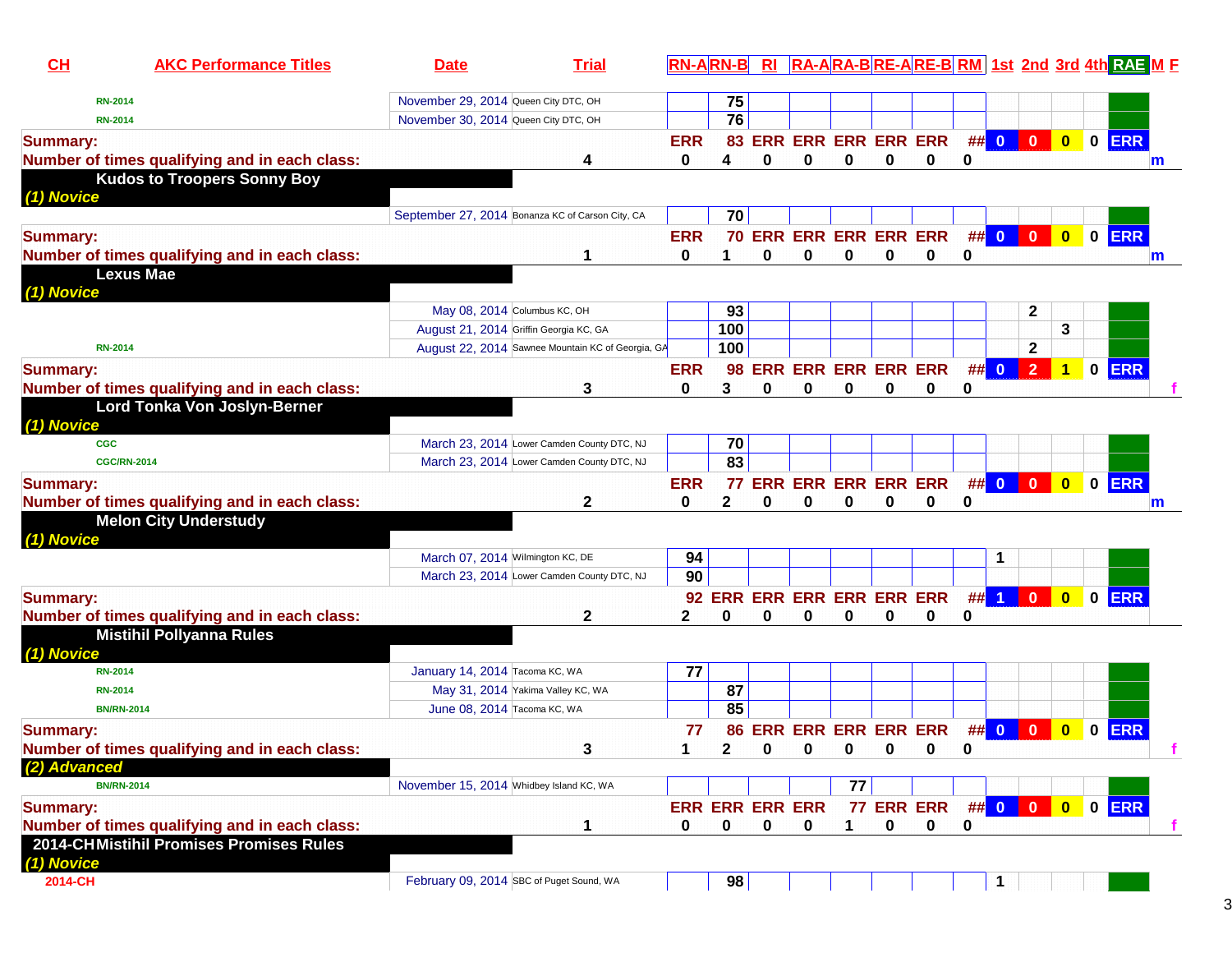| $CH$            | <b>AKC Performance Titles</b>                                    | <b>Date</b>                                | <b>Trial</b>                                      |                 | <b>RN-ARN-B</b>                 | R <sub>l</sub> |   |     |                     |                             |   |        |                      |                         |              | RA-ARA-BRE-ARE-BRM 1st 2nd 3rd 4th RAE M E |   |
|-----------------|------------------------------------------------------------------|--------------------------------------------|---------------------------------------------------|-----------------|---------------------------------|----------------|---|-----|---------------------|-----------------------------|---|--------|----------------------|-------------------------|--------------|--------------------------------------------|---|
| 2014-CHRN-2014  |                                                                  |                                            | March 29, 2014 Washington State OTC, WA           |                 | 90                              |                |   |     |                     |                             |   |        |                      |                         |              |                                            |   |
| <b>Summary:</b> |                                                                  |                                            |                                                   | <b>ERR</b>      |                                 |                |   |     |                     | 94 ERR ERR ERR ERR ERR      |   | $##$ 1 | $\overline{0}$       | $\bullet$               |              | O ERR                                      |   |
|                 | Number of times qualifying and in each class:                    |                                            | 2                                                 | $\mathbf{0}$    | 2                               | 0              | 0 | 0   | 0                   | 0                           | 0 |        |                      |                         |              |                                            |   |
| (3) Excellent   | <b>Roaming Through The Snowflakes</b>                            |                                            |                                                   |                 |                                 |                |   |     |                     |                             |   |        |                      |                         |              |                                            |   |
|                 | <b>RN/RA-2013</b>                                                |                                            | May 16, 2014 SBC of Southern Oregon, OR           |                 |                                 |                |   |     | 80                  |                             |   |        |                      |                         |              |                                            |   |
|                 | <b>RN/RA-2013</b>                                                |                                            | May 17, 2014 SBC of Southern Oregon, OR           |                 |                                 |                |   |     | 89                  |                             |   | 1      |                      |                         |              |                                            |   |
|                 | RN/RA-2013/2014-RE                                               | November 02, 2014 Southern Oregon KC, OR   |                                                   |                 |                                 |                |   |     | 87                  |                             |   |        | $\mathbf{2}$         |                         |              |                                            |   |
| <b>Summary:</b> | Number of times qualifying and in each class:                    |                                            | 3                                                 | 0               | <b>ERR ERR ERR ERR ERR</b><br>0 | 0              | 0 | 0   | 3                   | <b>85 ERR</b><br>0          | 0 | ##2    | $\blacktriangleleft$ | $\overline{\mathbf{0}}$ |              | 0 ERR<br>m                                 |   |
|                 | <b>Roberts A B Normal</b>                                        |                                            |                                                   |                 |                                 |                |   |     |                     |                             |   |        |                      |                         |              |                                            |   |
|                 | (4) Advanced Excellent                                           |                                            |                                                   |                 |                                 |                |   |     |                     |                             |   |        |                      |                         |              |                                            |   |
|                 | CDX/RN,RA,RE-2010/RAE-2011/RAE2-2012                             | February 15, 2014 OTC of Wichita Falls, TX |                                                   |                 |                                 |                |   | 100 |                     |                             |   | 1      |                      |                         |              | 28                                         |   |
|                 | CDX/RN,RA,RE-2010/RAE-2011/RAE2-2012                             | February 15, 2014 OTC of Wichita Falls, TX |                                                   |                 |                                 |                |   |     |                     | 98                          |   | 1      |                      |                         |              | 28                                         |   |
|                 | CDX/RN,RA,RE-2010/RAE-2011/RAE2-2012                             |                                            | March 07, 2014 Garden City Kansas KC, KS          |                 |                                 |                |   | 87  |                     |                             |   |        | $\mathbf{2}$         |                         |              | 29                                         |   |
|                 | CDX/RN,RA,RE-2010/RAE-2011/RAE2-2012                             |                                            | March 07, 2014 Garden City Kansas KC, KS          |                 |                                 |                |   |     |                     | 97                          |   | 1      |                      |                         |              | 29                                         |   |
|                 | CDX/RN,RA,RE-2010/RAE-2011/RAE2-2012/RAE3-2014                   |                                            | March 07, 2014 Garden City Kansas KC, KS          |                 |                                 |                |   | 97  |                     |                             |   |        |                      | 3                       |              | 30                                         |   |
|                 | CDX/RN,RA,RE-2010/RAE-2011/RAE2-2012/RAE3-2014                   |                                            | March 07, 2014 Garden City Kansas KC, KS          |                 |                                 |                |   |     |                     | 90                          |   |        | $\mathbf{2}$         |                         |              | 30                                         |   |
| <b>Summary:</b> |                                                                  |                                            |                                                   |                 | <b>ERR ERR ERR ERR</b>          |                |   |     | <b>95 ERR</b>       | 95                          |   | ## 3   | $\overline{2}$       |                         | $\mathbf{0}$ | 30                                         |   |
|                 | Number of times qualifying and in each class:                    |                                            | 6                                                 | 0               | 0                               | 0              | 0 | 3   | 0                   | 3                           | 0 |        |                      |                         |              | m                                          |   |
|                 | <b>Shadow Mtn Playit Again V Reema</b><br>(4) Advanced Excellent |                                            |                                                   |                 |                                 |                |   |     |                     |                             |   |        |                      |                         |              |                                            |   |
|                 | UDX, OM1, GN, RAE, TDX                                           |                                            | April 25, 2014 SBC of Pacific Coast, CA           |                 |                                 |                |   | 100 |                     |                             |   |        |                      |                         |              | 11                                         |   |
|                 | UDX, OM1, GN, RAE, TDX                                           |                                            | April 25, 2014 SBC of Pacific Coast, CA           |                 |                                 |                |   |     |                     | 99                          |   | 1      |                      |                         |              | $\overline{11}$                            |   |
| <b>Summary:</b> | Number of times qualifying and in each class:                    |                                            | 2                                                 | 0               | <b>ERR ERR ERR ERR</b><br>0     | 0              | 0 |     | <b>100 ERR</b><br>0 | 99<br>1                     | 0 | ## 2   | $\mathbf{0}$         | $\bf{0}$                | $\mathbf 0$  | 11                                         |   |
|                 | <b>Subzero Workin' Man</b>                                       |                                            |                                                   |                 |                                 |                |   |     |                     |                             |   |        |                      |                         |              |                                            |   |
| (1) Novice      |                                                                  |                                            |                                                   |                 |                                 |                |   |     |                     |                             |   |        |                      |                         |              |                                            |   |
|                 |                                                                  | May 24, 2014 Tanana Valley KC, AK          |                                                   | 91              |                                 |                |   |     |                     |                             |   |        |                      |                         | 4            |                                            |   |
|                 |                                                                  |                                            | May 25, 2014 Tanana Valley KC, AK                 | 76              |                                 |                |   |     |                     |                             |   |        |                      |                         |              |                                            |   |
|                 | <b>RN-2014</b>                                                   |                                            | May 26, 2014 Tanana Valley KC, AK                 | 93              |                                 |                |   |     |                     |                             |   |        |                      | 3                       |              |                                            |   |
| <b>Summary:</b> |                                                                  |                                            |                                                   | 87              |                                 |                |   |     |                     | ERR ERR ERR ERR ERR ERR     |   | ## 0 0 |                      | $\overline{1}$          |              | 1 ERR                                      |   |
|                 | Number of times qualifying and in each class:                    |                                            | 3                                                 | 3               | 0                               | 0              | 0 | 0   | 0                   | 0                           | 0 |        |                      |                         |              | m                                          |   |
| (1) Novice      | <b>Summerlyns U R My Keb V Showme</b>                            |                                            |                                                   |                 |                                 |                |   |     |                     |                             |   |        |                      |                         |              |                                            |   |
|                 |                                                                  |                                            | October 04, 2014 NewfoundInd Cloub of America, MO |                 | 91                              |                |   |     |                     |                             |   |        |                      |                         | 4            |                                            |   |
|                 |                                                                  | October 10, 2014 Mound City OTC, MO        |                                                   |                 | 82                              |                |   |     |                     |                             |   |        |                      |                         |              |                                            |   |
|                 | <b>RN-2014</b>                                                   | October 11, 2014 Mound City OTC, MO        |                                                   |                 | 95                              |                |   |     |                     |                             |   |        |                      | 3                       |              |                                            |   |
|                 | <b>RN-2014</b>                                                   | October 24, 2014 Tulsa DTC, OK             |                                                   |                 | 80                              |                |   |     |                     |                             |   |        |                      |                         |              |                                            |   |
| <b>Summary:</b> | Number of times qualifying and in each class:                    |                                            | 4                                                 | <b>ERR</b><br>0 | 4                               | 0              | 0 | 0   | 0                   | 87 ERR ERR ERR ERR ERR<br>0 | 0 |        | ## 0 0 0             | $\overline{1}$          |              | 1 ERR                                      | f |
|                 | 2012-CHSunkatanka Piute V Loramar                                |                                            |                                                   |                 |                                 |                |   |     |                     |                             |   |        |                      |                         |              |                                            |   |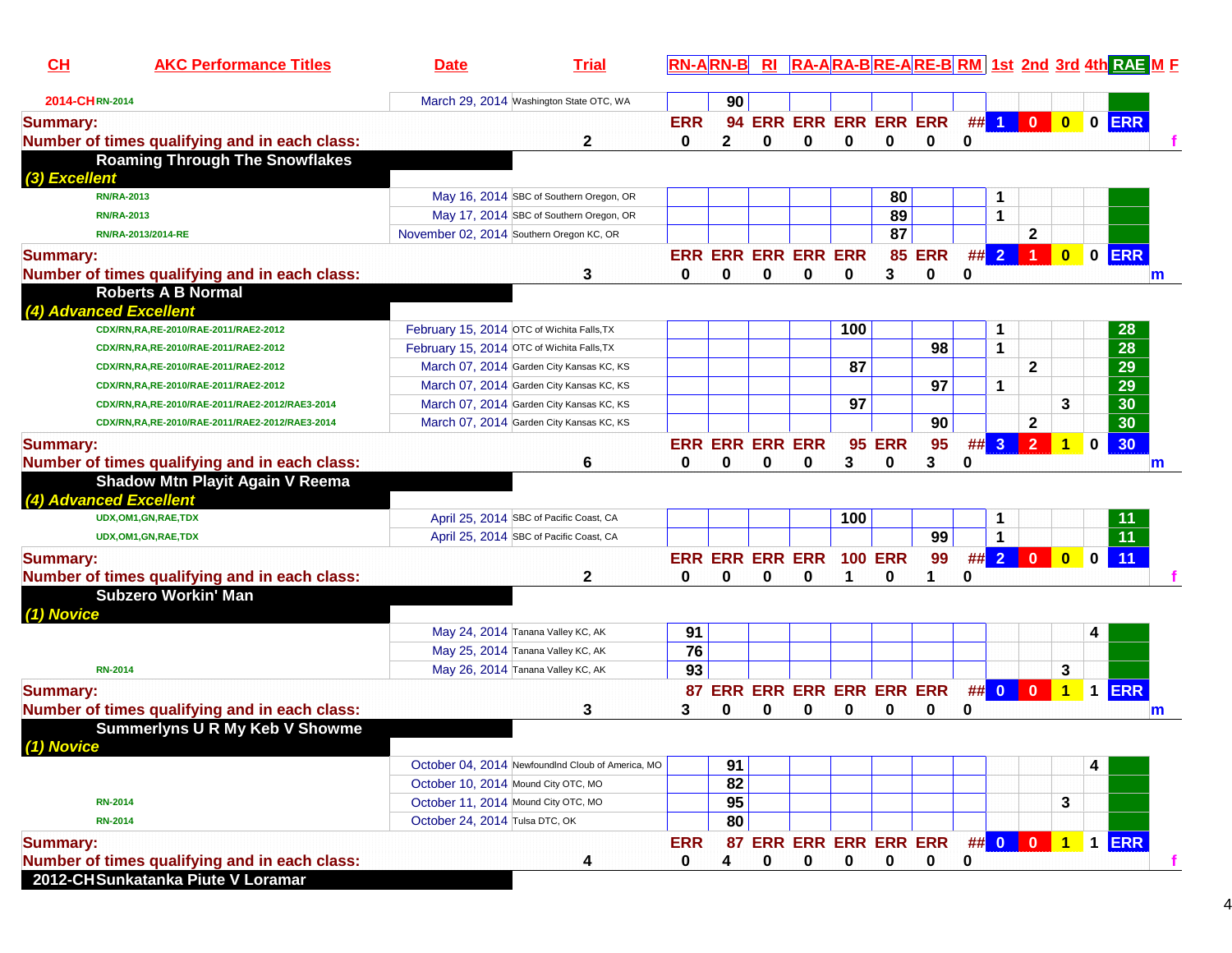| AK. | <u> Fria</u> | <b>d 4th RAE M F</b><br>│ RA-ARA-BRE-ARE-BRM 1st_2nd_3rd 4 |
|-----|--------------|------------------------------------------------------------|
|     |              |                                                            |

| (1) Novice                                            |                                                     |            |            |                                |   |                            |            |                |    |                         |                         |                                           |            |   |
|-------------------------------------------------------|-----------------------------------------------------|------------|------------|--------------------------------|---|----------------------------|------------|----------------|----|-------------------------|-------------------------|-------------------------------------------|------------|---|
| 2012-CH                                               | April 25, 2014 SBC of Pacific Coast, CA             |            | 95         |                                |   |                            |            |                |    | 1                       |                         |                                           |            |   |
| <b>Summary:</b>                                       |                                                     | <b>ERR</b> | 95         |                                |   | <b>ERR ERR ERR ERR ERR</b> |            |                | #  | $\overline{1}$          | $\overline{\mathbf{0}}$ | $\bullet$                                 | 0 ERR      |   |
| Number of times qualifying and in each class:         |                                                     | 0          |            | 0                              | 0 | $\bf{0}$                   | 0          | 0              | 0  |                         |                         |                                           |            | m |
| 2013-GCHTrademarks Aphrodite V Kashi                  |                                                     |            |            |                                |   |                            |            |                |    |                         |                         |                                           |            |   |
| (2) Advanced                                          |                                                     |            |            |                                |   |                            |            |                |    |                         |                         |                                           |            |   |
| 2013-GCHBN,RN-2013                                    | March 21, 2014 CDTC of Flint, MI                    |            |            |                                |   | 82                         |            |                |    |                         |                         |                                           |            |   |
| <b>Summary:</b>                                       |                                                     |            |            | <b>ERR ERR ERR ERR</b>         |   |                            | 82 ERR ERR |                | #  | $\mathbf{0}$            | $\mathbf{0}$            | $\overline{\mathbf{0}}$                   | 0 ERR      |   |
| Number of times qualifying and in each class:         |                                                     | 0          | 0          | 0                              | 0 |                            | 0          | 0              | 0  |                         |                         |                                           |            |   |
| 2013-GCHVicdorys Pretty In Pink Diamonds              |                                                     |            |            |                                |   |                            |            |                |    |                         |                         |                                           |            |   |
| (2) Advanced                                          |                                                     |            |            |                                |   |                            |            |                |    |                         |                         |                                           |            |   |
| 2013-GCHRN-2011                                       | July 10, 2014 Mt. Rainier WDC, WA                   |            |            |                                |   | 89                         |            |                |    |                         |                         |                                           | 4          |   |
| 2013-GCHRN-2011                                       | July 11, 2014 Mt. Rainier WDC, WA                   |            |            |                                |   | 84                         |            |                |    |                         |                         | 4                                         |            |   |
| 2013-GCHRN-2011/RA-2014                               | August 08, 2014 Evergreen Golden Retriever Club, W. |            |            |                                |   | 87                         |            |                |    |                         | $\mathbf 2$             |                                           |            |   |
| <b>Summary:</b>                                       |                                                     | <b>ERR</b> | <b>ERR</b> | <b>ERR ERR</b>                 |   | 87                         |            | <b>ERR ERR</b> | #  | $\mathbf{0}$            |                         | $\overline{2}$<br>$\overline{\mathbf{0}}$ | <b>ERR</b> |   |
| Number of times qualifying and in each class:         | 3                                                   | 0          | 0          | 0                              | 0 | 3                          | 0          | 0              | 0  |                         |                         |                                           |            |   |
| <b>West Winds Eyes On Stargazing Molly</b>            |                                                     |            |            |                                |   |                            |            |                |    |                         |                         |                                           |            |   |
| (1) Novice                                            |                                                     |            |            |                                |   |                            |            |                |    |                         |                         |                                           |            |   |
|                                                       | March 22, 2014 Ann Arbor DTC, MI                    | 98         |            |                                |   |                            |            |                |    | 1                       |                         |                                           |            |   |
| <b>RN-2014</b>                                        | May 31, 2014 Toledo KC, OH                          | 88         |            |                                |   |                            |            |                |    |                         | $\mathbf{2}$            |                                           |            |   |
| <b>Summary:</b>                                       |                                                     | 93         | <b>ERR</b> | <b>ERR ERR ERR ERR ERR</b>     |   |                            |            |                | ## | $\overline{1}$          |                         | $\mathbf 0$<br>$\mathbf{0}$               | ERR        |   |
| Number of times qualifying and in each class:         | 2                                                   | 2          | O          | 0                              | 0 | 0                          | 0          | O              | 0  |                         |                         |                                           |            |   |
| 2013-CHYukons Hogens Bernard                          |                                                     |            |            |                                |   |                            |            |                |    |                         |                         |                                           |            |   |
| (1) Novice                                            |                                                     |            |            |                                |   |                            |            |                |    |                         |                         |                                           |            |   |
| 2013-CHRN-2014                                        | July 18, 2014 Truckee Meadows DTC, CA               | 80         |            |                                |   |                            |            |                |    |                         |                         |                                           |            |   |
| <b>Summary:</b>                                       |                                                     | 80         |            | <b>ERR ERR ERR ERR ERR ERR</b> |   |                            |            |                | ## | $\overline{\mathbf{0}}$ | $\mathbf{0}$            | $\overline{\mathbf{0}}$                   | 0 ERR      |   |
| Number of times qualifying and in each class:         | 1                                                   |            | 0          | 0                              | 0 | 0                          | 0          | 0              | 0  |                         |                         |                                           |            | m |
|                                                       |                                                     |            |            |                                |   |                            |            |                |    |                         |                         |                                           |            |   |
| <b>Overall Class Averages &amp; Placement Totals:</b> |                                                     | 87         | 89         | <b>ERR ERR</b>                 |   | 90                         | 85         | 88             |    | ## 20 13                |                         | 5 <sup>5</sup><br>9                       |            |   |
| <b>Qualifying Scores:</b>                             | 82                                                  | 14         | 29         | 0                              | 0 | 21                         | 3          | 15             | 0  |                         |                         |                                           |            |   |
|                                                       |                                                     |            |            |                                |   |                            |            |                |    |                         |                         |                                           |            |   |

In the case of a Saint Bernard Specialty holding an all-breed trial with their specialty, two (2) placements are possible. One for the specialty and one for the all-breed.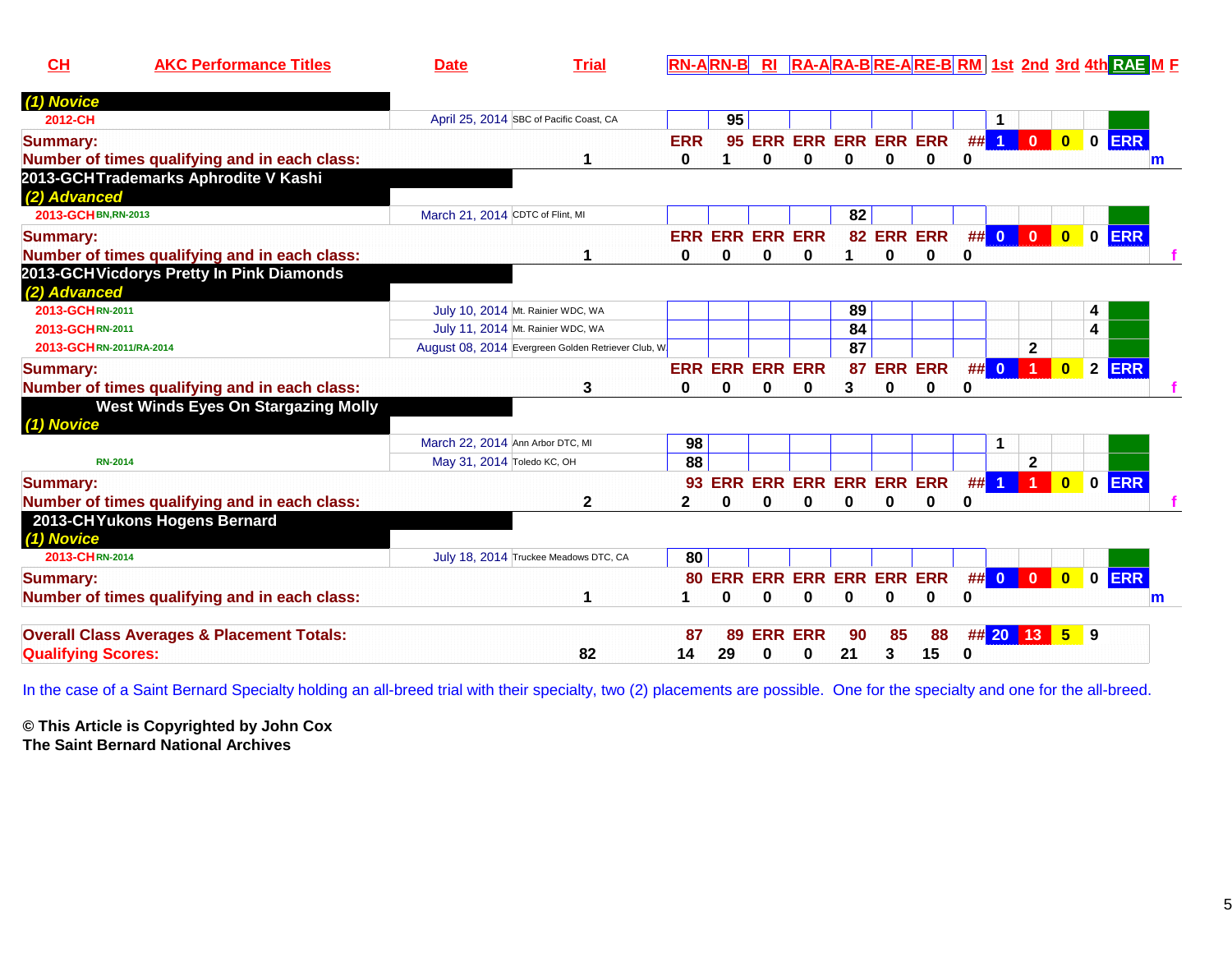# Saint Bernard Rally Novice {RN} Scores For 2014

| CH               | <b>AKC Performance Titles</b>                 | <b>Date</b>                          | <b>Trial</b>                                            | <b>RN-A</b>     | RN-B 1st 2nd 3rd 4th M F |                         |                         |                         |              |   |
|------------------|-----------------------------------------------|--------------------------------------|---------------------------------------------------------|-----------------|--------------------------|-------------------------|-------------------------|-------------------------|--------------|---|
|                  | <b>Agostis Rufus</b>                          |                                      |                                                         |                 |                          |                         |                         |                         |              |   |
|                  |                                               |                                      | October 18, 2014 DOTC of Anchorage, AK                  |                 | 85                       |                         |                         |                         |              |   |
| <b>Summary:</b>  | Number of times qualifying and in each class: |                                      | 1                                                       | <b>ERR</b><br>0 | 85<br>1                  | $\overline{0}$          | $\overline{\mathbf{0}}$ | $\mathbf{0}$            | $\bf{0}$     | m |
|                  | <b>Clementine Rose</b>                        |                                      |                                                         |                 |                          |                         |                         |                         |              |   |
|                  |                                               | October 04, 2014 Amarillo OTC, TX    |                                                         | 91              |                          |                         |                         |                         | 3            |   |
|                  |                                               | October 05, 2014 Amarillo OTC, TX    |                                                         | 91              |                          |                         |                         |                         | 3            |   |
|                  | <b>RN-2014</b>                                |                                      | November 15, 2014 Central Oklahoma Golden Retriever, OK | 95              |                          | $\mathbf 1$             |                         |                         |              |   |
|                  | <b>RN-2014</b>                                |                                      | November 16, 2014 Central Oklahoma Golden Retriever, OK | $\overline{71}$ |                          | $\mathbf{1}$            |                         |                         |              |   |
| <b>Summary:</b>  | Number of times qualifying and in each class: |                                      |                                                         | 87<br>4         | <b>ERR</b><br>0          | 2 <sup>1</sup>          | $\mathbf{0}$            | $\mathbf{0}$            | $\mathbf{2}$ |   |
|                  | 2014-CHCountry Haven Cleopatra V Kings Row    |                                      |                                                         |                 |                          |                         |                         |                         |              |   |
| 2014-CH          |                                               |                                      | May 16, 2014 SBC of Southern Oregon, OR                 |                 | 89                       | 1                       | $\mathbf{2}$            |                         |              |   |
| 2014-CH          |                                               |                                      | May 17, 2014 SBC of Southern Oregon, OR                 |                 | 88                       | $\mathbf 1$             | $\mathbf{2}$            |                         |              |   |
|                  | 2014-CHRN-2014                                |                                      | June 27, 2014 Lost Coast KC of California, CA           |                 | 70                       |                         |                         | 3                       |              |   |
| <b>Summary:</b>  | Number of times qualifying and in each class: |                                      | 3                                                       | <b>ERR</b><br>0 | 82<br>3                  | $\overline{2}$          | $\overline{2}$          | 1                       | $\bf{0}$     |   |
|                  | 2013-CHExcaliburs Lady of The Lake            |                                      |                                                         |                 |                          |                         |                         |                         |              |   |
| <b>2013-CHCD</b> |                                               |                                      | August 23, 2014 Lawrenceville KC, GA                    |                 | 99                       |                         |                         |                         | 4            |   |
| <b>2013-CHCD</b> |                                               |                                      | August 24, 2014 Conyers KC of Georgia, GA               |                 | 96                       | $\mathbf{1}$            |                         |                         |              |   |
|                  | 2013-CHCD/RN-2014                             |                                      | September 19, 2014 SBC of America #76/41/10 NY          |                 | 100                      | $\mathbf 1$             |                         |                         |              |   |
|                  |                                               |                                      |                                                         | <b>ERR</b>      | 98                       | $\overline{2}$          | $\Omega$                | $\overline{\mathbf{0}}$ | 1            |   |
| <b>Summary:</b>  | Number of times qualifying and in each class: |                                      | 3                                                       | 0               | 3                        |                         |                         |                         |              |   |
|                  | <b>Excaliburs Muse</b>                        |                                      |                                                         |                 |                          |                         |                         |                         |              |   |
|                  | CD                                            |                                      | September 19, 2014 SBC of America #76/41/10 NY          |                 | 99                       |                         | $\mathbf{2}$            |                         |              |   |
|                  | <b>CD</b>                                     | October 25, 2014 Kennesaw KC, GA     |                                                         |                 | 99                       | 1                       |                         |                         |              |   |
|                  | <b>CD/RN-2014</b>                             | October 26, 2014 Kennesaw KC, GA     |                                                         |                 | $\overline{99}$          | $\mathbf 1$             |                         |                         |              |   |
| <b>Summary:</b>  | Number of times qualifying and in each class: |                                      |                                                         | <b>ERR</b><br>0 | 99<br>3                  | $\overline{2}$          |                         | $\overline{\mathbf{0}}$ | $\mathbf 0$  |   |
|                  | <b>Howe Ranch Vera Godonkin</b>               |                                      |                                                         |                 |                          |                         |                         |                         |              |   |
|                  |                                               |                                      | October 25, 2014 Sacramento Valley DFA, CA              | 87              |                          |                         |                         |                         | 4            |   |
| <b>Summary:</b>  |                                               |                                      |                                                         | 87              | ERR                      | $\mathbf{0}$            | $\Omega$                | $\overline{\mathbf{0}}$ | 1            |   |
|                  | Number of times qualifying and in each class: |                                      |                                                         | 1               | 0                        |                         |                         |                         |              |   |
|                  | <b>Jamelles Music Man Saundalin</b>           |                                      |                                                         |                 |                          |                         |                         |                         |              |   |
|                  |                                               |                                      | November 08, 2014 Columbus All-Breed TC, OH             |                 | 88                       |                         |                         |                         |              |   |
|                  |                                               |                                      | November 09, 2014 Columbus All-Breed TC, OH             |                 | 91                       |                         |                         |                         |              |   |
|                  | <b>RN-2014</b>                                | November 29, 2014 Queen City DTC, OH |                                                         |                 | 75                       |                         |                         |                         |              |   |
|                  | <b>RN-2014</b>                                | November 30, 2014 Queen City DTC, OH |                                                         |                 | 76                       |                         |                         |                         |              |   |
| <b>Summary:</b>  |                                               |                                      |                                                         | <b>ERR</b>      | 83                       | $\overline{\mathbf{0}}$ | $\mathbf{0}$            | $\overline{\mathbf{0}}$ | 0            |   |

1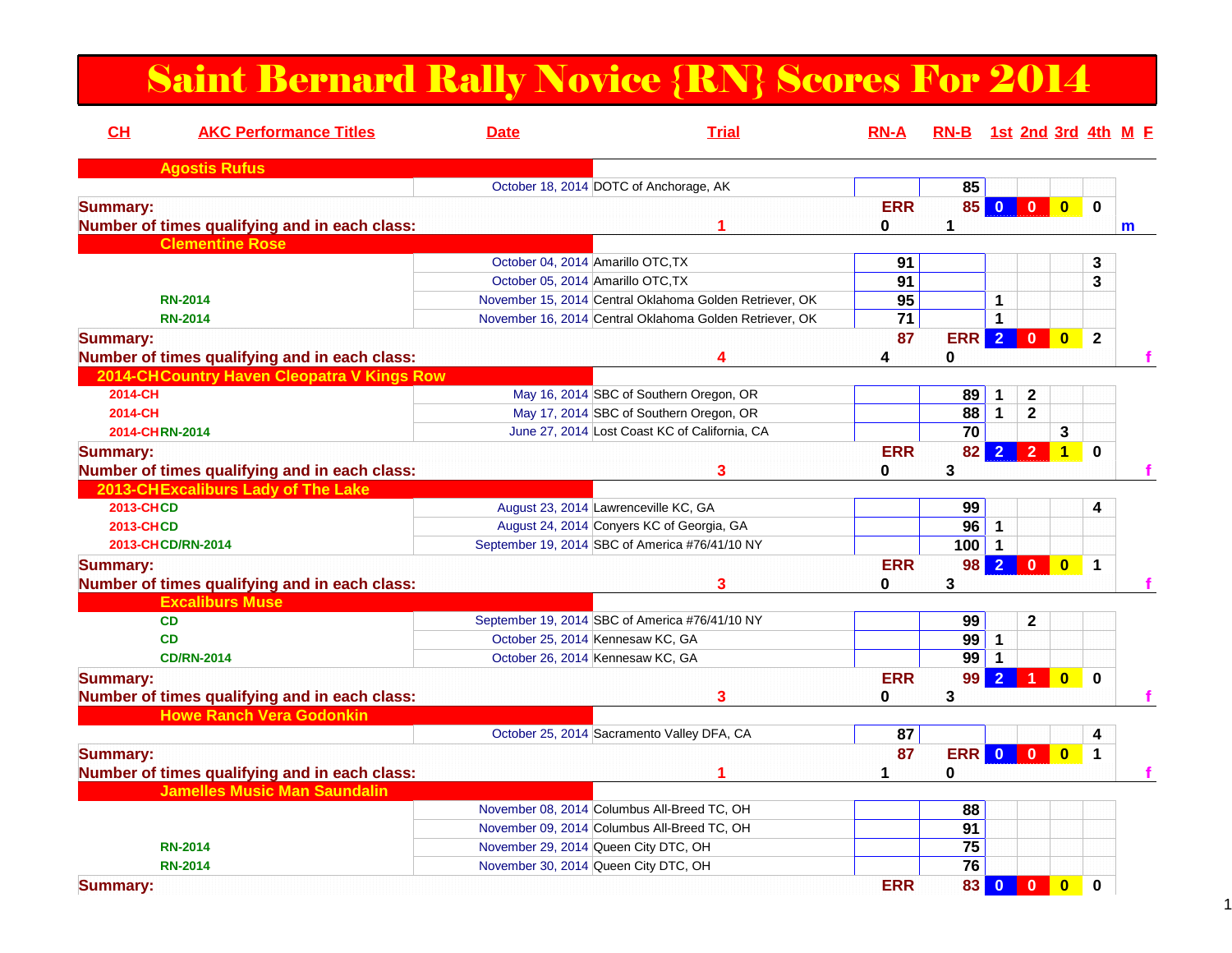| CH              | <b>AKC Performance Titles</b>                  | <b>Date</b>                    | <b>Trial</b>                                      | $RN-A$     | RN-B 1st 2nd 3rd 4th M F |                         |                                         |             |              |
|-----------------|------------------------------------------------|--------------------------------|---------------------------------------------------|------------|--------------------------|-------------------------|-----------------------------------------|-------------|--------------|
|                 | Number of times qualifying and in each class:  |                                | 4                                                 | 0          | 4                        |                         |                                         |             | m            |
|                 | <b>Kudos to Troopers Sonny Boy</b>             |                                |                                                   |            |                          |                         |                                         |             |              |
|                 |                                                |                                | September 27, 2014 Bonanza KC of Carson City, CA  |            | 70                       |                         |                                         |             |              |
| <b>Summary:</b> |                                                |                                |                                                   | <b>ERR</b> | <b>70</b>                | $\bf{0}$                | $\overline{\mathbf{0}}$<br>$\bf{0}$     | $\mathbf 0$ |              |
|                 | Number of times qualifying and in each class:  |                                |                                                   | 0          |                          |                         |                                         |             | m            |
|                 | <b>Lexus Mae</b>                               |                                |                                                   |            |                          |                         |                                         |             |              |
|                 |                                                |                                | May 08, 2014 Columbus KC, OH                      |            | 93                       |                         | $\mathbf 2$                             |             |              |
|                 |                                                |                                | August 21, 2014 Griffin Georgia KC, GA            |            | 100                      |                         | 3                                       |             |              |
|                 | <b>RN-2014</b>                                 |                                | August 22, 2014 Sawnee Mountain KC of Georgia, GA |            | 100                      |                         | $\mathbf{2}$                            |             |              |
| <b>Summary:</b> |                                                |                                |                                                   | <b>ERR</b> | 98                       |                         | $\overline{2}$<br>$\mathbf{1}$          | $\mathbf 0$ |              |
|                 | Number of times qualifying and in each class:  |                                | 3                                                 | 0          | 3                        |                         |                                         |             |              |
|                 | <b>Lord Tonka Von Joslyn-Berner</b>            |                                |                                                   |            |                          |                         |                                         |             |              |
|                 | <b>CGC</b>                                     |                                | March 23, 2014 Lower Camden County DTC, NJ        |            | 70                       |                         |                                         |             |              |
|                 | <b>CGC/RN-2014</b>                             |                                | March 23, 2014 Lower Camden County DTC, NJ        |            | $\overline{83}$          |                         |                                         |             |              |
| <b>Summary:</b> |                                                |                                |                                                   | <b>ERR</b> | 77                       | $\mathbf{0}$            | $\overline{\mathbf{0}}$<br>$\bullet$    | $\mathbf 0$ |              |
|                 | Number of times qualifying and in each class:  |                                | 2                                                 | 0          | $\mathbf 2$              |                         |                                         |             | $\mathsf{m}$ |
|                 | <b>Melon City Understudy</b>                   |                                |                                                   |            |                          |                         |                                         |             |              |
|                 |                                                |                                | March 07, 2014 Wilmington KC, DE                  | 94         |                          | 1                       |                                         |             |              |
|                 |                                                |                                | March 23, 2014 Lower Camden County DTC, NJ        | 90         |                          |                         |                                         |             |              |
| <b>Summary:</b> |                                                |                                |                                                   | 92         | <b>ERR</b>               | -1                      | $\mathbf{0}$<br>$\overline{\mathbf{0}}$ | $\bf{0}$    |              |
|                 | Number of times qualifying and in each class:  |                                | 2                                                 | 2          | 0                        |                         |                                         |             |              |
|                 | <b>Mistihil Pollyanna Rules</b>                |                                |                                                   |            |                          |                         |                                         |             |              |
|                 | <b>RN-2014</b>                                 | January 14, 2014 Tacoma KC, WA |                                                   | 77         |                          |                         |                                         |             |              |
|                 | <b>RN-2014</b>                                 |                                | May 31, 2014 Yakima Valley KC, WA                 |            | 87                       |                         |                                         |             |              |
|                 | <b>BN/RN-2014</b>                              |                                | June 08, 2014 Tacoma KC, WA                       |            | 85                       |                         |                                         |             |              |
| <b>Summary:</b> |                                                |                                |                                                   | 77         | 86                       | $\bf{0}$                | $\mathbf{0}$<br>$\bullet$               | $\mathbf 0$ |              |
|                 | Number of times qualifying and in each class:  |                                | 3                                                 |            | $\mathbf 2$              |                         |                                         |             |              |
|                 | <b>2014-CHMistihil Promises Promises Rules</b> |                                |                                                   |            |                          |                         |                                         |             |              |
| 2014-CH         |                                                |                                | February 09, 2014 SBC of Puget Sound, WA          |            | 98                       | $\mathbf{1}$            |                                         |             |              |
| 2014-CHRN-2014  |                                                |                                | March 29, 2014 Washington State OTC, WA           |            | 90                       |                         |                                         |             |              |
| <b>Summary:</b> |                                                |                                |                                                   | <b>ERR</b> | 94                       |                         | $\overline{0}$<br>$\mathbf{0}$          | $\mathbf 0$ |              |
|                 | Number of times qualifying and in each class:  |                                | $\mathbf{2}$                                      | 0          | $\mathbf 2$              |                         |                                         |             |              |
|                 | <b>Subzero Workin' Man</b>                     |                                |                                                   |            |                          |                         |                                         |             |              |
|                 |                                                |                                | May 24, 2014 Tanana Valley KC, AK                 | 91         |                          |                         |                                         | 4           |              |
|                 |                                                |                                | May 25, 2014 Tanana Valley KC, AK                 | 76         |                          |                         |                                         |             |              |
|                 | <b>RN-2014</b>                                 |                                |                                                   |            |                          |                         | 3                                       |             |              |
|                 |                                                |                                | May 26, 2014 Tanana Valley KC, AK                 | 93         |                          |                         |                                         |             |              |
| <b>Summary:</b> |                                                |                                |                                                   | 87         | <b>ERR</b>               | $\overline{\mathbf{0}}$ | $\mathbf{0}$<br>$\overline{1}$          | $\mathbf 1$ |              |
|                 | Number of times qualifying and in each class:  |                                | 3                                                 | 3          | 0                        |                         |                                         |             | $\mathbf m$  |
|                 | <b>Summerlyns U R My Keb V Showme</b>          |                                |                                                   |            |                          |                         |                                         |             |              |
|                 |                                                |                                | October 04, 2014 NewfoundInd Cloub of America, MO |            | 91                       |                         |                                         | 4           |              |
|                 |                                                |                                | October 10, 2014 Mound City OTC, MO               |            | 82                       |                         |                                         |             |              |
|                 | <b>RN-2014</b>                                 |                                | October 11, 2014 Mound City OTC, MO               |            | 95                       |                         | 3                                       |             |              |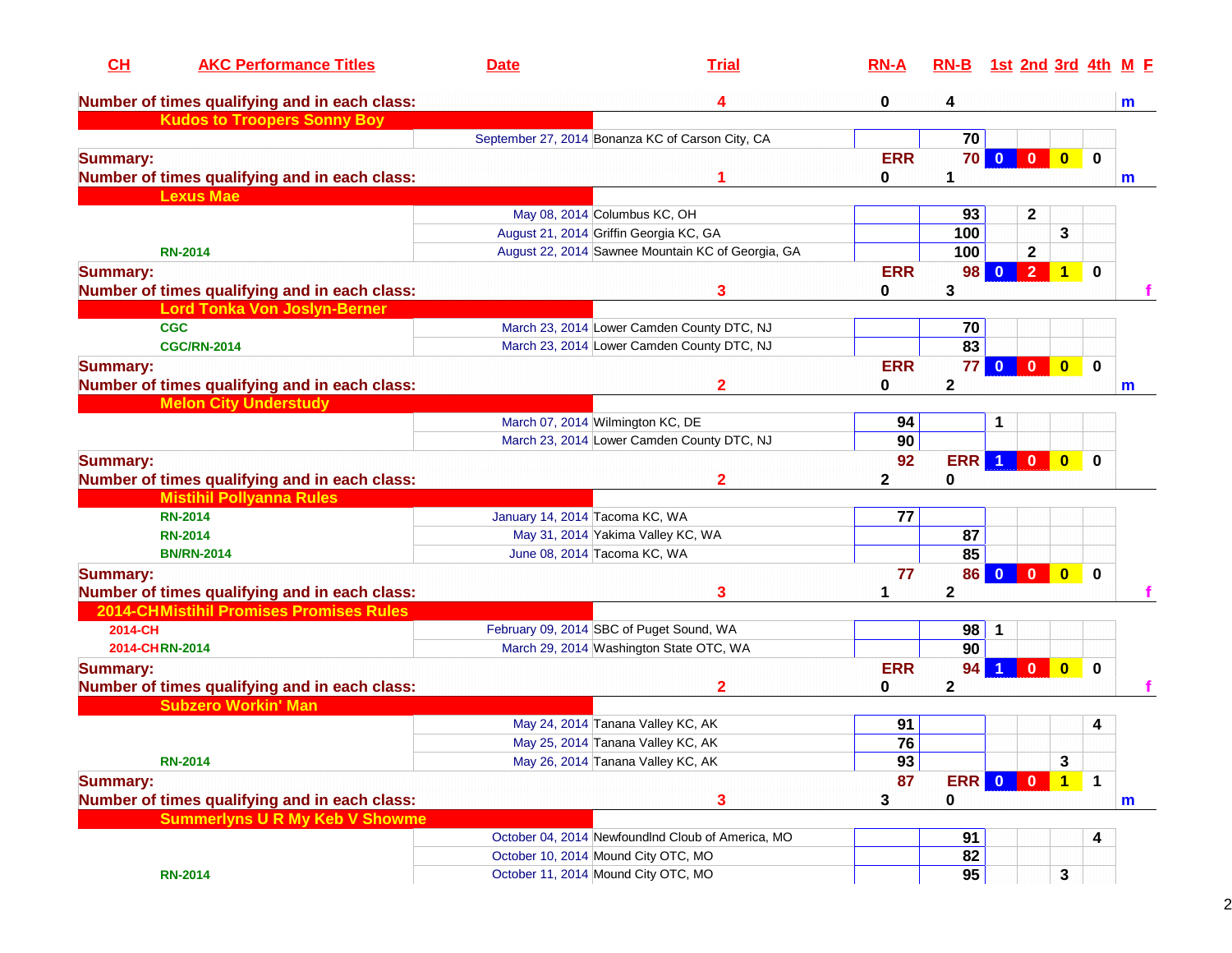| CH                        | <b>AKC Performance Titles</b>                         | <b>Date</b>                      | <u>Trial</u>                            | $RN-A$     | RN-B 1st 2nd 3rd 4th M E |              |                 |                         |             |   |
|---------------------------|-------------------------------------------------------|----------------------------------|-----------------------------------------|------------|--------------------------|--------------|-----------------|-------------------------|-------------|---|
|                           | <b>RN-2014</b>                                        | October 24, 2014 Tulsa DTC, OK   |                                         |            | 80                       |              |                 |                         |             |   |
| <b>Summary:</b>           |                                                       |                                  |                                         | <b>ERR</b> | 87 <sub>1</sub>          | $\mathbf{0}$ | $\overline{0}$  | $\blacktriangleleft$    | 1           |   |
|                           | Number of times qualifying and in each class:         |                                  | 4                                       | 0          | 4                        |              |                 |                         |             |   |
|                           | 2012-CHSunkatanka Piute V Loramar                     |                                  |                                         |            |                          |              |                 |                         |             |   |
| 2012-CH                   |                                                       |                                  | April 25, 2014 SBC of Pacific Coast, CA |            | 95                       |              |                 |                         |             |   |
| <b>Summary:</b>           |                                                       |                                  |                                         | <b>ERR</b> | 95 <sub>1</sub>          |              | $\mathbf{0}$    | $\overline{\mathbf{0}}$ | $\mathbf 0$ |   |
|                           | Number of times qualifying and in each class:         |                                  |                                         | 0          |                          |              |                 |                         |             | m |
|                           | <b>West Winds Eyes On Stargazing Molly</b>            |                                  |                                         |            |                          |              |                 |                         |             |   |
|                           |                                                       | March 22, 2014 Ann Arbor DTC, MI |                                         | 98         |                          |              |                 |                         |             |   |
|                           | <b>RN-2014</b>                                        | May 31, 2014 Toledo KC, OH       |                                         | 88         |                          |              | $\mathbf{2}$    |                         |             |   |
| <b>Summary:</b>           |                                                       |                                  |                                         | 93         | <b>ERR</b>               |              |                 | $\overline{\mathbf{0}}$ | $\mathbf 0$ |   |
|                           | Number of times qualifying and in each class:         |                                  |                                         |            | 0                        |              |                 |                         |             |   |
|                           | 2013-CHYukons Hogens Bernard                          |                                  |                                         |            |                          |              |                 |                         |             |   |
| 2013-CHRN-2014            |                                                       |                                  | July 18, 2014 Truckee Meadows DTC, CA   | 80         |                          |              |                 |                         |             |   |
| <b>Summary:</b>           |                                                       |                                  |                                         | 80         | <b>ERR 0 0 0</b>         |              |                 |                         | $\mathbf 0$ |   |
|                           | Number of times qualifying and in each class:         |                                  |                                         |            | 0                        |              |                 |                         |             | m |
|                           | <b>Overall Class Averages &amp; Placement Totals:</b> |                                  |                                         | 87         |                          | 89 12        | $6\phantom{.}6$ | $4 \t 6$                |             |   |
| <b>Qualifying Scores:</b> |                                                       |                                  | 43                                      | 14         | 29                       |              |                 |                         |             |   |

In the case of a Saint Bernard Specialty holding an all-breed trial with their specialty, two (2) placements are possible. One for the specialty and one for the all-breed.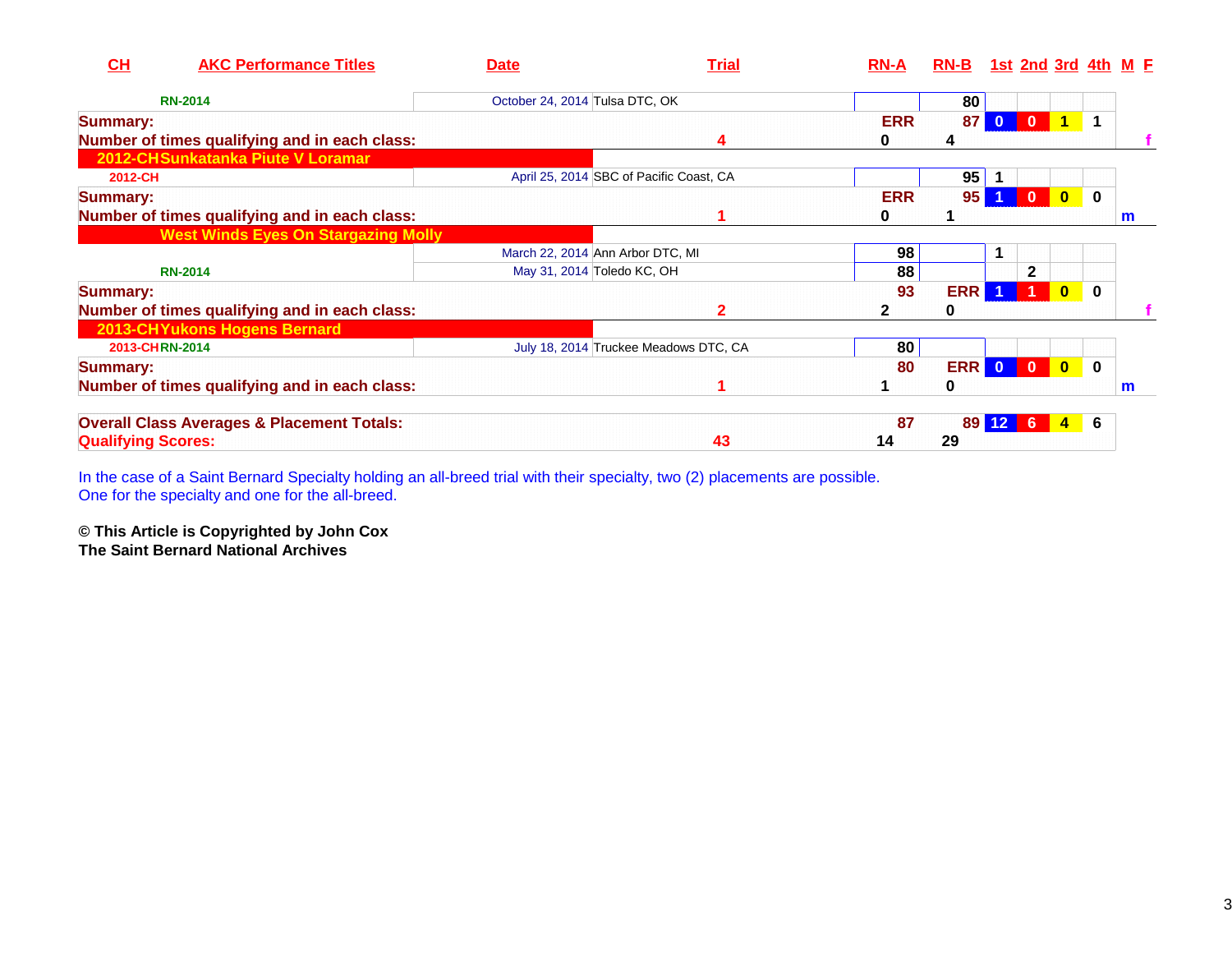# Saint Bernard Rally Advanced {RA} Scores For 2014

| CL              | <b>AKC Performance Titles</b>                                       | <b>Date</b>                                     | <b>Trial</b> | $RA-A$          | RA-B 1st 2nd 3rd 4th RAE M E |                         |                                           |             |                 |              |
|-----------------|---------------------------------------------------------------------|-------------------------------------------------|--------------|-----------------|------------------------------|-------------------------|-------------------------------------------|-------------|-----------------|--------------|
|                 | <b>Howe Ranch Golden Sam-R-I</b>                                    |                                                 |              |                 |                              |                         |                                           |             |                 |              |
|                 | <b>4) Advanced Excellent</b><br>CD, BN, GN/RN, RA, RE-2011/RAE-2012 | August 15, 2014 Reno KC, NV                     |              |                 | 79                           |                         |                                           |             | 16              |              |
|                 | CD, BN, GN/RN, RA, RE-2011/RAE-2012                                 | August 15, 2014 Reno KC, NV                     |              |                 | 88                           |                         |                                           |             | $\overline{17}$ |              |
|                 | CD, BN, GN/RN, RA, RE-2011/RAE-2012                                 | August 16, 2014 Reno KC, NV                     |              |                 | 91                           |                         |                                           |             | 18              |              |
|                 | CD, BN, GN/RN, RA, RE-2011/RAE-2012                                 | November 14, 2014 Umpqua KC, OR                 |              |                 | 87                           |                         |                                           | 4           | $\overline{19}$ |              |
|                 | CD, BN, GN/RN, RA, RE-2011/RAE-2012/RAE2-2014                       | November 15, 2014 Rogue Valley KC, OR           |              |                 | 98                           |                         | $\mathbf 2$                               |             | $\overline{20}$ |              |
|                 | CD, BN, GN/RN, RA, RE-2011/RAE-2012/RAE2-2014                       | November 16, 2014 Rogue Valley KC, OR           |              |                 | $\overline{93}$              |                         | $\mathbf 2$                               |             | $\overline{21}$ |              |
| <b>Summary:</b> |                                                                     |                                                 |              | <b>ERR</b>      |                              | 89 0 2                  | $\bf{0}$                                  | $\mathbf 1$ | $\overline{21}$ |              |
|                 | Number of times qualifying and in each class:                       |                                                 | 6            | 0               | 6                            |                         |                                           |             |                 | m            |
|                 | <b>Ikes Legacy Hector</b>                                           |                                                 |              |                 |                              |                         |                                           |             |                 |              |
| (2) Advanced    |                                                                     |                                                 |              |                 |                              |                         |                                           |             |                 |              |
|                 | <b>BN/RN-2013</b>                                                   | February 16, 2014 Hamilton DTC, IN              |              |                 | 97                           |                         |                                           |             |                 |              |
|                 | <b>BN/RN-2013</b>                                                   | February 16, 2014 Hamilton DTC, IN              |              |                 | 96                           |                         |                                           |             |                 |              |
|                 | BN/RN-2013/RA-2014                                                  | March 08, 2014 Queen City DTC, OH               |              |                 | 94                           |                         |                                           |             |                 |              |
|                 | BN/RN-2013/RA-2014                                                  | March 09, 2014 Queen City DTC, OH               |              |                 | 92                           |                         |                                           |             |                 |              |
| <b>Summary:</b> | Number of times qualifying and in each class:                       |                                                 | 4            | <b>ERR</b><br>0 | 4                            | 95 0 0                  | $\bullet$                                 | $\mathbf 0$ | <b>ERR</b>      | $\mathsf{m}$ |
|                 | (4) Advanced Excellent                                              |                                                 |              |                 |                              |                         |                                           |             |                 |              |
|                 | CD, BN, PCD/RN-2013/RA, RE-2014                                     | October 03, 2014 Hamilton DTC, IN               |              |                 | 89                           |                         |                                           |             |                 |              |
|                 | CD, BN, PCD/RN-2013/RA, RE-2014                                     | November 15, 2014 GSD of Greater Cincinnati, OH |              |                 | 85                           |                         |                                           |             | $\overline{2}$  |              |
| <b>Summary:</b> |                                                                     |                                                 |              | <b>ERR</b>      | 87                           | $\overline{\mathbf{0}}$ | $\mathbf{0}$<br>$\overline{\mathbf{0}}$   | $\bf{0}$    | $\overline{2}$  |              |
|                 | Number of times qualifying and in each class:                       |                                                 | $\mathbf 2$  | 0               | $\mathbf{2}$                 |                         |                                           |             | m               |              |
|                 | <b>Mistihil Pollyanna Rules</b>                                     |                                                 |              |                 |                              |                         |                                           |             |                 |              |
| (2) Advanced    |                                                                     |                                                 |              |                 |                              |                         |                                           |             |                 |              |
|                 | <b>BN/RN-2014</b>                                                   | November 15, 2014 Whidbey Island KC, WA         |              |                 | 77                           |                         |                                           |             |                 |              |
| <b>Summary:</b> |                                                                     |                                                 |              | <b>ERR</b>      | 77                           | $\overline{0}$          | $\overline{0}$<br>$\overline{\mathbf{0}}$ | $\mathbf 0$ | <b>ERR</b>      |              |
|                 | Number of times qualifying and in each class:                       |                                                 | 1            | $\bf{0}$        | 1                            |                         |                                           |             |                 |              |
|                 | <b>Roberts A B Normal</b>                                           |                                                 |              |                 |                              |                         |                                           |             |                 |              |
|                 | (4) Advanced Excellent                                              |                                                 |              |                 |                              |                         |                                           |             |                 |              |
|                 | CDX/RN,RA,RE-2010/RAE-2011/RAE2-2012                                | February 15, 2014 OTC of Wichita Falls, TX      |              |                 | 100                          | $\mathbf 1$             |                                           |             | 28              |              |
|                 | CDX/RN,RA,RE-2010/RAE-2011/RAE2-2012                                | March 07, 2014 Garden City Kansas KC, KS        |              |                 | 87                           |                         | $\mathbf{2}$                              |             | $\overline{29}$ |              |
|                 | CDX/RN,RA,RE-2010/RAE-2011/RAE2-2012/RAE3-2014                      | March 07, 2014 Garden City Kansas KC, KS        |              |                 | $\overline{97}$              |                         | 3                                         |             | $\overline{30}$ |              |
| <b>Summary:</b> |                                                                     |                                                 |              | <b>ERR</b>      | 95                           | 1                       | $\blacktriangleleft$                      | 0           | 30 <sub>o</sub> |              |
|                 | Number of times qualifying and in each class:                       |                                                 | 3            | 0               | 3                            |                         |                                           |             |                 | $\mathbf{m}$ |
|                 | <b>Shadow Mtn Playit Again V Reema</b>                              |                                                 |              |                 |                              |                         |                                           |             |                 |              |
|                 | (4) Advanced Excellent                                              |                                                 |              |                 |                              |                         |                                           |             |                 |              |
|                 | UDX,OM1,GN,RAE,TDX                                                  | April 25, 2014 SBC of Pacific Coast, CA         |              |                 | $100$ 1                      |                         |                                           |             | 11              |              |
| <b>Summary:</b> |                                                                     |                                                 |              | <b>ERR</b>      |                              | 100 1 0                 | $\mathbf{0}$                              | $\bf{0}$    | 11              |              |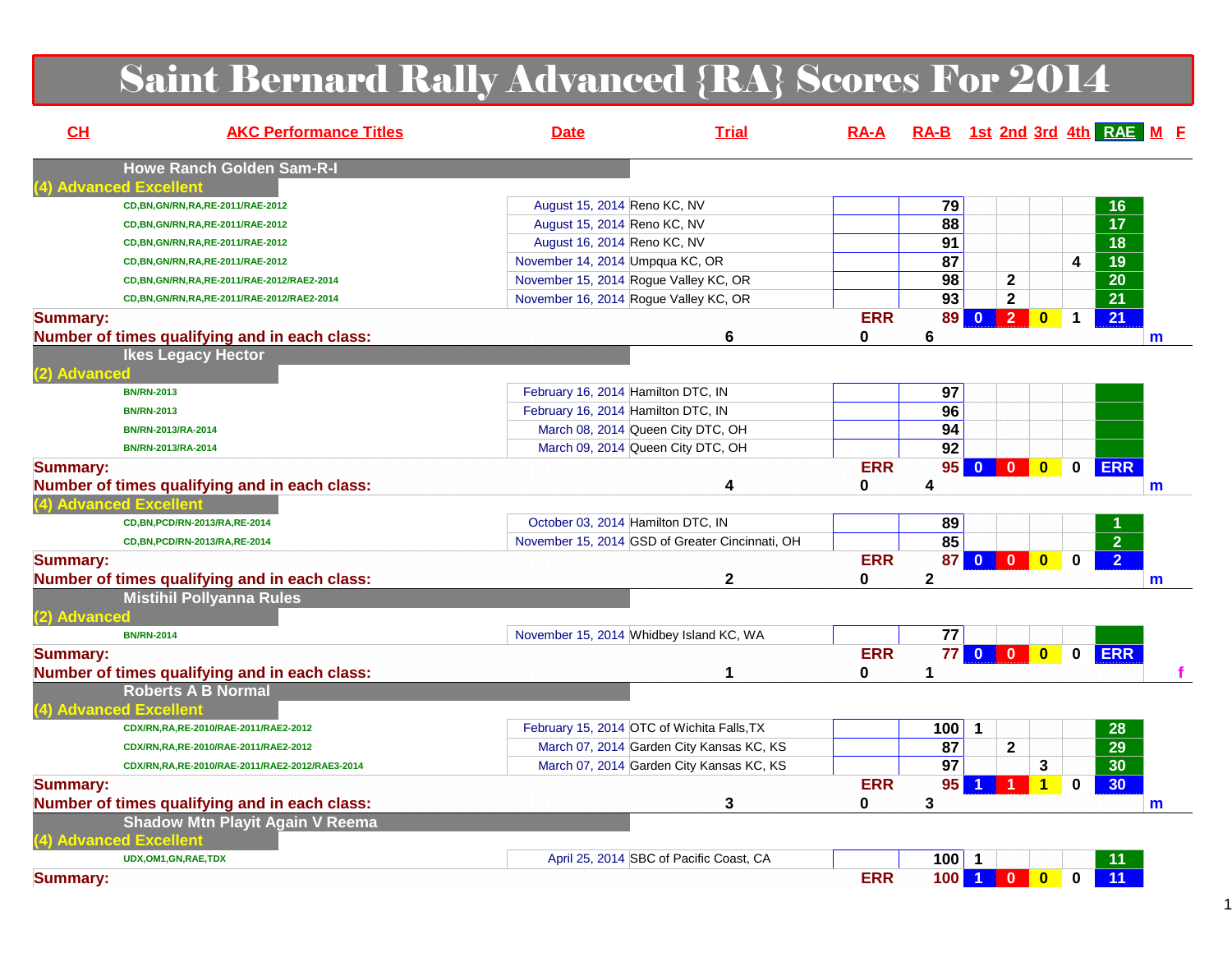| CH<br><b>AKC Performance Titles</b>                   | <b>Date</b>                      | <b>Trial</b>                                       | $RA-A$     |                 |                |              |              | RA-B 1st 2nd 3rd 4th RAE M E |  |
|-------------------------------------------------------|----------------------------------|----------------------------------------------------|------------|-----------------|----------------|--------------|--------------|------------------------------|--|
| Number of times qualifying and in each class:         |                                  |                                                    | 0          |                 |                |              |              |                              |  |
| 2013-GCHTrademarks Aphrodite V Kashi                  |                                  |                                                    |            |                 |                |              |              |                              |  |
| (2) Advanced                                          |                                  |                                                    |            |                 |                |              |              |                              |  |
| 2013-GCH BN, RN-2013                                  | March 21, 2014 CDTC of Flint, MI |                                                    |            | 82              |                |              |              |                              |  |
| Summary:                                              |                                  |                                                    | <b>ERR</b> | 82              |                | $\mathbf{0}$ | $\bf{0}$     | <b>ERR</b>                   |  |
| Number of times qualifying and in each class:         |                                  |                                                    |            |                 |                |              |              |                              |  |
| 2013-GCHVicdorys Pretty In Pink Diamonds              |                                  |                                                    |            |                 |                |              |              |                              |  |
| (2) Advanced                                          |                                  |                                                    |            |                 |                |              |              |                              |  |
| 2013-GCHRN-2011                                       |                                  | July 10, 2014 Mt. Rainier WDC, WA                  |            | 89              |                |              | 4            |                              |  |
| 2013-GCHRN-2011                                       |                                  | July 11, 2014 Mt. Rainier WDC, WA                  |            | 84              |                |              | 4            |                              |  |
| 2013-GCHRN-2011/RA-2014                               |                                  | August 08, 2014 Evergreen Golden Retriever Club, W |            | 87              | $\overline{2}$ |              |              |                              |  |
| <b>Summary:</b>                                       |                                  |                                                    | <b>ERR</b> | 87 <sup>1</sup> | $\mathbf{0}$   | $\mathbf{0}$ | $\mathbf{2}$ | <b>ERR</b>                   |  |
| Number of times qualifying and in each class:         |                                  | 3                                                  |            | 3               |                |              |              |                              |  |
| <b>Overall Class Averages &amp; Placement Totals:</b> |                                  |                                                    | <b>ERR</b> | 90 <sub>1</sub> |                |              | 3            |                              |  |
| <b>Qualifying Scores:</b>                             |                                  | 21                                                 | υ          | 21              |                |              |              |                              |  |

In the case of a Saint Bernard Specialty holding an all-breed trial with their specialty, two (2) placements are possible. One for the specialty and one for the all-breed.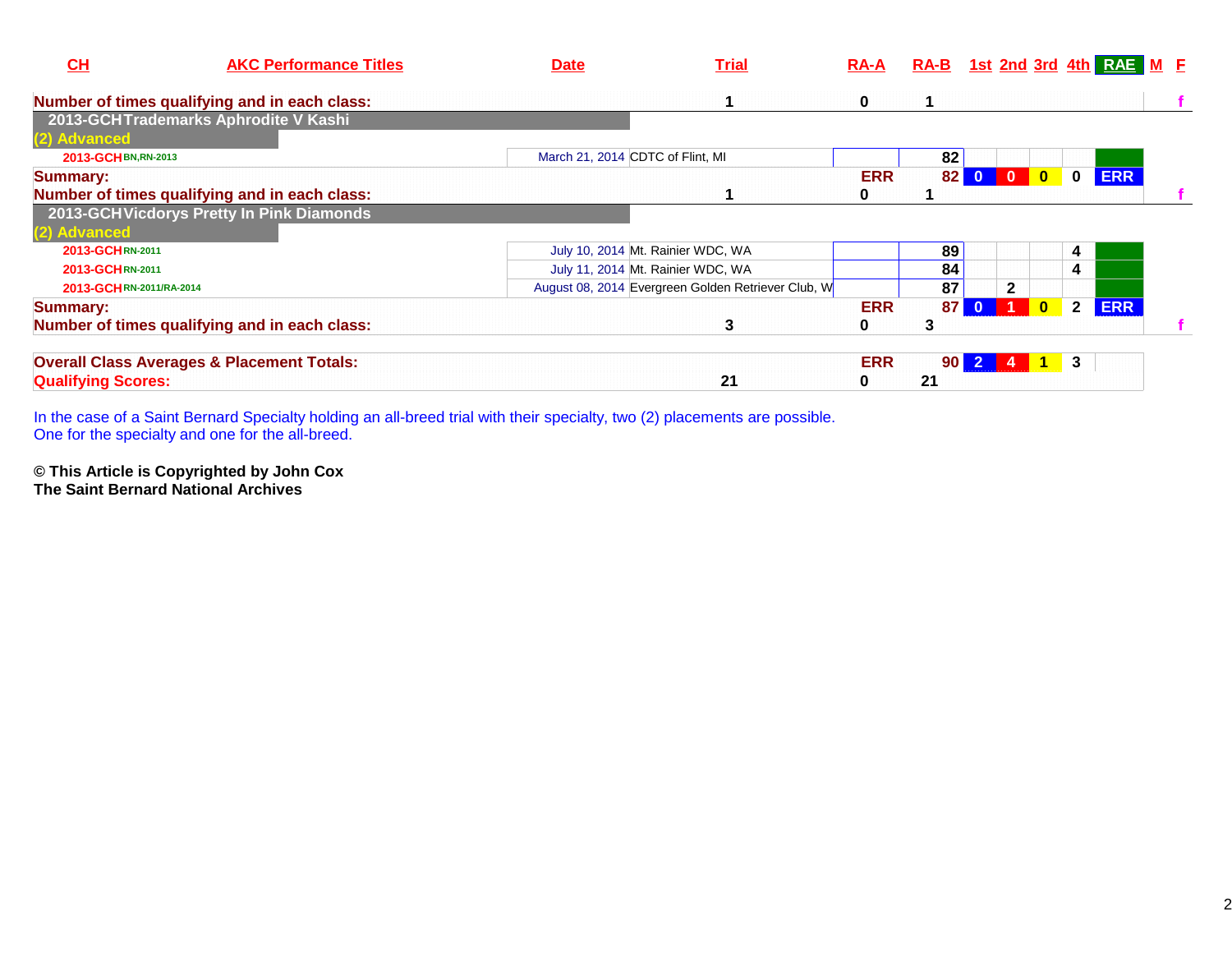# Saint Bernard Rally Excellent {RE} Scores For 2014

| CL              | <b>AKC Performance Titles</b>                  | <b>Date</b>                           | <b>Trial</b>                                    |            |                 |                         |                                |             | RE-A RE-B 1st 2nd 3rd 4th RAE M F |              |
|-----------------|------------------------------------------------|---------------------------------------|-------------------------------------------------|------------|-----------------|-------------------------|--------------------------------|-------------|-----------------------------------|--------------|
|                 | <b>Howe Ranch Golden Sam-R-I</b>               |                                       |                                                 |            |                 |                         |                                |             |                                   |              |
|                 | (4) Advanced Excellent                         |                                       |                                                 |            |                 |                         |                                |             |                                   |              |
|                 | CD BN GN/RN, RA, RE-2011/RAE-2012              | August 15, 2014 Reno KC, NV           |                                                 |            | 79              |                         |                                |             | 16                                |              |
|                 | CD BN GN/RN, RA, RE-2011/RAE-2012              | August 15, 2014 Reno KC, NV           |                                                 |            | 98              | $\mathbf{1}$            |                                |             | $\overline{17}$                   |              |
|                 | CD BN GN/RN, RA, RE-2011/RAE-2012              | August 16, 2014 Reno KC, NV           |                                                 |            | 86              |                         |                                |             | 18                                |              |
|                 | CD BN GN/RN, RA, RE-2011/RAE-2012              | November 14, 2014 Umpqua KC, OR       |                                                 |            | $\overline{77}$ |                         |                                |             | $\overline{19}$                   |              |
|                 | CD BN GN/RN, RA, RE-2011/RAE-2012/RAE2-2014    | November 15, 2014 Rogue Valley KC, OR |                                                 |            | 96              |                         | $\mathbf{2}$                   |             | $\overline{20}$                   |              |
|                 | CD BN GN/RN, RA, RE-2011/RAE-2012/RAE2-2014    | November 16, 2014 Rogue Valley KC, OR |                                                 |            | 79              |                         |                                |             | $\overline{21}$                   |              |
| <b>Summary:</b> |                                                |                                       |                                                 | <b>ERR</b> | 86              | -1                      | $\bf{0}$<br>1                  | $\mathbf 0$ | 21                                |              |
|                 | Number of times qualifying and in each class:  |                                       | 6                                               | 0          | 6               |                         |                                |             |                                   | m            |
|                 | <b>Ikes Legacy Hector</b>                      |                                       |                                                 |            |                 |                         |                                |             |                                   |              |
| (3) Excellent   |                                                |                                       |                                                 |            |                 |                         |                                |             |                                   |              |
|                 | BN/RN-2013/RA-2014                             |                                       | May 24, 2014 GSD Club of Greater Cincinnati, OH |            | 96              |                         |                                |             |                                   |              |
|                 | BN/RN-2013/RA-2014                             |                                       | May 25, 2014 Cincinnati KC, OH                  |            | $\overline{72}$ |                         |                                |             |                                   |              |
|                 | BN/RN-2013/RA, RE-2014                         |                                       | June 07, 2014 Clermont Count KC, IN             |            | 86              |                         |                                |             |                                   |              |
| <b>Summary:</b> |                                                |                                       |                                                 | <b>ERR</b> | 85              |                         | $\bullet$                      | $\mathbf 0$ | <b>ERR</b>                        |              |
|                 | Number of times qualifying and in each class:  |                                       | 3                                               | 0          | 3               |                         |                                |             |                                   | m            |
|                 | (4) Advanced Excellent                         |                                       |                                                 |            |                 |                         |                                |             |                                   |              |
|                 | CD BN PCD/RN-2013/RA,RE-2014                   | October 03, 2014 Hamilton DTC, IN     |                                                 |            | 88              |                         |                                |             |                                   |              |
|                 | CD BN PCD/RN-2013/RA,RE-2014                   |                                       | November 15, 2014 GSD of Greater Cincinnati, OH |            | $\overline{76}$ |                         |                                |             | 2 <sup>1</sup>                    |              |
| <b>Summary:</b> |                                                |                                       |                                                 | <b>ERR</b> | 82              | $\overline{\mathbf{0}}$ | $\mathbf{0}$<br>$\overline{0}$ | 0           | 2 <sup>1</sup>                    |              |
|                 | Number of times qualifying and in each class:  |                                       | $\overline{\mathbf{2}}$                         | 0          | 2               |                         |                                |             |                                   | m            |
|                 | <b>Roaming Through The Snowflakes</b>          |                                       |                                                 |            |                 |                         |                                |             |                                   |              |
| (3) Excellent   |                                                |                                       |                                                 |            |                 |                         |                                |             |                                   |              |
|                 | <b>RN/RA-2013</b>                              |                                       | May 16, 2014 SBC of Southern Oregon, OR         | 80         |                 | 1                       |                                |             |                                   |              |
|                 | <b>RN/RA-2013</b>                              |                                       | May 17, 2014 SBC of Southern Oregon, OR         | 89         |                 | $\mathbf{1}$            |                                |             |                                   |              |
|                 | RN/RA-2013/2014-RE                             |                                       | November 02, 2014 Southern Oregon KC, OR        | 87         |                 |                         | $\mathbf{2}$                   |             |                                   |              |
| <b>Summary:</b> |                                                |                                       |                                                 | 85         | <b>ERR</b> 2 1  |                         | $\mathbf{0}$                   | $\mathbf 0$ | <b>ERR</b>                        |              |
|                 | Number of times qualifying and in each class:  |                                       | 3                                               | 3          | 0               |                         |                                |             |                                   | $\mathsf{m}$ |
|                 | <b>Roberts A B Normal</b>                      |                                       |                                                 |            |                 |                         |                                |             |                                   |              |
|                 | (4) Advanced Excellent                         |                                       |                                                 |            |                 |                         |                                |             |                                   |              |
|                 | CDX/RN,RA,RE-2010/RAE-2011/RAE2-2012           |                                       | February 15, 2014 OTC of Wichita Falls, TX      |            | 98              | $\mathbf 1$             |                                |             | 28                                |              |
|                 | CDX/RN,RA,RE-2010/RAE-2011/RAE2-2012           |                                       | March 07, 2014 Garden City Kansas KC, KS        |            | 97              | $\mathbf{1}$            |                                |             | $\overline{29}$                   |              |
|                 | CDX/RN,RA,RE-2010/RAE-2011/RAE2-2012/RAE3-2014 |                                       | March 07, 2014 Garden City Kansas KC, KS        |            | 90              |                         | $\mathbf{2}$                   |             | 30                                |              |
|                 |                                                |                                       |                                                 | <b>ERR</b> |                 | $95$ 2                  | 1 <sup>1</sup>                 |             | 30                                |              |
| <b>Summary:</b> |                                                |                                       |                                                 |            |                 |                         | $\bf{0}$                       | $\mathbf 0$ |                                   |              |
|                 | Number of times qualifying and in each class:  |                                       | 3                                               | 0          | 3               |                         |                                |             |                                   | m            |
|                 | <b>Shadow Mtn Playit Again V Reema</b>         |                                       |                                                 |            |                 |                         |                                |             |                                   |              |
|                 | (4) Advanced Excellent                         |                                       |                                                 |            |                 |                         |                                |             |                                   |              |
|                 | <b>UDX OM1 GN RAE TDX</b>                      |                                       | April 25, 2014 SBC of Pacific Coast, CA         |            | $99$ 1          |                         |                                |             | 11 <sub>1</sub>                   |              |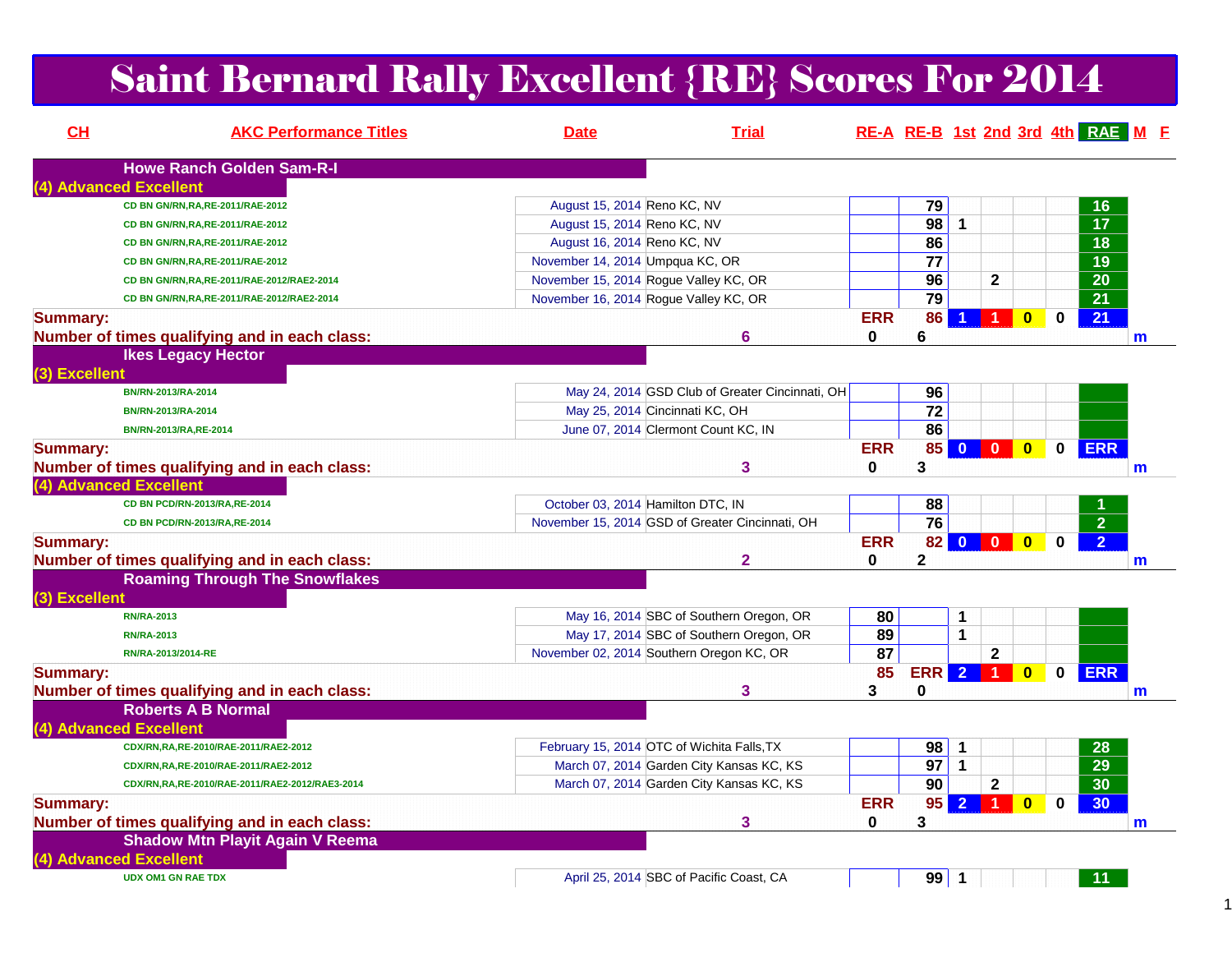| <u>СН</u>                 | <b>AKC Performance Titles</b>                         | <u>Date</u> | <b>Trial</b> |            |             | RE-A RE-B 1st 2nd 3rd 4th RAE M E |  |  |
|---------------------------|-------------------------------------------------------|-------------|--------------|------------|-------------|-----------------------------------|--|--|
| Summary:                  |                                                       |             |              | <b>ERR</b> | <b>99 I</b> | 100011                            |  |  |
|                           | Number of times qualifying and in each class:         |             |              |            |             |                                   |  |  |
|                           | <b>Overall Class Averages &amp; Placement Totals:</b> |             |              | 85         | <b>88 I</b> | $6 \mid 3$                        |  |  |
| <b>Qualifying Scores:</b> |                                                       |             | 18           |            | 15          |                                   |  |  |

In the case of a Saint Bernard Specialty holding an all-breed trial with their specialy, two (2) placements are possible. One for the specialty and one for the all-breed.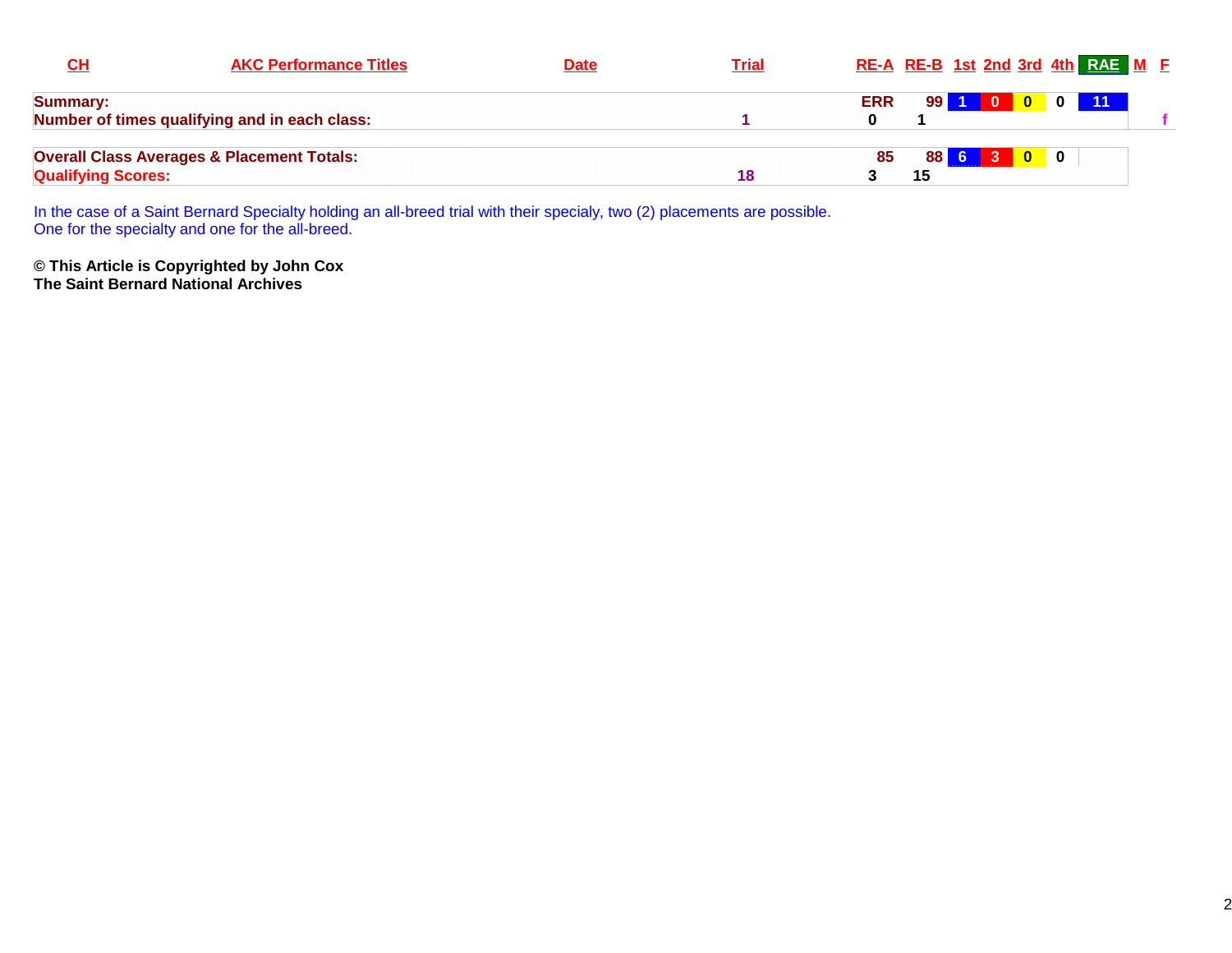# Saint Bernard Rally Advanced Excellent {RAE} For 2014

| CH              | <b>AKC Performance Titles</b>                              | <b>Date</b>                     | <b>Trial</b>                                                                                       | $RA-B$            | RE-B 1st 2nd 3rd 4th RAE M F |                      |                |                         |                      |                 |                |
|-----------------|------------------------------------------------------------|---------------------------------|----------------------------------------------------------------------------------------------------|-------------------|------------------------------|----------------------|----------------|-------------------------|----------------------|-----------------|----------------|
|                 | <b>Howe Ranch Golden Sam-R-I</b>                           |                                 |                                                                                                    |                   |                              |                      |                |                         |                      |                 |                |
|                 | CD BN GN/RN, RA, RE-2011/RAE-2012                          | August 15, 2014 Reno KC, NV     |                                                                                                    | 79                |                              |                      |                |                         |                      | 16              |                |
|                 | CD BN GN/RN, RA, RE-2011/RAE-2012                          | August 15, 2014 Reno KC, NV     |                                                                                                    |                   | 79                           |                      |                |                         |                      | $\overline{16}$ |                |
|                 | CD BN GN/RN, RA, RE-2011/RAE-2012                          | August 15, 2014 Reno KC, NV     |                                                                                                    | 88                |                              |                      |                |                         |                      | $\overline{17}$ |                |
|                 | CD BN GN/RN, RA, RE-2011/RAE-2012                          | August 15, 2014 Reno KC, NV     |                                                                                                    |                   | 98                           | $\mathbf{1}$         |                |                         |                      | $\overline{17}$ |                |
|                 | CD BN GN/RN, RA, RE-2011/RAE-2012                          | August 16, 2014 Reno KC, NV     |                                                                                                    | 91                |                              |                      |                |                         |                      | $\overline{18}$ |                |
|                 | CD BN GN/RN, RA, RE-2011/RAE-2012                          | August 16, 2014 Reno KC, NV     |                                                                                                    |                   | 86                           |                      |                |                         |                      | $\overline{18}$ |                |
|                 | CD BN GN/RN, RA, RE-2011/RAE-2012                          | November 14, 2014 Umpqua KC, OR |                                                                                                    | 87                |                              |                      |                |                         | 4                    | $\overline{19}$ |                |
|                 | CD BN GN/RN, RA, RE-2011/RAE-2012                          | November 14, 2014 Umpqua KC, OR |                                                                                                    |                   | 77                           |                      |                |                         |                      | $\overline{19}$ |                |
|                 | CD BN GN/RN, RA, RE-2011/RAE-2012/RAE2-2014                |                                 | November 15, 2014 Rogue Valley KC, OR                                                              | 98                |                              |                      | $\mathbf{2}$   |                         |                      | $\overline{20}$ |                |
|                 | CD BN GN/RN, RA, RE-2011/RAE-2012/RAE2-2014                |                                 | November 15, 2014 Rogue Valley KC, OR                                                              |                   | 96                           |                      | $\mathbf 2$    |                         |                      | $\overline{20}$ |                |
|                 | CD BN GN/RN, RA, RE-2011/RAE-2012/RAE2-2014                |                                 | November 16, 2014 Rogue Valley KC, OR                                                              | 93                |                              |                      | $\mathbf{2}$   |                         |                      | $\overline{21}$ |                |
|                 | CD BN GN/RN, RA, RE-2011/RAE-2012/RAE2-2014                |                                 | November 16, 2014 Rogue Valley KC, OR                                                              |                   | $\overline{79}$              |                      |                |                         |                      | $\overline{21}$ |                |
| <b>Summary:</b> |                                                            |                                 | 12                                                                                                 | 89<br>6           | 86<br>6                      | $\blacktriangleleft$ | 3 <sup>2</sup> | $\mathbf{0}$            | $\blacktriangleleft$ | 21              | $\blacksquare$ |
|                 | Number of times qualifying and in each class:              |                                 |                                                                                                    |                   |                              |                      |                |                         |                      |                 |                |
|                 | <b>Ikes Legacy Hector</b><br>CD BN PCD/RN-2013/RA, RE-2014 |                                 |                                                                                                    |                   |                              |                      |                |                         |                      |                 |                |
|                 |                                                            |                                 | October 03, 2014 Hamilton DTC, IN                                                                  | 89                | 88                           |                      |                |                         |                      |                 |                |
|                 | CD BN PCD/RN-2013/RA, RE-2014                              |                                 | October 03, 2014 Hamilton DTC, IN                                                                  | 85                |                              |                      |                |                         |                      | $\overline{2}$  |                |
|                 | CD BN PCD/RN-2013/RA, RE-2014                              |                                 | November 15, 2014 GSD of Greater Cincinnati, OH<br>November 15, 2014 GSD of Greater Cincinnati, OH |                   | 76                           |                      |                |                         |                      | $\overline{2}$  |                |
|                 | CD BN PCD/RN-2013/RA, RE-2014                              |                                 |                                                                                                    |                   |                              |                      |                |                         |                      |                 |                |
| <b>Summary:</b> | Number of times qualifying and in each class:              |                                 | 4                                                                                                  | 87<br>$\mathbf 2$ | $\mathbf 2$                  | 82 0 0 0             |                |                         | $\mathbf 0$          | 2 <sup>7</sup>  | $\mathsf{m}$   |
|                 | <b>Roberts A B Normal</b>                                  |                                 |                                                                                                    |                   |                              |                      |                |                         |                      |                 |                |
|                 | CDX/RN,RA,RE-2010/RAE-2011/RAE2-2012                       |                                 | February 15, 2014 OTC of Wichita Falls, TX                                                         | 100               |                              | 1                    |                |                         |                      | 28              |                |
|                 | CDX/RN,RA,RE-2010/RAE-2011/RAE2-2012                       |                                 | February 15, 2014 OTC of Wichita Falls, TX                                                         |                   | 98                           | $\mathbf{1}$         |                |                         |                      | $\overline{28}$ |                |
|                 | CDX/RN,RA,RE-2010/RAE-2011/RAE2-2012                       |                                 | March 07, 2014 Garden City Kansas KC, KS                                                           | 87                |                              |                      | $\mathbf{2}$   |                         |                      | 29              |                |
|                 | CDX/RN,RA,RE-2010/RAE-2011/RAE2-2012                       |                                 | March 07, 2014 Garden City Kansas KC, KS                                                           |                   | 97                           | $\mathbf{1}$         |                |                         |                      | $\overline{29}$ |                |
|                 | CDX/RN,RA,RE-2010/RAE-2011/RAE2-2012/RAE3-2014             |                                 | March 07, 2014 Garden City Kansas KC, KS                                                           | 97                |                              |                      |                | 3                       |                      | 30              |                |
|                 | CDX/RN,RA,RE-2010/RAE-2011/RAE2-2012/RAE3-2014             |                                 | March 07, 2014 Garden City Kansas KC, KS                                                           |                   | 90                           |                      | $\mathbf 2$    |                         |                      | 30              |                |
| <b>Summary:</b> |                                                            |                                 |                                                                                                    | 95                | 95                           |                      | $3 \quad 2$    | $\overline{1}$          | $\mathbf 0$          | $30$ m          |                |
|                 | Number of times qualifying and in each class:              |                                 | 6                                                                                                  | 3                 | 3                            |                      |                |                         |                      |                 |                |
|                 | <b>Shadow Mtn Playit Again V Reema</b>                     |                                 |                                                                                                    |                   |                              |                      |                |                         |                      |                 |                |
|                 | <b>UDX OM1 GN RAE TDX</b>                                  |                                 | April 25, 2014 SBC of Pacific Coast, CA                                                            | 100               |                              | 1                    |                |                         |                      |                 |                |
|                 | <b>UDX OM1 GN RAE TDX</b>                                  |                                 | April 25, 2014 SBC of Pacific Coast, CA                                                            |                   | 99                           | $\mathbf{1}$         |                |                         |                      | $\overline{11}$ |                |
| <b>Summary:</b> |                                                            |                                 |                                                                                                    | 100               | 99                           |                      | 20             | $\overline{\mathbf{0}}$ | $\bf{0}$             | 11              |                |
|                 | Number of times qualifying and in each class:              |                                 | $\mathbf{2}$                                                                                       | 1.                | $\mathbf 1$                  |                      |                |                         |                      |                 |                |
|                 | <b>Overall Class Averages &amp; Placement Totals:</b>      |                                 |                                                                                                    | 91                |                              | 89 6 5 1             |                |                         | $\mathbf{1}$         |                 |                |
|                 | <b>Qualifying Scores:</b>                                  |                                 | 24                                                                                                 | 12                | 12                           |                      |                |                         |                      |                 |                |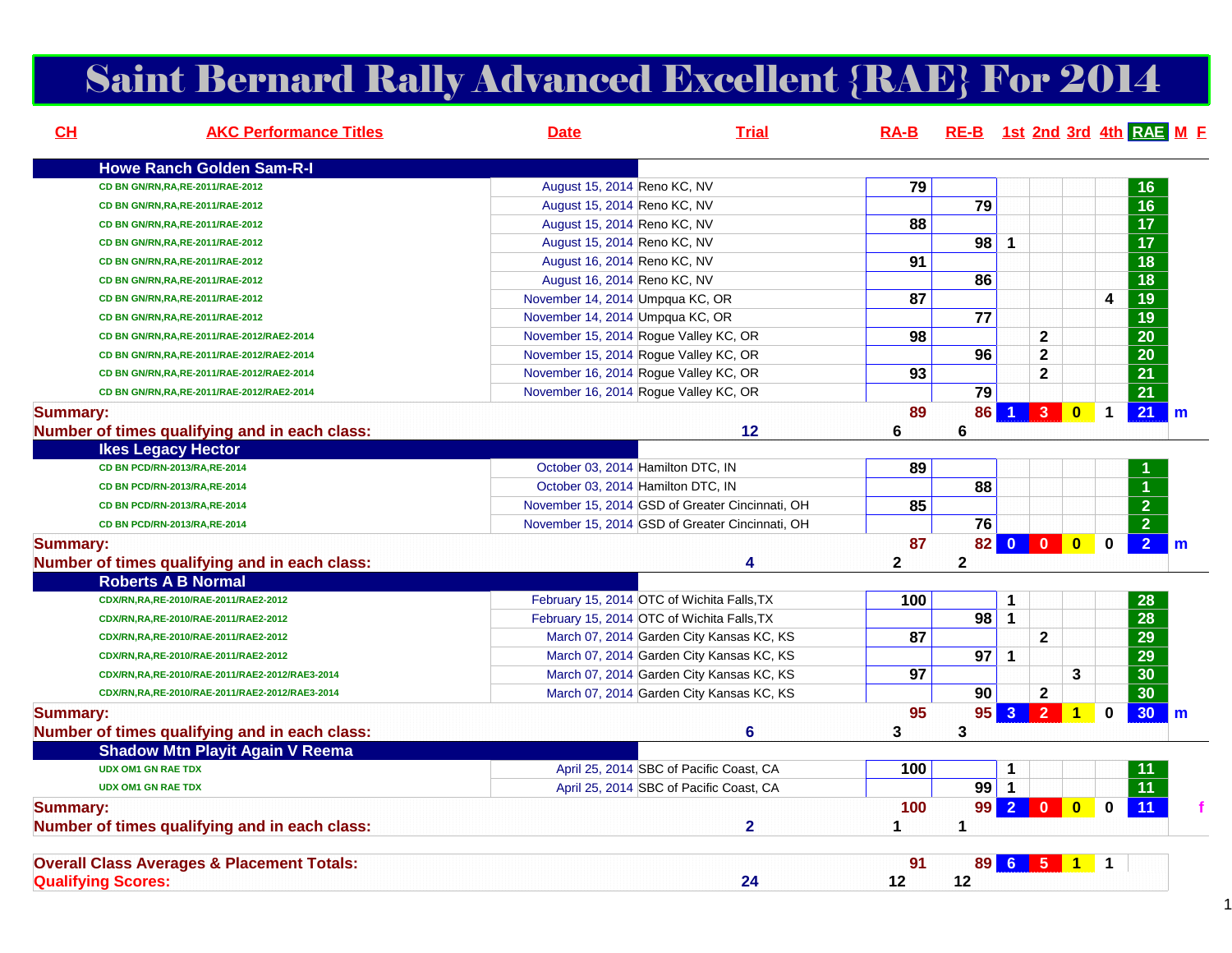### Saint Bernard Rally Scores {Intermediate, Advanced, Excellent, Master} For 2014

| CH              | <b>AKC Performance Titles</b>                 | <b>Date</b>                              | <b>Trial</b>                                    |            |                    |          |                               |                 |                |                      |                |              |             |                | RA-ARA-B RI RE-ARE-B RM 1st 2nd 3rd 4th RAE # ME |  |
|-----------------|-----------------------------------------------|------------------------------------------|-------------------------------------------------|------------|--------------------|----------|-------------------------------|-----------------|----------------|----------------------|----------------|--------------|-------------|----------------|--------------------------------------------------|--|
|                 | <b>Howe Ranch Golden Sam-R-I</b>              |                                          |                                                 |            |                    |          |                               |                 |                |                      |                |              |             |                |                                                  |  |
|                 | CD, BN, GN/RN, RA, RE-2011/RAE-2012           | August 15, 2014 Reno KC, NV              |                                                 |            | 79                 |          |                               |                 |                |                      |                |              |             | 16             | 39                                               |  |
|                 | CD, BN, GN/RN, RA, RE-2011/RAE-2012           | August 15, 2014 Reno KC, NV              |                                                 |            |                    |          |                               | $\overline{79}$ |                |                      |                |              |             | 16             | 40                                               |  |
|                 | CD, BN, GN/RN, RA, RE-2011/RAE-2012           | August 15, 2014 Reno KC, NV              |                                                 |            | 88                 |          |                               |                 |                |                      |                |              |             | 17             | 41                                               |  |
|                 | CD, BN, GN/RN, RA, RE-2011/RAE-2012           | August 15, 2014 Reno KC, NV              |                                                 |            |                    |          |                               | 98              |                | 1                    |                |              |             | 17             | 42                                               |  |
|                 | CD, BN, GN/RN, RA, RE-2011/RAE-2012           | August 16, 2014 Reno KC, NV              |                                                 |            | $\overline{91}$    |          |                               |                 |                |                      |                |              |             | 18             | 43                                               |  |
|                 | CD, BN, GN/RN, RA, RE-2011/RAE-2012           | August 16, 2014 Reno KC, NV              |                                                 |            |                    |          |                               | 86              |                |                      |                |              |             | 18             | 44                                               |  |
|                 | CD, BN, GN/RN, RA, RE-2011/RAE-2012           | November 14, 2014 Umpqua KC, OR          |                                                 |            | 87                 |          |                               |                 |                |                      |                |              | 4           | 19             | 45                                               |  |
|                 | CD, BN, GN/RN, RA, RE-2011/RAE-2012           | November 14, 2014 Umpqua KC, OR          |                                                 |            |                    |          |                               | 77              |                |                      |                |              |             | 19             | 46                                               |  |
|                 | CD,BN,GN/RN,RA,RE-2011/RAE-2012/RAE2-2014     | November 15, 2014 Rogue Valley KC, OR    |                                                 |            | 98                 |          |                               |                 |                |                      | $\mathbf{2}$   |              |             | 20             | 47                                               |  |
|                 | CD,BN,GN/RN,RA,RE-2011/RAE-2012/RAE2-2014     | November 15, 2014 Rogue Valley KC, OR    |                                                 |            |                    |          |                               | 96              |                |                      | $\mathbf 2$    |              |             | 20             | 48                                               |  |
|                 | CD,BN,GN/RN,RA,RE-2011/RAE-2012/RAE2-2014     | November 16, 2014 Rogue Valley KC, OR    |                                                 |            | $\overline{93}$    |          |                               |                 |                |                      | $\mathbf 2$    |              |             | 21             | 49                                               |  |
|                 | CD, BN, GN/RN, RA, RE-2011/RAE-2012/RAE2-2014 | November 16, 2014 Rogue Valley KC, OR    |                                                 |            |                    |          |                               | $\overline{79}$ |                |                      |                |              |             | 21             | 50                                               |  |
| <b>Summary:</b> |                                               |                                          |                                                 | <b>ERR</b> |                    |          | 89 ERR ERR                    |                 | <b>86 ERR</b>  | $\blacktriangleleft$ | $\overline{3}$ | $\bf{0}$     | 1           | 21             | 12 <sub>2</sub>                                  |  |
|                 | Number of times qualifying and in each class: |                                          | 12                                              | 0          | 6                  | 0        | $\bf{0}$                      | 6               | $\bf{0}$       |                      |                |              |             |                | m                                                |  |
|                 | <b>Ikes Legacy Hector</b>                     |                                          |                                                 |            |                    |          |                               |                 |                |                      |                |              |             |                |                                                  |  |
|                 | <b>BN/RN-2013</b>                             | February 16, 2014 Hamilton DTC, IN       |                                                 |            | 97                 |          |                               |                 |                |                      |                |              |             |                | $\mathbf{1}$                                     |  |
|                 | <b>BN/RN-2013</b>                             | February 16, 2014 Hamilton DTC, IN       |                                                 |            | 96                 |          |                               |                 |                |                      |                |              |             |                | $\overline{2}$                                   |  |
|                 | BN/RN-2013/RA-2014                            |                                          | March 08, 2014 Queen City DTC, OH               |            | 94                 |          |                               |                 |                |                      |                |              |             |                | $\overline{\mathbf{3}}$                          |  |
|                 | BN/RN-2013/RA-2014                            |                                          | March 09, 2014 Queen City DTC, OH               |            | $\overline{92}$    |          |                               |                 |                |                      |                |              |             |                | $\overline{\mathbf{4}}$                          |  |
|                 | BN/RN-2013/RA-2014                            |                                          | May 24, 2014 GSD Club of Greater Cincinnati, OH |            |                    |          |                               | 96              |                |                      |                |              |             |                | 5 <sup>5</sup>                                   |  |
|                 | BN/RN-2013/RA-2014                            |                                          | May 25, 2014 Cincinnati KC, OH                  |            |                    |          |                               | $\overline{72}$ |                |                      |                |              |             |                | $6\overline{6}$                                  |  |
|                 | BN/RN-2013/RA,RE-2014                         |                                          | June 07, 2014 Clermont Count KC, IN             |            |                    |          |                               | 86              |                |                      |                |              |             |                | $\overline{7}$                                   |  |
|                 | CD, BN, PCD/RN-2013/RA, RE-2014               | October 03, 2014 Hamilton DTC, IN        |                                                 |            | 89                 |          |                               |                 |                |                      |                |              |             | 1              | 8                                                |  |
|                 | CD, BN, PCD/RN-2013/RA, RE-2014               | October 03, 2014 Hamilton DTC, IN        |                                                 |            |                    |          |                               | 88              |                |                      |                |              |             |                | 9                                                |  |
|                 | CD, BN, PCD/RN-2013/RA, RE-2014               |                                          | November 15, 2014 GSD of Greater Cincinnati, OH |            | 85                 |          |                               |                 |                |                      |                |              |             | $\overline{2}$ | 10                                               |  |
|                 | CD, BN, PCD/RN-2013/RA, RE-2014               |                                          | November 15, 2014 GSD of Greater Cincinnati, OH |            |                    |          |                               | 76              |                |                      |                |              |             | $\overline{2}$ | 11                                               |  |
| <b>Summary:</b> |                                               |                                          |                                                 | <b>ERR</b> |                    |          | 92 ERR ERR                    |                 | 84 ERR 0 0 0   |                      |                |              | 0           | $\overline{2}$ | 11                                               |  |
|                 | Number of times qualifying and in each class: |                                          | 11                                              | 0          | 6                  | $\bf{0}$ | 0                             | 5               | $\mathbf 0$    |                      |                |              |             |                | m                                                |  |
|                 | <b>Mistihil Pollyanna Rules</b>               |                                          |                                                 |            |                    |          |                               |                 |                |                      |                |              |             |                |                                                  |  |
|                 | <b>BN/RN-2014</b>                             | November 15, 2014 Whidbey Island KC, WA  |                                                 |            | 77                 |          |                               |                 |                |                      |                |              |             |                |                                                  |  |
| <b>Summary:</b> |                                               |                                          |                                                 | <b>ERR</b> |                    |          | <b>77 ERR ERR ERR ERR 0 0</b> |                 |                |                      |                | $\bullet$    | $\mathbf 0$ | <b>ERR</b>     |                                                  |  |
|                 | Number of times qualifying and in each class: |                                          |                                                 | 0          | 1                  | $\bf{0}$ | 0                             | $\bf{0}$        | $\bf{0}$       |                      |                |              |             |                |                                                  |  |
|                 | <b>Roaming Through The Snowflakes</b>         |                                          |                                                 |            |                    |          |                               |                 |                |                      |                |              |             |                |                                                  |  |
|                 | <b>RN/RA-2013</b>                             |                                          | May 16, 2014 SBC of Southern Oregon, OR         |            |                    |          | 80                            |                 |                | 1                    |                |              |             |                |                                                  |  |
|                 | <b>RN/RA-2013</b>                             |                                          | May 17, 2014 SBC of Southern Oregon, OR         |            |                    |          | 89                            |                 |                | $\mathbf 1$          |                |              |             |                | 5                                                |  |
|                 | RN/RA-2013/2014-RE                            | November 02, 2014 Southern Oregon KC, OR |                                                 |            |                    |          | 87                            |                 |                |                      | $\mathbf 2$    |              |             |                | $6\phantom{1}$                                   |  |
| <b>Summary:</b> |                                               |                                          |                                                 |            | <b>ERR ERR ERR</b> |          |                               |                 | 85 ERR ERR 2 1 |                      |                | $\mathbf{0}$ | 0           | <b>ERR</b>     |                                                  |  |
|                 | Number of times qualifying and in each class: |                                          | 3                                               | 0          | 0                  | 0        | 3                             | 0               | 0              |                      |                |              |             |                | $\mathbf m$                                      |  |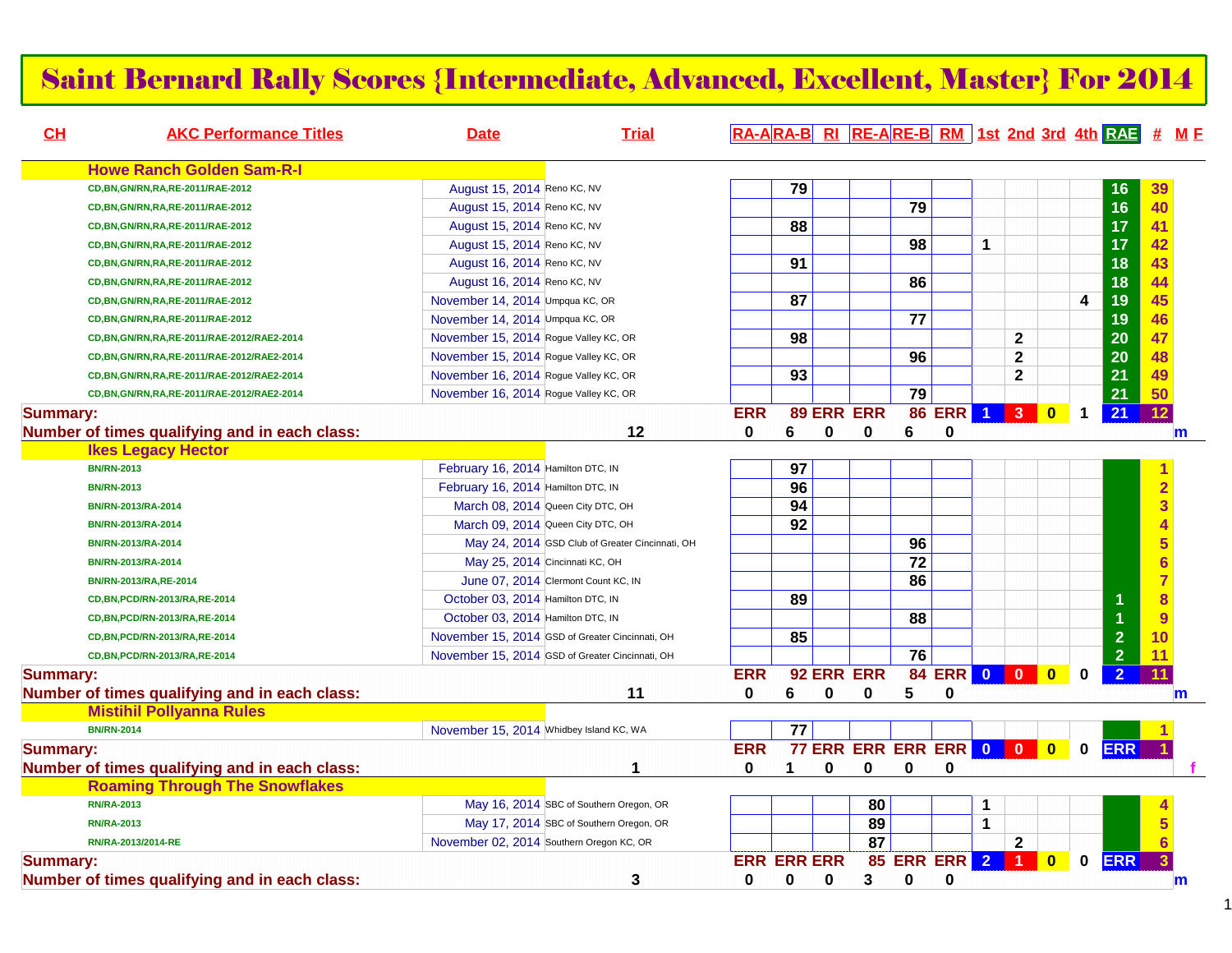| CL              | <b>AKC Performance Titles</b>                                | <b>Date</b>                      | <b>Trial</b>                                        |            |                 |               |                    |                      |               |                |                         |                         |              | $R\rightarrow R\rightarrow R$ $R\rightarrow R$ $R\rightarrow R$ $R\rightarrow R$ $R\rightarrow R$ $R\rightarrow R$ $R\rightarrow R$ $R\rightarrow R$ $R\rightarrow R$ $R\rightarrow R$ $R\rightarrow R$ $R\rightarrow R$ $R\rightarrow R$ $R\rightarrow R$ $R\rightarrow R$ $R\rightarrow R$ $R\rightarrow R$ $R\rightarrow R$ $R\rightarrow R$ $R\rightarrow R$ $R\rightarrow R$ $R\rightarrow R$ $R\rightarrow R$ $R\rightarrow R$ $R\rightarrow R$ $R\rightarrow R$ $R\rightarrow R$ $R\rightarrow R$ $R\rightarrow R$ $R\rightarrow R$ $R\rightarrow R$ |                |  |
|-----------------|--------------------------------------------------------------|----------------------------------|-----------------------------------------------------|------------|-----------------|---------------|--------------------|----------------------|---------------|----------------|-------------------------|-------------------------|--------------|-------------------------------------------------------------------------------------------------------------------------------------------------------------------------------------------------------------------------------------------------------------------------------------------------------------------------------------------------------------------------------------------------------------------------------------------------------------------------------------------------------------------------------------------------------------|----------------|--|
|                 | <b>Roberts A B Normal</b>                                    |                                  |                                                     |            |                 |               |                    |                      |               |                |                         |                         |              |                                                                                                                                                                                                                                                                                                                                                                                                                                                                                                                                                             |                |  |
|                 | CDX/RN,RA,RE-2010/RAE-2011/RAE2-2012                         |                                  | February 15, 2014 OTC of Wichita Falls, TX          |            | 100             |               |                    |                      |               | 1              |                         |                         |              | 28                                                                                                                                                                                                                                                                                                                                                                                                                                                                                                                                                          | 62             |  |
|                 | CDX/RN,RA,RE-2010/RAE-2011/RAE2-2012                         |                                  | February 15, 2014 OTC of Wichita Falls, TX          |            |                 |               |                    | 98                   |               | 1              |                         |                         |              | 28                                                                                                                                                                                                                                                                                                                                                                                                                                                                                                                                                          | 63             |  |
|                 | CDX/RN,RA,RE-2010/RAE-2011/RAE2-2012                         |                                  | March 07, 2014 Garden City Kansas KC, KS            |            | 87              |               |                    |                      |               |                | $\mathbf{2}$            |                         |              | 29                                                                                                                                                                                                                                                                                                                                                                                                                                                                                                                                                          | 64             |  |
|                 | CDX/RN,RA,RE-2010/RAE-2011/RAE2-2012                         |                                  | March 07, 2014 Garden City Kansas KC, KS            |            |                 |               |                    | 97                   |               | 1              |                         |                         |              | 29                                                                                                                                                                                                                                                                                                                                                                                                                                                                                                                                                          | 65             |  |
|                 | CDX/RN,RA,RE-2010/RAE-2011/RAE2-2012/RAE3-2014               |                                  | March 07, 2014 Garden City Kansas KC, KS            |            | 97              |               |                    |                      |               |                |                         | 3                       |              | 30                                                                                                                                                                                                                                                                                                                                                                                                                                                                                                                                                          | 66             |  |
|                 | CDX/RN,RA,RE-2010/RAE-2011/RAE2-2012/RAE3-2014               |                                  | March 07, 2014 Garden City Kansas KC, KS            |            |                 |               |                    | 90                   |               |                | $\mathbf{2}$            |                         |              | 30                                                                                                                                                                                                                                                                                                                                                                                                                                                                                                                                                          | 67             |  |
| <b>Summary:</b> |                                                              |                                  |                                                     | <b>ERR</b> |                 |               | 95 ERR ERR         |                      | <b>95 ERR</b> | 3 <sup>2</sup> | 2 <sup>1</sup>          | $\mathbf{1}$            | $\bf{0}$     | 30                                                                                                                                                                                                                                                                                                                                                                                                                                                                                                                                                          | 6              |  |
|                 | Number of times qualifying and in each class:                |                                  | 6                                                   | 0          | 3               | 0             | 0                  | 3                    | 0             |                |                         |                         |              |                                                                                                                                                                                                                                                                                                                                                                                                                                                                                                                                                             | m              |  |
|                 | <b>Shadow Mtn Playit Again V Reema</b>                       |                                  |                                                     |            |                 |               |                    |                      |               |                |                         |                         |              |                                                                                                                                                                                                                                                                                                                                                                                                                                                                                                                                                             |                |  |
|                 | UDX, OM1, GN, RAE, TDX                                       |                                  | April 25, 2014 SBC of Pacific Coast, CA             |            | 100             |               |                    |                      |               |                |                         |                         |              | 11                                                                                                                                                                                                                                                                                                                                                                                                                                                                                                                                                          | 29             |  |
|                 | UDX, OM1, GN, RAE, TDX                                       |                                  | April 25, 2014 SBC of Pacific Coast, CA             |            |                 |               |                    | 99                   |               | 1              |                         |                         |              | 11                                                                                                                                                                                                                                                                                                                                                                                                                                                                                                                                                          | 30             |  |
| <b>Summary:</b> |                                                              |                                  |                                                     | <b>ERR</b> |                 |               | <b>100 ERR ERR</b> |                      | 99 ERR 2 0    |                |                         | $\bullet$               | $\mathbf 0$  | 11                                                                                                                                                                                                                                                                                                                                                                                                                                                                                                                                                          |                |  |
|                 | Number of times qualifying and in each class:                |                                  | $\mathbf{2}$                                        | 0          |                 | 0             | 0                  |                      | 0             |                |                         |                         |              |                                                                                                                                                                                                                                                                                                                                                                                                                                                                                                                                                             |                |  |
|                 | 2013-GCHTrademarks Aphrodite V Kashi                         |                                  |                                                     |            |                 |               |                    |                      |               |                |                         |                         |              |                                                                                                                                                                                                                                                                                                                                                                                                                                                                                                                                                             |                |  |
|                 | 2013-GCH BN, RN-2013                                         | March 21, 2014 CDTC of Flint, MI |                                                     |            | 82              |               |                    |                      |               |                |                         |                         |              |                                                                                                                                                                                                                                                                                                                                                                                                                                                                                                                                                             |                |  |
| <b>Summary:</b> |                                                              |                                  |                                                     | <b>ERR</b> |                 |               |                    | 82 ERR ERR ERR ERR 0 |               |                | $\overline{\mathbf{0}}$ | $\bullet$               | $\mathbf 0$  | <b>ERR</b>                                                                                                                                                                                                                                                                                                                                                                                                                                                                                                                                                  |                |  |
|                 | Number of times qualifying and in each class:                |                                  |                                                     | 0          |                 | 0             | 0                  | 0                    | 0             |                |                         |                         |              |                                                                                                                                                                                                                                                                                                                                                                                                                                                                                                                                                             |                |  |
|                 | 2013-GCH Vicdorys Pretty In Pink Diamonds                    |                                  |                                                     |            |                 |               |                    |                      |               |                |                         |                         |              |                                                                                                                                                                                                                                                                                                                                                                                                                                                                                                                                                             |                |  |
| 2013-GCHRN-2011 |                                                              |                                  | July 10, 2014 Mt. Rainier WDC, WA                   |            | 89              |               |                    |                      |               |                |                         |                         | 4            |                                                                                                                                                                                                                                                                                                                                                                                                                                                                                                                                                             |                |  |
| 2013-GCHRN-2011 |                                                              |                                  | July 11, 2014 Mt. Rainier WDC, WA                   |            | 84              |               |                    |                      |               |                |                         |                         | 4            |                                                                                                                                                                                                                                                                                                                                                                                                                                                                                                                                                             | $\overline{2}$ |  |
|                 | 2013-GCHRN-2011/RA-2014                                      |                                  | August 08, 2014 Evergreen Golden Retriever Club, WA |            | $\overline{87}$ |               |                    |                      |               |                | $\mathbf{2}$            |                         |              |                                                                                                                                                                                                                                                                                                                                                                                                                                                                                                                                                             | $\overline{3}$ |  |
| <b>Summary:</b> |                                                              |                                  |                                                     | <b>ERR</b> |                 |               |                    | 87 ERR ERR ERR ERR 0 |               |                | $\vert$ 1               | $\overline{\mathbf{0}}$ | $\mathbf{2}$ | <b>ERR</b>                                                                                                                                                                                                                                                                                                                                                                                                                                                                                                                                                  |                |  |
|                 | Number of times qualifying and in each class:                |                                  | 3                                                   | 0          | 3               | 0             | 0                  | O                    | 0             |                |                         |                         |              |                                                                                                                                                                                                                                                                                                                                                                                                                                                                                                                                                             |                |  |
|                 | <b>Overall Class Averages, Placement &amp; Score totals:</b> |                                  |                                                     | <b>ERR</b> |                 | <b>90 ERR</b> | 85                 |                      | 88 ERR 8 7    |                |                         | $\sqrt{1}$              | $\vert$ 3    |                                                                                                                                                                                                                                                                                                                                                                                                                                                                                                                                                             | 39             |  |
|                 | <b>Qualifying Scores:</b>                                    |                                  | 39                                                  | 0          | 21              | 0             | 3                  | 15                   | 0             |                |                         |                         |              |                                                                                                                                                                                                                                                                                                                                                                                                                                                                                                                                                             |                |  |

In the case of a Saint Bernard Specialty holding an all-breed trial with their specialty, two (2) placements are possible. One for the specialty and one for the all-breed.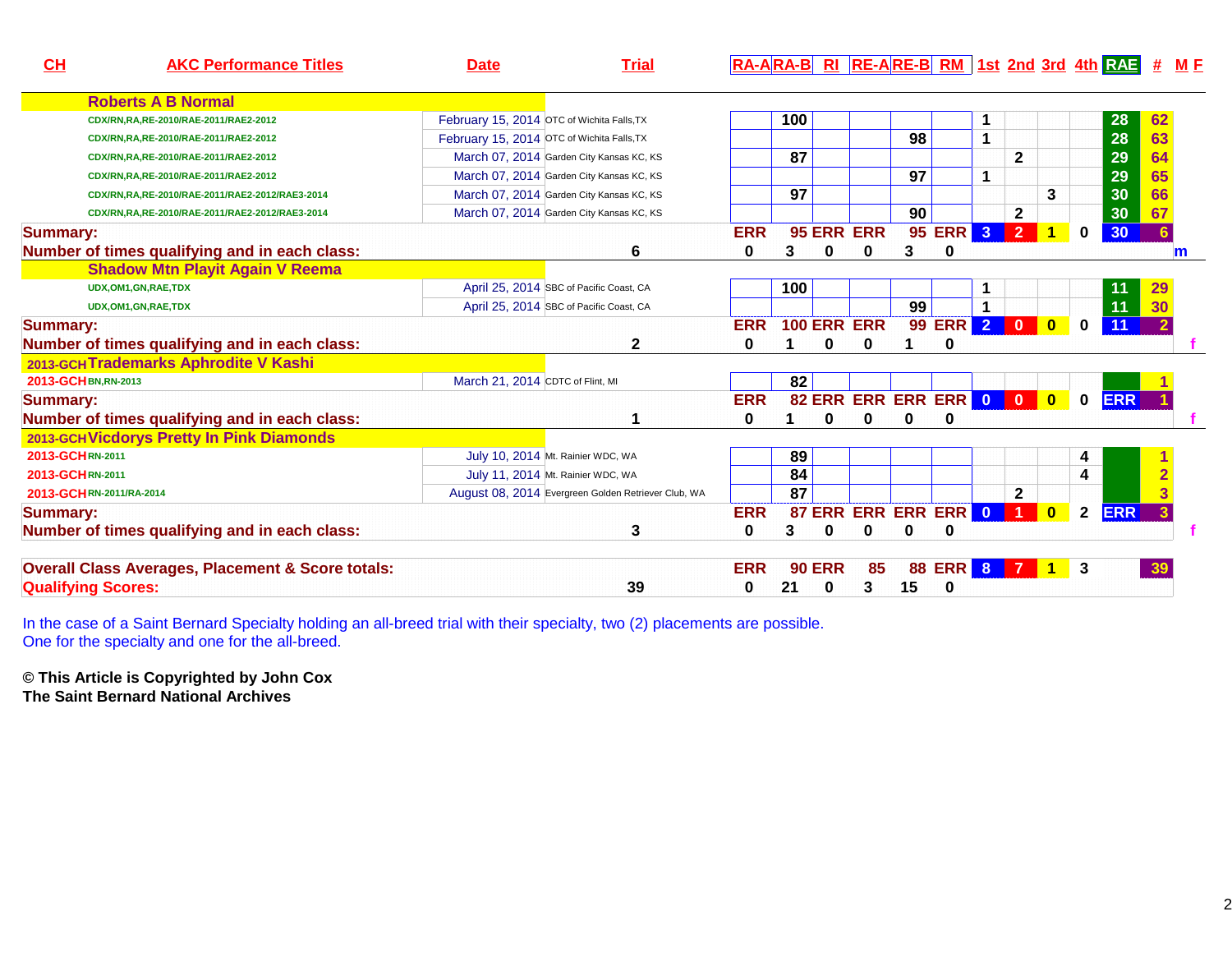|               | <b>Saint Bernard Summary of AKC Agility Trials {Preferred} For 2014</b> |                          |                 |              |              |            |           |            |            |              |            |                         |                |            |                |            |  |
|---------------|-------------------------------------------------------------------------|--------------------------|-----------------|--------------|--------------|------------|-----------|------------|------------|--------------|------------|-------------------------|----------------|------------|----------------|------------|--|
| 0             |                                                                         |                          |                 |              |              |            |           |            |            |              |            |                         |                |            |                |            |  |
| CH            | <b>AKC Performance Titles</b>                                           | <b>Date</b>              |                 | <b>NAP A</b> | <b>NAP B</b> | <b>OAP</b> |           | <b>MXP</b> | <b>OJP</b> | <b>AJP A</b> | <b>MJP</b> |                         | 2nd            | <u>3rd</u> |                |            |  |
|               | 2013-PACH Snowy Pines Hummer                                            |                          |                 |              |              |            |           |            |            |              |            |                         |                |            |                |            |  |
| (3) Excellent |                                                                         |                          |                 |              |              |            |           |            |            |              |            |                         |                |            |                |            |  |
|               | 2013-PACH UD GN GO VER RAE2 MXP3 MXPB MJP7 MJPS PAX MFP T2BP3           | <b>January 12, 2014</b>  | -28             | 25           |              |            | 100.61.39 | 32         |            |              |            |                         | $\overline{2}$ |            |                | 116        |  |
|               | 2013-PACH UD GN GO VER RAE2 MXP3 MXPB MJP7 MJPG PAX MFP T2BP3           | <b>January 24, 2014</b>  | 29              | 26           |              |            | 100.60.53 | 33         |            |              |            |                         | $\overline{2}$ |            |                | <b>118</b> |  |
|               | 2013-PACH UD GN GO VER RAE2 MXP3 MXPB MJP7 MJPG PAX MFP T2BP3           | January 25, 2014         | 30              | $^{\circ}27$ |              |            | 100.53.07 | 34         |            |              |            |                         |                |            | 4              | 120        |  |
|               | 2013-PACH UD GN GO VER RAE2 MXP3 MXPB MJP7 MJPG PAX MFP T2BP3           | <b>January 26, 2014</b>  |                 |              |              |            | 100.55.20 | 35         |            |              |            |                         | $\mathbf{2}$   |            |                | 122        |  |
|               | 2013-PACH UD GN GO VER RAE2 MXP3 MXPB MJP7 MJPG PAX MFP T2BP3           | February 07, 2014        |                 |              |              |            | 100.56.22 | 36         |            |              |            |                         | $\overline{2}$ |            |                | 123        |  |
|               | 2013-PACH UD GN GO VER RAE2 MXP3 MXPB MJP7 MJPG PAX MFP T2BP3           | February 09, 2014        | 31              | 28           |              |            | 100.58.59 | 37         |            |              |            |                         | $\overline{2}$ |            |                | 125        |  |
|               | 2013-PACHUD GN GO VER RAE2 MXP3 MXPB MJP7 MJPG PAX MFP T2BP3            | <b>February 15, 2014</b> | 32              | 29           |              |            | 100.56.63 | 38         |            |              |            |                         |                |            | 4              | 127        |  |
|               | 2013-PACH UD GN GO VER RAE2 MXP3 MXPB MJP7 MJPG PAX MFP T2BP3           | <b>February 16, 2014</b> | 33              | 30           |              |            | 100.53.93 | 39         |            |              |            |                         |                |            | 4              | 129        |  |
|               | 2013-PACH UD GN GO VER RAE2 MXP4 MXPB MJP8 MJPG PAX MFP T2BP3           | February 17, 2014        | 34              | 31           |              |            | 100.51.41 | 40         |            |              |            | -1                      |                |            |                | 131        |  |
|               | 2013-PACH UD GN GO VER RAE2 MXP4 MXPB MJP8 MJPG PAX MFP T2BP3           | March 01, 2014           | -35             | 32           |              |            | 100.57.35 | 41         |            |              |            |                         |                | 3          |                | 134        |  |
|               | 2013-PACH UD GN GO VER RAE2 MXP4 MXPB MJP8 MJPG PAX MFP T2BP3           | March 02, 2014           | 36              | 33           |              |            | 100.52.17 | 42         |            |              |            |                         |                | 3          |                | 136        |  |
|               | 2013-PACH UD GN GO VER RAE2 MXP4 MXPB MJP8 MJPG PAX MFP T2BP3           | March 14, 2014           | -37             | 34           |              |            | 100.51.53 | 43         |            |              |            | -1                      |                |            |                | 138        |  |
|               | 2013-PACHUD GN GO VER RAE2 MXP4 MXPB MJP8 MJPG PAX MFP T2BP3            | March 16, 2014           | 38              | -35          |              |            | 100.56.32 | 44         |            |              |            |                         | $\overline{2}$ |            |                | 140        |  |
|               | 2013-PACHUD GN GO VER RAE2 MXP4 MXPB MJP8 MJPG PAX MFP T2BP4            | April 11, 2014           |                 |              |              |            | 100.54.53 | 45         |            |              |            |                         |                | 3          |                | 142        |  |
|               | 2013-PACH UD GN GO VER RAE2 MXP4 MXPB MJP8 MJPG PAX MFP T2BP4           | April 13, 2014           | 39              | 36           |              |            | 100.55.31 | 46         |            |              |            |                         |                | 3          |                | 143        |  |
|               | 2013-PACH UD GN GO VER RAE2 MXP4 MXPB MJP8 MJPG PAX MFP T2BP4           | April 26, 2014           |                 |              |              |            | 100.52.17 | 47         |            |              |            |                         |                |            | 4              | 146        |  |
|               | 2013-PACHUD GN GO VER RAE2 MXP4 MXPB MJP8 MJPG PAX MFP T2BP4            | April 27, 2014           | 40              | 37           |              |            | 100.60.40 | 48         |            |              |            |                         | $\mathbf{2}$   |            |                | 147        |  |
|               | 2013-PACH UD GN GO VER RAE2 MXP4 MXPB MJP9 MJPG PAX MFP T2BP4           | May 16, 2014             | -41             | 38           |              |            | 100.58.87 | 49         |            |              |            |                         | $\overline{2}$ |            |                | 149        |  |
|               | 2013-PACH UD GN GO VER RAE2 MXP5 MXPS MJP9 MJPG PAX MFP T2BP4           | May 17, 2014             | 42              | 39           |              |            | 100.57.61 | 50         |            |              |            |                         | $\overline{2}$ |            |                | 151        |  |
|               | 2013-PACH UD GN GO VER RAE2 MXP5 MXPS MJP9 MJPG PAX MFP T2BP4           | May 18, 2014             |                 |              |              |            | 100.53.45 | 51         |            |              |            |                         |                | 3          |                | 153        |  |
|               | 2013-PACH2 UD GN GO VER RAE2 MXP5 MXPS MJP9 MJPG PAX2 MFP T2BP4         | May 24, 2014             | 43              | 40           |              |            | 100.68.35 | 52         |            |              |            | -1                      |                |            |                | 154        |  |
|               | 2013-PACH2 UD GN GO VER RAE2 MXP5 MXPS MJP9 MJPG PAX2 MFP T2BP4         | May 25, 2014             |                 |              |              |            | 100.58.24 | 53         |            |              |            |                         | $\overline{2}$ |            |                | 156        |  |
|               | 2013-PACH2 UD GN GO VER RAE2 MXP5 MXPS MJP9 MJPG PAX2 MFP T2BP4         | July 19, 2014            |                 |              |              |            | 100.52.27 | 54         |            |              |            |                         |                |            | 4              | 158        |  |
|               | 2013-PACH2 UD GN GO VER RAE2 MXP5 MXPS MJP9 MJPG PAX2 MFP T2BP4         | July 20, 2014            | 44              | 41           |              |            | 100.56.50 | 55         |            |              |            |                         |                | 3          |                | 159        |  |
|               | 2013-PACH2 UD GN GO VER RAE2 MXP5 MXPS MJP9 MJPG PAX2 MFP T2BP4         | July 21, 2014            | 45              | 42           |              |            | 100.53.73 | 56         |            |              |            |                         |                | 3          |                | 161        |  |
|               | 2013-PACH2 UD GN GO VER RAE2 MXP5 MXPS MJP9 MJPG PAX2 MFP T2BP4         | August 29, 2014          | -46             | -43          |              |            | 100.50.59 | 57         |            |              |            | -1                      |                |            |                | 163        |  |
|               | 2013-PACH2 UD GN GO VER RAE2 MXP5 MXPS MJP9 MJPG PAX2 MFP T2BP5         | August 30, 2014          | -47             | $-44$        |              |            | 100.52.57 | 58         |            |              |            | -1                      |                |            |                | 165        |  |
|               | 2013-PACH2 UD GN GO VER RAE2 MXP5 MXPS MJP9 MJPG PAX2 MFP T2BP5         | September 01, 2014       | 48              | 45           |              |            | 100.49.15 | 59         |            |              |            |                         | $\overline{2}$ |            |                | 167        |  |
|               | 2013-PACH2 UD GN GO VER RAE2 MXP6 MXPS MJP9 MJPG PAX2 MFP T2BP5         | September 13, 2014       | 49              | 46           |              |            | 100.50.98 | 60         |            |              |            | $\overline{\mathbf{1}}$ |                |            |                | 169        |  |
|               | 2013-PACH2 UD GN GO VER RAE2 MXP6 MXPS MJP10 MJPC PAX2 MFP T2BP5        | September 27, 2014       | 50              | -47          |              |            | 100.51.12 | 61         |            |              |            |                         | $\overline{2}$ |            |                | 172        |  |
|               | 2013-PACH2 UD GN GO VER RAE2 MXP6 MXPS MJP10 MJPC PAX2 MFP T2BP5        |                          | 51              | 48           |              |            | 100.52.77 | 62         |            |              |            |                         | $\mathbf{2}$   |            |                |            |  |
|               |                                                                         | September 28, 2014       | 52              | 49           |              |            | 100.53.90 | 63         |            |              |            | и                       |                |            |                | 174<br>177 |  |
|               | 2013-PACH2 UD GN GO VER RAE2 MXP6 MXPS MJP10 MJPC PAX2 MFP T2BP5        | October 11, 2014         |                 |              |              |            |           |            |            |              |            |                         |                |            |                |            |  |
|               | 2013-PACH2 UD GN GO VER RAE2 MXP6 MXPS MJP10 MJPC PAX2 MFP T2BP5        | October 25, 2014         | 53              | -50          |              |            | 100.54.06 | 64         |            |              |            |                         |                | 3          |                | 182        |  |
|               | 2013-PACH2 UD GN GO VER RAE2 MXP6 MXPS MJP10 MJPC PAX2 MFP T2BP5        | October 26, 2014         | 54              | $-51$        |              |            | 100.52.02 | 65         |            |              |            |                         |                |            | 4              | 183        |  |
|               | 2013-PACH2 UD GN GO VER RAE2 MXP6 MXPS MJP10 MJPC PAX2 MFP T2BP5 TQXP   | November 07, 2014        | 55 <sub>5</sub> | $-52$        |              |            | 100.49.06 | 66         |            |              |            | $\mathbf{1}$            |                |            |                | 185        |  |
|               | 2013-PACH2 UD GN GO VER RAE2 MXP6 MXPS MJP11 MJPC PAX2 MFP T2BP5 TQXP   | November 08, 2014        | 56              | 53           |              |            | 100.53.22 | 67         |            |              |            |                         | $\mathbf{2}$   |            |                | 187        |  |
|               | 2013-PACH2 UD GN GO VER RAE2 MXP6 MXPS MJP11 MJPC PAX2 MFP T2BP5 TQXP   | November 23, 2014        | -57             | 54           |              |            | 100.51.35 | 68         |            |              |            |                         |                | 3          |                | 190        |  |
|               | 2013-PACH2 UD GN GO VER RAE2 MXP6 MXPS MJP11 MJPC PAX2 MFP T2BP5 TQXP   | November 24, 2014        | 58              | 55           |              |            | 100.55.08 | 69         |            |              |            |                         |                | 3          |                | 192        |  |
|               | 2013-PACH2 UD GN GO VER RAE2 MXP7 MXPS MJP11 MJPC PAX2 MFP T2BP5 TQXP   | November 29, 2014        | 59              | 56           |              |            | 100.54.83 | 70         |            |              |            |                         |                |            | $\overline{4}$ | 194        |  |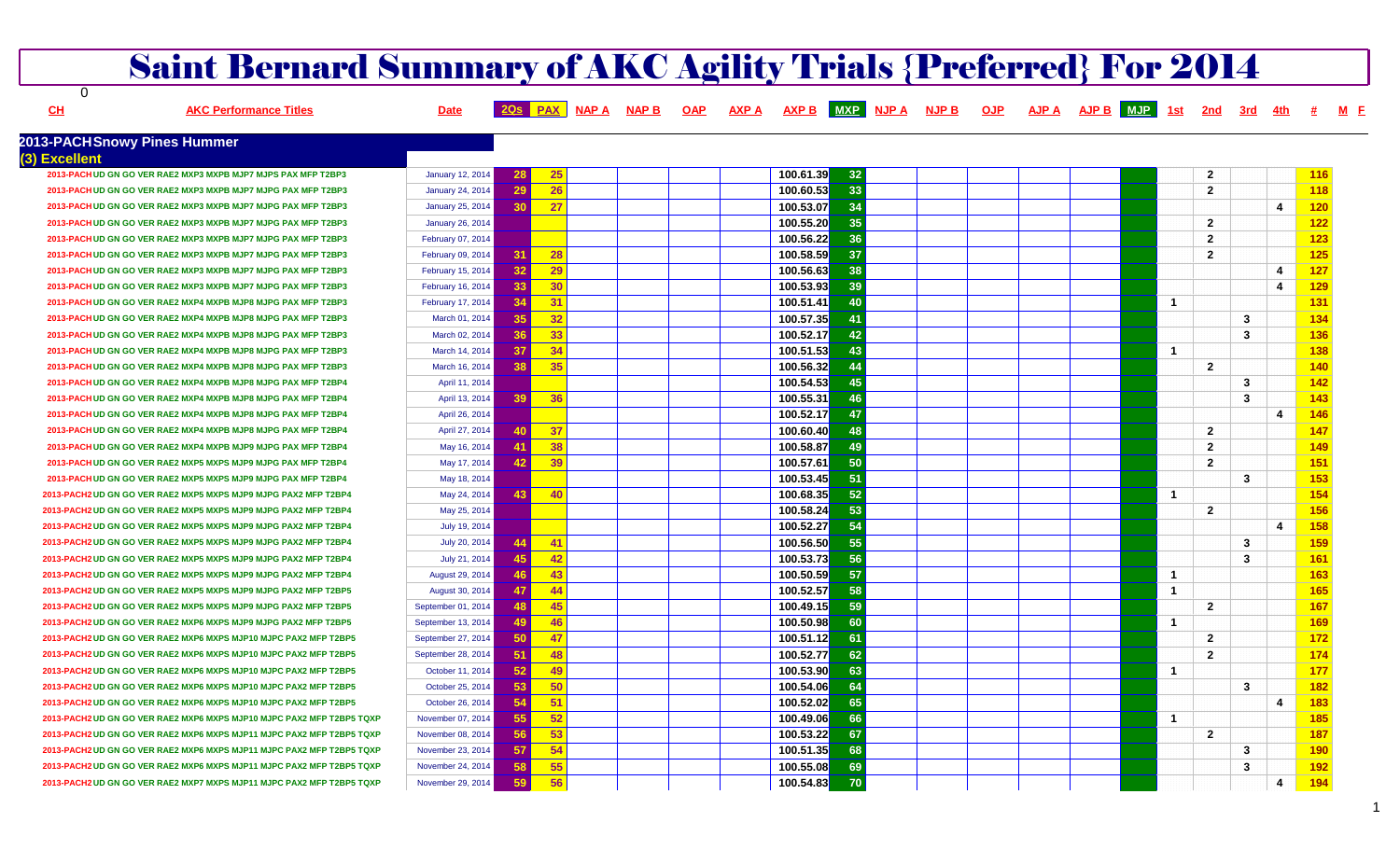| <u>СН</u> | <b>AKC Performance Titles</b>                                         | <b>Date</b>              |                 |           | 2Qs PAX NAP A | <b>NAP B</b> | <b>OAP</b> | <b>AXP A</b> | <u>AXP B</u> | MXP NJP A |   | <u>NJP B</u> | <b>OJP</b> | <b>AJP A</b> | AJP B MJP                |               | <u>1st</u>     | <u>2nd</u>     | 3rd | <u>4th</u> |            |
|-----------|-----------------------------------------------------------------------|--------------------------|-----------------|-----------|---------------|--------------|------------|--------------|--------------|-----------|---|--------------|------------|--------------|--------------------------|---------------|----------------|----------------|-----|------------|------------|
|           | 2014-PACH2 UD GN GO VER RAE2 MXP7 MXPS MJP11 MJPC PAX2 MFP T2BP5 TQXP | December 27, 2014        | -60             | 57        |               |              |            |              | 100.55.07    | 71        |   |              |            |              |                          |               |                |                |     | 4          | 197        |
|           | 2014-PACH2 UD GN GO VER RAE2 MXP7 MXPS MJP11 MJPC PAX2 MFP T2BP5 TQXP | December 29, 2014        | -61             | 58        |               |              |            |              | 100.55.85    | 72        |   |              |            |              |                          |               |                |                | 3   |            | 200        |
|           | 2014-PACH2 UD GN GO VER RAE2 MXP7 MXPS MJP11 MJPC PAX2 MFP T2BP5 TQXP | December 30, 2014        | -62             | 59        |               |              |            |              | 100.57.99    | 73        |   |              |            |              |                          |               |                |                |     |            | 202        |
|           | Summary of the dog's individual class                                 | 42                       | 35 <sub>2</sub> | 35        | 0             | 0            | 0          | $\bf{0}$     | 42           | 42        | 0 | 0            | 0          | 0            | $\mathbf 0$              |               |                | 0 8 14 11 8    |     |            | 42         |
|           | (3) Excellent Jumpers With Weaves                                     |                          |                 |           |               |              |            |              |              |           |   |              |            |              |                          |               |                |                |     |            |            |
|           | 2013-PACH UD GN GO VER RAE2 MXP3 MXPB MJP7 MJPS PAX MFP T2BP3         | <b>January 10, 2014</b>  |                 |           |               |              |            |              |              |           |   |              |            |              | 100.39.65                | 72            | -1             |                |     |            | 114        |
|           | 2013-PACH UD GN GO VER RAE2 MXP3 MXPB MJP7 MJPS PAX MFP T2BP3         | <b>January 11, 2014</b>  |                 |           |               |              |            |              |              |           |   |              |            |              | 100.34.30                | 73            |                | $\mathbf{2}$   |     |            | 115        |
|           | 2013-PACH UD GN GO VER RAE2 MXP3 MXPB MJP7 MJPS PAX MFP T2BP3         | January 12, 2014         | 28              | <b>25</b> |               |              |            |              |              |           |   |              |            |              | 100.35.89                | 74            |                | $\mathbf{2}$   |     |            | <b>117</b> |
|           | 2013-PACH UD GN GO VER RAE2 MXP3 MXPB MJP7 MJPG PAX MFP T2BP3         | <b>January 24, 2014</b>  | -29             | 26        |               |              |            |              |              |           |   |              |            |              | 100.42.01                | 75            |                | $\mathbf{2}$   |     |            | <b>119</b> |
|           | 2013-PACH UD GN GO VER RAE2 MXP3 MXPB MJP7 MJPG PAX MFP T2BP3         | January 25, 2014         | -30             | 27        |               |              |            |              |              |           |   |              |            |              | 100.35.77 <mark>1</mark> | 76            |                |                | 3   |            | 121        |
|           | 2013-PACH UD GN GO VER RAE2 MXP3 MXPB MJP7 MJPG PAX MFP T2BP3         | <b>February 08, 2014</b> |                 |           |               |              |            |              |              |           |   |              |            |              | 100.38.65 <mark> </mark> | 77            |                | $\mathbf{2}$   |     |            | 124        |
|           | 2013-PACH UD GN GO VER RAE2 MXP3 MXPB MJP7 MJPG PAX MFP T2BP3         | February 09, 2014        | -31             | 28        |               |              |            |              |              |           |   |              |            |              | 100.35.82                | 78            | 1              |                |     |            | <b>126</b> |
|           | 2013-PACH UD GN GO VER RAE2 MXP3 MXPB MJP7 MJPG PAX MFP T2BP3         | February 15, 2014        | -32             | 29        |               |              |            |              |              |           |   |              |            |              | 100.36.07                | 79            | 1              |                |     |            | 128        |
|           | 2013-PACH UD GN GO VER RAE2 MXP3 MXPB MJP8 MJPG PAX MFP T2BP3         | February 16, 2014        | 33              | 30        |               |              |            |              |              |           |   |              |            |              | 100.35.46                | 80            |                | $\mathbf{2}$   |     |            | 130        |
|           | 2013-PACH UD GN GO VER RAE2 MXP4 MXPB MJP8 MJPG PAX MFP T2BP3         | February 17, 2014        | -34             | 31        |               |              |            |              |              |           |   |              |            |              | 100.36.38                | 81            |                | $\mathbf{2}$   |     |            | <b>132</b> |
|           | 2013-PACH UD GN GO VER RAE2 MXP4 MXPB MJP8 MJPG PAX MFP T2BP3         | February 28, 2014        |                 |           |               |              |            |              |              |           |   |              |            |              | 100.36.88                | 82            | 1              |                |     |            | 133        |
|           | 2013-PACH UD GN GO VER RAE2 MXP4 MXPB MJP8 MJPG PAX MFP T2BP3         | March 01, 2014           | 35              | 32        |               |              |            |              |              |           |   |              |            |              | 100.35.43                | 83            | -1             |                |     |            | 135        |
|           | 2013-PACHUD GN GO VER RAE2 MXP4 MXPB MJP8 MJPG PAX MFP T2BP3          | March 02, 2014           | 36              | 33        |               |              |            |              |              |           |   |              |            |              | 100.38.75                | 84            | -1             |                |     |            | <b>137</b> |
|           | 2013-PACH UD GN GO VER RAE2 MXP4 MXPB MJP8 MJPG PAX MFP T2BP3         | March 14, 2014           | 37              | 34        |               |              |            |              |              |           |   |              |            |              | 100.32.73                | 85            | -1             |                |     |            | 139        |
|           | 2013-PACHUD GN GO VER RAE2 MXP4 MXPB MJP8 MJPG PAX MFP T2BP3          | March 16, 2014           | 38              | 35        |               |              |            |              |              |           |   |              |            |              | 100.35.04                | 86            | 1              |                |     |            | 141        |
|           | 2013-PACHUD GN GO VER RAE2 MXP4 MXPB MJP8 MJPG PAX MFP T2BP4          | April 13, 2014           | 39              | 36        |               |              |            |              |              |           |   |              |            |              | 100.32.35                | 87            | 1              |                |     |            | 144        |
|           | 2013-PACHUD GN GO VER RAE2 MXP4 MXPB MJP8 MJPG PAX MFP T2BP4          | April 25, 2014           |                 |           |               |              |            |              |              |           |   |              |            |              | 100.33.00 <mark>1</mark> | 88            |                |                | 3   |            | 145        |
|           | 2013-PACH UD GN GO VER RAE2 MXP4 MXPB MJP8 MJPG PAX MFP T2BP4         | April 27, 2014           | 40              | 37        |               |              |            |              |              |           |   |              |            |              | 100.36.26                | 89            |                | $\mathbf{2}$   |     |            | 148        |
|           | 2013-PACHUD GN GO VER RAE2 MXP4 MXPB MJP9 MJPG PAX MFP T2BP4          | May 16, 2014             | -41             | 38        |               |              |            |              |              |           |   |              |            |              | 100.39.86                | 90            | -1             |                |     |            | <b>150</b> |
|           | 2013-PACHUD GN GO VER RAE2 MXP5 MXPS MJP9 MJPG PAX MFP T2BP4          | May 17, 2014             | -42             | 39        |               |              |            |              |              |           |   |              |            |              | 100.43.31                | 91            | -1             |                |     |            | <b>152</b> |
|           | 2014-PACH2 UD GN GO VER RAE2 MXP5 MXPS MJP9 MJPG PAX2 MFP T2BP4       | May 24, 2014             | 43              | 40        |               |              |            |              |              |           |   |              |            |              | 100.35.96                | 92            | -1             |                |     |            | 155        |
|           | 2014-PACH2 UD GN GO VER RAE2 MXP5 MXPS MJP9 MJPG PAX2 MFP T2BP4       | May 26, 2014             |                 |           |               |              |            |              |              |           |   |              |            |              | 100.44.76                | 93            | -1             |                |     |            | 157        |
|           | 2014-PACH2 UD GN GO VER RAE2 MXP5 MXPS MJP9 MJPG PAX2 MFP T2BP4       | July 20, 2014            | 44              | 41        |               |              |            |              |              |           |   |              |            |              | 100.34.12                | 94            |                | $\overline{2}$ |     |            | <b>160</b> |
|           | 2014-PACH2 UD GN GO VER RAE2 MXP5 MXPS MJP9 MJPG PAX2 MFP T2BP4       | July 21, 2014            | 45              | 42        |               |              |            |              |              |           |   |              |            |              | 100.45.51                | 95            |                |                | 3   |            | <b>162</b> |
|           | 2014-PACH2 UD GN GO VER RAE2 MXP5 MXPS MJP9 MJPG PAX2 MFP T2BP4       | August 29, 2014          | 46              | 43        |               |              |            |              |              |           |   |              |            |              | 100.30.16                | 96            |                | $\mathbf{2}$   |     |            | 164        |
|           | 2014-PACH2 UD GN GO VER RAE2 MXP5 MXPS MJP9 MJPG PAX2 MFP T2BP5       | August 30, 2014          | 47              | -44       |               |              |            |              |              |           |   |              |            |              | 100.29.54                | 97            | 1              |                |     |            | <b>166</b> |
|           | 2014-PACH2 UD GN GO VER RAE2 MXP5 MXPS MJP9 MJPG PAX2 MFP T2BP5       | September 01, 2014       | 48              | 45        |               |              |            |              |              |           |   |              |            |              | 100.31.20                | 98            |                |                |     |            | 168        |
|           | 2014-PACH2 UD GN GO VER RAE2 MXP6 MXPS MJP9 MJPG PAX2 MFP T2BP5       | September 13, 2014       | 49              | 46        |               |              |            |              |              |           |   |              |            |              | 100.38.90 <mark>1</mark> | 99            | 1              |                |     |            | <b>170</b> |
|           | 2014-PACH2 UD GN GO VER RAE2 MXP6 MXPS MJP10 MJPC PAX2 MFP T2BP5      | September 14, 2014       |                 |           |               |              |            |              |              |           |   |              |            |              | 100.33.89 <mark>1</mark> | 100           |                |                | 3   |            | 171        |
|           | 2014-PACH2 UD GN GO VER RAE2 MXP6 MXPS MJP10 MJPC PAX2 MFP T2BP5      | September 27, 2014       | 50              | 47        |               |              |            |              |              |           |   |              |            |              | 100.34.92 <mark>1</mark> | 101           |                |                |     |            | 173        |
|           | 2014-PACH2 UD GN GO VER RAE2 MXP6 MXPS MJP10 MJPC PAX2 MFP T2BP5      | September 28, 2014       | -51             | 48        |               |              |            |              |              |           |   |              |            |              | 100.29.98 <mark>.</mark> | 102           | -1             |                |     |            | 175        |
|           | 2014-PACH2 UD GN GO VER RAE2 MXP6 MXPS MJP10 MJPC PAX2 MFP T2BP5      | October 10, 2014         |                 |           |               |              |            |              |              |           |   |              |            |              | 100.35.60                | 103           | -1             |                |     |            | 176        |
|           | 2014-PACH2 UD GN GO VER RAE2 MXP6 MXPS MJP10 MJPC PAX2 MFP T2BP5      | October 11, 2014         | 52              | 49        |               |              |            |              |              |           |   |              |            |              | 100.32.09                | 104           | - 1            |                |     |            | 178        |
|           | 2014-PACH2 UD GN GO VER RAE2 MXP6 MXPS MJP10 MJPC PAX2 MFP T2BP5      | October 12, 2014         |                 |           |               |              |            |              |              |           |   |              |            |              | 100.31.83                | 105           | -1             |                |     |            | 179        |
|           | 2014-PACH2 UD GN GO VER RAE2 MXP6 MXPS MJP10 MJPC PAX2 MFP T2BP5      | October 23, 2014         |                 |           |               |              |            |              |              |           |   |              |            |              | 100.33.02                | 106           | $\overline{1}$ |                |     |            | 180        |
|           | 2014-PACH2 UD GN GO VER RAE2 MXP6 MXPS MJP10 MJPC PAX2 MFP T2BP5      | October 24, 2014         |                 |           |               |              |            |              |              |           |   |              |            |              | 100.38.83                | 107           |                |                |     |            | 181        |
|           | 2014-PACH2 UD GN GO VER RAE2 MXP6 MXPS MJP10 MJPC PAX2 MFP T2BP5      | October 25, 2014         | -53             | 50        |               |              |            |              |              |           |   |              |            |              | 100.35.19                | 108           | $\overline{1}$ |                |     |            | 182        |
|           | 2014-PACH2 UD GN GO VER RAE2 MXP6 MXPS MJP10 MJPC PAX2 MFP T2BP5 TQXP | October 26, 2014         | 54              | 51        |               |              |            |              |              |           |   |              |            |              | 100.35.61                | 109           |                | $\mathbf{2}$   |     |            | <b>184</b> |
|           | 2014-PACH2 UD GN GO VER RAE2 MXP6 MXPS MJP11 MJPC PAX2 MFP T2BP5 TQXP | November 07, 2014        | 55              | 52        |               |              |            |              |              |           |   |              |            |              | 100.33.33                | $ 110\rangle$ | -1             |                |     |            | 186        |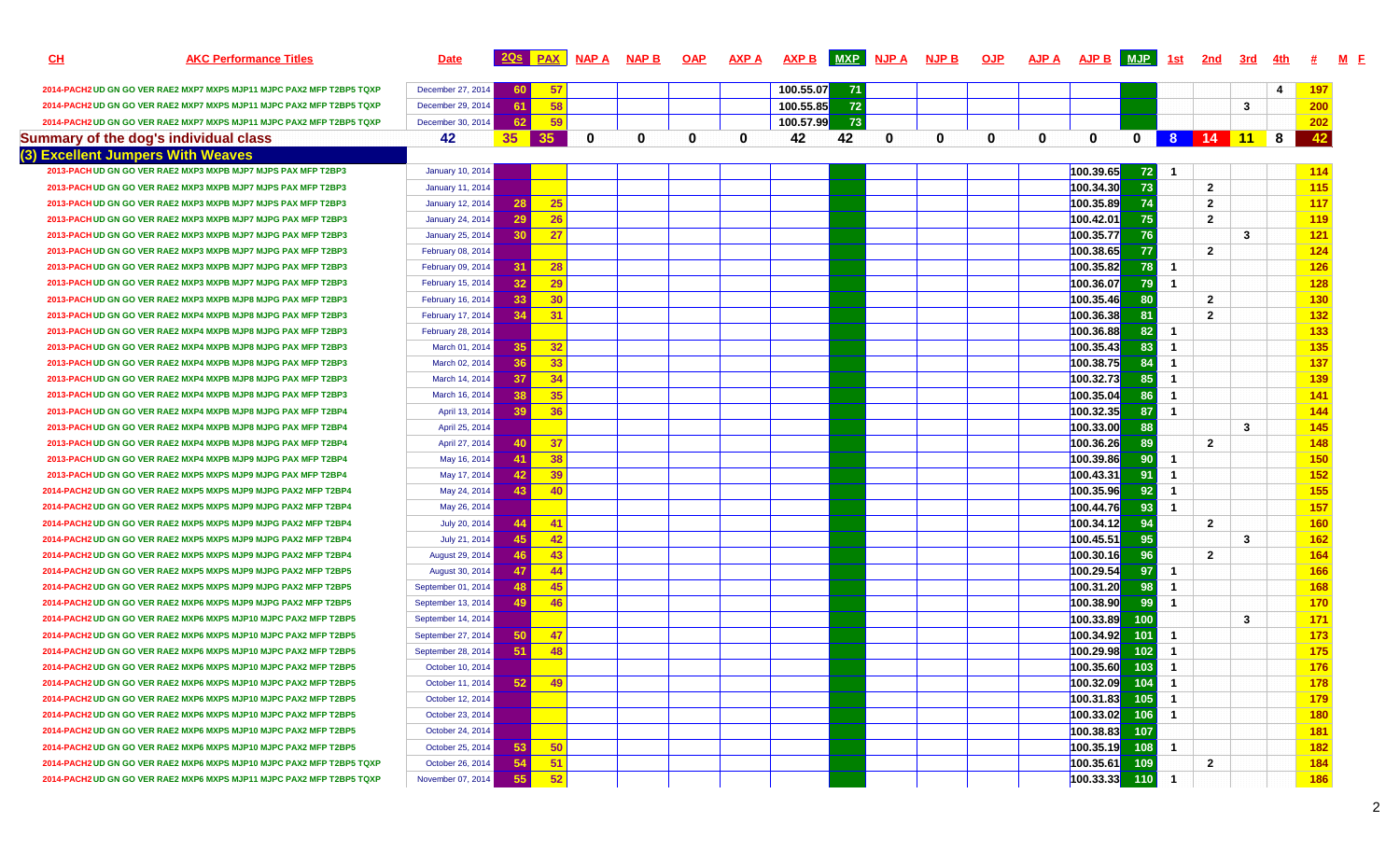| CL<br><b>AKC Performance Titles</b>                                                                                                                                                                 | <b>Date</b>       |          | 2Qs PAX      | <b>NAP A</b> | <b>NAP B</b> | <b>OAP</b> | <b>AXP A</b> | <b>AXP B</b> | MXP      | <u>NJP A</u> | <b>NJP B</b> | <b>OJP</b> | <b>AJP A</b> | AJP B MJP   |     | <u>1st</u>   | 2nd            | 3rd            |              |                 | $M$ $E$ |
|-----------------------------------------------------------------------------------------------------------------------------------------------------------------------------------------------------|-------------------|----------|--------------|--------------|--------------|------------|--------------|--------------|----------|--------------|--------------|------------|--------------|-------------|-----|--------------|----------------|----------------|--------------|-----------------|---------|
| 2014-PACH2 UD GN GO VER RAE2 MXP6 MXPS MJP11 MJPC PAX2 MFP T2BP5 TQXP                                                                                                                               | November 08, 2014 | 56       | 53           |              |              |            |              |              |          |              |              |            |              | 100.30.32   | 111 |              | $\mathbf{2}$   |                |              | 188             |         |
| 2014-PACH2 UD GN GO VER RAE2 MXP6 MXPS MJP11 MJPC PAX2 MFP T2BP5 TQXP                                                                                                                               | November 09, 2014 |          |              |              |              |            |              |              |          |              |              |            |              | 100.36.43   | 112 |              | $\mathbf{2}$   |                |              | 189             |         |
| 2014-PACH2 UD GN GO VER RAE2 MXP6 MXPS MJP11 MJPC PAX2 MFP T2BP5 TQXP                                                                                                                               | November 23, 2014 | 57       | 54           |              |              |            |              |              |          |              |              |            |              | 100.35.52   | 113 |              | $\mathbf{2}$   |                |              | 191             |         |
| 2014-PACH2 UD GN GO VER RAE2 MXP6 MXPS MJP11 MJPC PAX2 MFP T2BP5 TQXP                                                                                                                               | November 24, 2014 | 58       | 55           |              |              |            |              |              |          |              |              |            |              | 100.30.58   | 114 |              |                | 3              |              | 193             |         |
| 2014-PACH2 UD GN GO VER RAE2 MXP7 MXPS MJP11 MJPC PAX2 MFP T2BP5 TQXP                                                                                                                               | November 29, 2014 | 59       | 56           |              |              |            |              |              |          |              |              |            |              | 100.41.68   | 115 |              |                |                |              |                 |         |
| 2014-PACH2 UD GN GO VER RAE2 MXP7 MXPS MJP11 MJPC PAX2 MFP T2BP5 TQXP                                                                                                                               | November 30, 2014 |          |              |              |              |            |              |              |          |              |              |            |              | 100.38.52   | 116 |              |                | 3              |              | 196             |         |
| 2014-PACH2 UD GN GO VER RAE2 MXP7 MXPS MJP11 MJPC PAX2 MFP T2BP5 TQXP                                                                                                                               | December 27, 2014 | 60       | 57           |              |              |            |              |              |          |              |              |            |              | 100.36.32   | 117 |              |                | 3              |              | 198             |         |
| 2014-PACH2 UD GN GO VER RAE2 MXP7 MXPS MJP11 MJPC PAX2 MFP T2BP5 TQXP                                                                                                                               | December 28, 2014 |          |              |              |              |            |              |              |          |              |              |            |              | 100.39.99   | 118 |              |                | $\mathbf{3}$   |              | 199             |         |
| 2014-PACH2 UD GN GO VER RAE2 MXP7 MXPS MJP11 MJPC PAX2 MFP T2BP5 TQXP                                                                                                                               | December 29, 2014 | 61       | 58           |              |              |            |              |              |          |              |              |            |              | 100.40.17   | 119 |              |                |                | 4            | 201             |         |
| 2014-PACH2 UD GN GO VER RAE2 MXP7 MXPS MJP12 MJPC PAX2 MFP T2BP5 TQXP                                                                                                                               | December 30, 2014 | 62       | 59           |              |              |            |              |              |          |              |              |            |              | 100.39.80   | 120 |              | $\overline{2}$ |                |              | 203             |         |
|                                                                                                                                                                                                     |                   |          |              | 0            | 0            | 0          | 0            | 0            | $\Omega$ | $\bf{0}$     | 0            | O          | 0            | 49          | 49  | 25           | 14             | 8              | $\mathbf 1$  | 49              |         |
|                                                                                                                                                                                                     | 49                | 35       | 35           |              |              |            |              |              |          |              |              |            |              |             |     |              |                |                |              |                 |         |
|                                                                                                                                                                                                     | 91                | 62       | 59           | $\bf{0}$     | $\mathbf 0$  | 0          | 0            | 42           | 42       | 0            | 0            | 0          | 0            | 49          | 49  | 33           | 28             | 19             | 9            | 91 <sub>m</sub> |         |
| <b>Snowy Pines Tundra</b>                                                                                                                                                                           |                   |          |              |              |              |            |              |              |          |              |              |            |              |             |     |              |                |                |              |                 |         |
|                                                                                                                                                                                                     |                   |          |              |              |              |            |              |              |          |              |              |            |              |             |     |              |                |                |              |                 |         |
| <b>CDX GN RE MXP2 AJP OFP</b>                                                                                                                                                                       | February 08, 2014 |          |              |              |              |            |              | 100.71.77    | 22       |              |              |            |              |             |     |              |                |                |              | 36              |         |
| <b>CDX GN RE MXP2 AJP OFP</b>                                                                                                                                                                       | February 16, 2014 |          |              |              |              |            |              | 100.67.20    | 23       |              |              |            |              |             |     |              |                |                |              | 37              |         |
| <b>CDX GN RE MXP2 AJP OFP</b>                                                                                                                                                                       | March 15, 2014    |          |              |              |              |            |              | 100.67.55    | 24       |              |              |            |              |             |     |              |                |                |              | 38              |         |
| <b>CDX GN RE MXP2 MXPB AJP OFP</b>                                                                                                                                                                  | April 11, 2014    |          |              |              |              |            |              | 100.65.43    | 25       |              |              |            |              |             |     |              |                |                | 4            | 39              |         |
| <b>CDX GN RE MXP2 MXPB AJP OFP</b>                                                                                                                                                                  | April 25, 2014    |          |              |              |              |            |              | 100.67.59    | 26       |              |              |            |              |             |     |              |                |                |              | 40              |         |
| CDX GN RE MXP2 MXPB AJP OFP                                                                                                                                                                         | May 16, 2014      |          |              |              |              |            |              | 100.70.53    | 27       |              |              |            |              |             |     |              |                | 3              |              | 41              |         |
| <b>CDX GN RE MXP2 MXPB AJP OFP</b>                                                                                                                                                                  | May 17, 2014      |          |              |              |              |            |              | 100.68.65    | 28       |              |              |            |              |             |     |              |                | 3              |              | 42              |         |
| <b>CDX GN RE MXP2 MXPB AJP OFP</b>                                                                                                                                                                  | July 19, 2014     |          |              |              |              |            |              | 100.66.66    | 29       |              |              |            |              |             |     |              |                |                |              |                 |         |
|                                                                                                                                                                                                     | 8                 | $\Omega$ | $\mathbf{0}$ | 0            | 0            | 0          | 0            | 8            | 8        | $\bf{0}$     | 0            | 0          | $\bf{0}$     | 0           | 0   | $\mathbf{0}$ | $\bf{0}$       | $\mathbf{2}$   | $\mathbf{1}$ |                 |         |
| <b>Summary of the dog's individual class</b><br><b>Summary of ALL the dog's classes</b><br>(3) Excellent<br><b>Summary of the dog's individual class</b><br><b>Summary of ALL the dog's classes</b> | 8                 | ##       | ##           | 0            | $\mathbf 0$  | $\bf{0}$   | $\mathbf 0$  | 8            | 8        | $\bf{0}$     | $\mathbf 0$  | 0          | $\mathbf 0$  | $\mathbf 0$ | 0   | $\bf{0}$     | $\mathbf{0}$   | $\overline{2}$ | $\mathbf 1$  |                 |         |

2Qs = Dogs qualifying with scores in the Standard and Jumpers with Weaves classes on the same day<br>PAX (Preferred Agility Excellent) = Dogs qualifying with scores in the EXCELLENT B Standard and Jumpers with Weaves classes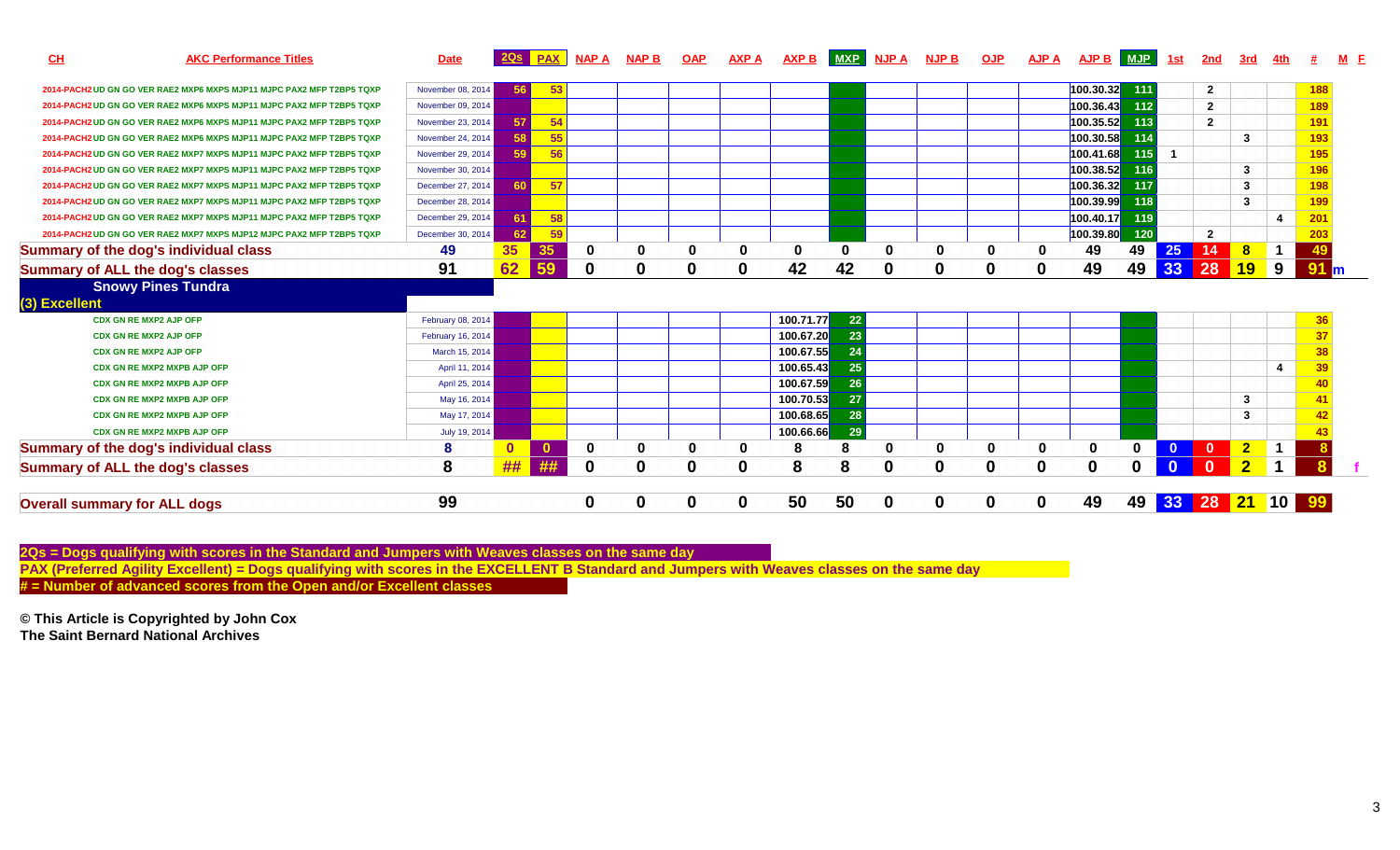# Saint Bernard Agility Excellent {Preferred} {AXP} Scores For 2014

| CH            | <b>AKC Performance Titles</b>                                         | <b>Date</b>                                       | <b>Trial</b>                                              |    |            | Time Yards AXP A AXP B MXP 20s PAX 1st2nd3rd4th M F |                 |          |                 |                         |                         |
|---------------|-----------------------------------------------------------------------|---------------------------------------------------|-----------------------------------------------------------|----|------------|-----------------------------------------------------|-----------------|----------|-----------------|-------------------------|-------------------------|
|               | <b>2013-PACHSnowy Pines Hummer</b>                                    |                                                   |                                                           |    |            |                                                     |                 |          |                 |                         |                         |
| (3) Excellent | 2013-PACH UD GN GO VER RAE2 MXP3 MXPB MJP7 MJPS PAX MFP T2BP3         |                                                   | January 12, 2014 Border Terrier Club of the Redwoods, CA  | 69 | 172        | 100.61.39                                           | 32              | 28       | 25 <sub>2</sub> | $\overline{2}$          |                         |
|               | 2013-PACH UD GN GO VER RAE2 MXP3 MXPB MJP7 MJPG PAX MFP T2BP3         | January 24, 2014 Mensona KC, CA                   |                                                           | 76 | 190        | 100.60.53                                           | 33              | 29       | 26              | $\mathbf{2}$            |                         |
|               | 2013-PACHUD GN GO VER RAE2 MXP3 MXPB MJP7 MJPG PAX MFP T2BP3          | January 25, 2014 Mensona KC, CA                   |                                                           | 67 | 164        | 100.53.07                                           | 34              | 30       | 27              |                         | $\overline{\mathbf{4}}$ |
|               | 2013-PACHUD GN GO VER RAE2 MXP3 MXPB MJP7 MJPG PAX MFP T2BP3          | January 26, 2014 Mensona KC, CA                   |                                                           | 73 | 183        | 100.55.20                                           | 35              |          |                 | $\overline{2}$          |                         |
|               | 2013-PACHUD GN GO VER RAE2 MXP3 MXPB MJP7 MJPG PAX MFP T2BP3          |                                                   | February 07, 2014 English Cocker Spaniel Club of Am. CA   | 67 | 165        | 100.56.22                                           | 36              |          |                 | $\overline{2}$          |                         |
|               | 2013-PACHUD GN GO VER RAE2 MXP3 MXPB MJP7 MJPG PAX MFP T2BP3          |                                                   | February 09, 2014 English Cocker Spaniel Club of Am. CA   | 74 | 185        | 100.58.59                                           | 37 <sup>1</sup> | 31       | 28              | $\overline{2}$          |                         |
|               | 2013-PACHUD GN GO VER RAE2 MXP3 MXPB MJP7 MJPG PAX MFP T2BP3          | February 15, 2014 Puli Club of America, CA        |                                                           | 75 | 189        | 100.56.63                                           | 38 <sup>1</sup> | 32       | 29              |                         | 4                       |
|               | 2013-PACHUD GN GO VER RAE2 MXP3 MXPB MJP7 MJPG PAX MFP T2BP3          | February 16, 2014 Puli Club of America, CA        |                                                           | 67 | 165        | 100.53.93                                           | 39              | 33       | 30              |                         | 4                       |
|               | 2013-PACH UD GN GO VER RAE2 MXP4 MXPB MJP8 MJPG PAX MFP T2BP3         | February 17, 2014 Puli Club of America, CA        |                                                           | 74 | 185        | 100.51.41                                           | 40              | 34       | $31$ 1          |                         |                         |
|               | 2013-PACH UD GN GO VER RAE2 MXP4 MXPB MJP8 MJPG PAX MFP T2BP3         | March 01, 2014 Mt. Diablo DTC, CA                 |                                                           | 72 | 180        | 100.57.35                                           | 41              | 35       | 32 <sub>2</sub> | 3                       |                         |
|               | 2013-PACHUD GN GO VER RAE2 MXP4 MXPB MJP8 MJPG PAX MFP T2BP3          | March 02, 2014 Mt. Diablo DTC, CA                 |                                                           | 72 | 180        | 100.52.17                                           | 42              | 36       | 33              | 3                       |                         |
|               | 2013-PACH UD GN GO VER RAE2 MXP4 MXPB MJP8 MJPG PAX MFP T2BP3         | March 14, 2014 Vallejo DTC, CA                    |                                                           | 73 | 183        | 100.51.53                                           | 43              | 37       | $34 \quad 1$    |                         |                         |
|               | 2013-PACHUD GN GO VER RAE2 MXP4 MXPB MJP8 MJPG PAX MFP T2BP3          | March 16, 2014 Vallejo DTC, CA                    |                                                           | 73 | 183        | 100.56.32                                           | 44              | 38       | 35              | $\overline{\mathbf{2}}$ |                         |
|               | 2013-PACHUD GN GO VER RAE2 MXP4 MXPB MJP8 MJPG PAX MFP T2BP4          | April 11, 2014 Mensona KC, CA                     |                                                           | 70 | 174        | 100.54.53                                           | 45              |          |                 | 3                       |                         |
|               | 2013-PACHUD GN GO VER RAE2 MXP4 MXPB MJP8 MJPG PAX MFP T2BP4          | April 13, 2014 Mensona KC, CA                     |                                                           | 69 | 171        | 100.55.31                                           | 46              | 39       | 36              | 3                       |                         |
|               | 2013-PACH UD GN GO VER RAE2 MXP4 MXPB MJP8 MJPG PAX MFP T2BP4         |                                                   | April 26, 2014 Miniature Bull Terrier Club of America, CA | 71 | 176        | 100.52.17                                           | 47              |          |                 |                         | 4                       |
|               | 2013-PACH UD GN GO VER RAE2 MXP4 MXPB MJP8 MJPG PAX MFP T2BP4         |                                                   | April 27, 2014 Miniature Bull Terrier Club of America, CA | 77 | 195        | 100.60.40                                           | 48              | 40       | 37              | $\mathbf{2}$            |                         |
|               | 2013-PACH UD GN GO VER RAE2 MXP4 MXPB MJP9 MJPG PAX MFP T2BP4         | May 16, 2014 Klamath DF, OR                       |                                                           | 70 | 187        | 100.58.87                                           | 49              | 41       | 38              | $\overline{2}$          |                         |
|               | 2013-PACH UD GN GO VER RAE2 MXP5 MXPS MJP9 MJPG PAX MFP T2BP4         | May 17, 2014 Klamath DF, OR                       |                                                           | 69 | 170        | 100.57.61                                           | 50              | 42       | 39              | $\overline{2}$          |                         |
|               | 2013-PACH UD GN GO VER RAE2 MXP5 MXPS MJP9 MJPG PAX MFP T2BP4         | May 18, 2014 Klamath DF, OR                       |                                                           | 71 | 178        | 100.53.45                                           | 51              |          |                 | $\overline{\mathbf{3}}$ |                         |
|               | 2013-PACH2 UD GN GO VER RAE2 MXP5 MXPS MJP9 MJPG PAX2 MFP T2BP4       |                                                   | May 24, 2014 Two Rivers Agility of Sacramento, CA         | 77 | 193        | 100.68.35                                           | 52              | 43       | $40$ 1          |                         |                         |
|               | 2013-PACH2 UD GN GO VER RAE2 MXP5 MXPS MJP9 MJPG PAX2 MFP T2BP4       |                                                   | May 25, 2014 Two Rivers Agility of Sacramento, CA         | 71 | 176        | 100.58.24                                           | 53              |          |                 | $\mathbf{2}$            |                         |
|               | 2013-PACH2 UD GN GO VER RAE2 MXP5 MXPS MJP9 MJPG PAX2 MFP T2BP4       |                                                   |                                                           | 71 | 178        |                                                     | 54              |          |                 |                         | 4                       |
|               | 2013-PACH2 UD GN GO VER RAE2 MXP5 MXPS MJP9 MJPG PAX2 MFP T2BP4       |                                                   | July 19, 2014 Lost Coast KC of California, CA             | 76 |            | 100.52.27<br>100.56.50                              | 55              |          |                 |                         |                         |
|               | 2013-PACH2 UD GN GO VER RAE2 MXP5 MXPS MJP9 MJPG PAX2 MFP T2BP4       |                                                   | July 20, 2014 Lost Coast KC of California, CA             | 71 | 190<br>177 |                                                     | 56              | 44<br>45 | 41<br>42        | 3<br>3                  |                         |
|               |                                                                       |                                                   | July 21, 2014 Lost Coast KC of California, CA             |    |            | 100.53.73                                           |                 |          |                 |                         |                         |
|               | 2013-PACH2 UD GN GO VER RAE2 MXP5 MXPS MJP9 MJPG PAX2 MFP T2BP4       |                                                   | August 29, 2014 Nor-Cal Golden Retriever Club, CA         | 71 | 176        | 100.50.59                                           | 57              | 46       | $43 \quad 1$    |                         |                         |
|               | 2013-PACH2 UD GN GO VER RAE2 MXP5 MXPS MJP9 MJPG PAX2 MFP T2BP5       |                                                   | August 30, 2014 Nor-Cal Golden Retriever Club, CA         | 73 | 182        | 100.52.57                                           | 58<br>59        | 47       | $44 \quad 1$    |                         |                         |
|               | 2013-PACH2 UD GN GO VER RAE2 MXP5 MXPS MJP9 MJPG PAX2 MFP T2BP5       | September 01, 2014 Oakland DTC, CA                |                                                           | 70 | 173        | 100.49.15                                           |                 | 48       | 45              | $\overline{2}$          |                         |
|               | 2013-PACH2 UD GN GO VER RAE2 MXP6 MXPS MJP9 MJPG PAX2 MFP T2BP5       |                                                   | September 13, 2014 Sacramento Valley Weimaraner Club, CA  | 69 | 171        | 100.50.98                                           | 60              | 49       | $46$ 1          |                         |                         |
|               | 2013-PACH2 UD GN GO VER RAE2 MXP6 MXPS MJP10 MJPC PAX2 MFP T2BP5      | September 27, 2014 Hangtown KC of Placerville, CA |                                                           | 71 | 176        | 100.51.12                                           | 61              | 50       | 47              | $\mathbf{2}$            |                         |
|               | 2013-PACH2 UD GN GO VER RAE2 MXP6 MXPS MJP10 MJPC PAX2 MFP T2BP5      | September 28, 2014 Hangtown KC of Placerville, CA |                                                           | 71 | 177        | 100.52.77                                           | 62              | 51       | 48              | $\mathbf{2}$            |                         |
|               | 2013-PACH2 UD GN GO VER RAE2 MXP6 MXPS MJP10 MJPC PAX2 MFP T2BP5      | October 11, 2014 Klamath DF, OR                   |                                                           | 66 | 163        | 100.53.90                                           | 63              | 52       | $49$ 1          |                         |                         |
|               | 2013-PACH2 UD GN GO VER RAE2 MXP6 MXPS MJP10 MJPC PAX2 MFP T2BP5      | October 25, 2014 Rogue Canine Agility Club, OR    |                                                           | 72 | 180        | 100.54.06                                           | 64              | 53       | 50              | 3                       |                         |
|               | 2013-PACH2 UD GN GO VER RAE2 MXP6 MXPS MJP10 MJPC PAX2 MFP T2BP5      | October 26, 2014 Rogue Canine Agility Club, OR    |                                                           | 70 | 174        | 100.52.02                                           | 65              | 54       | 51              |                         | 4                       |
|               | 2013-PACH2 UD GN GO VER RAE2 MXP6 MXPS MJP10 MJPC PAX2 MFP T2BP5 TQXP |                                                   | November 07, 2014 Nor-Cal Golden Retriever Club, CA       | 71 | 176        | 100.49.06                                           | 66              | 55       | $52$ 1          |                         |                         |
|               | 2013-PACH2 UD GN GO VER RAE2 MXP6 MXPS MJP11 MJPC PAX2 MFP T2BP5 TQXP |                                                   | November 08, 2014 Nor-Cal Golden Retriever Club, CA       | 73 | 183        | 100.53.22                                           | 67              | 56       | 53 <sub>2</sub> | $\mathbf{2}$            |                         |
|               | 2013-PACH2 UD GN GO VER RAE2 MXP6 MXPS MJP11 MJPC PAX2 MFP T2BP5 TQXP |                                                   | November 23, 2014 Portugese Water Dog of No. CA, CA       | 74 | 185        | 100.51.35                                           | 68              | 57       | 54              | 3                       |                         |
|               | 2013-PACH2 UD GN GO VER RAE2 MXP6 MXPS MJP11 MJPC PAX2 MFP T2BP5 TQXP |                                                   | November 24, 2014 Portugese Water Dog of No. CA, CA       | 77 | 194        | 100.55.08                                           | <b>69</b>       | 58       | 55              | 3                       |                         |
|               | 2013-PACH2 UD GN GO VER RAE2 MXP7 MXPS MJP11 MJPC PAX2 MFP T2BP5 TQXP | November 29, 2014 Sacramento DTC, CA              |                                                           | 74 | 186        | 100.54.83                                           | - 70            | 59       | 56              |                         | 4                       |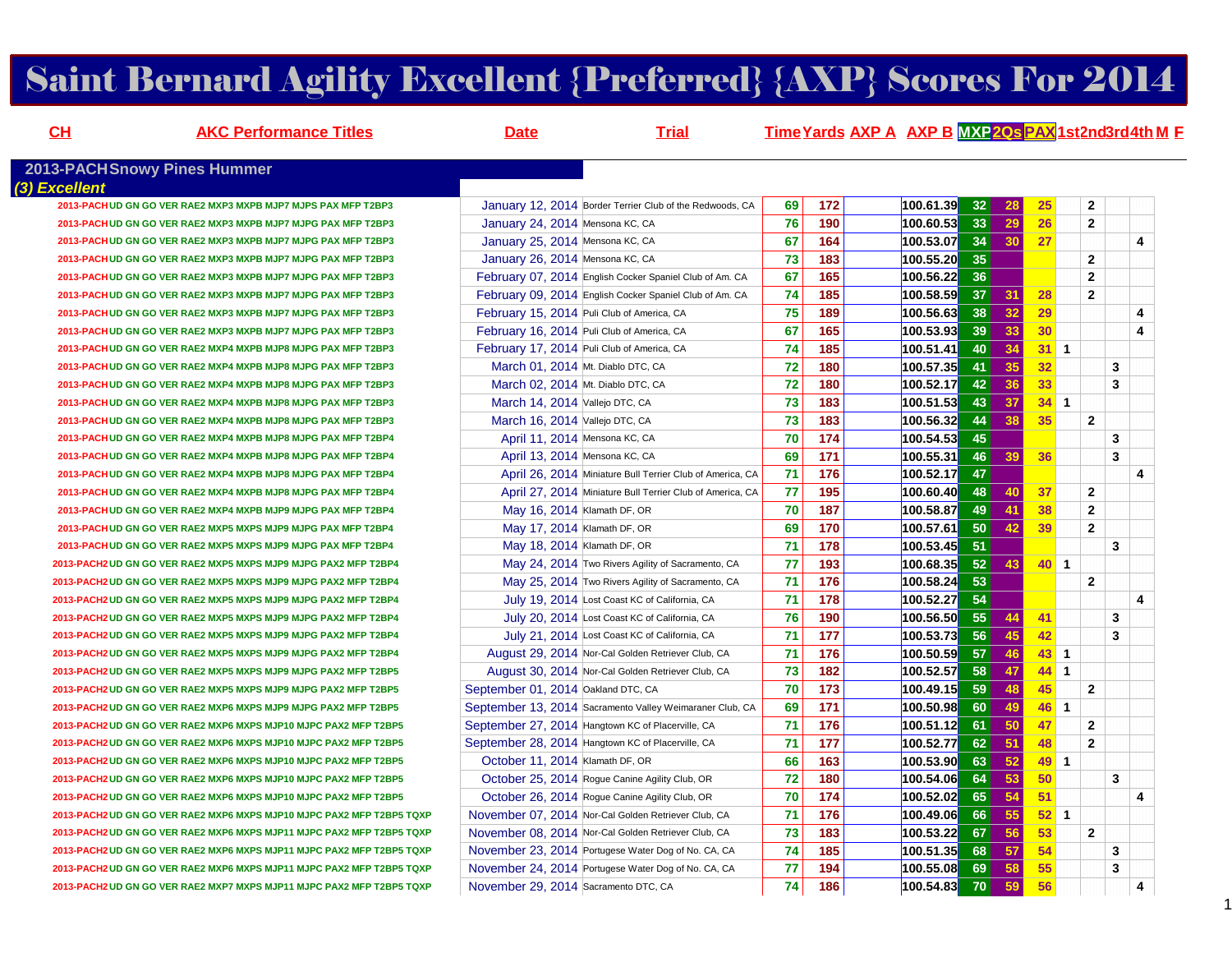| CH                                 | <b>AKC Performance Titles</b>                                         | <b>Date</b>                    | <b>Trial</b>                                              |      |     |   | Time Yards AXP A AXP B MXP 20s PAX 1st2nd3rd4th M F |             |              |    |        |                |   |  |
|------------------------------------|-----------------------------------------------------------------------|--------------------------------|-----------------------------------------------------------|------|-----|---|-----------------------------------------------------|-------------|--------------|----|--------|----------------|---|--|
|                                    | 2014-PACH2 UD GN GO VER RAE2 MXP7 MXPS MJP11 MJPC PAX2 MFP T2BP5 TQXP |                                | December 27, 2014 Two Rivers Agility of Sacramento, CA    | 73   | 184 |   | 100.55.07                                           | 71          | 60           | 57 |        |                | 4 |  |
|                                    | 2014-PACH2 UD GN GO VER RAE2 MXP7 MXPS MJP11 MJPC PAX2 MFP T2BP5 TQXP |                                | December 29, 2014 Two Rivers Agility of Sacramento, CA    | 72   | 180 |   | 100.55.85                                           | 72          | 61           | 58 |        | 3              |   |  |
|                                    | 2014-PACH2 UD GN GO VER RAE2 MXP7 MXPS MJP11 MJPC PAX2 MFP T2BP5 TQXP |                                | December 30, 2014 Two Rivers Agility of Sacramento, CA    | 70   | 173 |   | 100.57.99                                           | 73          | 62           | 59 |        |                |   |  |
| <b>Summary</b>                     |                                                                       |                                | 42                                                        | 71.7 | 179 |   | 42                                                  | 42          | 35           | 35 | 8      | 11 8 m         |   |  |
| <b>Snowy Pines Tundra</b>          |                                                                       |                                |                                                           |      |     |   |                                                     |             |              |    |        |                |   |  |
| (3) Excellent                      |                                                                       |                                |                                                           |      |     |   |                                                     |             |              |    |        |                |   |  |
| <b>CDX GN RE MXP2 AJP OFP</b>      |                                                                       |                                | February 08, 2014 English Cocker Spaniel Club of Am. CA   | 71   | 176 |   | 100.71.77                                           | 22          |              |    |        |                |   |  |
| <b>CDX GN RE MXP2 AJP OFP</b>      |                                                                       |                                | February 16, 2014 Puli Club of America, CA                | 67   | 165 |   | $100.67.20$ 23                                      |             |              |    |        |                |   |  |
| <b>CDX GN RE MXP2 AJP OFP</b>      |                                                                       | March 15, 2014 Vallejo DTC, CA |                                                           | 67   | 166 |   | 100.67.55                                           | 24          |              |    |        |                |   |  |
| <b>CDX GN RE MXP2 MXPB AJP OFP</b> |                                                                       |                                | April 11, 2014 Miniature Bull Terrier Club of America, CA | 70   | 174 |   | 100.65.43                                           | 25          |              |    |        |                |   |  |
| <b>CDX GN RE MXP2 MXPB AJP OFP</b> |                                                                       |                                | April 25, 2014 Miniature Bull Terrier Club of America, CA | 77   | 195 |   | 100.67.59                                           | 26          |              |    |        |                |   |  |
| <b>CDX GN RE MXP2 MXPB AJP OFP</b> |                                                                       | May 16, 2014 Klamath DF, OR    |                                                           | 70   | 187 |   | 100.70.53                                           | 27          |              |    |        | 3              |   |  |
| <b>CDX GN RE MXP2 MXPB AJP OFP</b> |                                                                       | May 17, 2014 Klamath DF, OR    |                                                           | 69   | 170 |   | 100.68.65                                           | 28          |              |    |        | 3              |   |  |
| <b>CDX GN RE MXP2 MXPB AJP OFP</b> |                                                                       |                                | July 19, 2014 Lost Coast KC of California, CA             | 71   | 178 |   | 100.66.66                                           | 29          |              |    |        |                |   |  |
| <b>Summary</b>                     |                                                                       |                                | 8                                                         | 70.3 | 176 | 0 | 8                                                   | 8           | $\mathbf{0}$ |    | $01$ 0 | $\blacksquare$ |   |  |
| <b>Overall Summary</b>             |                                                                       |                                | 50                                                        | 71.5 | 179 | 0 | 50                                                  | <b>50</b> l | 35           |    |        |                |   |  |

2Qs = Dogs qualifying with scores in the Standard and Jumpers with Weaves classes on the same day<br>PAX (Preferred Agility Excellent) = Dogs qualifying with scores in the EXCELLENT B Standard and Jumpers with Weaves classes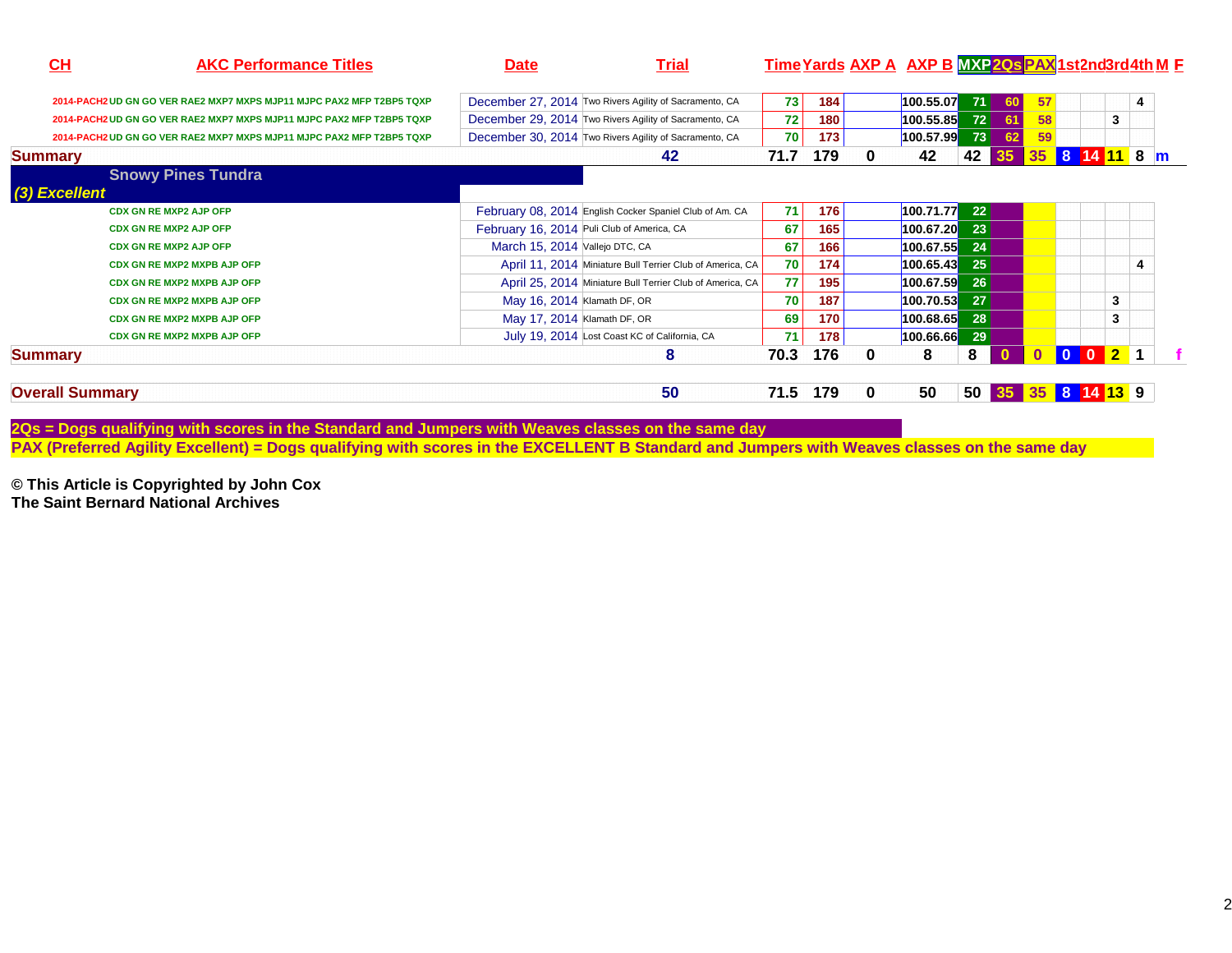# Saint Bernard Jumpers With Weaves {Preferred} Scores For 2014

| CH | <b>AKC Performance Titles</b>                                         | <b>Date</b>                                | <b>Trial</b>                                              |    |                 | Time Yards NJP A NJP B | <b>OJP</b> |           |               |                 |     |                |                | AJP A AJP B MJP 2Qs PAX 1st 2nd 3rd 4th M F |  |
|----|-----------------------------------------------------------------------|--------------------------------------------|-----------------------------------------------------------|----|-----------------|------------------------|------------|-----------|---------------|-----------------|-----|----------------|----------------|---------------------------------------------|--|
|    | <b>2013-PACH Snowy Pines Hummer</b>                                   |                                            |                                                           |    |                 |                        |            |           |               |                 |     |                |                |                                             |  |
|    | (3) Excellent Jumpers With Weaves                                     |                                            |                                                           |    |                 |                        |            |           |               |                 |     |                |                |                                             |  |
|    | 2013-PACHUD GN GO VER RAE2 MXP3 MXPB MJP7 MJPS PAX MFP T2BP3          |                                            | January 10, 2014 Border Terrier Club of the Redwoods, CA  | 53 | 172             |                        |            | 100.39.65 | 72            |                 |     | $\mathbf 1$    |                |                                             |  |
|    | 2013-PACH UD GN GO VER RAE2 MXP3 MXPB MJP7 MJPS PAX MFP T2BP3         |                                            | January 11, 2014 Border Terrier Club of the Redwoods, CA  | 45 | $\frac{1}{142}$ |                        |            | 100.34.30 | 73            |                 |     |                | $\overline{2}$ |                                             |  |
|    | 2013-PACH UD GN GO VER RAE2 MXP3 MXPB MJP7 MJPS PAX MFP T2BP3         |                                            | January 12, 2014 Border Terrier Club of the Redwoods, CA  | 51 | 163             |                        |            | 100.35.89 | 74            | 28              | 25  |                | $\overline{2}$ |                                             |  |
|    | 2013-PACH UD GN GO VER RAE2 MXP3 MXPB MJP7 MJPG PAX MFP T2BP3         | January 24, 2014 Mensona KC, CA            |                                                           | 49 | 156             |                        |            | 100.42.01 | 75            | 29              | 26  |                | $\overline{2}$ |                                             |  |
|    | 2013-PACHUD GN GO VER RAE2 MXP3 MXPB MJP7 MJPG PAX MFP T2BP3          | January 25, 2014 Mensona KC, CA            |                                                           | 51 | 163             |                        |            | 100.35.77 | 76            | 30 <sup>1</sup> | 27  |                |                | $\mathbf{3}$                                |  |
|    | 2013-PACHUD GN GO VER RAE2 MXP3 MXPB MJP7 MJPG PAX MFP T2BP3          |                                            | February 08, 2014 English Cocker Spaniel Club of Am. CA   | 50 | 161             |                        |            | 100.38.65 | 77            |                 |     |                | $\overline{2}$ |                                             |  |
|    | 2013-PACH UD GN GO VER RAE2 MXP3 MXPB MJP7 MJPG PAX MFP T2BP3         |                                            | February 09, 2014 English Cocker Spaniel Club of Am. CA   | 46 | 146             |                        |            | 100.35.82 | 78            | 31              | 28  | $\overline{1}$ |                |                                             |  |
|    | 2013-PACH UD GN GO VER RAE2 MXP3 MXPB MJP7 MJPG PAX MFP T2BP3         | February 15, 2014 Puli Club of America, CA |                                                           | 48 | 151             |                        |            | 100.36.07 | 79            | 32 <sup>°</sup> | 29  | $\overline{1}$ |                |                                             |  |
|    | 2013-PACHUD GN GO VER RAE2 MXP3 MXPB MJP8 MJPG PAX MFP T2BP3          | February 16, 2014 Puli Club of America, CA |                                                           | 48 | 151             |                        |            | 100.35.46 | 80            | 33              | 30  |                | $\overline{2}$ |                                             |  |
|    | 2013-PACH UD GN GO VER RAE2 MXP4 MXPB MJP8 MJPG PAX MFP T2BP3         | February 17, 2014 Puli Club of America, CA |                                                           | 48 | 154             |                        |            | 100.36.38 | 81            | 34              | 31  |                | $\overline{2}$ |                                             |  |
|    | 2013-PACH UD GN GO VER RAE2 MXP4 MXPB MJP8 MJPG PAX MFP T2BP3         | February 28, 2014 Mt. Diablo DTC, CA       |                                                           | 51 | 163             |                        |            | 100.36.88 | 82            |                 |     | $\overline{1}$ |                |                                             |  |
|    | 2013-PACH UD GN GO VER RAE2 MXP4 MXPB MJP8 MJPG PAX MFP T2BP3         | March 01, 2014 Mt. Diablo DTC, CA          |                                                           | 50 | 158             |                        |            | 100.35.43 | 83            | 35 <sup>1</sup> | 32  | $\overline{1}$ |                |                                             |  |
|    | 2013-PACH UD GN GO VER RAE2 MXP4 MXPB MJP8 MJPG PAX MFP T2BP3         | March 02, 2014 Mt. Diablo DTC, CA          |                                                           | 51 | $\frac{165}{ }$ |                        |            | 100.38.75 | 84            | 36              | 33  | $\overline{1}$ |                |                                             |  |
|    | 2013-PACH UD GN GO VER RAE2 MXP4 MXPB MJP8 MJPG PAX MFP T2BP3         | March 14, 2014 Vallejo DTC, CA             |                                                           | 46 | 144             |                        |            | 100.32.73 | 85            | 37              | 34  | $\overline{1}$ |                |                                             |  |
|    | 2013-PACH UD GN GO VER RAE2 MXP4 MXPB MJP8 MJPG PAX MFP T2BP3         | March 16, 2014 Vallejo DTC, CA             |                                                           | 46 | 144             |                        |            | 100.35.04 | 86            | 38              | 35  | $\overline{1}$ |                |                                             |  |
|    | 2013-PACH UD GN GO VER RAE2 MXP4 MXPB MJP8 MJPG PAX MFP T2BP4         | April 13, 2014 Mensona KC, CA              |                                                           | 48 | 154             |                        |            | 100.32.35 | 87            | 39              | 36  | $\overline{1}$ |                |                                             |  |
|    | 2013-PACH UD GN GO VER RAE2 MXP4 MXPB MJP8 MJPG PAX MFP T2BP4         |                                            | April 25, 2014 Miniature Bull Terrier Club of America, CA | 47 | 149             |                        |            | 100.33.00 | 88            |                 |     |                |                | 3                                           |  |
|    | 2013-PACH UD GN GO VER RAE2 MXP4 MXPB MJP8 MJPG PAX MFP T2BP4         |                                            | April 27, 2014 Miniature Bull Terrier Club of America, CA | 48 | 153             |                        |            | 100.36.26 | 89            | 40              | 37  |                | $\overline{2}$ |                                             |  |
|    | 2013-PACHUD GN GO VER RAE2 MXP4 MXPB MJP9 MJPG PAX MFP T2BP4          | May 16, 2014 Klamath DF, OR                |                                                           | 51 | 163             |                        |            | 100.39.86 | 90            | 41              | 38  | $\overline{1}$ |                |                                             |  |
|    | 2013-PACH UD GN GO VER RAE2 MXP5 MXPS MJP9 MJPG PAX MFP T2BP4         | May 17, 2014 Klamath DF, OR                |                                                           | 52 | 168             |                        |            | 100.43.31 | 91            | 42              | 39  | $\overline{1}$ |                |                                             |  |
|    | 2014-PACH2 UD GN GO VER RAE2 MXP5 MXPS MJP9 MJPG PAX2 MFP T2BP4       |                                            | May 24, 2014 Two Rivers Agility of Sacramento, CA         | 47 | 148             |                        |            | 100.35.96 | 92            | 43 <sup>1</sup> | 40  | $\overline{1}$ |                |                                             |  |
|    | 2014-PACH2 UD GN GO VER RAE2 MXP5 MXPS MJP9 MJPG PAX2 MFP T2BP4       |                                            | May 26, 2014 Two Rivers Agility of Sacramento, CA         | 51 | 163             |                        |            | 100.44.76 | 93            |                 |     | $\overline{1}$ |                |                                             |  |
|    | 2014-PACH2 UD GN GO VER RAE2 MXP5 MXPS MJP9 MJPG PAX2 MFP T2BP4       |                                            | July 20, 2014 Lost Coast KC of California, CA             | 50 | 161             |                        |            | 100.34.12 | 94            | 44              | 41  |                | $\overline{2}$ |                                             |  |
|    | 2014-PACH2 UD GN GO VER RAE2 MXP5 MXPS MJP9 MJPG PAX2 MFP T2BP4       |                                            | July 21, 2014 Lost Coast KC of California, CA             | 52 | $\frac{168}{ }$ |                        |            | 100.45.51 | 95            | 45              | 42  |                |                | $\mathbf{3}$                                |  |
|    | 2014-PACH2 UD GN GO VER RAE2 MXP5 MXPS MJP9 MJPG PAX2 MFP T2BP4       |                                            | August 29, 2014 Nor-Cal Golden Retriever Club, CA         | 43 | 135             |                        |            | 100.30.16 | 96            | 46              | 43  |                | $\overline{2}$ |                                             |  |
|    | 2014-PACH2 UD GN GO VER RAE2 MXP5 MXPS MJP9 MJPG PAX2 MFP T2BP5       |                                            | August 30, 2014 Nor-Cal Golden Retriever Club, CA         | 44 | 140             |                        |            | 100.29.54 | 97            | 47              | 44  | $\overline{1}$ |                |                                             |  |
|    | 2014-PACH2 UD GN GO VER RAE2 MXP5 MXPS MJP9 MJPG PAX2 MFP T2BP5       | September 01, 2014 Oakland DTC, CA         |                                                           | 44 | 137             |                        |            | 100.31.20 | 98            | 48              | 45  | $\overline{1}$ |                |                                             |  |
|    | 2014-PACH2 UD GN GO VER RAE2 MXP6 MXPS MJP9 MJPG PAX2 MFP T2BP5       |                                            | September 13, 2014 Sacramento Valley Weimaraner Club, CA  | 50 | 159             |                        |            | 100.38.90 | 99            | 49              | 46  | $\overline{1}$ |                |                                             |  |
|    | 2014-PACH2 UD GN GO VER RAE2 MXP6 MXPS MJP10 MJPC PAX2 MFP T2BP5      |                                            | September 14, 2014 Sacramento Valley Weimaraner Club, CA  | 47 | 148             |                        |            | 100.33.89 | 100           |                 |     |                |                | $\mathbf{3}$                                |  |
|    | 2014-PACH2 UD GN GO VER RAE2 MXP6 MXPS MJP10 MJPC PAX2 MFP T2BP5      |                                            | September 27, 2014 Hangtown KC of Placerville, CA         | 48 | 154             |                        |            | 100.34.92 | 101           | 50 <sup>°</sup> | -47 | $\overline{1}$ |                |                                             |  |
|    | 2014-PACH2 UD GN GO VER RAE2 MXP6 MXPS MJP10 MJPC PAX2 MFP T2BP5      |                                            | September 28, 2014 Hangtown KC of Placerville, CA         | 43 | 136             |                        |            | 100.29.98 | $\boxed{102}$ | 51              | 48  | $\overline{1}$ |                |                                             |  |
|    | 2014-PACH2 UD GN GO VER RAE2 MXP6 MXPS MJP10 MJPC PAX2 MFP T2BP5      | October 10, 2014 Klamath DF, OR            |                                                           | 44 | 139             |                        |            | 100.35.60 | 103           |                 |     | $\overline{1}$ |                |                                             |  |
|    | 2014-PACH2 UD GN GO VER RAE2 MXP6 MXPS MJP10 MJPC PAX2 MFP T2BP5      | October 11, 2014 Klamath DF, OR            |                                                           | 48 | 153             |                        |            | 100.32.09 | 104           | 52              | -49 | $\overline{1}$ |                |                                             |  |
|    | 2014-PACH2 UD GN GO VER RAE2 MXP6 MXPS MJP10 MJPC PAX2 MFP T2BP5      | October 12, 2014 Klamath DF, OR            |                                                           | 44 | 139             |                        |            | 100.31.83 | 105           |                 |     | $\mathbf{1}$   |                |                                             |  |
|    | 2014-PACH2 UD GN GO VER RAE2 MXP6 MXPS MJP10 MJPC PAX2 MFP T2BP5      |                                            | October 23, 2014 Rogue Canine Agility Club, OR            | 48 | 152             |                        |            | 100.33.02 | 106           |                 |     | $\mathbf{1}$   |                |                                             |  |
|    | 2014-PACH2 UD GN GO VER RAE2 MXP6 MXPS MJP10 MJPC PAX2 MFP T2BP5      |                                            | October 24, 2014 Rogue Canine Agility Club, OR            | 49 | 155             |                        |            | 100.38.83 | 107           |                 |     |                |                |                                             |  |
|    | 2014-PACH2 UD GN GO VER RAE2 MXP6 MXPS MJP10 MJPC PAX2 MFP T2BP5      |                                            | October 25, 2014 Rogue Canine Agility Club, OR            | 48 | 151             |                        |            | 100.35.19 | 108           | 53              | 50  | $\overline{1}$ |                |                                             |  |
|    | 2014-PACH2 UD GN GO VER RAE2 MXP6 MXPS MJP10 MJPC PAX2 MFP T2BP5 TQXP |                                            | October 26, 2014 Rogue Canine Agility Club, OR            | 49 | 156             |                        |            | 100.35.61 | 109           | 54              | 51  |                | $\overline{2}$ |                                             |  |
|    | 2014-PACH2 UD GN GO VER RAE2 MXP6 MXPS MJP11 MJPC PAX2 MFP T2BP5 TQXP |                                            | November 07, 2014 Nor-Cal Golden Retriever Club, CA       | 49 | 155             |                        |            | 100.33.33 | 110           | 55              | 52  | $\overline{1}$ |                |                                             |  |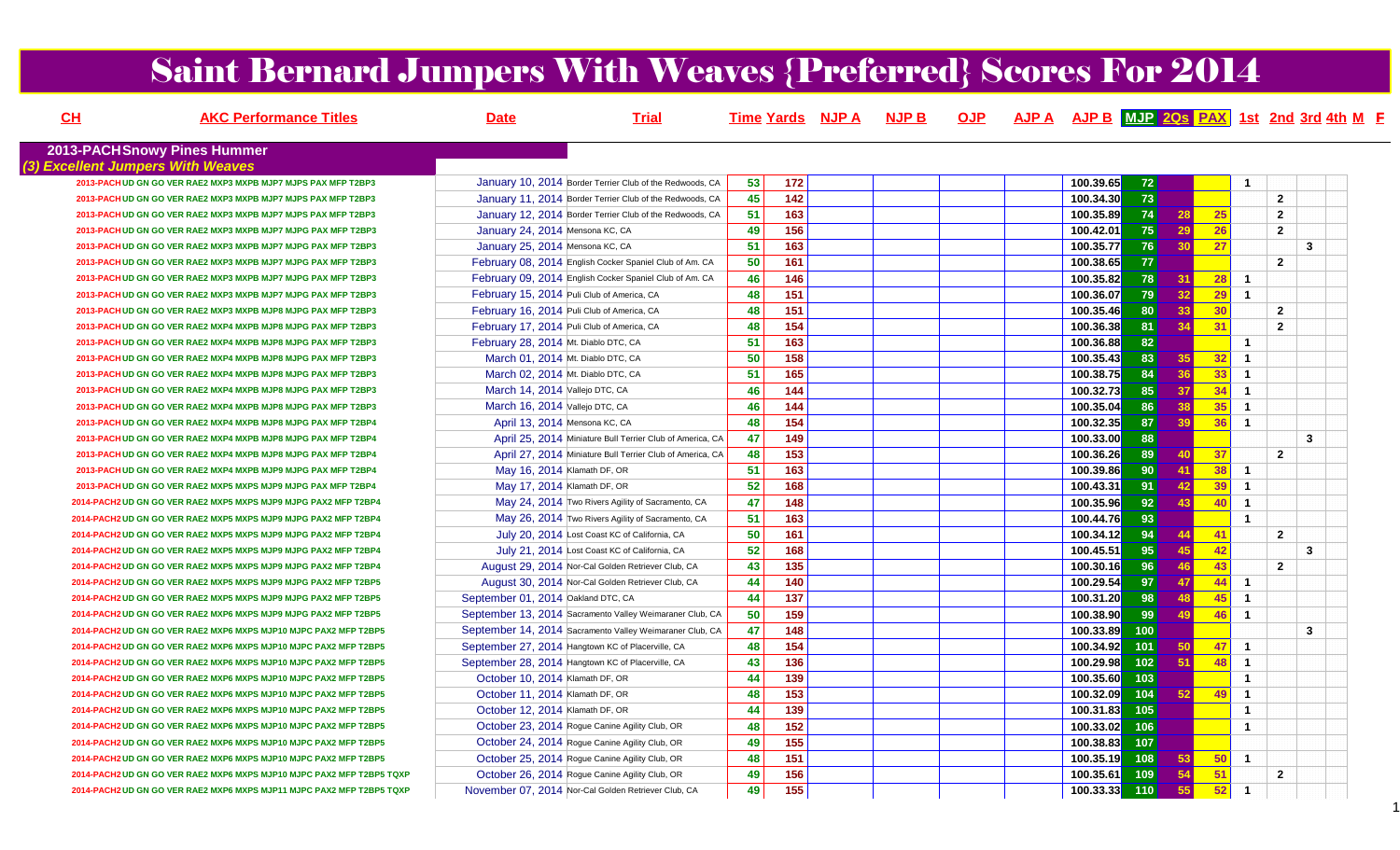| CH                                  | <b>AKC Performance Titles</b>                                         | <b>Date</b>                          | <u>Trial</u>                                           |    |            | <u>Time Yards NJP A</u> | <u>NJP B</u> | <b>OJP</b> | AJP A | AJP B MJP 20s PAX 1st 2nd 3rd 4th M F |          |                 |    |         |                  |   |  |
|-------------------------------------|-----------------------------------------------------------------------|--------------------------------------|--------------------------------------------------------|----|------------|-------------------------|--------------|------------|-------|---------------------------------------|----------|-----------------|----|---------|------------------|---|--|
|                                     | 2014-PACH2 UD GN GO VER RAE2 MXP6 MXPS MJP11 MJPC PAX2 MFP T2BP5 TQXP |                                      | November 08, 2014 Nor-Cal Golden Retriever Club, CA    | 46 | 147        |                         |              |            |       | 100.30.32                             | 111      |                 |    |         | $\mathbf{2}$     |   |  |
|                                     | 2014-PACH2 UD GN GO VER RAE2 MXP6 MXPS MJP11 MJPC PAX2 MFP T2BP5 TQXP |                                      | November 09, 2014 Nor-Cal Golden Retriever Club, CA    | 50 | 158        |                         |              |            |       | 100.36.43                             | $112$    |                 |    |         |                  |   |  |
|                                     | 2014-PACH2 UD GN GO VER RAE2 MXP6 MXPS MJP11 MJPC PAX2 MFP T2BP5 TQXP |                                      | November 23, 2014 Portugese Water Dog of No. CA, CA    | 52 | 167        |                         |              |            |       | 100.35.52                             | 113      |                 |    |         | $\overline{2}$   |   |  |
|                                     | 2014-PACH2 UD GN GO VER RAE2 MXP6 MXPS MJP11 MJPC PAX2 MFP T2BP5 TQXP |                                      | November 24, 2014 Portugese Water Dog of No. CA, CA    | 49 | 156        |                         |              |            |       | 100.30.58                             | 114      |                 |    |         |                  | 3 |  |
|                                     | 2014-PACH2 UD GN GO VER RAE2 MXP7 MXPS MJP11 MJPC PAX2 MFP T2BP5 TQXP | November 29, 2014 Sacramento DTC, CA |                                                        | 53 | 170        |                         |              |            |       | 100.41.68                             | 115      |                 | 56 |         |                  |   |  |
|                                     | 2014-PACH2 UD GN GO VER RAE2 MXP7 MXPS MJP11 MJPC PAX2 MFP T2BP5 TQXP | November 30, 2014 Sacramento DTC, CA |                                                        | 51 | 163        |                         |              |            |       | 100.38.52                             | 116      |                 |    |         |                  | 3 |  |
|                                     | 2014-PACH2 UD GN GO VER RAE2 MXP7 MXPS MJP11 MJPC PAX2 MFP T2BP5 TQXP |                                      | December 27, 2014 Two Rivers Agility of Sacramento, CA | 48 | 151        |                         |              |            |       | 100.36.32                             | 117      |                 |    |         |                  | 3 |  |
|                                     | 2014-PACH2 UD GN GO VER RAE2 MXP7 MXPS MJP11 MJPC PAX2 MFP T2BP5 TQXP |                                      | December 28, 2014 Two Rivers Agility of Sacramento, CA | 53 | 170        |                         |              |            |       | 100.39.99                             | 118      |                 |    |         |                  | 3 |  |
|                                     | 2014-PACH2 UD GN GO VER RAE2 MXP7 MXPS MJP11 MJPC PAX2 MFP T2BP5 TQXP |                                      | December 29, 2014 Two Rivers Agility of Sacramento, CA | 48 | 154        |                         |              |            |       | 100.40.17                             | 119      |                 |    |         |                  |   |  |
|                                     | 2014-PACH2 UD GN GO VER RAE2 MXP7 MXPS MJP12 MJPC PAX2 MFP T2BP5 TQXP |                                      | December 30, 2014 Two Rivers Agility of Sacramento, CA | 56 | 180        |                         |              |            |       | 100.39.80                             | 120      |                 |    |         | $\overline{2}$   |   |  |
|                                     | Summary of the dog's individual class                                 |                                      | 49                                                     |    | 48.6 154.8 | $\mathbf{0}$            | 0            | 0          | 0     | 49                                    | 49       | 35 <sub>2</sub> |    | $35$ 25 | 14 8 1           |   |  |
|                                     | Summary of ALL the dog's Jumpers With Weaves Classes                  |                                      | 49                                                     | 49 | 155        | 0                       | 0            | 0          | 0     | 49                                    | 49       | 35 <sub>2</sub> |    |         | $35$ 25 14 8 1 m |   |  |
| <b>Overall summary for ALL dogs</b> |                                                                       |                                      | 49                                                     | 49 | 155        | 0                       | 0            | O          | 0     | 49                                    | $\bf{0}$ | 35 <sub>2</sub> | 35 |         | 25 14 8 1        |   |  |

### **Master Jumpers With Weaves Scores**

2Qs = Dogs qualifying with scores in the Standard and Jumpers with Weaves classes on the same day<br>PAX (Preferred Agility Excellent) = Dogs qualifying with scores in the EXCELLENT B Standard and Jumpers with Weaves classes

**© This Article is Copyrighted by John Cox The Saint Bernard National Archives**

2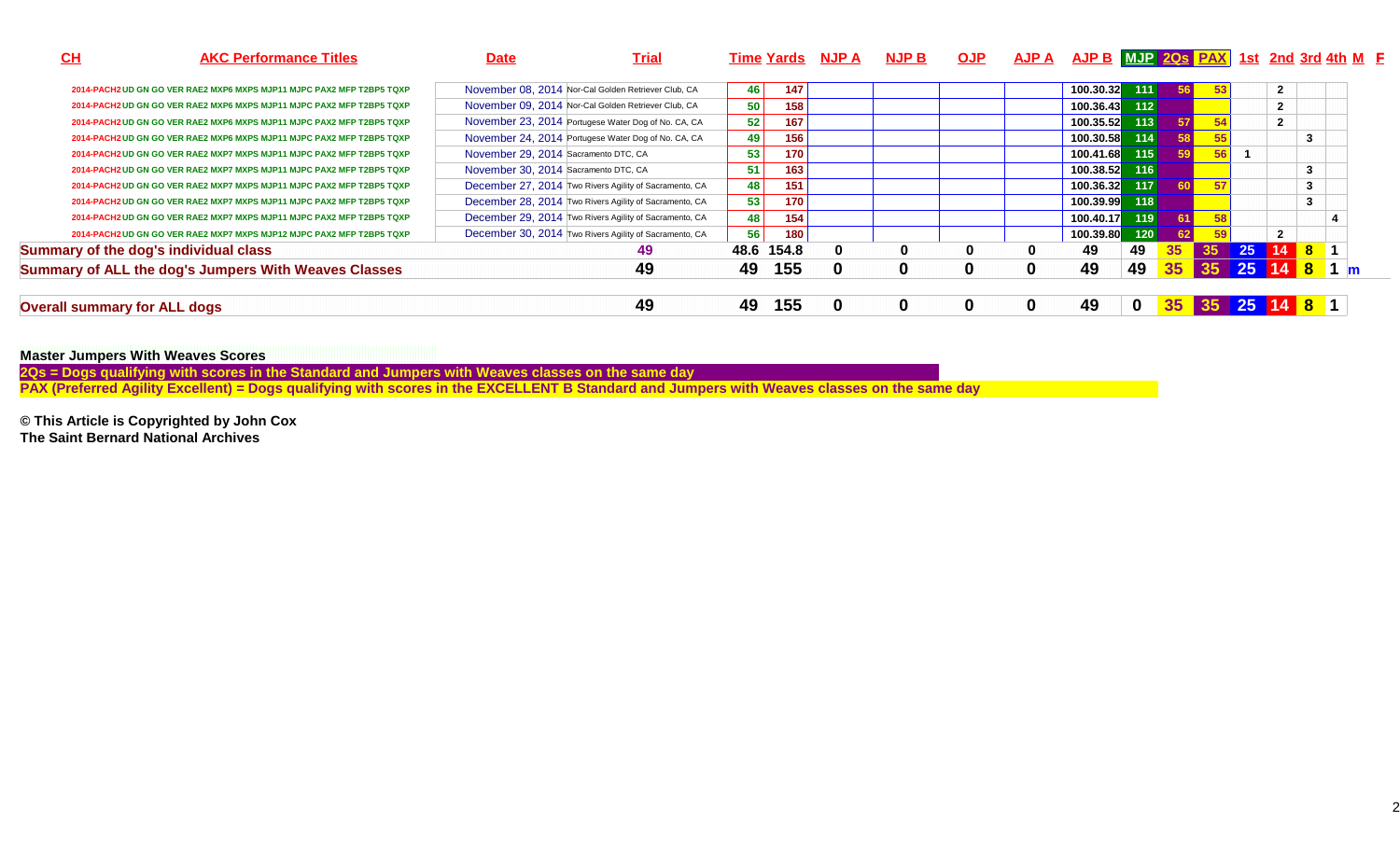### Saint Bernard Master Agility {Preferred} {MXP, MJP & PAX} Scores For 2014

| CH | <b>AKC Performance Titles</b>                                 | <b>Date</b>                          | <b>Trial</b>                                              |                 |                 |           | Time Yards MXP MJP PAX 1st 2nd 3rd 4th M F |    |                |                         |   |                         |
|----|---------------------------------------------------------------|--------------------------------------|-----------------------------------------------------------|-----------------|-----------------|-----------|--------------------------------------------|----|----------------|-------------------------|---|-------------------------|
|    | <b>13-PACHSnowy Pines Hummer</b>                              |                                      |                                                           |                 |                 |           |                                            |    |                |                         |   |                         |
|    | 2013-PACH UD GN GO VER RAE2 MXP3 MXPB MJP7 MJPS PAX MFP T2BP3 |                                      | January 10, 2014 Border Terrier Club of the Redwoods, CA  | 53              | 172             |           | 100.39.65                                  |    | $\overline{1}$ |                         |   |                         |
|    | 2013-PACH UD GN GO VER RAE2 MXP3 MXPB MJP7 MJPS PAX MFP T2BP3 |                                      | January 11, 2014 Border Terrier Club of the Redwoods, CA  | 45              | 142             |           | 100.34.30                                  |    |                | $\overline{\mathbf{2}}$ |   |                         |
|    | 2013-PACH UD GN GO VER RAE2 MXP3 MXPB MJP7 MJPS PAX MFP T2BP3 |                                      | January 12, 2014 Border Terrier Club of the Redwoods, CA  | 69              | 172             | 100.61.39 |                                            | 25 |                | $\overline{2}$          |   |                         |
|    | 2013-PACH UD GN GO VER RAE2 MXP3 MXPB MJP7 MJPS PAX MFP T2BP3 |                                      | January 12, 2014 Border Terrier Club of the Redwoods, CA  | 51              | 163             |           | 100.35.89                                  | 25 |                | $\overline{2}$          |   |                         |
|    | 2013-PACH UD GN GO VER RAE2 MXP3 MXPB MJP7 MJPG PAX MFP T2BP3 | January 24, 2014 Mensona KC, CA      |                                                           | 76              | 190             | 100.60.53 |                                            | 26 |                | $\overline{2}$          |   |                         |
|    | 2013-PACHUD GN GO VER RAE2 MXP3 MXPB MJP7 MJPG PAX MFP T2BP3  | January 24, 2014 Mensona KC, CA      |                                                           | 49              | 156             |           | 100.42.01                                  | 26 |                | $\overline{2}$          |   |                         |
|    | 2013-PACH UD GN GO VER RAE2 MXP3 MXPB MJP7 MJPG PAX MFP T2BP3 | January 25, 2014 Mensona KC, CA      |                                                           | 67              | 164             | 100.53.07 |                                            | 27 |                |                         |   | $\overline{\mathbf{4}}$ |
|    | 2013-PACHUD GN GO VER RAE2 MXP3 MXPB MJP7 MJPG PAX MFP T2BP3  | January 25, 2014 Mensona KC, CA      |                                                           | 51              | 163             |           | 100.35.77                                  | 27 |                |                         | 3 |                         |
|    | 2013-PACHUD GN GO VER RAE2 MXP3 MXPB MJP7 MJPG PAX MFP T2BP3  | January 26, 2014 Mensona KC, CA      |                                                           | 73              | 183             | 100.55.20 |                                            |    |                | $\overline{2}$          |   |                         |
|    | 2013-PACH UD GN GO VER RAE2 MXP3 MXPB MJP7 MJPG PAX MFP T2BP3 |                                      | February 07, 2014 English Cocker Spaniel Club of Am. CA   | 67              | 165             | 100.56.22 |                                            |    |                | $\overline{2}$          |   |                         |
|    | 2013-PACH UD GN GO VER RAE2 MXP3 MXPB MJP7 MJPG PAX MFP T2BP3 |                                      | February 08, 2014 English Cocker Spaniel Club of Am. CA   | 50              | 161             |           | 100.38.65                                  |    |                | $\overline{2}$          |   |                         |
|    | 2013-PACH UD GN GO VER RAE2 MXP3 MXPB MJP7 MJPG PAX MFP T2BP3 |                                      | February 09, 2014 English Cocker Spaniel Club of Am. CA   | 74              | 185             | 100.58.59 |                                            | 28 |                | $\overline{2}$          |   |                         |
|    | 2013-PACH UD GN GO VER RAE2 MXP3 MXPB MJP7 MJPG PAX MFP T2BP3 |                                      | February 09, 2014 English Cocker Spaniel Club of Am. CA   | 46              | 146             |           | 100.35.82                                  | 28 | $\overline{1}$ |                         |   |                         |
|    | 2013-PACH UD GN GO VER RAE2 MXP3 MXPB MJP7 MJPG PAX MFP T2BP3 |                                      | February 15, 2014 Puli Club of America, CA                | 75              | 189             | 100.56.63 |                                            | 29 |                |                         |   | 4                       |
|    | 2013-PACHUD GN GO VER RAE2 MXP3 MXPB MJP7 MJPG PAX MFP T2BP3  |                                      | February 15, 2014 Puli Club of America, CA                | 48              | 151             |           | 100.36.07                                  | 29 | $\overline{1}$ |                         |   |                         |
|    | 2013-PACHUD GN GO VER RAE2 MXP3 MXPB MJP7 MJPG PAX MFP T2BP3  |                                      | February 16, 2014 Puli Club of America, CA                | 67              | 165             | 100.53.93 |                                            | 30 |                |                         |   | 4                       |
|    | 2013-PACH UD GN GO VER RAE2 MXP3 MXPB MJP8 MJPG PAX MFP T2BP3 |                                      | February 16, 2014 Puli Club of America, CA                | 48              | 151             |           | 100.35.46                                  | 30 |                | $\overline{2}$          |   |                         |
|    | 2013-PACH UD GN GO VER RAE2 MXP4 MXPB MJP8 MJPG PAX MFP T2BP3 |                                      | February 17, 2014 Puli Club of America, CA                | 74              | 185             | 100.51.41 |                                            | 31 | $\mathbf{1}$   |                         |   |                         |
|    | 2013-PACH UD GN GO VER RAE2 MXP4 MXPB MJP8 MJPG PAX MFP T2BP3 |                                      | February 17, 2014 Puli Club of America, CA                | 48              | 154             |           | 100.36.38                                  | 31 |                | $\overline{2}$          |   |                         |
|    | 2013-PACH UD GN GO VER RAE2 MXP4 MXPB MJP8 MJPG PAX MFP T2BP3 | February 28, 2014 Mt. Diablo DTC, CA |                                                           | 51              | 163             |           | 100.36.88                                  |    | $\mathbf{1}$   |                         |   |                         |
|    | 2013-PACH UD GN GO VER RAE2 MXP4 MXPB MJP8 MJPG PAX MFP T2BP3 | March 01, 2014 Mt. Diablo DTC, CA    |                                                           | 72              | 180             | 100.57.35 |                                            | 32 |                |                         | 3 |                         |
|    | 2013-PACH UD GN GO VER RAE2 MXP4 MXPB MJP8 MJPG PAX MFP T2BP3 | March 01, 2014 Mt. Diablo DTC, CA    |                                                           | 50              | 158             |           | 100.35.43                                  | 32 | $\mathbf{1}$   |                         |   |                         |
|    | 2013-PACH UD GN GO VER RAE2 MXP4 MXPB MJP8 MJPG PAX MFP T2BP3 | March 02, 2014 Mt. Diablo DTC, CA    |                                                           | 72              | 180             | 100.52.17 |                                            | 33 |                |                         | 3 |                         |
|    | 2013-PACH UD GN GO VER RAE2 MXP4 MXPB MJP8 MJPG PAX MFP T2BP3 | March 02, 2014 Mt. Diablo DTC, CA    |                                                           | $\overline{51}$ | 165             |           | 100.38.75                                  | 33 | $\overline{1}$ |                         |   |                         |
|    | 2013-PACH UD GN GO VER RAE2 MXP4 MXPB MJP8 MJPG PAX MFP T2BP3 | March 14, 2014 Vallejo DTC, CA       |                                                           | 73              | 183             | 100.51.53 |                                            | 34 | $\mathbf{1}$   |                         |   |                         |
|    | 2013-PACH UD GN GO VER RAE2 MXP4 MXPB MJP8 MJPG PAX MFP T2BP3 | March 14, 2014 Vallejo DTC, CA       |                                                           | 46              | 144             |           | 100.32.73                                  | 34 | $\mathbf{1}$   |                         |   |                         |
|    | 2013-PACH UD GN GO VER RAE2 MXP4 MXPB MJP8 MJPG PAX MFP T2BP3 | March 16, 2014 Vallejo DTC, CA       |                                                           | 73              | 183             | 100.56.32 |                                            | 35 |                | $\overline{2}$          |   |                         |
|    | 2013-PACH UD GN GO VER RAE2 MXP4 MXPB MJP8 MJPG PAX MFP T2BP3 | March 16, 2014 Vallejo DTC, CA       |                                                           | 46              | 144             |           | 100.35.04                                  | 35 | $\overline{1}$ |                         |   |                         |
|    | 2013-PACHUD GN GO VER RAE2 MXP4 MXPB MJP8 MJPG PAX MFP T2BP4  | April 11, 2014 Mensona KC, CA        |                                                           | 70              | 174             | 100.54.53 |                                            |    |                |                         | 3 |                         |
|    | 2013-PACH UD GN GO VER RAE2 MXP4 MXPB MJP8 MJPG PAX MFP T2BP4 |                                      | April 13, 2014 Mensona KC, CA                             | 69              | 171             | 100.55.31 |                                            | 36 |                |                         | 3 |                         |
|    | 2013-PACH UD GN GO VER RAE2 MXP4 MXPB MJP8 MJPG PAX MFP T2BP4 | April 13, 2014 Mensona KC, CA        |                                                           | 48              | $\frac{1}{154}$ |           | 100.32.35                                  | 36 | $\overline{1}$ |                         |   |                         |
|    | 2013-PACH UD GN GO VER RAE2 MXP4 MXPB MJP8 MJPG PAX MFP T2BP4 |                                      | April 25, 2014 Miniature Bull Terrier Club of America, CA | 47              | 149             |           | 100.33.00                                  |    |                |                         | 3 |                         |
|    | 2013-PACH UD GN GO VER RAE2 MXP4 MXPB MJP8 MJPG PAX MFP T2BP4 |                                      | April 26, 2014 Miniature Bull Terrier Club of America, CA | 71              | 176             | 100.52.17 |                                            |    |                |                         |   | 4                       |
|    | 2013-PACHUD GN GO VER RAE2 MXP4 MXPB MJP8 MJPG PAX MFP T2BP4  |                                      | April 27, 2014 Miniature Bull Terrier Club of America, CA | 77              | 195             | 100.60.40 |                                            | 37 |                | $\mathbf{2}$            |   |                         |
|    | 2013-PACH UD GN GO VER RAE2 MXP4 MXPB MJP8 MJPG PAX MFP T2BP4 |                                      | April 27, 2014 Miniature Bull Terrier Club of America, CA | 48              | 153             |           | 100.36.26                                  | 37 |                | $\overline{2}$          |   |                         |
|    | 2013-PACHUD GN GO VER RAE2 MXP4 MXPB MJP9 MJPG PAX MFP T2BP4  | May 16, 2014 Klamath DF, OR          |                                                           | 70              | 187             | 100.58.87 |                                            | 38 |                | $\overline{2}$          |   |                         |
|    | 2013-PACH UD GN GO VER RAE2 MXP4 MXPB MJP9 MJPG PAX MFP T2BP4 | May 16, 2014 Klamath DF, OR          |                                                           | 51              | 163             |           | 100.39.86                                  | 38 | $\overline{1}$ |                         |   |                         |
|    | 2013-PACH UD GN GO VER RAE2 MXP5 MXPS MJP9 MJPG PAX MFP T2BP4 | May 17, 2014 Klamath DF, OR          |                                                           | 69              | 170             | 100.57.61 |                                            | 39 |                | $\overline{2}$          |   |                         |
|    | 2013-PACHUD GN GO VER RAE2 MXP5 MXPS MJP9 MJPG PAX MFP T2BP4  | May 17, 2014 Klamath DF, OR          |                                                           | $\overline{52}$ | 168             |           | 100.43.31                                  | 39 | $\overline{1}$ |                         |   |                         |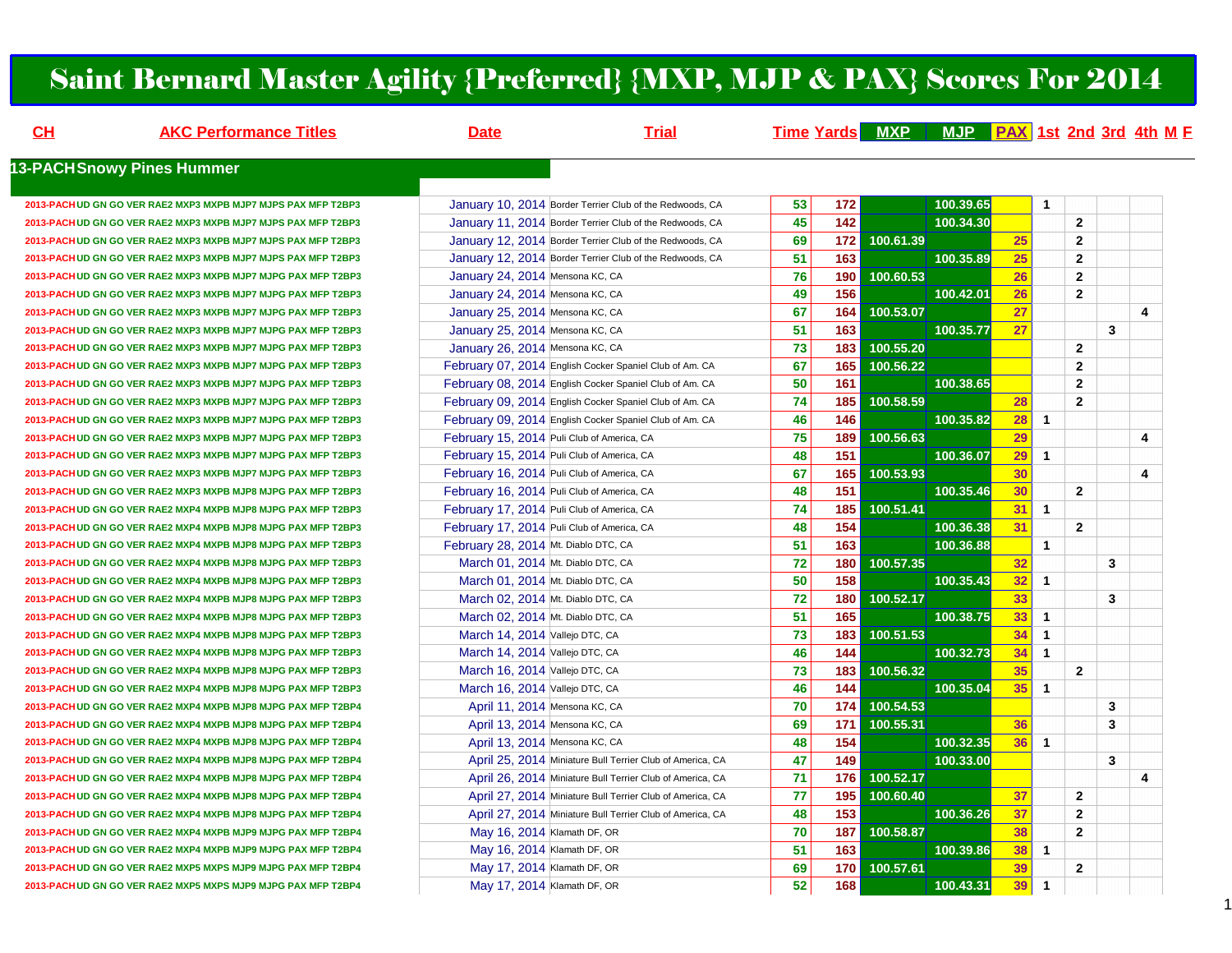**CH**

**2013-PACHUD GN GO VER RAE2 MXP5 MXPS MJP9 MJPG PAX MFP T2BP42013-PACH2UD GN GO VER RAE2 MXP5 MXPS MJP9 MJPG PAX2 MFP T2BP42014-PACH2UD GN GO VER RAE2 MXP5 MXPS MJP9 MJPG PAX2 MFP T2BP42013-PACH2UD GN GO VER RAE2 MXP5 MXPS MJP9 MJPG PAX2 MFP T2BP42014-PACH2UD GN GO VER RAE2 MXP5 MXPS MJP9 MJPG PAX2 MFP T2BP4 2013-PACH2UD GN GO VER RAE2 MXP5 MXPS MJP9 MJPG PAX2 MFP T2BP42013-PACH2UD GN GO VER RAE2 MXP5 MXPS MJP9 MJPG PAX2 MFP T2BP42014-PACH2UD GN GO VER RAE2 MXP5 MXPS MJP9 MJPG PAX2 MFP T2BP42013-PACH2UD GN GO VER RAE2 MXP5 MXPS MJP9 MJPG PAX2 MFP T2BP42014-PACH2UD GN GO VER RAE2 MXP5 MXPS MJP9 MJPG PAX2 MFP T2BP42013-PACH2UD GN GO VER RAE2 MXP5 MXPS MJP9 MJPG PAX2 MFP T2BP42014-PACH2UD GN GO VER RAE2 MXP5 MXPS MJP9 MJPG PAX2 MFP T2BP42013-PACH2 UD GN GO VER RAE2 MXP5 MXPS MJP9 MJPG PAX2 MFP T2BP5 2014-PACH2UD GN GO VER RAE2 MXP5 MXPS MJP9 MJPG PAX2 MFP T2BP52013-PACH2UD GN GO VER RAE2 MXP5 MXPS MJP9 MJPG PAX2 MFP T2BP5**2014-PACH2 UD GN GO VER RAE2 MXP5 MXPS MJP9 MJPG PAX2 MFP T2BP5 **2013-PACH2UD GN GO VER RAE2 MXP6 MXPS MJP9 MJPG PAX2 MFP T2BP52014-PACH2UD GN GO VER RAE2 MXP6 MXPS MJP9 MJPG PAX2 MFP T2BP52014-PACH2UD GN GO VER RAE2 MXP6 MXPS MJP10 MJPC PAX2 MFP T2BP52013-PACH2UD GN GO VER RAE2 MXP6 MXPS MJP10 MJPC PAX2 MFP T2BP52014-PACH2UD GN GO VER RAE2 MXP6 MXPS MJP10 MJPC PAX2 MFP T2BP5** September 27, 2014 Hangtown KC of Placerville, CA**2013-PACH2UD GN GO VER RAE2 MXP6 MXPS MJP10 MJPC PAX2 MFP T2BP52014-PACH2UD GN GO VER RAE2 MXP6 MXPS MJP10 MJPC PAX2 MFP T2BP5** September 28, 2014 Hangtown KC of Placerville, CA**2014-PACH2UD GN GO VER RAE2 MXP6 MXPS MJP10 MJPC PAX2 MFP T2BP52013-PACH2UD GN GO VER RAE2 MXP6 MXPS MJP10 MJPC PAX2 MFP T2BP52014-PACH2UD GN GO VER RAE2 MXP6 MXPS MJP10 MJPC PAX2 MFP T2BP52014-PACH2UD GN GO VER RAE2 MXP6 MXPS MJP10 MJPC PAX2 MFP T2BP52014-PACH2UD GN GO VER RAE2 MXP6 MXPS MJP10 MJPC PAX2 MFP T2BP52014-PACH2UD GN GO VER RAE2 MXP6 MXPS MJP10 MJPC PAX2 MFP T2BP52013-PACH2UD GN GO VER RAE2 MXP6 MXPS MJP10 MJPC PAX2 MFP T2BP5**2014-PACH2 UD GN GO VER RAE2 MXP6 MXPS MJP10 MJPC PAX2 MFP T2BP5 **2013-PACH2UD GN GO VER RAE2 MXP6 MXPS MJP10 MJPC PAX2 MFP T2BP52014-PACH2UD GN GO VER RAE2 MXP6 MXPS MJP10 MJPC PAX2 MFP T2BP5 TQXP2013-PACH2UD GN GO VER RAE2 MXP6 MXPS MJP10 MJPC PAX2 MFP T2BP5 TQXP2014-PACH2UD GN GO VER RAE2 MXP6 MXPS MJP11 MJPC PAX2 MFP T2BP5 TQXP2013-PACH2UD GN GO VER RAE2 MXP6 MXPS MJP11 MJPC PAX2 MFP T2BP5 TQXP2014-PACH2UD GN GO VER RAE2 MXP6 MXPS MJP11 MJPC PAX2 MFP T2BP5 TQXP2014-PACH2UD GN GO VER RAE2 MXP6 MXPS MJP11 MJPC PAX2 MFP T2BP5 TQXP2013-PACH2UD GN GO VER RAE2 MXP6 MXPS MJP11 MJPC PAX2 MFP T2BP5 TQXP2014-PACH2UD GN GO VER RAE2 MXP6 MXPS MJP11 MJPC PAX2 MFP T2BP5 TQXP2013-PACH2UD GN GO VER RAE2 MXP6 MXPS MJP11 MJPC PAX2 MFP T2BP5 TQXP** November 24, 2014 Portugese Water Dog of No. CA, CA**2014-PACH2UD GN GO VER RAE2 MXP6 MXPS MJP11 MJPC PAX2 MFP T2BP5 TQXP2013-PACH2 UD GN GO VER RAE2 MXP7 MXPS MJP11 MJPC PAX2 MFP T2BP5 TQXP 2014-PACH2UD GN GO VER RAE2 MXP7 MXPS MJP11 MJPC PAX2 MFP T2BP5 TQXP**

| <u>н</u> | <b>AKC Performance Titles</b>                                    | <b>Date</b>                                         | <b>Trial</b>                                             |                 |     | <b>Time Yards MXP</b> | MJP PAX 1st 2nd 3rd 4th M F |    |                      |                |   |   |  |
|----------|------------------------------------------------------------------|-----------------------------------------------------|----------------------------------------------------------|-----------------|-----|-----------------------|-----------------------------|----|----------------------|----------------|---|---|--|
|          | 3-PACHUD GN GO VER RAE2 MXP5 MXPS MJP9 MJPG PAX MFP T2BP4        | May 18, 2014 Klamath DF, OR                         |                                                          | 71              | 178 | 100.53.45             |                             |    |                      |                | 3 |   |  |
|          | PACH2 UD GN GO VER RAE2 MXP5 MXPS MJP9 MJPG PAX2 MFP T2BP4       |                                                     | May 24, 2014 Two Rivers Agility of Sacramento, CA        | 77              | 193 | 100.68.35             |                             | 40 | $\mathbf{1}$         |                |   |   |  |
|          | PACH2 UD GN GO VER RAE2 MXP5 MXPS MJP9 MJPG PAX2 MFP T2BP4       |                                                     | May 24, 2014 Two Rivers Agility of Sacramento, CA        | 47              | 148 |                       | 100.35.96                   | 40 | $\mathbf{1}$         |                |   |   |  |
|          | PACH2 UD GN GO VER RAE2 MXP5 MXPS MJP9 MJPG PAX2 MFP T2BP4       |                                                     | May 25, 2014 Two Rivers Agility of Sacramento, CA        | 71              | 176 | 100.58.24             |                             |    |                      | $\mathbf{2}$   |   |   |  |
|          | PACH2 UD GN GO VER RAE2 MXP5 MXPS MJP9 MJPG PAX2 MFP T2BP4       |                                                     | May 26, 2014 Two Rivers Agility of Sacramento, CA        | 51              | 163 |                       | 100.44.76                   |    | $\mathbf{1}$         |                |   |   |  |
|          | PACH2UD GN GO VER RAE2 MXP5 MXPS MJP9 MJPG PAX2 MFP T2BP4        |                                                     | July 19, 2014 Lost Coast KC of California, CA            | 71              | 178 | 100.52.27             |                             |    |                      |                |   | 4 |  |
|          | PACH2UD GN GO VER RAE2 MXP5 MXPS MJP9 MJPG PAX2 MFP T2BP4        |                                                     | July 20, 2014 Lost Coast KC of California, CA            | 76              | 190 | 100.56.50             |                             | 41 |                      |                | 3 |   |  |
|          | PACH2UD GN GO VER RAE2 MXP5 MXPS MJP9 MJPG PAX2 MFP T2BP4        |                                                     | July 20, 2014 Lost Coast KC of California, CA            | 50              | 161 |                       | 100.34.12                   | 41 |                      | $\overline{2}$ |   |   |  |
|          | PACH2 UD GN GO VER RAE2 MXP5 MXPS MJP9 MJPG PAX2 MFP T2BP4       |                                                     | July 21, 2014 Lost Coast KC of California, CA            | 71              | 177 | 100.53.73             |                             | 42 |                      |                | 3 |   |  |
|          | PACH2UD GN GO VER RAE2 MXP5 MXPS MJP9 MJPG PAX2 MFP T2BP4        |                                                     | July 21, 2014 Lost Coast KC of California, CA            | 52              | 168 |                       | 100.45.51                   | 42 |                      |                | 3 |   |  |
|          | PACH2 UD GN GO VER RAE2 MXP5 MXPS MJP9 MJPG PAX2 MFP T2BP4       |                                                     | August 29, 2014 Nor-Cal Golden Retriever Club, CA        | 71              | 176 | 100.50.59             |                             | 43 | $\mathbf{1}$         |                |   |   |  |
|          | PACH2 UD GN GO VER RAE2 MXP5 MXPS MJP9 MJPG PAX2 MFP T2BP4       |                                                     | August 29, 2014 Nor-Cal Golden Retriever Club, CA        | 43              | 135 |                       | 100.30.16                   | 43 |                      | $\mathbf{2}$   |   |   |  |
|          | PACH2 UD GN GO VER RAE2 MXP5 MXPS MJP9 MJPG PAX2 MFP T2BP5       | August 30, 2014 Nor-Cal Golden Retriever Club, CA   |                                                          | 73              | 182 | 100.52.57             |                             | 44 | $\mathbf{1}$         |                |   |   |  |
|          | PACH2 UD GN GO VER RAE2 MXP5 MXPS MJP9 MJPG PAX2 MFP T2BP5       | August 30, 2014 Nor-Cal Golden Retriever Club, CA   |                                                          | 44              | 140 |                       | 100.29.54                   | 44 | $\mathbf{1}$         |                |   |   |  |
|          | PACH2 UD GN GO VER RAE2 MXP5 MXPS MJP9 MJPG PAX2 MFP T2BP5       | September 01, 2014 Oakland DTC, CA                  |                                                          | 70              | 173 | 100.49.15             |                             | 45 |                      | $\overline{2}$ |   |   |  |
|          | PACH2 UD GN GO VER RAE2 MXP5 MXPS MJP9 MJPG PAX2 MFP T2BP5       | September 01, 2014 Oakland DTC, CA                  |                                                          | 44              | 137 |                       | 100.31.20                   | 45 | $\mathbf{1}$         |                |   |   |  |
|          | PACH2 UD GN GO VER RAE2 MXP6 MXPS MJP9 MJPG PAX2 MFP T2BP5       |                                                     | September 13, 2014 Sacramento Valley Weimaraner Club, CA | 69              | 171 | 100.50.98             |                             | 46 | $\mathbf{1}$         |                |   |   |  |
|          | PACH2 UD GN GO VER RAE2 MXP6 MXPS MJP9 MJPG PAX2 MFP T2BP5       |                                                     | September 13, 2014 Sacramento Valley Weimaraner Club, CA | 50              | 159 |                       | 100.38.90                   | 46 | $\mathbf{1}$         |                |   |   |  |
|          | PACH2UD GN GO VER RAE2 MXP6 MXPS MJP10 MJPC PAX2 MFP T2BP5       |                                                     | September 14, 2014 Sacramento Valley Weimaraner Club, CA | 47              | 148 |                       | 100.33.89                   |    |                      |                | 3 |   |  |
|          | PACH2UD GN GO VER RAE2 MXP6 MXPS MJP10 MJPC PAX2 MFP T2BP5       | September 27, 2014 Hangtown KC of Placerville, CA   |                                                          | $\overline{71}$ | 176 | 100.51.12             |                             | 47 |                      | $\mathbf{2}$   |   |   |  |
|          | PACH2UD GN GO VER RAE2 MXP6 MXPS MJP10 MJPC PAX2 MFP T2BP5       | September 27, 2014 Hangtown KC of Placerville, CA   |                                                          | 48              | 154 |                       | 100.34.92                   | 47 | $\mathbf{1}$         |                |   |   |  |
|          | PACH2 UD GN GO VER RAE2 MXP6 MXPS MJP10 MJPC PAX2 MFP T2BP5      | September 28, 2014 Hangtown KC of Placerville, CA   |                                                          | 71              | 177 | 100.52.77             |                             | 48 |                      | $\mathbf{2}$   |   |   |  |
|          | PACH2 UD GN GO VER RAE2 MXP6 MXPS MJP10 MJPC PAX2 MFP T2BP5      | September 28, 2014 Hangtown KC of Placerville, CA   |                                                          | 43              | 136 |                       | 100.29.98                   | 48 | $\mathbf{1}$         |                |   |   |  |
|          | PACH2 UD GN GO VER RAE2 MXP6 MXPS MJP10 MJPC PAX2 MFP T2BP5      | October 10, 2014 Klamath DF, OR                     |                                                          | 44              | 139 |                       | 100.35.60                   |    | $\mathbf{1}$         |                |   |   |  |
|          | PACH2 UD GN GO VER RAE2 MXP6 MXPS MJP10 MJPC PAX2 MFP T2BP5      | October 11, 2014 Klamath DF, OR                     |                                                          | 66              | 163 | 100.53.90             |                             | 49 | $\mathbf{1}$         |                |   |   |  |
|          | PACH2 UD GN GO VER RAE2 MXP6 MXPS MJP10 MJPC PAX2 MFP T2BP5      | October 11, 2014 Klamath DF, OR                     |                                                          | 48              | 153 |                       | 100.32.09                   | 49 | $\blacktriangleleft$ |                |   |   |  |
|          | PACH2 UD GN GO VER RAE2 MXP6 MXPS MJP10 MJPC PAX2 MFP T2BP5      | October 12, 2014 Klamath DF, OR                     |                                                          | 44              | 139 |                       | 100.31.83                   |    | $\mathbf{1}$         |                |   |   |  |
|          | PACH2 UD GN GO VER RAE2 MXP6 MXPS MJP10 MJPC PAX2 MFP T2BP5      | October 23, 2014 Rogue Canine Agility Club, OR      |                                                          | 48              | 152 |                       | 100.33.02                   |    | $\mathbf{1}$         |                |   |   |  |
|          | PACH2 UD GN GO VER RAE2 MXP6 MXPS MJP10 MJPC PAX2 MFP T2BP5      |                                                     |                                                          | 49              | 155 |                       | 100.38.83                   |    |                      |                |   |   |  |
|          |                                                                  | October 24, 2014 Rogue Canine Agility Club, OR      |                                                          | 72              | 180 | 100.54.06             |                             | 50 |                      |                | 3 |   |  |
|          | PACH2 UD GN GO VER RAE2 MXP6 MXPS MJP10 MJPC PAX2 MFP T2BP5      | October 25, 2014 Rogue Canine Agility Club, OR      |                                                          | 48              | 151 |                       | 100.35.19                   | 50 | $\blacktriangleleft$ |                |   |   |  |
|          | PACH2UD GN GO VER RAE2 MXP6 MXPS MJP10 MJPC PAX2 MFP T2BP5       | October 25, 2014 Rogue Canine Agility Club, OR      |                                                          | 70              |     |                       |                             |    |                      |                |   |   |  |
|          | PACH2UD GN GO VER RAE2 MXP6 MXPS MJP10 MJPC PAX2 MFP T2BP5       | October 26, 2014 Rogue Canine Agility Club, OR      |                                                          |                 | 174 | 100.52.02             |                             | 51 |                      |                |   | 4 |  |
|          | PACH2 UD GN GO VER RAE2 MXP6 MXPS MJP10 MJPC PAX2 MFP T2BP5 TQXP | October 26, 2014 Rogue Canine Agility Club, OR      |                                                          | 49              | 156 |                       | 100.35.61                   | 51 |                      | $\mathbf{2}$   |   |   |  |
|          | PACH2 UD GN GO VER RAE2 MXP6 MXPS MJP10 MJPC PAX2 MFP T2BP5 TQXP | November 07, 2014 Nor-Cal Golden Retriever Club, CA |                                                          | 71              | 176 | 100.49.06             |                             | 52 | $\mathbf{1}$         |                |   |   |  |
|          | PACH2 UD GN GO VER RAE2 MXP6 MXPS MJP11 MJPC PAX2 MFP T2BP5 TQXP | November 07, 2014 Nor-Cal Golden Retriever Club, CA |                                                          | 49              | 155 |                       | 100.33.33                   | 52 | $\mathbf{1}$         |                |   |   |  |
|          | PACH2 UD GN GO VER RAE2 MXP6 MXPS MJP11 MJPC PAX2 MFP T2BP5 TQXP | November 08, 2014 Nor-Cal Golden Retriever Club, CA |                                                          | 73              | 183 | 100.53.22             |                             | 53 |                      | $\mathbf{2}$   |   |   |  |
|          | PACH2 UD GN GO VER RAE2 MXP6 MXPS MJP11 MJPC PAX2 MFP T2BP5 TQXP | November 08, 2014 Nor-Cal Golden Retriever Club, CA |                                                          | 46              | 147 |                       | 100.30.32                   | 53 |                      | $\mathbf{2}$   |   |   |  |
|          | PACH2 UD GN GO VER RAE2 MXP6 MXPS MJP11 MJPC PAX2 MFP T2BP5 TQXP | November 09, 2014 Nor-Cal Golden Retriever Club, CA |                                                          | 50              | 158 |                       | 100.36.43                   |    |                      | $\mathbf{2}$   |   |   |  |
|          | PACH2 UD GN GO VER RAE2 MXP6 MXPS MJP11 MJPC PAX2 MFP T2BP5 TQXP | November 23, 2014 Portugese Water Dog of No. CA, CA |                                                          | 74              | 185 | 100.51.35             |                             | 54 |                      |                | 3 |   |  |
|          | PACH2 UD GN GO VER RAE2 MXP6 MXPS MJP11 MJPC PAX2 MFP T2BP5 TQXP | November 23, 2014 Portugese Water Dog of No. CA, CA |                                                          | 52              | 167 |                       | 100.35.52                   | 54 |                      | $\mathbf{2}$   |   |   |  |
|          | PACH2 UD GN GO VER RAE2 MXP6 MXPS MJP11 MJPC PAX2 MFP T2BP5 TQXP | November 24, 2014 Portugese Water Dog of No. CA, CA |                                                          | 77              | 194 | 100.55.08             |                             | 55 |                      |                | 3 |   |  |
|          | PACH2 UD GN GO VER RAE2 MXP6 MXPS MJP11 MJPC PAX2 MFP T2BP5 TQXP | November 24, 2014 Portugese Water Dog of No. CA, CA |                                                          | 49              | 156 |                       | 100.30.58                   | 55 |                      |                | 3 |   |  |
|          | PACH2 UD GN GO VER RAE2 MXP7 MXPS MJP11 MJPC PAX2 MFP T2BP5 TQXP | November 29, 2014 Sacramento DTC, CA                |                                                          | 74              | 186 | 100.54.83             |                             | 56 |                      |                |   | 4 |  |
|          | PACH2 UD GN GO VER RAE2 MXP7 MXPS MJP11 MJPC PAX2 MFP T2BP5 TQXP | November 29, 2014 Sacramento DTC, CA                |                                                          | 53              | 170 |                       | 100.41.68                   | 56 | $\mathbf{1}$         |                |   |   |  |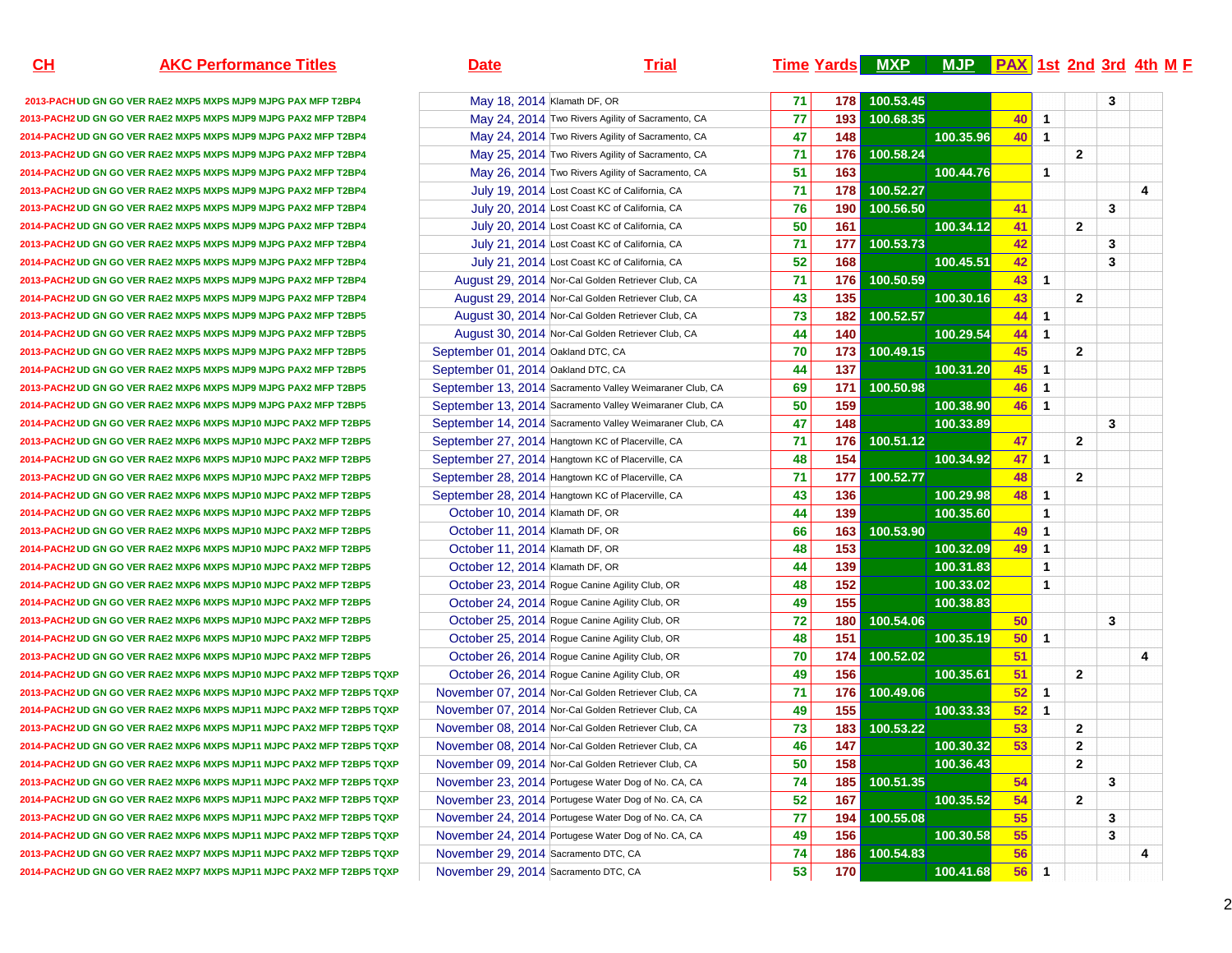| <u>CH</u>      | <b>AKC Performance Titles</b>                                         | <b>Date</b>                                | <b>Trial</b>                                              |    |                  | Time Yards MXP MJP PAX 1st 2nd 3rd 4th M F |                  |    |                 |                |           |   |
|----------------|-----------------------------------------------------------------------|--------------------------------------------|-----------------------------------------------------------|----|------------------|--------------------------------------------|------------------|----|-----------------|----------------|-----------|---|
|                | 2014-PACH2 UD GN GO VER RAE2 MXP7 MXPS MJP11 MJPC PAX2 MFP T2BP5 TQXP | November 30, 2014 Sacramento DTC, CA       |                                                           | 51 | 163              |                                            | 100.38.52        |    |                 |                | 3         |   |
|                | 2014-PACH2 UD GN GO VER RAE2 MXP7 MXPS MJP11 MJPC PAX2 MFP T2BP5 TQXP |                                            | December 27, 2014 Two Rivers Agility of Sacramento, CA    | 73 | 184              | 100.55.07                                  |                  | 57 |                 |                |           | 4 |
|                | 2014-PACH2 UD GN GO VER RAE2 MXP7 MXPS MJP11 MJPC PAX2 MFP T2BP5 TQXP |                                            | December 27, 2014 Two Rivers Agility of Sacramento, CA    | 48 | 151              |                                            | 100.36.32        | 57 |                 |                | 3         |   |
|                | 2014-PACH2 UD GN GO VER RAE2 MXP7 MXPS MJP11 MJPC PAX2 MFP T2BP5 TQXP |                                            | December 28, 2014 Two Rivers Agility of Sacramento, CA    | 53 | 170              |                                            | 100.39.99        |    |                 |                | 3         |   |
|                | 2014-PACH2 UD GN GO VER RAE2 MXP7 MXPS MJP11 MJPC PAX2 MFP T2BP5 TQXP |                                            | December 29, 2014 Two Rivers Agility of Sacramento, CA    | 72 | 180              | 100.55.85                                  |                  | 58 |                 |                | 3         |   |
|                | 2014-PACH2 UD GN GO VER RAE2 MXP7 MXPS MJP11 MJPC PAX2 MFP T2BP5 TQXP |                                            | December 29, 2014 Two Rivers Agility of Sacramento, CA    | 48 | 154              |                                            | <b>100.40.17</b> | 58 |                 |                |           | 4 |
|                | 2014-PACH2 UD GN GO VER RAE2 MXP7 MXPS MJP11 MJPC PAX2 MFP T2BP5 TQXP |                                            | December 30, 2014 Two Rivers Agility of Sacramento, CA    | 70 | 173              | 100.57.99                                  |                  | 59 |                 |                |           |   |
|                | 2014-PACH2 UD GN GO VER RAE2 MXP7 MXPS MJP12 MJPC PAX2 MFP T2BP5 TQXP |                                            | December 30, 2014 Two Rivers Agility of Sacramento, CA    | 56 | 180              |                                            | 100.39.80        | 59 |                 | $\overline{2}$ |           |   |
|                |                                                                       |                                            |                                                           |    |                  |                                            | 49               | 59 | 33 <sub>o</sub> | 28             | <b>19</b> | 9 |
|                | <b>Snowy Pines Tundra</b>                                             |                                            | 91                                                        |    |                  | 42                                         |                  |    |                 |                |           |   |
|                |                                                                       |                                            |                                                           |    |                  |                                            |                  |    |                 |                |           |   |
|                | <b>CDX GN RE MXP2 AJP OFP</b>                                         |                                            | February 08, 2014 English Cocker Spaniel Club of Am. CA   | 71 | 176              | 100.71.77                                  |                  |    |                 |                |           |   |
|                | <b>CDX GN RE MXP2 AJP OFP</b>                                         | February 16, 2014 Puli Club of America, CA |                                                           | 67 | 165              | 100.67.20                                  |                  |    |                 |                |           |   |
|                | <b>CDX GN RE MXP2 AJP OFP</b>                                         | March 15, 2014 Vallejo DTC, CA             |                                                           | 67 | 166              | 100.67.55                                  |                  |    |                 |                |           |   |
|                | <b>CDX GN RE MXP2 MXPB AJP OFP</b>                                    |                                            | April 11, 2014 Miniature Bull Terrier Club of America, CA | 70 | 174              | 100.65.43                                  |                  |    |                 |                |           | 4 |
|                | <b>CDX GN RE MXP2 MXPB AJP OFP</b>                                    |                                            | April 25, 2014 Miniature Bull Terrier Club of America, CA | 77 | 195              | 100.67.59                                  |                  |    |                 |                |           |   |
|                | <b>CDX GN RE MXP2 MXPB AJP OFP</b>                                    | May 16, 2014 Klamath DF, OR                |                                                           | 70 | 187              | 100.70.53                                  |                  |    |                 |                | 3         |   |
|                | <b>CDX GN RE MXP2 MXPB AJP OFP</b>                                    | May 17, 2014 Klamath DF, OR                |                                                           | 69 | 170 <sub>l</sub> | 100.68.65                                  |                  |    |                 |                | 3         |   |
| <b>Summary</b> | <b>CDX GN RE MXP2 MXPB AJP OFP</b>                                    |                                            | July 19, 2014 Lost Coast KC of California, CA             | 71 | 178 <sup>1</sup> | 100.66.66                                  |                  |    |                 |                |           |   |

**PAX (Preferred Agility Excellent) = Dogs qualifying with scores in the EXCELLENT B Standard and Jumpers with Weaves classes on the same day**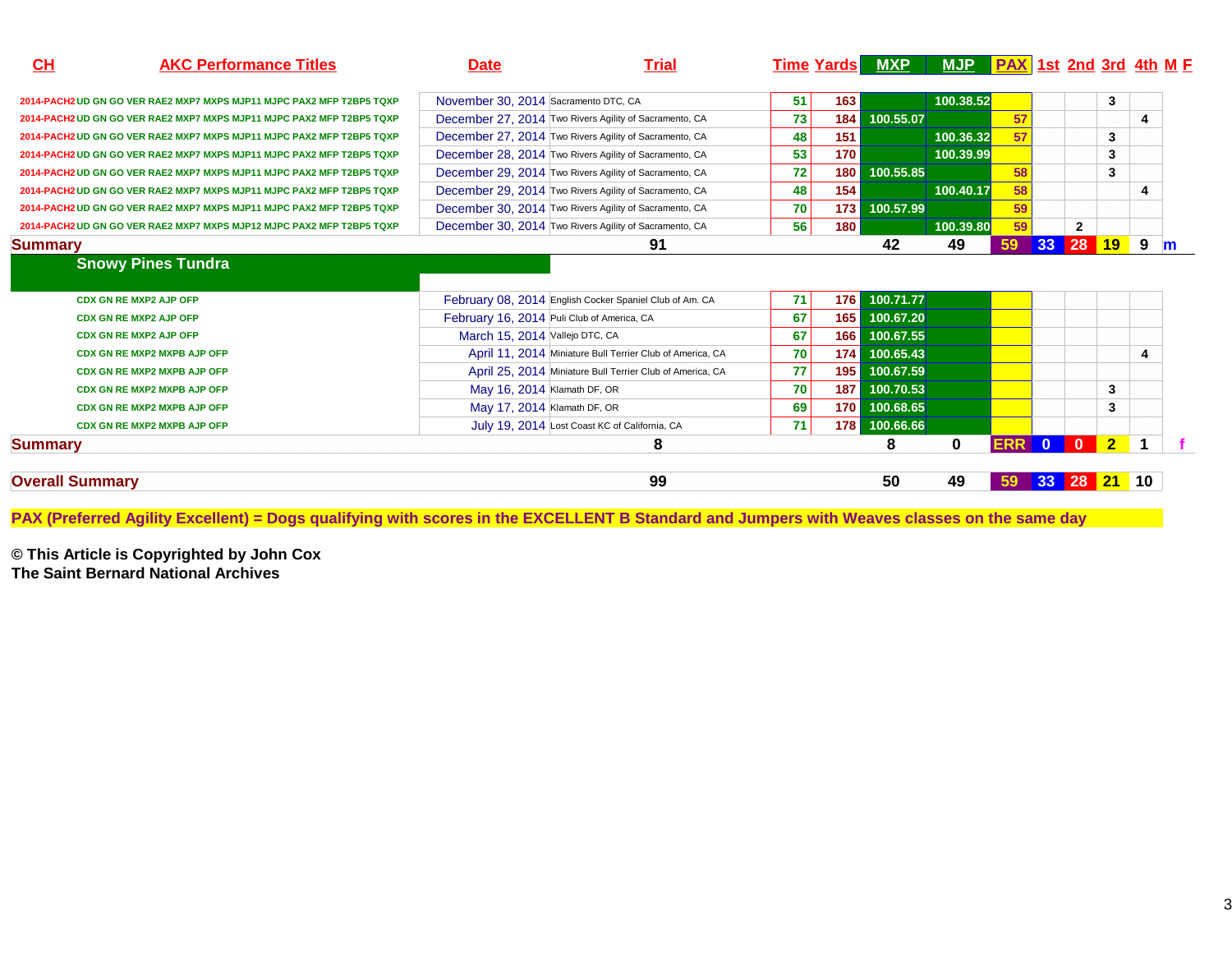### Saint Bernard Preferred Agility Excellent {PAX} Scores For 2014

**CH**

**AKC Performance Titles Date Trial Time Yards AXP B AJP B PAX 1st 2nd 3rd 4th MF**

#### **2013-PACHSnowy Pines Hummer**

**2013-PACHUD GN GO VER RAE2 MXP3 MXPB MJP7 MJPS PAX MFP T2BP32013-PACHUD GN GO VER RAE2 MXP3 MXPB MJP7 MJPS PAX MFP T2BP32013-PACHUD GN GO VER RAE2 MXP3 MXPB MJP7 MJPG PAX MFP T2BP32013-PACHUD GN GO VER RAE2 MXP3 MXPB MJP7 MJPG PAX MFP T2BP32013-PACHUD GN GO VER RAE2 MXP3 MXPB MJP7 MJPG PAX MFP T2BP32013-PACHUD GN GO VER RAE2 MXP3 MXPB MJP7 MJPG PAX MFP T2BP32013-PACHUD GN GO VER RAE2 MXP3 MXPB MJP7 MJPG PAX MFP T2BP32013-PACHUD GN GO VER RAE2 MXP3 MXPB MJP7 MJPG PAX MFP T2BP32013-PACHUD GN GO VER RAE2 MXP3 MXPB MJP7 MJPG PAX MFP T2BP32013-PACHUD GN GO VER RAE2 MXP3 MXPB MJP7 MJPG PAX MFP T2BP32013-PACHUD GN GO VER RAE2 MXP3 MXPB MJP7 MJPG PAX MFP T2BP32013-PACHUD GN GO VER RAE2 MXP3 MXPB MJP8 MJPG PAX MFP T2BP32013-PACHUD GN GO VER RAE2 MXP4 MXPB MJP8 MJPG PAX MFP T2BP32013-PACHUD GN GO VER RAE2 MXP4 MXPB MJP8 MJPG PAX MFP T2BP32013-PACHUD GN GO VER RAE2 MXP4 MXPB MJP8 MJPG PAX MFP T2BP32013-PACHUD GN GO VER RAE2 MXP4 MXPB MJP8 MJPG PAX MFP T2BP32013-PACHUD GN GO VER RAE2 MXP4 MXPB MJP8 MJPG PAX MFP T2BP32013-PACHUD GN GO VER RAE2 MXP4 MXPB MJP8 MJPG PAX MFP T2BP32013-PACHUD GN GO VER RAE2 MXP4 MXPB MJP8 MJPG PAX MFP T2BP32013-PACHUD GN GO VER RAE2 MXP4 MXPB MJP8 MJPG PAX MFP T2BP32013-PACHUD GN GO VER RAE2 MXP4 MXPB MJP8 MJPG PAX MFP T2BP32013-PACHUD GN GO VER RAE2 MXP4 MXPB MJP8 MJPG PAX MFP T2BP32013-PACHUD GN GO VER RAE2 MXP4 MXPB MJP8 MJPG PAX MFP T2BP42013-PACHUD GN GO VER RAE2 MXP4 MXPB MJP8 MJPG PAX MFP T2BP42013-PACHUD GN GO VER RAE2 MXP4 MXPB MJP8 MJPG PAX MFP T2BP4**2013-PACH UD GN GO VER RAE2 MXP4 MXPB MJP8 MJPG PAX MFP T2BP4 **2013-PACHUD GN GO VER RAE2 MXP4 MXPB MJP9 MJPG PAX MFP T2BP42013-PACHUD GN GO VER RAE2 MXP4 MXPB MJP9 MJPG PAX MFP T2BP42013-PACHUD GN GO VER RAE2 MXP5 MXPS MJP9 MJPG PAX MFP T2BP42013-PACHUD GN GO VER RAE2 MXP5 MXPS MJP9 MJPG PAX MFP T2BP42013-PACH2UD GN GO VER RAE2 MXP5 MXPS MJP9 MJPG PAX2 MFP T2BP42014-PACH2UD GN GO VER RAE2 MXP5 MXPS MJP9 MJPG PAX2 MFP T2BP42013-PACH2UD GN GO VER RAE2 MXP5 MXPS MJP9 MJPG PAX2 MFP T2BP42014-PACH2UD GN GO VER RAE2 MXP5 MXPS MJP9 MJPG PAX2 MFP T2BP42013-PACH2UD GN GO VER RAE2 MXP5 MXPS MJP9 MJPG PAX2 MFP T2BP42014-PACH2UD GN GO VER RAE2 MXP5 MXPS MJP9 MJPG PAX2 MFP T2BP4**

| 3  |                                 | January 12, 2014 Border Terrier Club of the Redwoods, CA  | 69 | 172 | 100.61.39 |           | 25 |             | $\mathbf{2}$ |   |   |
|----|---------------------------------|-----------------------------------------------------------|----|-----|-----------|-----------|----|-------------|--------------|---|---|
| 3  |                                 | January 12, 2014 Border Terrier Club of the Redwoods, CA  | 51 | 163 |           | 100.35.89 | 25 |             | $\mathbf{2}$ |   |   |
| з  | January 24, 2014 Mensona KC, CA |                                                           | 76 | 190 | 100.60.53 |           | 26 |             | $\mathbf{2}$ |   |   |
| З  | January 24, 2014 Mensona KC, CA |                                                           | 49 | 156 |           | 100.42.01 | 26 |             | $\mathbf{2}$ |   |   |
| З  | January 25, 2014 Mensona KC, CA |                                                           | 67 | 164 | 100.53.07 |           | 27 |             |              |   | 4 |
| З  | January 25, 2014 Mensona KC, CA |                                                           | 51 | 163 |           | 100.35.77 | 27 |             |              | 3 |   |
| з  |                                 | February 09, 2014 English Cocker Spaniel Club of Am. CA   | 74 | 185 | 100.58.59 |           | 28 |             | $\mathbf{2}$ |   |   |
| З  |                                 | February 09, 2014 English Cocker Spaniel Club of Am. CA   | 46 | 146 |           | 100.35.82 | 28 | 1           |              |   |   |
| з  |                                 | February 15, 2014 Puli Club of America, CA                | 75 | 189 | 100.56.63 |           | 29 |             |              |   | 4 |
| з  |                                 | February 15, 2014 Puli Club of America, CA                | 48 | 151 |           | 100.36.07 | 29 | $\mathbf 1$ |              |   |   |
| з  |                                 | February 16, 2014 Puli Club of America, CA                | 67 | 165 | 100.53.93 |           | 30 |             |              |   | 4 |
| 3  |                                 | February 16, 2014 Puli Club of America, CA                | 48 | 151 |           | 100.35.46 | 30 |             | $\mathbf{2}$ |   |   |
| з  |                                 | February 17, 2014 Puli Club of America, CA                | 74 | 185 | 100.51.41 |           | 31 | 1           |              |   |   |
| з  |                                 | February 17, 2014 Puli Club of America, CA                | 48 | 154 |           | 100.36.38 | 31 |             | $\mathbf{2}$ |   |   |
| з  |                                 | March 01, 2014 Mt. Diablo DTC, CA                         | 72 | 180 | 100.57.35 |           | 32 |             |              | 3 |   |
| з  |                                 | March 01, 2014 Mt. Diablo DTC, CA                         | 50 | 158 |           | 100.35.43 | 32 | 1           |              |   |   |
| з  |                                 | March 02, 2014 Mt. Diablo DTC, CA                         | 72 | 180 | 100.52.17 |           | 33 |             |              | 3 |   |
| з  |                                 | March 02, 2014 Mt. Diablo DTC, CA                         | 51 | 165 |           | 100.38.75 | 33 | 1           |              |   |   |
| з  |                                 | March 14, 2014 Vallejo DTC, CA                            | 73 | 183 | 100.51.53 |           | 34 | 1           |              |   |   |
| 3  |                                 | March 14, 2014 Vallejo DTC, CA                            | 46 | 144 |           | 100.32.73 | 34 | 1           |              |   |   |
| З  |                                 | March 16, 2014 Vallejo DTC, CA                            | 73 | 183 | 100.56.32 |           | 35 |             | 2            |   |   |
| з  |                                 | March 16, 2014 Vallejo DTC, CA                            | 46 | 144 |           | 100.35.04 | 35 | 1           |              |   |   |
| 4  |                                 | April 13, 2014 Mensona KC, CA                             | 69 | 171 | 100.55.31 |           | 36 |             |              | 3 |   |
| 4  |                                 | April 13, 2014 Mensona KC, CA                             | 48 | 154 |           | 100.32.35 | 36 | 1           |              |   |   |
| 4  |                                 | April 27, 2014 Miniature Bull Terrier Club of America, CA | 77 | 195 | 100.60.40 |           | 37 |             | $\mathbf{2}$ |   |   |
| 4  |                                 | April 27, 2014 Miniature Bull Terrier Club of America, CA | 48 | 153 |           | 100.36.26 | 37 |             | $\mathbf{2}$ |   |   |
| 4  |                                 | May 16, 2014 Klamath DF, OR                               | 70 | 187 | 100.58.87 |           | 38 |             | $\mathbf{2}$ |   |   |
| 4  |                                 | May 16, 2014 Klamath DF, OR                               | 51 | 163 |           | 100.39.86 | 38 | 1           |              |   |   |
| 4  |                                 | May 17, 2014 Klamath DF, OR                               | 69 | 170 | 100.57.61 |           | 39 |             | $\mathbf{2}$ |   |   |
| 4  |                                 | May 17, 2014 Klamath DF, OR                               | 52 | 168 |           | 100.43.31 | 39 | 1           |              |   |   |
| P4 |                                 | May 24, 2014 Two Rivers Agility of Sacramento, CA         | 77 | 193 | 100.68.35 |           | 40 | 1           |              |   |   |
| P4 |                                 | May 24, 2014 Two Rivers Agility of Sacramento, CA         | 47 | 148 |           | 100.35.96 | 40 | 1           |              |   |   |
| P4 |                                 | July 20, 2014 Lost Coast KC of California, CA             | 76 | 190 | 100.56.50 |           | 41 |             |              | 3 |   |
| P4 |                                 | July 20, 2014 Lost Coast KC of California, CA             | 50 | 161 |           | 100.34.12 | 41 |             | $\mathbf{2}$ |   |   |
| P4 |                                 | July 21, 2014 Lost Coast KC of California, CA             | 71 | 177 | 100.53.73 |           | 42 |             |              | 3 |   |
| P4 |                                 | July 21, 2014 Lost Coast KC of California, CA             | 52 | 168 |           | 100.45.51 | 42 |             |              | 3 |   |
|    |                                 |                                                           |    |     |           |           |    |             |              |   |   |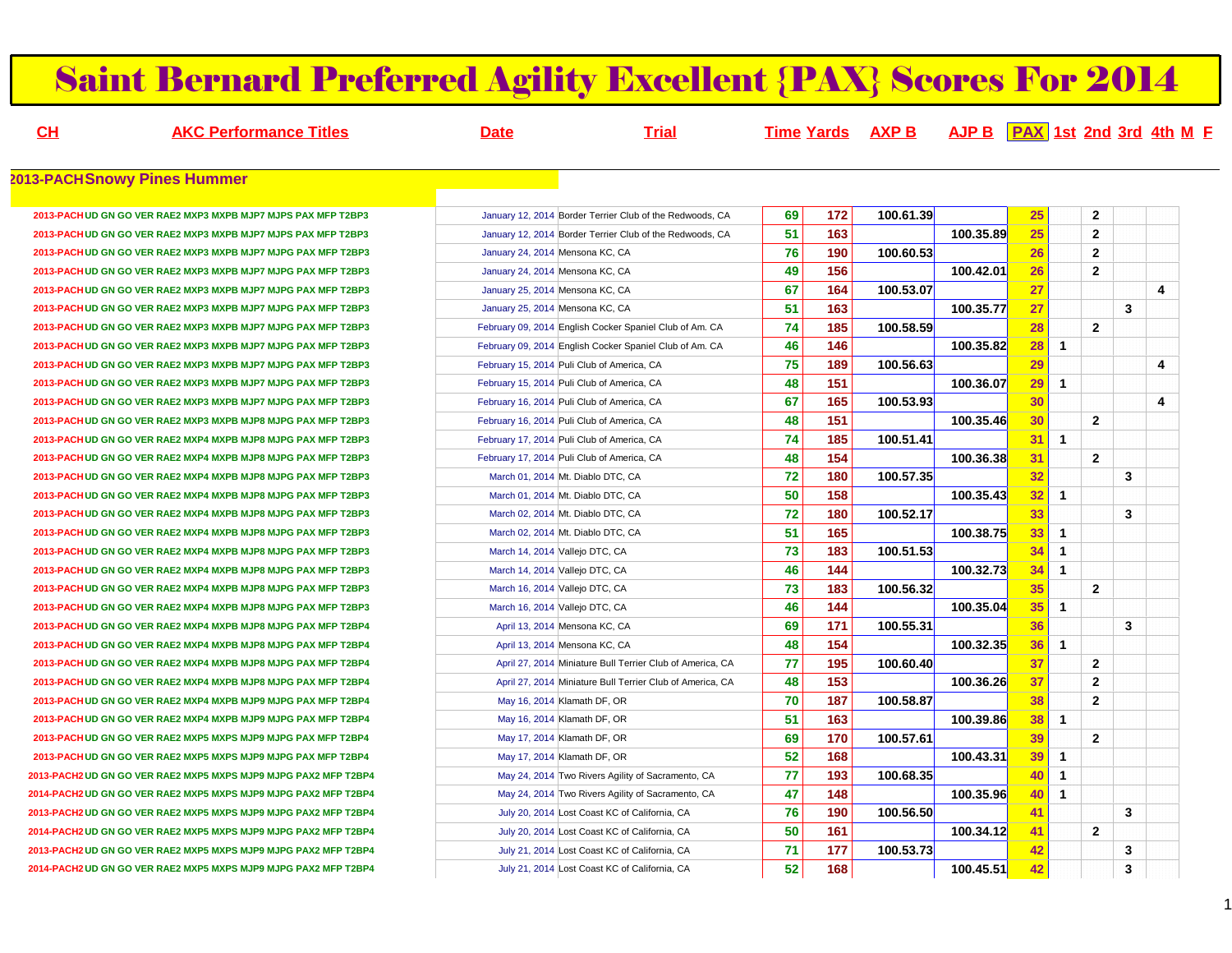| <b>AKC</b><br>Titles<br>∶ Performance | Jate | ria <sup>,</sup> | Time Yards | AXP B |  | <b>AJP B PAX</b> 1st 2nd 3rd 4th M F |  |
|---------------------------------------|------|------------------|------------|-------|--|--------------------------------------|--|
|                                       |      |                  |            |       |  |                                      |  |

**CH**

**Summary**

**Overall Summary**

**2013-PACH2 UD GN GO VER RAE2 MXP5 MXPS MJP9 MJPG 2014-PACH2UD GN GO VER RAE2 MXP5 MXPS MJP9 MJPG 2013-PACH2 UD GN GO VER RAE2 MXP5 MXPS MJP9 MJPG 2014-PACH2 UD GN GO VER RAE2 MXP5 MXPS MJP9 MJPG 2013-PACH2 UD GN GO VER RAE2 MXP5 MXPS MJP9 MJPG** 2014-PACH2 UD GN GO VER RAE2 MXP5 MXPS MJP9 MJPG **2013-PACH2 UD GN GO VER RAE2 MXP6 MXPS MJP9 MJPG 2014-PACH2UD GN GO VER RAE2 MXP6 MXPS MJP9 MJPG 2013-PACH2 UD GN GO VER RAE2 MXP6 MXPS MJP10 MJPC 2014-PACH2 UD GN GO VER RAE2 MXP6 MXPS MJP10 MJPC 2013-PACH2 UD GN GO VER RAE2 MXP6 MXPS MJP10 MJPC 2014-PACH2 UD GN GO VER RAE2 MXP6 MXPS MJP10 MJPC 2013-PACH2 UD GN GO VER RAE2 MXP6 MXPS MJP10 MJPC 2014-PACH2 UD GN GO VER RAE2 MXP6 MXPS MJP10 MJPC 2013-PACH2 UD GN GO VER RAE2 MXP6 MXPS MJP10 MJPC** 2014-PACH2 UD GN GO VER RAE2 MXP6 MXPS MJP10 MJPC **2013-PACH2 UD GN GO VER RAE2 MXP6 MXPS MJP10 MJPC 2014-PACH2 UD GN GO VER RAE2 MXP6 MXPS MJP10 MJPC 2013-PACH2 UD GN GO VER RAE2 MXP6 MXPS MJP10 MJPC 2014-PACH2UD GN GO VER RAE2 MXP6 MXPS MJP11 MJPC 2013-PACH2 UD GN GO VER RAE2 MXP6 MXPS MJP11 MJPC 2014-PACH2 UD GN GO VER RAE2 MXP6 MXPS MJP11 MJPC 2013-PACH2 UD GN GO VER RAE2 MXP6 MXPS MJP11 MJPC 2014-PACH2 UD GN GO VER RAE2 MXP6 MXPS MJP11 MJPC 2013-PACH2 UD GN GO VER RAE2 MXP6 MXPS MJP11 MJPC 2014-PACH2UD GN GO VER RAE2 MXP6 MXPS MJP11 MJPC 2013-PACH2 UD GN GO VER RAE2 MXP7 MXPS MJP11 MJPC 2014-PACH2 UD GN GO VER RAE2 MXP7 MXPS MJP11 MJPC** 2014-PACH2 UD GN GO VER RAE2 MXP7 MXPS MJP11 MJPC 2014-PACH2 UD GN GO VER RAE2 MXP7 MXPS MJP11 MJPC 2014-PACH2 UD GN GO VER RAE2 MXP7 MXPS MJP11 MJPC **2014-PACH2 UD GN GO VER RAE2 MXP7 MXPS MJP11 MJPC 2014-PACH2 UD GN GO VER RAE2 MXP7 MXPS MJP11 MJPC 2014-PACH2 UD GN GO VER RAE2 MXP7 MXPS MJP12 MJPC** 

| Summary                                                              |                                    | 70                                                       |    |     | 35        | 35        | 35 27 22 13 7 |                      |                 |   |                |
|----------------------------------------------------------------------|------------------------------------|----------------------------------------------------------|----|-----|-----------|-----------|---------------|----------------------|-----------------|---|----------------|
|                                                                      |                                    | 70                                                       |    |     | 35        | 35        | 59            |                      | <b>27 22 13</b> |   | $\mathbf{7}$   |
| <b>H2 UD GN GO VER RAE2 MXP7 MXPS MJP12 MJPC PAX2 MFP T2BP5 TQXP</b> |                                    | December 30, 2014 Two Rivers Agility of Sacramento, CA   | 56 | 180 |           | 100.39.80 | 59            |                      | $\overline{2}$  |   |                |
| <b>H2 UD GN GO VER RAE2 MXP7 MXPS MJP11 MJPC PAX2 MFP T2BP5 TQXP</b> |                                    | December 30, 2014 Two Rivers Agility of Sacramento, CA   | 70 | 173 | 100.57.99 |           | 59            |                      |                 |   |                |
| H2 UD GN GO VER RAE2 MXP7 MXPS MJP11 MJPC PAX2 MFP T2BP5 TQXP        |                                    | December 29, 2014 Two Rivers Agility of Sacramento, CA   | 48 | 154 |           | 100.40.17 | 58            |                      |                 |   | 4              |
| <b>H2 UD GN GO VER RAE2 MXP7 MXPS MJP11 MJPC PAX2 MFP T2BP5 TQXP</b> |                                    | December 29, 2014 Two Rivers Agility of Sacramento, CA   | 72 | 180 | 100.55.85 |           | 58            |                      |                 | 3 |                |
| <b>H2UD GN GO VER RAE2 MXP7 MXPS MJP11 MJPC PAX2 MFP T2BP5 TQXP</b>  |                                    | December 27, 2014 Two Rivers Agility of Sacramento, CA   | 48 | 151 |           | 100.36.32 | 57            |                      |                 | 3 |                |
| H2 UD GN GO VER RAE2 MXP7 MXPS MJP11 MJPC PAX2 MFP T2BP5 TQXP        |                                    | December 27, 2014 Two Rivers Agility of Sacramento, CA   | 73 | 184 | 100.55.07 |           | 57            |                      |                 |   | 4              |
| <b>H2UD GN GO VER RAE2 MXP7 MXPS MJP11 MJPC PAX2 MFP T2BP5 TQXP</b>  |                                    | November 29, 2014 Sacramento DTC, CA                     | 53 | 170 |           | 100.41.68 | 56            | $\overline{1}$       |                 |   |                |
| <b>H2 UD GN GO VER RAE2 MXP7 MXPS MJP11 MJPC PAX2 MFP T2BP5 TQXP</b> |                                    | November 29, 2014 Sacramento DTC, CA                     | 74 | 186 | 100.54.83 |           | 56            |                      |                 |   | $\overline{4}$ |
| H2 UD GN GO VER RAE2 MXP6 MXPS MJP11 MJPC PAX2 MFP T2BP5 TQXP        |                                    | November 24, 2014 Portugese Water Dog of No. CA, CA      | 49 | 156 |           | 100.30.58 | 55            |                      |                 | 3 |                |
| H2 UD GN GO VER RAE2 MXP6 MXPS MJP11 MJPC PAX2 MFP T2BP5 TQXP        |                                    | November 24, 2014 Portugese Water Dog of No. CA, CA      | 77 | 194 | 100.55.08 |           | 55            |                      |                 | 3 |                |
| <b>H2UD GN GO VER RAE2 MXP6 MXPS MJP11 MJPC PAX2 MFP T2BP5 TQXP</b>  |                                    | November 23, 2014 Portugese Water Dog of No. CA, CA      | 52 | 167 |           | 100.35.52 | 54            |                      | $\mathbf{2}$    |   |                |
| <b>H2UD GN GO VER RAE2 MXP6 MXPS MJP11 MJPC PAX2 MFP T2BP5 TQXP</b>  |                                    | November 23, 2014 Portugese Water Dog of No. CA, CA      | 74 | 185 | 100.51.35 |           | 54            |                      |                 | 3 |                |
| <b>H2UD GN GO VER RAE2 MXP6 MXPS MJP11 MJPC PAX2 MFP T2BP5 TQXP</b>  |                                    | November 08, 2014 Nor-Cal Golden Retriever Club, CA      | 46 | 147 |           | 100.30.32 | 53            |                      | $\overline{2}$  |   |                |
| <b>H2UD GN GO VER RAE2 MXP6 MXPS MJP11 MJPC PAX2 MFP T2BP5 TQXP</b>  |                                    | November 08, 2014 Nor-Cal Golden Retriever Club, CA      | 73 | 183 | 100.53.22 |           | 53            |                      | $\overline{2}$  |   |                |
| <b>H2UD GN GO VER RAE2 MXP6 MXPS MJP11 MJPC PAX2 MFP T2BP5 TQXP</b>  |                                    | November 07, 2014 Nor-Cal Golden Retriever Club, CA      | 49 | 155 |           | 100.33.33 | 52            | $\overline{1}$       |                 |   |                |
| H2 UD GN GO VER RAE2 MXP6 MXPS MJP10 MJPC PAX2 MFP T2BP5 TQXP        |                                    | November 07, 2014 Nor-Cal Golden Retriever Club, CA      | 71 | 176 | 100.49.06 |           | 52            | $\mathbf{1}$         |                 |   |                |
| H2 UD GN GO VER RAE2 MXP6 MXPS MJP10 MJPC PAX2 MFP T2BP5 TQXP        |                                    | October 26, 2014 Rogue Canine Agility Club, OR           | 49 | 156 |           | 100.35.61 | 51            |                      | $\overline{2}$  |   |                |
| <b>H2 UD GN GO VER RAE2 MXP6 MXPS MJP10 MJPC PAX2 MFP T2BP5</b>      |                                    | October 26, 2014 Roque Canine Agility Club, OR           | 70 | 174 | 100.52.02 |           | 51            |                      |                 |   | $\overline{4}$ |
| <b>H2 UD GN GO VER RAE2 MXP6 MXPS MJP10 MJPC PAX2 MFP T2BP5</b>      |                                    | October 25, 2014 Rogue Canine Agility Club, OR           | 48 | 151 |           | 100.35.19 | 50            | $\overline{1}$       |                 |   |                |
| <b>H2 UD GN GO VER RAE2 MXP6 MXPS MJP10 MJPC PAX2 MFP T2BP5</b>      |                                    | October 25, 2014 Rogue Canine Agility Club, OR           | 72 | 180 | 100.54.06 |           | 50            |                      |                 | 3 |                |
| 12 UD GN GO VER RAE2 MXP6 MXPS MJP10 MJPC PAX2 MFP T2BP5             | October 11, 2014 Klamath DF, OR    |                                                          | 48 | 153 |           | 100.32.09 | 49            | $\blacktriangleleft$ |                 |   |                |
| <b>H2 UD GN GO VER RAE2 MXP6 MXPS MJP10 MJPC PAX2 MFP T2BP5</b>      | October 11, 2014 Klamath DF, OR    |                                                          | 66 | 163 | 100.53.90 |           | 49            | $\overline{1}$       |                 |   |                |
| <b>12 UD GN GO VER RAE2 MXP6 MXPS MJP10 MJPC PAX2 MFP T2BP5</b>      |                                    | September 28, 2014 Hangtown KC of Placerville, CA        | 43 | 136 |           | 100.29.98 | 48            | $\overline{1}$       |                 |   |                |
| <b>H2 UD GN GO VER RAE2 MXP6 MXPS MJP10 MJPC PAX2 MFP T2BP5</b>      |                                    | September 28, 2014 Hangtown KC of Placerville, CA        | 71 | 177 | 100.52.77 |           | 48            |                      | $\mathbf{2}$    |   |                |
| <b>H2 UD GN GO VER RAE2 MXP6 MXPS MJP10 MJPC PAX2 MFP T2BP5</b>      |                                    | September 27, 2014 Hangtown KC of Placerville, CA        | 48 | 154 |           | 100.34.92 | 47            | $\overline{1}$       |                 |   |                |
| <b>H2 UD GN GO VER RAE2 MXP6 MXPS MJP10 MJPC PAX2 MFP T2BP5</b>      |                                    | September 27, 2014 Hangtown KC of Placerville, CA        | 71 | 176 | 100.51.12 |           | 47            |                      | $\mathbf{2}$    |   |                |
| <b>H2 UD GN GO VER RAE2 MXP6 MXPS MJP9 MJPG PAX2 MFP T2BP5</b>       |                                    | September 13, 2014 Sacramento Valley Weimaraner Club, CA | 50 | 159 |           | 100.38.90 | 46            | $\overline{1}$       |                 |   |                |
| <b>H2 UD GN GO VER RAE2 MXP6 MXPS MJP9 MJPG PAX2 MFP T2BP5</b>       |                                    | September 13, 2014 Sacramento Valley Weimaraner Club, CA | 69 | 171 | 100.50.98 |           | 46            | $\mathbf{1}$         |                 |   |                |
| <b>H2 UD GN GO VER RAE2 MXP5 MXPS MJP9 MJPG PAX2 MFP T2BP5</b>       | September 01, 2014 Oakland DTC, CA |                                                          | 44 | 137 |           | 100.31.20 | 45            | $\overline{1}$       |                 |   |                |
| <b>H2 UD GN GO VER RAE2 MXP5 MXPS MJP9 MJPG PAX2 MFP T2BP5</b>       | September 01, 2014 Oakland DTC, CA |                                                          | 70 | 173 | 100.49.15 |           | 45            |                      | $\overline{2}$  |   |                |
| H2 UD GN GO VER RAE2 MXP5 MXPS MJP9 MJPG PAX2 MFP T2BP5              |                                    | August 30, 2014 Nor-Cal Golden Retriever Club, CA        | 44 | 140 |           | 100.29.54 | 44            | $\overline{1}$       |                 |   |                |
| <b>H2 UD GN GO VER RAE2 MXP5 MXPS MJP9 MJPG PAX2 MFP T2BP5</b>       |                                    | August 30, 2014 Nor-Cal Golden Retriever Club, CA        | 73 | 182 | 100.52.57 |           | 44            | $\overline{1}$       |                 |   |                |
| <b>H2 UD GN GO VER RAE2 MXP5 MXPS MJP9 MJPG PAX2 MFP T2BP4</b>       |                                    | August 29, 2014 Nor-Cal Golden Retriever Club, CA        | 43 | 135 |           | 100.30.16 | 43            |                      | $\overline{2}$  |   |                |

**PAX (Preferred Agility Excellent) = Dogs qualifying with scores in the EXCELLENT B Standard and Jumpers with Weaves classes on the same day**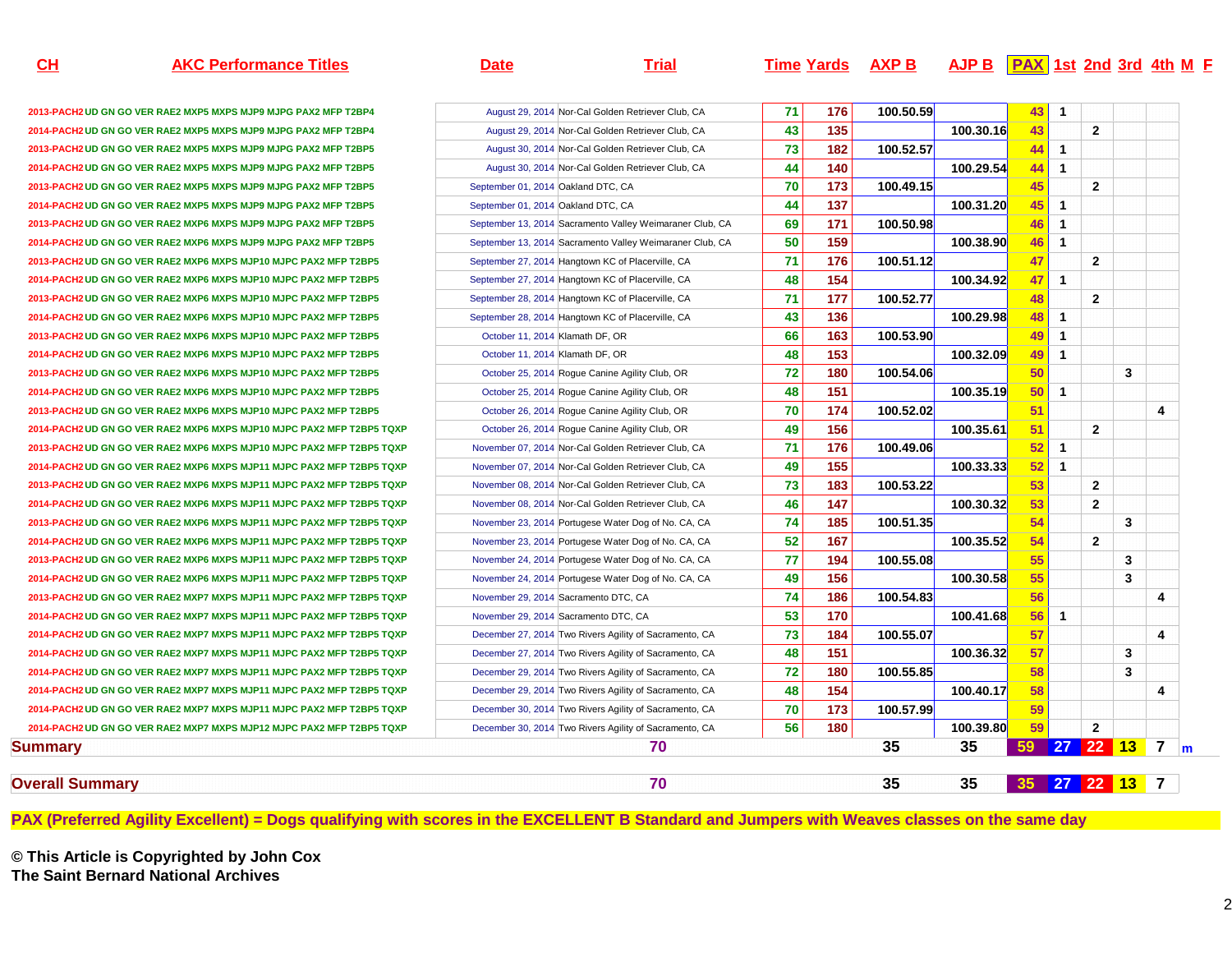| CL                                  | <b>AKC Performance Titles</b>                                     | <b>Date</b>           | <u>Time</u> | <b>Score</b> | <b>NFA</b> | NFB        | <u>OF</u>  | XFA        | XF B       | <b>MXF</b>   | <b>NFP</b> | <b>OFP</b> |            | $XFP A$ XFP B MFP 1st 2nd 3rd 4th # M F |                 |              |                |                         |                |                 |
|-------------------------------------|-------------------------------------------------------------------|-----------------------|-------------|--------------|------------|------------|------------|------------|------------|--------------|------------|------------|------------|-----------------------------------------|-----------------|--------------|----------------|-------------------------|----------------|-----------------|
|                                     | 2014-PACH2Snowy Pines Hummer                                      |                       |             |              |            |            |            |            |            |              |            |            |            |                                         |                 |              |                |                         |                |                 |
| (3) Excellent F.A.S.T. Preferred    |                                                                   |                       |             |              |            |            |            |            |            |              |            |            |            |                                         |                 |              |                |                         |                |                 |
|                                     | 2014-PACH2 UD GN GO VER RAE2 MXP5 MXPS MJP9 MJPG PAX2 MFP T2BP4   | July 20, 2014 35      |             | 65           |            |            |            |            |            |              |            |            |            | 37.95                                   | 11              |              | $\mathbf{2}$   |                         |                | 17              |
|                                     | 2014-PACH2 UD GN GO VER RAE2 MXP5 MXPS MJP9 MJPG PAX2 MFP T2BP4   | July 21, 2014 35      |             | 64           |            |            |            |            |            |              |            |            |            | 26.63                                   | 12              |              | $\overline{2}$ |                         |                | 18              |
|                                     | 2014-PACH2 UD GN GO VER RAE2 MXP5 MXPS MJP9 MJPG PAX2 MFP T2BP4   | August 29, 2014 35    |             | 68           |            |            |            |            |            |              |            |            |            | 29.13                                   | 13 <sup>°</sup> |              |                |                         |                | 19              |
|                                     | 2014-PACH2 UD GN GO VER RAE2 MXP6 MXPS MJP9 MJPG PAX2 MFP T2BP5   | September 13, 2014 35 |             | 70           |            |            |            |            |            |              |            |            |            | 30.53                                   | 14              |              |                |                         |                | 20              |
|                                     | 2014-PACH2UD GN GO VER RAE2 MXP6 MXPS MJP10 MJPC PAX2 MFP T2BP5   | September 14, 2014 35 |             | 68           |            |            |            |            |            |              |            |            |            | 31.79                                   | 15 <sup>1</sup> |              |                |                         |                | 21              |
|                                     | 2014-PACH2UD GN GO VER RAE2 MXP6 MXPS MJP10 MJPC PAX2 MFP T2BP5   | September 27, 2014 35 |             | 65           |            |            |            |            |            |              |            |            |            | 16.95                                   | 16 <sup>°</sup> |              | $\mathbf{2}$   |                         |                | 22              |
|                                     | 2014-PACH2 UD GN GO VER RAE2 MXP6 MXPS MJP10 MJPC PAX2 MFP T2BP5  | September 28, 2014 35 |             | 63           |            |            |            |            |            |              |            |            |            | 30.64                                   | 17 <sup>2</sup> | $\mathbf{1}$ |                |                         |                | 23              |
|                                     | 2014-PACH2UD GN GO VER RAE2 MXP6 MXPS MJP10 MJPC PAX2 MFP T2BP5   | October 10, 2014 35   |             | 70           |            |            |            |            |            |              |            |            |            | 31.81                                   | 18              |              |                |                         |                | 24              |
|                                     | 2014-PACH2 UD GN GO VER RAE2 MXP6 MXPS MJP10 MJPC PAX2 MFP T2BP5  | October 11, 2014 35   |             | 68           |            |            |            |            |            |              |            |            |            | 28.01                                   | 19              |              |                |                         |                | 25              |
|                                     | 2014-PACH2UD GN GO VER RAE2 MXP6 MXPS MJP10 MJPC PAX2 MFP T2BP5   | October 12, 2014 35   |             | 70           |            |            |            |            |            |              |            |            |            | 27.23                                   | 20              |              |                |                         |                | 26              |
|                                     | 2014-PACH2UD GN GO VER RAE2 MXP6 MXPS MJP10 MJPC PAX2 MFP T2BP5   | October 25, 2014 35   |             | 64           |            |            |            |            |            |              |            |            |            | 30.53                                   | 21              |              |                |                         |                | 27              |
|                                     | 2014-PACH2 UD GN GO VER RAE2 MXP6 MXPS MJP10 MJPC PAX2 MFP T2BP5  | October 26, 2014 35   |             | 63           |            |            |            |            |            |              |            |            |            | 32.26                                   | 22              |              |                |                         |                | 28              |
|                                     | 2014-PACH2UD GN GO VER RAE2 MXP6 MXPS MJP11 MJPC PAX2 MFP T2BP5   | November 08, 2014 35  |             | 63           |            |            |            |            |            |              |            |            |            | 28.40                                   | $\overline{23}$ |              | $\mathbf{2}$   |                         |                | 29              |
|                                     | 2014-PACH2 UD GN GO VER RAE2 MXP6 MXPS MJP11 MJPC PAX2 MFP T2BP5  | November 09, 2014 35  |             | 68           |            |            |            |            |            |              |            |            |            | 29.42                                   | 24              |              |                |                         |                | 30              |
|                                     | 2014-PACH2 UD GN GO VER RAE2 MXP6 MXPS MJP11 MJPC PAX2 MFPB T2BP5 | November 22, 2014 35  |             | 63           |            |            |            |            |            |              |            |            |            | 23.55                                   | 25              |              | $\overline{2}$ |                         |                | 31              |
|                                     | 2014-PACH2 UD GN GO VER RAE2 MXP6 MXPS MJP11 MJPC PAX2 MFPB T2BP5 | November 23, 2014 35  |             | 72           |            |            |            |            |            |              |            |            |            | 32.04                                   | 26              |              | $\overline{2}$ |                         |                | 32              |
|                                     | 2014-PACH2 UD GN GO VER RAE2 MXP7 MXPS MJP11 MJPC PAX2 MFPB T2BP5 | November 30, 2014 35  |             | 63           |            |            |            |            |            |              |            |            |            | 25.10                                   | 27              |              |                |                         |                | 33              |
|                                     | 2014-PACH2 UD GN GO VER RAE2 MXP7 MXPS MJP11 MJPC PAX2 MFPB T2BP5 | December 28, 2014 35  |             | 68           |            |            |            |            |            |              |            |            |            | 29.81                                   | 28              |              | $\mathbf{2}$   |                         |                |                 |
|                                     | 2014-PACH2 UD GN GO VER RAE2 MXP7 MXPS MJP11 MJPC PAX2 MFPB T2BP5 | December 29, 2014 35  |             | 73           |            |            |            |            |            |              |            |            |            | 32.65                                   | 29              |              | $\overline{2}$ |                         |                | 35              |
|                                     | <b>Summary of the dog's individual class</b>                      | 19                    |             | 66.74        | <b>ERR</b> | <b>ERR</b> | <b>ERR</b> | <b>ERR</b> | <b>ERR</b> | $\mathbf{0}$ | <b>ERR</b> | <b>ERR</b> | <b>ERR</b> | 29.18                                   | 19              | 11           | 8              | $\mathbf{0}$            | $\mathbf 0$    | 19              |
|                                     | <b>Summary of ALL the dog's classes</b>                           | 19                    |             | 66.74        | <b>ERR</b> | <b>ERR</b> | <b>ERR</b> | <b>ERR</b> | <b>ERR</b> | $\mathbf 0$  | <b>ERR</b> | <b>ERR</b> |            | <b>ERR 29.18</b>                        | 19              | 11           | 8              | $\overline{\mathbf{0}}$ | $\mathbf 0$    | 19 <sub>m</sub> |
| <b>Overall summary for ALL dogs</b> |                                                                   | 19                    |             | 66.74        | <b>ERR</b> | <b>ERR</b> | <b>ERR</b> | <b>ERR</b> | <b>ERR</b> | $\mathbf{0}$ | <b>ERR</b> | <b>ERR</b> | <b>ERR</b> | 29.18 19 11 8 0                         |                 |              |                |                         | 0 <sup>1</sup> | 19              |

#### **# = Number of advanced scores from the Open and/or Excellent classes**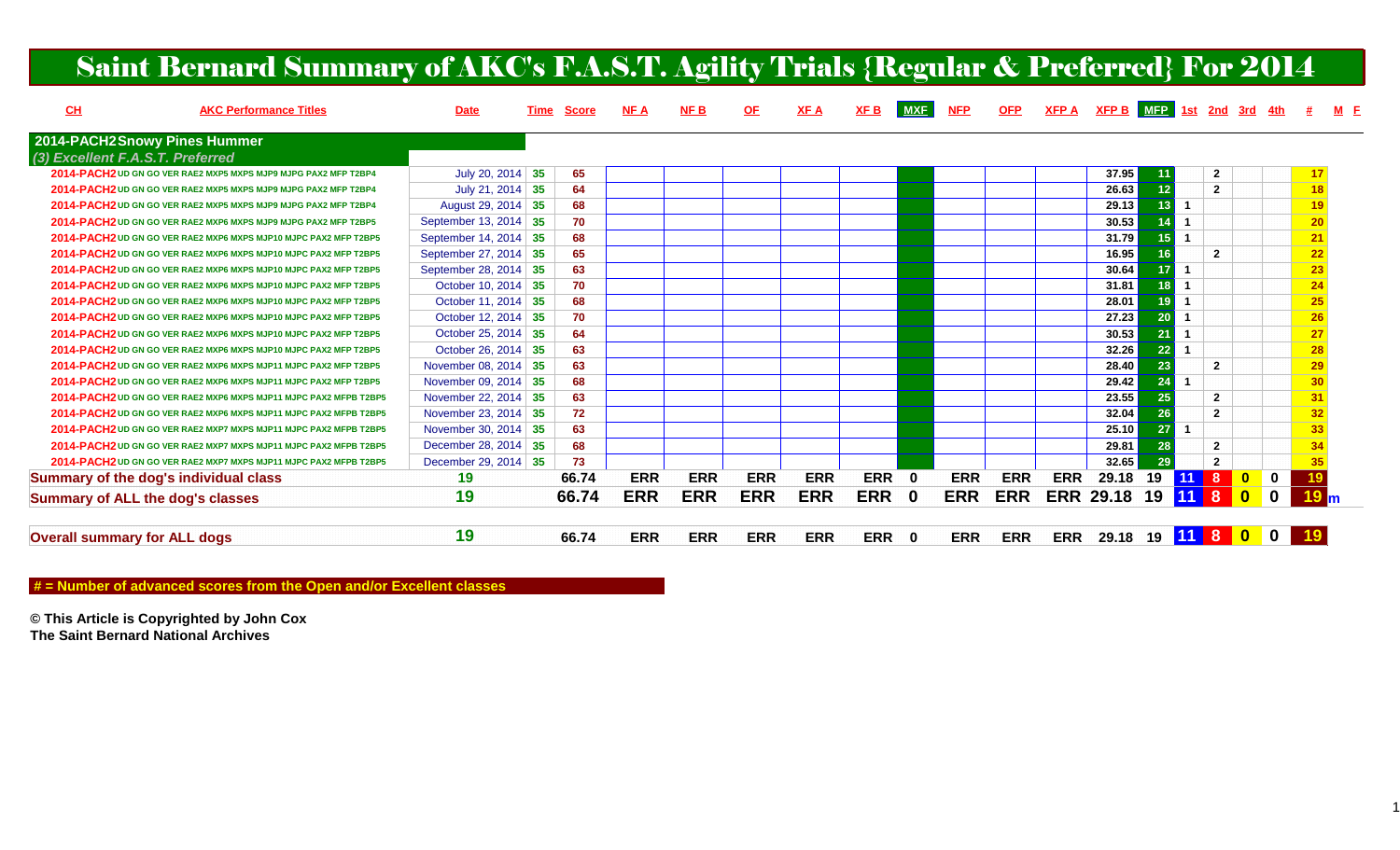# Saint Bernard Fifteen And Send Time {F.A.S.T.} {Preferred} Scores For 2014

| CH                                           | <b>AKC Performance Titles</b>                                     | <b>Date</b>                     | <b>Trial</b>                                             |                 | <b>Time Score</b> | <u>NFP</u> | <u>OFP</u> | <u>XFP A</u> | $XFP B$ $MFP 1st 2nd 3rd 4th M F$ |         |                      |                |                                                                                 |                     |
|----------------------------------------------|-------------------------------------------------------------------|---------------------------------|----------------------------------------------------------|-----------------|-------------------|------------|------------|--------------|-----------------------------------|---------|----------------------|----------------|---------------------------------------------------------------------------------|---------------------|
| 2014-PACH2Snowy Pines Hummer                 |                                                                   |                                 |                                                          |                 |                   |            |            |              |                                   |         |                      |                |                                                                                 |                     |
| (3) Excellent F.A.S.T. Preferred             |                                                                   |                                 |                                                          |                 |                   |            |            |              |                                   |         |                      |                |                                                                                 |                     |
|                                              | 2014-PACH2 UD GN GO VER RAE2 MXP5 MXPS MJP9 MJPG PAX2 MFP T2BP4   |                                 | July 20, 2014 Lost Coast KC of California, CA            | 35              | 65                |            |            |              | 37.95                             | 11      |                      | $\overline{2}$ |                                                                                 |                     |
|                                              | 2014-PACH2 UD GN GO VER RAE2 MXP5 MXPS MJP9 MJPG PAX2 MFP T2BP4   |                                 | July 21, 2014 Lost Coast KC of California, CA            | 35              | 64                |            |            |              | 26.63                             | 12      |                      | $\overline{2}$ |                                                                                 |                     |
|                                              | 2014-PACH2 UD GN GO VER RAE2 MXP5 MXPS MJP9 MJPG PAX2 MFP T2BP4   |                                 | August 29, 2014 Nor-Cal Golden Retriever Club, CA        | 35              | 68                |            |            |              | 29.13                             | 13      |                      |                |                                                                                 |                     |
|                                              | 2014-PACH2 UD GN GO VER RAE2 MXP6 MXPS MJP9 MJPG PAX2 MFP T2BP5   |                                 | September 13, 2014 Sacramento Valley Weimaraner Club, CA | 35              | 70                |            |            |              | 30.53                             |         |                      |                |                                                                                 |                     |
|                                              | 2014-PACH2 UD GN GO VER RAE2 MXP6 MXPS MJP10 MJPC PAX2 MFP T2BP5  |                                 | September 14, 2014 Sacramento Valley Weimaraner Club, CA | 35              | 68                |            |            |              | 31.79                             | 15      |                      |                |                                                                                 |                     |
|                                              | 2014-PACH2 UD GN GO VER RAE2 MXP6 MXPS MJP10 MJPC PAX2 MFP T2BP5  |                                 | September 27, 2014 Hangtown KC of Placerville, CA        | 35              | 65                |            |            |              | 16.95                             | 16      |                      | $\overline{2}$ |                                                                                 |                     |
|                                              | 2014-PACH2 UD GN GO VER RAE2 MXP6 MXPS MJP10 MJPC PAX2 MFP T2BP5  |                                 | September 28, 2014 Hangtown KC of Placerville, CA        | 35              | 63                |            |            |              | 30.64                             | 17      |                      |                |                                                                                 |                     |
|                                              | 2014-PACH2 UD GN GO VER RAE2 MXP6 MXPS MJP10 MJPC PAX2 MFP T2BP5  | October 10, 2014 Klamath DF, OR |                                                          | 35              | 70                |            |            |              | 31.81                             | 18      |                      |                |                                                                                 |                     |
|                                              | 2014-PACH2 UD GN GO VER RAE2 MXP6 MXPS MJP10 MJPC PAX2 MFP T2BP5  | October 11, 2014 Klamath DF, OR |                                                          | 35              | 68                |            |            |              | 28.01                             | 19      |                      |                |                                                                                 |                     |
|                                              | 2014-PACH2 UD GN GO VER RAE2 MXP6 MXPS MJP10 MJPC PAX2 MFP T2BP5  | October 12, 2014 Klamath DF, OR |                                                          | 35              | 70                |            |            |              | 27.23                             | 20      |                      |                |                                                                                 |                     |
|                                              | 2014-PACH2 UD GN GO VER RAE2 MXP6 MXPS MJP10 MJPC PAX2 MFP T2BP5  |                                 | October 25, 2014 Roque Canine Agility Club, OR           | 35              | 64                |            |            |              | 30.53                             | 21      |                      |                |                                                                                 |                     |
|                                              | 2014-PACH2 UD GN GO VER RAE2 MXP6 MXPS MJP10 MJPC PAX2 MFP T2BP5  |                                 | October 26, 2014 Rogue Canine Agility Club, OR           | 35              | 63                |            |            |              | 32.26                             | 22      | $\blacktriangleleft$ |                |                                                                                 |                     |
|                                              | 2014-PACH2 UD GN GO VER RAE2 MXP6 MXPS MJP11 MJPC PAX2 MFP T2BP5  |                                 | November 08, 2014 Nor-Cal Golden Retriever Club, CA      | 35              | 63                |            |            |              | 28.40                             | 23      |                      | $\overline{2}$ |                                                                                 |                     |
|                                              | 2014-PACH2 UD GN GO VER RAE2 MXP6 MXPS MJP11 MJPC PAX2 MFP T2BP5  |                                 | November 09, 2014 Nor-Cal Golden Retriever Club, CA      | 35              | 68                |            |            |              | 29.42                             | 24      |                      |                |                                                                                 |                     |
|                                              | 2014-PACH2 UD GN GO VER RAE2 MXP6 MXPS MJP11 MJPC PAX2 MFPB T2BP5 |                                 | November 22, 2014 Portuguese Water DC of No. CA, CA      | 35              | 63                |            |            |              | 23.55                             | 25      |                      | $\overline{2}$ |                                                                                 |                     |
|                                              | 2014-PACH2 UD GN GO VER RAE2 MXP6 MXPS MJP11 MJPC PAX2 MFPB T2BP5 |                                 | November 23, 2014 Portuguese Water DC of No. CA, CA      | 35 <sub>5</sub> | 72                |            |            |              | 32.04                             | 26      |                      | $\overline{2}$ |                                                                                 |                     |
|                                              | 2014-PACH2 UD GN GO VER RAE2 MXP7 MXPS MJP11 MJPC PAX2 MFPB T2BP5 |                                 | November 30, 2014 Sacramento DTC, CA                     | 35              | 63                |            |            |              | 25.10                             | 27      |                      |                |                                                                                 |                     |
|                                              | 2014-PACH2 UD GN GO VER RAE2 MXP7 MXPS MJP11 MJPC PAX2 MFPB T2BP5 |                                 | December 28, 2014 Two Rivers Agility of Sacramento, CA   | 35              | 68                |            |            |              | 29.81                             | 28      |                      | $\overline{2}$ |                                                                                 |                     |
|                                              | 2014-PACH2 UD GN GO VER RAE2 MXP7 MXPS MJP11 MJPC PAX2 MFPB T2BP5 |                                 | December 29, 2014 Two Rivers Agility of Sacramento, CA   | 35              | 73                |            |            |              | 32.65                             | 29      |                      | $\overline{2}$ |                                                                                 |                     |
| <b>Summary of the dog's individual class</b> |                                                                   |                                 | 19                                                       |                 | 66.74             | <b>ERR</b> | <b>ERR</b> | <b>ERR</b>   | 29.18                             |         | 19 11 8              |                | $\begin{array}{ c c c c c }\hline \textbf{0} & \textbf{0} & \hline \end{array}$ |                     |
| Summary of ALL the dog's F.A.S.T. Classes    |                                                                   |                                 | 19                                                       |                 | 66.74             | <b>ERR</b> | <b>ERR</b> | <b>ERR</b>   | 29.18                             | 19 11 8 |                      |                | <b>OF</b>                                                                       | $\vert$ 0 $\vert$ m |
|                                              |                                                                   |                                 |                                                          |                 |                   |            |            |              |                                   |         |                      |                |                                                                                 |                     |
| <b>Overall summary for ALL dogs</b>          |                                                                   |                                 | 19                                                       |                 | 66.74             | <b>ERR</b> | <b>ERR</b> |              | ERR 29.18 19 11 8 0 0             |         |                      |                |                                                                                 |                     |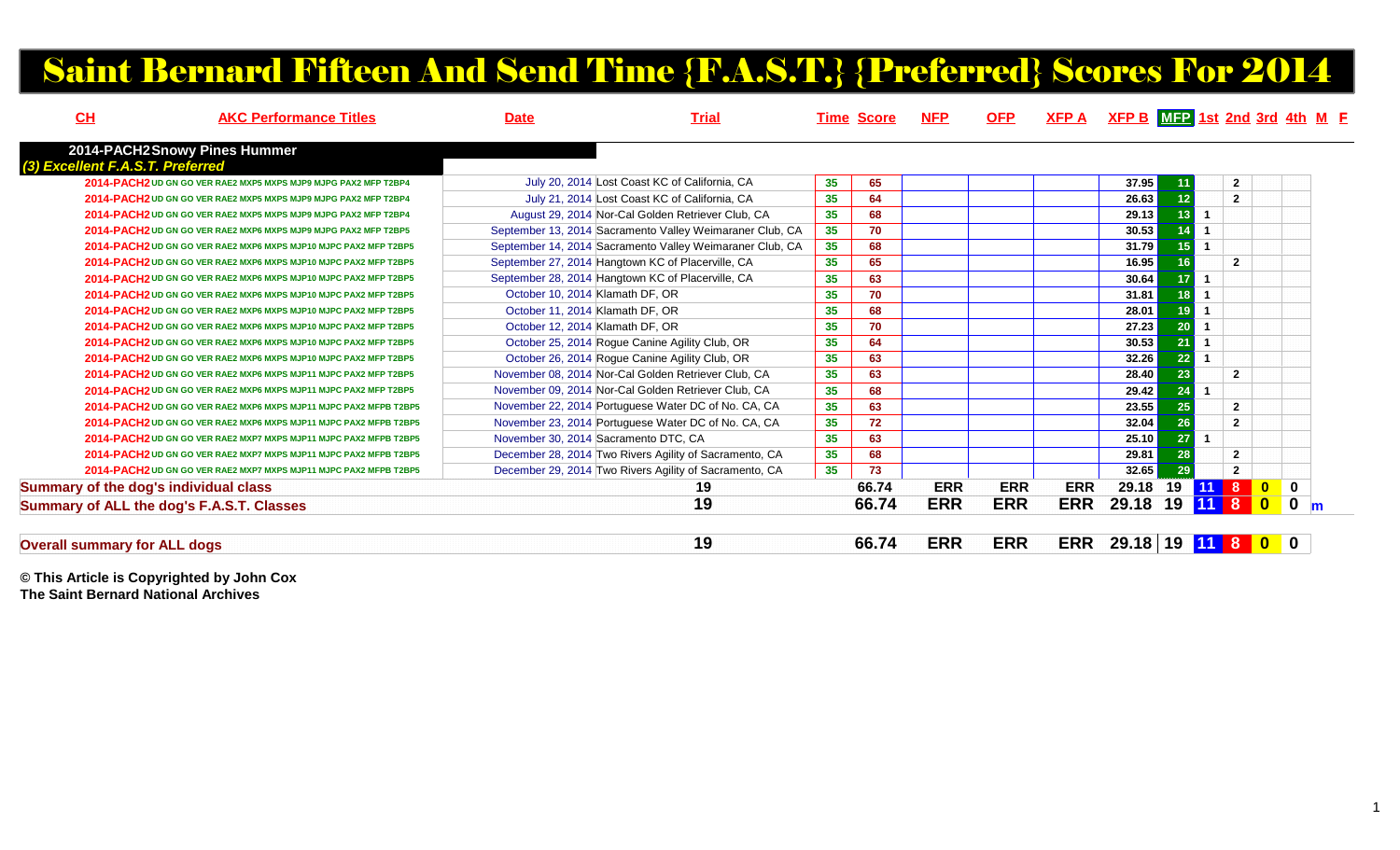### Saint Bernard Master F.A.S.T. {MXF / MFP} Agility {Regular & Preferred} Scores For 2014

| CH                     | <b>AKC Performance Titles</b>                                     | <b>Date</b> | <b>Trial</b>                                             |    |       | <b>Time Score MXF</b> | MFP 1st 2nd 3rd 4th M F |                      |                |           |                  |
|------------------------|-------------------------------------------------------------------|-------------|----------------------------------------------------------|----|-------|-----------------------|-------------------------|----------------------|----------------|-----------|------------------|
|                        | 2014-PACH2Snowy Pines Hummer                                      |             |                                                          |    |       |                       |                         |                      |                |           |                  |
|                        | 2014-PACH2 UD GN GO VER RAE2 MXP5 MXPS MJP9 MJPG PAX2 MFP T2BP4   |             | July 20, 2014 Lost Coast KC of California, CA            | 35 | 65.00 |                       | 37.95                   |                      | $\overline{2}$ |           |                  |
|                        | 2014-PACH2 UD GN GO VER RAE2 MXP5 MXPS MJP9 MJPG PAX2 MFP T2BP4   |             | July 21, 2014 Lost Coast KC of California, CA            | 35 | 64.00 |                       | 26.63                   |                      | $\overline{2}$ |           |                  |
|                        | 2014-PACH2 UD GN GO VER RAE2 MXP5 MXPS MJP9 MJPG PAX2 MFP T2BP4   |             | August 29, 2014 Nor-Cal Golden Retriever Club, CA        | 35 | 68.00 |                       | 29.13                   | $\blacktriangleleft$ |                |           |                  |
|                        | 2014-PACH2 UD GN GO VER RAE2 MXP6 MXPS MJP9 MJPG PAX2 MFP T2BP5   |             | September 13, 2014 Sacramento Valley Weimaraner Club, CA | 35 | 70.00 |                       | 30.53                   |                      |                |           |                  |
|                        | 2014-PACH2 UD GN GO VER RAE2 MXP6 MXPS MJP10 MJPC PAX2 MFP T2BP5  |             | September 14, 2014 Sacramento Valley Weimaraner Club, CA | 35 | 68.00 |                       | 31.79                   | $\blacktriangleleft$ |                |           |                  |
|                        | 2014-PACH2 UD GN GO VER RAE2 MXP6 MXPS MJP10 MJPC PAX2 MFP T2BP5  |             | September 27, 2014 Hangtown KC of Placerville, CA        | 35 | 65.00 |                       | 16.95                   |                      | $\overline{2}$ |           |                  |
|                        | 2014-PACH2 UD GN GO VER RAE2 MXP6 MXPS MJP10 MJPC PAX2 MFP T2BP5  |             | September 28, 2014 Hangtown KC of Placerville, CA        | 35 | 63.00 |                       | 30.64                   |                      |                |           |                  |
|                        | 2014-PACH2 UD GN GO VER RAE2 MXP6 MXPS MJP10 MJPC PAX2 MFP T2BP5  |             | October 10, 2014 Klamath DF, OR                          | 35 | 70.00 |                       | 31.81                   |                      |                |           |                  |
|                        | 2014-PACH2 UD GN GO VER RAE2 MXP6 MXPS MJP10 MJPC PAX2 MFP T2BP5  |             | October 11, 2014 Klamath DF, OR                          | 35 | 68.00 |                       | 28.01                   |                      |                |           |                  |
|                        | 2014-PACH2 UD GN GO VER RAE2 MXP6 MXPS MJP10 MJPC PAX2 MFP T2BP5  |             | October 12, 2014 Klamath DF, OR                          | 35 | 70.00 |                       | 27.23                   |                      |                |           |                  |
|                        | 2014-PACH2 UD GN GO VER RAE2 MXP6 MXPS MJP10 MJPC PAX2 MFP T2BP5  |             | October 25, 2014 Rogue Canine Agility Club, OR           | 35 | 64.00 |                       | 30.53                   |                      |                |           |                  |
|                        | 2014-PACH2 UD GN GO VER RAE2 MXP6 MXPS MJP10 MJPC PAX2 MFP T2BP5  |             | October 26, 2014 Roque Canine Agility Club, OR           | 35 | 63.00 |                       | 32.26                   | $\mathbf{1}$         |                |           |                  |
|                        | 2014-PACH2 UD GN GO VER RAE2 MXP6 MXPS MJP11 MJPC PAX2 MFP T2BP5  |             | November 08, 2014 Nor-Cal Golden Retriever Club, CA      | 35 | 63.00 |                       | 28.40                   |                      | $\mathbf{2}$   |           |                  |
|                        | 2014-PACH2 UD GN GO VER RAE2 MXP6 MXPS MJP11 MJPC PAX2 MFP T2BP5  |             | November 09, 2014 Nor-Cal Golden Retriever Club, CA      | 35 | 68.00 |                       | 29.42                   | $\blacktriangleleft$ |                |           |                  |
|                        | 2014-PACH2 UD GN GO VER RAE2 MXP6 MXPS MJP11 MJPC PAX2 MFPB T2BP5 |             | November 22, 2014 Portuguese Water DC of No. CA, CA      | 35 | 63.00 |                       | 23.55                   |                      | $\overline{2}$ |           |                  |
|                        | 2014-PACH2 UD GN GO VER RAE2 MXP6 MXPS MJP11 MJPC PAX2 MFPB T2BP5 |             | November 23, 2014 Portuguese Water DC of No. CA, CA      | 35 | 72.00 |                       | 32.04                   |                      | $\overline{2}$ |           |                  |
|                        | 2014-PACH2 UD GN GO VER RAE2 MXP7 MXPS MJP11 MJPC PAX2 MFPB T2BP5 |             | November 30, 2014 Sacramento DTC, CA                     | 35 | 63.00 |                       | 25.10                   | $\blacktriangleleft$ |                |           |                  |
|                        | 2014-PACH2 UD GN GO VER RAE2 MXP7 MXPS MJP11 MJPC PAX2 MFPB T2BP5 |             | December 28, 2014 Two Rivers Agility of Sacramento, CA   | 35 | 68.00 |                       | 29.81                   |                      | $\mathbf{2}$   |           |                  |
|                        | 2014-PACH2 UD GN GO VER RAE2 MXP7 MXPS MJP11 MJPC PAX2 MFPB T2BP5 |             | December 29, 2014 Two Rivers Agility of Sacramento, CA   | 35 | 73.00 |                       | 32.65                   |                      | $\mathbf{2}$   |           |                  |
| <b>Summary</b>         |                                                                   |             | 19                                                       |    | 66.74 | <b>ERR</b>            | 29.18 11                |                      | 8              | $\bullet$ | $\mathbf 0$<br>m |
| <b>Overall Summary</b> |                                                                   |             | 19                                                       |    | 66.74 | <b>ERR</b>            | 29.18 11 8 0 0          |                      |                |           |                  |

#### **Overall Summary**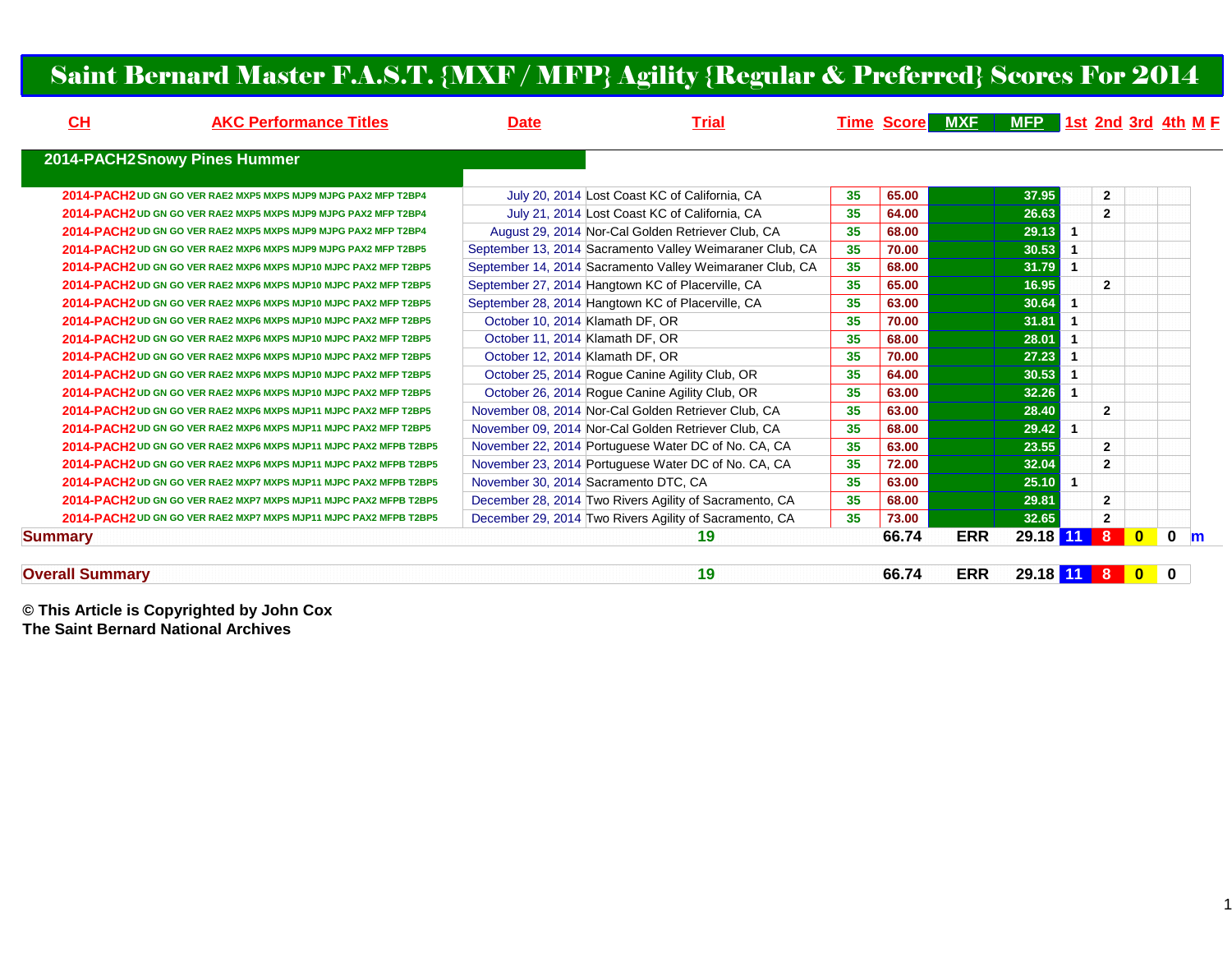### Saint Bernard Time 2 Beat {Preferred} {T2BP} Agility Scores For 2014

| CL<br><b>AKC Performance Titles</b>                                        | <b>Date</b><br><b>Trial</b>                               | Course Time Dog's Time Points #QS 1st # Comp.M E |       |                |                 |                      |                         |
|----------------------------------------------------------------------------|-----------------------------------------------------------|--------------------------------------------------|-------|----------------|-----------------|----------------------|-------------------------|
| <b>2013-PACH</b><br><b>Snowy Pines Hummer</b>                              |                                                           |                                                  |       |                |                 |                      |                         |
| T <sub>2</sub> BP4                                                         |                                                           |                                                  |       |                |                 |                      |                         |
| 2013-PACH UD GN GO VER RAE2 MXP3 MXPB MJP7 MJPS PAX MFP T2BP3              | January 10, 2014 Border Terrier Club of the Redwoods      | 40.56                                            | 40.56 | 10             | 50 <sub>2</sub> |                      | $\mathbf{2}$            |
| 2013-PACH UD GN GO VER RAE2 MXP3 MXPB MJP7 MJPS PAX MFP T2BP3              | January 11, 2014 Border Terrier Club of the Redwoods      | 40.90                                            | 40.90 | 10             | 51              | -1                   | $\overline{\mathbf{4}}$ |
| 2013-PACH UD GN GO VER RAE2 MXP3 MXPB MJP7 MJPS PAX MFP T2BP3              | January 12, 2014 Border Terrier Club of the Redwoods      | 40.70                                            | 40.70 | 10             | 52              | 1                    | $\overline{\mathbf{4}}$ |
| 2013-PACH UD GN GO VER RAE2 MXP3 MXPB MJP7 MJPG PAX MFP T2BP3              | January 25, 2014 Mensona KC, CA                           | 41.85                                            | 41.85 | 10             | 53              | 1                    | $\mathbf{1}$            |
| 2013-PACH UD GN GO VER RAE2 MXP3 MXPB MJP7 MJPG PAX MFP T2BP3              | January 26, 2014 Mensona KC, CA                           | 37.61                                            | 37.61 | 10             | 54              | $\blacktriangleleft$ | $\mathbf{3}$            |
| 2013-PACH UD GN GO VER RAE2 MXP3 MXPB MJP7 MJPG PAX MFP T2BP3              | February 07, 2014 English Cocker Spaniel Club of Am. CA   | 38.41                                            | 38.41 | 10             | 55              | $\blacktriangleleft$ | 3                       |
| 2013-PACH UD GN GO VER RAE2 MXP3 MXPB MJP7 MJPG PAX MFP T2BP3              | February 08, 2014 English Cocker Spaniel Club of Am. CA   | 28.60                                            | 37.44 | $\overline{7}$ | 56              |                      | $\overline{4}$          |
| 2013-PACH UD GN GO VER RAE2 MXP3 MXPB MJP7 MJPG PAX MFP T2BP3              | February 09, 2014 English Cocker Spaniel Club of Am. CA   | 41.60                                            | 42.68 | 9              | 57              |                      | $\overline{\mathbf{4}}$ |
| 2013-PACH UD GN GO VER RAE2 MXP3 MXPB MJP8 MJPG PAX MFP T2BP3              | February 16, 2014 Puli Club of America, CA                | 36.76                                            | 36.76 | 10             | 58              | $\blacktriangleleft$ | $\overline{2}$          |
| 2013-PACH UD GN GO VER RAE2 MXP4 MXPB MJP8 MJPG PAX MFP T2BP3              | February 17, 2014 Puli Club of America, CA                | 38.98                                            | 38.98 | 10             | 59              | 1                    | $\overline{2}$          |
| 2013-PACH UD GN GO VER RAE2 MXP4 MXPB MJP8 MJPG PAX MFP T2BP4              | March 01, 2014 Mt. Diablo DTC, CA                         | 42.70                                            | 42.70 | 10             | 60              | $\blacktriangleleft$ | $\overline{2}$          |
| <b>Overall Summary &amp; Averages</b>                                      | 11                                                        | 38.97                                            | 39.87 | 106            | 11              | 9                    | 31                      |
| <b>T2BP5</b>                                                               |                                                           |                                                  |       |                |                 |                      |                         |
| 2013-PACH UD GN GO VER RAE2 MXP4 MXPB MJP8 MJPG PAX MFP T2BP4              | March 02, 2014 Mt. Diablo DTC, CA                         | 39.60                                            | 39.06 | 10             | 61              | $\blacktriangleleft$ | $\mathbf{2}$            |
| 2013-PACH UD GN GO VER RAE2 MXP4 MXPB MJP8 MJPG PAX MFP T2BP4              | March 14, 2014 Vallejo DTC, CA                            | 40.09                                            | 40.09 | 10             | 62              | $\blacktriangleleft$ | $\mathbf{1}$            |
| 2013-PACH UD GN GO VER RAE2 MXP4 MXPB MJP8 MJPG PAX MFP T2BP4              | March 27, 2014 American Kennel Club, FL                   | 35.63                                            | 31.07 | 8              | 63              |                      | 26                      |
| 2013-PACH UD GN GO VER RAE2 MXP4 MXPB MJP8 MJPG PAX MFP T2BP4              | April 13, 2014 Mensona KC, CA                             | 31.18                                            | 36.35 | 8              | 64              |                      | $\overline{4}$          |
| 2013-PACH UD GN GO VER RAE2 MXP4 MXPB MJP8 MJPG PAX MFP T2BP4              | April 25, 2014 Miniature Bull Terrier Club of America, CA | 32.16                                            | 41.67 | $\overline{7}$ | 65              |                      | $\mathbf{3}$            |
| 2013-PACH UD GN GO VER RAE2 MXP4 MXPB MJP8 MJPG PAX MFP T2BP4              | April 26, 2014 Miniature Bull Terrier Club of America, CA | 32.16                                            | 38.83 | 8              | 66              |                      | 5                       |
| 2013-PACH UD GN GO VER RAE2 MXP4 MXPB MJP8 MJPG PAX MFP T2BP4              | April 27, 2014 Miniature Bull Terrier Club of America, CA | 30.65                                            | 32.62 | 9              | 67              |                      | 5                       |
| 2013-PACH UD GN GO VER RAE2 MXP5 MXPS MJP9 MJPG PAX MFP T2BP4              | May 17, 2014 Klamath DF, OR                               | 44.67                                            | 44.67 | 10             | 68              | 1                    | $\mathbf{3}$            |
| 2013-PACH UD GN GO VER RAE2 MXP5 MXPS MJP9 MJPG PAX MFP T2BP4              | May 18, 2014 Klamath DF, OR                               | 28.51                                            | 37.70 | $\overline{7}$ | 69              |                      | $\overline{\mathbf{3}}$ |
| 2013-PACH UD GN GO VER RAE2 MXP5 MXPS MJP9 MJPG PAX MFP T2BP4              | May 23, 2014 Two Rivers Agility Club of Sacramento, CA    | 33.74                                            | 34.63 | 9              | 70 <sub>1</sub> |                      | 6                       |
| 2013-PACH2 UD GN GO VER RAE2 MXP5 MXPS MJP9 MJPG PAX2 MFP T2BP4            | May 24, 2014 Two Rivers Agility Club of Sacramento, CA    | 45.19                                            | 45.19 | 10             | 71              | $\blacktriangleleft$ | 4                       |
| 2013-PACH2 UD GN GO VER RAE2 MXP5 MXPS MJP9 MJPG PAX2 MFP T2BP4            | May 25, 2014 Two Rivers Agility Club of Sacramento, CA    | 32.06                                            | 43.26 | 6              | 72              |                      | 6                       |
| 2013-PACH2 UD GN GO VER RAE2 MXP5 MXPS MJP9 MJPG PAX2 MFP T2BP4            | July 19, 2014 Lost Coast KC of California, CA             | 30.81                                            | 40.67 | $\overline{7}$ | 73              |                      | $\overline{7}$          |
| 2013-PACH2 UD GN GO VER RAE2 MXP5 MXPS MJP9 MJPG PAX2 MFP T2BP4            | July 20, 2014 Lost Coast KC of California, CA             | 32.11                                            | 43.64 | 6              | 74              |                      | $\overline{7}$          |
| 2013-PACH2 UD GN GO VER RAE2 MXP5 MXPS MJP9 MJPG PAX2 MFP T2BP5            | August 30, 2014 Nor-Cal Golden Retriever Club, CA         | 37.54                                            | 37.54 | 10             | 75              | 1                    | $\overline{2}$          |
| <b>Overall Summary &amp; Averages</b>                                      | 15                                                        | 35.07                                            | 39.13 | 125            | 15 <sub>1</sub> | 5                    | 84                      |
| T2BP6                                                                      |                                                           |                                                  |       |                |                 |                      |                         |
| 2013-PACH2 UD GN GO VER RAE2 MXP7 MXPS MJP11 MJPC PAX2 MFP MFPB TQXP T2BP5 | December 12, 2014 American Kennel Club, FL                | 32.45                                            | 32.45 | 10             | 76              |                      | 14                      |
| <b>Overall Summary &amp; Averages</b>                                      | $\blacktriangleleft$                                      | 32.45                                            | 32.45 | 10             | $\mathbf{1}$    | $\mathbf{1}$         | 14                      |
| <b>Overall Summary &amp; Averages</b>                                      | 27                                                        | 36.56                                            | 39.19 | 241            | 27              | 15                   | 129                     |
| <b>Overall Summary &amp; Averages</b>                                      | 27                                                        | 36.56                                            | 39.19 | 241            | 27              | 15                   | 129                     |

**To earn the T2B {Regular} or T2BP {Preferred} title, a dog must earn 15 qualifying scores and 100 points.There are no 2nd, 3rd & 4th Placements in T2B**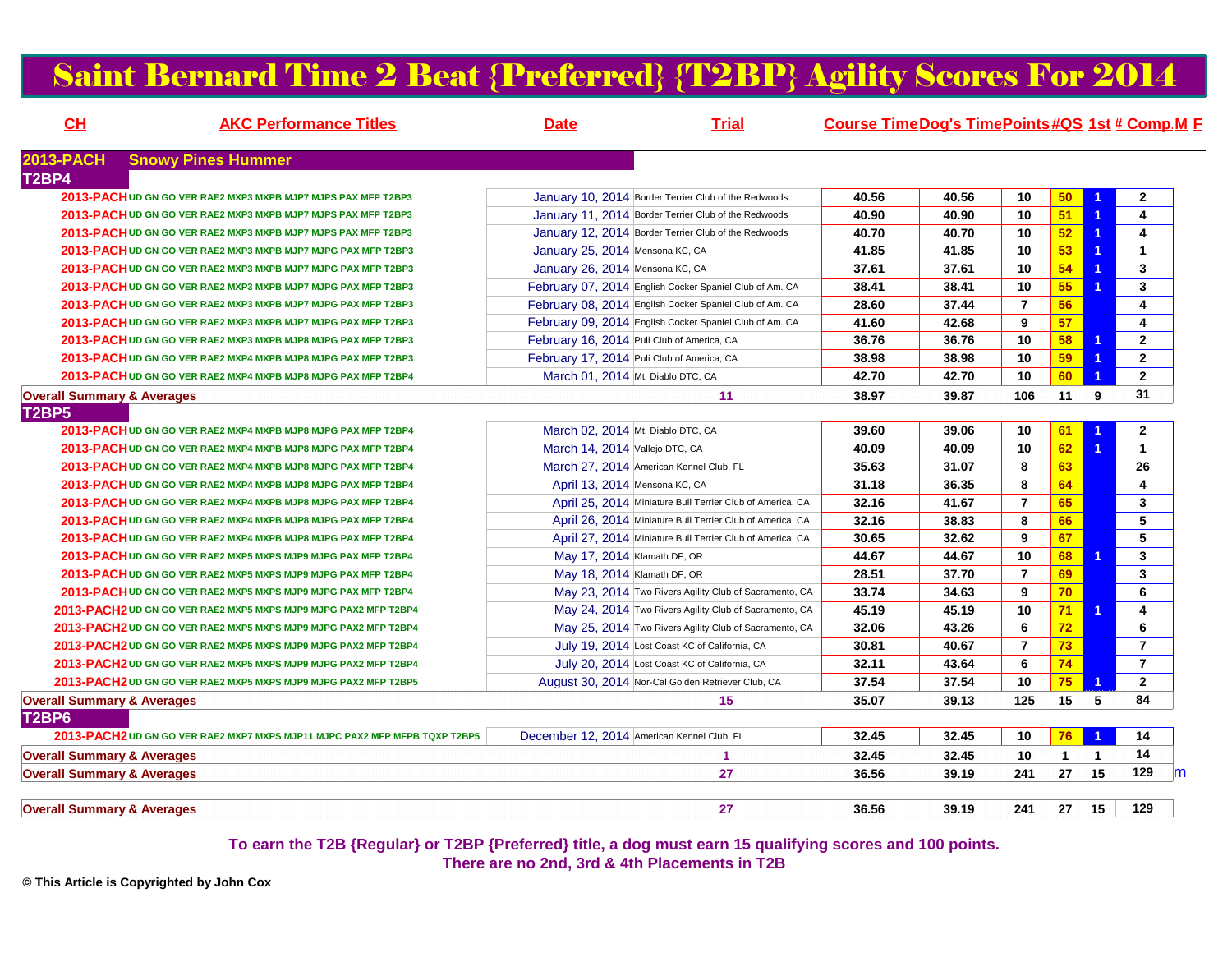# Saint Bernard Therapy Dog Titles For 2014

| CH                                       | <b>Dog</b>                                                                                                          | <b>Performance Titles</b> | м              | F        | <b>Date</b>       |
|------------------------------------------|---------------------------------------------------------------------------------------------------------------------|---------------------------|----------------|----------|-------------------|
| <b>ThDN</b><br>(1)                       |                                                                                                                     |                           |                |          |                   |
| 2014                                     |                                                                                                                     |                           |                |          |                   |
|                                          | Cache Retreat Friendly Ghost                                                                                        | <b>ThDN</b>               |                |          | December 03, 2014 |
|                                          | 2013-GCH/2013-CHRock And Rolls Pinball Wizard                                                                       | <b>ThDN</b>               | m              |          | July 23, 2014     |
|                                          | 2013-CH Yukons Hogans Bernard                                                                                       | <b>ThDN</b>               | m              |          | August 04, 2014   |
| $\mathbf{2}$                             | $\mathbf{3}$                                                                                                        |                           | $\overline{2}$ |          |                   |
| ThD<br>(2)                               |                                                                                                                     |                           |                |          |                   |
| 2014                                     |                                                                                                                     |                           |                |          |                   |
|                                          | 2013-GCH/2013-CHAmbersand Winds of Winter                                                                           | <b>ThD</b>                | m              |          | April 24, 2014    |
|                                          | Kings Mill Bradshaw                                                                                                 | <b>ThD</b>                | m              |          | November 20, 2014 |
|                                          | $\overline{2}$                                                                                                      |                           | $\overline{2}$ | $\bf{0}$ |                   |
| <b>ThDA</b><br>(3)                       |                                                                                                                     |                           |                |          |                   |
| 2014                                     |                                                                                                                     |                           |                |          |                   |
|                                          | 2013-GCH/2013-CH Ambersand Winds of Winter                                                                          | <b>ThDA</b>               | m              |          | October 24, 2014  |
|                                          | Eastgates Drama Queen                                                                                               | <b>ThDA</b>               |                |          | October 16, 2014  |
|                                          | Montana Mtns Dance N The Twist And Shout                                                                            | <b>ThDA</b>               | m              |          | July 21, 2014     |
|                                          | 3                                                                                                                   |                           | $\overline{2}$ |          |                   |
| <b>ThDX</b><br>(4)                       |                                                                                                                     |                           |                |          |                   |
| 2014                                     |                                                                                                                     |                           |                |          |                   |
|                                          | Revilos Gratitude                                                                                                   | <b>THDX</b>               | m              |          | July 01, 2014     |
| $\bf{0}$                                 |                                                                                                                     |                           | 1              | $\Omega$ |                   |
| <b>Overall Summary:</b>                  |                                                                                                                     |                           |                |          |                   |
|                                          |                                                                                                                     |                           |                | 2        |                   |
|                                          | Visit the AKC site for more information on the Therapy Dog program: http://www.akc.org/akctherapydog/earn_title.cfm |                           |                |          |                   |
| <b>Therapy Dog Novice = ThDN</b>         |                                                                                                                     |                           |                |          |                   |
| <b>Therapy Dog Advanced = ThDA</b>       |                                                                                                                     |                           |                |          |                   |
| <b>Therapy Dog Excellent = ThDX</b>      |                                                                                                                     |                           |                |          |                   |
| <b>Therapy Dog Distinguished = ThDD</b>  |                                                                                                                     |                           |                |          |                   |
| Prior to 2014 there were only ThD Titles |                                                                                                                     |                           |                |          |                   |
|                                          |                                                                                                                     |                           |                |          |                   |

 **Due to the high number of Performance titles they are listed in two (2) Performance Databases - Sorted by Dog or TitleAKC Performance titles started with Obedience back in 1936.**

**As of April, 1, 2013 the AKC recognizes titles earned in Association events.Owners may apply to have the titles recorded to their dogs' AKC records. Titles then will be displayed on pedigrees and other AKC documents. Only then will the title(s) come through on the Title Reports to be recorded in the Archives.**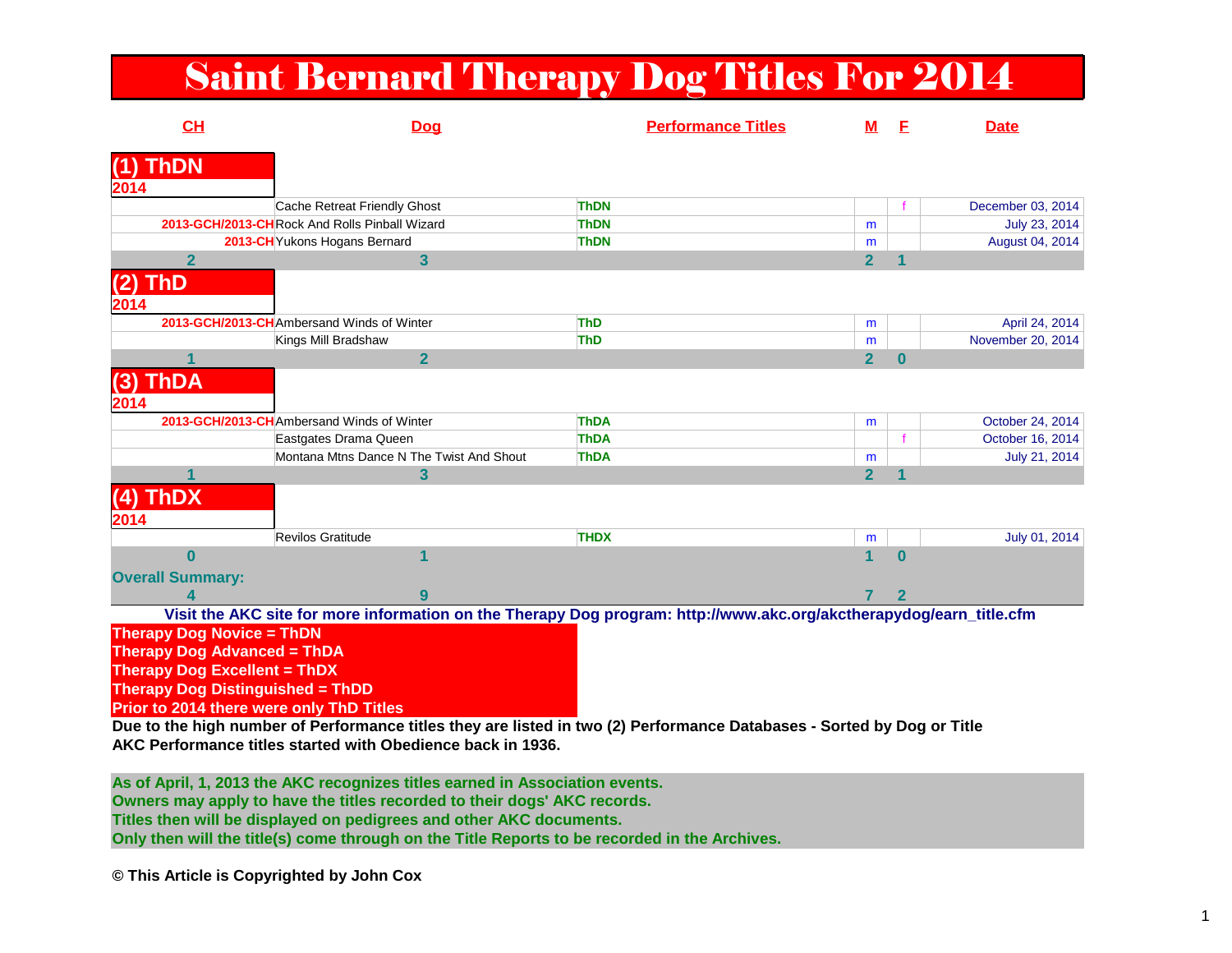# Saint Bernard Canine Good Citizen Titles For 2014

| <b>CH Title</b>                 | <b>Dog</b>                                     | <b>Performance Titles</b> | <u>M</u> | E            | <b>Date</b>             |
|---------------------------------|------------------------------------------------|---------------------------|----------|--------------|-------------------------|
|                                 |                                                |                           |          |              |                         |
| <b>CGC</b>                      |                                                |                           |          |              |                         |
| 2014                            |                                                |                           |          |              |                         |
|                                 | 3g's Princess Ivy                              | <b>CGC</b>                |          |              | December 17, 2014       |
| 2012-GCH/2012-CH Aksalas Peyton |                                                | <b>CGC</b>                | m        |              | February 16, 2014       |
|                                 | Annie Maria                                    | <b>CGC</b>                |          |              | <b>January 18, 2014</b> |
|                                 | Beech Hills Azusa                              | <b>CGC</b>                |          | $\mathbf{f}$ | November 15, 2014       |
|                                 | 2012-GCH/2012-CH Belle Isles Cookie V Cretan   | <b>CGC</b>                | m        |              | April 22, 2014          |
|                                 | Beowoff                                        | <b>CGC</b>                | m        |              | January 21, 2014        |
|                                 | 2013-CH Big Mack Loves Le Phaires Bruno        | <b>CGC</b>                | m        |              | August 16, 2014         |
|                                 | Big Mack Loves Le Phaires Madison              | <b>CGC</b>                |          | $\mathbf f$  | August 16, 2014         |
|                                 | <b>Blue Collars Lebowski</b>                   | <b>CGC</b>                | m        |              | June 20, 2014           |
|                                 | <b>Blue Collars Mischief Maker</b>             | <b>CGC</b>                |          |              | January 26, 2014        |
|                                 | Country Havens Tally Ho To Kings Row           | <b>CGC</b>                |          | $\mathbf{f}$ | March 16, 2014          |
|                                 | Daisy Mae Carey                                | <b>CGC</b>                |          |              | August 23, 2014         |
|                                 | Empty Keg Nordogs Amadeus V Vivacious Veracity | <b>CGC</b>                | m        |              | November 01, 2014       |
|                                 | George Bailey Vanuiter                         | <b>CGC</b>                | m        |              | June 22, 2014           |
|                                 | Jamelles Baron Von Trapp                       | <b>CGC</b>                | m        |              | March 22, 2014          |
|                                 | Jamelles Ulysses S Grant                       | <b>CGC</b>                | m        |              | November 08, 2014       |
|                                 | Ji's Jbears Watching Over Me                   | <b>CGC</b>                | m        |              | October 27, 2014        |
|                                 | 2016-CH Kings Mill Hemie of Fuzzy Bear         | <b>CGC</b>                |          | $\mathbf{f}$ | June 22, 2014           |
|                                 | Lasquites Edward V Kasper                      | <b>CGC</b>                | m        |              | March 30, 2014          |
|                                 | Lasquites Jumpin' Jack Flash                   | <b>CGC</b>                | m        |              | August 18, 2014         |
|                                 | Lookout Mountain Riley                         | <b>CGC</b>                |          |              | December 05, 2014       |
|                                 | Mahoganys Go Your Own Way                      | <b>CGC</b>                |          | $\mathbf{f}$ | April 21, 2014          |
|                                 | 2010-CH Mammoth Sts Dora The Explorer          | <b>CGC</b>                |          |              | February 10, 2014       |
|                                 | Molly Mae III                                  | <b>CGC</b>                |          |              | September 30, 2014      |
|                                 | Mount Hood Auberon Smallhaus Gibson            | <b>CGC</b>                | m        |              | October 22, 2014        |
|                                 | Nana Darling Hankins                           | <b>CGC</b>                |          | f            | August 14, 2014         |
|                                 | Northgates Minna                               | <b>CGC</b>                |          | $\mathbf{f}$ | March 12, 2014          |
|                                 | Revilos Quintessential James P Sullivan        | <b>CGC</b>                | m        |              | November 22, 2014       |
|                                 | Royal Treasures Smallhaus Layla                | <b>CGC</b>                |          | $\mathbf f$  | May 17, 2014            |
|                                 | Shelbys Cobra Namesake                         | <b>CGC</b>                |          | $\mathbf f$  | July 02, 2014           |
|                                 | 2016-CH Skyviews Masqurade                     | <b>CGC</b>                |          | $\mathbf{f}$ | August 02, 2014         |
|                                 | Slatons Blinded By Gizis Lite                  | <b>CGC</b>                | m        |              | June 08, 2014           |
|                                 | Slatons Brighest Lite                          | <b>CGC</b>                | m        |              | June 08, 2014           |
|                                 | <b>Snowy Pines Tundra</b>                      | <b>CGC</b>                |          | f            | February 20, 2014       |
|                                 | Southern Stars Tobby Jack Alexander            | <b>CGC</b>                | m        |              | September 17, 2014      |
|                                 | Starstrucks Sophie                             | <b>CGC</b>                |          | $\mathbf f$  | June 27, 2014           |
|                                 | Stoans Abigale De Lux                          | <b>CGC</b>                |          | $\mathbf f$  | <b>January 18, 2014</b> |
|                                 | Stoans Annie De Lux                            | <b>CGC</b>                |          |              | February 15, 2014       |
|                                 | Stoans Ballyhoo of Xoli                        | <b>CGC</b>                |          |              | August 17, 2014         |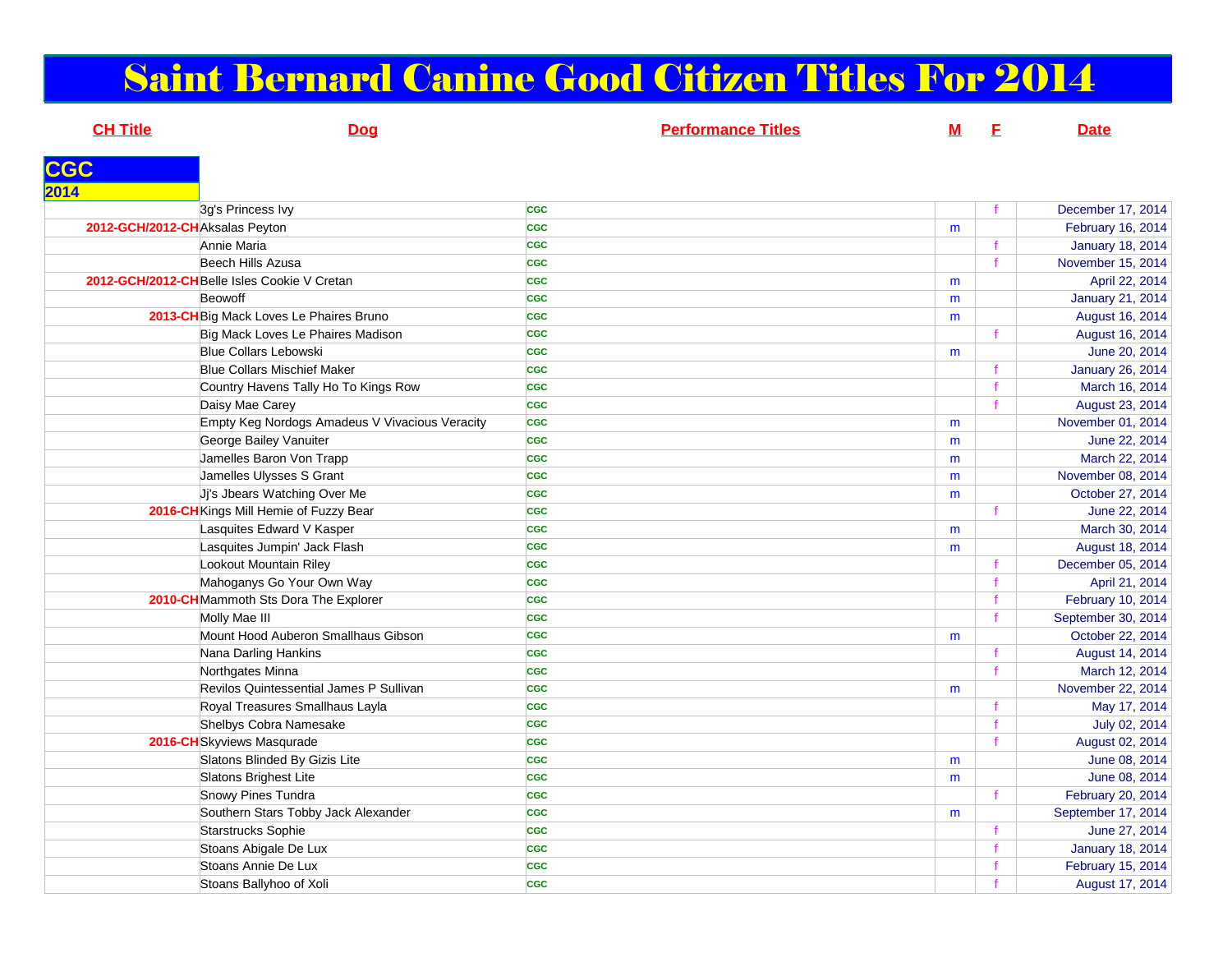| <b>CH Title</b>         | <b>Dog</b>                                  | <b>Performance Titles</b> | <u>M</u> | E               | <b>Date</b>             |
|-------------------------|---------------------------------------------|---------------------------|----------|-----------------|-------------------------|
|                         | Stoans Boeing of Xoli                       | <b>CGC</b>                | m        |                 | August 12, 2014         |
|                         | Summerlyns U R My Keb V Showme              | <b>CGC</b>                |          |                 | December 11, 2014       |
|                         | Sylvans Mountain Bluebird                   | <b>CGC</b>                |          |                 | June 05, 2014           |
|                         | <b>Watsons Toby</b>                         | <b>CGC</b>                | m        |                 | April 13, 2014          |
|                         | 2015-CH Who Dats Baron La Croix             | <b>CGC</b>                | m        |                 | September 14, 2014      |
|                         | Wintercrest Adam Twelve                     | <b>CGC</b>                | m        |                 | November 01, 2014       |
|                         | Wrenna Luna Plair                           | <b>CGC</b>                |          |                 | April 13, 2014          |
| $\overline{7}$          | 46                                          |                           | 21       | 25              |                         |
| <b>CGCA</b><br>2014     |                                             |                           |          |                 |                         |
|                         | 2012-GCH/2012-CHAksalas Peyton              | <b>CGCA</b>               | m        |                 | July 30, 2014           |
|                         | 2013-CH Ambersand Winds of Winter           | <b>CGCA</b>               | m        |                 | October 03, 2014        |
|                         | Annie Maria                                 | <b>CGCA</b>               |          |                 | July 21, 2014           |
|                         | Beowoff                                     | <b>CGCA</b>               | m        |                 | June 03, 2014           |
|                         | <b>Blue Collar Mischief Maker</b>           | <b>CGCA</b>               |          |                 | July 13, 2014           |
|                         | Cache Retreat Friendly Ghost                | <b>CGCA</b>               |          |                 | June 22, 2014           |
|                         | 2014-CH Country Haven Cleopatra V Kings Row | <b>CGCA</b>               |          |                 | November 07, 2014       |
|                         | Derosiers Cooperstown                       | <b>CGCA</b>               | m        |                 | November 16, 2014       |
|                         | Dun-Z Oops I Did It Again                   | <b>CGCA</b>               | m        |                 | February 20, 2014       |
|                         | Montana Mtns Dance N The Twist And Shout    | <b>CGCA</b>               | m        |                 | July 17, 2014           |
|                         | Po Chu Ping (Chewie)                        | <b>CGCA</b>               | m        |                 | <b>January 22, 2014</b> |
|                         | Roaming Through The Snowflakes              | <b>CGCA</b>               | m        |                 | May 24, 2014            |
|                         | Scratch & Dents Soldier of Fortune          | <b>CGCA</b>               | m        |                 | March 30, 2014          |
|                         | 2013-CH Slatons Blinded By Gizis Lite       | <b>CGCA</b>               | m        |                 | October 12, 2014        |
|                         | 2013-PACH Snowy Pines Hummer                | <b>CGCA</b>               | m        |                 | February 20, 2014       |
|                         | Snowy Pines Tundra                          | <b>CGCA</b>               |          |                 | February 20, 2014       |
|                         | Styningers Sophie                           | <b>CGCA</b>               |          |                 | April 27, 2014          |
|                         | 2009-CH Subira Alucian                      | <b>CGCA</b>               | m        |                 | November 07, 2014       |
|                         | 2013-CH Yukons Hogans Bernard               | <b>CGCA</b>               | m        |                 | July 27, 2014           |
| 7                       | 19                                          |                           | 13       | $6\phantom{1}6$ |                         |
| <b>Overall Summary:</b> |                                             |                           |          |                 |                         |
| 14                      | 65                                          |                           | 34       | 31              |                         |

**Grandfathered CGC Titles (without dates) from 2012 and back are listed as 1/1/2000 in the Database file for ALL years.** 

**Canine Good Citizen =- CGCCanine Good Citizen Advanced = CGCA**

**Canine Good Citizen Urban = CGCU**

 **Due to the high number of Performance titles they are listed in two (2) Performance Databases - Sorted by Dog or TitleAKC Performance titles started with Obedience back in 1936.**

**As of April, 1, 2013 the AKC recognizes titles earned in Association events.Owners may apply to have the titles recorded to their dogs' AKC records.**